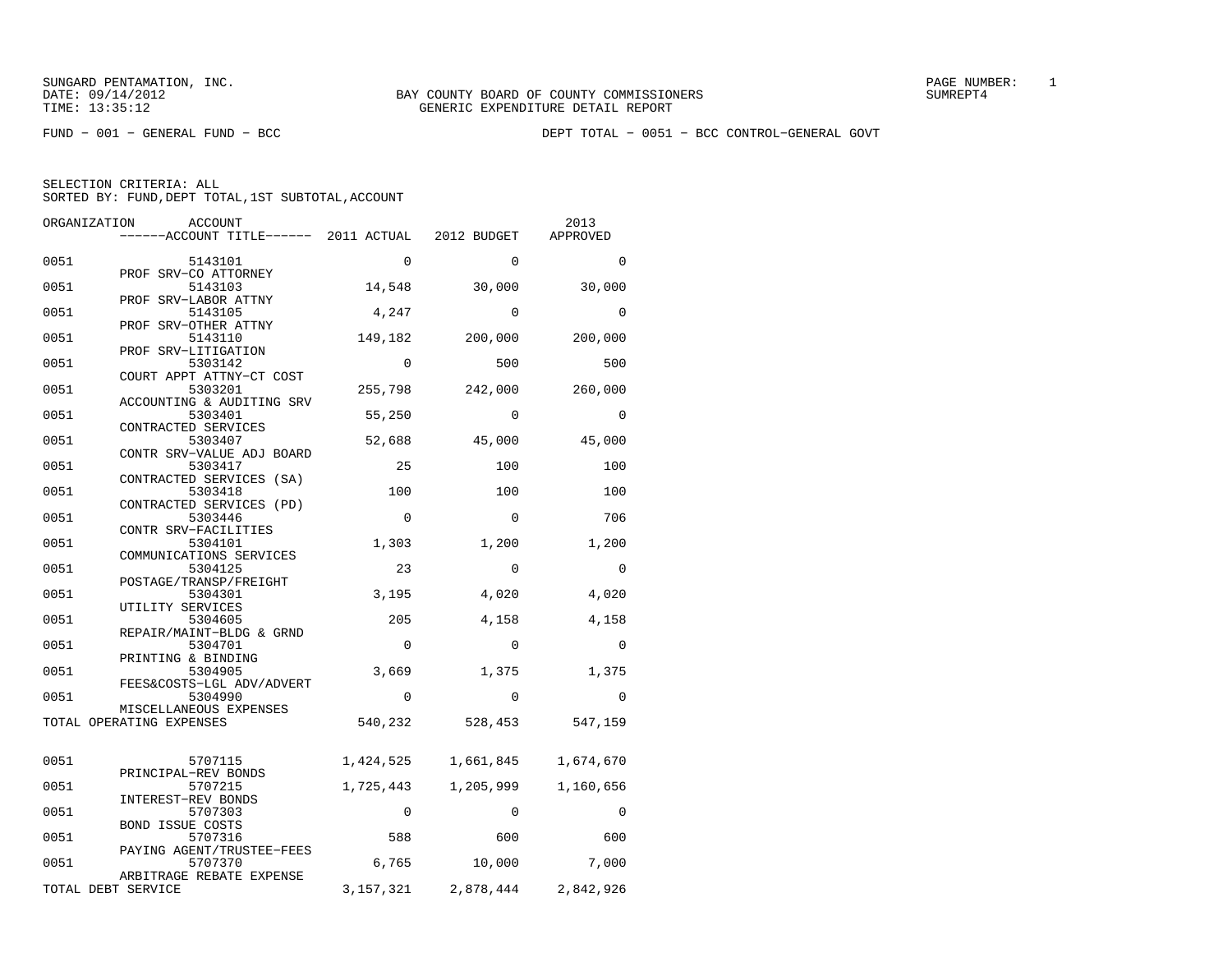FUND − 001 − GENERAL FUND − BCC DEPT TOTAL − 0051 − BCC CONTROL−GENERAL GOVT

| ORGANIZATION                   | ACCOUNT<br>------ACCOUNT TITLE------ | 2011 ACTUAL | 2012 BUDGET | 2013<br>APPROVED |
|--------------------------------|--------------------------------------|-------------|-------------|------------------|
| 0051<br>GRANT-BYRNE GRANT      | 5808175                              | 16,356      | 10,206      | $\Omega$         |
| 0051                           | 5808201                              | 15,000      | 15,000      | 15,000           |
| TOTAL GRANTS & AIDS            | AID-PRIVATE ORGANIZATIONS            | 31,356      | 25,206      | 15,000           |
| 0051                           | 5905907                              | 0           | $\Omega$    | $\Omega$         |
| 0051                           | LITIGATION SETTLEMENT<br>5905998     | 0           | $\Omega$    | $\Omega$         |
| TOTAL NON-OPERATING EXPENSES   | DEPRECIATION EXPENSE                 | 0           | $\Omega$    | $\Omega$         |
| TOTAL BCC CONTROL-GENERAL GOVT |                                      | 3,728,910   | 3,432,103   | 3,405,085        |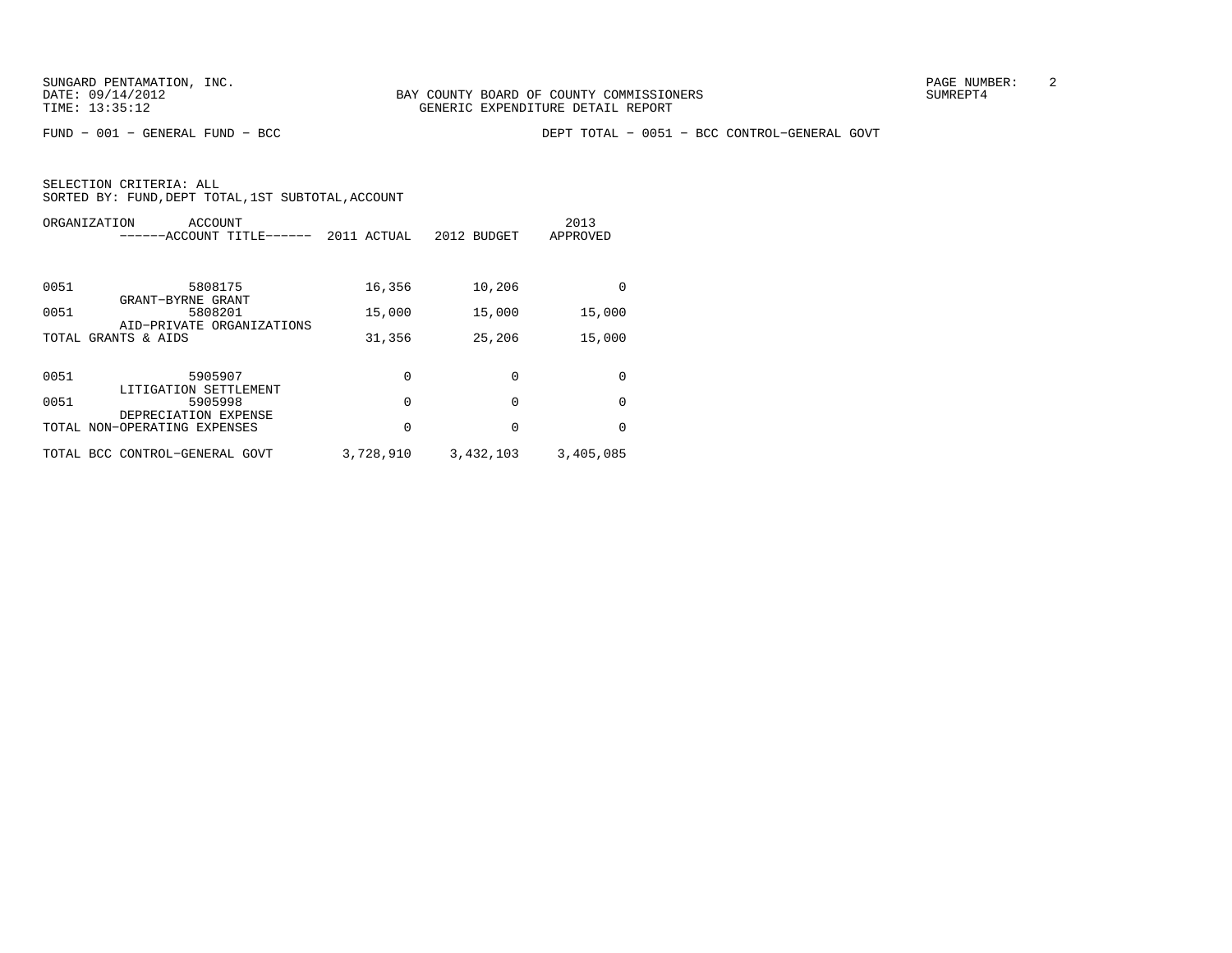FUND − 001 − GENERAL FUND − BCC DEPT TOTAL − 0052 − BCC CONTROL−PUBLIC SAFETY

| ORGANIZATION | ACCOUNT<br>------ACCOUNT TITLE------ 2011 ACTUAL 2012 BUDGET |             |             | 2013<br>APPROVED |
|--------------|--------------------------------------------------------------|-------------|-------------|------------------|
| 0052         | 5213010                                                      | $\Omega$    | $\Omega$    | $\Omega$         |
| 0052         | CRIME PREVENTION<br>5223401                                  | 27,179      | 27,179      | 27,179           |
| 0052         | FIRE CONTROL-FORESTRY DIV<br>5233401                         | $\mathbf 0$ | $\mathbf 0$ | $\mathbf 0$      |
| 0052         | CONTR SRV-CCA<br>5233405                                     | 18,605      | 30,000      | 30,000           |
| 0052         | MEDICAL SRV-INMATES<br>5233407                               | 1,021,292   | 804,000     | 935,145          |
| 0052         | JUVENILE DETENTION<br>5233409                                | 0           | $\Omega$    | 0                |
| 0052         | MEDICAL SRV-ARRESTED<br>5303401                              | $\mathbf 0$ | $\mathbf 0$ | 0                |
| 0052         | CONTRACTED SERVICES<br>5303405                               | $\Omega$    | $\Omega$    | $\Omega$         |
| 0052         | CONTR SRV-ELECT MONITOR<br>5303466                           | $\Omega$    | $\Omega$    | $\mathbf 0$      |
| 0052         | CONTR SRV-MENTAL HEALTH<br>5304301                           | $\mathbf 0$ | $\mathbf 0$ | $\mathbf 0$      |
|              | UTILITY SERVICES                                             |             |             |                  |
| 0052         | 5304501<br>INSURANCE & BONDS                                 | $\Omega$    | $\Omega$    | $\Omega$         |
| 0052         | 5304605<br>REPAIR/MAINT-BLDG & GRND                          | $-53,000$   | $\Omega$    | $\Omega$         |
| 0052         | 5304905<br>FEES&COSTS-LGL ADV/ADVERT                         | $\Omega$    | $\Omega$    | $\Omega$         |
|              | TOTAL OPERATING EXPENSES                                     | 1,014,075   | 861,179     | 992,324          |
| 0052         | 5707115                                                      | 75,000      | 85,000      | 85,000           |
| 0052         | PRINCIPAL-REV BONDS<br>5707215                               | 1,861,385   | 1,858,385   | 1,854,985        |
| 0052         | INTEREST-REV BONDS<br>5707316                                | 350         | 725         | 350              |
|              | PAYING AGENT/TRUSTEE-FEES<br>TOTAL DEBT SERVICE              | 1,936,735   | 1,944,110   | 1,940,335        |
| 0052         | 5808175                                                      | 0           | $\Omega$    | 12,000           |
|              | GRANT-BYRNE GRANT                                            | $\mathbf 0$ | $\Omega$    |                  |
| 0052         | 5808201<br>AID-PRIVATE ORGANIZATIONS                         |             |             | 0                |
| 0052         | 5808209<br>AID-BMC/EMS                                       | 31,344      | 59,000      | 59,000           |
|              | TOTAL GRANTS & AIDS                                          | 31,344      | 59,000      | 71,000           |
| 0052         | 5905998<br>DEPRECIATION EXPENSE                              | 0           | 0           | 0                |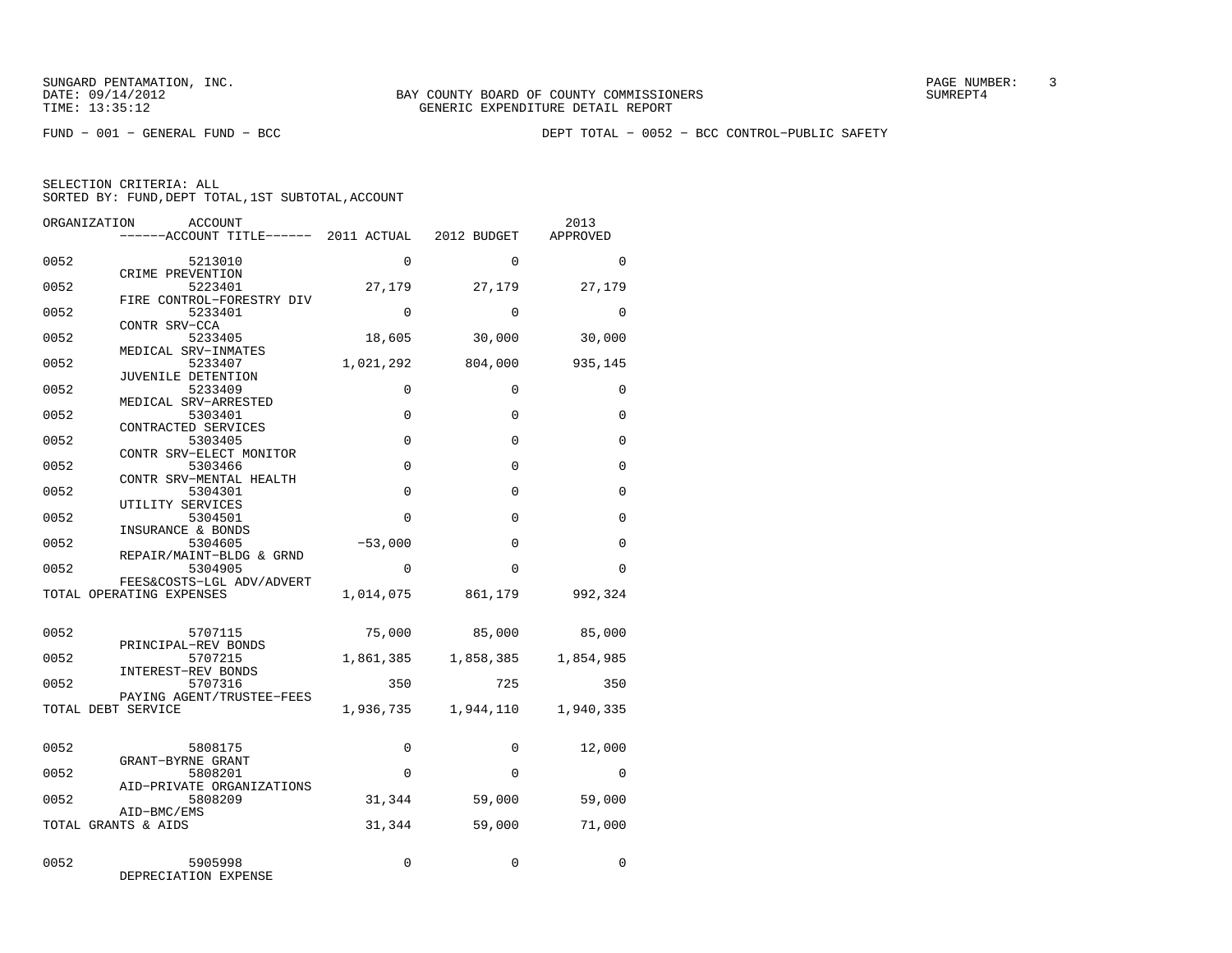SUNGARD PENTAMATION, INC.<br>
BAY COUNTY BOARD OF COUNTY COMMISSIONERS AND SUNREPT4 SUMREPT4

FUND − 001 − GENERAL FUND − BCC DEPT TOTAL − 0052 − BCC CONTROL−PUBLIC SAFETY

| ORGANIZATION | ACCOUNT<br>$---ACCOUNT$ TITLE $---2011$ ACTUAL |           | 2012 BUDGET | 2013      |
|--------------|------------------------------------------------|-----------|-------------|-----------|
|              |                                                |           |             | APPROVED  |
| 0052         | 5909917                                        | $\Omega$  |             |           |
|              | RESERVE-BONDS                                  |           |             |           |
|              | TOTAL NON-OPERATING EXPENSES                   | $\Omega$  |             |           |
|              | TOTAL BCC CONTROL-PUBLIC SAFETY                | 2,982,154 | 2,864,289   | 3,003,659 |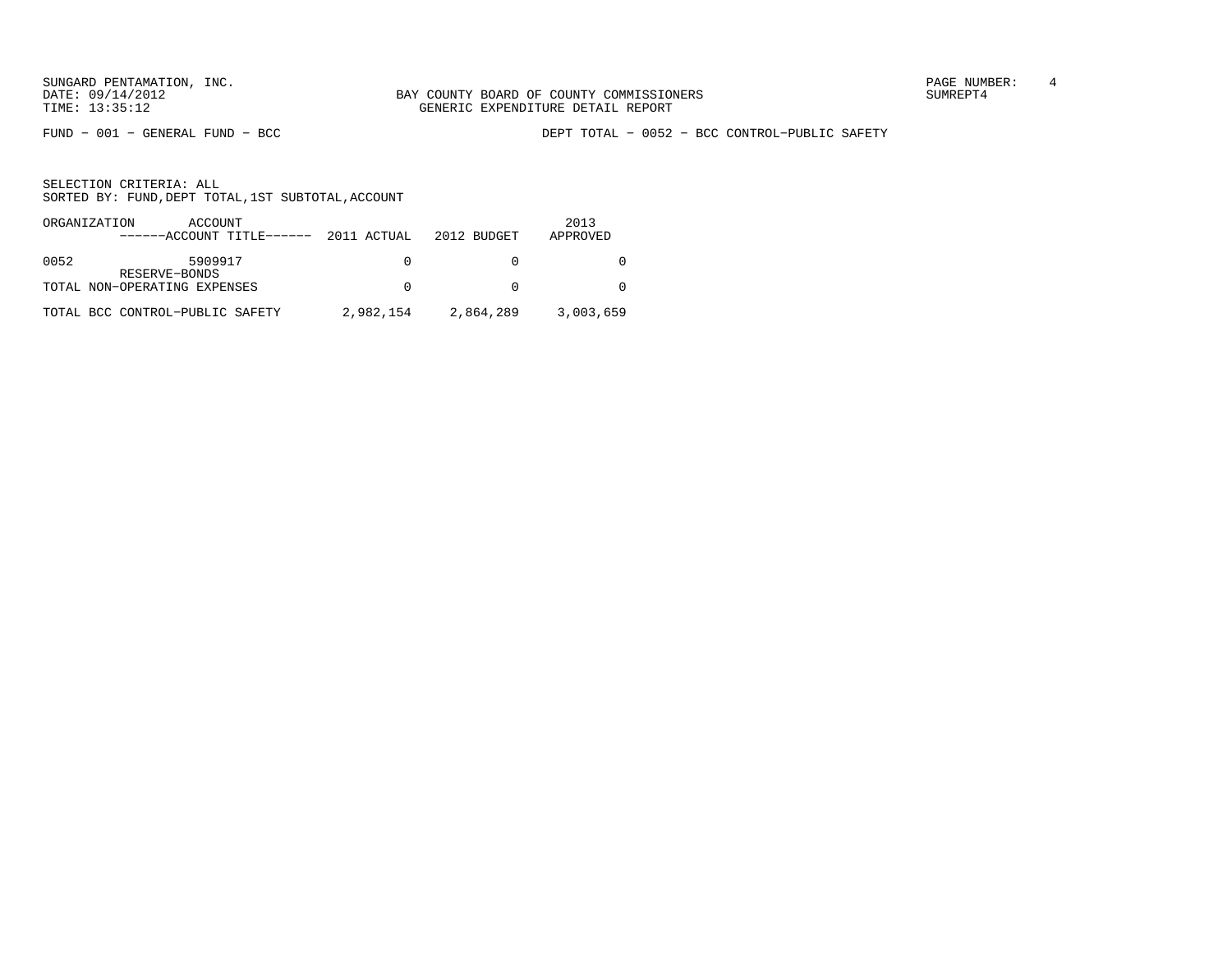FUND − 001 − GENERAL FUND − BCC DEPT TOTAL − 0053 − BCC CONTROL−PHYS ENVRNMNT

| ORGANIZATION<br>ACCOUNT<br>------ACCOUNT TITLE------         | 2011 ACTUAL | 2012 BUDGET | 2013<br>APPROVED |
|--------------------------------------------------------------|-------------|-------------|------------------|
| 0053<br>5303450                                              | 2,000       | 2,000       | 2,000            |
| CONTR SRV-FARM FORRESTER<br>0053<br>5303464<br>CONTR SRV-LAB | 14,658      | 12,599      |                  |
| TOTAL OPERATING EXPENSES                                     | 16,658      | 14,599      | 2,000            |
| TOTAL BCC CONTROL-PHYS ENVRNMNT                              | 16,658      | 14,599      | 2,000            |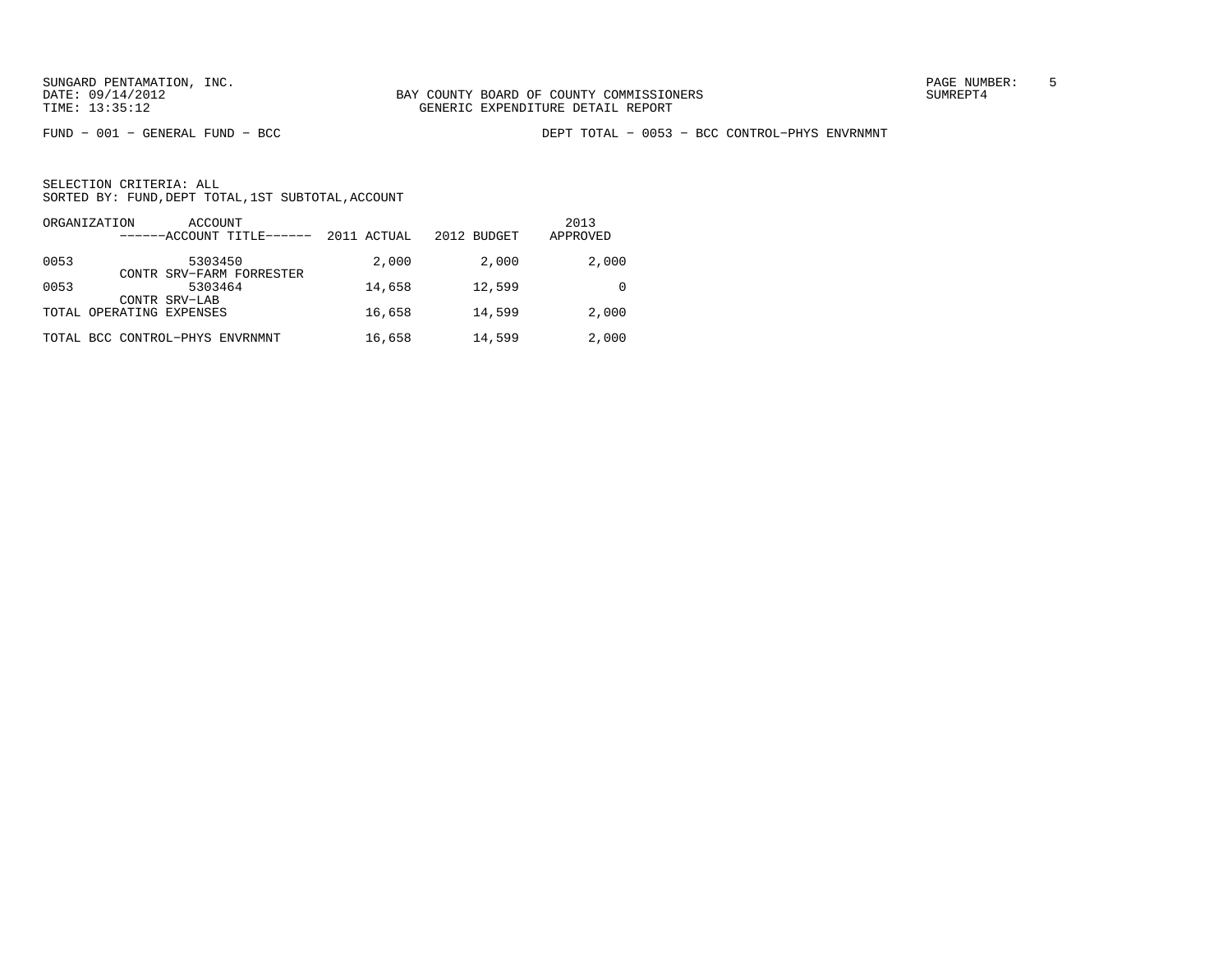FUND − 001 − GENERAL FUND − BCC DEPT TOTAL − 0055 − BCC CONTROL−ECON ENVRNMNT

| ORGANIZATION | ACCOUNT<br>------ACCOUNT TITLE------ 2011 ACTUAL |             | 2012 BUDGET         | 2013<br>APPROVED |
|--------------|--------------------------------------------------|-------------|---------------------|------------------|
| 0055         | 5303104                                          | 0           | $\Omega$            | $\Omega$         |
| 0055         | PROF SRV-ENGINEERING<br>5303401                  | $\mathbf 0$ | $\Omega$            | 0                |
| 0055         | CONTRACTED SERVICES<br>5303403                   | 9,205       | 20,000              | 10,000           |
| 0055         | CONTR SRV-BANK CHRG POOL<br>5303443              | $\mathbf 0$ | $\Omega$            | 0                |
| 0055         | CONTR SRV-BEACH PATROL<br>5304125                | 0           | 0                   | 0                |
| 0055         | POSTAGE/TRANSP/FREIGHT<br>5304990                | 0           | 0                   | $\Omega$         |
| 0055         | MISCELLANEOUS EXPENSES<br>5305216                | $\Omega$    | $\Omega$            | 0                |
|              | SALES TAX INITIATIVE<br>TOTAL OPERATING EXPENSES | 9,205       | 20,000              | 10,000           |
| 0055         | 5808101                                          | 200,000     | 0                   | 0                |
|              | AID-GOV'T AGENGY                                 |             |                     |                  |
| 0055         | 5808105<br>AID-MEXICO BEACH/EMS                  | $\Omega$    | $\Omega$            | $\Omega$         |
| 0055         | 5808108<br>AID-CRA PANAMA CITY BCH               |             | 7,033,483 6,209,127 | 5,587,160        |
| 0055         | 5808109<br>AID-CRA LYNN HAVEN                    | 153,325     | 120,347             | 115,178          |
| 0055         | 5808110<br>AID-CRA PIER PARK                     | 333,923     | 331,251             | 345,959          |
| 0055         | 5808190<br>AID-CRA CEDAR GROVE                   | $\Omega$    | $\Omega$            | $\Omega$         |
| 0055         | 5808201<br>AID-PRIVATE ORGANIZATIONS             | 352,294     | 945                 | 2,218            |
| 0055         | 5808202                                          | 13,718      | 10,202              | 697              |
| 0055         | AID-CRA SPRINGFIELD<br>5808204<br>AID-CRA PARKER | 0           | $\Omega$            | $\Omega$         |
| 0055         | 5808206                                          | 71,676      | 42,739              | 32,787           |
| 0055         | AID-CRA CALLAWAY<br>5808207                      | 631,891     | 602,593             | 559,414          |
| 0055         | AID-CRA PANAMA CITY / DIB<br>5808208             | 164,525     | 146,379             | 135,695          |
| 0055         | AID-CRA P.C./MILLVILLE<br>5808211                | 97,953      | 91,615              | 88,593           |
| 0055         | AID-CHAMBER ECON DEVELPMT<br>5808212             | $\Omega$    | $\Omega$            | $\Omega$         |
| 0055         | AID-PCB CHAMBER ECON DEV<br>5808215              | 9,000       | 8,418               | 8,140            |
| 0055         | AID-CHAMBER BASE CLOSURE<br>5808218              | 29,630      | 27,713              | 26,798           |
|              | AID-FILM COMMISSION                              |             |                     |                  |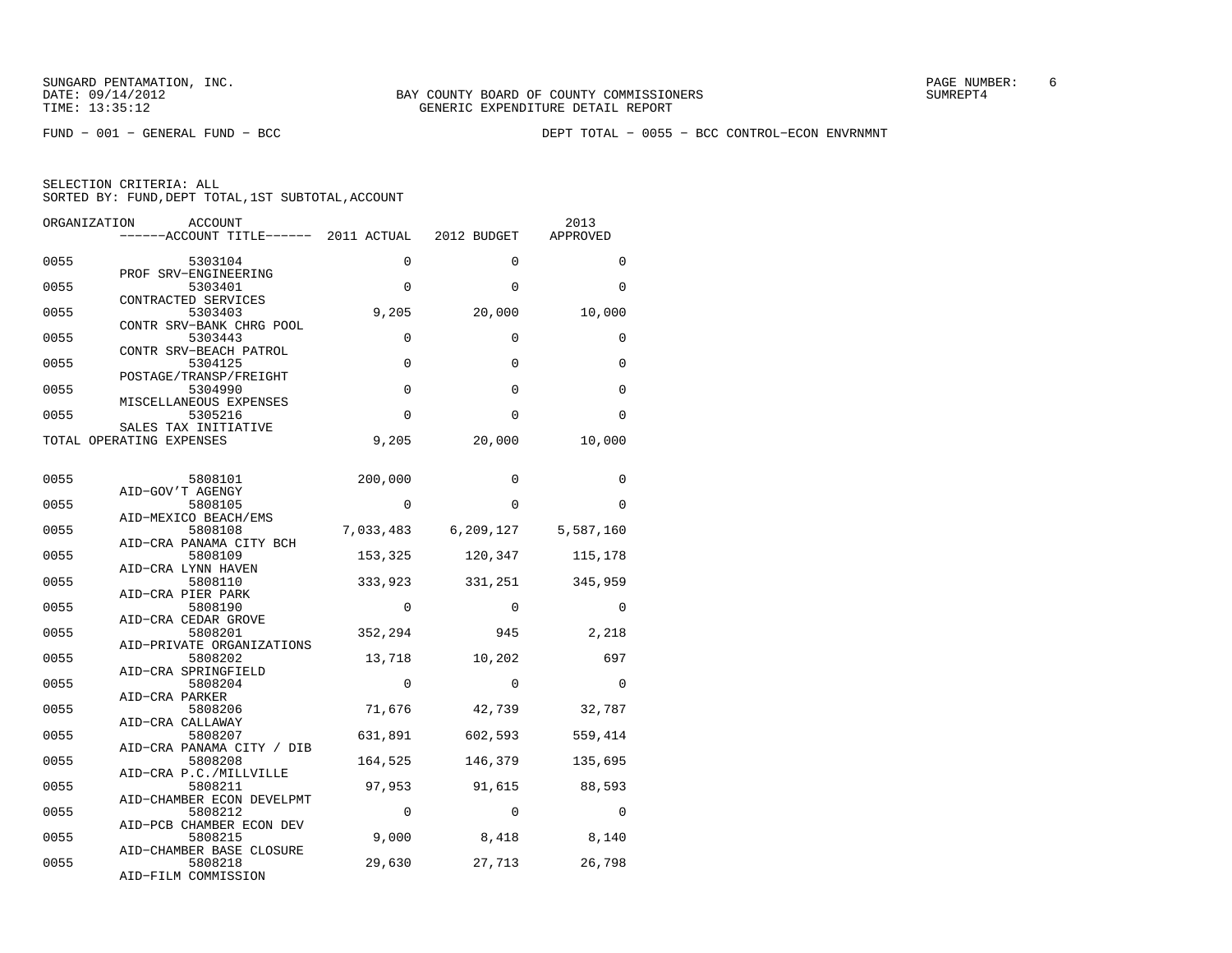FUND − 001 − GENERAL FUND − BCC DEPT TOTAL − 0055 − BCC CONTROL−ECON ENVRNMNT

|      | ORGANIZATION<br>ACCOUNT<br>------ACCOUNT TITLE------ | 2011 ACTUAL | 2012 BUDGET | 2013<br>APPROVED |
|------|------------------------------------------------------|-------------|-------------|------------------|
| 0055 | 5810010<br>CONTRIBUTION-OTHER GOVT                   | $\Omega$    |             |                  |
|      | TOTAL GRANTS & AIDS                                  | 9,091,417   | 7,591,329   | 6,902,639        |
|      | TOTAL BCC CONTROL-ECON ENVRNMNT                      | 9,100,622   | 7,611,329   | 6,912,639        |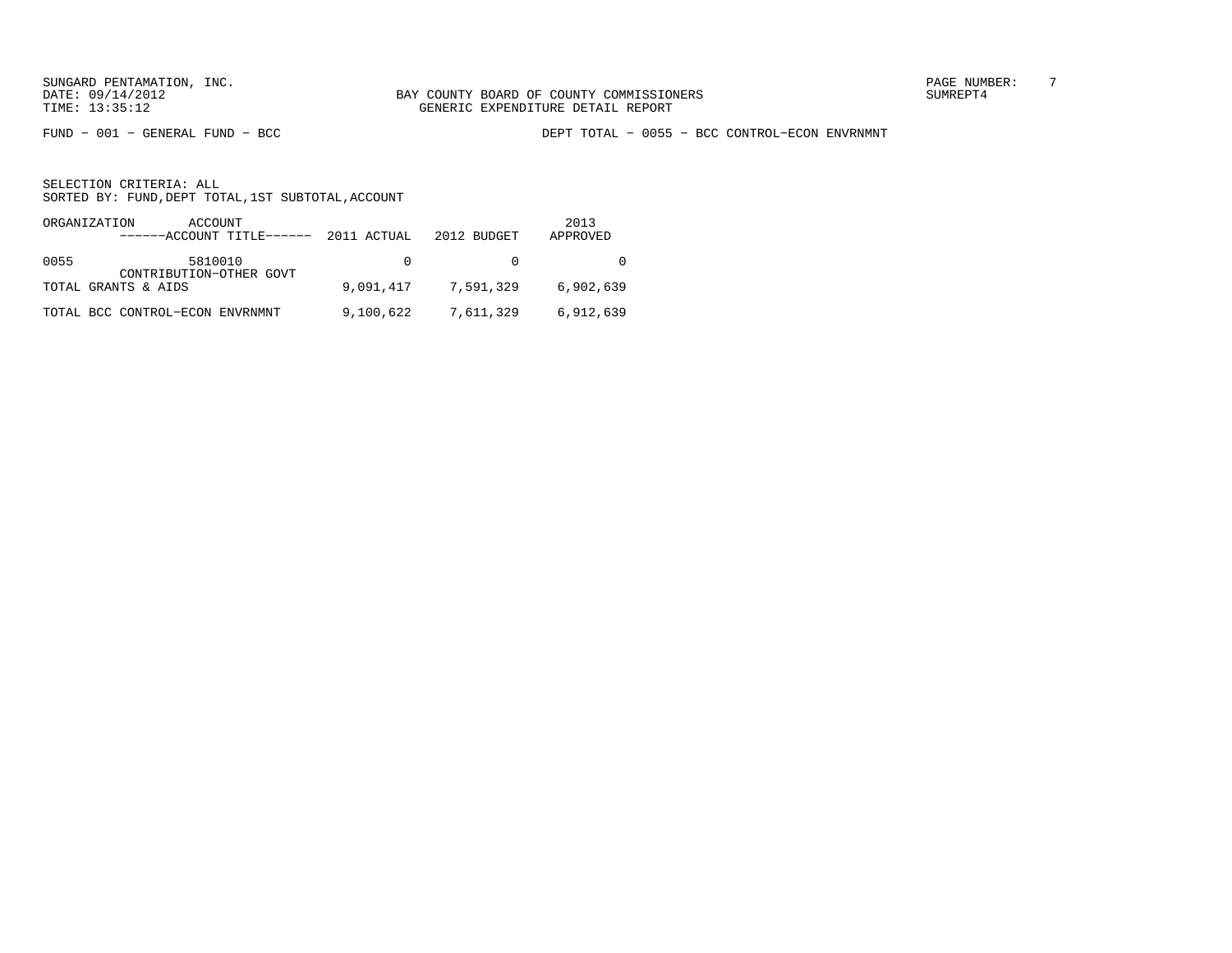FUND − 001 − GENERAL FUND − BCC DEPT TOTAL − 0056 − BCC CONTROL−HUMAN SERVICE

| ORGANIZATION | <b>ACCOUNT</b><br>------ACCOUNT TITLE------ 2011 ACTUAL 2012 BUDGET |             |                     | 2013<br>APPROVED    |
|--------------|---------------------------------------------------------------------|-------------|---------------------|---------------------|
| 0056         | 5303170                                                             | 1,830,887   |                     | 1,400,000 1,900,000 |
| 0056         | MEDICAID PMTS-HOSPITALS<br>5303171                                  | 449,276     | 400,000             | 500,000             |
| 0056         | MEDICAID PMTS-NURSING HM<br>5303172<br>MEDICAID PMTS-HMO            | 17,521      | $\Omega$            | $\Omega$            |
| 0056         | 5303175<br>PUBLIC HEALTH UNIT                                       | 857,449     | 1,323,701           | 1,293,948           |
| 0056         | 5303401<br>CONTRACTED SERVICES                                      | $\Omega$    | $\Omega$            | $\Omega$            |
| 0056         | 5303446<br>CONTR SRV-FACILITIES                                     | 27,380      | 32,292              | 55,232              |
| 0056         | 5303465<br>CONTR SRV-MNTL HLTH/BKR                                  | 246,919     | 230,943             | 321,000             |
| 0056         | 5303466<br>CONTR SRV-MENTAL HEALTH                                  | $\Omega$    | $\Omega$            | $\Omega$            |
| 0056         | 5303467<br>CONTR SRV-TRNSP/MNTL HLT                                 | 3,824       | 7,632               | 7,380               |
| 0056         | 5304501<br>INSURANCE & BONDS                                        | 30,506      | 33,120              | 33,120              |
| 0056         | 5304605<br>REPAIR/MAINT-BLDG & GRND                                 | 56,846      | 135,107             | 77,714              |
|              | TOTAL OPERATING EXPENSES                                            | 3,520,607   | 3,562,795 4,188,394 |                     |
| 0056         | 5606005                                                             | $\Omega$    | $\Omega$            | $\Omega$            |
| 0056         | PUBLIC HLTH-CAP OUTLAY<br>5606201                                   | $\mathbf 0$ | $\mathbf 0$         | $\Omega$            |
|              | <b>BUILDINGS</b><br>TOTAL CAPITAL OUTLAY                            | $\Omega$    | $\Omega$            | $\Omega$            |
| 0056         | 5629001                                                             | 23,011      | $\Omega$            | $\Omega$            |
| 0056         | HCRA PROGRAM COSTS                                                  |             |                     |                     |
|              | 5808108<br>AID-CRA PANAMA CITY BCH                                  | 229,839     | 202,901             | 182,577             |
| 0056         | 5808109<br>AID-CRA LYNN HAVEN                                       | 5,010       | 3,933               | 3,764               |
| 0056         | 5808110<br>AID-CRA PIER PARK                                        | 10,912      | 10,825              | 11,305              |
| 0056         | 5808190<br>AID-CRA CEDAR GROVE                                      | $\Omega$    | $\Omega$            | $\Omega$            |
| 0056         | 5808201<br>AID-PRIVATE ORGANIZATIONS                                | 114,267     | 5,458               | 5,278               |
| 0056         | 5808202<br>AID-CRA SPRINGFIELD                                      | 448         | 333                 | 23                  |
| 0056         | 5808204<br>AID-CRA PARKER                                           | $\Omega$    | $\Omega$            | $\Omega$            |
| 0056         | 5808206<br>AID-CRA CALLAWAY                                         | 2,342       | 1,397               | 1,071               |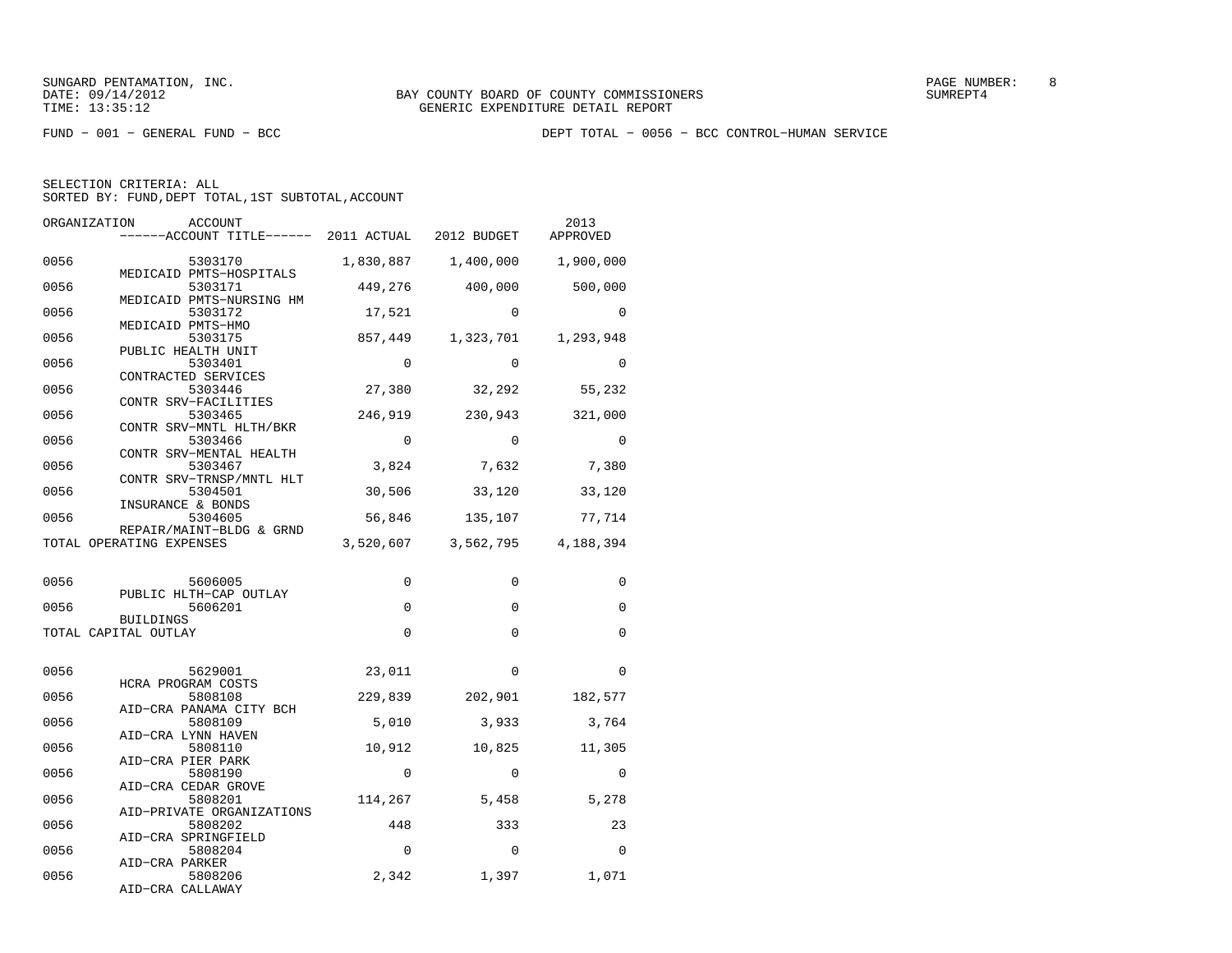FUND − 001 − GENERAL FUND − BCC DEPT TOTAL − 0056 − BCC CONTROL−HUMAN SERVICE

| ORGANIZATION<br>ACCOUNT<br>------ACCOUNT TITLE------ 2011 ACTUAL 2012 BUDGET |             |                     | 2013<br>APPROVED |
|------------------------------------------------------------------------------|-------------|---------------------|------------------|
| 0056<br>5808207                                                              | 20,649      | 19,708              | 18,280           |
| AID-CRA PANAMA CITY / DIB<br>5808208<br>0056                                 | 5,376       | 4,783               | 4,434            |
| AID-CRA P.C./MILLVILLE<br>0056<br>5808216                                    | 57,925      | 33,592              | 80,000           |
| AID-CHILD PROTECTION<br>0056<br>5808217                                      | 0           | 0                   | 0                |
| AID-CHOOSE LIFE<br>0056<br>5808219                                           | $\Omega$    | $\Omega$            | $\Omega$         |
| AID-CHILDREN'S HOME SOC<br>0056<br>5808220<br>AID-ST ANDREWS BAY CENTER      | 10,231      | 9,567               | 9,251            |
| 0056<br>5808221<br>AID-TROLLEY                                               | 53,876      | 50,390              | 48,727           |
| 0056<br>5808222<br>AID-INDIGENT CARE                                         | 43,500      | 37,200              | 37,200           |
| 0056<br>5808223<br>$AID-B.A.S.I.C.$                                          | 0           | 0                   | 0                |
| 0056<br>5808224<br>AID-ST ANDREWS MED CNTR                                   | 134,683     | 125,969             | $\Omega$         |
| TOTAL GRANTS & AIDS                                                          | 712,070     | 506,056             | 401,910          |
| 0056<br>5905998                                                              | $\mathbf 0$ | $\mathbf 0$         | $\Omega$         |
| DEPRECIATION EXPENSE<br>TOTAL NON-OPERATING EXPENSES                         | $\Omega$    | $\Omega$            | $\Omega$         |
| TOTAL BCC CONTROL-HUMAN SERVICE                                              | 4,232,677   | 4,068,851 4,590,304 |                  |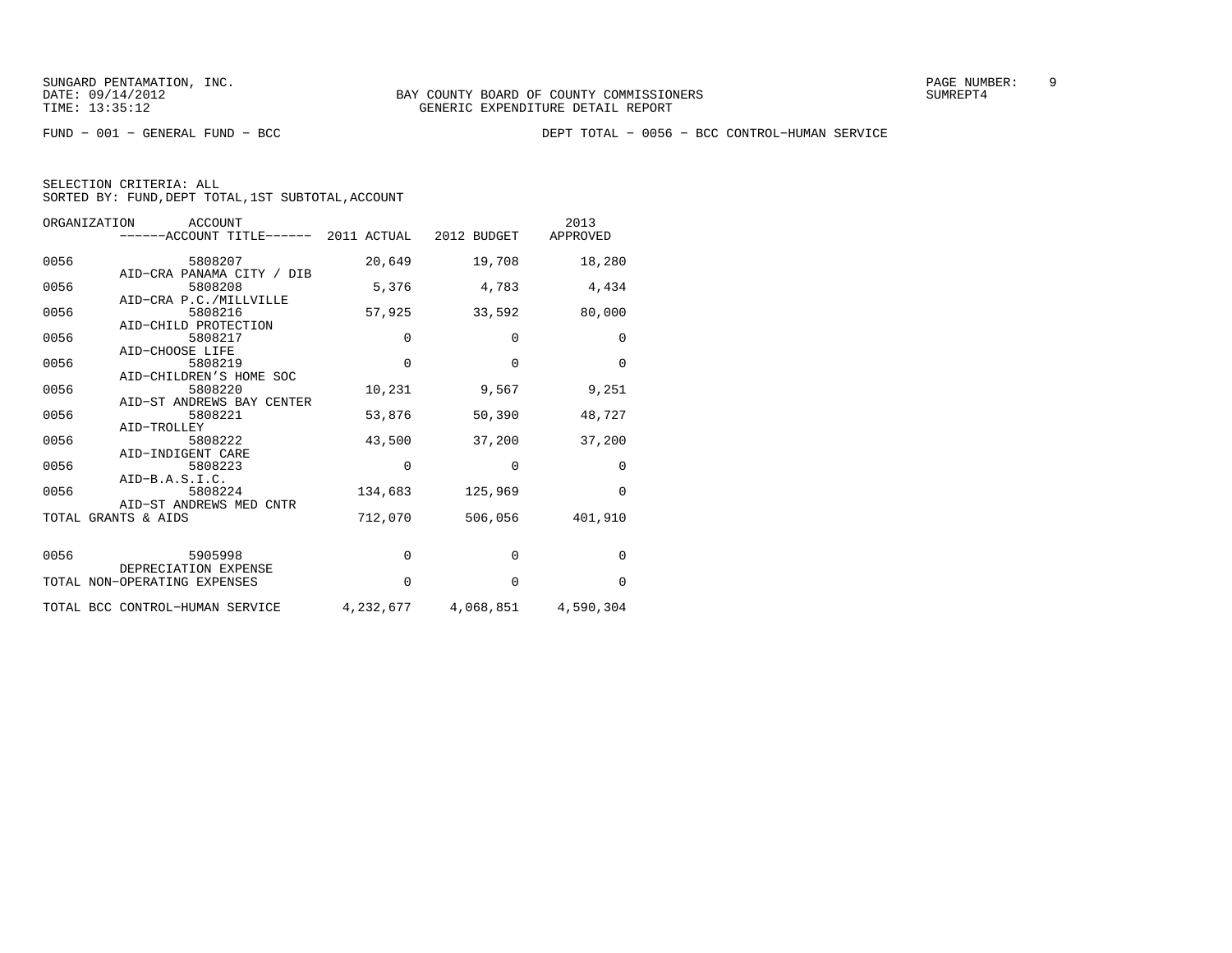FUND − 001 − GENERAL FUND − BCC DEPT TOTAL − 0057 − BCC CONTROL−CULTR/RECREAT

| <b>ACCOUNT</b><br>ORGANIZATION<br>------ACCOUNT TITLE------ 2011 ACTUAL 2012 BUDGET |             |              | 2013<br>APPROVED |
|-------------------------------------------------------------------------------------|-------------|--------------|------------------|
| 0057<br>5303401<br>CONTRACTED SERVICES                                              | 0           | $\mathbf{0}$ | 0                |
| 0057<br>5304101<br>COMMUNICATIONS SERVICES                                          | $\Omega$    | $\Omega$     | $\mathbf 0$      |
| 5304605<br>0057<br>REPAIR/MAINT-BLDG & GRND                                         | $\Omega$    | $\Omega$     | $\mathbf 0$      |
| 5304905<br>0057<br>FEES&COSTS-LGL ADV/ADVERT                                        | $\Omega$    | $\Omega$     | $\mathbf 0$      |
| TOTAL OPERATING EXPENSES                                                            | $\Omega$    | $\Omega$     | $\mathbf 0$      |
| 0057<br>5606401                                                                     | $\Omega$    | $\Omega$     | $\Omega$         |
| EOUIPMENT<br>0057<br>5606526<br>CIP-ROOF REPAIRS                                    | $\Omega$    | $\Omega$     | $\Omega$         |
| TOTAL CAPITAL OUTLAY                                                                | $\Omega$    | $\Omega$     | $\Omega$         |
| 0057<br>5710001                                                                     | $\Omega$    | $\Omega$     | $\Omega$         |
| CONTR SRV-LIBRARY<br>0057<br>5808125<br>AID-LIBRARY                                 | $\Omega$    | $\Omega$     | $\Omega$         |
| 5808201<br>0057<br>AID-PRIVATE ORGANIZATIONS                                        | $\Omega$    | $\Omega$     | $\Omega$         |
| TOTAL GRANTS & AIDS                                                                 | $\mathbf 0$ | $\Omega$     | $\mathbf 0$      |
| 0057<br>5909913                                                                     | $\mathbf 0$ | 9,100        | 9,100            |
| RESERVE-IMPACT FEES<br>0057<br>5909920                                              | $\mathbf 0$ | 0            | 0                |
| RESERVE-FUTURE CAP OUTLAY<br>TOTAL NON-OPERATING EXPENSES                           | $\mathbf 0$ | 9,100        | 9,100            |
| TOTAL BCC CONTROL-CULTR/RECREAT                                                     | $\Omega$    | 9,100        | 9,100            |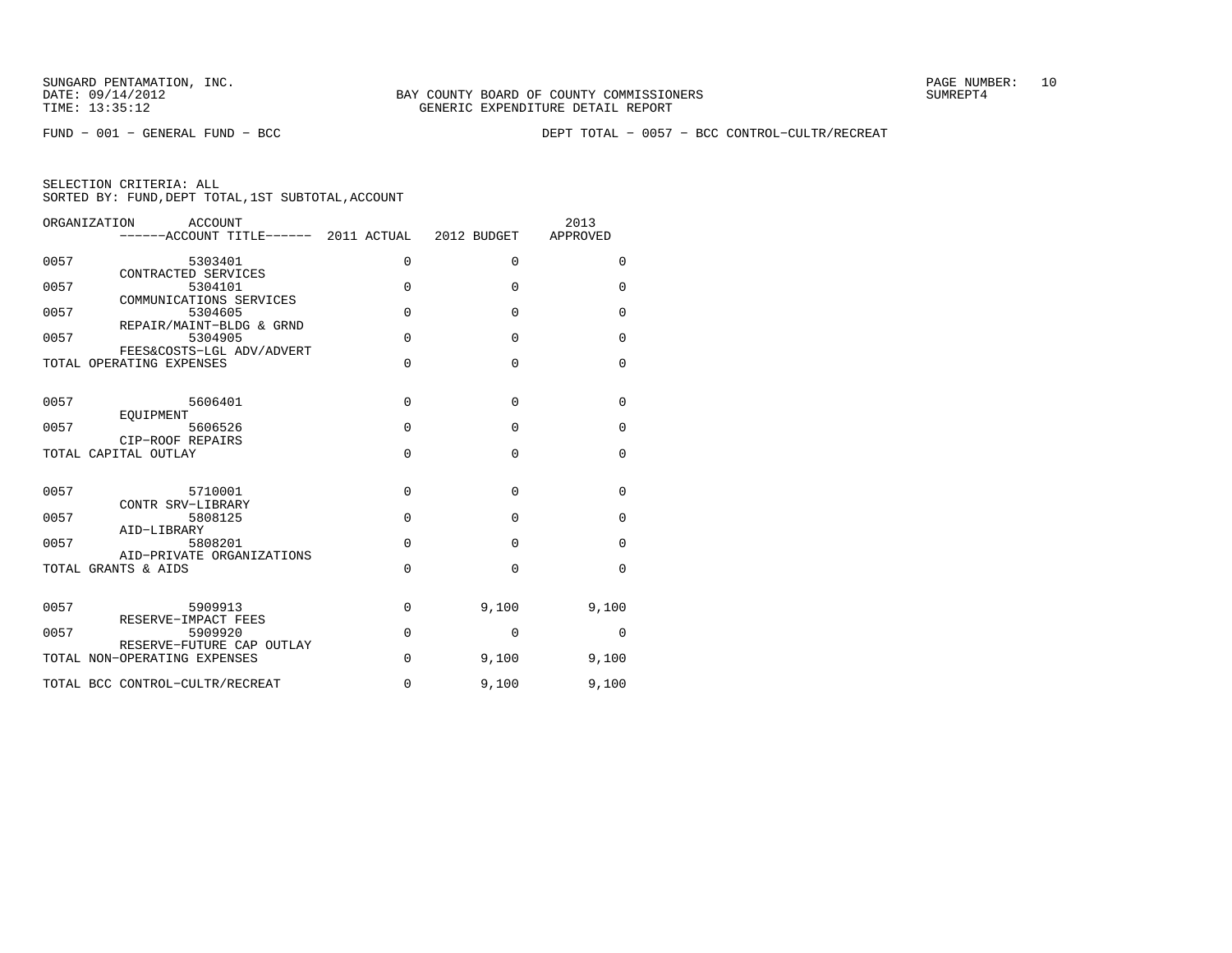FUND − 001 − GENERAL FUND − BCC DEPT TOTAL − 0095 − COUNTY COMMISSIONERS

| ORGANIZATION | <b>ACCOUNT</b><br>------ACCOUNT TITLE------ 2011 ACTUAL |             | 2012 BUDGET | 2013<br>APPROVED |
|--------------|---------------------------------------------------------|-------------|-------------|------------------|
| 0095         | 5101100<br>SALARIES-EXECUTIVE                           | 309,655     | 309,656     | 309,000          |
| 0095         | 5102100<br>FICA TAXES-MATCHING                          | 22,387      | 23,689      | 23,639           |
| 0095         | 5102200<br>RETIREMENT CONTRIBUTIONS                     | 44,052      | 28,974      | 26,607           |
| 0095         | 5102300<br>LIFE & HEALTH INSURANCE                      | 35,360      | 36,695      | 40,555           |
| 0095         | 5102400<br>WORKERS COMP. PREMIUMS                       | 1,331       | 3,049       | 1,329            |
|              | TOTAL PERSONAL SERVICES                                 | 412,784     | 402,063     | 401,130          |
| 0095         | 5303101                                                 | $\mathbf 0$ | $\Omega$    | $\mathbf 0$      |
| 0095         | PROFESSIONAL SERVICES<br>5303105                        | $\Omega$    | 10,000      | 10,000           |
| 0095         | PROF SRV-CODIFICATION<br>5303401                        | 13,286      | 9,600       | 9,600            |
| 0095         | CONTRACTED SERVICES<br>5303410                          | $\Omega$    | $\Omega$    | $\Omega$         |
| 0095         | CONTR SRV-JANITORIAL<br>5303425                         | 6,416       | 6,635       | 6,915            |
| 0095         | CONTR SRV-ADMIN FEES<br>5303446                         | 2,108       | 4,312       | 6,507            |
| 0095         | CONTR SRV-FACILITIES<br>5304001                         | 991         | 8,500       | 5,000            |
| 0095         | TRAVEL/TRAINING NON-LOCAL<br>5304005                    | $\Omega$    | 500         | 300              |
| 0095         | TRAVEL-LOCAL<br>5304101                                 | 1,202       | 1,118       | 1,000            |
| 0095         | COMMUNICATIONS SERVICES<br>5304125                      | 184         | 500         | 300              |
| 0095         | POSTAGE/TRANSP/FREIGHT<br>5304301                       | 27,837      | 30,105      | 33,806           |
| 0095         | UTILITY SERVICES<br>5304410                             | 2,417       | 5,200       | 5,200            |
| 0095         | RENTALS/LEASES-EQUIPMENT<br>5304501                     | 100,650     | 108,747     | 108,747          |
| 0095         | INSURANCE & BONDS<br>5304605                            | 13,817      | 14,960      | 13,154           |
| 0095         | REPAIR/MAINT-BLDG & GRND<br>5304611                     | $\Omega$    | $\Omega$    | $\Omega$         |
| 0095         | REPAIR/MAINT-FLEET MAINT<br>5304615                     | 100         | 500         | 500              |
| 0095         | REPAIR/MAINT-EOUIPMENT<br>5304701                       | 8,754       | 8,000       | 6,500            |
| 0095         | PRINTING & BINDING<br>5304801<br>ADVERTISING            | 507         | 5,000       | 4,000            |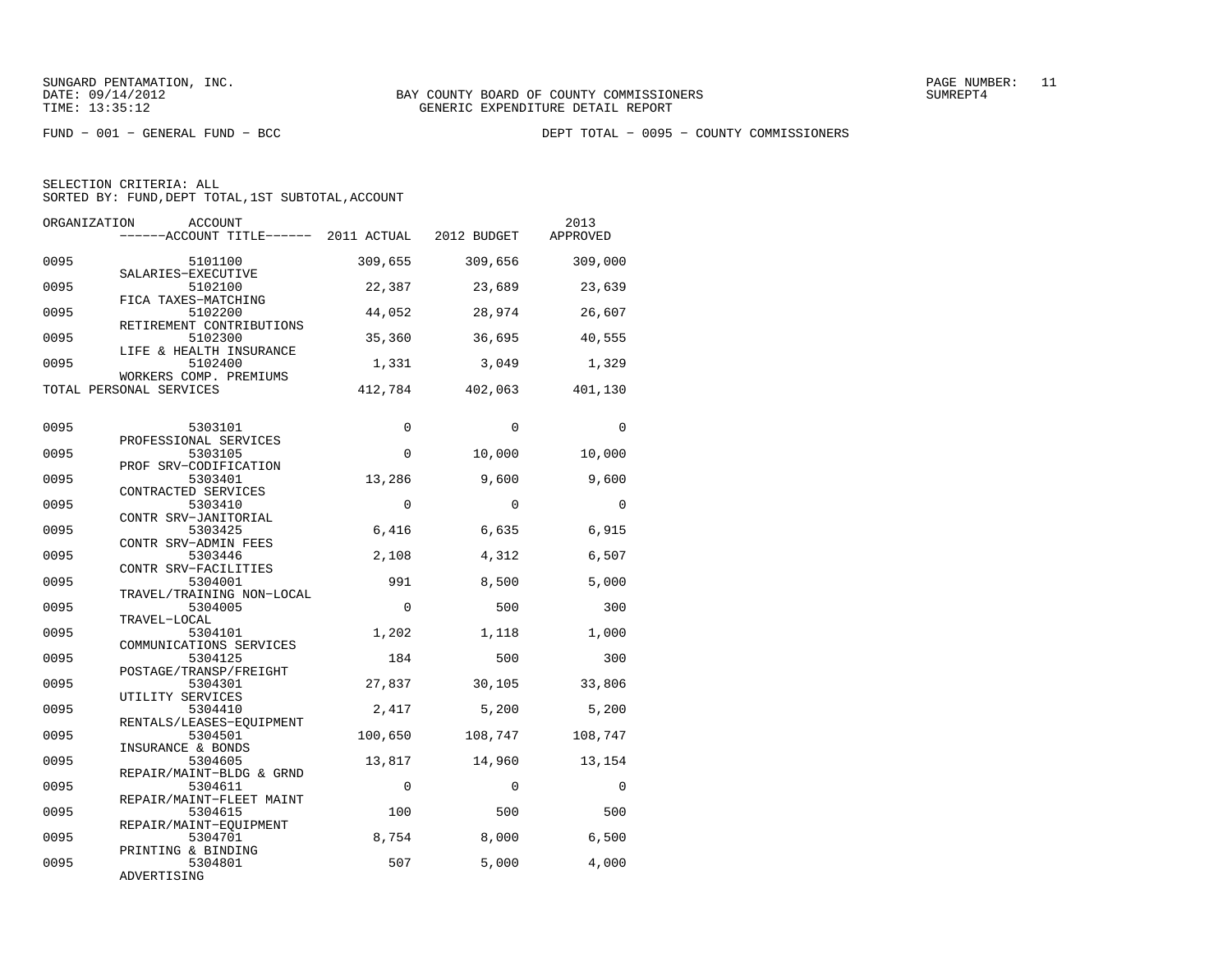FUND − 001 − GENERAL FUND − BCC DEPT TOTAL − 0095 − COUNTY COMMISSIONERS

| ORGANIZATION                 | ACCOUNT                              |             |             | 2013<br>APPROVED |
|------------------------------|--------------------------------------|-------------|-------------|------------------|
| 0095                         | 5304902                              | 2,492       | 3,907       | 12,975           |
| 0095                         | FEES & COSTS-PURCHASING<br>5304905   | 2,918       | 6,226       | 5,000            |
| 0095                         | FEES&COSTS-LGL ADV/ADVERT<br>5304909 | 2,117       | 1,500       | 1,500            |
| 0095                         | FEES & COSTS-COURT FILING<br>5304990 | 17,622      | 7,300       | 7,000            |
| 0095                         | MISCELLANEOUS EXPENSES<br>5305101    | 1,004       | 3,000       | 3,000            |
| 0095                         | OFFICE SUPPLIES<br>5305201           | 1,081       | 250         | 250              |
| 0095                         | OPERATING SUPPLIES<br>5305202        | 72          | 125         | 125              |
| 0095                         | OPER SUPPLIES-JANITORIAL<br>5305205  | $\Omega$    | $\Omega$    | $\Omega$         |
| 0095                         | GAS, OIL & LUBRICANTS<br>5305213     | $\Omega$    | $\Omega$    | $\Omega$         |
| 0095                         | BOARD RECORDING EXPENSES<br>5305215  | 727         | 1,000       | 500              |
| 0095                         | CLOTHING & WEARING APPRL<br>5305225  | 10,820      | 15,000      | 15,000           |
|                              | EMPLOYEE SUGG/RECOGN PRGM            |             |             |                  |
| 0095                         | 5305401<br>BOOKS/RESOURCE MATR/SUBSC | 744         | 500         | 200              |
| 0095                         | 5305402<br>DUES & MEMBERSHIPS        | 33,340      | 33,000      | 45,000           |
| 0095                         | 5305406<br>TRAINING & TUITION        | $\Omega$    | $\Omega$    | $\Omega$         |
| TOTAL OPERATING EXPENSES     |                                      | 251,205     | 285,485     | 302,079          |
| 0095                         | 5606401                              | 0           | $\mathbf 0$ | 0                |
| EOUIPMENT<br>0095            | 5606402                              | 8,479       | 1,000       | 1,000            |
| TOTAL CAPITAL OUTLAY         | EQUIP LESS THAN \$1000               | 8,479       | 1,000       | 1,000            |
|                              |                                      |             |             |                  |
| 0095                         | 5808201<br>AID-PRIVATE ORGANIZATIONS | 0           | 0           | 0                |
| TOTAL GRANTS & AIDS          |                                      | 0           | 0           | 0                |
| 0095                         | 5905908                              | $\mathbf 0$ | $\Omega$    | 0                |
| 0095                         | LOSS ON DISPOSAL<br>5905998          | 0           | $\Omega$    | 0                |
| TOTAL NON-OPERATING EXPENSES | DEPRECIATION EXPENSE                 | $\Omega$    | $\Omega$    | $\Omega$         |
| TOTAL COUNTY COMMISSIONERS   |                                      | 672,469     | 688,548     | 704,209          |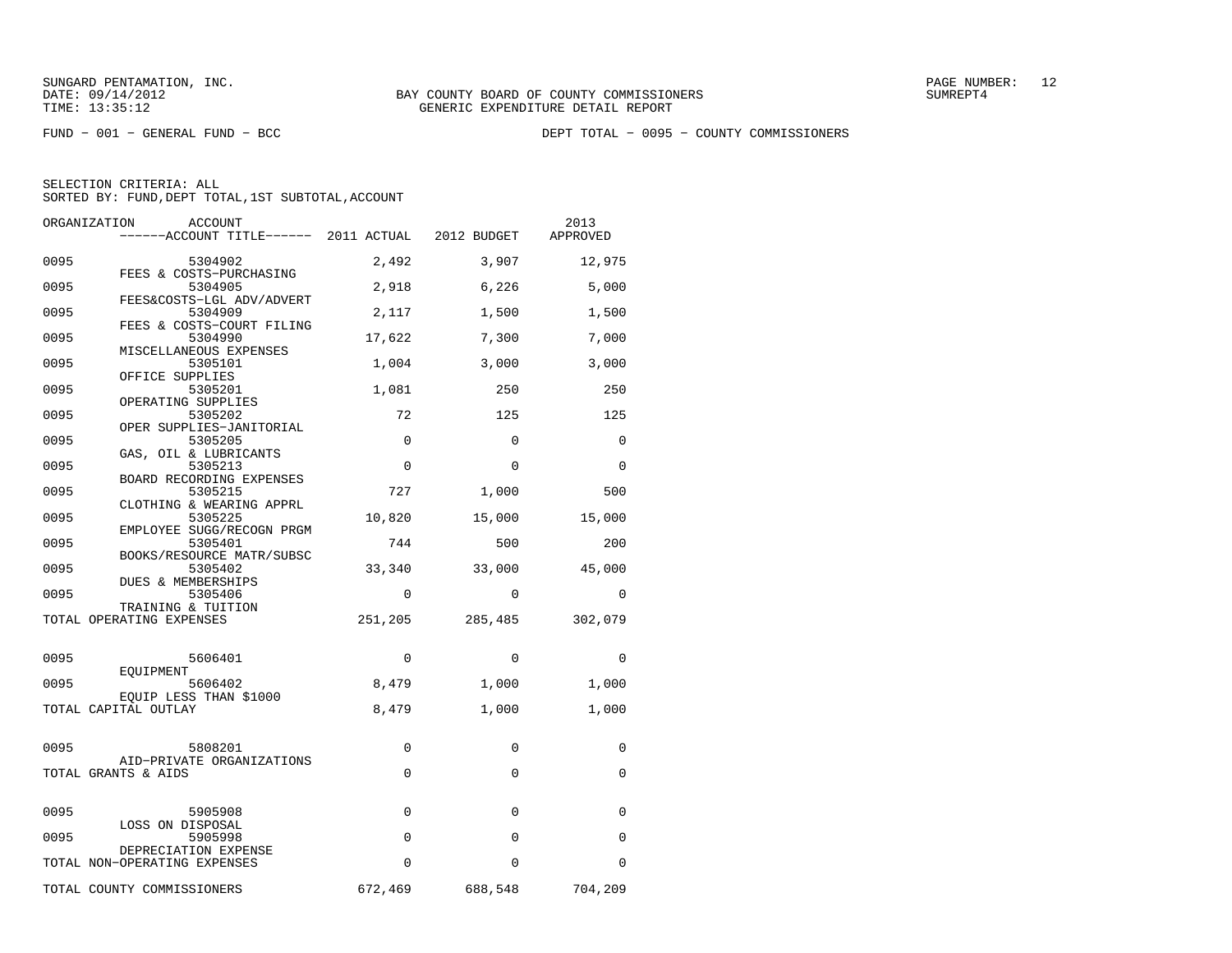FUND − 001 − GENERAL FUND − BCC DEPT TOTAL − 0095 − COUNTY COMMISSIONERS

SELECTION CRITERIA: ALLSORTED BY: FUND, DEPT TOTAL, 1ST SUBTOTAL, ACCOUNT

ORGANIZATION ACCOUNT 2013−−−−−−ACCOUNT TITLE−−−−−− 2011 ACTUAL 2012 BUDGET APPROVED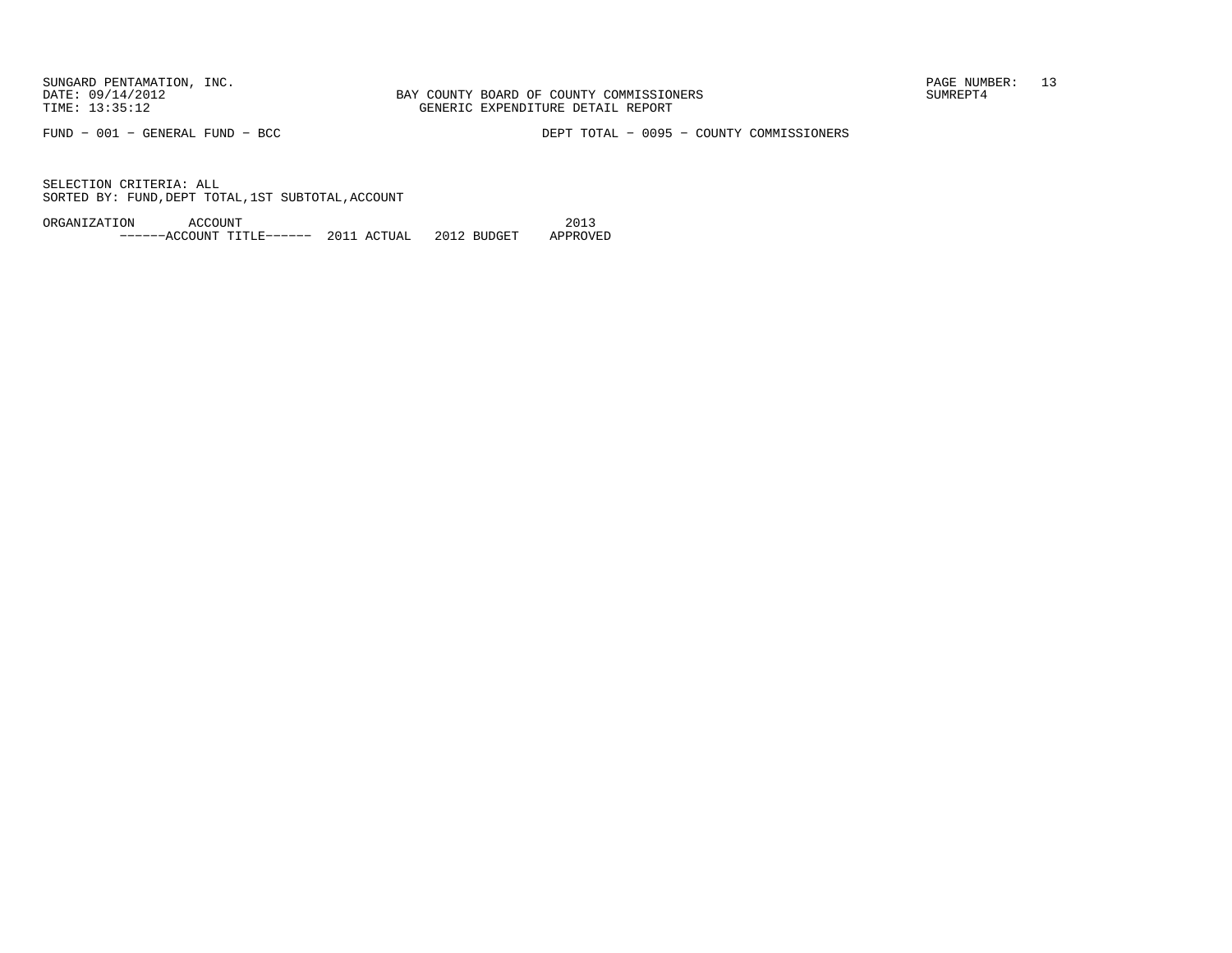SELECTION CRITERIA: ALL

SORTED BY: FUND, DEPT TOTAL, 1ST SUBTOTAL, ACCOUNT

| ORGANIZATION             | ACCOUNT                                           |             |                            | 2013                |
|--------------------------|---------------------------------------------------|-------------|----------------------------|---------------------|
|                          | ------ACCOUNT TITLE------ 2011 ACTUAL 2012 BUDGET |             |                            | APPROVED            |
| 0105                     | 5102400                                           | 21,948      | 41,019                     | 23,861              |
| TOTAL PERSONAL SERVICES  | WORKERS COMP. PREMIUMS                            | 21,948      | 41,019                     | 23,861              |
|                          |                                                   |             |                            |                     |
|                          |                                                   |             |                            |                     |
| 0105                     | 5303107<br>PROF SRV-SUBSTANCE TEST                | 0           | $\mathbf 0$                | 0                   |
| 0105                     | 5303401                                           | $\mathbf 0$ | $\mathbf 0$                | 0                   |
| 0105                     | CONTRACTED SERVICES<br>5303410                    | $\Omega$    | $\Omega$                   | $\Omega$            |
| 0105                     | CONTR SRV-JANITORIAL<br>5303446                   | 6,500       | 7,981                      | 8,749               |
|                          | CONTR SRV-FACILITIES                              |             |                            |                     |
| 0105                     | 5304101<br>COMMUNICATIONS SERVICES                | 2,856       | 4,442                      | 4,442               |
| 0105                     | 5304122                                           | 2,600       | $\mathbf 0$                | 0                   |
|                          | COMM SRV-LEASED LINES                             |             |                            |                     |
| 0105                     | 5304125<br>POSTAGE/TRANSP/FREIGHT                 | $\Omega$    | 0                          | $\Omega$            |
| 0105                     | 5304301                                           | 44,482      | 40,570                     | 45,557              |
| 0105                     | UTILITY SERVICES<br>5304405                       | 6,750       | $\mathbf 0$                | 0                   |
|                          | RENTALS/LEASES-BUILDINGS                          |             |                            |                     |
| 0105                     | 5304501<br>INSURANCE & BONDS                      | 43,237      | 47,038                     | 47,038              |
| 0105                     | 5304605                                           | 19,211      | 20,174                     | 21,228              |
| 0105                     | REPAIR/MAINT-BLDG & GRND<br>5304610               | 0           | 0                          | 0                   |
| 0105                     | REPAIR/MAINT-AUTO EQUIP<br>5304611                | $\mathbf 0$ | $\mathbf 0$                | 0                   |
|                          | REPAIR/MAINT-FLEET MAINT                          |             |                            |                     |
| 0105                     | 5304905                                           | $\Omega$    | $\Omega$                   | $\Omega$            |
| 0105                     | FEES&COSTS-LGL ADV/ADVERT<br>5305105              | 67,500      | 60,000 60,000              |                     |
| 0105                     | OFFICE SUPP-TRIM BILL NTC<br>5305205              | 8           | $\Omega$                   | $\Omega$            |
|                          | GAS, OIL & LUBRICANTS                             |             |                            |                     |
| TOTAL OPERATING EXPENSES |                                                   |             | 193, 144 180, 205 187, 014 |                     |
|                          |                                                   |             |                            |                     |
| 0105                     | 5606402<br>EQUIP LESS THAN \$1000                 | 0           | 0                          | 0                   |
| TOTAL CAPITAL OUTLAY     |                                                   | $\Omega$    | $\Omega$                   | $\Omega$            |
|                          |                                                   |             |                            |                     |
| 0105                     | 5819170                                           |             | 2,675,313 2,550,003        | 2,510,494           |
| 0105                     | FEES & COST-PROP APPRAISR<br>5905998              | $\Omega$    | $\Omega$                   | $\Omega$            |
|                          | DEPRECIATION EXPENSE                              |             |                            |                     |
|                          | TOTAL NON-OPERATING EXPENSES                      | 2,675,313   |                            | 2,550,003 2,510,494 |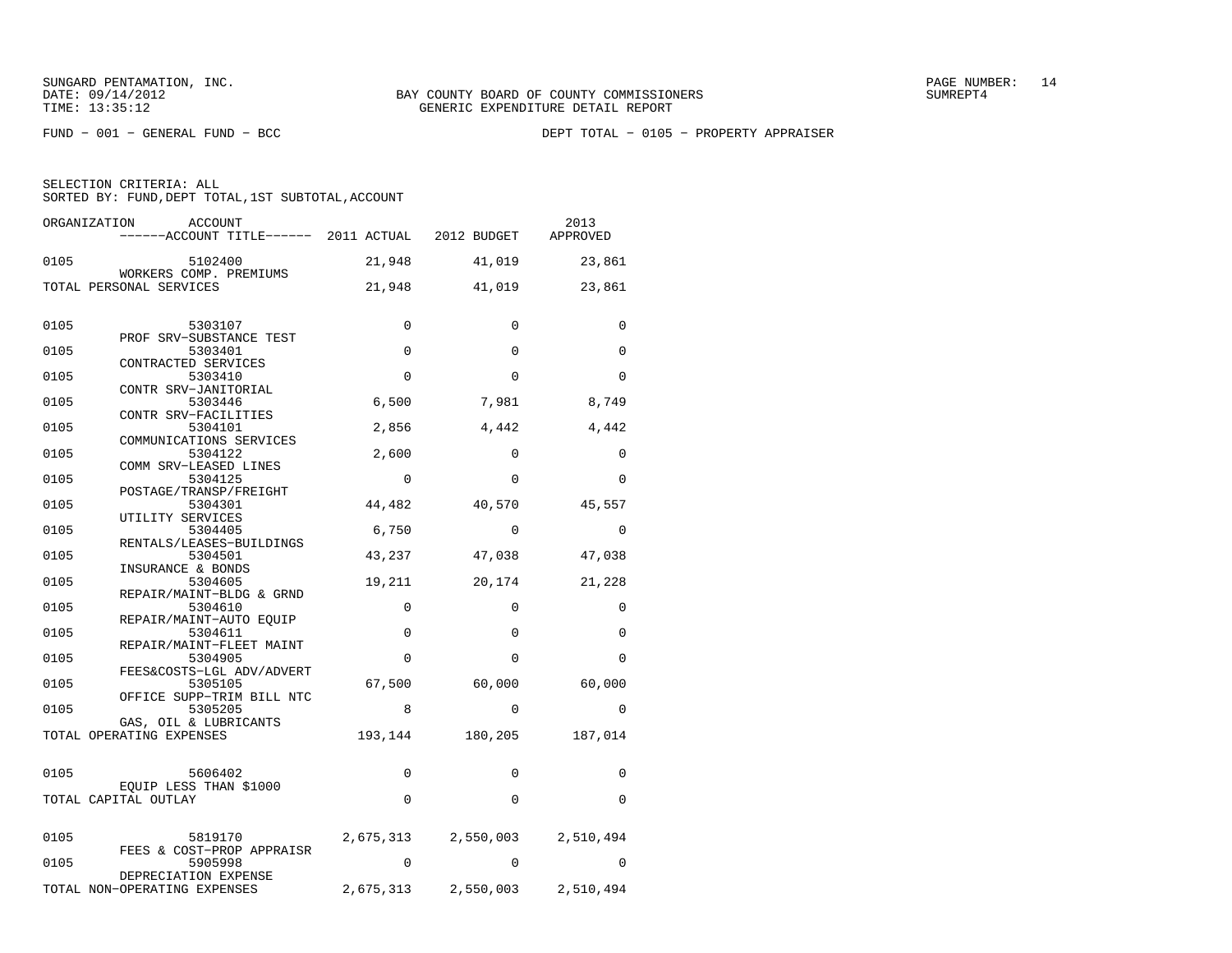FUND − 001 − GENERAL FUND − BCC DEPT TOTAL − 0105 − PROPERTY APPRAISER

SELECTION CRITERIA: ALLSORTED BY: FUND, DEPT TOTAL, 1ST SUBTOTAL, ACCOUNT

ORGANIZATION ACCOUNT 2013−−−−−−ACCOUNT TITLE−−−−−− 2011 ACTUAL 2012 BUDGET APPROVED

TOTAL PROPERTY APPRAISER 2,890,405 2,771,227 2,721,369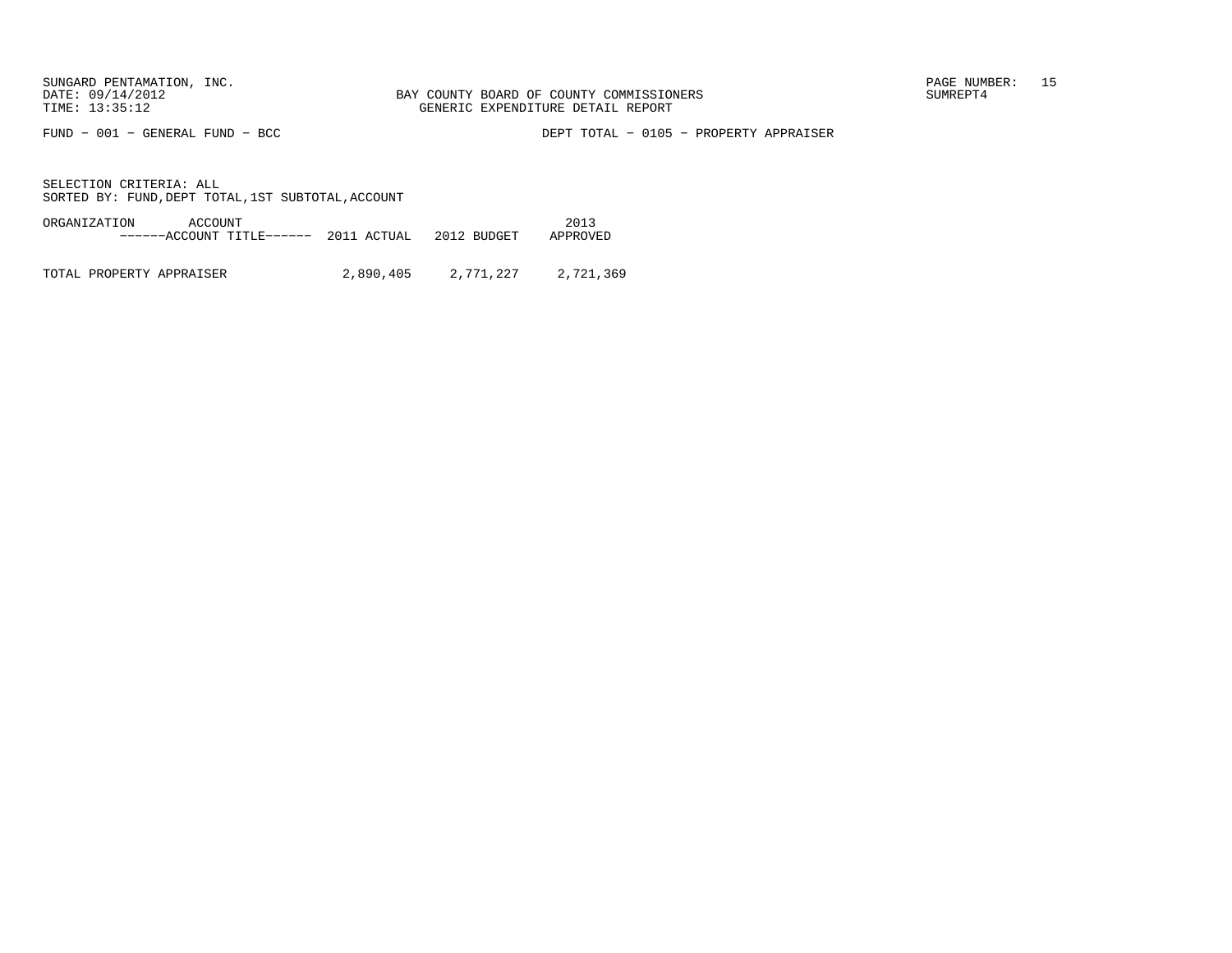SELECTION CRITERIA: ALL

SORTED BY: FUND, DEPT TOTAL, 1ST SUBTOTAL, ACCOUNT

| ORGANIZATION<br>ACCOUNT<br>------ACCOUNT TITLE------ 2011 ACTUAL |             | 2012 BUDGET | 2013<br>APPROVED |
|------------------------------------------------------------------|-------------|-------------|------------------|
| 0110<br>5102400                                                  | 6,996       | 24,202      | 7,044            |
| WORKERS COMP. PREMIUMS<br>TOTAL PERSONAL SERVICES                | 6,996       | 24,202      | 7,044            |
| 0110<br>5303401                                                  | 0           | $\Omega$    | 0                |
| CONTRACTED SERVICES                                              |             |             |                  |
| 0110<br>5303410                                                  | $\mathbf 0$ | $\Omega$    | 0                |
| CONTR SRV-JANITORIAL<br>0110<br>5303446                          | 19,688      | 18,073      | 22,608           |
| CONTR SRV-FACILITIES<br>0110<br>5304101                          | 17,422      | 3,056       | 3,056            |
| COMMUNICATIONS SERVICES<br>0110<br>5304122                       | 1,300       | 11,340      | 11,340           |
| COMM SRV-LEASED LINES<br>0110<br>5304125                         | 42,892      | 42,000      | 42,000           |
| POSTAGE/TRANSP/FREIGHT<br>0110<br>5304301                        | 49,579      | 36,558      | 41,052           |
| UTILITY SERVICES<br>0110<br>5304405                              | 55,297      | 55,300      | 55,300           |
| RENTALS/LEASES-BUILDINGS<br>0110<br>5304501                      | 32,726      | 35,602      | 35,602           |
| INSURANCE & BONDS<br>0110<br>5304605                             | 51,572      | 45,050      | 19,205           |
| REPAIR/MAINT-BLDG & GRND<br>0110<br>5304615                      | 35          | 0           | 0                |
| REPAIR/MAINT-EQUIPMENT<br>0110<br>5305202                        | 563         | $\Omega$    | 0                |
| OPER SUPPLIES-JANITORIAL                                         |             |             |                  |
| TOTAL OPERATING EXPENSES                                         | 271,074     | 246,979     | 230,163          |
| 0110<br>5606402                                                  | 1,917       | $\Omega$    | 0                |
| EQUIP LESS THAN \$1000<br>TOTAL CAPITAL OUTLAY                   | 1,917       | $\Omega$    | 0                |
|                                                                  |             |             |                  |
| 0110<br>5819190<br>FEES & COST-TAX COLLECTOR                     | 3,518,089   | 2,954,344   | 3,107,609        |
| 5905998<br>0110<br>DEPRECIATION EXPENSE                          | 0           | $\Omega$    | 0                |
| TOTAL NON-OPERATING EXPENSES                                     | 3,518,089   | 2,954,344   | 3,107,609        |
| TOTAL TAX COLLECTOR                                              | 3,798,076   | 3, 225, 525 | 3,344,816        |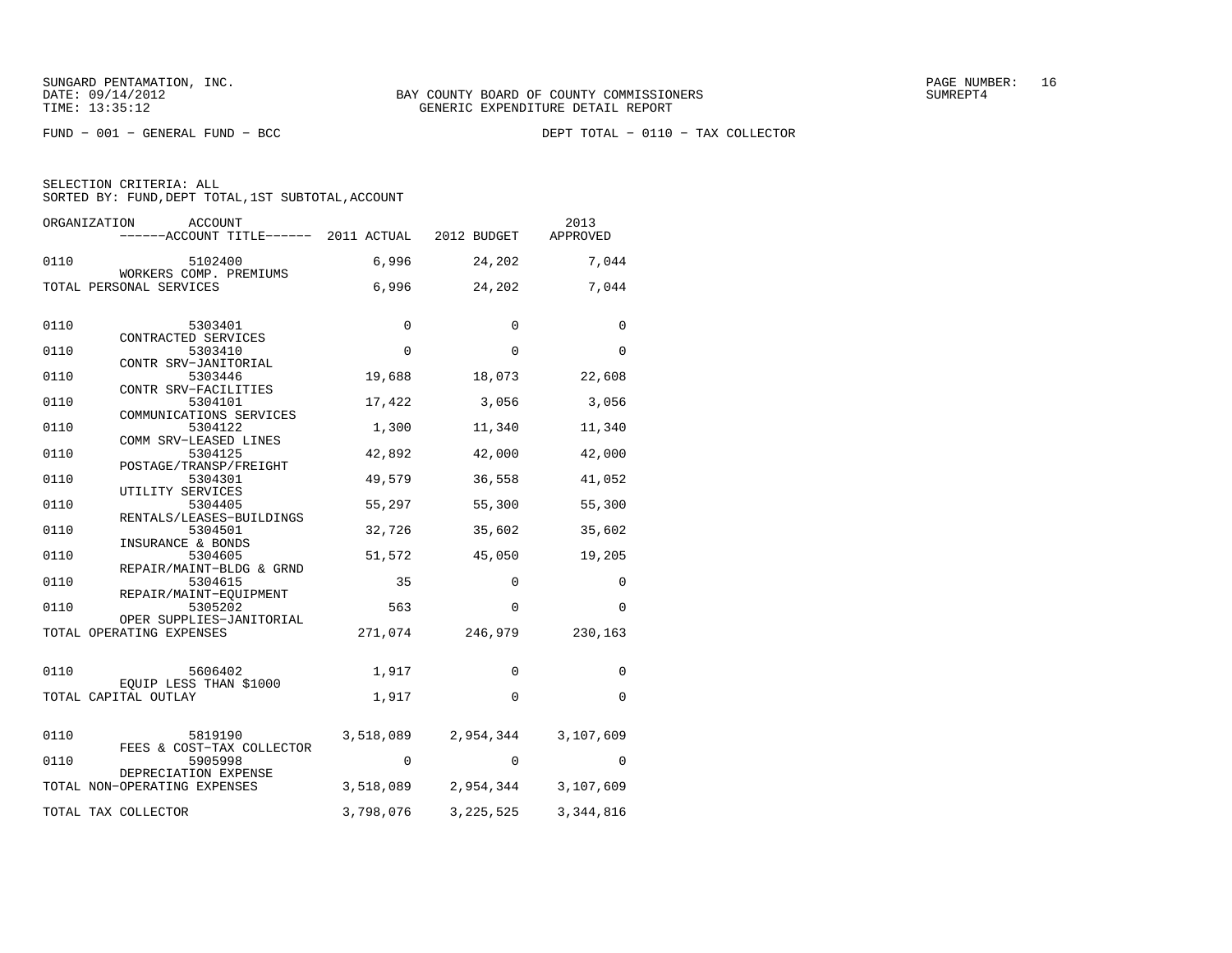FUND − 001 − GENERAL FUND − BCC DEPT TOTAL − 0115 − SUPERVISOR OF ELECTIONS

| ORGANIZATION<br>ACCOUNT<br>------ACCOUNT TITLE------ 2011 ACTUAL 2012 BUDGET |             |                | 2013<br>APPROVED |
|------------------------------------------------------------------------------|-------------|----------------|------------------|
| 0115<br>5102400<br>WORKERS COMP. PREMIUMS                                    |             | 5,943<br>3,131 | $\mathbf 0$      |
| TOTAL PERSONAL SERVICES                                                      | 3,131       | 5,943          | $\Omega$         |
| 0115<br>5303401                                                              | $\mathbf 0$ | $\mathbf 0$    | $\mathbf 0$      |
| CONTRACTED SERVICES<br>0115<br>5303410<br>CONTR SRV-JANITORIAL               | $\mathbf 0$ | $\Omega$       | $\Omega$         |
| 0115<br>5303446<br>CONTR SRV-FACILITIES                                      | 2,472       | 5,688          | 9,926            |
| 0115<br>5304101<br>COMMUNICATIONS SERVICES                                   | 4,880       | 4,649          | 4,649            |
| 0115<br>5304122<br>COMM SRV-LEASED LINES                                     | 1,300       | 0              | $\mathbf 0$      |
| 0115<br>5304301<br>UTILITY SERVICES                                          | 43,437      | 44,437         | 49,899           |
| 0115<br>5304405<br>RENTALS/LEASES-BUILDINGS                                  | $\mathbf 0$ | $\Omega$       | $\mathbf 0$      |
| 0115<br>5304501<br>INSURANCE & BONDS                                         | 15,074      | 16,398         | 16,398           |
| 0115<br>5304605<br>REPAIR/MAINT-BLDG & GRND                                  | 24,647      | 27,281         | 19,419           |
| TOTAL OPERATING EXPENSES                                                     | 91,810      | 98,453         | 100,291          |
| 0115<br>5606402                                                              | $\mathbf 0$ | $\Omega$       | $\Omega$         |
| EOUIP LESS THAN \$1000<br>TOTAL CAPITAL OUTLAY                               | $\Omega$    | 0              | $\Omega$         |
| 0115<br>5819175                                                              | 1,167,569   | 1,446,868      | 1,289,364        |
| FEES & COST-SUP OF ELECT<br>TOTAL NON-OPERATING EXPENSES                     | 1,167,569   | 1,446,868      | 1,289,364        |
| TOTAL SUPERVISOR OF ELECTIONS                                                | 1,262,510   | 1,551,264      | 1,389,655        |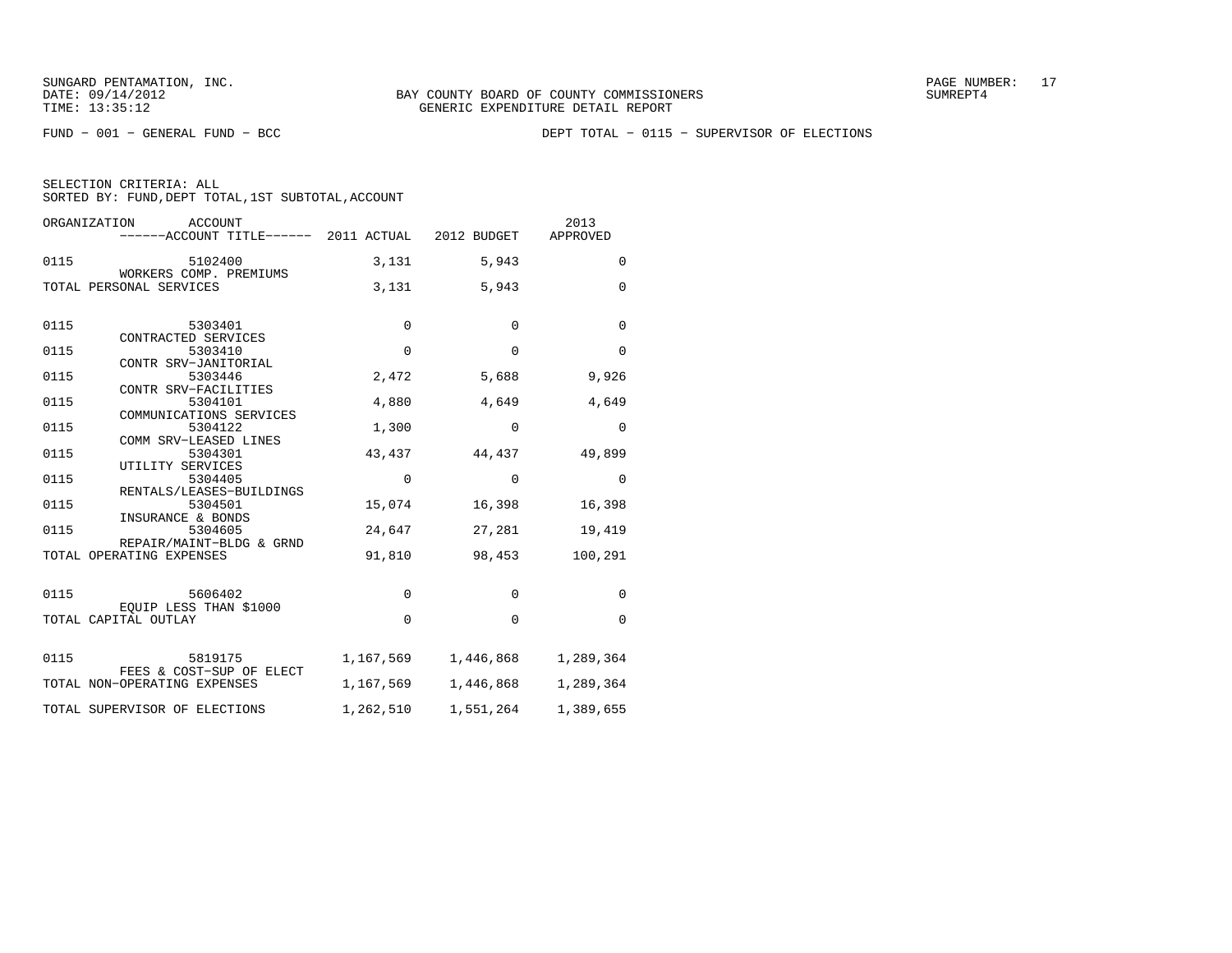FUND − 001 − GENERAL FUND − BCC DEPT TOTAL − 0119 − CODE ENFORCEMENT

|  | SELECTION CRITERIA: ALL                            |  |  |
|--|----------------------------------------------------|--|--|
|  | SORTED BY: FUND, DEPT TOTAL, 1ST SUBTOTAL, ACCOUNT |  |  |

| ORGANIZATION | ACCOUNT<br>------ACCOUNT TITLE------ 2011 ACTUAL 2012 BUDGET     |             |             | 2013<br>APPROVED |
|--------------|------------------------------------------------------------------|-------------|-------------|------------------|
| 0119         | 5101200                                                          | 254,133     | 211,195     | 182,457          |
| 0119         | SALARIES & WAGES-REGULAR<br>5101205<br>SALARIES & WAGES-DISASTER | $\mathbf 0$ | $\Omega$    | $\Omega$         |
| 0119         | 5101400<br>SALARIES & WAGES-OVERTIME                             | $\mathbf 0$ | 4,000       | 4,000            |
| 0119         | 5102100<br>FICA TAXES-MATCHING                                   | 18,584      | 16,462      | 14,264           |
| 0119         | 5102200<br>RETIREMENT CONTRIBUTIONS                              | 22,618      | 10,830      | 9,900            |
| 0119         | 5102300<br>LIFE & HEALTH INSURANCE                               | 24,311      | 22,104      | 24,429           |
| 0119         | 5102400<br>WORKERS COMP. PREMIUMS                                | 9,910       | 10,422      | 8,240            |
| 0119         | 5102500<br>UNEMPLOYMENT COMPENSATION                             | $\Omega$    | $\Omega$    | $\Omega$         |
|              | TOTAL PERSONAL SERVICES                                          | 329,555     | 275,013     | 243,290          |
| 0119         | 5143110                                                          | $\Omega$    | $\Omega$    | $\Omega$         |
| 0119         | PROF SRV-LITIGATION<br>5303106                                   | $\mathbf 0$ | $\mathbf 0$ | $\Omega$         |
| 0119         | PROF SRV-PHYSICLS/MEDICAL<br>5303107                             | $\Omega$    | 74          | 74               |
| 0119         | PROF SRV-SUBSTANCE TEST<br>5303110                               | 725         | 32          | 350              |
| 0119         | PROF SRV-BACKGROUND CHECK<br>5303401<br>CONTRACTED SERVICES      | 4,550       | 5,000       | 5,000            |
| 0119         | 5303410<br>CONTR SRV-JANITORIAL                                  | $\mathbf 0$ | $\mathbf 0$ | $\mathbf 0$      |
| 0119         | 5303425<br>CONTR SRV-ADMIN FEES                                  | 1,482       | 1,544       | 1,612            |
| 0119         | 5303446<br>CONTR SRV-FACILITIES                                  | 1,372       | 1,009       | 1,790            |
| 0119         | 5303488<br>CONTR SRV-CODE COMPLIANCE                             | 17,291      | 20,000      | 20,000           |
| 0119         | 5304001<br>TRAVEL/TRAINING NON-LOCAL                             | 2,719       | 4,482       | 4,482            |
| 0119         | 5304101<br>COMMUNICATIONS SERVICES                               | 2,225       | 2,299       | 2,299            |
| 0119         | 5304125<br>POSTAGE/TRANSP/FREIGHT                                | 3,377       | 4,000       | 4,000            |
| 0119         | 5304301<br>UTILITY SERVICES                                      | 5,370       | 5,872       | 6,594            |
| 0119         | 5304405<br>RENTALS/LEASES-BUILDINGS                              | $\Omega$    | $\Omega$    | $\Omega$         |
| 0119         | 5304410<br>RENTALS/LEASES-EQUIPMENT                              | 2,166       | 2,100       | 2,100            |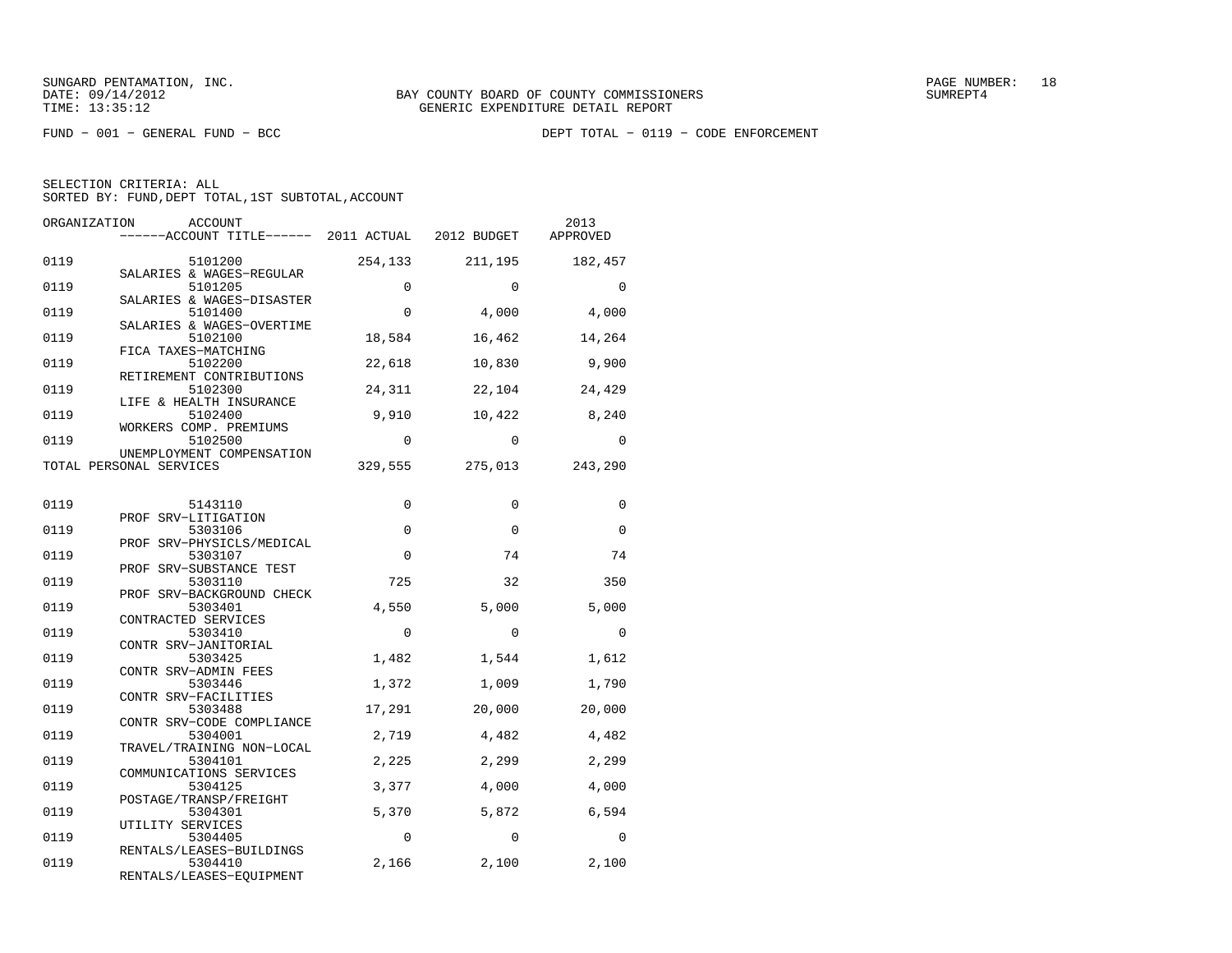| ORGANIZATION | ACCOUNT                                                       |             |             | 2013     |
|--------------|---------------------------------------------------------------|-------------|-------------|----------|
|              | ------ACCOUNT TITLE------ 2011 ACTUAL                         |             | 2012 BUDGET | APPROVED |
| 0119         | 5304501                                                       | 6,903       | 7,444       | 7,444    |
| 0119         | INSURANCE & BONDS<br>5304605                                  | 2,228       | 2,917       | 2,565    |
| 0119         | REPAIR/MAINT-BLDG & GRND<br>5304610                           | 1,160       | 1,500       | 1,500    |
| 0119         | REPAIR/MAINT-AUTO EOUIP<br>5304611                            | $\mathbf 0$ | $\mathbf 0$ | 0        |
| 0119         | REPAIR/MAINT-FLEET MAINT<br>5304615<br>REPAIR/MAINT-EOUIPMENT | $\Omega$    | $\Omega$    | $\Omega$ |
| 0119         | 5304701<br>PRINTING & BINDING                                 | 100         | 200         | 200      |
| 0119         | 5304902<br>FEES & COSTS-PURCHASING                            | 952         | 742         | 2,002    |
| 0119         | 5304905<br>FEES&COSTS-LGL ADV/ADVERT                          | 2,598       | 5,000       | 5,000    |
| 0119         | 5304909<br>FEES & COSTS-COURT FILING                          | 1,343       | 1,500       | 1,500    |
| 0119         | 5304984<br><b>BAD DEBT</b>                                    | 4,214       | $\Omega$    | $\Omega$ |
| 0119         | 5304990<br>MISCELLANEOUS EXPENSES                             | 48          | 75          | 75       |
| 0119         | 5305101<br>OFFICE SUPPLIES                                    | 1,405       | 2,000       | 2,000    |
| 0119         | 5305201<br>OPERATING SUPPLIES                                 | 85          | 150         | 150      |
| 0119         | 5305202<br>OPER SUPPLIES-JANITORIAL                           | $\Omega$    | $\Omega$    | $\Omega$ |
| 0119         | 5305205<br>GAS, OIL & LUBRICANTS                              | 8,082       | 5,300       | 8,000    |
| 0119         | 5305210<br>SAFETY GEAR & SUPPLIES                             | $\Omega$    | $\Omega$    | $\Omega$ |
| 0119         | 5305215<br>CLOTHING & WEARING APPRL                           | 1,176       | 1,800       | 1,300    |
| 0119         | 5305401<br>BOOKS/RESOURCE MATR/SUBSC                          | 20          | 50          | 50       |
| 0119         | 5305402<br>DUES & MEMBERSHIPS                                 | 195         | 405         | 405      |
| 0119         | 5305406<br>TRAINING & TUITION                                 | 96          | 500         | 500      |
|              | TOTAL OPERATING EXPENSES                                      | 71,883      | 75,995      | 80,992   |
| 0119         | 5606401                                                       | 1,175       | 2,000       | 0        |
| 0119         | EOUIPMENT<br>5606402                                          | 432         | $\mathbf 0$ | 0        |
| 0119         | EQUIP LESS THAN \$1000<br>5606450<br>COMPUTER SOFTWARE        | 5,625       | $\Omega$    | 500      |
|              | TOTAL CAPITAL OUTLAY                                          | 7,232       | 2,000       | 500      |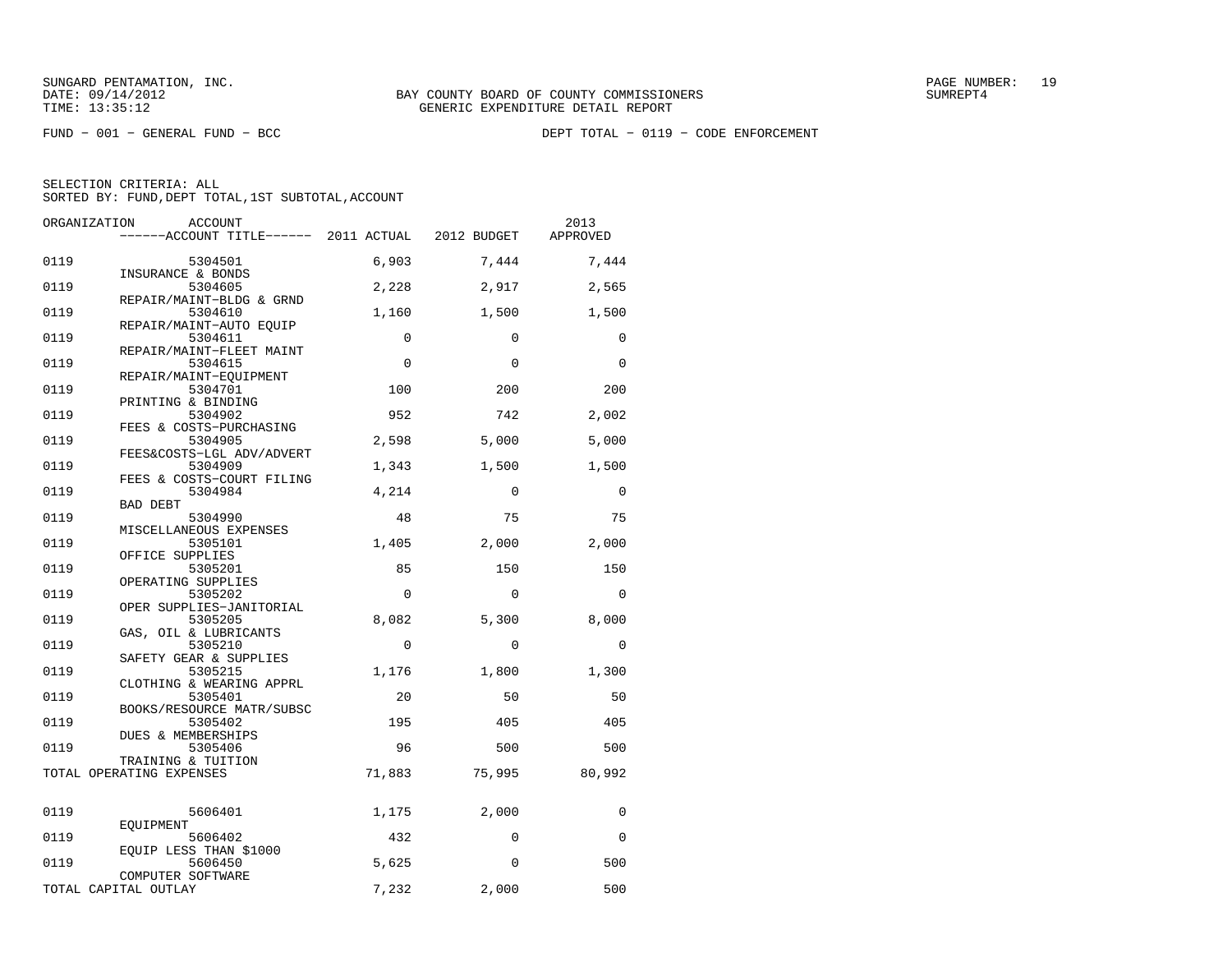FUND − 001 − GENERAL FUND − BCC DEPT TOTAL − 0119 − CODE ENFORCEMENT

| ORGANIZATION<br>ACCOUNT<br>------ACCOUNT TITLE------      | 2011 ACTUAL | 2012 BUDGET | 2013<br>APPROVED |
|-----------------------------------------------------------|-------------|-------------|------------------|
| 0119<br>5905998                                           | 0           |             |                  |
| DEPRECIATION EXPENSE<br>5909915<br>0119                   | 0           | $\Omega$    |                  |
| RESERVE FOR PAY ADJUSTMNT<br>TOTAL NON-OPERATING EXPENSES | 0           |             |                  |
| TOTAL CODE ENFORCEMENT                                    | 408,671     | 353,008     | 324,782          |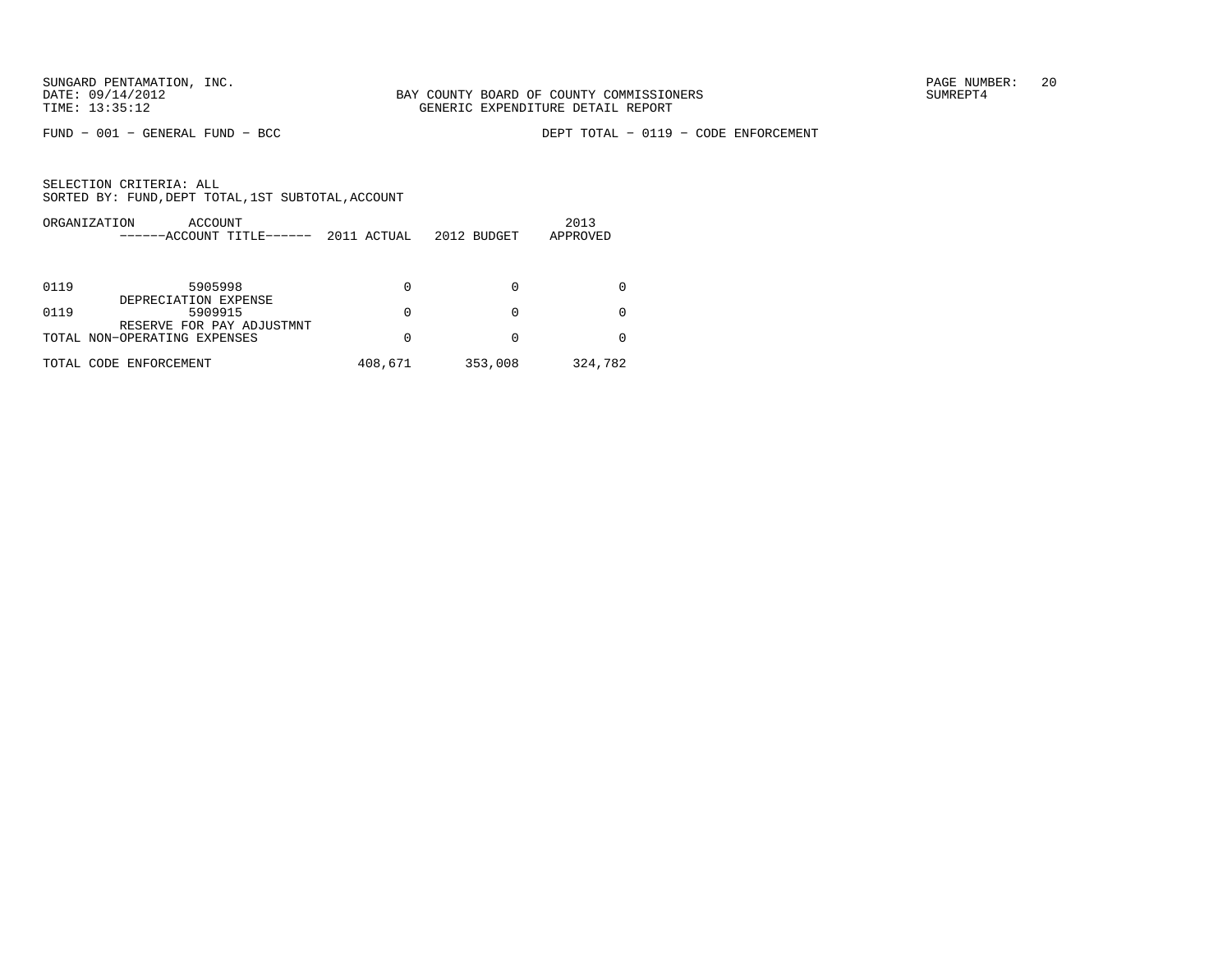FUND − 001 − GENERAL FUND − BCC DEPT TOTAL − 0120 − SHERIFF'S DEPARTMENT

| ORGANIZATION | <b>ACCOUNT</b><br>-----ACCOUNT TITLE------ 2011 ACTUAL 2012 BUDGET |             |             | 2013<br>APPROVED |
|--------------|--------------------------------------------------------------------|-------------|-------------|------------------|
| 0120         | 5213010                                                            | 140,000     | $\Omega$    | $\Omega$         |
| 0120         | CRIME PREVENTION<br>5303401                                        | 44,281      | 58,039      | 58,039           |
| 0120         | CONTRACTED SERVICES<br>5303446                                     | 131,956     | 134,674     | 165,104          |
| 0120         | CONTR SRV-FACILITIES<br>5304301                                    | 170,152     | 165,000     | 171,000          |
| 0120         | UTILITY SERVICES<br>5304501                                        | 30,147      | 32,709      | 32,709           |
| 0120         | INSURANCE & BONDS<br>5304605                                       | 203,640     | 14,881      | 23,491           |
| 0120         | REPAIR/MAINT-BLDG & GRND<br>5304905                                | 151         | $\Omega$    | $\Omega$         |
| 0120         | FEES&COSTS-LGL ADV/ADVERT<br>5304922                               | 25          | $\Omega$    | $\Omega$         |
| 0120         | FEES & COSTS-PERMITS<br>5304990                                    | $\Omega$    | $\Omega$    | $\Omega$         |
|              | MISCELLANEOUS EXPENSES<br>TOTAL OPERATING EXPENSES                 | 720,352     | 405,303     | 450,343          |
|              |                                                                    |             |             |                  |
| 0120         | 5606101<br>LAND                                                    | 44,474      | 0           | $\Omega$         |
| 0120         | 5606201<br><b>BUILDINGS</b>                                        | 10,390      | $\Omega$    | $\Omega$         |
| 0120         | 5606301<br>IMPRV OTHER THAN BLDGS                                  | 1,780       | $\Omega$    | $\Omega$         |
| 0120         | 5606402                                                            | $\mathbf 0$ | $\mathbf 0$ | $\Omega$         |
|              | EQUIP LESS THAN \$1000<br>TOTAL CAPITAL OUTLAY                     | 56,644      | $\Omega$    | $\Omega$         |
|              |                                                                    |             |             |                  |
| 0120         | 5808113<br>GRANT-STATE                                             | 0           | $\Omega$    | $\Omega$         |
| 0120         | 5808116<br>GRANT-VIOLENCE AGT WOMEN                                | $\Omega$    | $\Omega$    | $\Omega$         |
| 0120         | 5808119<br>GRANT-VICTIMS OF CRIME                                  | 25,573      | 28,167      | 28,167           |
| 0120         | 5808120<br>GRANT-DRUG CONTROL                                      | $\mathbf 0$ | $\Omega$    | $\Omega$         |
| 0120         | 5808121<br>GRANT-FEDERAL                                           | 9,625       | $\Omega$    | $\Omega$         |
| 0120         | 5808172<br>GRANT-C.O.P.S.                                          | 210,776     | 299,633     | 688,154          |
| 0120         | 5808175<br>GRANT-BYRNE GRANT                                       | 94,957      | 85,706      | 35,413           |
| 0120         | 5808177<br>GRANT-LLEBG                                             | $\Omega$    | $\Omega$    | $\Omega$         |
| 0120         | 5808178<br>GRANT-HOMELAND SECURITY                                 | $\Omega$    | 240,412     | $\Omega$         |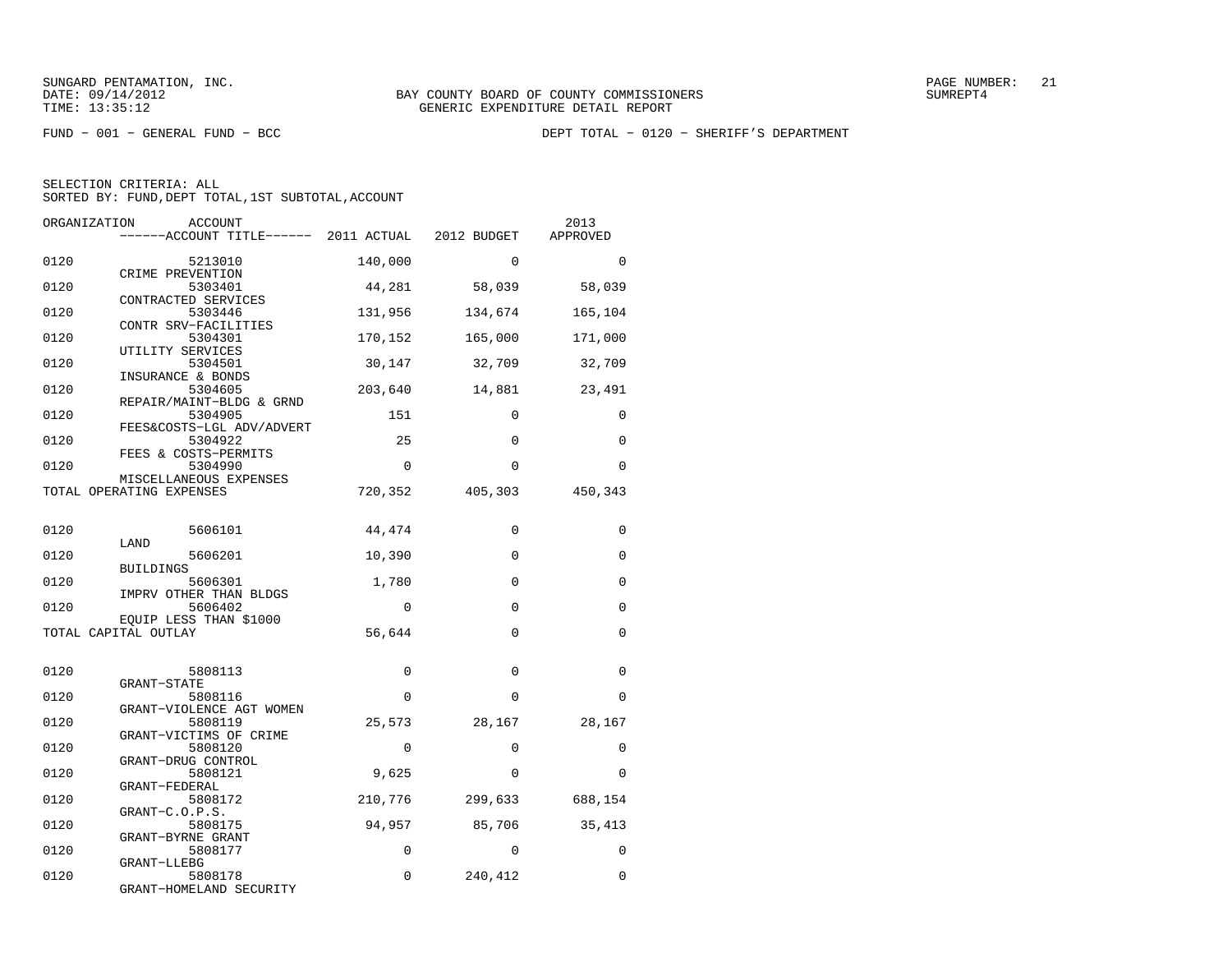SELECTION CRITERIA: ALL

SORTED BY: FUND, DEPT TOTAL, 1ST SUBTOTAL, ACCOUNT

| ORGANIZATION<br>ACCOUNT<br>------ACCOUNT TITLE------ 2011 ACTUAL 2012 BUDGET |            |                         | 2013<br>APPROVED |
|------------------------------------------------------------------------------|------------|-------------------------|------------------|
| TOTAL GRANTS & AIDS                                                          |            | 340,931 653,918         | 751,734          |
| 0120<br>5819150<br>FEES & COST-SHERIFF                                       | 18,048,562 | 17,416,527              | 17,016,575       |
| 0120<br>5819151                                                              | 58,232     | 58,232                  | 58,232           |
| FEES & COST-SHER/CRSS GRD<br>0120<br>5819152<br>FEES & COST-SHERIFF/SRO      | 515,492    | 515,492                 | 515,492          |
| 0120<br>5819153<br>FEES & COST-SHER/PROCESS                                  | 76,290     | $\Omega$                | $\Omega$         |
| 0120<br>5819156<br>FEES & COST-SHER/CALLAWAY                                 |            | 1, 244, 372 1, 244, 372 | 1,306,591        |
| 0120<br>5819157<br>FEES & COST-SHER/BOOT CMP                                 | $\Omega$   | $\Omega$                | $\mathbf 0$      |
| 0120<br>5819159<br>FEES & COST-SHERIFF/MISC                                  | 7,127      | $\Omega$                | $\Omega$         |
| 0120<br>5819160<br>FEES & COST-SHERIFF/JAIL                                  | $\Omega$   | $\Omega$                | $\Omega$         |
| 0120<br>5905998<br>DEPRECIATION EXPENSE                                      | $\Omega$   | $\Omega$                | $\Omega$         |
| TOTAL NON-OPERATING EXPENSES                                                 | 19,950,075 | 19,234,623              | 18,896,890       |
| TOTAL SHERIFF'S DEPARTMENT                                                   | 21,068,001 | 20,293,844              | 20,098,967       |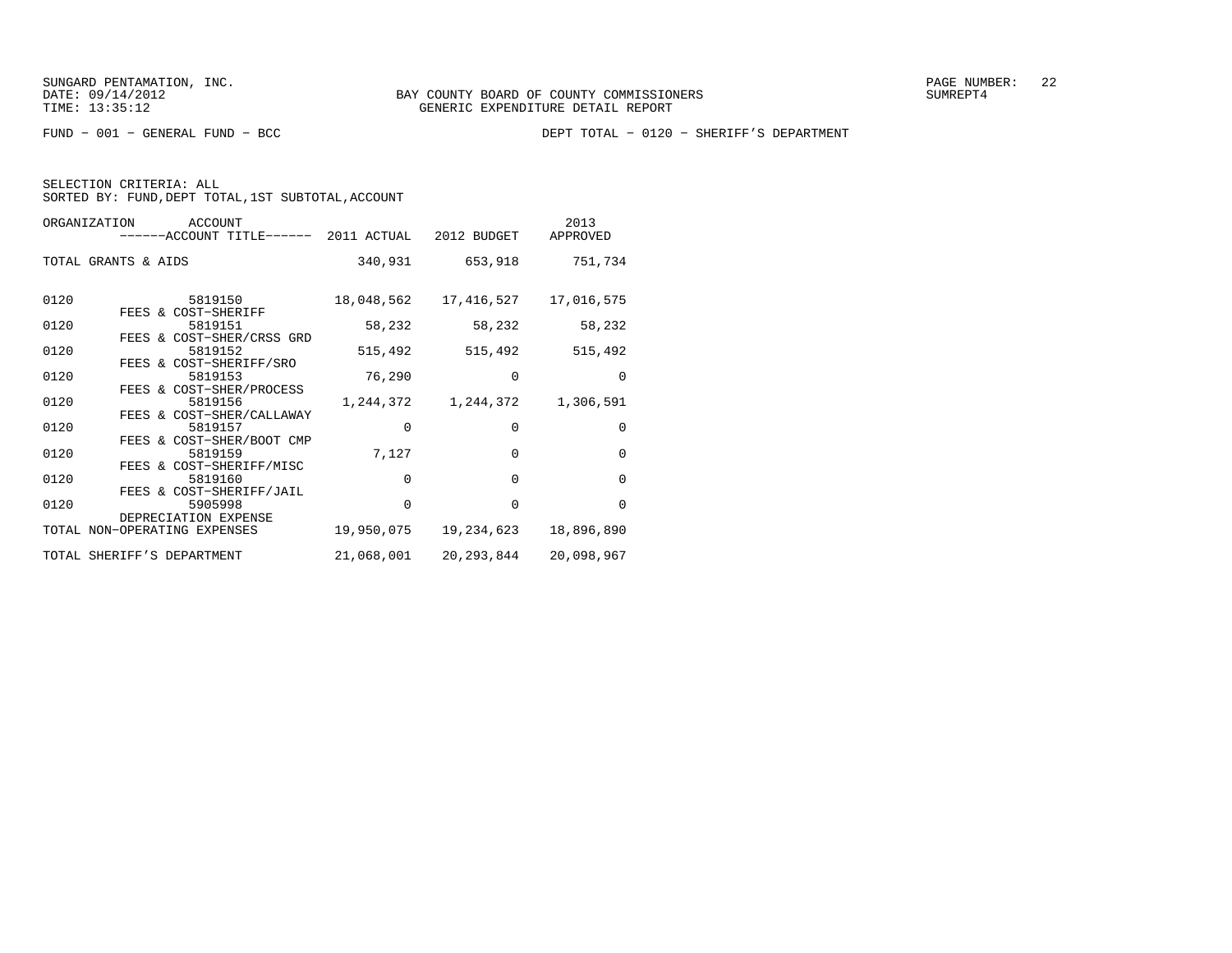$FUND - 001 - GENERAL FUND - BCC$ 

DEPT TOTAL - 0121 - JAIL

| ORGANIZATION<br>ACCOUNT<br>------ACCOUNT TITLE------ 2011 ACTUAL |             | 2012 BUDGET  | 2013<br>APPROVED |
|------------------------------------------------------------------|-------------|--------------|------------------|
| 0121<br>5303101                                                  | 4,450       | 8,900        | 8,900            |
| PROFESSIONAL SERVICES<br>0121<br>5304301                         | 638,266     | 710,000      | 743,900          |
| UTILITY SERVICES<br>0121<br>5304501                              | 140,742     | 170,585      | 148,760          |
| INSURANCE & BONDS<br>0121<br>5304604                             | 2,806       | 0            | $\Omega$         |
| REPAIR/MAINT-BLD&GRD DEPT<br>0121<br>5304605                     | 45,147      | 531,835      | 525,000          |
| REPAIR/MAINT-BLDG & GRND<br>0121<br>5304922                      | 25          | $\Omega$     | $\Omega$         |
| FEES & COSTS-PERMITS<br>0121<br>5304990                          | $\mathbf 0$ | 0            | $\mathbf 0$      |
| MISCELLANEOUS EXPENSES<br>TOTAL OPERATING EXPENSES               | 831,436     | 1,421,320    | 1,426,560        |
|                                                                  |             |              |                  |
| 0121<br>5606301<br>IMPRV OTHER THAN BLDGS                        | 1,780       | $\Omega$     | $\mathbf 0$      |
| 0121<br>5606401<br>EOUIPMENT                                     | $\mathbf 0$ | $\Omega$     | $\Omega$         |
| 0121<br>5606402<br>EOUIP LESS THAN \$1000                        | $\Omega$    | $\Omega$     | $\Omega$         |
| TOTAL CAPITAL OUTLAY                                             | 1,780       | 0            | $\mathbf 0$      |
| 0121<br>5808175                                                  | $\mathbf 0$ | $\mathbf{0}$ | $\mathbf 0$      |
| GRANT-BYRNE GRANT<br>TOTAL GRANTS & AIDS                         | $\mathbf 0$ | $\mathbf{0}$ | $\Omega$         |
|                                                                  |             |              |                  |
| 0121<br>5819160<br>FEES & COST-SHERIFF/JAIL                      | 15,937,331  | 15,706,609   | 15, 347, 789     |
| 0121<br>5819163<br>FEES & COST-INMATE WELFAR                     | 258,059     | 250,000      | 250,000          |
| 0121<br>5905998<br>DEPRECIATION EXPENSE                          | $\mathbf 0$ | $\mathbf 0$  | 0                |
| TOTAL NON-OPERATING EXPENSES                                     | 16,195,390  | 15,956,609   | 15,597,789       |
| TOTAL JAIL                                                       | 17,028,606  | 17, 377, 929 | 17,024,349       |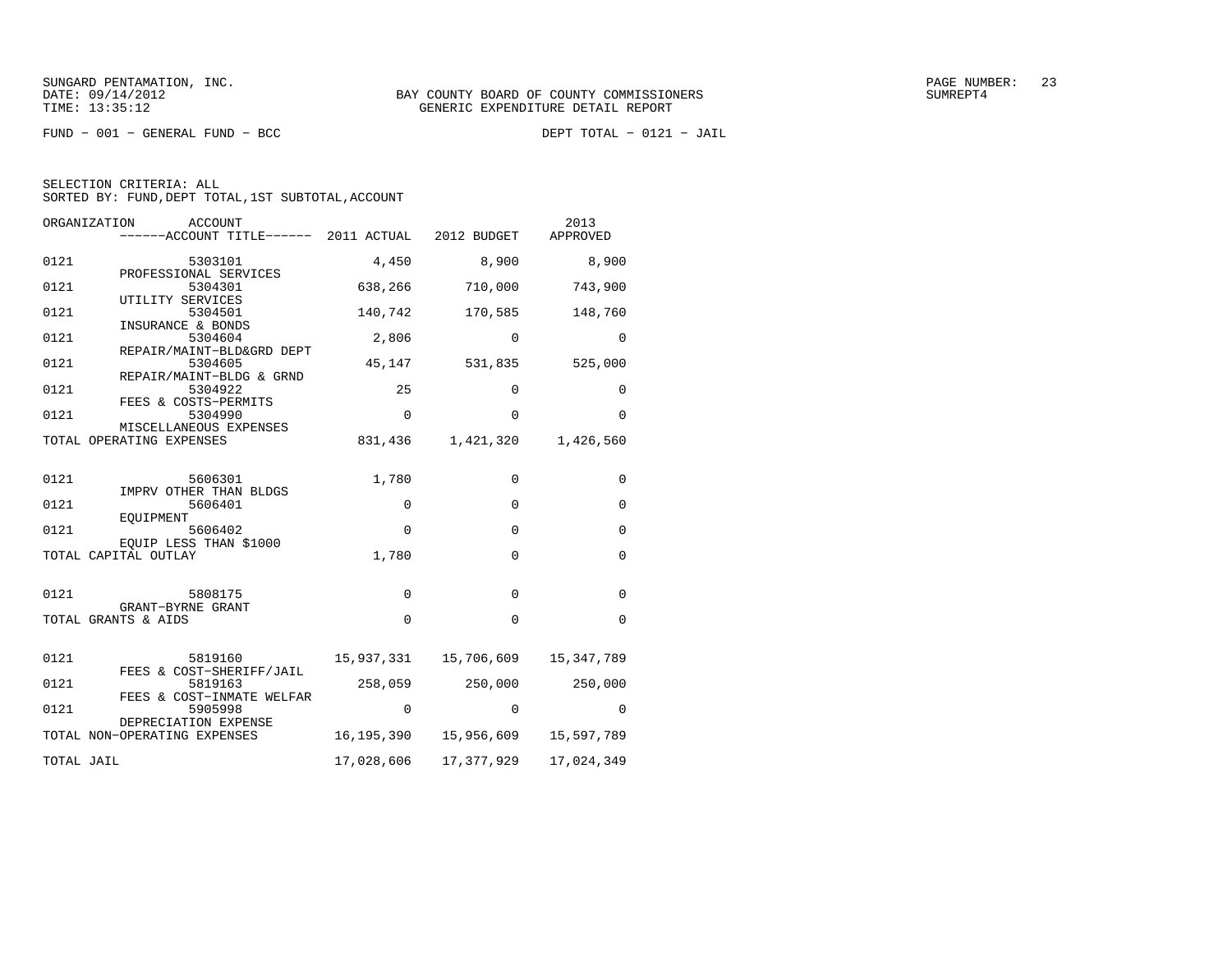SUNGARD PENTAMATION, INC.  $24$ 

SELECTION CRITERIA: ALLSORTED BY: FUND, DEPT TOTAL, 1ST SUBTOTAL, ACCOUNT

ORGANIZATION ACCOUNT 2013−−−−−−ACCOUNT TITLE−−−−−− 2011 ACTUAL 2012 BUDGET 0123 5101200 407,873 411,018 411,018 SALARIES & WAGES−REGULAR 0123 5102100 27,536 31,443 31,443 FICA TAXES−MATCHING 0123 5102200 40,541 22,371 23,141 RETIREMENT CONTRIBUTIONS0123 5102300 40,656 40,830 45,125 LIFE & HEALTH INSURANCE0123 5102400 1,733 3,458 1,742 WORKERS COMP. PREMIUMSTOTAL PERSONAL SERVICES 518,338 509,120 512,469 0123 5143105 0 0 0 PROF SRV−OTHER ATTNY0123 5303107 0 0 0 PROF SRV−SUBSTANCE TEST0123 5303110 0 0 0 0 0 PROF SRV−BACKGROUND CHECK0123 5303401 3,370 3,400 6,455 CONTRACTED SERVICES0123 5303410 0 0 0 CONTR SRV−JANITORIAL0123 5303425 1,482 1,544 1,612 CONTR SRV−ADMIN FEES0123 5303446 1,464 1,743 2,031 CONTR SRV−FACILITIES 0123 5304001 1,131 5,000 5,000 TRAVEL/TRAINING NON−LOCAL 0123 5304005 0 0 0 0 0 0 TRAVEL−LOCAL 0123 5304101 1,948 1,781 1,781 COMMUNICATIONS SERVICES 0123 5304125 508 1,000 100 POSTAGE/TRANSP/FREIGHT 0123 5304301 7,413 8,230 9,242 UTILITY SERVICES 0123 5304410 2,191 2,500 2,500 RENTALS/LEASES−EQUIPMENT 0123 5304501 6,347 6,905 6,905 INSURANCE & BONDS0123 5304605 3,992 4,094 3,597 REPAIR/MAINT−BLDG & GRND<br>0123 5304615 5304615 50 0 0 REPAIR/MAINT−EQUIPMENT 0123 5304701 0 0 0 PRINTING & BINDING0123 5304902 110 495 1,267 FEES & COSTS−PURCHASING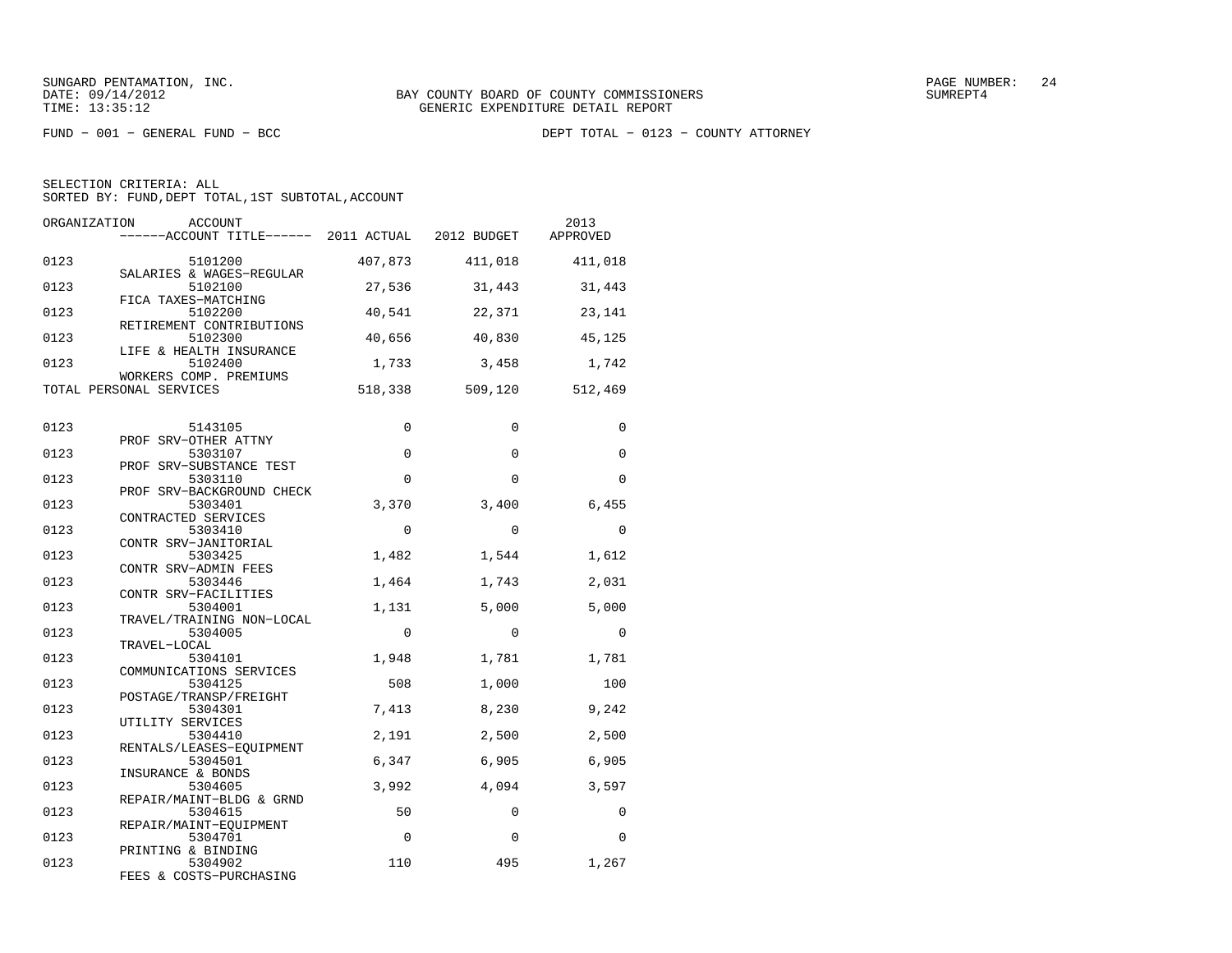FUND − 001 − GENERAL FUND − BCC DEPT TOTAL − 0123 − COUNTY ATTORNEY

|      | ORGANIZATION<br>ACCOUNT                           |             |             | 2013        |
|------|---------------------------------------------------|-------------|-------------|-------------|
|      | ------ACCOUNT TITLE------ 2011 ACTUAL 2012 BUDGET |             |             | APPROVED    |
|      |                                                   |             |             |             |
| 0123 | 5304905                                           | 400         | $\Omega$    | $\Omega$    |
|      | FEES&COSTS-LGL ADV/ADVERT                         |             |             |             |
| 0123 | 5304990                                           | 632         | 873         | 873         |
|      | MISCELLANEOUS EXPENSES                            |             |             |             |
| 0123 | 5305101<br>OFFICE SUPPLIES                        | 1,530       | 3,545       | 3,545       |
| 0123 | 5305201                                           | 0           | 0           | 0           |
|      | OPERATING SUPPLIES                                |             |             |             |
| 0123 | 5305202                                           | 54          | $\Omega$    | $\Omega$    |
|      | OPER SUPPLIES-JANITORIAL                          |             |             |             |
| 0123 | 5305210                                           | $\mathbf 0$ | $\Omega$    | $\Omega$    |
|      | SAFETY GEAR & SUPPLIES                            |             |             |             |
| 0123 | 5305401                                           | 1,183       | 1,400       | 1,400       |
|      | BOOKS/RESOURCE MATR/SUBSC                         |             |             |             |
| 0123 | 5305402                                           | 1,465       | 1,800       | 1,800       |
|      | DUES & MEMBERSHIPS                                |             |             |             |
| 0123 | 5305406                                           | $\Omega$    | $\Omega$    | $\Omega$    |
|      | TRAINING & TUITION                                |             |             |             |
|      | TOTAL OPERATING EXPENSES                          | 35,269      | 44,310      | 48,108      |
|      |                                                   |             |             |             |
|      |                                                   |             | $\mathbf 0$ |             |
| 0123 | 5606401<br>EOUIPMENT                              | $\mathbf 0$ |             | $\mathbf 0$ |
| 0123 | 5606402                                           | 1,864       | 100         | 100         |
|      | EOUIP LESS THAN \$1000                            |             |             |             |
|      | TOTAL CAPITAL OUTLAY                              | 1,864       | 100         | 100         |
|      |                                                   |             |             |             |
|      |                                                   |             |             |             |
| 0123 | 5905998                                           | $\mathbf 0$ | $\Omega$    | $\mathbf 0$ |
|      | DEPRECIATION EXPENSE                              |             |             |             |
| 0123 | 5909915                                           | $\Omega$    | $\Omega$    | $\mathbf 0$ |
|      | RESERVE FOR PAY ADJUSTMNT                         |             |             |             |
|      | TOTAL NON-OPERATING EXPENSES                      | $\Omega$    | $\Omega$    | $\Omega$    |
|      |                                                   |             |             |             |
|      | TOTAL COUNTY ATTORNEY                             | 555,471     | 553,530     | 560,677     |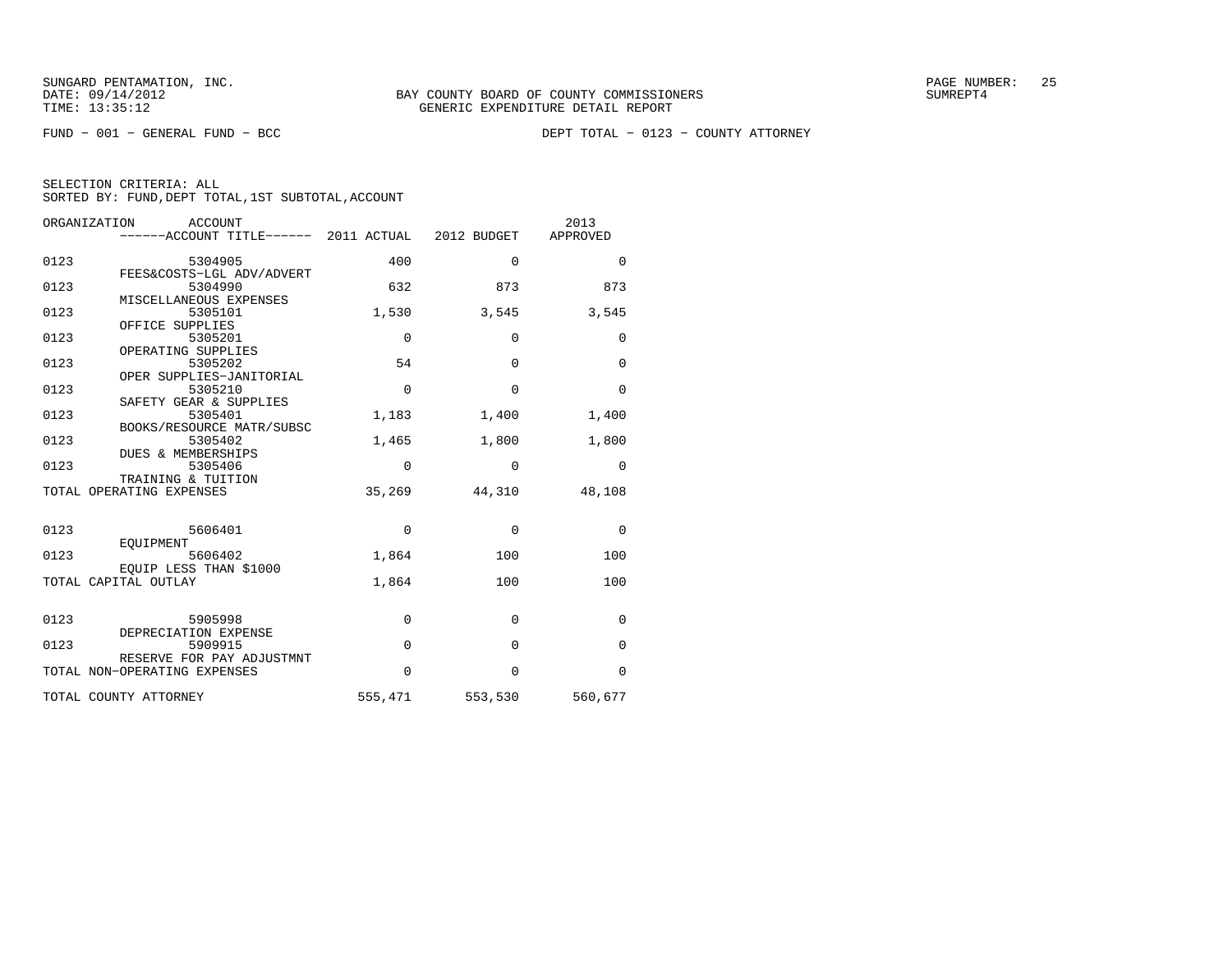FUND − 001 − GENERAL FUND − BCC DEPT TOTAL − 0125 − ADMINISTRATION OFFICE

| ORGANIZATION | ACCOUNT<br>------ACCOUNT TITLE------ 2011 ACTUAL 2012 BUDGET |             |             | 2013<br>APPROVED |
|--------------|--------------------------------------------------------------|-------------|-------------|------------------|
| 0125         | 5101200<br>SALARIES & WAGES-REGULAR                          | 569,384     | 583,751     | 456,609          |
| 0125         | 5101400<br>SALARIES & WAGES-OVERTIME                         | $\Omega$    | $\Omega$    | $\Omega$         |
| 0125         | 5102100<br>FICA TAXES-MATCHING                               | 37,852      | 44,657      | 34,930           |
| 0125         | 5102200<br>RETIREMENT CONTRIBUTIONS                          | 62,435      | 34,624      | 27,029           |
| 0125         | 5102300<br>LIFE & HEALTH INSURANCE                           | 33,850      | 51,771      | 32,788           |
| 0125         | 5102400<br>WORKERS COMP. PREMIUMS                            | 2,418       | 4,543       | 1,938            |
| 0125         | 5102500<br>UNEMPLOYMENT COMPENSATION                         | 21,704      | 6,600       | 6,600            |
|              | TOTAL PERSONAL SERVICES                                      | 727,643     | 725,946     | 559,894          |
| 0125         | 5143110                                                      | $\mathbf 0$ | $\mathbf 0$ | 0                |
| 0125         | PROF SRV-LITIGATION<br>5303107                               | 37          | 0           | 0                |
| 0125         | PROF SRV-SUBSTANCE TEST<br>5303110                           | 32          | $\Omega$    | $\Omega$         |
| 0125         | PROF SRV-BACKGROUND CHECK<br>5303401<br>CONTRACTED SERVICES  | 27          | $\Omega$    | $\Omega$         |
| 0125         | 5303410<br>CONTR SRV-JANITORIAL                              | $\Omega$    | $\Omega$    | $\Omega$         |
| 0125         | 5303425<br>CONTR SRV-ADMIN FEES                              | 1,482       | 1,544       | 1,612            |
| 0125         | 5303446<br>CONTR SRV-FACILITIES                              | 5,128       | 5,780       | 9,856            |
| 0125         | 5304001<br>TRAVEL/TRAINING NON-LOCAL                         | 2,315       | 2,000       | 2,000            |
| 0125         | 5304005<br>TRAVEL-LOCAL                                      | 407         | 500         | 500              |
| 0125         | 5304101<br>COMMUNICATIONS SERVICES                           | 3,201       | 2,874       | 2,874            |
| 0125         | 5304125<br>POSTAGE/TRANSP/FREIGHT                            | 283         | 200         | 200              |
| 0125         | 5304301<br>UTILITY SERVICES                                  | 21,556      | 19,766      | 22,196           |
| 0125         | 5304405<br>RENTALS/LEASES-BUILDINGS                          | $\Omega$    | $\Omega$    | $\Omega$         |
| 0125         | 5304410<br>RENTALS/LEASES-EQUIPMENT                          | 2,417       | 2,900       | 2,900            |
| 0125         | 5304501<br>INSURANCE & BONDS                                 | 4,760       | 5,178       | 5,178            |
| 0125         | 5304605<br>REPAIR/MAINT-BLDG & GRND                          | 13,019      | 9,825       | 8,636            |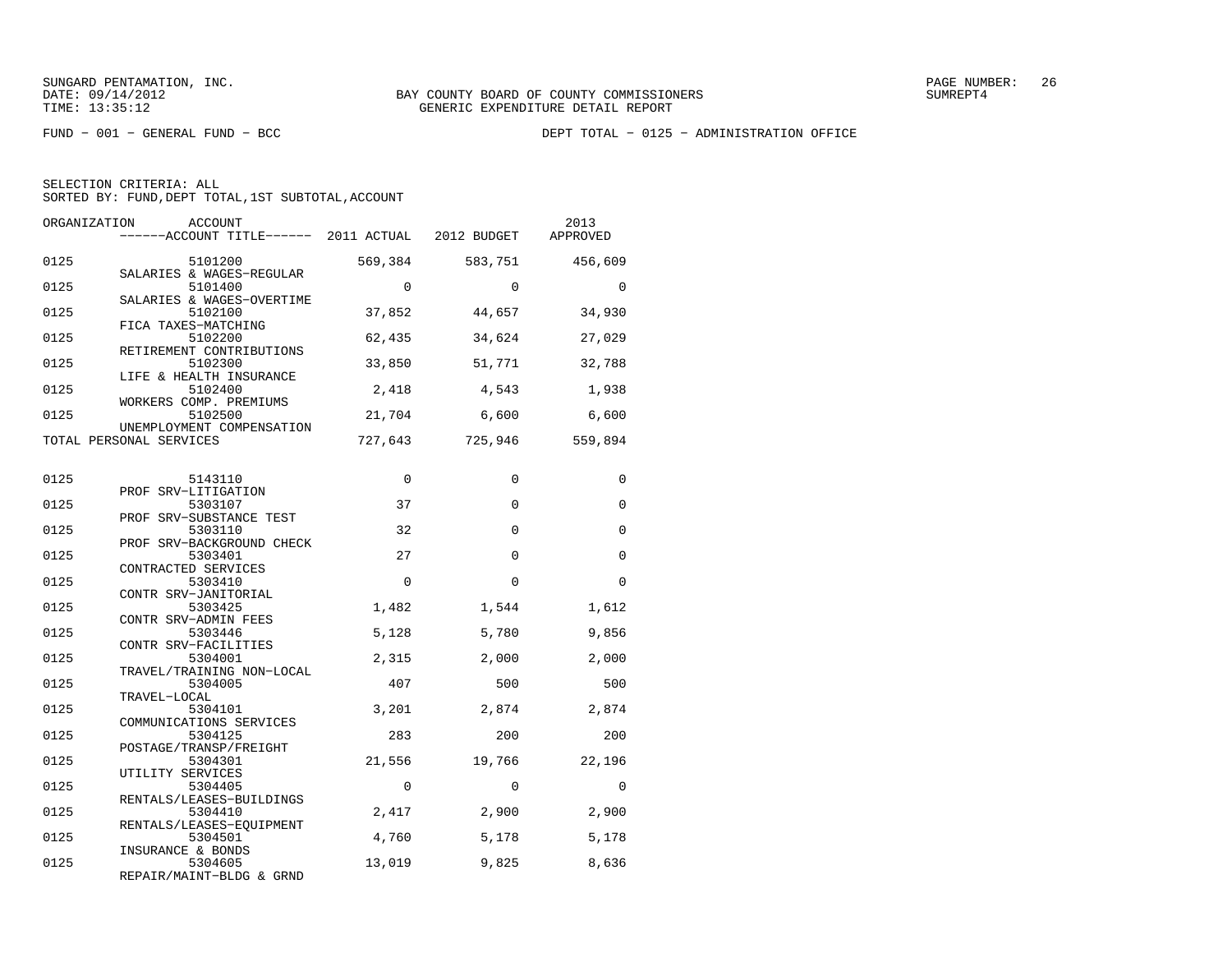FUND − 001 − GENERAL FUND − BCC DEPT TOTAL − 0125 − ADMINISTRATION OFFICE

| ORGANIZATION | <b>ACCOUNT</b><br>------ACCOUNT TITLE------ 2011 ACTUAL   |             | 2012 BUDGET | 2013<br>APPROVED |
|--------------|-----------------------------------------------------------|-------------|-------------|------------------|
| 0125         | 5304611                                                   | $\Omega$    | $\Omega$    | $\Omega$         |
| 0125         | REPAIR/MAINT-FLEET MAINT<br>5304615                       | $\Omega$    | 750         | 750              |
| 0125         | REPAIR/MAINT-EOUIPMENT<br>5304701                         | 165         | 600         | 600              |
|              | PRINTING & BINDING                                        |             |             |                  |
| 0125         | 5304902<br>FEES & COSTS-PURCHASING                        | 73          | 594         | 1,158            |
| 0125         | 5304905<br>FEES&COSTS-LGL ADV/ADVERT                      | $\mathbf 0$ | 0           | 0                |
| 0125         | 5304990                                                   | 553         | 650         | 650              |
| 0125         | MISCELLANEOUS EXPENSES<br>5305101                         | 2,524       | 2,900       | 2,900            |
| 0125         | OFFICE SUPPLIES<br>5305201                                | 50          | 250         | 250              |
| 0125         | OPERATING SUPPLIES<br>5305202                             | 72          | 125         | 125              |
|              | OPER SUPPLIES-JANITORIAL                                  |             |             |                  |
| 0125         | 5305205<br>GAS, OIL & LUBRICANTS                          | 40          | 350         | 350              |
| 0125         | 5305210<br>SAFETY GEAR & SUPPLIES                         | $\mathbf 0$ | 0           | $\mathbf 0$      |
| 0125         | 5305401                                                   | 50          | 100         | 100              |
| 0125         | BOOKS/RESOURCE MATR/SUBSC<br>5305402                      | 2,384       | 2,800       | 2,800            |
| 0125         | DUES & MEMBERSHIPS<br>5305406                             | 19,575      | 25,452      | 25,452           |
|              | TRAINING & TUITION<br>TOTAL OPERATING EXPENSES            | 80,148      | 85,138      | 91,087           |
|              |                                                           |             |             |                  |
| 0125         | 5606401                                                   | $\Omega$    | $\Omega$    | $\Omega$         |
| 0125         | EOUIPMENT<br>5606402                                      | 185         | 501         | 501              |
|              | EQUIP LESS THAN \$1000<br>TOTAL CAPITAL OUTLAY            | 185         | 501         | 501              |
|              |                                                           |             |             |                  |
| 0125         | 5905998                                                   | 0           | 0           | 0                |
| 0125         | DEPRECIATION EXPENSE<br>5909915                           | $\mathbf 0$ | 0           | $\mathbf 0$      |
|              | RESERVE FOR PAY ADJUSTMNT<br>TOTAL NON-OPERATING EXPENSES | $\mathbf 0$ | 0           | $\Omega$         |
|              | TOTAL ADMINISTRATION OFFICE                               | 807,976     | 811,585     | 651,482          |
|              |                                                           |             |             |                  |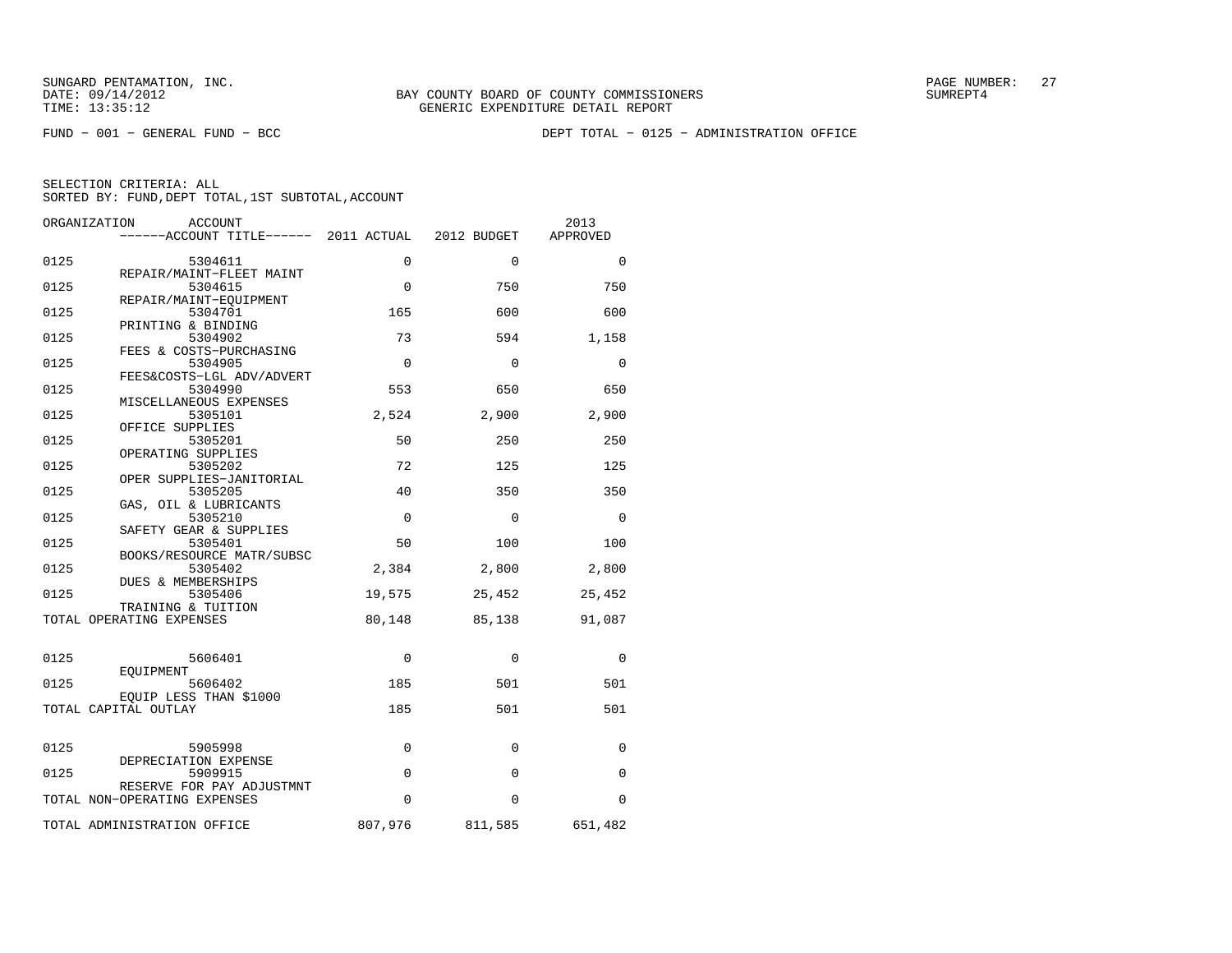FUND − 001 − GENERAL FUND − BCC DEPT TOTAL − 0126 − PUBLIC INFORMATION OFFICE

|      | ORGANIZATION<br>ACCOUNT<br>$----ACCOUNT$ TITLE $--- 2011$ ACTUAL 2012 BUDGET |  | 2013<br>APPROVED |
|------|------------------------------------------------------------------------------|--|------------------|
| 0126 | 5303110                                                                      |  |                  |
|      | PROF SRV-BACKGROUND CHECK<br>TOTAL OPERATING EXPENSES                        |  |                  |
|      | TOTAL PUBLIC INFORMATION OFFICE                                              |  |                  |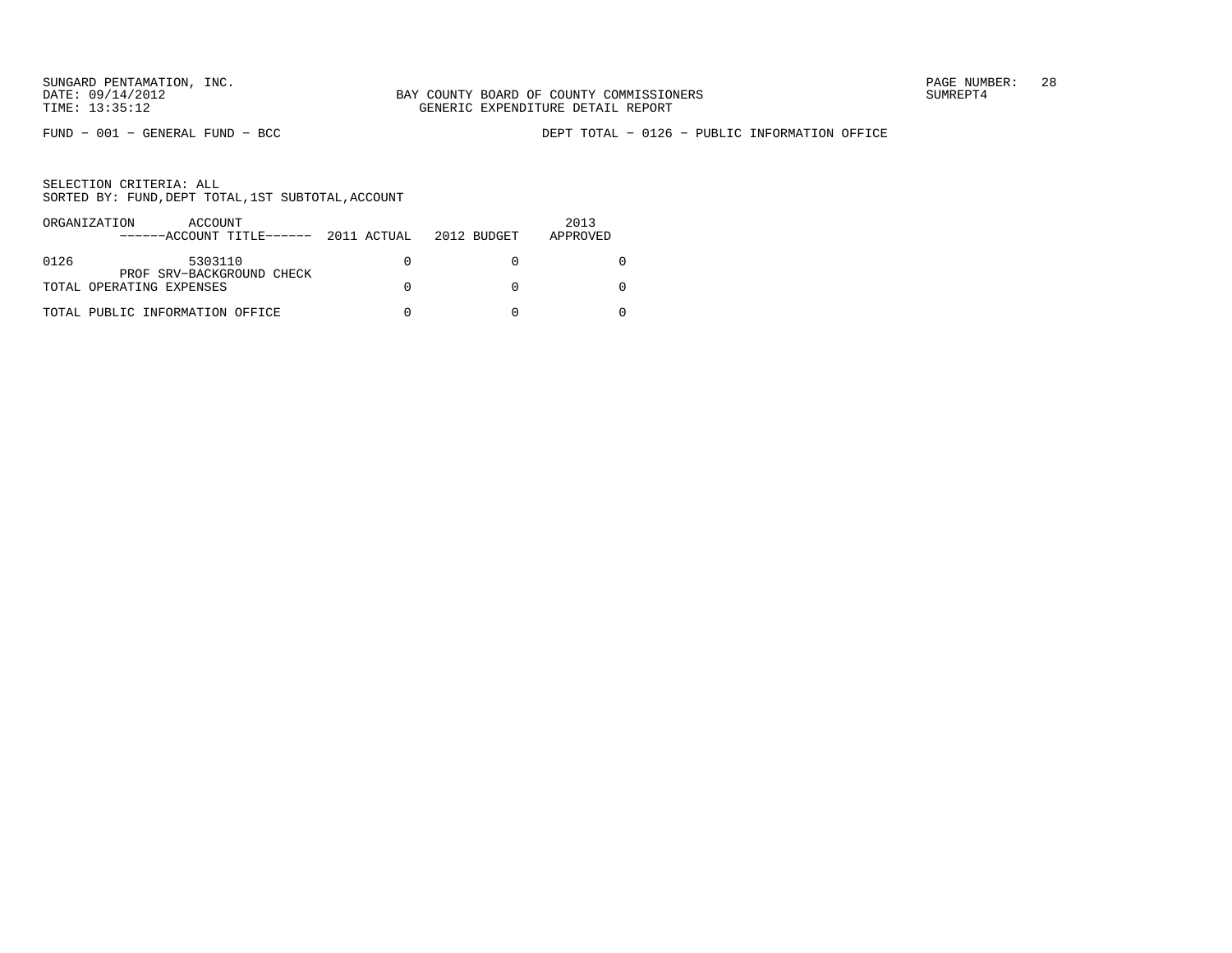FUND − 001 − GENERAL FUND − BCC DEPT TOTAL − 0127 − HUMAN RESOURCES

| ORGANIZATION | <b>ACCOUNT</b><br>------ACCOUNT TITLE------ 2011 ACTUAL 2012 BUDGET |             |          | 2013<br>APPROVED |
|--------------|---------------------------------------------------------------------|-------------|----------|------------------|
| 0127         | 5101200<br>SALARIES & WAGES-REGULAR                                 | 244,797     | 252,604  | 238,437          |
| 0127         | 5101400<br>SALARIES & WAGES-OVERTIME                                | $\Omega$    | 500      | 500              |
| 0127         | 5102100<br>FICA TAXES-MATCHING                                      | 16,987      | 19,362   | 18,279           |
| 0127         | 5102200<br>RETIREMENT CONTRIBUTIONS                                 | 22,513      | 12,488   | 12,686           |
| 0127         | 5102300<br>LIFE & HEALTH INSURANCE                                  | 22,945      | 38,683   | 22,503           |
| 0127         | 5102400<br>WORKERS COMP. PREMIUMS                                   | 1,072       | 2,803    | 1,025            |
| 0127         | 5102500<br>UNEMPLOYMENT COMPENSATION                                | $\Omega$    | $\Omega$ | $\Omega$         |
|              | TOTAL PERSONAL SERVICES                                             | 308,315     | 326,440  | 293,430          |
| 0127         | 5143103                                                             | $\Omega$    | $\Omega$ | $\Omega$         |
| 0127         | PROF SRV-LABOR ATTNY<br>5303107                                     | 37          | $\Omega$ | $\Omega$         |
| 0127         | PROF SRV-SUBSTANCE TEST<br>5303110                                  | 48          | $\Omega$ | $\Omega$         |
| 0127         | PROF SRV-BACKGROUND CHECK<br>5303401                                | 10,756      | 12,604   | 11,100           |
| 0127         | CONTRACTED SERVICES<br>5303410<br>CONTR SRV-JANITORIAL              | 0           | $\Omega$ | $\Omega$         |
| 0127         | 5303425<br>CONTR SRV-ADMIN FEES                                     | 1,482       | 1,544    | 1,612            |
| 0127         | 5303446<br>CONTR SRV-FACILITIES                                     | 10,804      | 11,651   | 5,360            |
| 0127         | 5304001<br>TRAVEL/TRAINING NON-LOCAL                                | 316         | 3,500    | 3,500            |
| 0127         | 5304005<br>TRAVEL-LOCAL                                             | $\mathbf 0$ | 250      | 250              |
| 0127         | 5304101<br>COMMUNICATIONS SERVICES                                  | 1,428       | 1,407    | 1,407            |
| 0127         | 5304125<br>POSTAGE/TRANSP/FREIGHT                                   | 156         | 1,275    | 600              |
| 0127         | 5304301<br>UTILITY SERVICES                                         | 9,073       | 9,294    | 10,437           |
| 0127         | 5304405<br>RENTALS/LEASES-BUILDINGS                                 | $\mathbf 0$ | $\Omega$ | $\Omega$         |
| 0127         | 5304410<br>RENTALS/LEASES-EQUIPMENT                                 | 4,533       | 4,277    | 2,000            |
| 0127         | 5304501<br>INSURANCE & BONDS                                        | 2,578       | 2,805    | 2,805            |
| 0127         | 5304605<br>REPAIR/MAINT-BLDG & GRND                                 | 4,947       | 4,618    | 4,061            |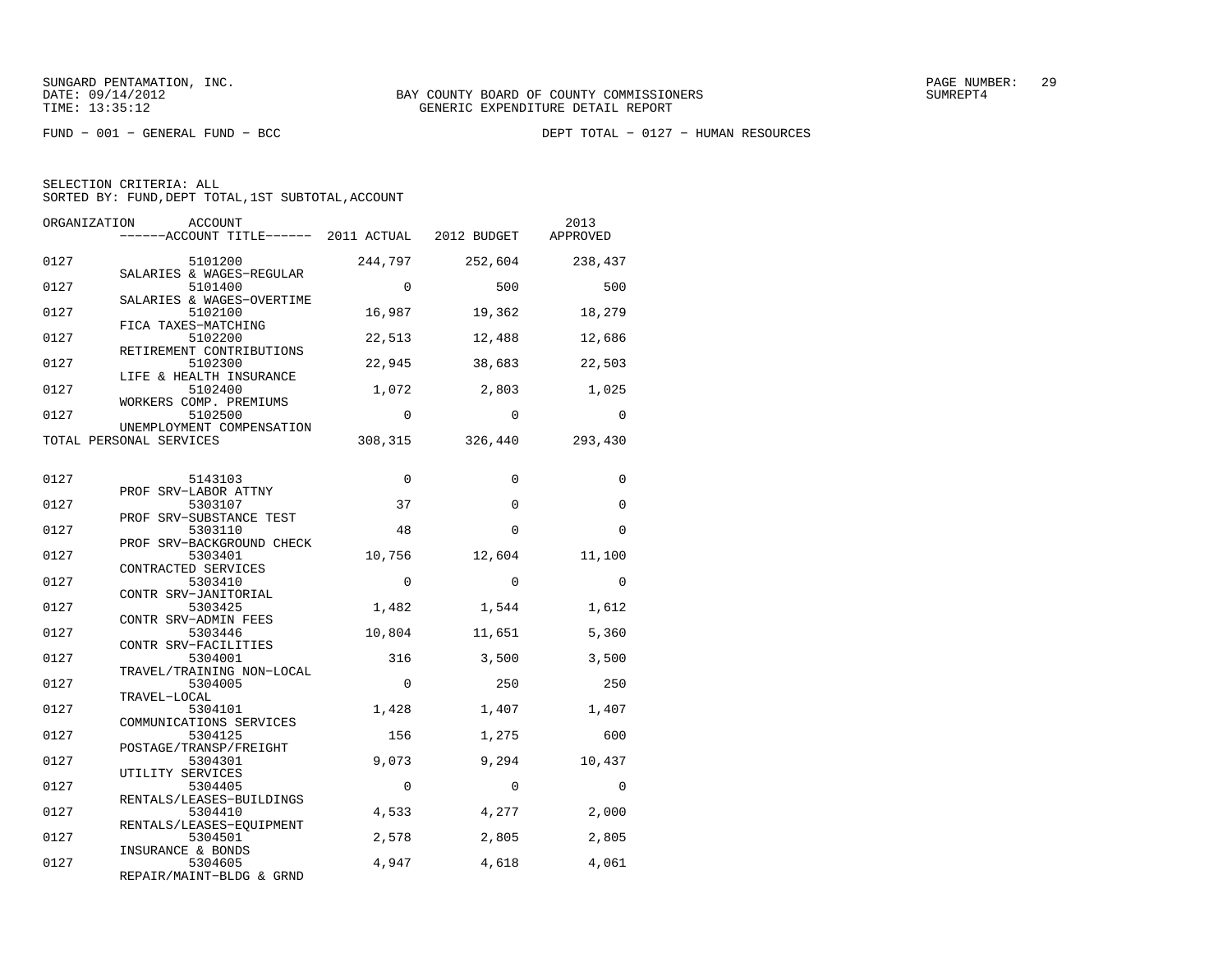FUND − 001 − GENERAL FUND − BCC DEPT TOTAL − 0127 − HUMAN RESOURCES

| 0127<br>0127<br>0127 | 5304615<br>REPAIR/MAINT-EQUIPMENT<br>5304701                                                                                                                                                                                                                           | $\Omega$                             | $\Omega$                        | $\Omega$ |
|----------------------|------------------------------------------------------------------------------------------------------------------------------------------------------------------------------------------------------------------------------------------------------------------------|--------------------------------------|---------------------------------|----------|
|                      |                                                                                                                                                                                                                                                                        |                                      |                                 |          |
|                      |                                                                                                                                                                                                                                                                        | $\Omega$                             | 250                             | 250      |
|                      | PRINTING & BINDING<br>5304902                                                                                                                                                                                                                                          | 37                                   | 445                             | 1,372    |
| 0127                 | 5304905                                                                                                                                                                                                                                                                | 205                                  | 400                             | 400      |
| 0127                 | 5304990                                                                                                                                                                                                                                                                | 0                                    | 100                             | 100      |
| 0127                 | MISCELLANEOUS EXPENSES<br>5305101                                                                                                                                                                                                                                      | 3,959                                | 3,782                           | 3,782    |
| 0127                 | 5305201                                                                                                                                                                                                                                                                | 50                                   | $\Omega$                        | 0        |
| 0127                 | OPERATING SUPPLIES<br>5305202                                                                                                                                                                                                                                          | $\Omega$                             | $\Omega$                        | 0        |
| 0127                 | 5305224                                                                                                                                                                                                                                                                | 42,713                               | 40,000                          | 40,000   |
| 0127                 | 5305401                                                                                                                                                                                                                                                                | 377                                  | 250                             | 550      |
| 0127                 | BOOKS/RESOURCE MATR/SUBSC<br>5305402                                                                                                                                                                                                                                   | 50                                   | 260                             | 260      |
| 0127                 | DUES & MEMBERSHIPS<br>5305406                                                                                                                                                                                                                                          | 288                                  | 450                             | 450      |
|                      | TRAINING & TUITION<br>TOTAL OPERATING EXPENSES                                                                                                                                                                                                                         | 93,836                               | 99,162                          | 90,296   |
|                      |                                                                                                                                                                                                                                                                        |                                      |                                 |          |
| 0127                 | 5606401                                                                                                                                                                                                                                                                | 0                                    | $\Omega$                        | 1,499    |
| 0127                 | 5606402                                                                                                                                                                                                                                                                | 343                                  | 300                             | 300      |
| 0127                 | 5606450                                                                                                                                                                                                                                                                | 705                                  | $\Omega$                        | 0        |
|                      | TOTAL CAPITAL OUTLAY                                                                                                                                                                                                                                                   | 1,048                                | 300                             | 1,799    |
|                      |                                                                                                                                                                                                                                                                        |                                      | $\Omega$                        | 0        |
|                      | DEPRECIATION EXPENSE                                                                                                                                                                                                                                                   |                                      |                                 | 0        |
|                      | RESERVE FOR PAY ADJUSTMNT                                                                                                                                                                                                                                              |                                      |                                 | 0        |
|                      |                                                                                                                                                                                                                                                                        |                                      |                                 | 385,525  |
| 0127<br>0127         | FEES & COSTS-PURCHASING<br>FEES&COSTS-LGL ADV/ADVERT<br>OFFICE SUPPLIES<br>OPER SUPPLIES-JANITORIAL<br>EMPLOYEE DEVELOPMENT<br>EOUIPMENT<br>EOUIP LESS THAN \$1000<br>COMPUTER SOFTWARE<br>5905998<br>5909915<br>TOTAL NON-OPERATING EXPENSES<br>TOTAL HUMAN RESOURCES | 0<br>$\Omega$<br>$\Omega$<br>403,199 | $\Omega$<br>$\Omega$<br>425,902 |          |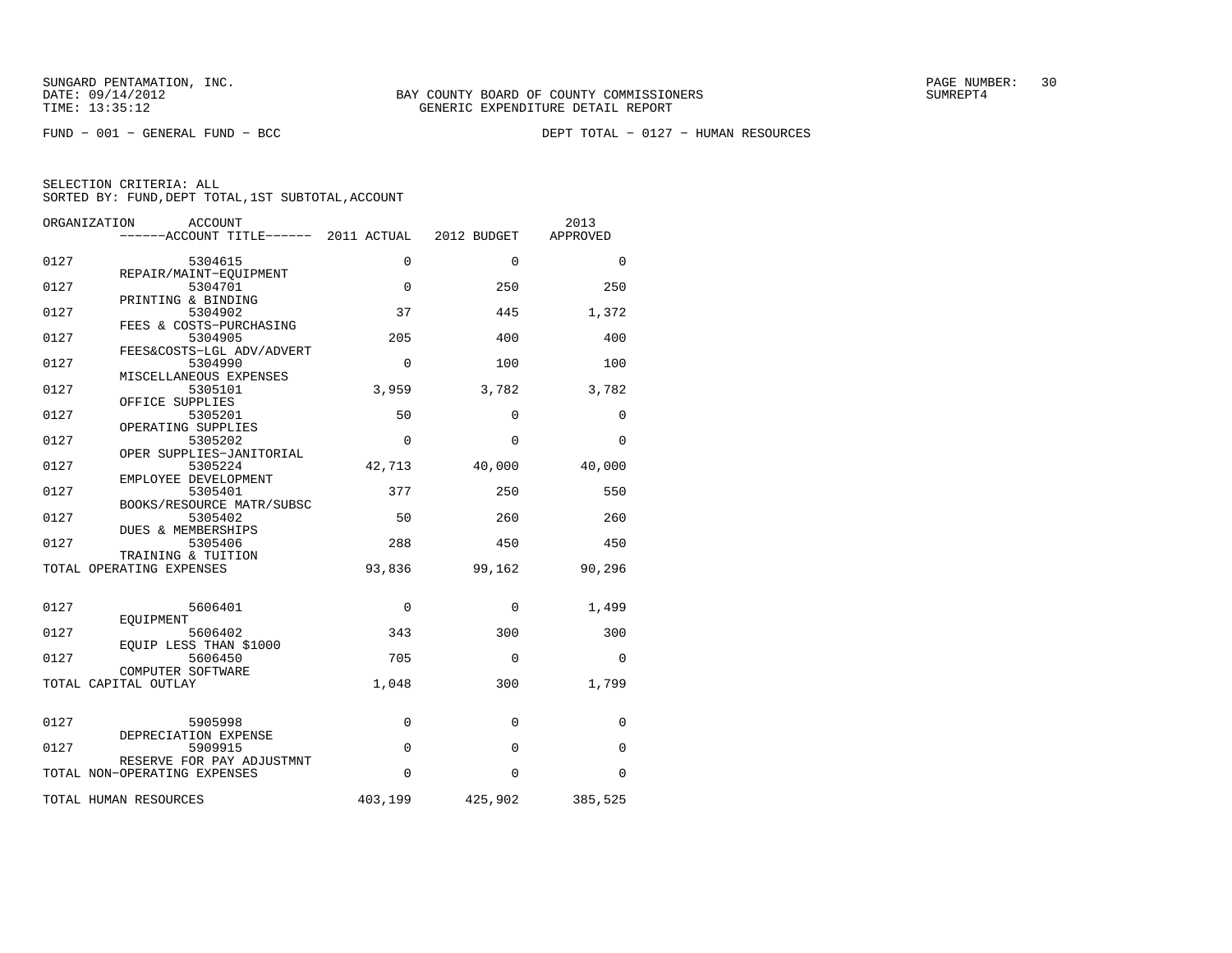FUND − 001 − GENERAL FUND − BCC DEPT TOTAL − 0130 − MANAGEMENT/BUDGET

| ORGANIZATION | <b>ACCOUNT</b><br>------ACCOUNT TITLE------ 2011 ACTUAL        |             | 2012 BUDGET | 2013<br>APPROVED |
|--------------|----------------------------------------------------------------|-------------|-------------|------------------|
| 0130         | 5101200<br>SALARIES & WAGES-REGULAR                            | 258,260     | 167,593     | 167,593          |
| 0130         | 5101400                                                        | 14          | 100         | 100              |
| 0130         | SALARIES & WAGES-OVERTIME<br>5102100                           | 18,476      | 12,878      | 12,829           |
| 0130         | FICA TAXES-MATCHING<br>5102200                                 | 26,322      | 9,709       | 9,922            |
| 0130         | RETIREMENT CONTRIBUTIONS<br>5102300<br>LIFE & HEALTH INSURANCE | 32,686      | 25,886      | 28,609           |
| 0130         | 5102400<br>WORKERS COMP. PREMIUMS                              | 1,146       | 2,095       | 722              |
| 0130         | 5102500<br>UNEMPLOYMENT COMPENSATION                           | 0           | $\mathbf 0$ | $\Omega$         |
|              | TOTAL PERSONAL SERVICES                                        | 336,905     | 218,261     | 219,775          |
| 0130         | 5303106                                                        | $\Omega$    | $\Omega$    | $\Omega$         |
| 0130         | PROF SRV-PHYSICLS/MEDICAL<br>5303107                           | 37          | 37          | $\Omega$         |
| 0130         | PROF SRV-SUBSTANCE TEST<br>5303110                             | 32          | $\Omega$    | $\Omega$         |
| 0130         | PROF SRV-BACKGROUND CHECK<br>5303401                           | $\Omega$    | $\Omega$    | $\Omega$         |
| 0130         | CONTRACTED SERVICES<br>5303410<br>CONTR SRV-JANITORIAL         | $\Omega$    | $\Omega$    | $\Omega$         |
| 0130         | 5303425<br>CONTR SRV-ADMIN FEES                                | 1,482       | 1,544       | 1,612            |
| 0130         | 5303446<br>CONTR SRV-FACILITIES                                | 2,380       | 3,027       | 3,037            |
| 0130         | 5304001<br>TRAVEL/TRAINING NON-LOCAL                           | $\mathbf 0$ | 3,000       | $\mathbf 0$      |
| 0130         | 5304101<br>COMMUNICATIONS SERVICES                             | 358         | 295         | 295              |
| 0130         | 5304125<br>POSTAGE/TRANSP/FREIGHT                              | 55          | 260         | 100              |
| 0130         | 5304301<br>UTILITY SERVICES                                    | 4,818       | 4,940       | 5,548            |
| 0130         | 5304410<br>RENTALS/LEASES-EOUIPMENT                            | 3,972       | 4,800       | 4,000            |
| 0130         | 5304501<br>INSURANCE & BONDS                                   | 2,578       | 2,805       | 2,805            |
| 0130         | 5304605<br>REPAIR/MAINT-BLDG & GRND                            | 2,438       | 2,453       | 2,162            |
| 0130         | 5304615<br>REPAIR/MAINT-EQUIPMENT                              | 0           | 100         | $\Omega$         |
| 0130         | 5304701<br>PRINTING & BINDING                                  | 2,567       | 1,000       | 2,500            |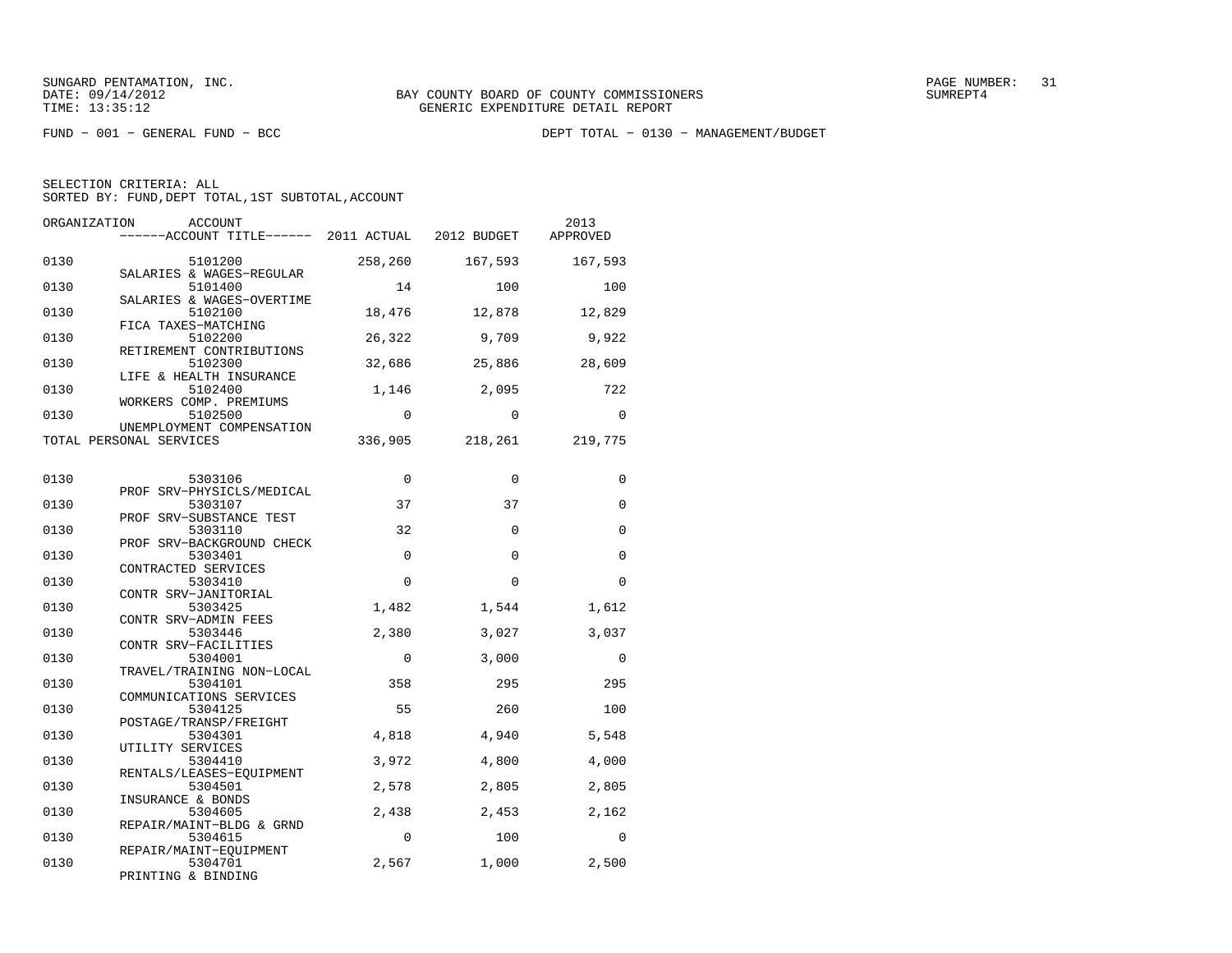FUND − 001 − GENERAL FUND − BCC DEPT TOTAL − 0130 − MANAGEMENT/BUDGET

|                           |             | 2013<br>APPROVED                                  |
|---------------------------|-------------|---------------------------------------------------|
| 37                        | 297         | 1,584                                             |
| 1,845                     | 2,000       | 2,500                                             |
| 550                       | 750         | 200                                               |
| 1,227                     | 4,000       | 1,200                                             |
| 298                       | $\Omega$    | $\Omega$                                          |
| $\mathbf 0$               | $\Omega$    | $\mathbf 0$                                       |
| $\overline{0}$            | 140         | $\mathbf 0$                                       |
| $\mathbf 0$               | 100         | $\mathbf 0$                                       |
| 445                       | 400         | 450                                               |
| $\Omega$                  | 623         | $\mathbf 0$                                       |
| 25,118                    | 32,571      | 27,993                                            |
| 1,984                     | $\mathbf 0$ | $\mathbf 0$                                       |
| 100                       | $\Omega$    | $\Omega$                                          |
| 1,434                     | $\Omega$    | $\mathbf 0$                                       |
| 3,518                     | $\Omega$    | $\mathbf 0$                                       |
|                           | $\Omega$    | $\mathbf 0$                                       |
| $\Omega$                  | $\Omega$    | $\Omega$                                          |
| $\Omega$                  | $\Omega$    | $\Omega$                                          |
| 365,540                   | 250,832     | 247,768                                           |
| FEES&COSTS-LGL ADV/ADVERT | $\mathbf 0$ | $----ACCOUNT$ TITLE $--- 2011$ ACTUAL 2012 BUDGET |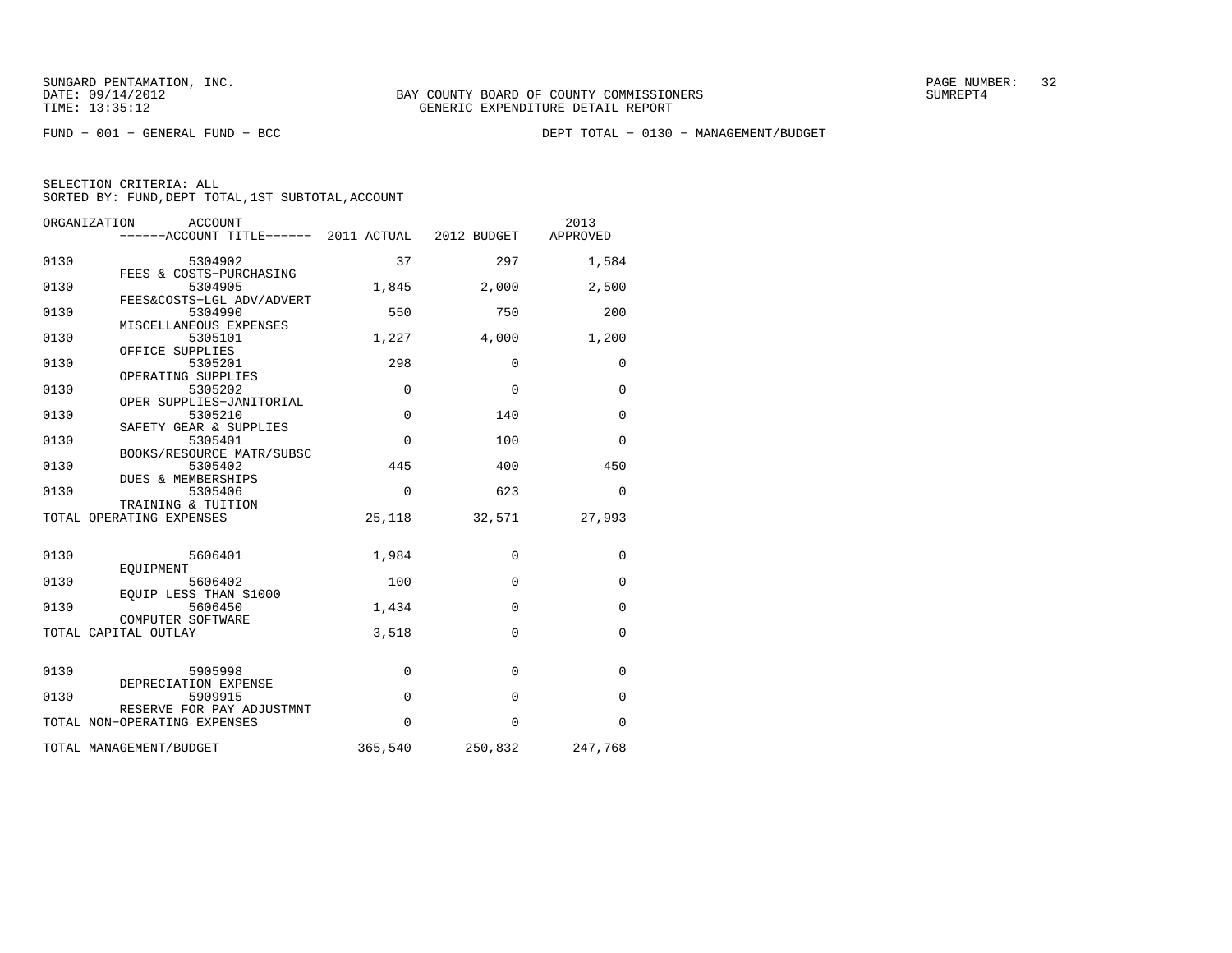$FUND - 001 - GENERAL FUND - BCC$ 

DEPT TOTAL - 0135 - PLANNING

| ORGANIZATION | ACCOUNT<br>------ACCOUNT TITLE------ 2011 ACTUAL 2012 BUDGET |             |          | 2013<br>APPROVED |
|--------------|--------------------------------------------------------------|-------------|----------|------------------|
| 0135         | 5101200<br>SALARIES & WAGES-REGULAR                          | 410,942     | 410,589  | 360,575          |
| 0135         | 5101400<br>SALARIES & WAGES-OVERTIME                         | $\Omega$    | 500      | 500              |
| 0135         | 5102100<br>FICA TAXES-MATCHING                               | 29,529      | 31,448   | 27,622           |
| 0135         | 5102200<br>RETIREMENT CONTRIBUTIONS                          | 36,171      | 21,906   | 20,173           |
| 0135         | 5102300<br>LIFE & HEALTH INSURANCE                           | 49,361      | 50,161   | 51,258           |
| 0135         | 5102400<br>WORKERS COMP. PREMIUMS                            | 1,748       | 4,168    | 1,551            |
| 0135         | 5102500<br>UNEMPLOYMENT COMPENSATION                         | 11,000      | $\Omega$ | $\Omega$         |
|              | TOTAL PERSONAL SERVICES                                      | 538,751     | 518,772  | 461,679          |
| 0135         | 5153105                                                      | 10          | $\Omega$ | 0                |
| 0135         | PLANNING COMMISSION/DRB<br>5303107                           | $\Omega$    | 70       | $\Omega$         |
| 0135         | PROF SRV-SUBSTANCE TEST<br>5303110                           | $\Omega$    | $\Omega$ | $\Omega$         |
| 0135         | PROF SRV-BACKGROUND CHECK<br>5303401                         | $\Omega$    | $\Omega$ | $\Omega$         |
| 0135         | CONTRACTED SERVICES<br>5303410                               | $\mathbf 0$ | $\Omega$ | $\Omega$         |
| 0135         | CONTR SRV-JANITORIAL<br>5303422                              | $\Omega$    | 300      | $\Omega$         |
| 0135         | CONTR SRV-GIS<br>5303425                                     | 2,075       | 2,162    | 2,286            |
| 0135         | CONTR SRV-ADMIN FEES<br>5303446<br>CONTR SRV-FACILITIES      | 184         | 1,927    | 2,816            |
| 0135         | 5304001<br>TRAVEL/TRAINING NON-LOCAL                         | 5,809       | 7,400    | 7,400            |
| 0135         | 5304101<br>COMMUNICATIONS SERVICES                           | 946         | 931      | 931              |
| 0135         | 5304125<br>POSTAGE/TRANSP/FREIGHT                            | 386         | 228      | 300              |
| 0135         | 5304301<br>UTILITY SERVICES                                  | 13,292      | 13,593   | 15,264           |
| 0135         | 5304405<br>RENTALS/LEASES-BUILDINGS                          | $\Omega$    | $\Omega$ | $\Omega$         |
| 0135         | 5304410<br>RENTALS/LEASES-EOUIPMENT                          | 5,776       | 5,000    | 5,800            |
| 0135         | 5304501<br>INSURANCE & BONDS                                 | 5,157       | 5,610    | 5,610            |
| 0135         | 5304605<br>REPAIR/MAINT-BLDG & GRND                          | 6,116       | 6,758    | 5,940            |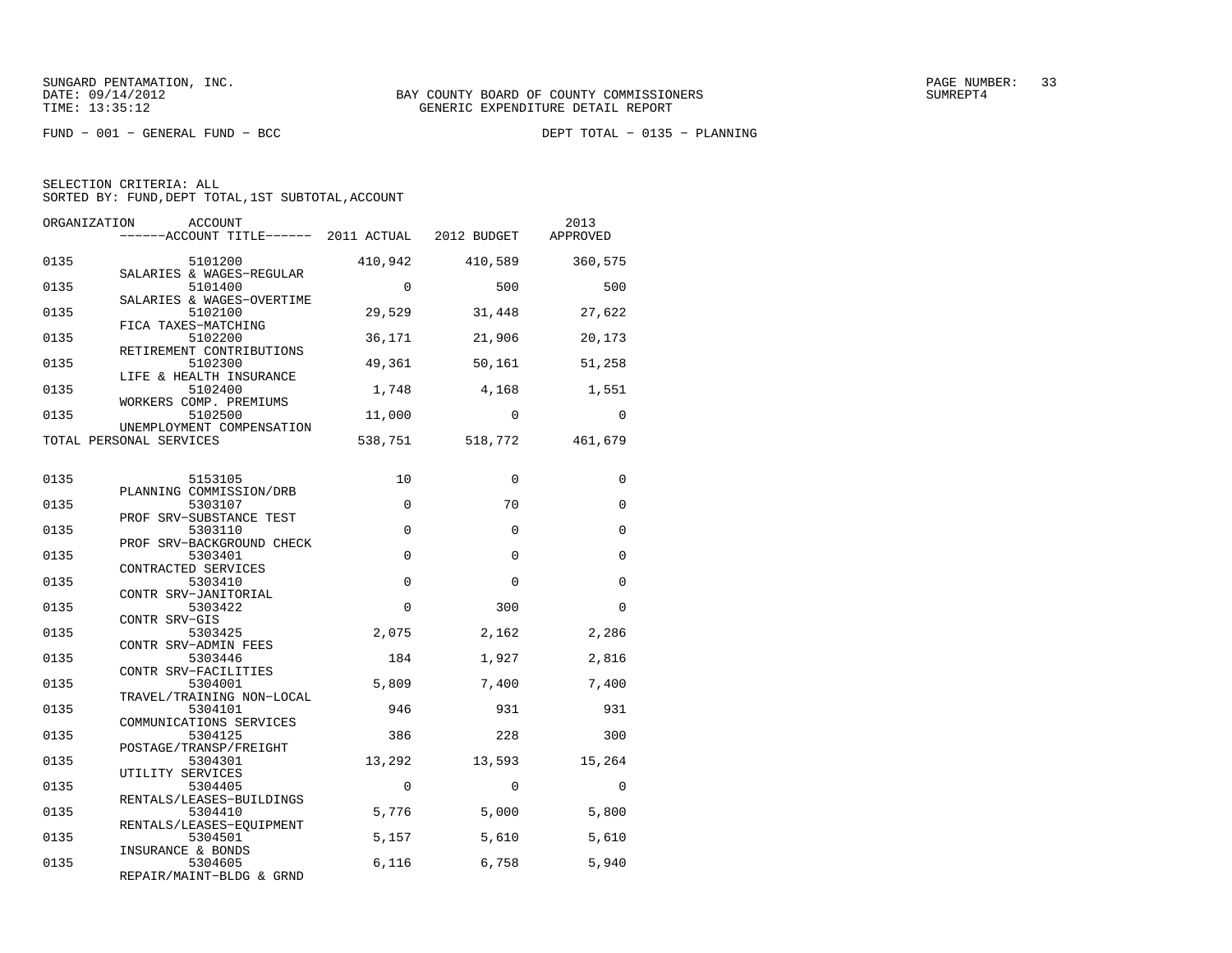$FUND - 001 - GENERAL FUND - BCC$ 

DEPT TOTAL - 0135 - PLANNING

| ORGANIZATION<br>ACCOUNT                                           | ------ACCOUNT TITLE------ 2011 ACTUAL 2012 BUDGET |                            | 2013<br>APPROVED |
|-------------------------------------------------------------------|---------------------------------------------------|----------------------------|------------------|
| 0135<br>5304610                                                   | 894                                               | 750                        | 750              |
| REPAIR/MAINT-AUTO EOUIP<br>0135<br>5304611                        |                                                   | $\Omega$<br>$\Omega$       | $\Omega$         |
| REPAIR/MAINT-FLEET MAINT<br>0135<br>5304615                       | 4,426                                             | 5,500                      | 5,800            |
| REPAIR/MAINT-EOUIPMENT<br>0135<br>5304701                         |                                                   | $\Omega$<br>1,395          | $\Omega$         |
| PRINTING & BINDING<br>0135<br>5304902                             | 2,307                                             | 2,720                      | 6,964            |
| FEES & COSTS-PURCHASING<br>0135<br>5304905                        | 14,789                                            | 15,000                     | 15,000           |
| FEES&COSTS-LGL ADV/ADVERT<br>0135<br>5304909                      |                                                   | $\Omega$<br>25             | 25               |
| FEES & COSTS-COURT FILING<br>0135<br>5304990                      |                                                   | 5<br>50                    | 50               |
| MISCELLANEOUS EXPENSES<br>0135<br>5305101                         | 1,223                                             | 3,798                      | 2,000            |
| OFFICE SUPPLIES<br>0135<br>5305201                                | 134                                               | $\Omega$                   | 0                |
| OPERATING SUPPLIES<br>0135<br>5305202<br>OPER SUPPLIES-JANITORIAL |                                                   | $\Omega$<br>$\Omega$       | $\Omega$         |
| 0135<br>5305205<br>GAS, OIL & LUBRICANTS                          | 1,089                                             | 1,000                      | 1,000            |
| 0135<br>5305210<br>SAFETY GEAR & SUPPLIES                         |                                                   | $\mathbf 0$<br>50          | 50               |
| 0135<br>5305215<br>CLOTHING & WEARING APPRL                       |                                                   | $\Omega$<br>$\Omega$       | $\Omega$         |
| 0135<br>5305401<br>BOOKS/RESOURCE MATR/SUBSC                      | 208                                               | 300                        | 300              |
| 0135<br>5305402<br>DUES & MEMBERSHIPS                             | 2,625                                             | 2,908                      | 3,000            |
| 5305406<br>0135<br>TRAINING & TUITION                             | 180                                               | 500                        | 500              |
| TOTAL OPERATING EXPENSES                                          | 67,630                                            | 77,975                     | 81,786           |
| 0135<br>5606401                                                   |                                                   | 0<br>0                     | 0                |
| EOUIPMENT<br>0135<br>5606402                                      |                                                   | $\mathbf 0$<br>$\mathbf 0$ | $\Omega$         |
| EOUIP LESS THAN \$1000<br>0135<br>5606450                         | 5,625                                             | $\Omega$                   | 300              |
| COMPUTER SOFTWARE<br>TOTAL CAPITAL OUTLAY                         | 5,625                                             | $\Omega$                   | 300              |
|                                                                   |                                                   |                            |                  |
| 0135<br>5808113<br><b>GRANT-STATE</b>                             |                                                   | $\mathbf 0$<br>60,000      | 72,000           |
| 0135<br>5808121<br>GRANT-FEDERAL                                  | 136,839                                           | $\Omega$                   | 135,000          |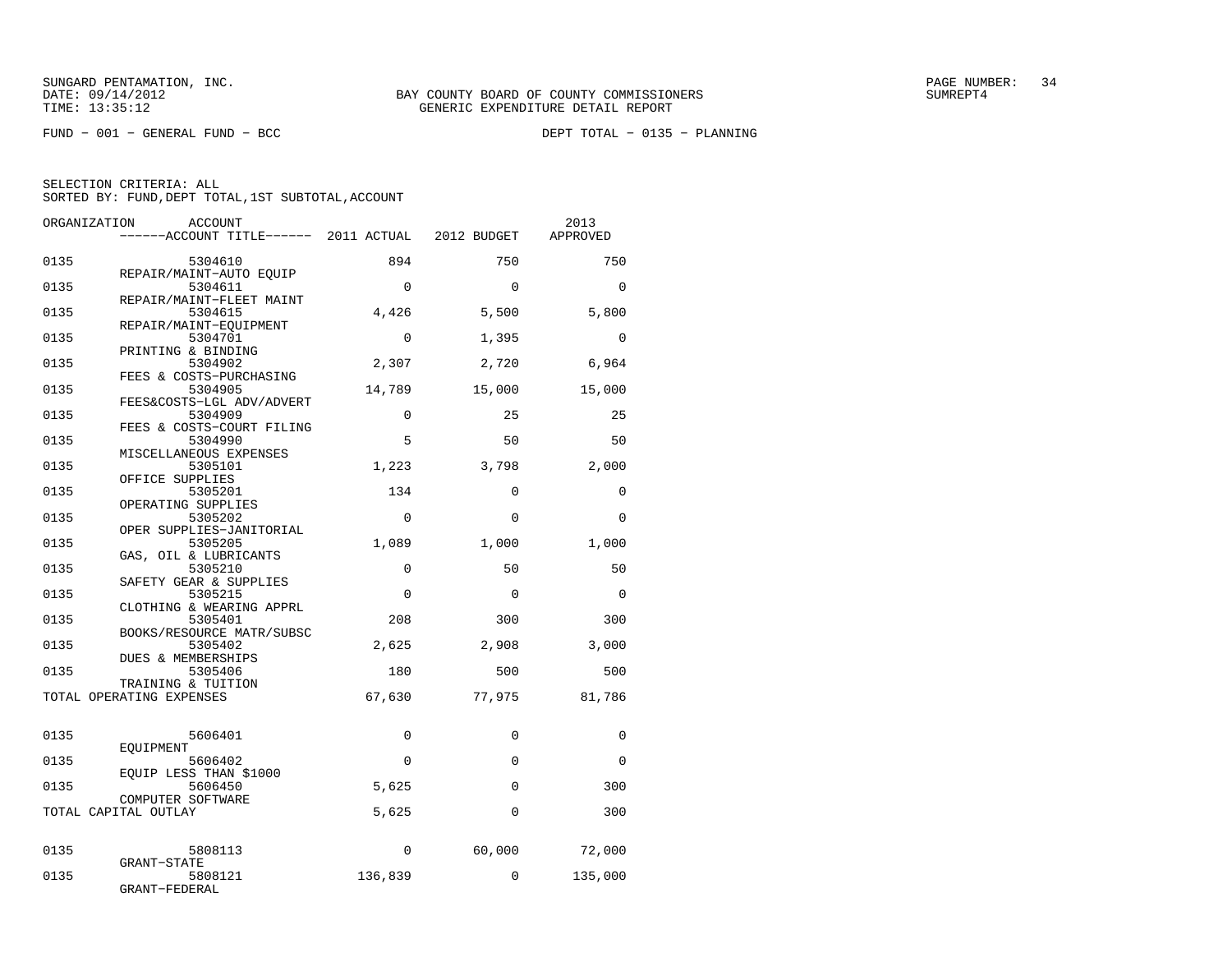$FUND - 001 - GENERAL FUND - BCC$ 

DEPT TOTAL - 0135 - PLANNING

| SELECTION CRITERIA: ALL |  |                                                    |  |
|-------------------------|--|----------------------------------------------------|--|
|                         |  | SORTED BY: FUND, DEPT TOTAL, 1ST SUBTOTAL, ACCOUNT |  |

| ORGANIZATION<br>ACCOUNT<br>------ACCOUNT TITLE------        | 2011 ACTUAL  | 2012 BUDGET | 2013<br>APPROVED |
|-------------------------------------------------------------|--------------|-------------|------------------|
| 0135<br>5808300<br>OTHER GRANTS & AIDS                      | 0            |             | 0                |
| TOTAL GRANTS & AIDS                                         | 136,839      | 60,000      | 207,000          |
| 0135<br>5905908                                             | 0            |             | $\Omega$         |
| LOSS ON DISPOSAL<br>0135<br>5905998<br>DEPRECIATION EXPENSE | <sup>0</sup> |             | $\Omega$         |
| 0135<br>5909915<br>RESERVE FOR PAY ADJUSTMNT                | 0            | 0           | $\Omega$         |
| TOTAL NON-OPERATING EXPENSES                                | 0            |             | $\Omega$         |
| TOTAL PLANNING                                              | 748,846      | 656,747     | 750,765          |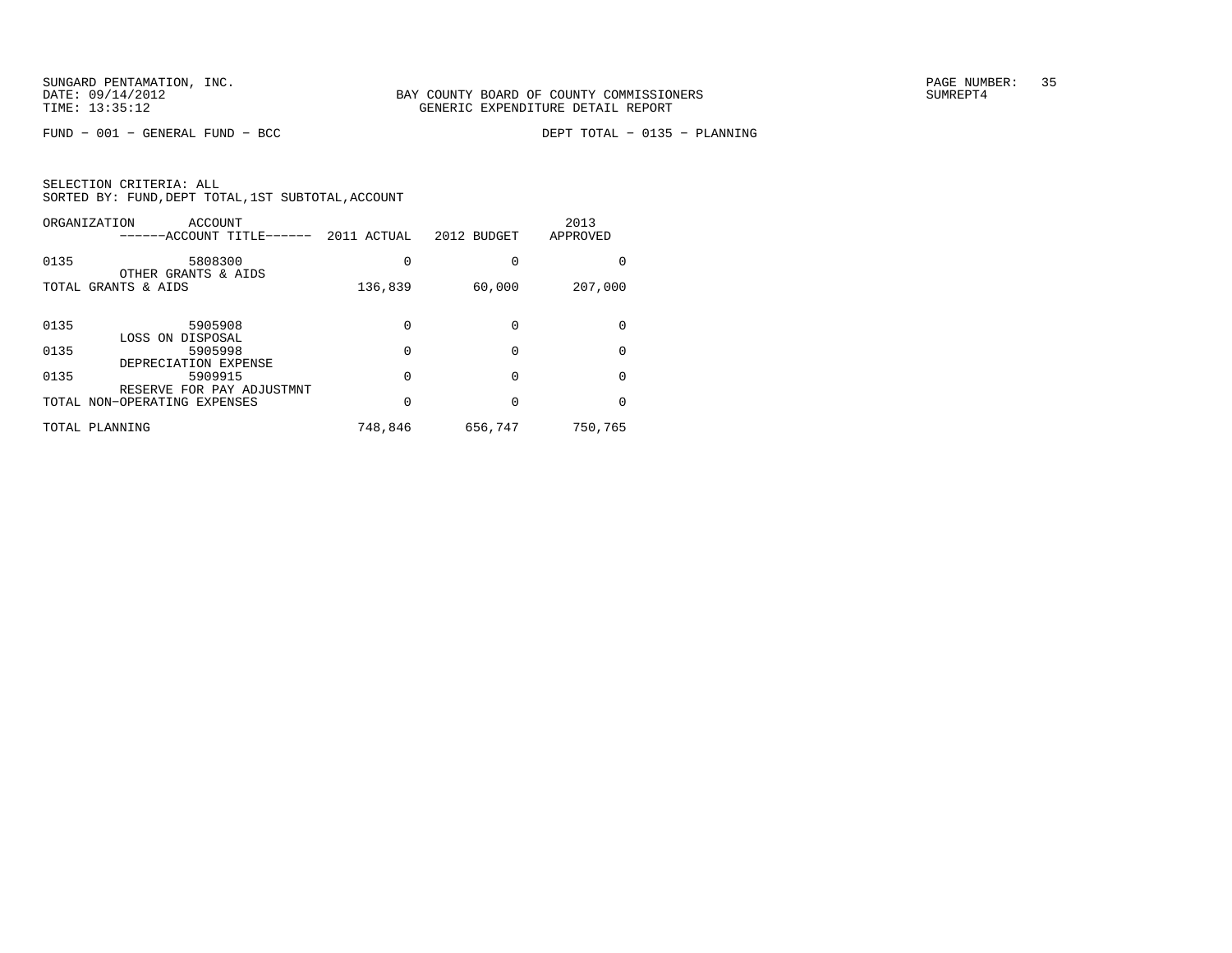$FUND - 001 - GENERAL FUND - BCC$ 

DEPT TOTAL -  $0136 - G.I.S.$ 

| ORGANIZATION | ACCOUNT<br>------ACCOUNT TITLE------ 2011 ACTUAL 2012 BUDGET |          |              | 2013<br>APPROVED |
|--------------|--------------------------------------------------------------|----------|--------------|------------------|
| 0136         | 5101200<br>SALARIES & WAGES-REGULAR                          | 373,259  | 356,608      | 316,339          |
| 0136         | 5101205<br>SALARIES & WAGES-DISASTER                         | $\Omega$ | $\Omega$     | $\Omega$         |
| 0136         | 5101400<br>SALARIES & WAGES-OVERTIME                         | $\Omega$ | $\Omega$     | $\Omega$         |
| 0136         | 5102100<br>FICA TAXES-MATCHING                               | 26,713   | 27,281       | 24,200           |
| 0136         | 5102200<br>RETIREMENT CONTRIBUTIONS                          | 33,383   | 17,947       | 16,796           |
| 0136         | 5102300<br>LIFE & HEALTH INSURANCE                           | 42,318   | 42,519       | 38,660           |
| 0136         | 5102400<br>WORKERS COMP. PREMIUMS                            | 19,048   | 20,404       | 15,817           |
| 0136         | 5102500<br>UNEMPLOYMENT COMPENSATION                         | 4,950    | $\Omega$     | 0                |
|              | TOTAL PERSONAL SERVICES                                      | 499,671  | 464,759      | 411,812          |
| 0136         | 5303107                                                      | 0        | $\mathbf 0$  | 0                |
| 0136         | PROF SRV-SUBSTANCE TEST<br>5303110                           | $\Omega$ | $\Omega$     | $\Omega$         |
| 0136         | PROF SRV-BACKGROUND CHECK<br>5303401<br>CONTRACTED SERVICES  | 8,175    | 8,400        | 8,400            |
| 0136         | 5303410<br>CONTR SRV-JANITORIAL                              | $\Omega$ | $\Omega$     | $\Omega$         |
| 0136         | 5303422<br>CONTR SRV-GIS                                     | $\Omega$ | $\Omega$     | $\Omega$         |
| 0136         | 5303425<br>CONTR SRV-ADMIN FEES                              | 1,482    | 1,544        | 1,612            |
| 0136         | 5303446<br>CONTR SRV-FACILITIES                              | 1,464    | 1,193        | 1,187            |
| 0136         | 5304001<br>TRAVEL/TRAINING NON-LOCAL                         | 2,381    | 6,000        | 6,000            |
| 0136         | 5304005<br>TRAVEL-LOCAL                                      | $\Omega$ | $\Omega$     | $\Omega$         |
| 0136         | 5304101<br>COMMUNICATIONS SERVICES                           | 1,396    | 1,417        | 1,417            |
| 0136         | 5304125<br>POSTAGE/TRANSP/FREIGHT                            | 54       | $25^{\circ}$ | 25               |
| 0136         | 5304301<br>UTILITY SERVICES                                  | 11,056   | 11,263       | 12,670           |
| 0136         | 5304410<br>RENTALS/LEASES-EOUIPMENT                          | 1,144    | 1,046        | 1,046            |
| 0136         | 5304501<br>INSURANCE & BONDS                                 | 3,768    | 4,100        | 4,100            |
| 0136         | 5304605<br>REPAIR/MAINT-BLDG & GRND                          | 5,171    | 5,593        | 4,930            |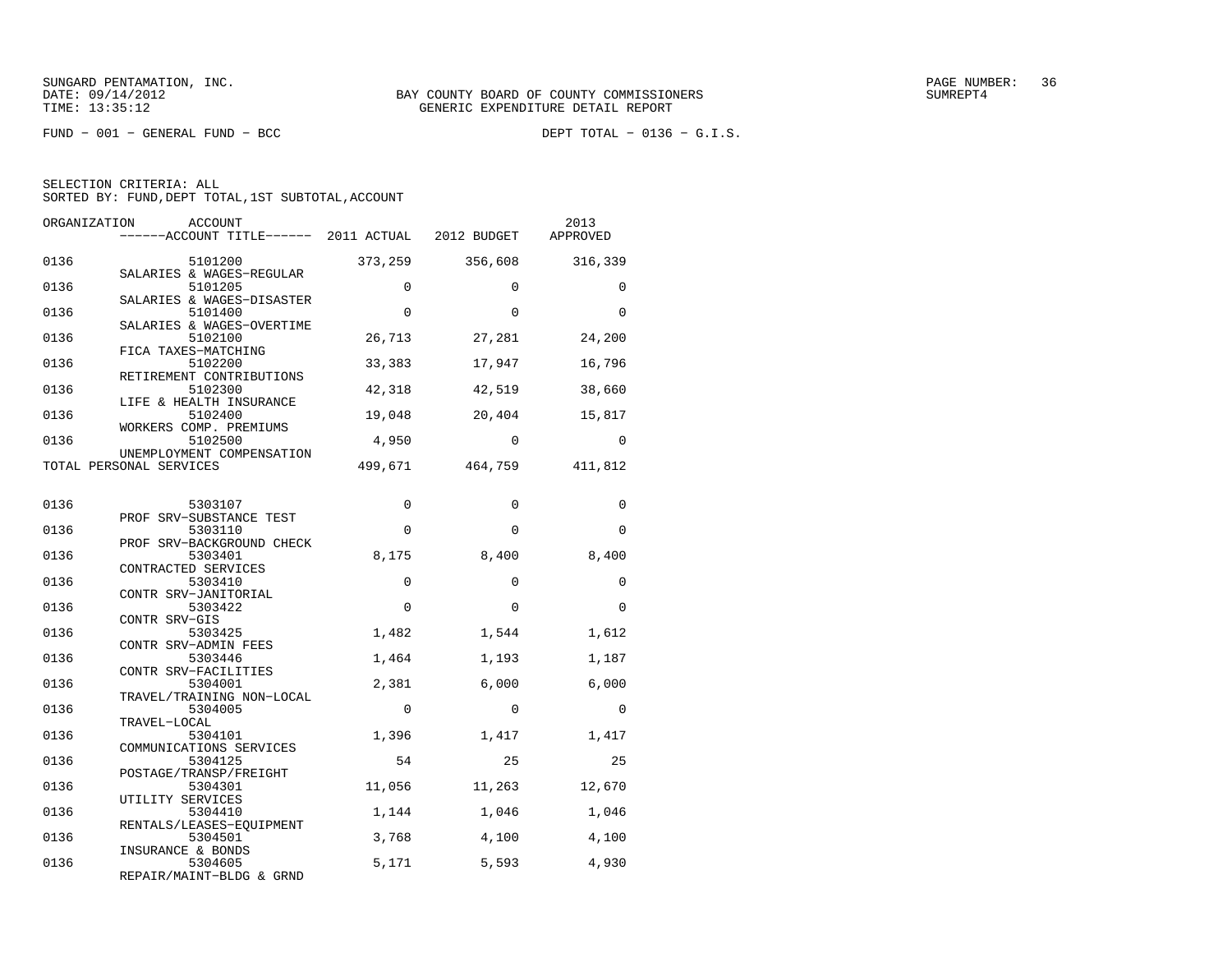$FUND - 001 - GENERAL FUND - BCC$ 

DEPT TOTAL -  $0136 - G.I.S.$ 

| ORGANIZATION | ACCOUNT<br>------ACCOUNT TITLE------ 2011 ACTUAL          |             | 2012 BUDGET | 2013<br>APPROVED |
|--------------|-----------------------------------------------------------|-------------|-------------|------------------|
| 0136         | 5304610                                                   | 63          | 25          | 500              |
| 0136         | REPAIR/MAINT-AUTO EQUIP<br>5304611                        | 13          | $\Omega$    | $\Omega$         |
| 0136         | REPAIR/MAINT-FLEET MAINT<br>5304615                       | 39,838      | 37,300      | 37,300           |
| 0136         | REPAIR/MAINT-EQUIPMENT<br>5304701                         | $\Omega$    | 50          | 50               |
| 0136         | PRINTING & BINDING<br>5304902<br>FEES & COSTS-PURCHASING  | 403         | 692         | 2,112            |
| 0136         | 5304905<br>FEES&COSTS-LGL ADV/ADVERT                      | $\mathbf 0$ | $\mathbf 0$ | $\mathbf 0$      |
| 0136         | 5304990<br>MISCELLANEOUS EXPENSES                         | $\mathbf 0$ | 50          | 50               |
| 0136         | 5305101<br>OFFICE SUPPLIES                                | 1,818       | 2,000       | 2,000            |
| 0136         | 5305201<br>OPERATING SUPPLIES                             | 2,207       | 3,000       | 3,000            |
| 0136         | 5305202<br>OPER SUPPLIES-JANITORIAL                       | $\mathbf 0$ | $\Omega$    | 0                |
| 0136         | 5305205<br>GAS, OIL & LUBRICANTS                          | 1,626       | 1,000       | 1,000            |
| 0136         | 5305210<br>SAFETY GEAR & SUPPLIES                         | $\mathbf 0$ | 800         | 500              |
| 0136         | 5305215<br>CLOTHING & WEARING APPRL                       | $\mathbf 0$ | 250         | 250              |
| 0136         | 5305401<br>BOOKS/RESOURCE MATR/SUBSC                      | 447         | 360         | 360              |
| 0136         | 5305402<br>DUES & MEMBERSHIPS                             | 125         | 125         | 175              |
| 0136         | 5305406<br>TRAINING & TUITION                             | 12,210      | 11,760      | 11,760           |
|              | TOTAL OPERATING EXPENSES                                  | 94,841      | 97,993      | 100,444          |
| 0136         | 5606401                                                   | 8,262       | 30,000      | 30,000           |
| 0136         | EQUIPMENT<br>5606402<br>EOUIP LESS THAN \$1000            | 233         | $\Omega$    | $\mathbf 0$      |
| 0136         | 5606450<br>COMPUTER SOFTWARE                              | 38,200      | 30,000      | 30,000           |
|              | TOTAL CAPITAL OUTLAY                                      | 46,695      | 60,000      | 60,000           |
| 0136         | 5905998                                                   | 0           | 0           | 0                |
| 0136         | DEPRECIATION EXPENSE<br>5909915                           | 0           | $\Omega$    | $\Omega$         |
|              | RESERVE FOR PAY ADJUSTMNT<br>TOTAL NON-OPERATING EXPENSES | $\Omega$    | 0           | $\Omega$         |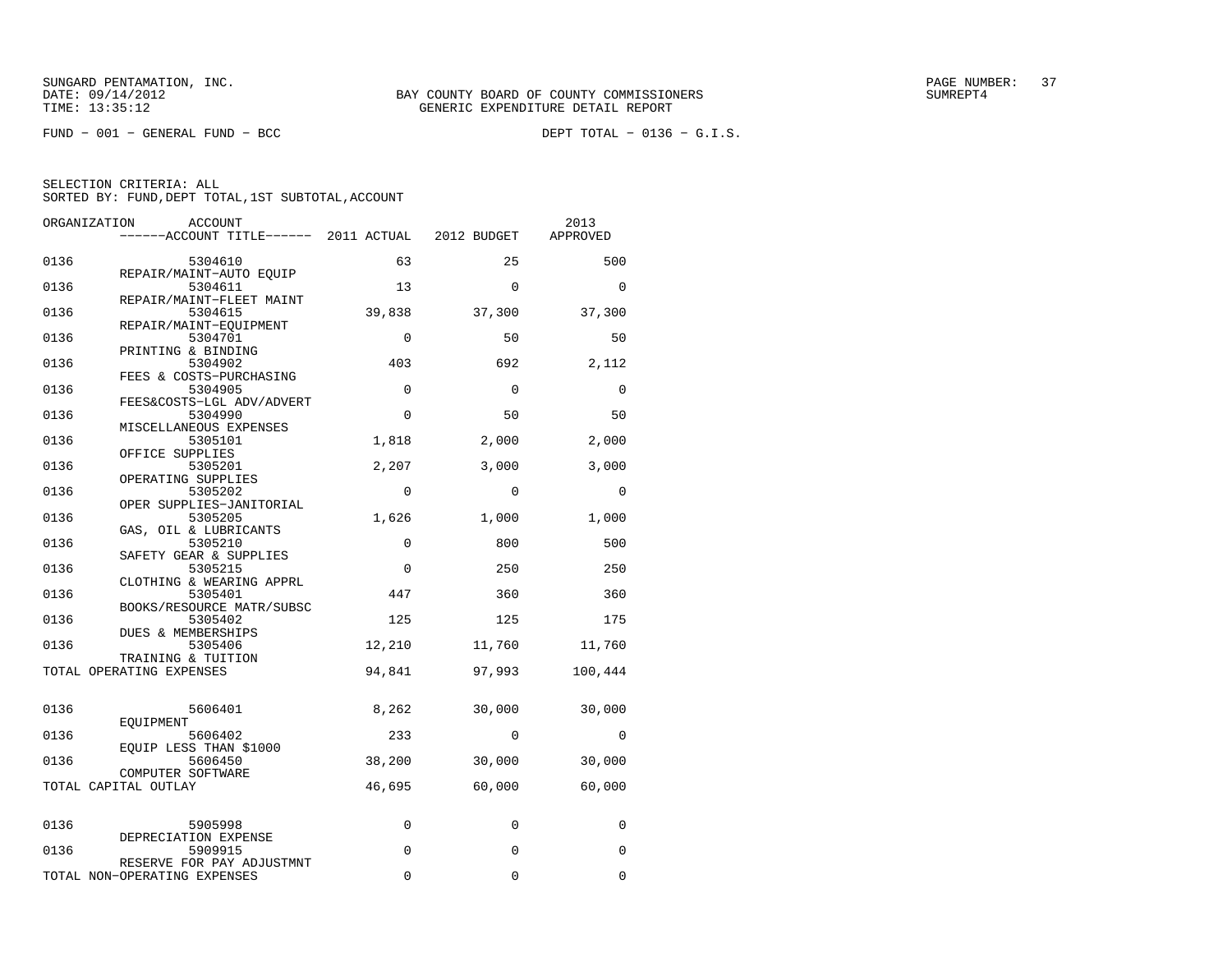FUND − 001 − GENERAL FUND − BCC DEPT TOTAL − 0136 − G.I.S.

| ORGANIZATION<br>ACCOUNT               |         |             | 2013     |
|---------------------------------------|---------|-------------|----------|
| ------ACCOUNT TITLE------ 2011 ACTUAL |         | 2012 BUDGET | APPROVED |
|                                       |         |             |          |
| TOTAL G.I.S.                          | 641,207 | 622,752     | 572,256  |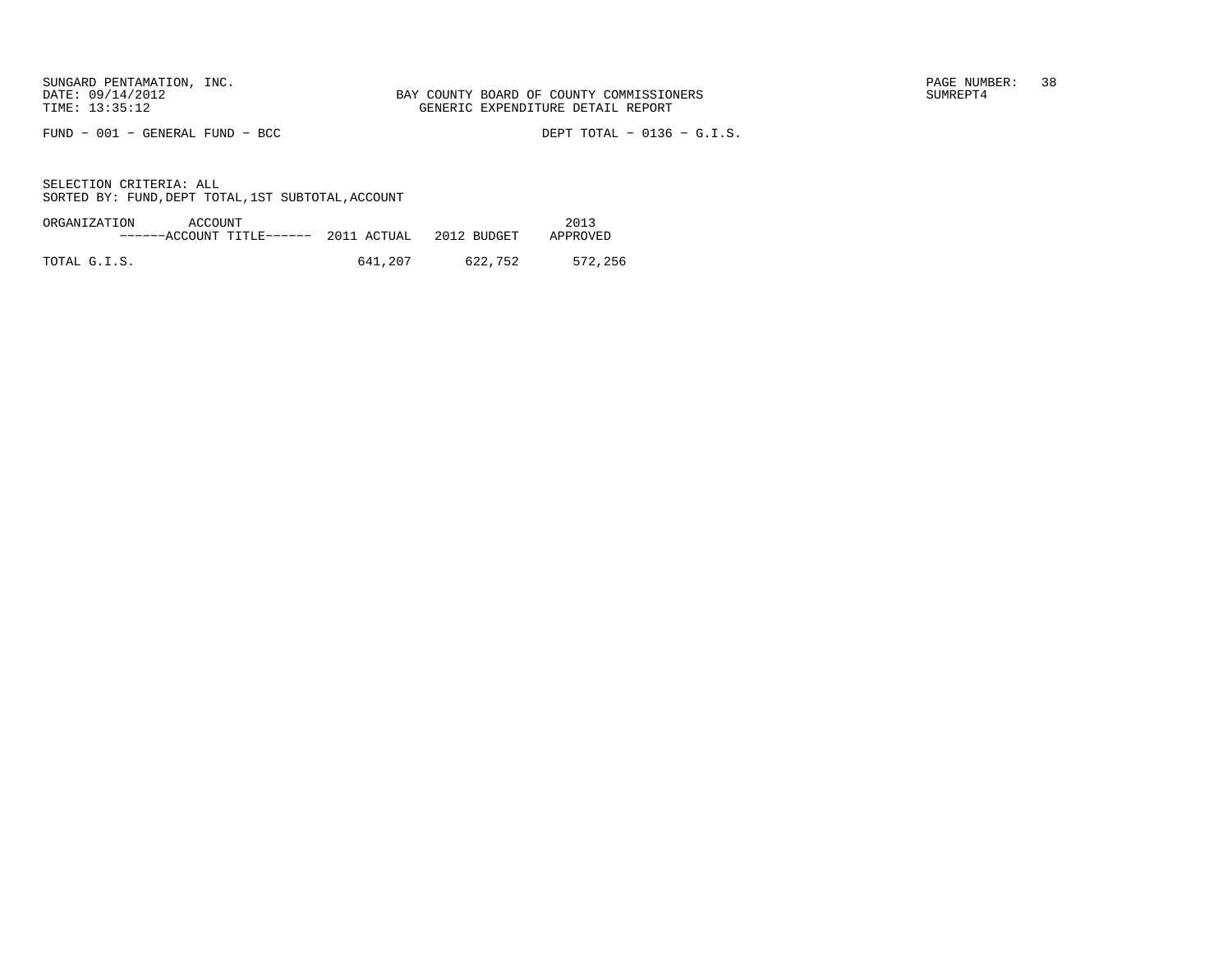$FUND - 001 - GENERAL FUND - BCC$ 

DEPT TOTAL - 0137 - CDBG

| ORGANIZATION<br>ACCOUNT<br>------ACCOUNT TITLE------                | 2011 ACTUAL | 2012 BUDGET | 2013<br>APPROVED |
|---------------------------------------------------------------------|-------------|-------------|------------------|
| 0137<br>5303401                                                     | 135,407     | $\Omega$    | 0                |
| CONTRACTED SERVICES<br>0137<br>5304909<br>FEES & COSTS-COURT FILING | 195         | $\Omega$    | 0                |
| TOTAL OPERATING EXPENSES                                            | 135,602     | $\Omega$    | $\Omega$         |
| 0137<br>5606101                                                     | 754,054     | $\Omega$    | 0                |
| LAND<br>TOTAL CAPITAL OUTLAY                                        | 754,054     | $\Omega$    | $\Omega$         |
| 0137<br>5905998<br>DEPRECIATION EXPENSE                             | $\Omega$    | $\Omega$    | 0                |
| TOTAL NON-OPERATING EXPENSES                                        | 0           | $\Omega$    | 0                |
| TOTAL CDBG                                                          | 889,656     | 0           | 0                |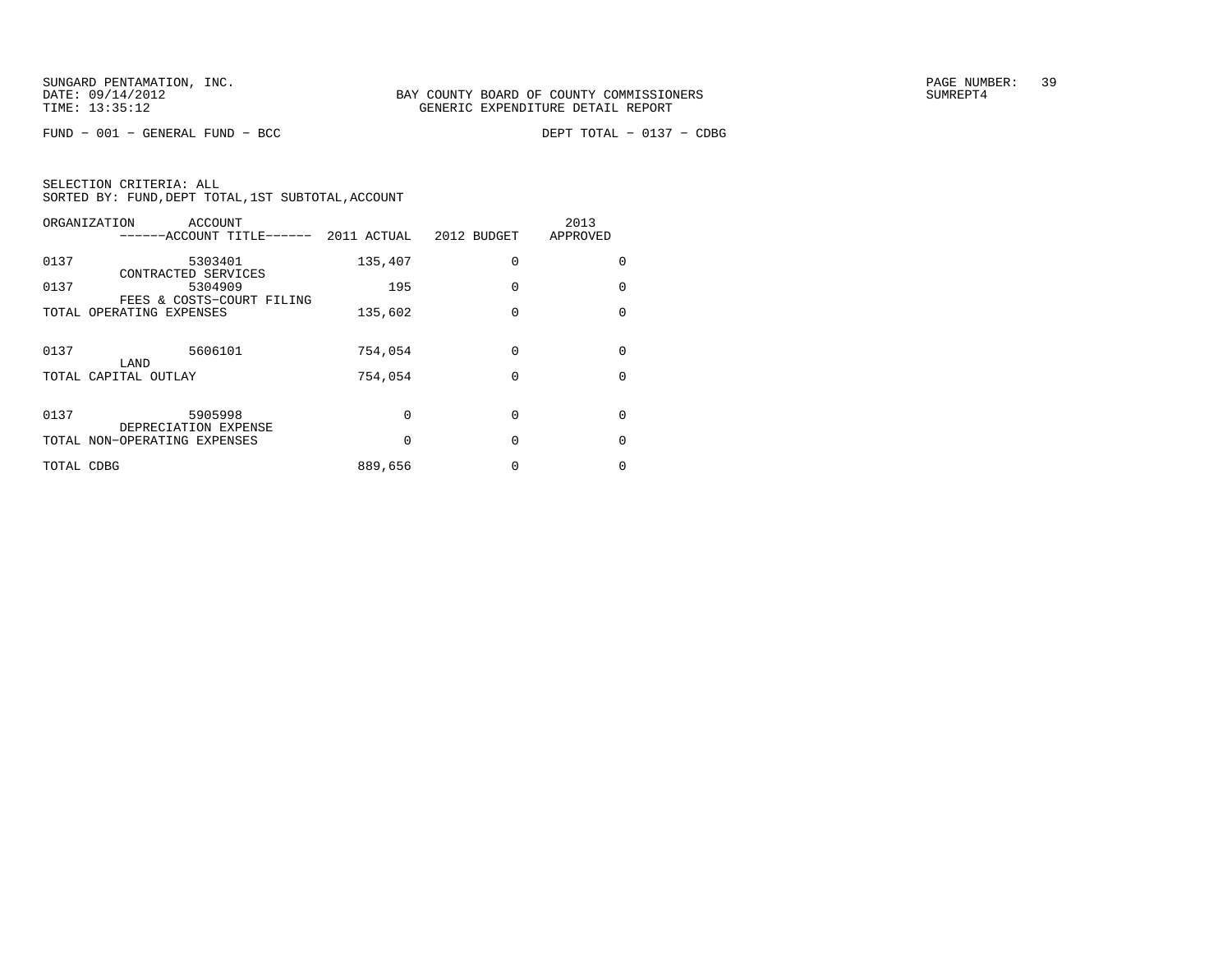FUND − 001 − GENERAL FUND − BCC DEPT TOTAL − 0138 − COMMUNITY ACTION AGENCY

|      | ORGANIZATION<br>ACCOUNT<br>------ACCOUNT TITLE------ | 2011 ACTUAL | 2012 BUDGET | 2013<br>APPROVED |
|------|------------------------------------------------------|-------------|-------------|------------------|
| 0138 | 5808205<br>AID-ST GRANT/CSBG                         | 0           |             |                  |
| 0138 | 5808210<br>AID-ST GRANTS/MATCH                       | 98,500      | 98,500      | 98,500           |
|      | TOTAL GRANTS & AIDS                                  | 98,500      | 98,500      | 98,500           |
|      | TOTAL COMMUNITY ACTION AGENCY                        | 98,500      | 98,500      | 98,500           |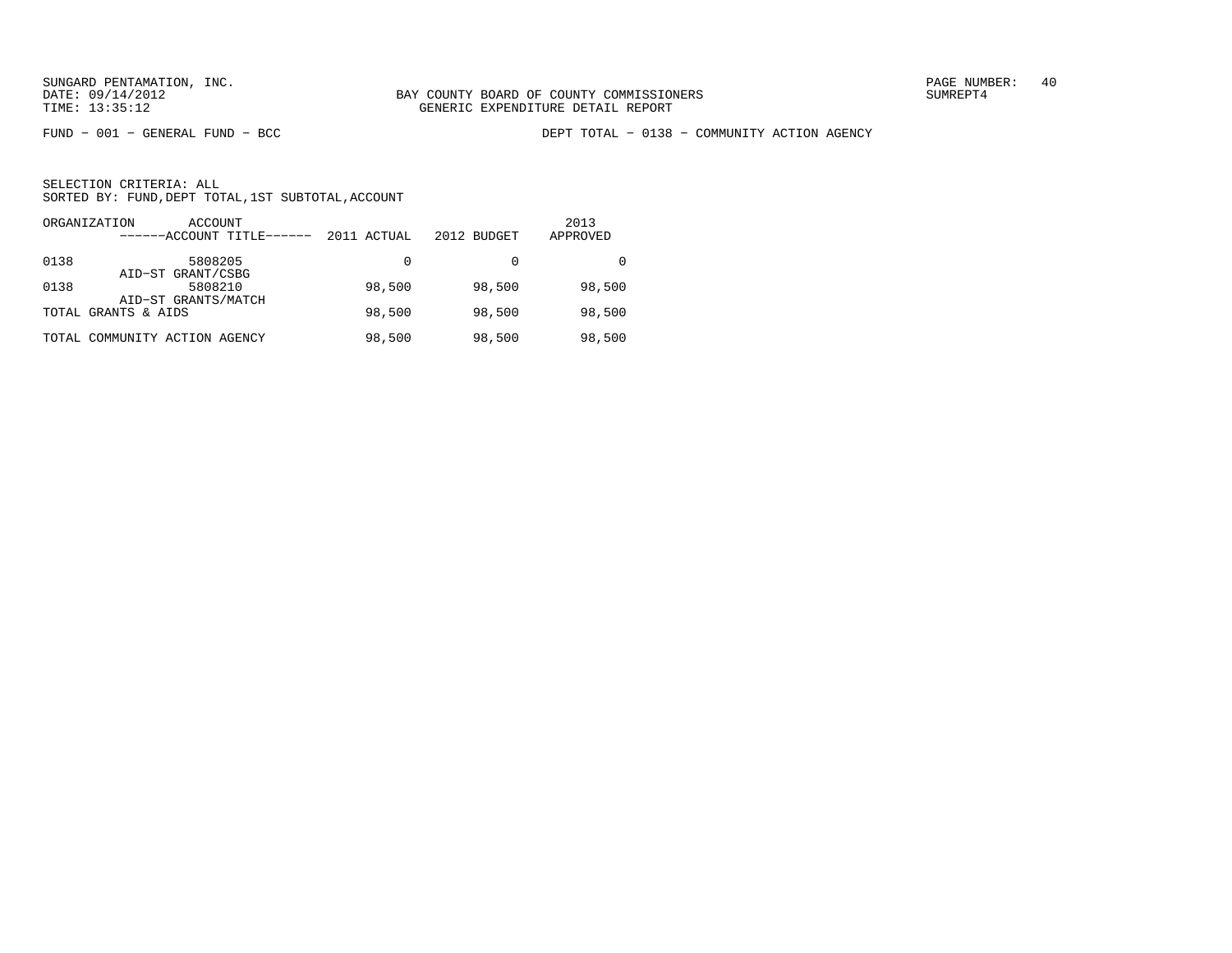$FUND - 001 - GENERAL FUND - BCC$ 

| SELECTION CRITERIA: ALL |  |  |                                                    |  |
|-------------------------|--|--|----------------------------------------------------|--|
|                         |  |  | SORTED BY: FUND, DEPT TOTAL, 1ST SUBTOTAL, ACCOUNT |  |

|      | ORGANIZATION<br>ACCOUNT<br>------ACCOUNT TITLE------ | 2011 ACTUAL | 2012 BUDGET | 2013<br>APPROVED |
|------|------------------------------------------------------|-------------|-------------|------------------|
| 0144 | 5303401<br>CONTRACTED SERVICES                       | 60          | $\Omega$    | O                |
| 0144 | 5303496<br>CONTR SRV-COMM.DEV. PLAN                  | 302,928     | 1,490,000   | 165,000          |
|      | TOTAL OPERATING EXPENSES                             | 302,988     | 1,490,000   | 165,000          |
| 0144 | 5606101                                              | 0           | $\Omega$    | 0                |
|      | LAND<br>TOTAL CAPITAL OUTLAY                         | 0           | $\Omega$    | $\Omega$         |
|      |                                                      |             |             |                  |
| 0144 | 5808101                                              | $\Omega$    | $\Omega$    | 0                |
|      | AID-GOV'T AGENGY<br>TOTAL GRANTS & AIDS              | 0           | $\Omega$    | 0                |
|      | TOTAL S.H.I.P.                                       | 302,988     | 1,490,000   | 165,000          |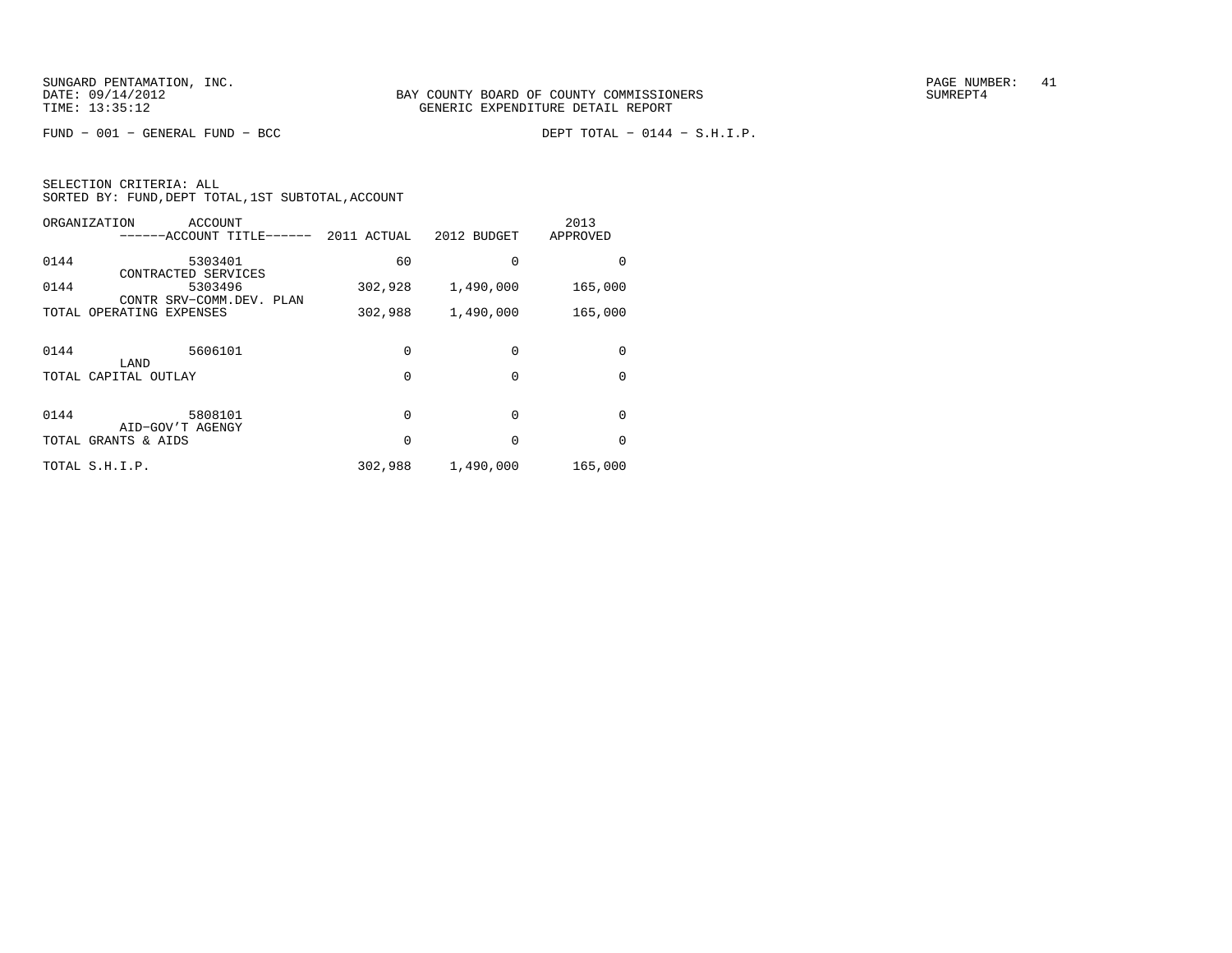FUND − 001 − GENERAL FUND − BCC DEPT TOTAL − 0150 − MEDICAL EXAMINER

| SELECTION CRITERIA: ALL                            |  |
|----------------------------------------------------|--|
| SORTED BY: FUND, DEPT TOTAL, 1ST SUBTOTAL, ACCOUNT |  |

|      | ORGANIZATION<br><b>ACCOUNT</b><br>------ACCOUNT TITLE------ 2011 ACTUAL 2012 BUDGET |             |                         | 2013<br>APPROVED |
|------|-------------------------------------------------------------------------------------|-------------|-------------------------|------------------|
| 0150 | 5303135<br>PROF SRV-MEDICAL EXAMINER                                                |             | 621,555 621,555 640,202 |                  |
| 0150 | 5303401<br>CONTRACTED SERVICES                                                      | $\Omega$    | 2,600                   | 2,600            |
| 0150 | 5303408<br>CONTR SRV-800 MHZ                                                        | 408         | 403                     | 403              |
| 0150 | 5303413<br>CONTR SRV-ME TRANSPORT                                                   | 43,329      | 39,627                  | 39,627           |
| 0150 | 5303414<br>CONTR SRV-ME OPERATING                                                   | 121, 115    |                         | 142,511 142,511  |
| 0150 | 5303446<br>CONTR SRV-FACILITIES                                                     | 20,972      | 21,926                  | 17,771           |
| 0150 | 5304101<br>COMMUNICATIONS SERVICES                                                  | 316         | 2,400                   | 2,400            |
| 0150 | 5304501<br>INSURANCE & BONDS                                                        | 3,173       | 3,452                   | 3,452            |
| 0150 | 5304605<br>REPAIR/MAINT-BLDG & GRND                                                 | 3,932       | 9,932                   | 26,932           |
| 0150 | 5304902<br>FEES & COSTS-PURCHASING                                                  | 183         | 396                     | 316              |
| 0150 | 5304905<br>FEES&COSTS-LGL ADV/ADVERT                                                | $\mathbf 0$ | $\Omega$                | $\Omega$         |
|      | TOTAL OPERATING EXPENSES                                                            |             | 814,982 844,802         | 876,214          |
| 0150 | 5606401<br>EOUIPMENT                                                                | $\Omega$    | $\Omega$                | 0                |
| 0150 | 5606402<br>EOUIP LESS THAN \$1000                                                   | 989         | $\Omega$                | 989              |
|      | TOTAL CAPITAL OUTLAY                                                                | 989         | $\Omega$                | 989              |
| 0150 | 5808121                                                                             | 0           | $\Omega$                | 0                |
|      | GRANT-FEDERAL<br>TOTAL GRANTS & AIDS                                                | $\mathbf 0$ | $\Omega$                | $\Omega$         |
| 0150 | 5905998                                                                             | 0           | 0                       | 0                |
|      | DEPRECIATION EXPENSE<br>TOTAL NON-OPERATING EXPENSES                                | $\Omega$    | $\Omega$                | 0                |
|      | TOTAL MEDICAL EXAMINER                                                              |             | 815,971 844,802 877,203 |                  |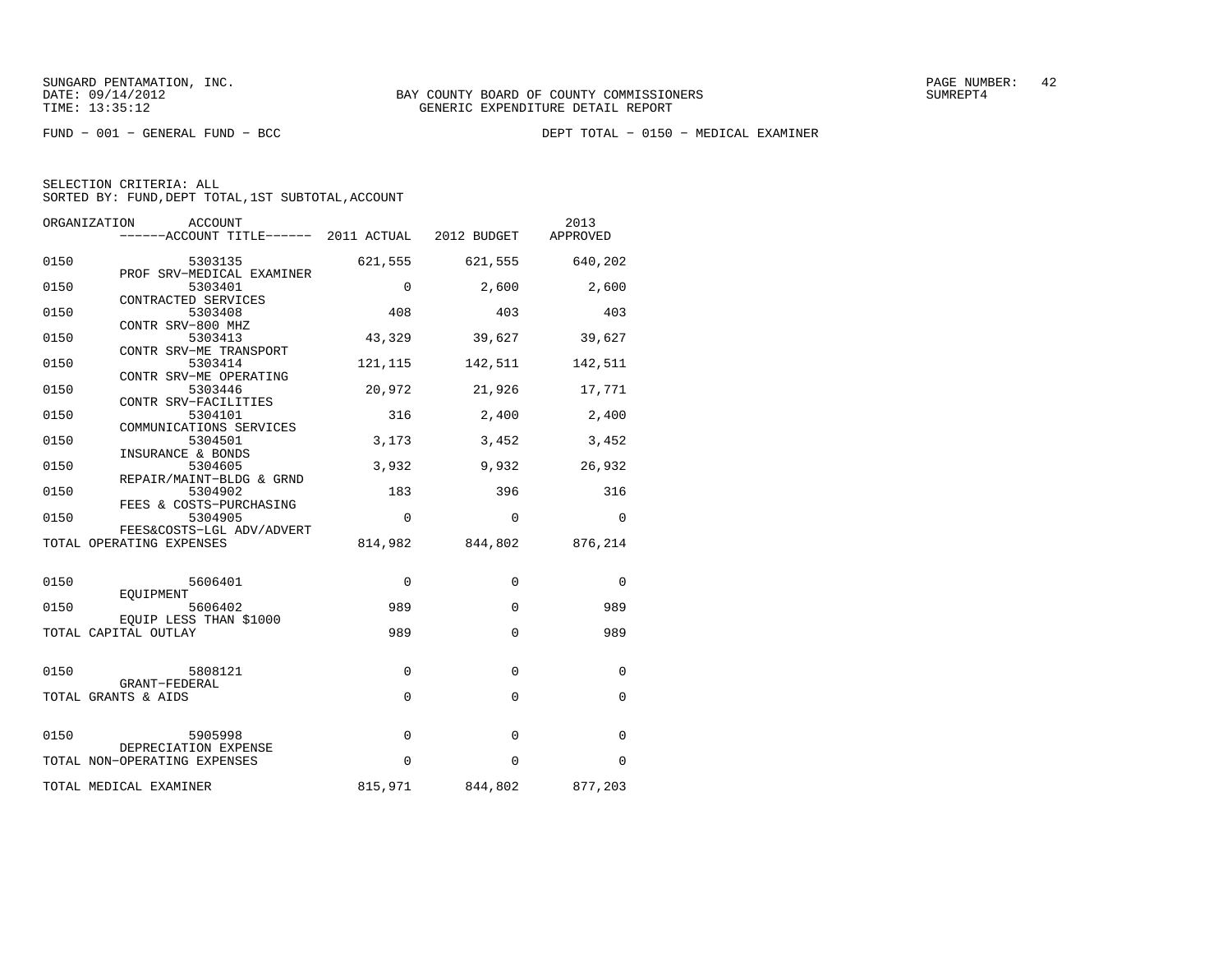FUND − 001 − GENERAL FUND − BCC DEPT TOTAL − 0154 − ANIMAL CONTROL

| ORGANIZATION<br><b>ACCOUNT</b><br>------ACCOUNT TITLE------ 2011 ACTUAL |                 | 2012 BUDGET     | 2013<br>APPROVED |
|-------------------------------------------------------------------------|-----------------|-----------------|------------------|
| 0154<br>5101200<br>SALARIES & WAGES-REGULAR                             | 284,546         | 365,490         | 311,594          |
| 0154<br>5101205<br>SALARIES & WAGES-DISASTER                            | $\Omega$        | $\Omega$        | $\Omega$         |
| 0154<br>5101400<br>SALARIES & WAGES-OVERTIME                            | 55,943          | 36,070          | 56,000           |
| 0154<br>5102100<br>FICA TAXES-MATCHING                                  | 24,459          | 30,719          | 28,120           |
| 0154<br>5102200<br>RETIREMENT CONTRIBUTIONS                             | 30,377          | 22,632          | 19,517           |
| 0154<br>5102300<br>LIFE & HEALTH INSURANCE                              | 49,454          | 90,758          | 69,700           |
| 0154<br>5102400<br>WORKERS COMP. PREMIUMS                               | 10,598          | 15,504          | 9,809            |
| 0154<br>5102500<br>UNEMPLOYMENT COMPENSATION                            | 610             | $\Omega$        | $\Omega$         |
| TOTAL PERSONAL SERVICES                                                 | 455,985         | 561,173         | 494,740          |
| 0154<br>5303101                                                         | 0               | $\mathbf 0$     | 0                |
| PROFESSIONAL SERVICES<br>0154<br>5303106                                | 2,792           | 250             | 6,520            |
| PROF SRV-PHYSICLS/MEDICAL<br>0154<br>5303107<br>PROF SRV-SUBSTANCE TEST | 673             | 250             | 250              |
| 0154<br>5303109<br>PROF SRV-VETERINARIAN                                | 65,633          | 75,000          | 66,000           |
| 0154<br>5303110<br>PROF SRV-BACKGROUND CHECK                            | 1,504           | 300             | 300              |
| 0154<br>5303401<br>CONTRACTED SERVICES                                  | 0               | 0               | 10,000           |
| 0154<br>5303408<br>CONTR SRV-800 MHZ                                    | 15,168          | 15,130          | 3,623            |
| 0154<br>5303446<br>CONTR SRV-FACILITIES                                 | 25,276          | 23,761          | 21,019           |
| 0154<br>5304001<br>TRAVEL/TRAINING NON-LOCAL                            | $\Omega$        | 1,000           | 1,000            |
| 0154<br>5304101<br>COMMUNICATIONS SERVICES                              | 11,209          | 11,040          | 11,040           |
| 0154<br>5304122<br>COMM SRV-LEASED LINES                                | 1,811           | 5,434           | 5,434            |
| 0154<br>5304125<br>POSTAGE/TRANSP/FREIGHT                               | 324             | 275             | 275              |
| 0154<br>5304301<br>UTILITY SERVICES<br>0154<br>5304410                  | 45,803<br>5,555 | 40,000<br>5,138 | 40,000<br>5,138  |
| RENTALS/LEASES-EQUIPMENT<br>0154<br>5304501                             | 10,115          | 11,004          | 11,004           |
| INSURANCE & RONDS                                                       |                 |                 |                  |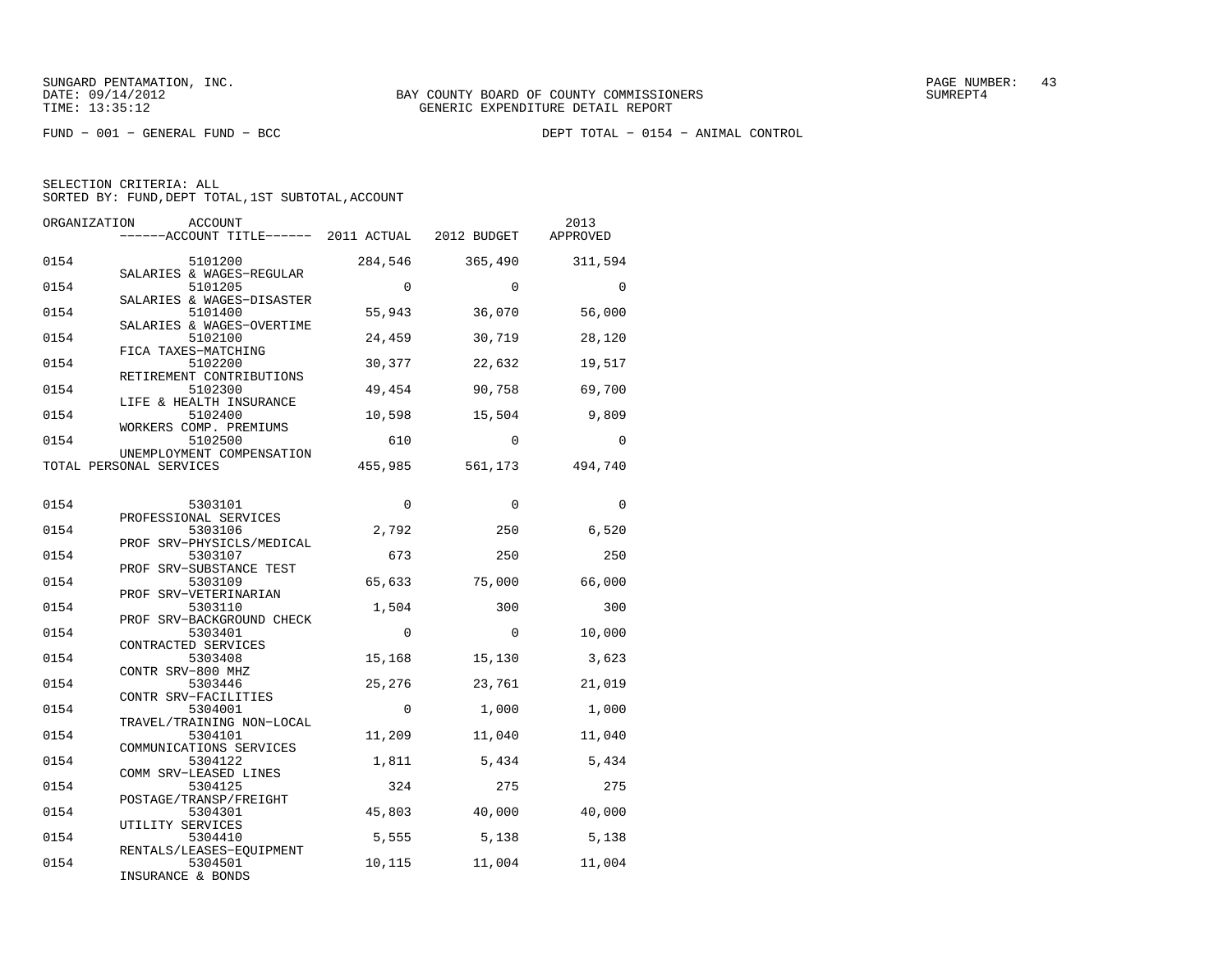FUND − 001 − GENERAL FUND − BCC DEPT TOTAL − 0154 − ANIMAL CONTROL

| ORGANIZATION | ACCOUNT<br>------ACCOUNT TITLE------ 2011 ACTUAL                 |                    | 2012 BUDGET   | 2013<br>APPROVED |
|--------------|------------------------------------------------------------------|--------------------|---------------|------------------|
| 0154         | 5304604                                                          | 8,553              | $\Omega$      | $\Omega$         |
| 0154         | REPAIR/MAINT-BLD&GRD DEPT<br>5304605<br>REPAIR/MAINT-BLDG & GRND | 47,155             | 14,514        | 20,514           |
| 0154         | 5304610<br>REPAIR/MAINT-AUTO EOUIP                               | 10,815             | 3,500         | 2,846            |
| 0154         | 5304611<br>REPAIR/MAINT-FLEET MAINT                              | 500                | $\Omega$      | $\Omega$         |
| 0154         | 5304615<br>REPAIR/MAINT-EQUIPMENT                                | 179                | 8,160         | 13,200           |
| 0154         | 5304701<br>PRINTING & BINDING                                    | 687                | 970           | 970              |
| 0154         | 5304902<br>FEES & COSTS-PURCHASING                               | 879                | 1,138         | 2,846            |
| 0154         | 5304905<br>FEES&COSTS-LGL ADV/ADVERT                             | 119                | 300           | 300              |
| 0154         | 5304909<br>FEES & COSTS-COURT FILING                             | $\Omega$           | 200           | 200              |
| 0154         | 5304984<br><b>BAD DEBT</b>                                       | 265                | $\Omega$      | $\Omega$         |
| 0154         | 5304990<br>MISCELLANEOUS EXPENSES                                | 240                | 500           | 500              |
| 0154         | 5305101<br>OFFICE SUPPLIES                                       | 4,902              | 6,600         | 6,600            |
| 0154<br>0154 | 5305201<br>OPERATING SUPPLIES<br>5305205                         | 57,006             | 65,000        | 65,000           |
| 0154         | GAS, OIL & LUBRICANTS<br>5305210                                 | 34,841<br>$\Omega$ | 25,000<br>200 | 35,000<br>200    |
| 0154         | SAFETY GEAR & SUPPLIES<br>5305215                                | 5,123              | 5,000         | 5.000            |
| 0154         | CLOTHING & WEARING APPRL<br>5305220                              | $\mathbf 0$        | $\Omega$      | $\Omega$         |
| 0154         | TOOL & SMALL IMPLEMENTS<br>5305401                               | $\Omega$           | $\Omega$      | $\Omega$         |
| 0154         | BOOKS/RESOURCE MATR/SUBSC<br>5305402                             | 240                | 255           | 255              |
| 0154         | DUES & MEMBERSHIPS<br>5305406                                    | 2,240              | 783           | 784              |
|              | TRAINING & TUITION<br>TOTAL OPERATING EXPENSES                   | 359,608            | 320,702       | 335,818          |
| 0154         | 5606101                                                          | $\Omega$           | $\Omega$      | $\Omega$         |
| 0154         | LAND<br>5606201                                                  | $\Omega$           | $\Omega$      | $\Omega$         |
| 0154         | <b>BUILDINGS</b><br>5606401                                      | 2,775              | 0             | 70,937           |
|              | EQUIPMENT                                                        |                    |               |                  |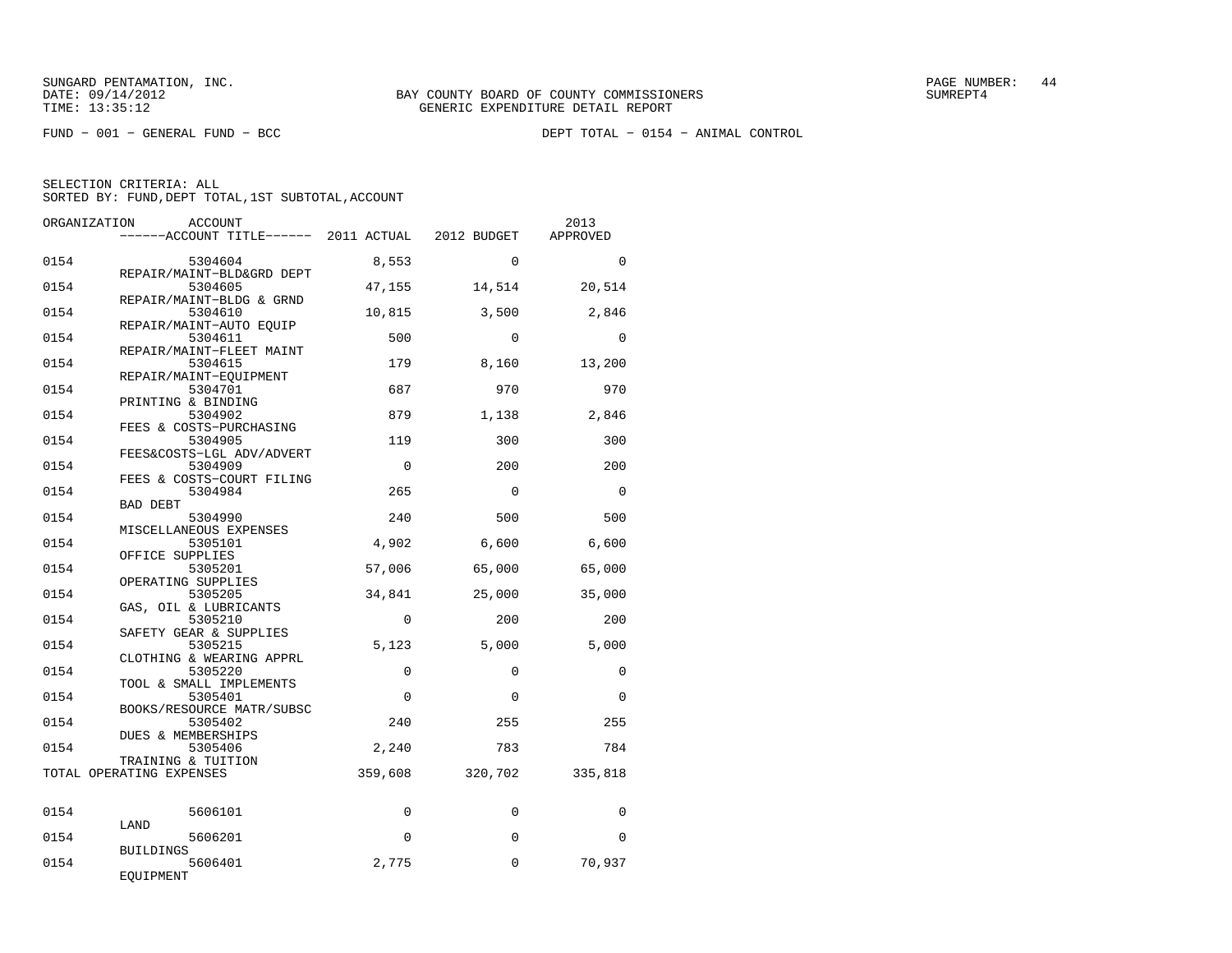FUND − 001 − GENERAL FUND − BCC DEPT TOTAL − 0154 − ANIMAL CONTROL

| SELECTION CRITERIA: ALL |                                                    |
|-------------------------|----------------------------------------------------|
|                         | SORTED BY: FUND, DEPT TOTAL, 1ST SUBTOTAL, ACCOUNT |

| ORGANIZATION<br>ACCOUNT<br>------ACCOUNT TITLE------ | 2011 ACTUAL | 2012 BUDGET | 2013<br>APPROVED |
|------------------------------------------------------|-------------|-------------|------------------|
| 0154<br>5606402<br>EOUIP LESS THAN \$1000            | 3,950       | 4,500       | 4,500            |
| 0154<br>5606450<br>COMPUTER<br>SOFTWARE              | 3,840       | 0           | 0                |
| 0154<br>5606528<br>CIP-ANIMAL CNTRL FACILITY         | 0           | 0           | 0                |
| TOTAL CAPITAL OUTLAY                                 | 10,565      | 4,500       | 75,437           |
| 0154<br>5905998                                      | 0           | 0           | 0                |
| DEPRECIATION EXPENSE<br>TOTAL NON-OPERATING EXPENSES | 0           | 0           | 0                |
| TOTAL ANIMAL CONTROL                                 | 826,159     | 886,375     | 905,995          |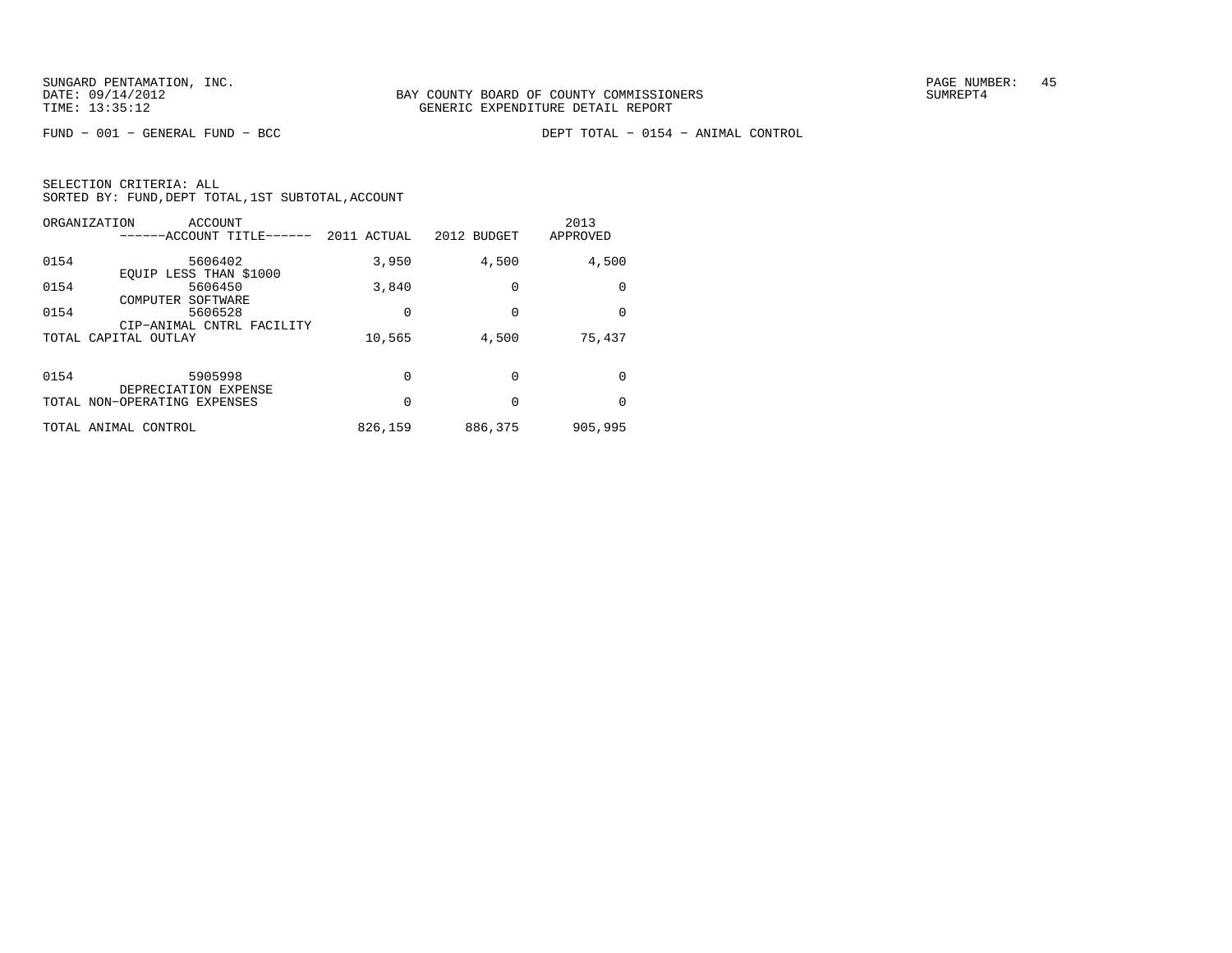SELECTION CRITERIA: ALL

SORTED BY: FUND, DEPT TOTAL, 1ST SUBTOTAL, ACCOUNT

| ORGANIZATION | ACCOUNT<br>------ACCOUNT TITLE------ 2011 ACTUAL 2012 BUDGET |              |                | 2013<br>APPROVED |
|--------------|--------------------------------------------------------------|--------------|----------------|------------------|
| 0166         | 5101200                                                      | 348,351      | 284,030        | 288,372          |
| 0166         | SALARIES & WAGES-REGULAR<br>5102100                          | 25,542       | 21,728         | 22,060           |
| 0166         | FICA TAXES-MATCHING<br>5102200<br>RETIREMENT CONTRIBUTIONS   | 30,542       | 14,037         | 15,448           |
| 0166         | 5102300<br>LIFE & HEALTH INSURANCE                           | 29,662       | 31,470         | 30,775           |
| 0166         | 5102400<br>WORKERS COMP. PREMIUMS                            | 1,404        | 3,452          | 1,240            |
|              | TOTAL PERSONAL SERVICES                                      | 435,501      | 354,717        | 357,895          |
| 0166         | 5303106                                                      | $\Omega$     | $\Omega$       | $\Omega$         |
| 0166         | PROF SRV-PHYSICLS/MEDICAL<br>5303107                         | 154          | 75             | 75               |
| 0166         | PROF SRV-SUBSTANCE TEST<br>5303110                           | $\Omega$     | $\Omega$       | $\Omega$         |
| 0166         | PROF SRV-BACKGROUND CHECK<br>5303401                         | 33,373       | 53,000         | 53,000           |
| 0166         | CONTRACTED SERVICES<br>5303410<br>CONTR SRV-JANITORIAL       | $\Omega$     | $\Omega$       | $\Omega$         |
| 0166         | 5303425<br>CONTR SRV-ADMIN FEES                              | 1,482        | 1,544          | 1,612            |
| 0166         | 5303446<br>CONTR SRV-FACILITIES                              | 4,672        | 4,312          | 5,280            |
| 0166         | 5304001<br>TRAVEL/TRAINING NON-LOCAL                         | 3,031        | 15,000         | 15,000           |
| 0166         | 5304005<br>TRAVEL-LOCAL                                      | 0            | $\Omega$       | $\Omega$         |
| 0166         | 5304101<br>COMMUNICATIONS SERVICES                           | 2,837        | 14,000         | 4,000            |
| 0166         | 5304122<br>COMM SRV-LEASED LINES                             | 26,624       | 3,780          | 14,000           |
| 0166         | 5304125<br>POSTAGE/TRANSP/FREIGHT                            | 37           | 300            | 300              |
| 0166         | 5304301<br>UTILITY SERVICES                                  | 11,056       | 11,283         | 12,670           |
| 0166         | 5304410<br>RENTALS/LEASES-EOUIPMENT                          | 1,144        | 1,260          | 1,260            |
| 0166         | 5304501<br>INSURANCE & BONDS                                 | 5,553        | 6,042          | 6,042            |
| 0166<br>0166 | 5304605<br>REPAIR/MAINT-BLDG & GRND<br>5304610               | 7,037<br>152 | 5,611<br>1,000 | 4,930<br>1,000   |
| 0166         | REPAIR/MAINT-AUTO EQUIP<br>5304611                           | $\mathbf 0$  | 0              | 0                |
|              | REPAIR/MAINT-FLEET MAINT                                     |              |                |                  |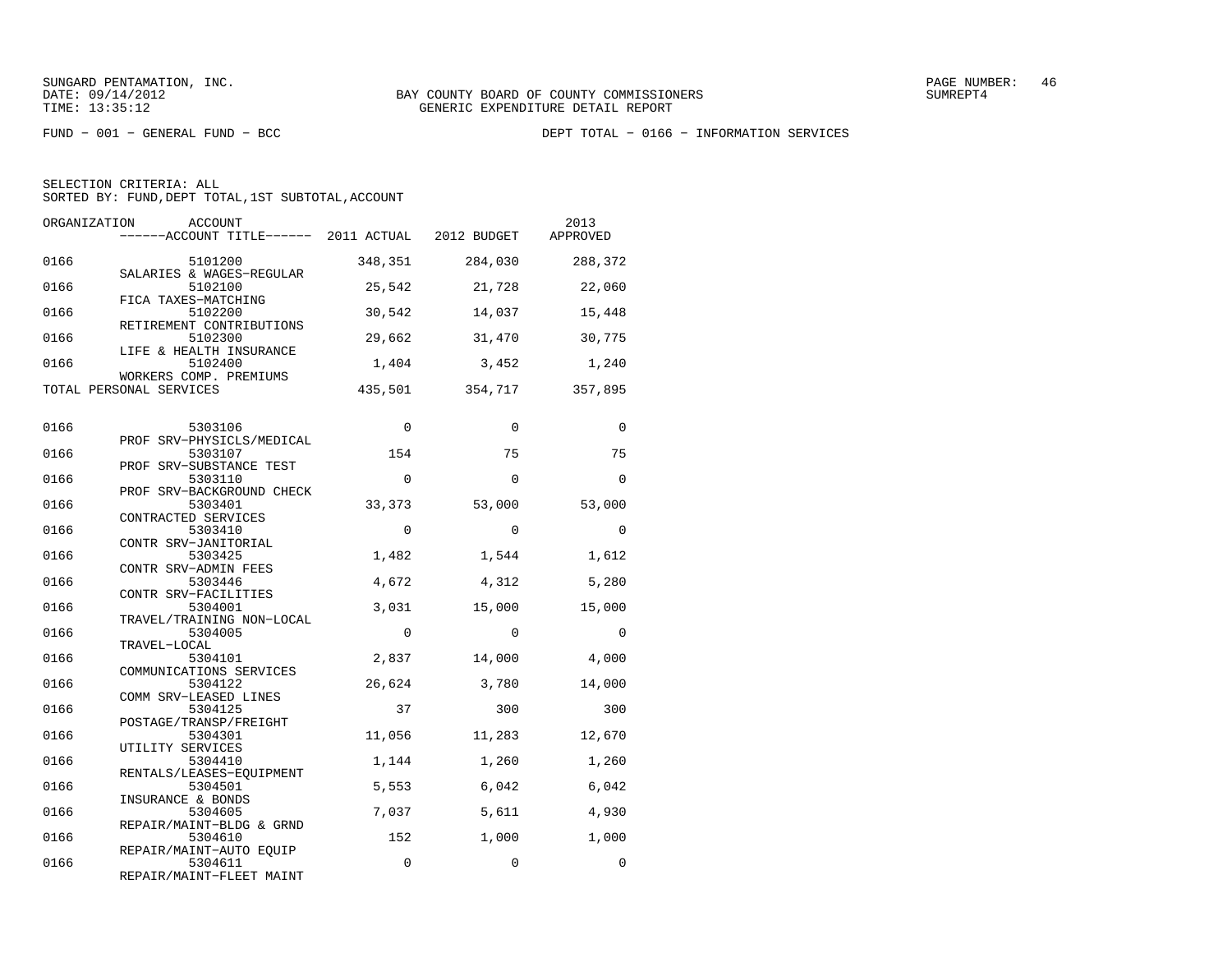FUND − 001 − GENERAL FUND − BCC DEPT TOTAL − 0166 − INFORMATION SERVICES

| ORGANIZATION         | ACCOUNT<br>-----ACCOUNT TITLE------ 2011 ACTUAL 2012 BUDGET |             |             | 2013<br>APPROVED |
|----------------------|-------------------------------------------------------------|-------------|-------------|------------------|
| 0166                 | 5304615                                                     | 4,570       | 10,000      | 10,000           |
| 0166                 | REPAIR/MAINT-EQUIPMENT<br>5304902                           | 659         | 791         | 3,059            |
| 0166                 | FEES & COSTS-PURCHASING<br>5304905                          | 137         | $\mathbf 0$ | $\mathbf 0$      |
| 0166                 | FEES&COSTS-LGL ADV/ADVERT<br>5304990                        | 31          | $\Omega$    | $\Omega$         |
| 0166                 | MISCELLANEOUS EXPENSES<br>5305101                           | 1,274       | 2,000       | 2,000            |
| 0166                 | OFFICE SUPPLIES<br>5305201                                  | 1,419       | 5,000       | 5,000            |
| 0166                 | OPERATING SUPPLIES<br>5305202                               | $\Omega$    | $\Omega$    | $\Omega$         |
| 0166                 | OPER SUPPLIES-JANITORIAL<br>5305205                         | 1,368       | 1,600       | 3,000            |
| 0166                 | GAS, OIL & LUBRICANTS<br>5305210                            | $\Omega$    | $\Omega$    | $\Omega$         |
| 0166                 | SAFETY GEAR & SUPPLIES<br>5305215                           | 0           | $\Omega$    | $\Omega$         |
| 0166                 | CLOTHING & WEARING APPRL<br>5305220                         | 50          | $\Omega$    | $\Omega$         |
| 0166                 | TOOL & SMALL IMPLEMENTS<br>5305401                          | 1,005       | 2,500       | 2,500            |
| 0166                 | BOOKS/RESOURCE MATR/SUBSC<br>5305402                        | 1,035       | 225         | 225              |
| 0166                 | DUES & MEMBERSHIPS<br>5305406                               | 13,200      | 2,500       | 2,500            |
|                      | TRAINING & TUITION<br>TOTAL OPERATING EXPENSES              | 121,901     | 141,823     | 147,453          |
|                      |                                                             |             |             |                  |
| 0166                 | 5606314<br>IMPRV-NETWORK CONNECT                            | $\mathbf 0$ | $\mathbf 0$ | 0                |
| 0166                 | 5606401<br>EOUIPMENT                                        | 36,939      | 80,000      | 80,000           |
| 0166                 | 5606402<br>EQUIP LESS THAN \$1000                           | 23,099      | 10,000      | 10,000           |
| 0166                 | 5606450<br>COMPUTER SOFTWARE                                | 28,514      | 40,000      | 40,000           |
| TOTAL CAPITAL OUTLAY |                                                             | 88,552      | 130,000     | 130,000          |
| 0166                 | 5905998                                                     | 0           | 0           | 0                |
| 0166                 | DEPRECIATION EXPENSE<br>5909915                             | 0           | $\Omega$    | 0                |
|                      | RESERVE FOR PAY ADJUSTMNT<br>TOTAL NON-OPERATING EXPENSES   | $\Omega$    | $\Omega$    | 0                |
|                      | TOTAL INFORMATION SERVICES                                  | 645,954     | 626,540     | 635,348          |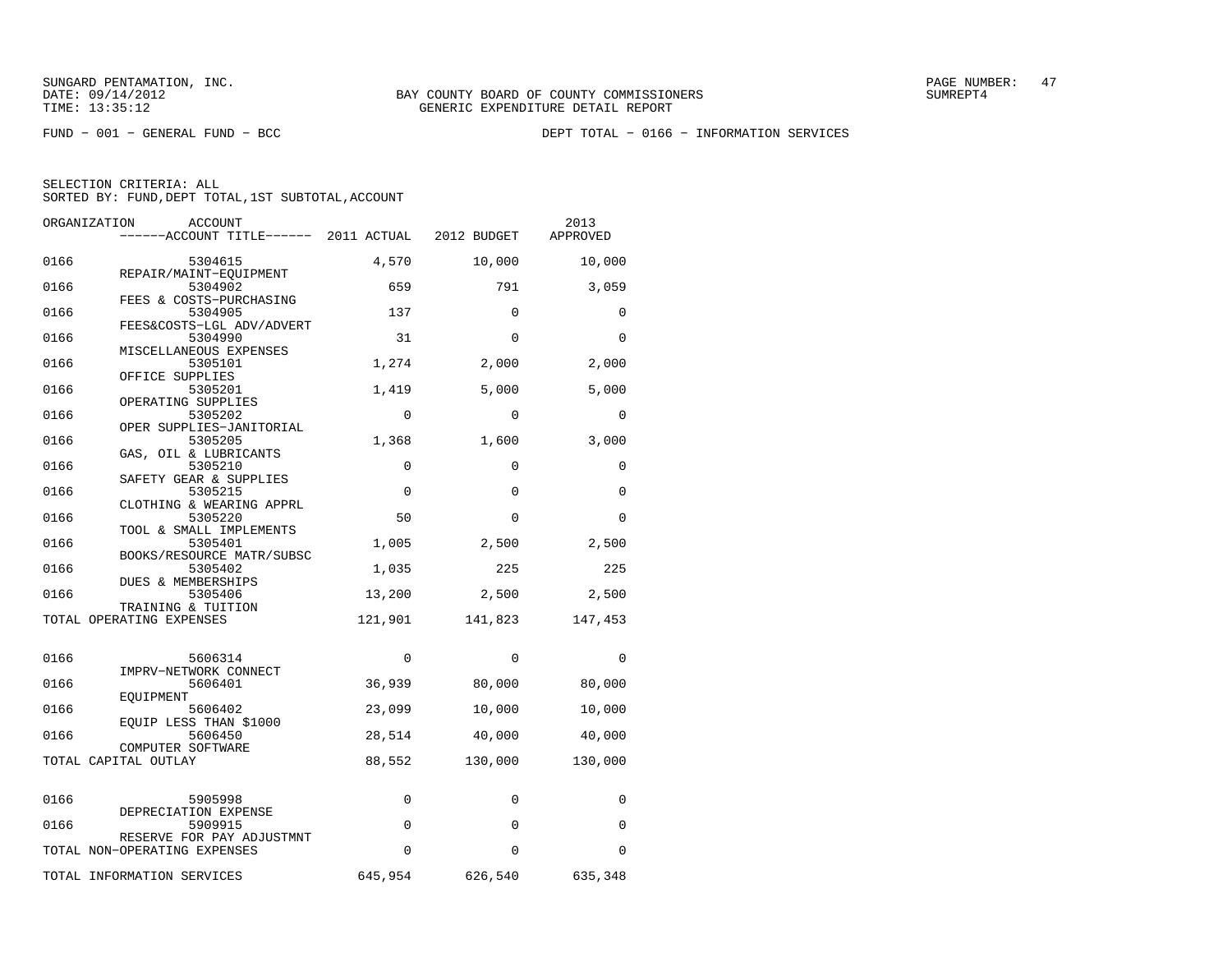FUND − 001 − GENERAL FUND − BCC DEPT TOTAL − 0168 − LAW ENFORCEMENT

| ORGANIZATION | ACCOUNT<br>------ACCOUNT TITLE------ | 2011 ACTUAL | 2012 BUDGET | 2013<br>APPROVED |
|--------------|--------------------------------------|-------------|-------------|------------------|
| 0168         | 5819154<br>FEES & COST-SHER/LEE TRST | 114,834     | 90,000      | 90,000           |
|              | TOTAL NON-OPERATING EXPENSES         | 114,834     | 90,000      | 90,000           |
|              | TOTAL LAW ENFORCEMENT                | 114,834     | 90,000      | 90,000           |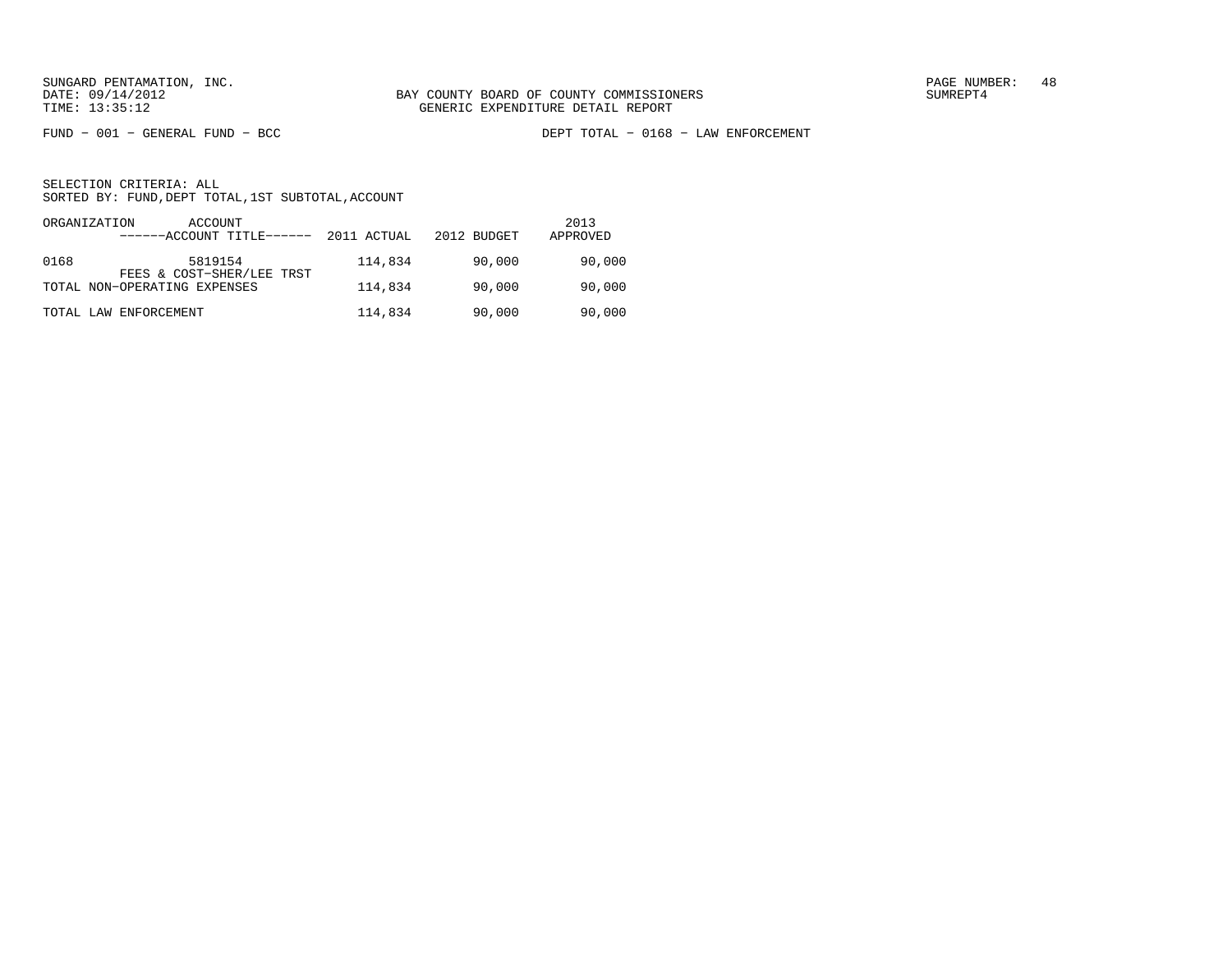FUND − 001 − GENERAL FUND − BCC DEPT TOTAL − 0172 − INFRASTRUCTURE

| ORGANIZATION | ACCOUNT                                           |             |             | 2013     |
|--------------|---------------------------------------------------|-------------|-------------|----------|
|              | ------ACCOUNT TITLE------ 2011 ACTUAL 2012 BUDGET |             |             | APPROVED |
| 0172         | 5253401                                           | $\Omega$    | $\Omega$    | $\Omega$ |
|              | DISASTER PREP/RECOVERY                            |             |             |          |
| 0172         | 5303401<br>CONTRACTED SERVICES                    | 55,851      | $\Omega$    | 0        |
| 0172         | 5303438                                           | 0           | $\Omega$    | 0        |
| 0172         | CONTR SRV-DEBRIS REMOVAL<br>5303446               | $\mathbf 0$ | 7,981       | 15,860   |
|              | CONTR SRV-FACILITIES                              |             |             |          |
| 0172         | 5304050                                           | 0           | $\Omega$    | 0        |
|              | MOVING EXPENSE                                    |             |             |          |
| 0172         | 5304301<br>UTILITY SERVICES                       | 27,292      | 18,977      | 18,977   |
| 0172         | 5304601                                           | 34,292      | $\Omega$    | 0        |
|              | DISASTER RECOVERY/RESTOR                          |             |             |          |
| 0172         | 5304604                                           | $\mathbf 0$ | $\Omega$    | $\Omega$ |
|              | REPAIR/MAINT-BLD&GRD DEPT                         |             |             |          |
| 0172         | 5304605                                           | 32,016      | 49,000      | 49,000   |
|              | REPAIR/MAINT-BLDG & GRND                          |             |             |          |
| 0172         | 5304615<br>REPAIR/MAINT-EOUIPMENT                 | $\Omega$    | $\Omega$    | $\Omega$ |
| 0172         | 5304902                                           | 3,259       | 3,512       | 2,847    |
|              | FEES & COSTS-PURCHASING                           |             |             |          |
| 0172         | 5304905                                           | 150         | $\Omega$    | $\Omega$ |
|              | FEES&COSTS-LGL ADV/ADVERT                         |             |             |          |
| 0172         | 5304922                                           | 25          | $\mathbf 0$ | 0        |
|              | FEES & COSTS-PERMITS                              |             |             |          |
| 0172         | 5305101<br>OFFICE SUPPLIES                        | $\Omega$    | $\Omega$    | $\Omega$ |
|              | TOTAL OPERATING EXPENSES                          | 152,885     | 79,470      | 86,684   |
|              |                                                   |             |             |          |
| 0172         | 5606101                                           | 2,956,876   | $\Omega$    | 0        |
|              | LAND                                              |             |             |          |
| 0172         | 5606201                                           | 888,292     | $\Omega$    | $\Omega$ |
|              | <b>BUILDINGS</b>                                  |             |             |          |
| 0172         | 5606202<br><b>BLDG-FACILITIES</b>                 | 0           | $\Omega$    | 0        |
| 0172         | 5606203                                           | $\Omega$    | $\Omega$    | 0        |
|              | BLDG-CLERK STORAGE                                |             |             |          |
| 0172         | 5606318                                           | 127,726     | 1,300,000   | 0        |
|              | IMPRV-COUNTY PIER                                 |             |             |          |
| 0172         | 5606350                                           | 78,468      | 100,000     | 100,000  |
| 0172         | IMPRV-BOATING<br>5606371                          | 7,599       | $\Omega$    | $\Omega$ |
|              | IMPRV-CRTHSE SECURITY                             |             |             |          |
| 0172         | 5606401                                           | $\Omega$    | $\Omega$    | 0        |
|              | EOUIPMENT                                         |             |             |          |
| 0172         | 5606402                                           | 9,105       | 0           | 0        |
|              | EQUIP LESS THAN \$1000                            |             |             |          |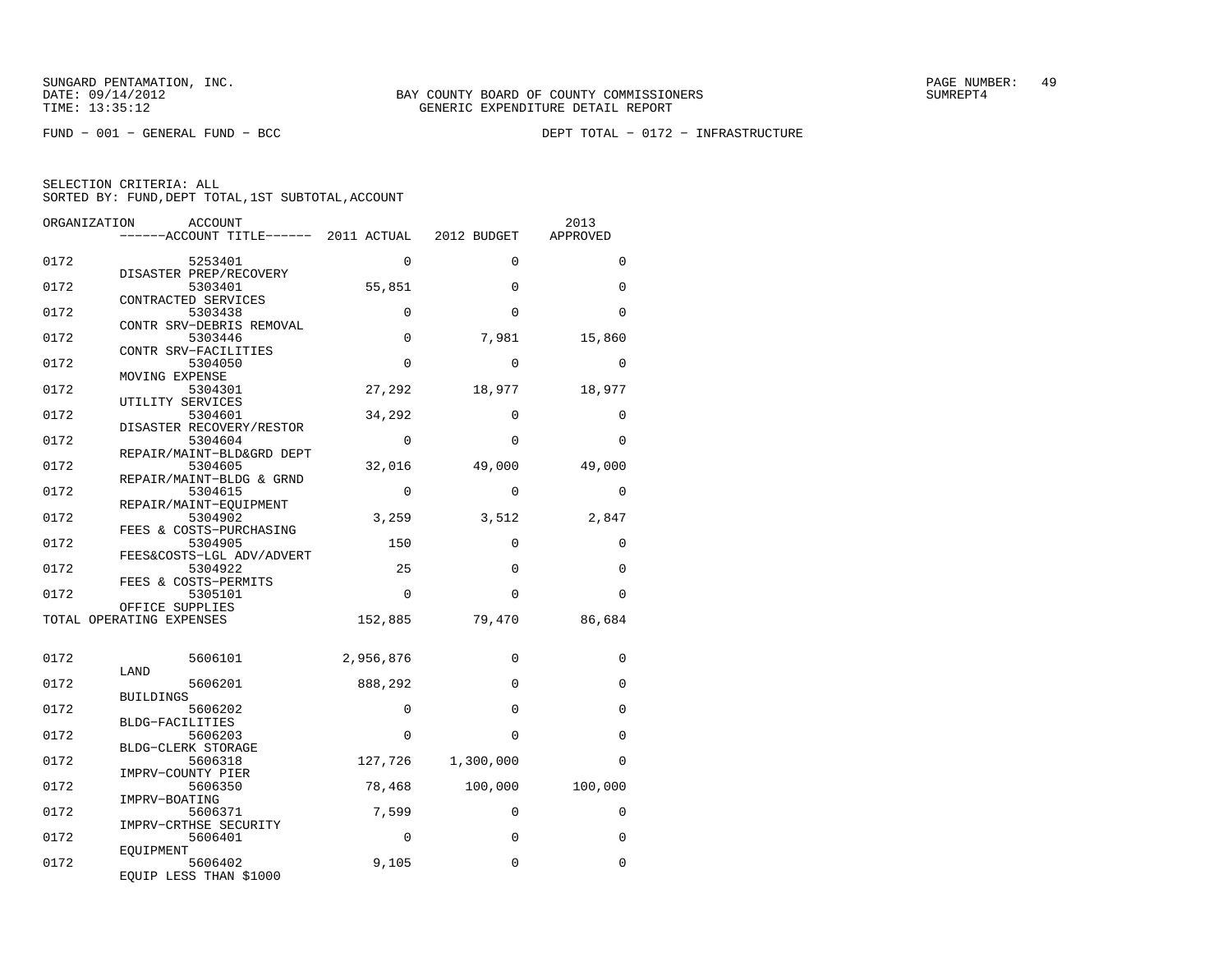FUND − 001 − GENERAL FUND − BCC DEPT TOTAL − 0172 − INFRASTRUCTURE

|             | 2012 BUDGET                                             | 2013<br>APPROVED         |
|-------------|---------------------------------------------------------|--------------------------|
| $\Omega$    | $\Omega$                                                | $\Omega$                 |
| $\mathbf 0$ | $\mathbf 0$                                             | 0                        |
| $\mathbf 0$ | $\Omega$                                                | $\Omega$                 |
| $\mathbf 0$ | $\mathbf 0$                                             | 0                        |
| 0           | $\Omega$                                                | $\Omega$                 |
| 3,012       | $\mathbf 0$                                             | 3,100                    |
| $\Omega$    | $\Omega$                                                | $\Omega$                 |
| 983,557     | $\mathbf 0$                                             | 0                        |
| $\mathbf 0$ | $\Omega$                                                | 0                        |
| $\mathbf 0$ | $\mathbf 0$                                             | $\Omega$                 |
| $\mathbf 0$ | $\Omega$                                                | 0                        |
| $\Omega$    | $\Omega$                                                | $\Omega$                 |
| 5,054,635   | 1,400,000                                               | 103,100                  |
|             |                                                         |                          |
|             |                                                         | 0                        |
| $\mathbf 0$ | $\Omega$                                                | $\Omega$                 |
| $\mathbf 0$ | $\Omega$                                                | $\Omega$                 |
| $\mathbf 0$ | $\mathbf 0$                                             | $\mathbf 0$              |
| 0           | $\Omega$                                                | $\Omega$                 |
| $\Omega$    | $\Omega$                                                | $\Omega$                 |
|             |                                                         | 189,784                  |
|             | ------ACCOUNT TITLE------ 2011 ACTUAL<br>0<br>5,207,520 | $\mathbf 0$<br>1,479,470 |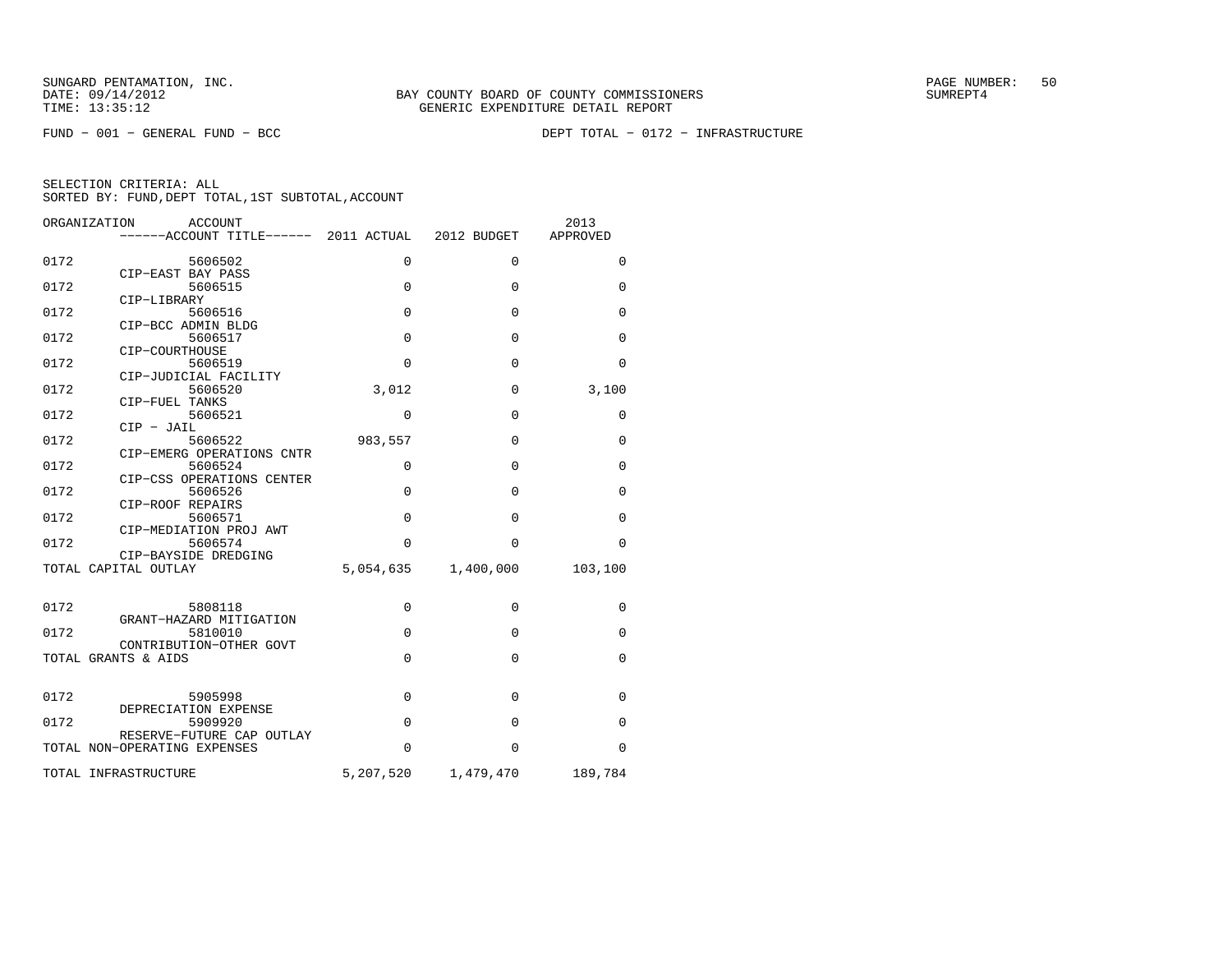$FUND - 001 - GENERAL FUND - BCC$ 

DEPT TOTAL - 0180 - PARKS

| ORGANIZATION | <b>ACCOUNT</b><br>------ACCOUNT TITLE------ 2011 ACTUAL           |             | 2012 BUDGET | 2013<br>APPROVED |
|--------------|-------------------------------------------------------------------|-------------|-------------|------------------|
| 0180         | 5101200<br>SALARIES & WAGES-REGULAR                               | 654,096     | 571,398     | 571,398          |
| 0180         | 5101400<br>SALARIES & WAGES-OVERTIME                              | 7,303       | 30,000      | 30,000           |
| 0180         | 5102100<br>FICA TAXES-MATCHING                                    | 46,707      | 46,007      | 46,007           |
| 0180         | 5102200<br>RETIREMENT CONTRIBUTIONS                               | 57,988      | 29,823      | 32,167           |
| 0180         | 5102300<br>LIFE & HEALTH INSURANCE                                | 120,915     | 107,753     | 137,384          |
| 0180         | 5102400<br>WORKERS COMP. PREMIUMS                                 | 36,866      | 38,783      | 32,263           |
| 0180         | 5102500<br>UNEMPLOYMENT COMPENSATION                              | 2,465       | $\Omega$    | $\Omega$         |
|              | TOTAL PERSONAL SERVICES                                           | 926,340     | 823,764     | 849,219          |
| 0180         | 5303104                                                           | $\mathbf 0$ | $\Omega$    | $\Omega$         |
| 0180         | PROF SRV-ENGINEERING<br>5303106                                   | 84          | 728         | 728              |
| 0180         | PROF SRV-PHYSICLS/MEDICAL<br>5303107                              | 481         | 449         | 449              |
| 0180         | PROF SRV-SUBSTANCE TEST<br>5303110                                | $\Omega$    | 100         | 100              |
| 0180         | PROF SRV-BACKGROUND CHECK<br>5303118<br>PROF SRV-UMPIRE & SCR KPR | 23,820      | 28,000      | 34,525           |
| 0180         | 5303401<br>CONTRACTED SERVICES                                    | 74,005      | 82,045      | 82,045           |
| 0180         | 5303408<br>CONTR SRV-800 MHZ                                      | 27,496      | 27,438      | 5,234            |
| 0180         | 5303410<br>CONTR SRV-JANITORIAL                                   | 0           | $\Omega$    | $\Omega$         |
| 0180         | 5303422<br>CONTR SRV-GIS                                          | 0           | 600         | 600              |
| 0180         | 5303425<br>CONTR SRV-ADMIN FEES                                   | 0           | $\Omega$    | 832              |
| 0180         | 5303426<br>CONTR SRV-UTIL ADMIN FEES                              | 19,250      | $\Omega$    | $\Omega$         |
| 0180         | 5303446<br>CONTR SRV-FACILITIES                                   | 24,908      | 4,770       | 3,138            |
| 0180         | 5303464<br>CONTR SRV-LAB                                          | 575         | 358         | 358              |
| 0180         | 5304001<br>TRAVEL/TRAINING NON-LOCAL                              | $\mathbf 0$ | 1,000       | 1,000            |
| 0180         | 5304005<br>TRAVEL-LOCAL                                           | $\mathbf 0$ | $\Omega$    | $\Omega$         |
| 0180         | 5304101<br>COMMUNICATIONS SERVICES                                | 7,185       | 6,960       | 7,100            |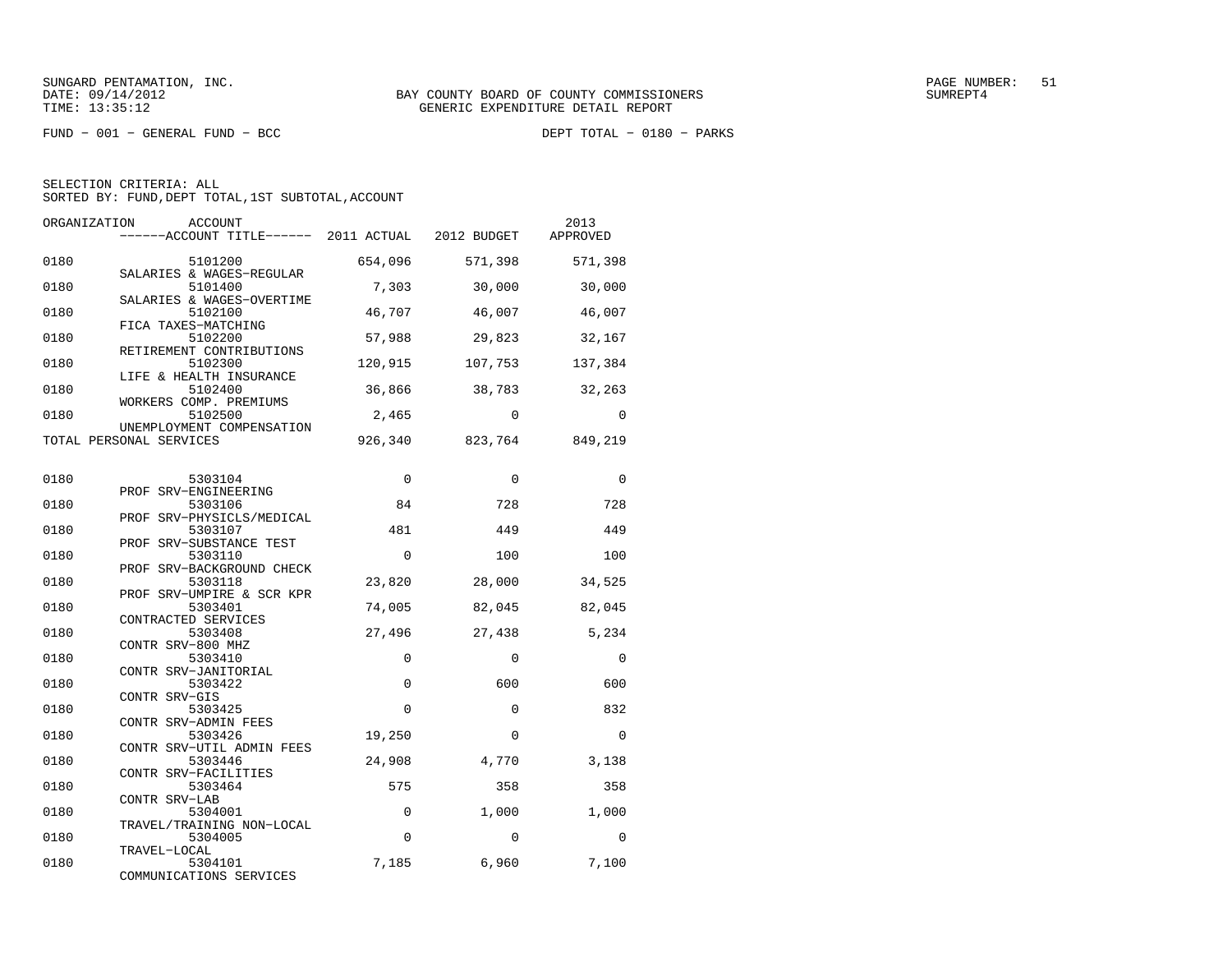$FUND - 001 - GENERAL FUND - BCC$ 

DEPT TOTAL - 0180 - PARKS

| ORGANIZATION | ACCOUNT                                           |             |             | 2013        |
|--------------|---------------------------------------------------|-------------|-------------|-------------|
|              | ------ACCOUNT TITLE------ 2011 ACTUAL 2012 BUDGET |             |             | APPROVED    |
| 0180         | 5304125                                           | 190         | 453         | 453         |
| 0180         | POSTAGE/TRANSP/FREIGHT<br>5304301                 | 126,110     | 185,000     | 185,000     |
| 0180         | UTILITY SERVICES<br>5304403                       | 314         | 1,000       | 1,000       |
| 0180         | RENTALS/LEASES-LAND<br>5304405                    | $\Omega$    | $\Omega$    | $\Omega$    |
| 0180         | RENTALS/LEASES-BUILDINGS<br>5304410               | 19,976      | 18,774      | 20,000      |
| 0180         | RENTALS/LEASES-EQUIPMENT<br>5304501               | 30,189      | 23,007      | 23,007      |
| 0180         | INSURANCE & BONDS<br>5304604                      | 79,222      | 125,160     | 130,000     |
| 0180         | REPAIR/MAINT-BLD&GRD DEPT<br>5304605              | 5,316       | 3,500       | $\mathbf 0$ |
| 0180         | REPAIR/MAINT-BLDG & GRND<br>5304610               | 6,626       | 6,000       | 6,000       |
| 0180         | REPAIR/MAINT-AUTO EQUIP<br>5304611                | $\Omega$    | $\Omega$    | $\Omega$    |
| 0180         | REPAIR/MAINT-FLEET MAINT<br>5304615               | 16,134      | 12,855      | 12,855      |
| 0180         | REPAIR/MAINT-EOUIPMENT<br>5304701                 | 284         | 248         | 248         |
| 0180         | PRINTING & BINDING<br>5304902                     | 1,355       | 1,236       | 1,688       |
| 0180         | FEES & COSTS-PURCHASING<br>5304905                | $\Omega$    | 500         | 500         |
| 0180         | FEES&COSTS-LGL ADV/ADVERT<br>5304922              | 100         | 150         | 150         |
| 0180         | FEES & COSTS-PERMITS<br>5304990                   | 131         | 150         | 150         |
| 0180         | MISCELLANEOUS EXPENSES<br>5305101                 | 2,715       | 3,644       | 3,700       |
| 0180         | OFFICE SUPPLIES<br>5305201                        | 77,451      | 80,000      | 80,000      |
| 0180         | OPERATING SUPPLIES<br>5305202                     | 6,032       | 3,409       | 3,500       |
| 0180         | OPER SUPPLIES-JANITORIAL<br>5305204               | $\mathbf 0$ | $\mathbf 0$ | 159         |
| 0180         | OPER. SUPPLIES-CHEMICALS<br>5305205               | 54,814      | 60,000      | 70,000      |
| 0180         | GAS, OIL & LUBRICANTS<br>5305210                  | 948         | 1,303       | 1,303       |
| 0180         | SAFETY GEAR & SUPPLIES<br>5305215                 | 6,387       | 6,250       | 6,250       |
| 0180         | CLOTHING & WEARING APPRL<br>5305220               | 5,627       | 2,617       | 3,000       |
| 0180         | TOOL & SMALL IMPLEMENTS<br>5305401                | 262         | $\Omega$    | $\Omega$    |
|              | BOOKS/RESOURCE MATR/SUBSC                         |             |             |             |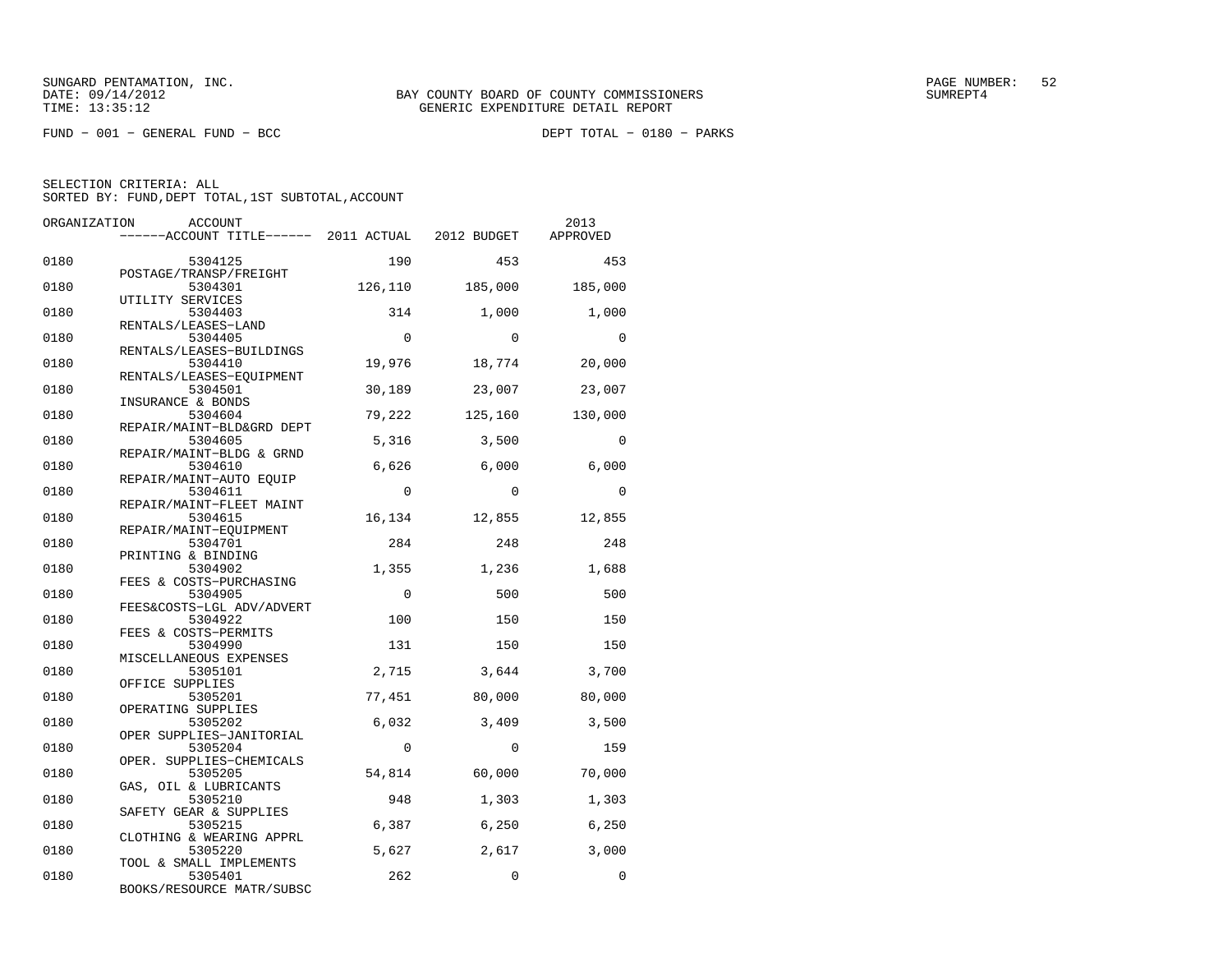$FUND - 001 - GENERAL FUND - BCC$ 

DEPT TOTAL - 0180 - PARKS

| ORGANIZATION<br>ACCOUNT<br>------ACCOUNT TITLE------ 2011 ACTUAL |             | 2012 BUDGET  | 2013<br>APPROVED |
|------------------------------------------------------------------|-------------|--------------|------------------|
| 0180<br>5305402                                                  | 308         | $\Omega$     | $\Omega$         |
| DUES & MEMBERSHIPS<br>0180<br>5305406                            | 550         | 1,058        | 1,200            |
| TRAINING & TUITION<br>0180<br>5394901                            | 0           | 0            | 0                |
| COST OF GOODS SOLD<br>TOTAL OPERATING EXPENSES                   | 618,846     | 688,762      | 686,272          |
| 0180<br>5606101<br>LAND                                          | $\mathbf 0$ | 0            | 0                |
| 0180<br>5606305<br>IMPRV-PARK DEVELOPMENT                        | $\mathbf 0$ | $\Omega$     | 0                |
| 0180<br>5606401                                                  | 29,145      | $\Omega$     | 54,200           |
| EOUIPMENT<br>0180<br>5606402                                     | 1,154       | 5,000        | 5,000            |
| EQUIP LESS THAN \$1000<br>0180<br>5606601                        | 2,883       | $\mathbf{0}$ | 475,000          |
| IMPACT FEE PROJECTS<br>TOTAL CAPITAL OUTLAY                      | 33,182      | 5,000        | 534,200          |
| 0180<br>5808101<br>AID-GOV'T AGENGY                              | 0           | $\Omega$     | $\Omega$         |
| 0180<br>5808225<br>AID-HORSE SHOW                                | 3,877       | 5,000        | 5,000            |
| TOTAL GRANTS & AIDS                                              | 3,877       | 5,000        | 5,000            |
| 0180<br>5905908                                                  | 0           | 0            | 0                |
| LOSS ON DISPOSAL<br>0180<br>5905998                              | $\mathbf 0$ | $\Omega$     | 0                |
| DEPRECIATION EXPENSE<br>0180<br>5909913                          | $\mathbf 0$ | 0            | 38,500           |
| RESERVE-IMPACT FEES<br>0180<br>5909915                           | $\mathbf 0$ | $\Omega$     | 0                |
| RESERVE FOR PAY ADJUSTMNT<br>0180<br>5909920                     | $\mathbf 0$ | $\Omega$     | $\Omega$         |
| RESERVE-FUTURE CAP OUTLAY<br>TOTAL NON-OPERATING EXPENSES        | 0           | $\mathbf{0}$ | 38,500           |
| TOTAL PARKS                                                      | 1,582,245   | 1,522,526    | 2, 113, 191      |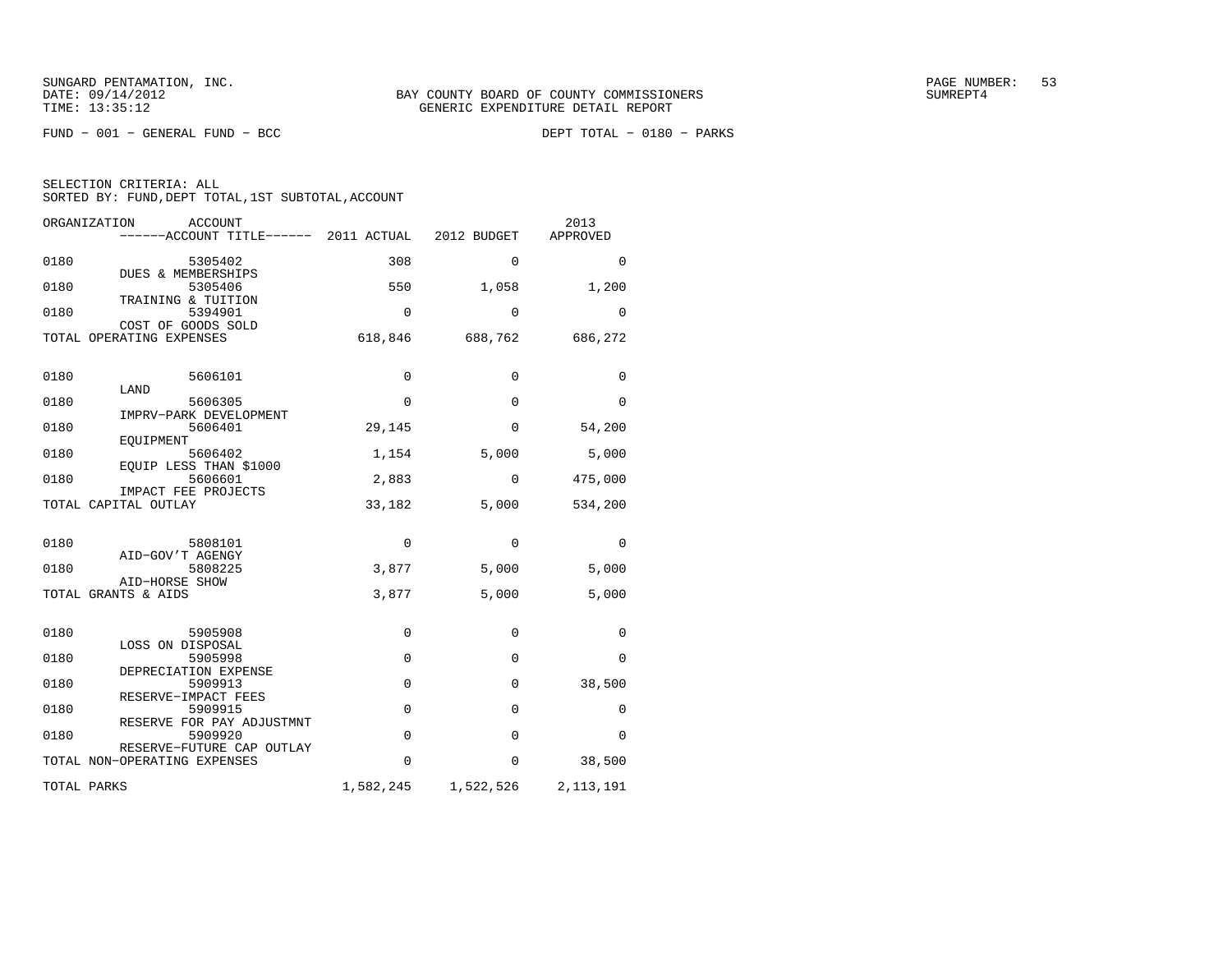FUND − 001 − GENERAL FUND − BCC DEPT TOTAL − 0186 − PARKS−PIER

SELECTION CRITERIA: ALL

SORTED BY: FUND, DEPT TOTAL, 1ST SUBTOTAL, ACCOUNT

| ORGANIZATION | ACCOUNT<br>------ACCOUNT TITLE------ 2011 ACTUAL 2012 BUDGET  |          |          | 2013<br>APPROVED |
|--------------|---------------------------------------------------------------|----------|----------|------------------|
| 0186         | 5101200                                                       | 185,601  | 142,598  | 176,271          |
| 0186         | SALARIES & WAGES-REGULAR<br>5101400                           | 17,026   | 8,000    | 8,000            |
| 0186         | SALARIES & WAGES-OVERTIME<br>5102100                          | 14,749   | 11,521   | 14,097           |
| 0186         | FICA TAXES-MATCHING<br>5102200                                | 14,644   | 7,579    | 9,784            |
| 0186         | RETIREMENT CONTRIBUTIONS<br>5102300                           | 35,003   | 51,746   | 32,760           |
| 0186         | LIFE & HEALTH INSURANCE<br>5102400                            | 8,003    | 10,185   | 10,432           |
| 0186         | WORKERS COMP. PREMIUMS<br>5102500                             | $\Omega$ | $\Omega$ | $\Omega$         |
|              | UNEMPLOYMENT COMPENSATION<br>TOTAL PERSONAL SERVICES          | 275,026  | 231,629  | 251,344          |
| 0186         | 5303106                                                       | 117      | 210      | 210              |
| 0186         | PROF SRV-PHYSICLS/MEDICAL<br>5303107                          | $\Omega$ | 185      | 185              |
| 0186         | PROF SRV-SUBSTANCE TEST<br>5303110                            | 0        | 113      | 113              |
| 0186         | PROF SRV-BACKGROUND CHECK<br>5303401                          | 0        | 40,200   | 10,000           |
| 0186         | CONTRACTED SERVICES<br>5303408                                | $\Omega$ | $\Omega$ | $\Omega$         |
| 0186         | CONTR SRV-800 MHZ<br>5303425                                  | 0        | $\Omega$ | $\Omega$         |
| 0186         | CONTR SRV-ADMIN FEES<br>5304101                               | 135      | 600      | 1,500            |
| 0186         | COMMUNICATIONS SERVICES<br>5304301                            | 30,214   | 23,400   | 30,000           |
| 0186         | UTILITY SERVICES<br>5304405                                   | 0        | $\Omega$ | $\mathbf 0$      |
| 0186         | RENTALS/LEASES-BUILDINGS<br>5304410                           | 0        | 6,400    | 6,400            |
| 0186         | RENTALS/LEASES-EOUIPMENT<br>5304501                           | $\Omega$ | 20,498   | 20,498           |
| 0186         | INSURANCE & BONDS<br>5304604                                  | 21,554   | 15,232   | 20,000           |
| 0186         | REPAIR/MAINT-BLD&GRD DEPT<br>5304605                          | 2,104    | 1,000    | $\Omega$         |
| 0186         | REPAIR/MAINT-BLDG & GRND<br>5304610                           | 0        | 1,500    | 1,500            |
| 0186         | REPAIR/MAINT-AUTO EOUIP<br>5304611                            | $\Omega$ | $\Omega$ | $\Omega$         |
| 0186         | REPAIR/MAINT-FLEET MAINT<br>5304615<br>REPAIR/MAINT-EQUIPMENT | 167      | 250      | 500              |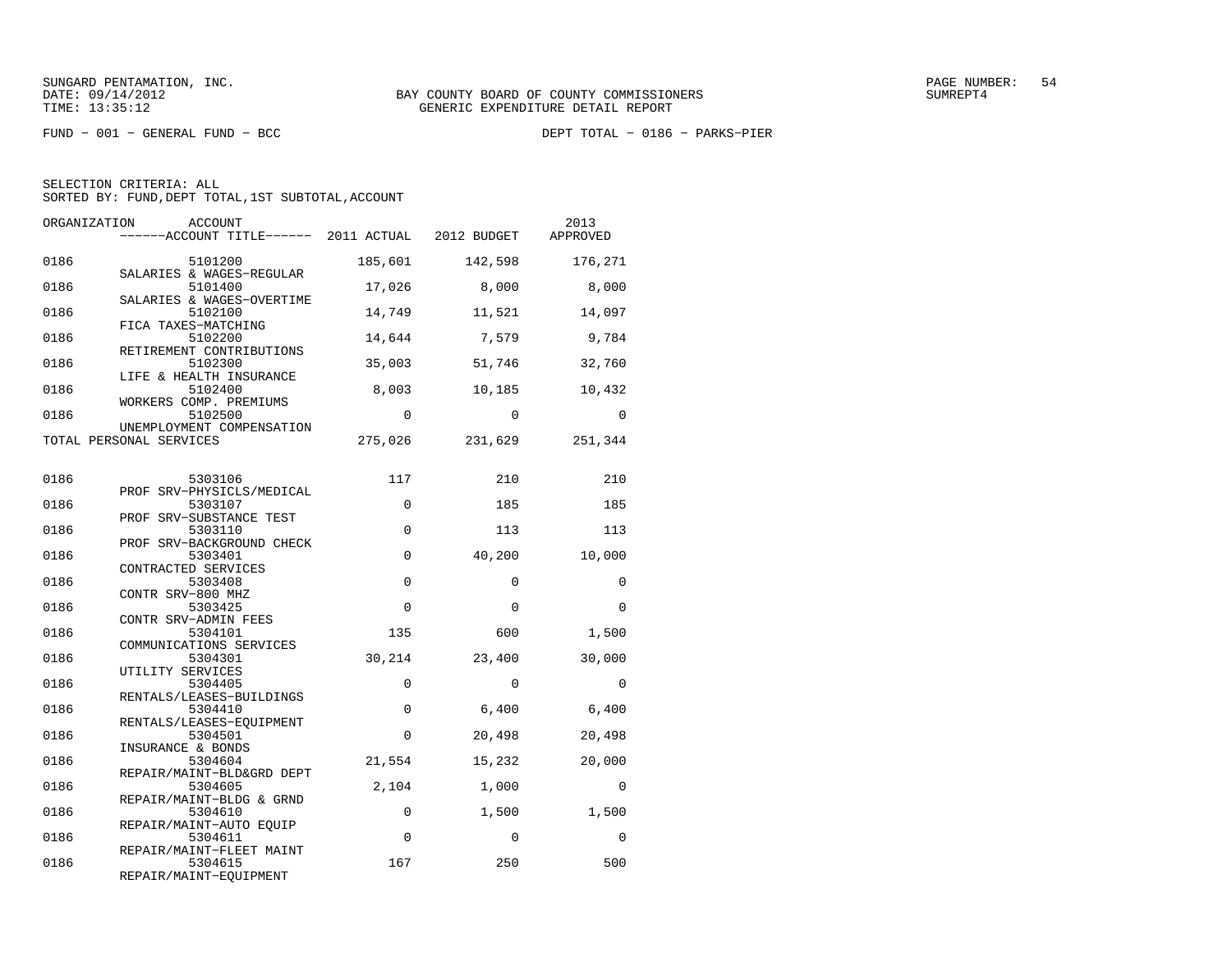FUND − 001 − GENERAL FUND − BCC DEPT TOTAL − 0186 − PARKS−PIER

| ORGANIZATION             | ACCOUNT<br>------ACCOUNT TITLE------ 2011 ACTUAL |             | 2012 BUDGET | 2013<br>APPROVED |
|--------------------------|--------------------------------------------------|-------------|-------------|------------------|
| 0186                     | 5304701                                          | 927         | 2,500       | 1,000            |
| 0186                     | PRINTING & BINDING<br>5304902                    | $\Omega$    | $\Omega$    | 316              |
| 0186                     | FEES & COSTS-PURCHASING<br>5304905               | $\Omega$    | 500         | 500              |
| 0186                     | FEES&COSTS-LGL ADV/ADVERT<br>5304922             | 512         | 1,550       | 1,550            |
| 0186                     | FEES & COSTS-PERMITS<br>5304990                  | $\mathbf 0$ | 1,000       | 1,000            |
| 0186                     | MISCELLANEOUS EXPENSES<br>5305101                | 1,446       | 592         | 2,000            |
| 0186                     | OFFICE SUPPLIES<br>5305201                       | 1,826       | 5,000       | 5,000            |
| 0186                     | OPERATING SUPPLIES<br>5305202                    | 3,316       | 2,499       | 3,500            |
| 0186                     | OPER SUPPLIES-JANITORIAL<br>5305204              | 246         | 1,200       | 1,200            |
| 0186                     | OPER. SUPPLIES-CHEMICALS<br>5305205              | 63          | 100         | 100              |
| 0186                     | GAS, OIL & LUBRICANTS<br>5305210                 | 157         | 500         | 500              |
| 0186                     | SAFETY GEAR & SUPPLIES                           |             | 1,054       |                  |
|                          | 5305215<br>CLOTHING & WEARING APPRL              | 1,046       |             | 1,054            |
| 0186                     | 5305220<br>TOOL & SMALL IMPLEMENTS               | 189         | 500         | 500              |
| 0186                     | 5305406<br>TRAINING & TUITION                    | $\mathbf 0$ | 0           | 1,000            |
| TOTAL OPERATING EXPENSES |                                                  | 64,019      | 126,583     | 110,126          |
| 0186                     | 5606401                                          | 0           | $\Omega$    | $\Omega$         |
| 0186                     | EOUIPMENT<br>5606402                             | 0           | 1,100       | 1,100            |
| TOTAL CAPITAL OUTLAY     | EQUIP LESS THAN \$1000                           | 0           | 1,100       | 1,100            |
|                          |                                                  |             |             |                  |
| 0186                     | 5905998<br>DEPRECIATION EXPENSE                  | 0           | $\Omega$    | $\Omega$         |
| 0186                     | 5909910<br>RESERVE FOR CONTINGENCIES             | $\mathbf 0$ | $\mathbf 0$ | $\Omega$         |
|                          | TOTAL NON-OPERATING EXPENSES                     | $\Omega$    | $\Omega$    | 0                |
| TOTAL PARKS-PIER         |                                                  | 339,046     | 359,312     | 362,570          |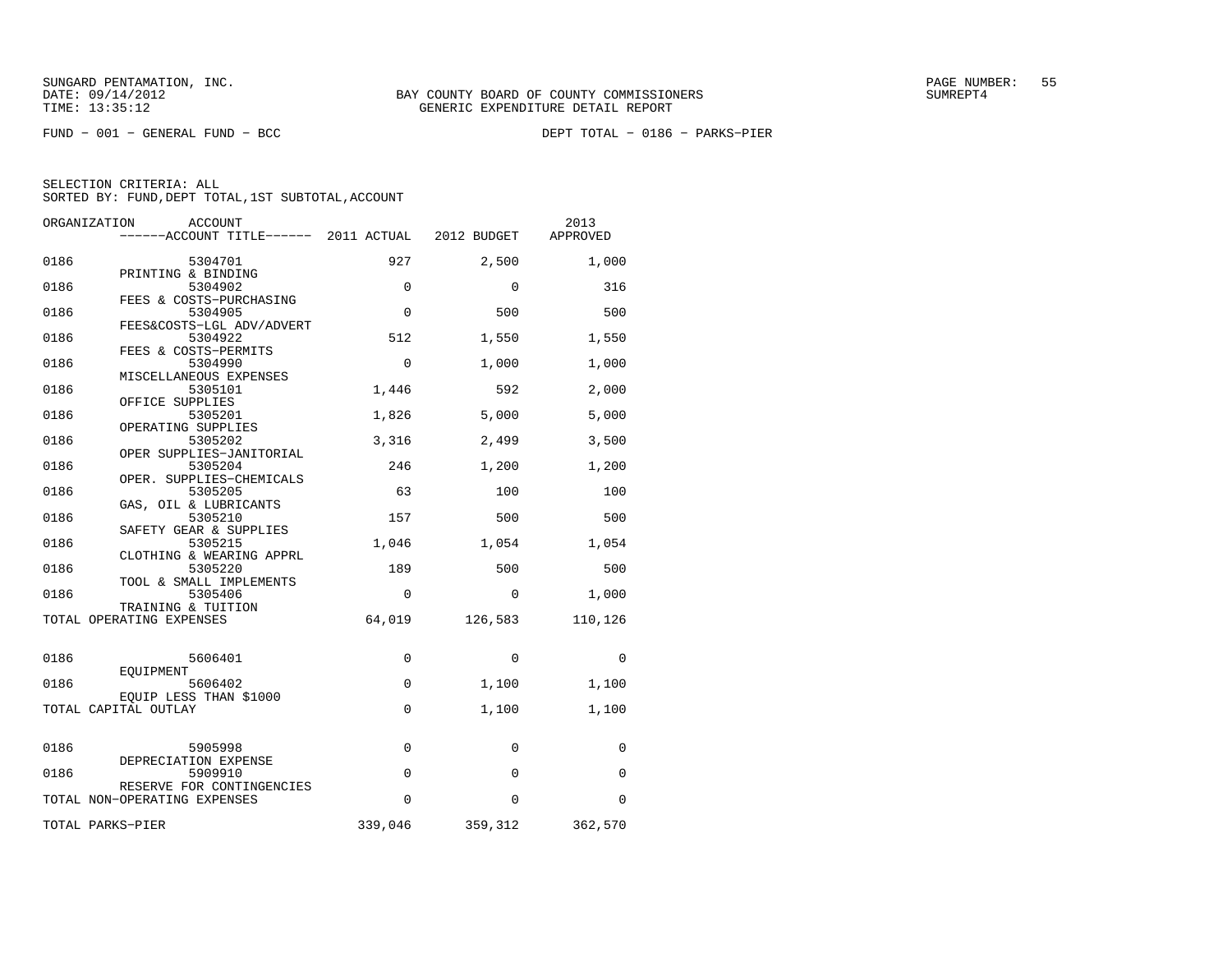| ORGANIZATION | <b>ACCOUNT</b><br>------ACCOUNT TITLE------ 2011 ACTUAL      |          | 2012 BUDGET | 2013<br>APPROVED |
|--------------|--------------------------------------------------------------|----------|-------------|------------------|
| 0195         | 5101200<br>SALARIES & WAGES-REGULAR                          | 110,844  | 121,191     | 121,191          |
| 0195         | 5102100<br>FICA TAXES-MATCHING                               | 6,293    | 7,215       | 7,215            |
| 0195         | 5102200<br>RETIREMENT CONTRIBUTIONS                          | 7,775    | 4,747       | 5,008            |
| 0195         | 5102300<br>LIFE & HEALTH INSURANCE                           | 3,588    | 3,782       | 4,180            |
| 0195         | 5102400<br>WORKERS COMP. PREMIUMS                            | 491      | 1,838       | 122              |
|              | TOTAL PERSONAL SERVICES                                      | 128,991  | 138,773     | 137,716          |
| 0195         | 5303107                                                      | 74       | 37          | $\Omega$         |
| 0195         | PROF SRV-SUBSTANCE TEST<br>5303110                           | 112      | 217         | 217              |
| 0195         | PROF SRV-BACKGROUND CHECK<br>5303401                         | 1,302    | 1,120       | 1,120            |
| 0195         | CONTRACTED SERVICES<br>5303410                               | $\Omega$ | $\Omega$    | $\Omega$         |
| 0195         | CONTR SRV-JANITORIAL<br>5303425                              | 741      | 772         | 832              |
| 0195         | CONTR SRV-ADMIN FEES<br>5303446                              | 8,884    | 16,055      | 25,444           |
| 0195         | CONTR SRV-FACILITIES<br>5304001<br>TRAVEL/TRAINING NON-LOCAL | 1,946    | 3,000       | 3,000            |
| 0195         | 5304005<br>TRAVEL-LOCAL                                      | 975      | 2,500       | 1,500            |
| 0195         | 5304101<br>COMMUNICATIONS SERVICES                           | 1,991    | 1,704       | 1,900            |
| 0195         | 5304125<br>POSTAGE/TRANSP/FREIGHT                            | 17       | 50          | 50               |
| 0195         | 5304301<br>UTILITY SERVICES                                  | 8,883    | 9,000       | 9,000            |
| 0195         | 5304405<br>RENTALS/LEASES-BUILDINGS                          | $\Omega$ | $\Omega$    | $\Omega$         |
| 0195         | 5304410<br>RENTALS/LEASES-EQUIPMENT                          | 6,652    | 6,500       | 6,500            |
| 0195         | 5304501<br>INSURANCE & BONDS                                 | 3,173    | 3,452       | 3,452            |
| 0195         | 5304605<br>REPAIR/MAINT-BLDG & GRND                          | 22,267   | 66,285      | 3,177            |
| 0195         | 5304610<br>REPAIR/MAINT-AUTO EOUIP                           | 457      | 1,000       | 1,500            |
| 0195         | 5304611<br>REPAIR/MAINT-FLEET MAINT                          | 2        | $\Omega$    | $\Omega$         |
| 0195         | 5304615<br>REPAIR/MAINT-EQUIPMENT                            | 90       | 100         | 100              |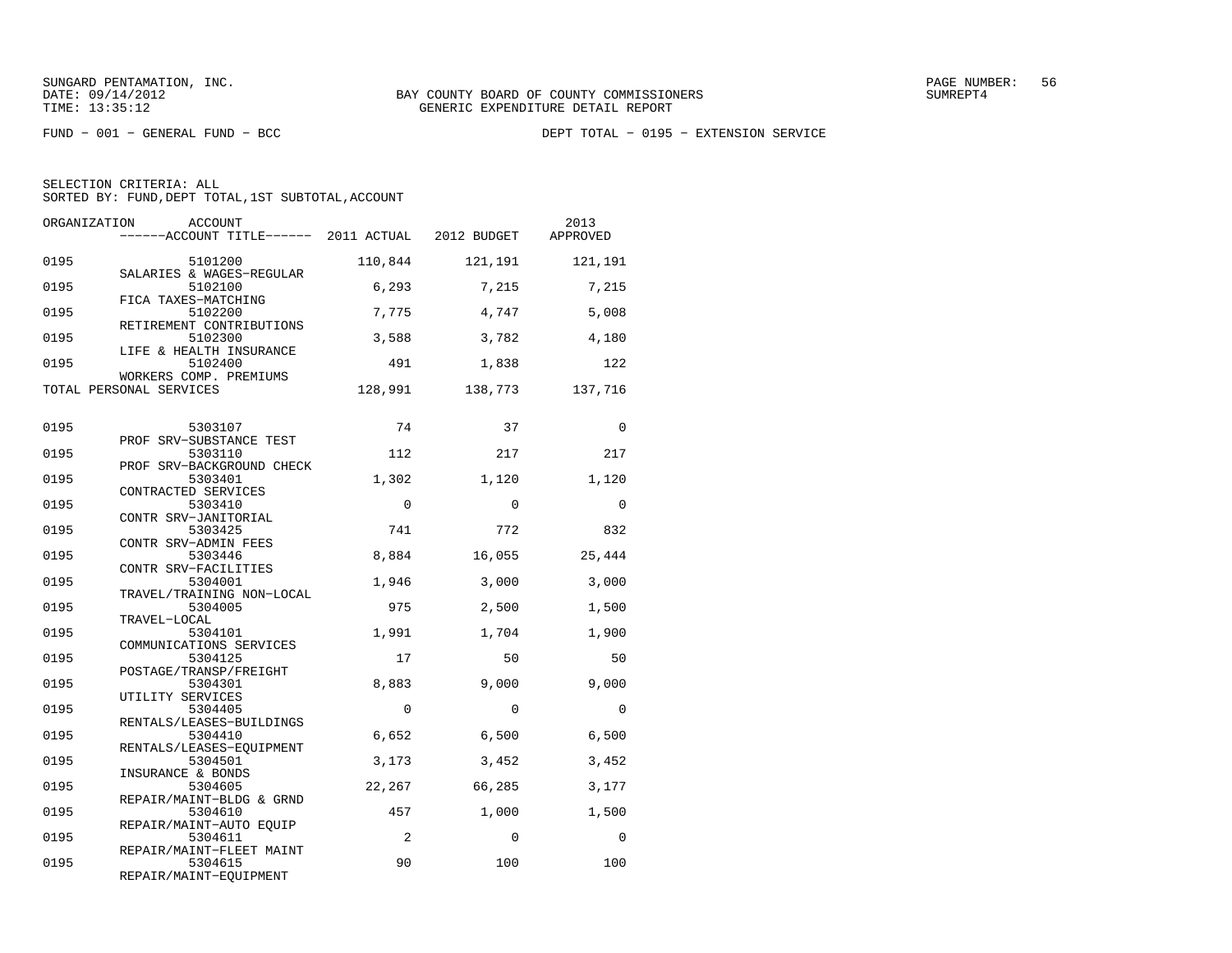FUND − 001 − GENERAL FUND − BCC DEPT TOTAL − 0195 − EXTENSION SERVICE

| ORGANIZATION                              | ACCOUNT<br>------ACCOUNT TITLE------ 2011 ACTUAL |             | 2012 BUDGET  | 2013<br>APPROVED |
|-------------------------------------------|--------------------------------------------------|-------------|--------------|------------------|
| 0195                                      | 5304701                                          | $\mathbf 0$ | $\Omega$     | $\Omega$         |
| PRINTING & BINDING<br>0195                | 5304902                                          | 439         | 297          | 948              |
| 0195                                      | FEES & COSTS-PURCHASING<br>5304990               | $-13$       | $\Omega$     | $\Omega$         |
| 0195<br>OFFICE SUPPLIES                   | MISCELLANEOUS EXPENSES<br>5305101                | 3,913       | 4,500        | 4,500            |
| 0195<br>OPERATING SUPPLIES                | 5305201                                          | $\mathbf 0$ | $\Omega$     | $\Omega$         |
| 0195                                      | 5305202<br>OPER SUPPLIES-JANITORIAL              | 30          | 50           | 50               |
| 0195                                      | 5305205<br>GAS, OIL & LUBRICANTS                 | 391         | 1,500        | 1,500            |
| 0195                                      | 5305210<br>SAFETY GEAR & SUPPLIES                | $\Omega$    | 25           | 25               |
| 0195                                      | 5305227<br>DEMO-SEA GRANT MARINE                 | 17          | 500          | 500              |
| 0195<br>DEMO-HOME ECONOMICS               | 5305228                                          | 368         | 500          | 500              |
| 0195<br>DEMO-HORTICULTURE                 | 5305229                                          | 127         | 250          | 250              |
| 0195                                      | 5305232<br>4-H MATERIALS & SUPPLIES              | 622         | 500          | 500              |
| 0195<br>4-H SCHOLARSHIPS                  | 5305236                                          | 2,000       | 2,000        | 2,000            |
| 0195                                      | 5305401<br>BOOKS/RESOURCE MATR/SUBSC             | 26          | 50           | 150              |
| 0195<br><b>DUES &amp; MEMBERSHIPS</b>     | 5305402                                          | 605         | 700          | 700              |
| 0195<br>TRAINING & TUITION                | 5305406                                          | 750         | $\Omega$     | $\Omega$         |
| TOTAL OPERATING EXPENSES                  |                                                  | 66,840      | 122,664      | 69,415           |
| 0195                                      | 5606401                                          | 3,607       | 0            | $\mathbf 0$      |
| EOUIPMENT<br>0195                         | 5606402                                          | 436         | $\mathbf{0}$ | $\Omega$         |
| 0195                                      | EQUIP LESS THAN \$1000<br>5606450                | 50          | $\mathbf{0}$ | 150              |
| COMPUTER SOFTWARE<br>TOTAL CAPITAL OUTLAY |                                                  | 4,093       | $\Omega$     | 150              |
| 0195                                      | 5808118                                          | 46,643      | $\Omega$     | 0                |
| TOTAL GRANTS & AIDS                       | GRANT-HAZARD MITIGATION                          | 46,643      | $\Omega$     | $\Omega$         |
|                                           |                                                  |             |              |                  |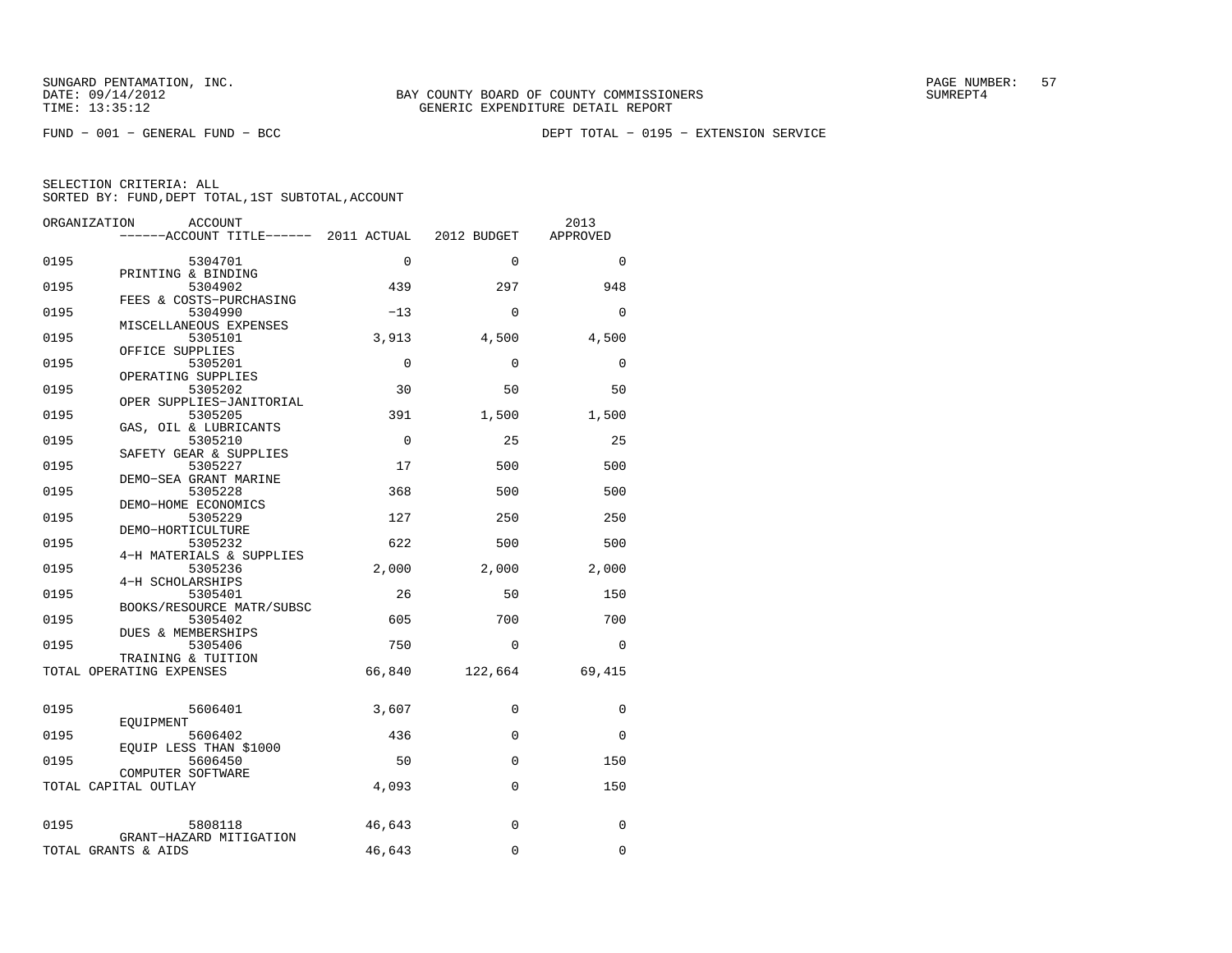FUND − 001 − GENERAL FUND − BCC DEPT TOTAL − 0195 − EXTENSION SERVICE

|      | ORGANIZATION<br>ACCOUNT<br>------ACCOUNT TITLE------ | 2011 ACTUAL | 2012 BUDGET | 2013<br>APPROVED |
|------|------------------------------------------------------|-------------|-------------|------------------|
| 0195 | 5905998<br>DEPRECIATION EXPENSE                      | 0           |             |                  |
| 0195 | 5909915<br>RESERVE FOR PAY ADJUSTMNT                 | 0           |             |                  |
|      | TOTAL NON-OPERATING EXPENSES                         | 0           |             |                  |
|      | TOTAL EXTENSION SERVICE                              | 246,568     | 261,437     | 207,281          |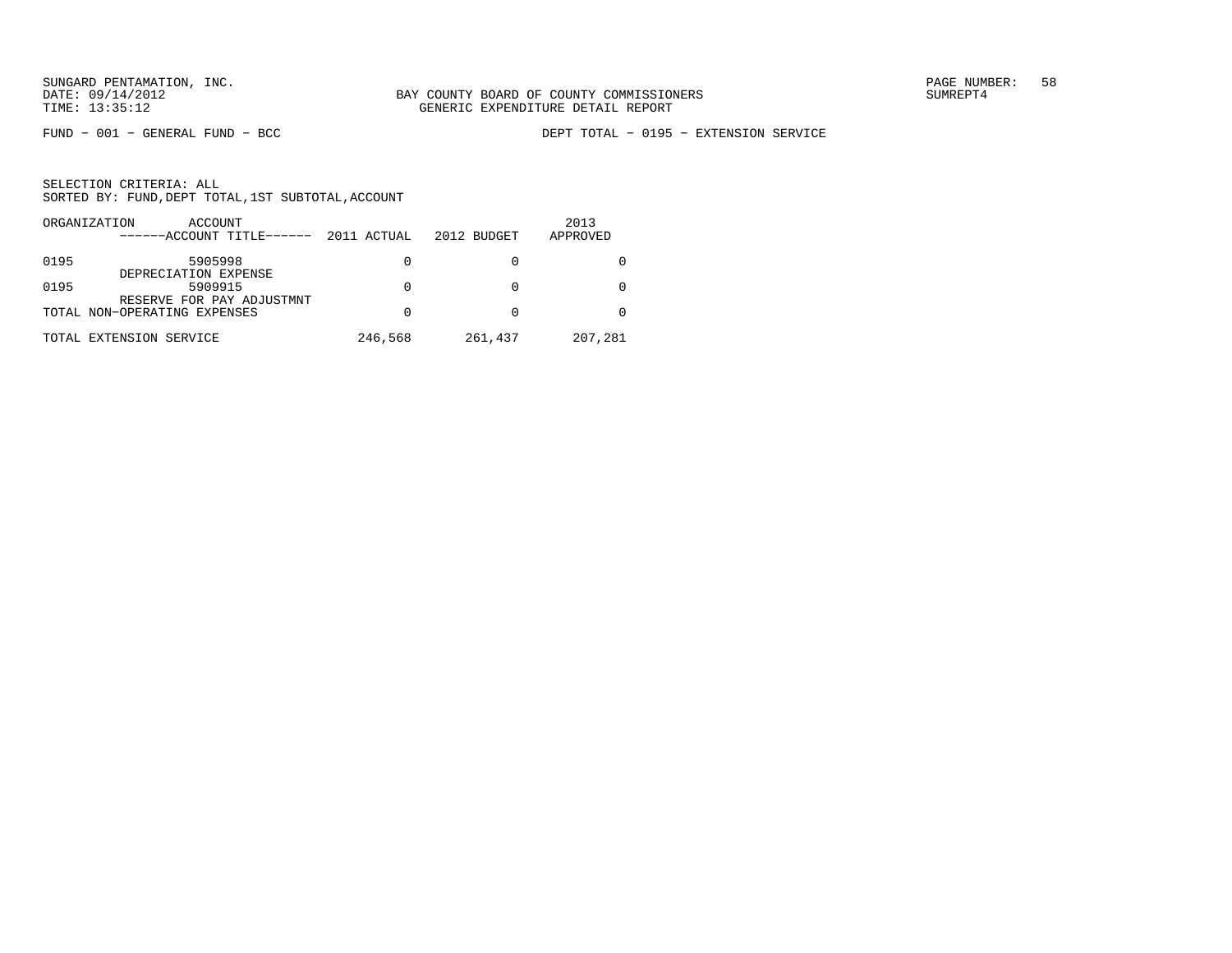FUND − 001 − GENERAL FUND − BCC DEPT TOTAL − 0205 − VETERANS SERVICES

| SELECTION CRITERIA: ALL |                                                    |
|-------------------------|----------------------------------------------------|
|                         | SORTED BY: FUND, DEPT TOTAL, 1ST SUBTOTAL, ACCOUNT |

| ORGANIZATION | ACCOUNT<br>------ACCOUNT TITLE------ 2011 ACTUAL 2012 BUDGET |             |             | 2013<br>APPROVED |
|--------------|--------------------------------------------------------------|-------------|-------------|------------------|
| 0205         | 5101200<br>SALARIES & WAGES-REGULAR                          | 179,997     | 184,660     | 176,602          |
| 0205         | 5101400                                                      | $\Omega$    | 425         | 425              |
| 0205         | SALARIES & WAGES-OVERTIME<br>5102100                         | 13,346      | 14,159      | 13,543           |
| 0205         | FICA TAXES-MATCHING<br>5102200<br>RETIREMENT CONTRIBUTIONS   | 16,340      | 9,315       | 9,399            |
| 0205         | 5102300<br>LIFE & HEALTH INSURANCE                           | 10,514      | 22,104      | 18,323           |
| 0205         | 5102400<br>WORKERS COMP. PREMIUMS                            | 767         | 2,511       | 760              |
|              | TOTAL PERSONAL SERVICES                                      | 220,963     | 233,174     | 219,052          |
| 0205         | 5303107                                                      | 37          | $\Omega$    | 37               |
| 0205         | PROF SRV-SUBSTANCE TEST<br>5303110                           | $\mathbf 0$ | $\mathbf 0$ | 60               |
| 0205         | PROF SRV-BACKGROUND CHECK<br>5303401                         | $\mathbf 0$ | 0           | $\mathbf 0$      |
| 0205         | CONTRACTED SERVICES<br>5303410                               | $\Omega$    | $\Omega$    | $\Omega$         |
| 0205         | CONTR SRV-JANITORIAL<br>5303425<br>CONTR SRV-ADMIN FEES      | 1,482       | 1,544       | 1,612            |
| 0205         | 5303446<br>CONTR SRV-FACILITIES                              | $\Omega$    | 1,193       | 2,735            |
| 0205         | 5304001<br>TRAVEL/TRAINING NON-LOCAL                         | 4,245       | 4,000       | 4,000            |
| 0205         | 5304005<br>TRAVEL-LOCAL                                      | $\mathbf 0$ | $\Omega$    | 0                |
| 0205         | 5304101<br>COMMUNICATIONS SERVICES                           | 829         | 756         | 756              |
| 0205         | 5304125<br>POSTAGE/TRANSP/FREIGHT                            | 2,000       | 2,000       | 2,000            |
| 0205         | 5304301<br>UTILITY SERVICES                                  | 5,697       | 5,829       | 6,546            |
| 0205         | 5304405<br>RENTALS/LEASES-BUILDINGS                          | $\mathbf 0$ | $\mathbf 0$ | $\mathbf 0$      |
| 0205         | 5304410<br>RENTALS/LEASES-EQUIPMENT                          | 3,386       | 3,628       | 3,708            |
| 0205         | 5304501<br>INSURANCE & BONDS                                 | 2,380       | 2,589       | 2,589            |
| 0205         | 5304605<br>REPAIR/MAINT-BLDG & GRND                          | 3,806       | 2,899       | 2,548            |
| 0205         | 5304610<br>REPAIR/MAINT-AUTO EQUIP                           | 577         | 250         | 250              |
| 0205         | 5304611<br>REPAIR/MAINT-FLEET MAINT                          | 0           | $\mathbf 0$ | $\mathbf 0$      |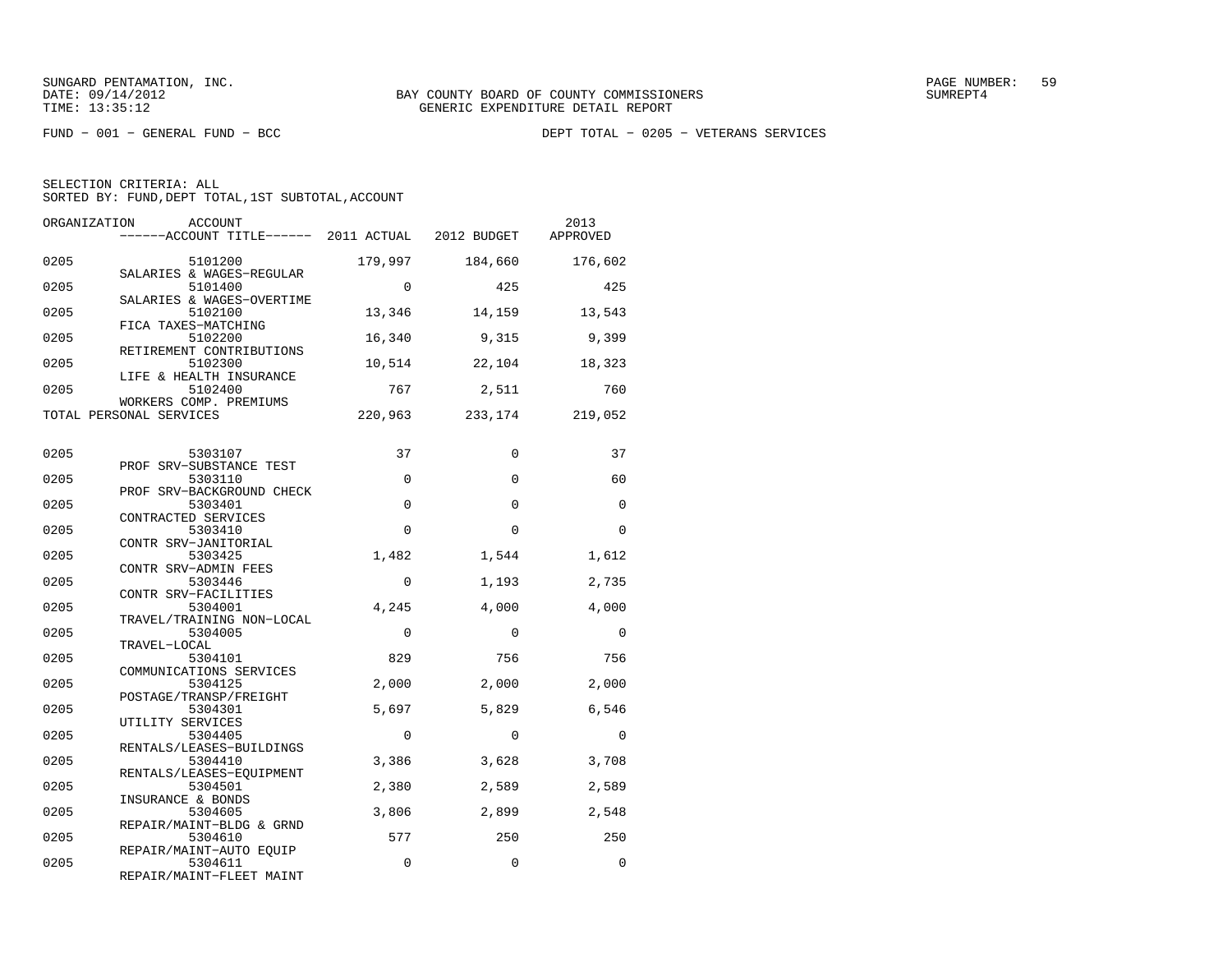FUND − 001 − GENERAL FUND − BCC DEPT TOTAL − 0205 − VETERANS SERVICES

| ORGANIZATION<br>ACCOUNT<br>------ACCOUNT TITLE------ 2011 ACTUAL |             | 2012 BUDGET  | 2013<br>APPROVED |
|------------------------------------------------------------------|-------------|--------------|------------------|
| 0205<br>5304615                                                  | 100         | 150          | 150              |
| REPAIR/MAINT-EOUIPMENT<br>0205<br>5304902                        | 293         | 495          | 1,267            |
| FEES & COSTS-PURCHASING<br>0205<br>5304905                       | 0           | 250          | 250              |
| FEES&COSTS-LGL ADV/ADVERT<br>0205<br>5304990                     | 0           | $\Omega$     | $\Omega$         |
| MISCELLANEOUS EXPENSES<br>0205<br>5305101                        | 3,318       | 3,300        | 3,300            |
| OFFICE SUPPLIES<br>0205<br>5305205                               | 140         | 250          | 250              |
| GAS, OIL & LUBRICANTS<br>0205<br>5305208                         | 1,959       | 2,400        | 2,400            |
| OPERATING/PROMO EXPS<br>0205<br>5305210                          | $\mathbf 0$ | 50           | 50               |
| SAFETY GEAR & SUPPLIES<br>0205<br>5305402                        | 35          | 100          | 100              |
| DUES & MEMBERSHIPS<br>0205<br>5305406                            | 250         | 200          | 200              |
| TRAINING & TUITION<br>TOTAL OPERATING EXPENSES                   | 30,534      | 31,883       | 34,808           |
|                                                                  |             |              |                  |
| 0205<br>5606401<br>EOUIPMENT                                     | $\mathbf 0$ | $\mathbf 0$  | $\Omega$         |
| 0205<br>5606402<br>EQUIP LESS THAN \$1000                        | 2,067       | 400          | 1,620            |
| 0205<br>5606450<br>COMPUTER SOFTWARE                             | 0           | 286          | 286              |
| TOTAL CAPITAL OUTLAY                                             | 2,067       | 686          | 1,906            |
| 0205<br>5905998                                                  | $\mathbf 0$ | $\mathbf{0}$ | $\mathbf 0$      |
| DEPRECIATION EXPENSE                                             |             |              |                  |
| 0205<br>5909915<br>RESERVE FOR PAY ADJUSTMNT                     | $\mathbf 0$ | $\Omega$     | $\Omega$         |
| TOTAL NON-OPERATING EXPENSES                                     | 0           | $\Omega$     | $\Omega$         |
| TOTAL VETERANS SERVICES                                          | 253,564     | 265,743      | 255,766          |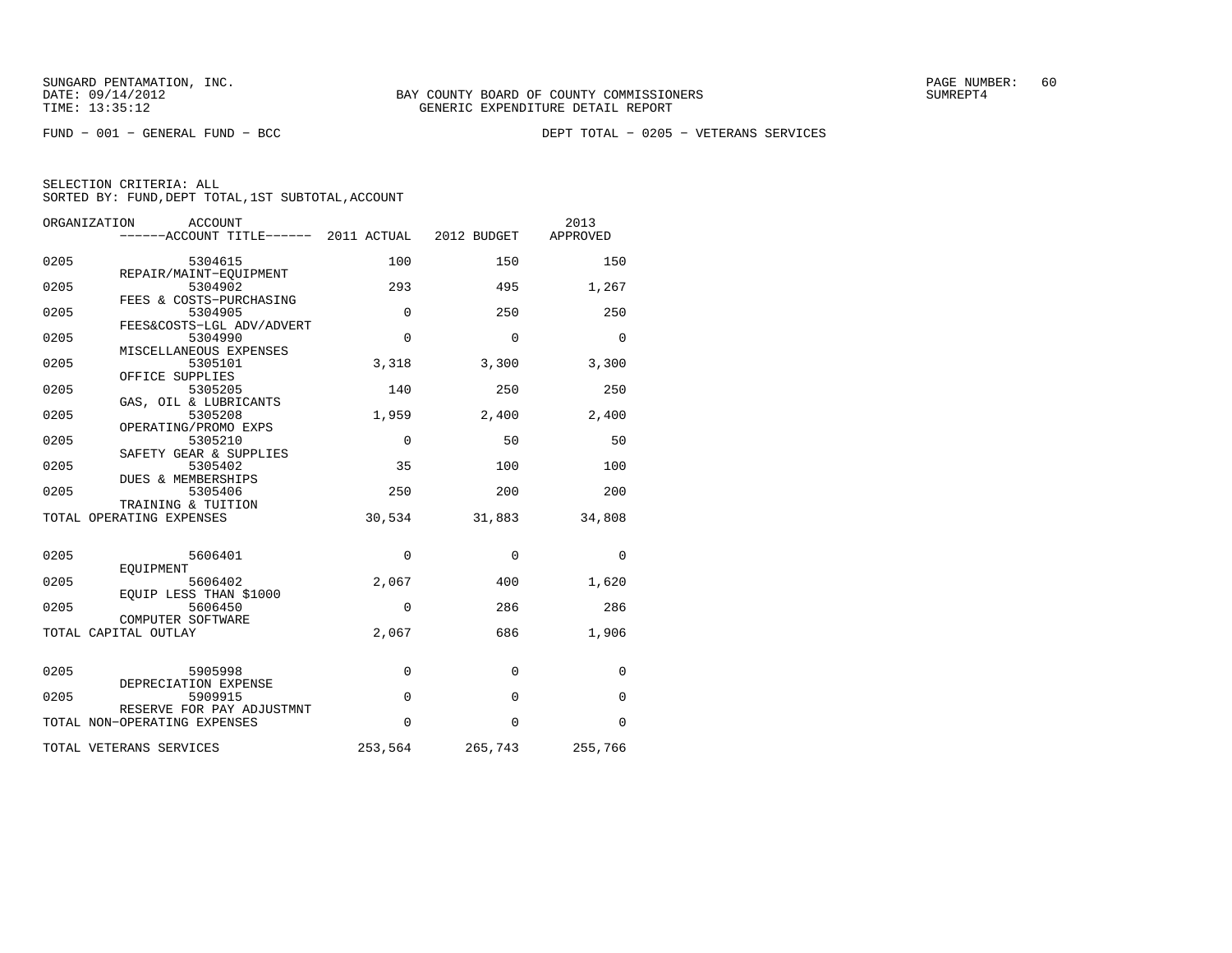FUND − 001 − GENERAL FUND − BCC DEPT TOTAL − 0210 − EMERGENCY MANAGEMENT

SELECTION CRITERIA: ALLSORTED BY: FUND, DEPT TOTAL, 1ST SUBTOTAL, ACCOUNT

| ORGANIZATION            | <b>ACCOUNT</b><br>------ACCOUNT TITLE------ 2011 ACTUAL 2012 BUDGET |             |                 | 2013<br>APPROVED |
|-------------------------|---------------------------------------------------------------------|-------------|-----------------|------------------|
| 0210                    | 5101200                                                             | 353,571     | 363,827         | 371,556          |
| 0210                    | SALARIES & WAGES-REGULAR<br>5101205                                 | 110         | $\Omega$        | $\Omega$         |
| 0210                    | SALARIES & WAGES-DISASTER<br>5101400                                | 70,096      | 72,000          | 72,000           |
| 0210                    | SALARIES & WAGES-OVERTIME<br>5101405<br>SALARIES-DISASTER O/T       | $\Omega$    | $\Omega$        | $\Omega$         |
| 0210                    | 5102100                                                             | 29,337      | 33,341          | 33,932           |
| 0210                    | FICA TAXES-MATCHING<br>5102200<br>RETIREMENT CONTRIBUTIONS          | 38,905      | 24,034          | 25,771           |
| 0210                    | 5102300<br>LIFE & HEALTH INSURANCE                                  | 76,661      | 83,718          | 102,778          |
| 0210                    | 5102400<br>WORKERS COMP. PREMIUMS                                   | 1,805       | 6,570           | 2,626            |
| 0210                    | 5102500<br>UNEMPLOYMENT COMPENSATION                                | $\Omega$    | $\Omega$        | $\Omega$         |
| TOTAL PERSONAL SERVICES |                                                                     |             | 570,484 583,490 | 608,663          |
| 0210                    | 5303106                                                             | $\mathbf 0$ | $\Omega$        | $\mathbf 0$      |
| 0210                    | PROF SRV-PHYSICLS/MEDICAL<br>5303107                                | 74          | 162             | 162              |
| 0210                    | PROF SRV-SUBSTANCE TEST<br>5303110                                  | 103         | 43              | 43               |
| 0210                    | PROF SRV-BACKGROUND CHECK<br>5303401                                | 7,348       | 10,000          | 10,000           |
| 0210                    | CONTRACTED SERVICES<br>5303410                                      | $\Omega$    | $\Omega$        | $\Omega$         |
| 0210                    | CONTR SRV-JANITORIAL<br>5303425<br>CONTR SRV-ADMIN FEES             | 1,482       | 772             | 832              |
| 0210                    | 5303446<br>CONTR SRV-FACILITIES                                     | 9,888       | 8,073           | $\Omega$         |
| 0210                    | 5304001<br>TRAVEL/TRAINING NON-LOCAL                                | 1,313       | $\mathbf 0$     | 0                |
| 0210                    | 5304005<br>TRAVEL-LOCAL                                             | $\mathbf 0$ | $\Omega$        | $\Omega$         |
| 0210                    | 5304101<br>COMMUNICATIONS SERVICES                                  | 1,443       | $\Omega$        | $\Omega$         |
| 0210                    | 5304125<br>POSTAGE/TRANSP/FREIGHT                                   | 93          | 165             | 165              |
| 0210                    | 5304301<br>UTILITY SERVICES                                         | $\mathbf 0$ | $\mathbf 0$     | 0                |
| 0210                    | 5304501<br>INSURANCE & BONDS                                        | 7,735       | 8,415           | 8,415            |
| 0210                    | 5304605<br>תזותים מתחים יחזות הוא מדגם                              | 814         | 0               | $\Omega$         |

REPAIR/MAINT−BLDG & GRND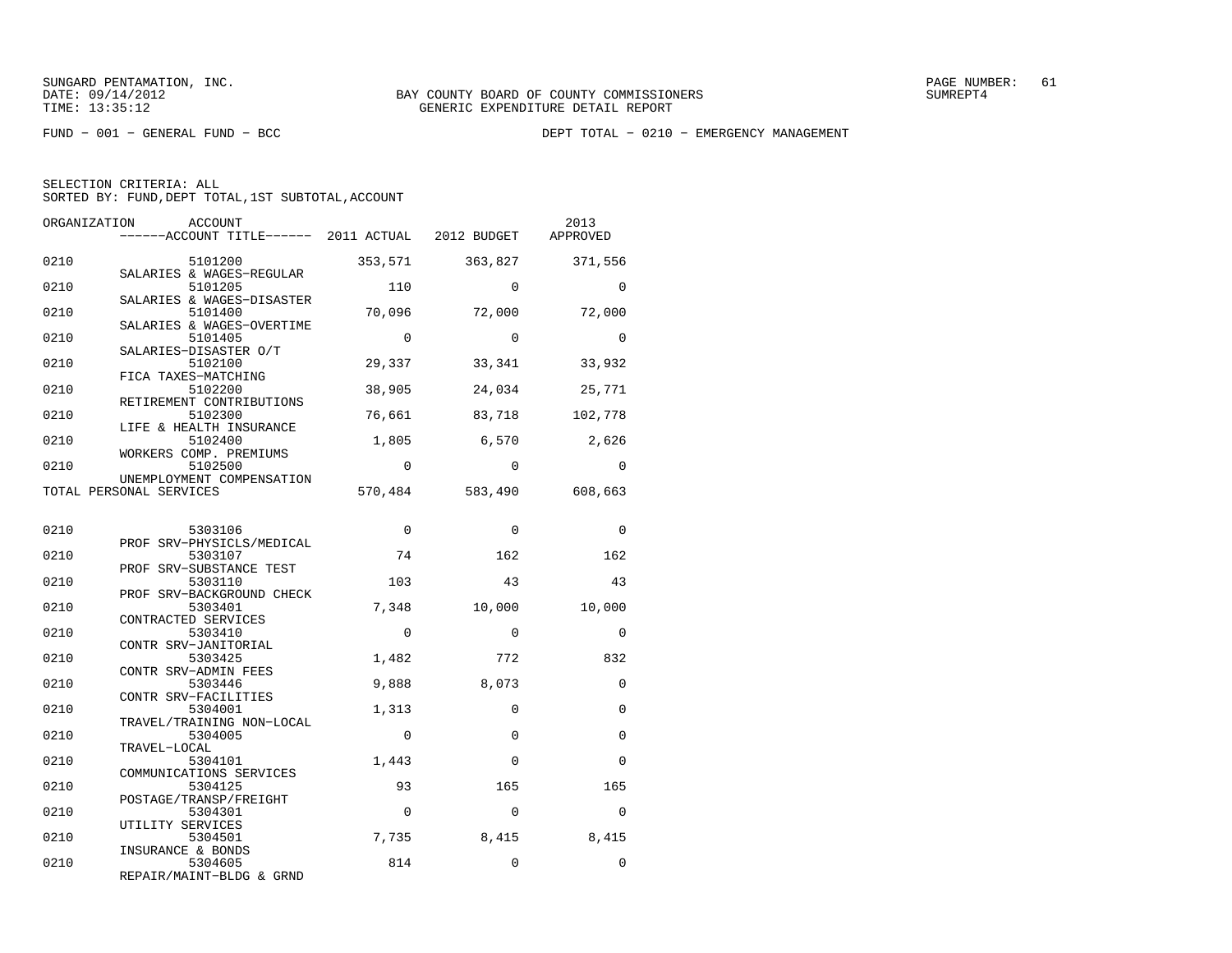FUND − 001 − GENERAL FUND − BCC DEPT TOTAL − 0210 − EMERGENCY MANAGEMENT

| ORGANIZATION | ACCOUNT                                        |             |             | 2013     |
|--------------|------------------------------------------------|-------------|-------------|----------|
|              |                                                |             |             | APPROVED |
| 0210         | 5304610                                        | 229         | 1,871       | 1,871    |
| 0210         | REPAIR/MAINT-AUTO EQUIP<br>5304611             | $\mathbf 0$ | $\Omega$    | $\Omega$ |
| 0210         | REPAIR/MAINT-FLEET MAINT<br>5304615            | $\Omega$    | 500         | 500      |
| 0210         | REPAIR/MAINT-EOUIPMENT<br>5304701              | $\Omega$    | 25          | 25       |
| 0210         | PRINTING & BINDING<br>5304902                  | 293         | 445         | 844      |
| 0210         | FEES & COSTS-PURCHASING<br>5304905             | $\Omega$    | $\Omega$    | $\Omega$ |
| 0210         | FEES&COSTS-LGL ADV/ADVERT<br>5304922           | $\mathbf 0$ | $\Omega$    | $\Omega$ |
| 0210         | FEES & COSTS-PERMITS                           | $\Omega$    | $\Omega$    | $\Omega$ |
|              | 5304990<br>MISCELLANEOUS EXPENSES              |             |             |          |
| 0210         | 5305101<br>OFFICE SUPPLIES                     | 846         | 1,480       | 1,480    |
| 0210         | 5305201<br>OPERATING SUPPLIES                  | 24          | 215         | 215      |
| 0210         | 5305202<br>OPER SUPPLIES-JANITORIAL            | $\Omega$    | $\Omega$    | $\Omega$ |
| 0210         | 5305205<br>GAS, OIL & LUBRICANTS               | 7,044       | 2,450       | 2,450    |
| 0210         | 5305210<br>SAFETY GEAR & SUPPLIES              | $\mathbf 0$ | $\Omega$    | $\Omega$ |
| 0210         | 5305215<br>CLOTHING & WEARING APPRL            | 360         | $\Omega$    | $\Omega$ |
| 0210         | 5305401                                        | $\mathbf 0$ | $\mathbf 0$ | $\Omega$ |
| 0210         | BOOKS/RESOURCE MATR/SUBSC<br>5305402           | $\Omega$    | $\Omega$    | $\Omega$ |
| 0210         | DUES & MEMBERSHIPS<br>5305406                  | $\Omega$    | $\Omega$    | $\Omega$ |
|              | TRAINING & TUITION<br>TOTAL OPERATING EXPENSES | 39,088      | 34,616      | 27,002   |
| 0210         | 5606401                                        | 0           | $\Omega$    | $\Omega$ |
| 0210         | EOUIPMENT<br>5606402                           | 60          | $\Omega$    | $\Omega$ |
|              | EQUIP LESS THAN \$1000<br>TOTAL CAPITAL OUTLAY | 60          | $\Omega$    | $\Omega$ |
| 0210         | 5808118                                        | $\mathbf 0$ | $\Omega$    | $\Omega$ |
| 0210         | GRANT-HAZARD MITIGATION<br>5808178             | 77,571      | 0           | 36,524   |
| 0210         | GRANT-HOMELAND SECURITY<br>5808179             | $\mathbf 0$ | $\Omega$    | $\Omega$ |
|              | GRANT-FEMA FLOOD                               |             |             |          |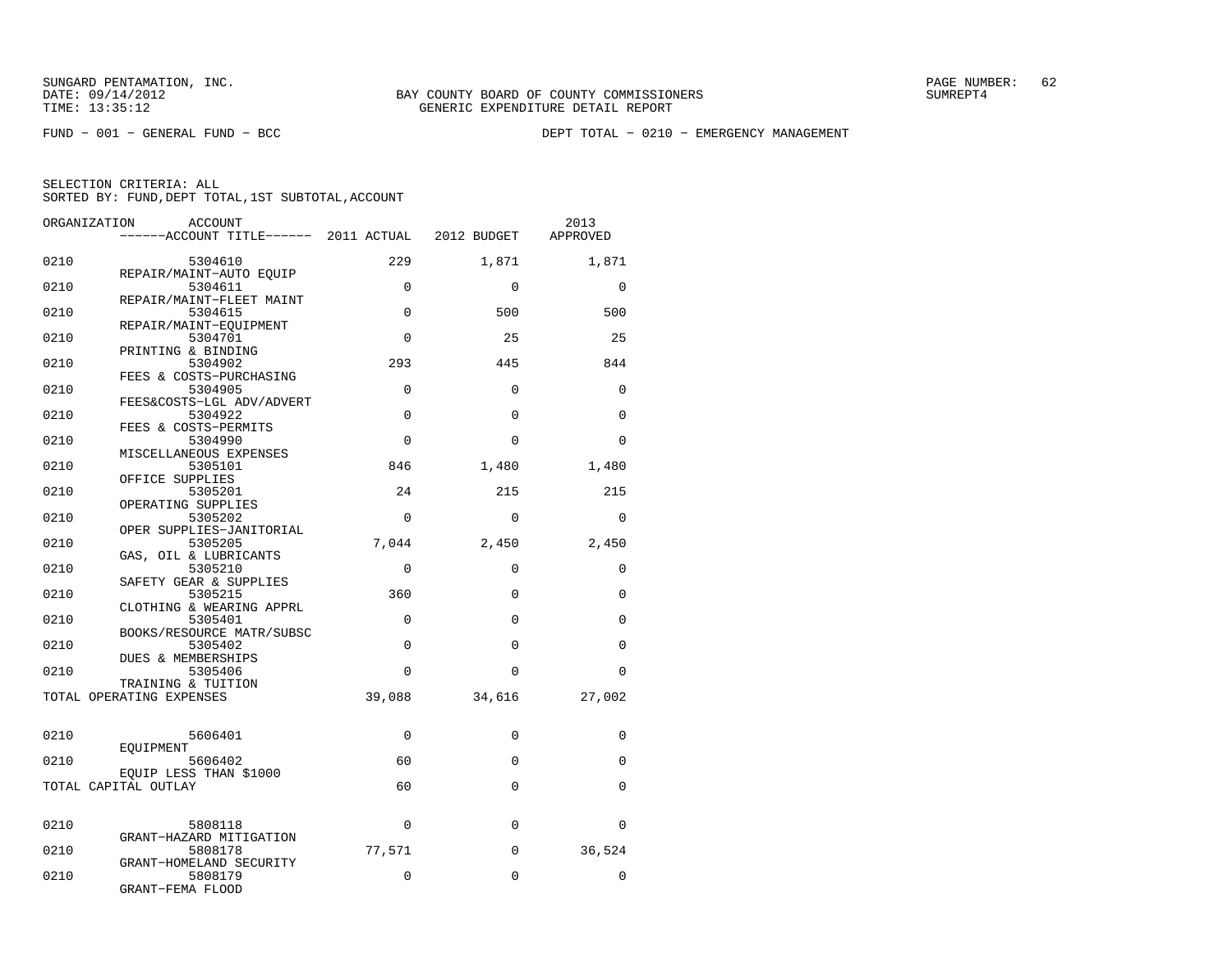FUND − 001 − GENERAL FUND − BCC DEPT TOTAL − 0210 − EMERGENCY MANAGEMENT

| ORGANIZATION<br>ACCOUNT<br>-----ACCOUNT TITLE------ | 2011 ACTUAL | 2012 BUDGET | 2013<br>APPROVED |
|-----------------------------------------------------|-------------|-------------|------------------|
| TOTAL GRANTS & AIDS                                 | 77,571      |             | 36,524           |
| 0210<br>5905998<br>DEPRECIATION EXPENSE             | $\Omega$    |             |                  |
| 0210<br>5909915<br>RESERVE FOR PAY ADJUSTMNT        | $\Omega$    | $\Omega$    |                  |
| TOTAL NON-OPERATING EXPENSES                        | 0           |             |                  |
| TOTAL EMERGENCY MANAGEMENT                          | 687,203     | 618,106     | 672,189          |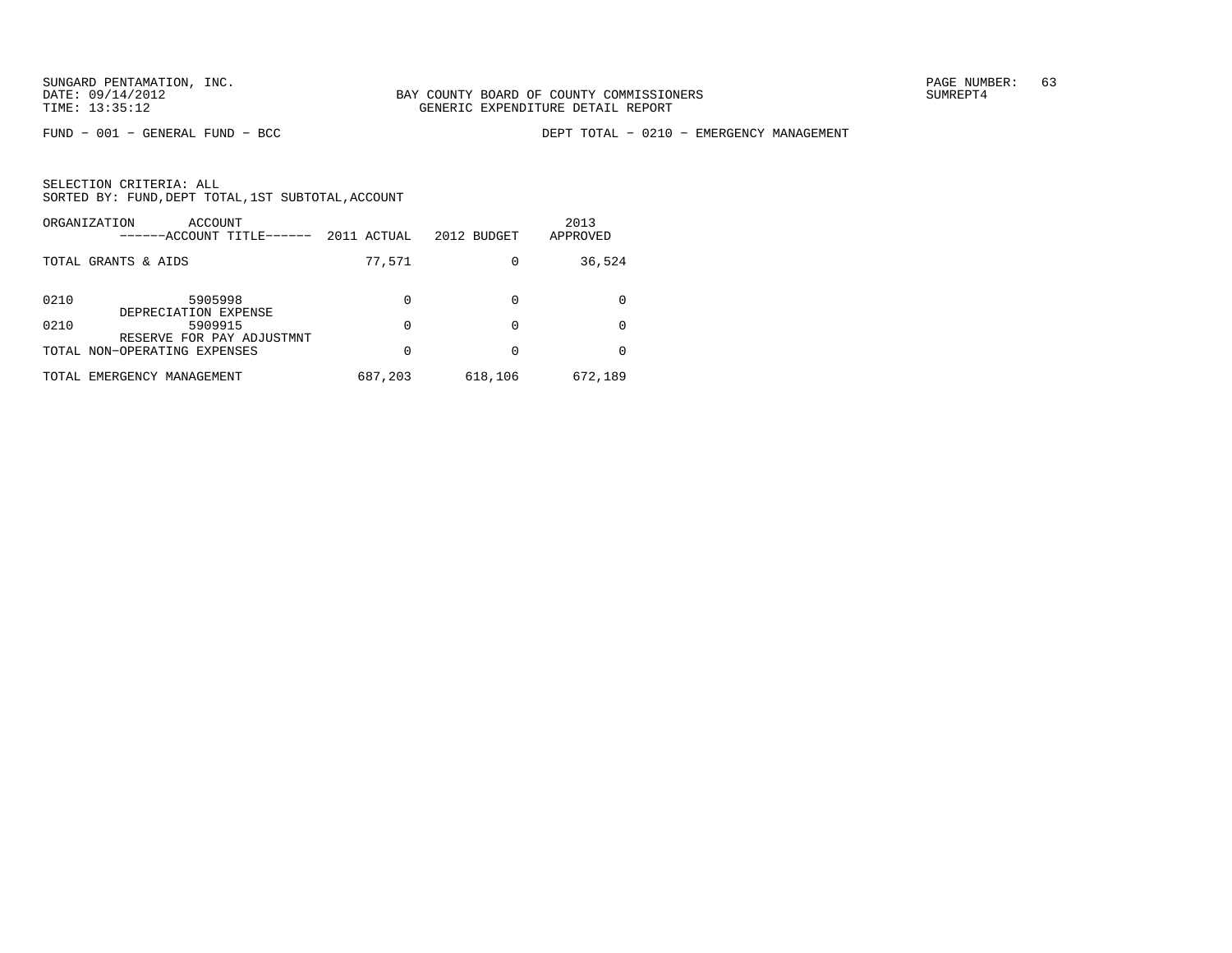FUND − 001 − GENERAL FUND − BCC DEPT TOTAL − 0211 − EMERGENCY ASSISTANCE

| ORGANIZATION | <b>ACCOUNT</b><br>$----ACCOUNT$ TITLE $--- 2011$ ACTUAL 2012 BUDGET |             |             | 2013<br>APPROVED |
|--------------|---------------------------------------------------------------------|-------------|-------------|------------------|
| 0211         | 5101200<br>SALARIES & WAGES-REGULAR                                 | 88,235      | 79,078      | 79,078           |
| 0211         | 5101205                                                             | 1,155       | $\Omega$    | $\Omega$         |
| 0211         | SALARIES & WAGES-DISASTER<br>5102100<br>FICA TAXES-MATCHING         | 6,018       | 6,049       | 6,049            |
| 0211         | 5102200<br>RETIREMENT CONTRIBUTIONS                                 | 11,457      | 5,925       | 6,256            |
| 0211         | 5102300<br>LIFE & HEALTH INSURANCE                                  | 16,282      | 14,525      | 16,053           |
| 0211         | 5102400<br>WORKERS COMP. PREMIUMS                                   | 744         | 4,048       | 3,622            |
|              | TOTAL PERSONAL SERVICES                                             | 123,891     | 109,625     | 111,058          |
| 0211         | 5303107                                                             | $\Omega$    | 37          | 37               |
| 0211         | PROF SRV-SUBSTANCE TEST<br>5303401                                  | $\Omega$    | 180         | 180              |
| 0211         | CONTRACTED SERVICES<br>5304001                                      | 2,439       | 3,500       | 3,500            |
| 0211         | TRAVEL/TRAINING NON-LOCAL<br>5304005                                | $\Omega$    | $\Omega$    | $\Omega$         |
| 0211         | TRAVEL-LOCAL<br>5304101                                             | 6,477       | 19,576      | 19,576           |
| 0211         | COMMUNICATIONS SERVICES<br>5304125                                  | 97          | 125         | 125              |
| 0211         | POSTAGE/TRANSP/FREIGHT<br>5304301                                   | 716         | $\Omega$    | $\Omega$         |
| 0211         | UTILITY SERVICES<br>5304410                                         | 362         | 371         | 5,100            |
| 0211         | RENTALS/LEASES-EOUIPMENT<br>5304501                                 | 1,388       | 1,510       | 1,510            |
| 0211         | INSURANCE & BONDS<br>5304605                                        | 33          | $\Omega$    | $\Omega$         |
| 0211         | REPAIR/MAINT-BLDG & GRND<br>5304610                                 | 146         | 100         | 100              |
| 0211         | REPAIR/MAINT-AUTO EOUIP<br>5304615                                  | $\mathbf 0$ | 74          | 74               |
| 0211         | REPAIR/MAINT-EOUIPMENT<br>5304701                                   | $\mathbf 0$ | $\Omega$    | $\Omega$         |
| 0211         | PRINTING & BINDING<br>5304902                                       | 37          | 99          | 527              |
| 0211         | FEES & COSTS-PURCHASING<br>5304905                                  | $\mathbf 0$ | $\Omega$    | $\Omega$         |
| 0211         | FEES&COSTS-LGL ADV/ADVERT<br>5305101                                | 1,192       | 1,500       | 1,500            |
| 0211         | OFFICE SUPPLIES<br>5305205<br>GAS, OIL & LUBRICANTS                 | 14          | $\mathbf 0$ | $\Omega$         |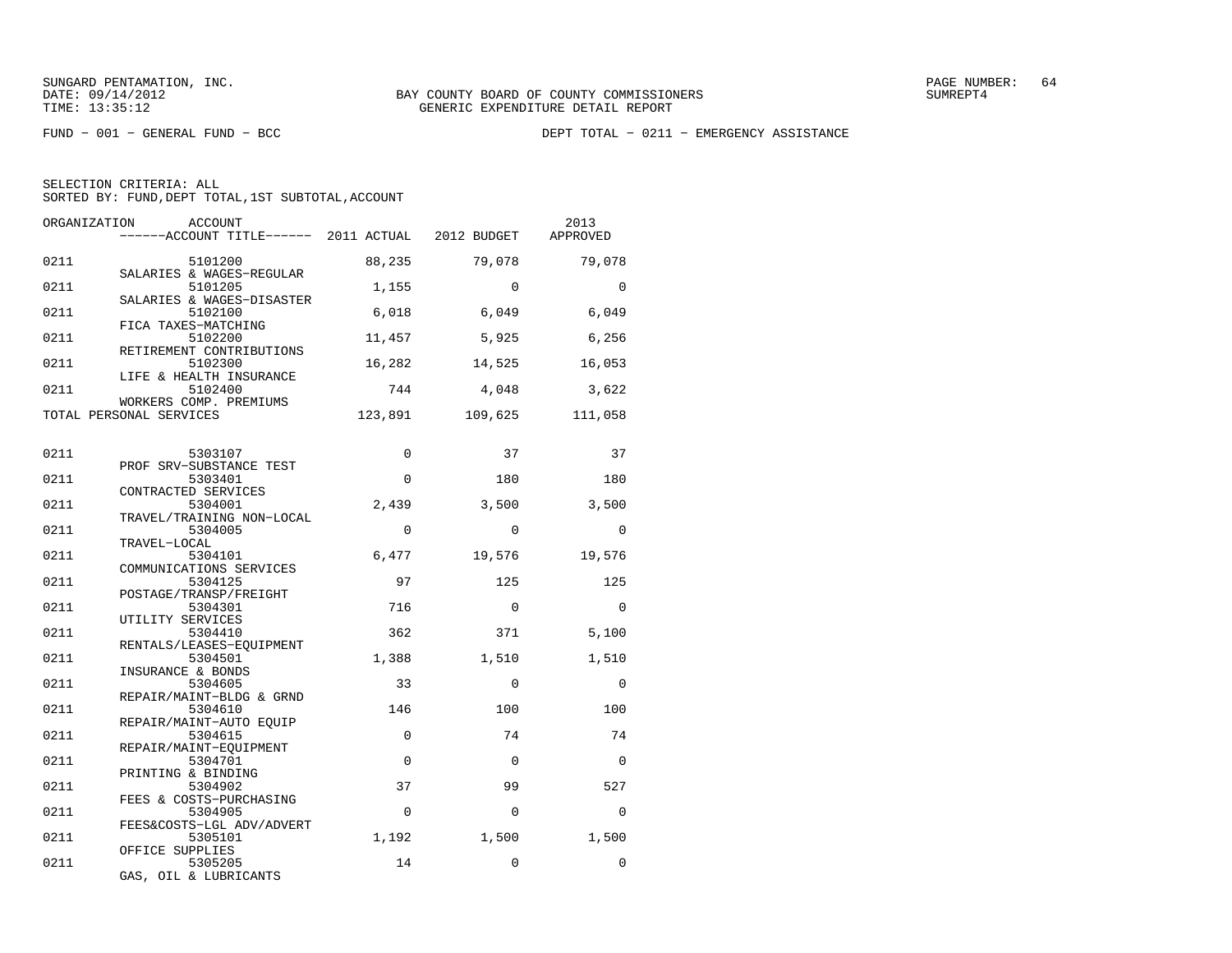FUND − 001 − GENERAL FUND − BCC DEPT TOTAL − 0211 − EMERGENCY ASSISTANCE

|  | SELECTION CRITERIA: ALL                            |  |  |
|--|----------------------------------------------------|--|--|
|  | SORTED BY: FUND, DEPT TOTAL, 1ST SUBTOTAL, ACCOUNT |  |  |

|      | ORGANIZATION<br>ACCOUNT<br>------ACCOUNT TITLE------ 2011 ACTUAL 2012 BUDGET APPROVED |          |                         | 2013         |
|------|---------------------------------------------------------------------------------------|----------|-------------------------|--------------|
| 0211 | 5305401                                                                               | 50       | $\Omega$                | $\Omega$     |
| 0211 | BOOKS/RESOURCE MATR/SUBSC<br>5305402<br><b>DUES &amp; MEMBERSHIPS</b>                 | 150      | 150                     | 150          |
| 0211 | 5305406<br>TRAINING & TUITION                                                         | 175      | $\Omega$                | $\Omega$     |
|      | TOTAL OPERATING EXPENSES                                                              | 13,274   | 27,222                  | 32,379       |
| 0211 | 5606342                                                                               | 173      | $\Omega$                | $\mathbf 0$  |
| 0211 | IMPRV-SALV ARMY RENTALS<br>5606401<br>EOUIPMENT                                       | $\Omega$ | $\Omega$                | $\mathbf{0}$ |
| 0211 | 5606402<br>EQUIP LESS THAN \$1000                                                     | $\Omega$ | $\Omega$                | $\mathbf{0}$ |
| 0211 | 5606523<br>CIP-EMG SVC LOGISTICS CTR                                                  | 42,009   | $\Omega$                | $\mathbf{0}$ |
|      | TOTAL CAPITAL OUTLAY                                                                  | 42,182   | $\Omega$                | $\Omega$     |
| 0211 | 5909910<br>RESERVE FOR CONTINGENCIES                                                  | $\Omega$ | $\Omega$                | $\Omega$     |
| 0211 | 5909915                                                                               | $\Omega$ | $\Omega$                | $\mathbf{0}$ |
|      | RESERVE FOR PAY ADJUSTMNT<br>TOTAL NON-OPERATING EXPENSES                             | $\Omega$ | $\Omega$                | $\Omega$     |
|      | TOTAL EMERGENCY ASSISTANCE                                                            |          | 179,347 136,847 143,437 |              |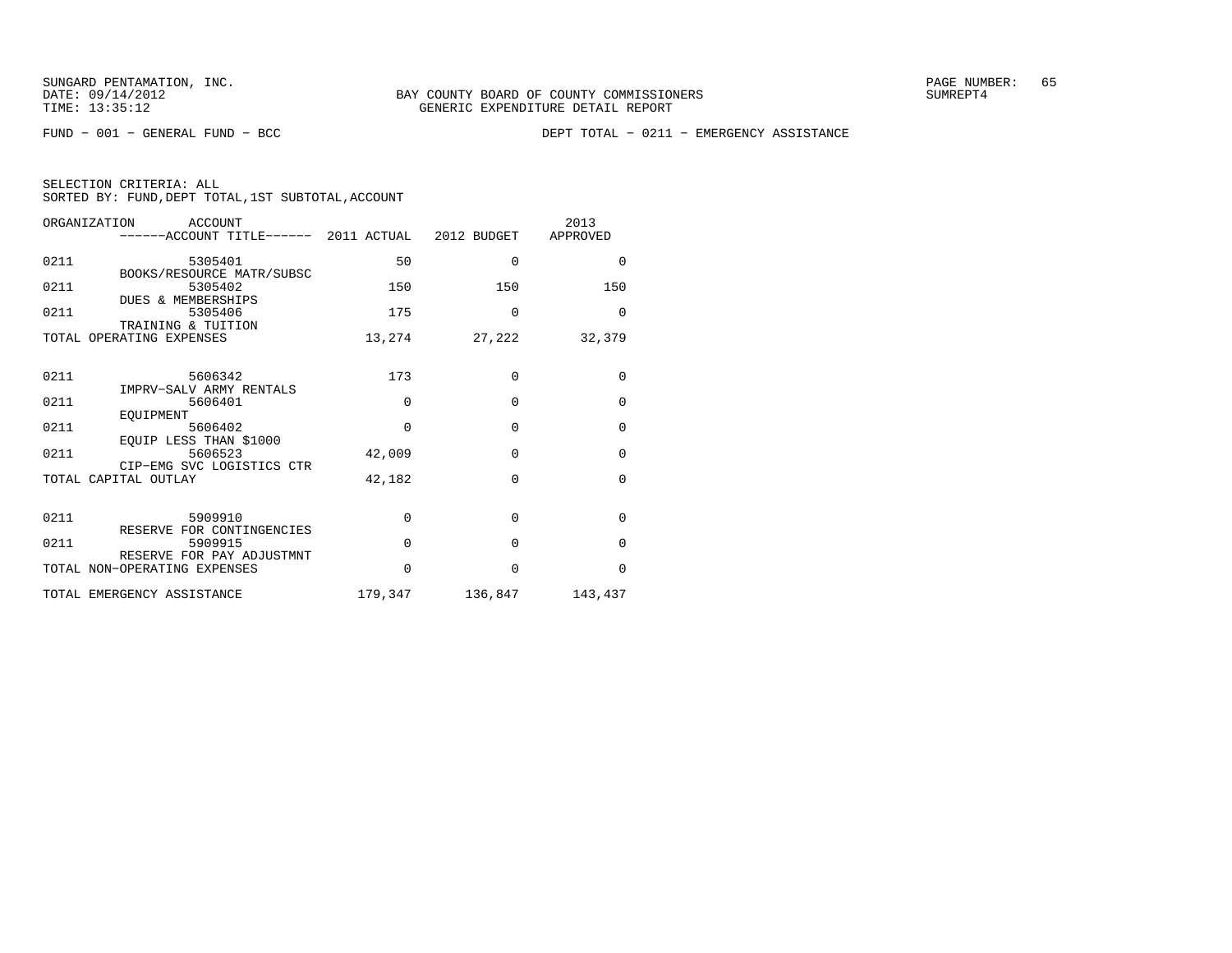FUND − 001 − GENERAL FUND − BCC DEPT TOTAL − 0601 − CIRCUIT COURT−CT ADMIN

| ORGANIZATION | <b>ACCOUNT</b><br>------ACCOUNT TITLE------ 2011 ACTUAL 2012 BUDGET |             |             | 2013<br>APPROVED |
|--------------|---------------------------------------------------------------------|-------------|-------------|------------------|
| 0601         | 5101200                                                             | 0           | $\Omega$    | $\Omega$         |
| 0601         | SALARIES & WAGES-REGULAR<br>5102100                                 | 0           | $\Omega$    | 0                |
| 0601         | FICA TAXES-MATCHING<br>5102200                                      | $\Omega$    | $\Omega$    | $\Omega$         |
| 0601         | RETIREMENT CONTRIBUTIONS<br>5102300                                 | 0           | $\Omega$    | 0                |
|              | LIFE & HEALTH INSURANCE                                             |             |             |                  |
| 0601         | 5102400<br>WORKERS COMP. PREMIUMS                                   | $\Omega$    | $\Omega$    | $\Omega$         |
|              | TOTAL PERSONAL SERVICES                                             | $\Omega$    | $\mathbf 0$ | $\Omega$         |
| 0601         | 5303401                                                             | $\Omega$    | $\Omega$    | $\Omega$         |
| 0601         | CONTRACTED SERVICES<br>5304001                                      | 0           | $\mathbf 0$ | 0                |
| 0601         | TRAVEL/TRAINING NON-LOCAL<br>5304005                                | $\Omega$    | $\Omega$    | $\Omega$         |
| 0601         | TRAVEL-LOCAL<br>5304101                                             | $\Omega$    | $\Omega$    | $\Omega$         |
|              | COMMUNICATIONS SERVICES                                             |             |             |                  |
| 0601         | 5304125<br>POSTAGE/TRANSP/FREIGHT                                   | 0           | $\Omega$    | 0                |
| 0601         | 5304410<br>RENTALS/LEASES-EQUIPMENT                                 | $\Omega$    | $\Omega$    | $\Omega$         |
| 0601         | 5304501<br>INSURANCE & BONDS                                        | 0           | $\Omega$    | 0                |
| 0601         | 5304615                                                             | $\Omega$    | $\Omega$    | $\Omega$         |
| 0601         | REPAIR/MAINT-EQUIPMENT<br>5304902                                   | 0           | 0           | 0                |
| 0601         | FEES & COSTS-PURCHASING<br>5304905                                  | $\Omega$    | $\Omega$    | $\Omega$         |
| 0601         | FEES&COSTS-LGL ADV/ADVERT<br>5305101                                | $\Omega$    | $\mathbf 0$ | 0                |
| 0601         | OFFICE SUPPLIES<br>5305210                                          | $\mathbf 0$ | $\Omega$    | 0                |
| 0601         | SAFETY GEAR & SUPPLIES<br>5305215                                   | $\Omega$    | $\Omega$    | $\Omega$         |
| 0601         | CLOTHING & WEARING APPRL<br>5305401                                 | 0           | $\mathbf 0$ | 0                |
|              | BOOKS/RESOURCE MATR/SUBSC                                           |             |             |                  |
| 0601         | 5305402<br><b>DUES &amp; MEMBERSHIPS</b>                            | $\Omega$    | $\Omega$    | $\Omega$         |
|              | TOTAL OPERATING EXPENSES                                            | 0           | $\mathbf 0$ | 0                |
| 0601         | 5606402                                                             | $\Omega$    | $\Omega$    | 0                |
|              | EOUIP LESS THAN \$1000<br>TOTAL CAPITAL OUTLAY                      | $\Omega$    | 0           | 0                |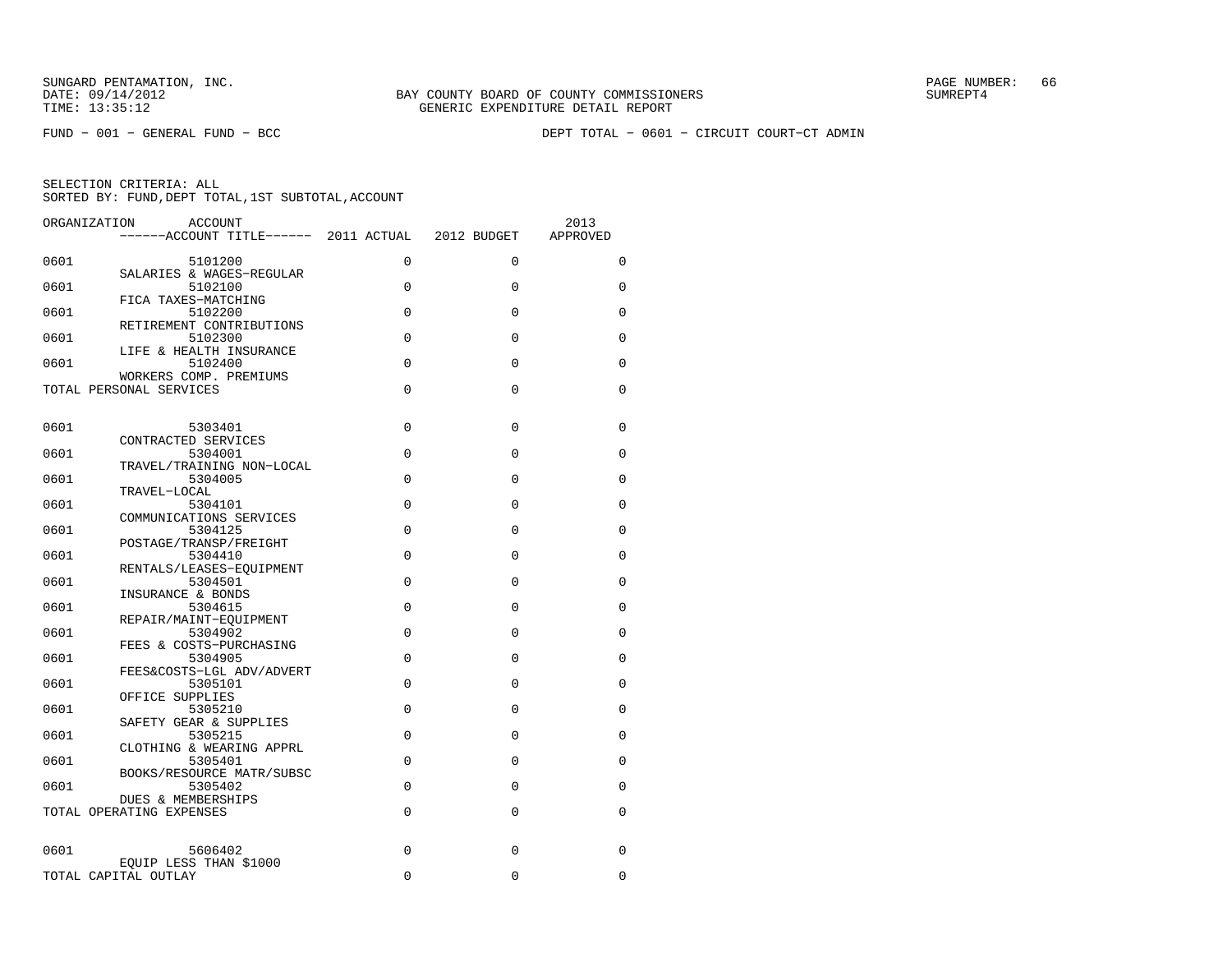FUND − 001 − GENERAL FUND − BCC DEPT TOTAL − 0601 − CIRCUIT COURT−CT ADMIN

| ORGANIZATION | ACCOUNT                                            |  | 2013     |
|--------------|----------------------------------------------------|--|----------|
|              | $----ACCOUNT$ TITLE $---2011$ ACTUAL $2012$ BUDGET |  | APPROVED |
|              |                                                    |  |          |
|              | TOTAL CIRCUIT COURT-CT ADMIN                       |  |          |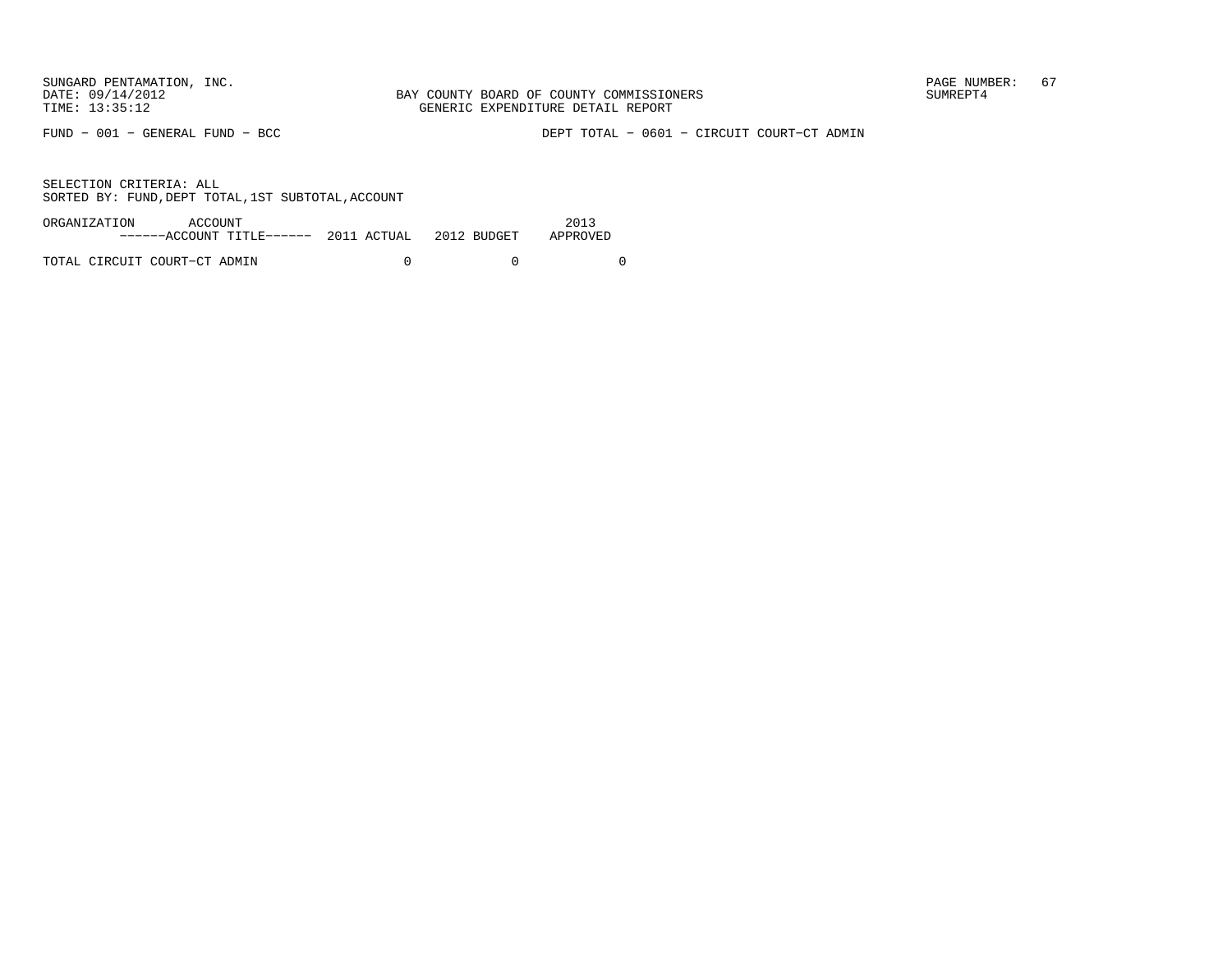| ORGANIZATION | <b>ACCOUNT</b>                                      |             |             | 2013        |
|--------------|-----------------------------------------------------|-------------|-------------|-------------|
|              | ------ACCOUNT TITLE------ 2011 ACTUAL               |             | 2012 BUDGET | APPROVED    |
| 0602         | 5303107                                             | 0           | $\Omega$    | $\Omega$    |
| 0602         | PROF SRV-SUBSTANCE TEST<br>5303162                  | $\mathbf 0$ | 0           | $\mathbf 0$ |
| 0602         | CONSULT COSTS-PRETRAIL<br>5303301                   | $\Omega$    | $\Omega$    | $\mathbf 0$ |
|              | COURT REPORTER SERVICES                             |             |             |             |
| 0602         | 5303401<br>CONTRACTED SERVICES                      | $\mathbf 0$ | 0           | 0           |
| 0602         | 5303408<br>CONTR SRV-800 MHZ                        | $\Omega$    | $\Omega$    | $\Omega$    |
| 0602         | 5303410<br>CONTR SRV-JANITORIAL                     | $\Omega$    | $\Omega$    | $\Omega$    |
| 0602         | 5303446                                             | 35,896      | 83,392      | 102,580     |
| 0602         | CONTR SRV-FACILITIES<br>5304010                     | 0           | $\Omega$    | 0           |
| 0602         | TRAVEL & PER DIEM-ST ATTY<br>5304101                | $\Omega$    | $\Omega$    | $\Omega$    |
| 0602         | COMMUNICATIONS SERVICES<br>5304105                  | 35,574      | 36,000      | 36,000      |
|              | COMM SRV-TELEPHONE                                  |             |             |             |
| 0602         | 5304125<br>POSTAGE/TRANSP/FREIGHT                   | 0           | 0           | 0           |
| 0602         | 5304301<br>UTILITY SERVICES                         | 54,203      | 48,000      | 49,920      |
| 0602         | 5304405<br>RENTALS/LEASES-BUILDINGS                 | 15,300      | 15,300      | 15,300      |
| 0602         | 5304410                                             | 51,525      | 45,350      | 53,160      |
| 0602         | RENTALS/LEASES-EQUIPMENT<br>5304501                 | 11,900      | 12,946      | 13,464      |
| 0602         | INSURANCE & BONDS<br>5304605                        | 61,162      | 80,270      | 70,550      |
| 0602         | REPAIR/MAINT-BLDG & GRND<br>5304615                 | $\mathbf 0$ | $\Omega$    | 0           |
| 0602         | REPAIR/MAINT-EOUIPMENT<br>5304752                   | $\mathbf 0$ | 0           | 0           |
|              | COPIES-DEPOSTION/ST WTNSS                           |             |             |             |
| 0602         | 5304905<br>FEES&COSTS-LGL ADV/ADVERT                | $\Omega$    | $\Omega$    | $\Omega$    |
| 0602         | 5304916<br>FEES & COSTS-LIBRARY SRV                 | $\mathbf 0$ | $\mathbf 0$ | 0           |
| 0602         | 5305101<br>OFFICE SUPPLIES                          | $\Omega$    | $\Omega$    | 0           |
| 0602         | 5305201                                             | $\mathbf 0$ | $\mathbf 0$ | 0           |
| 0602         | OPERATING SUPPLIES<br>5305202                       | 434         | $\mathbf 0$ | $\mathbf 0$ |
| 0602         | OPER SUPPLIES-JANITORIAL<br>5305245                 | 34          | $\Omega$    | $\Omega$    |
|              | OPERATING SUPPLIES-(SA)<br>TOTAL OPERATING EXPENSES | 266,027     | 321,258     | 340,974     |
|              |                                                     |             |             |             |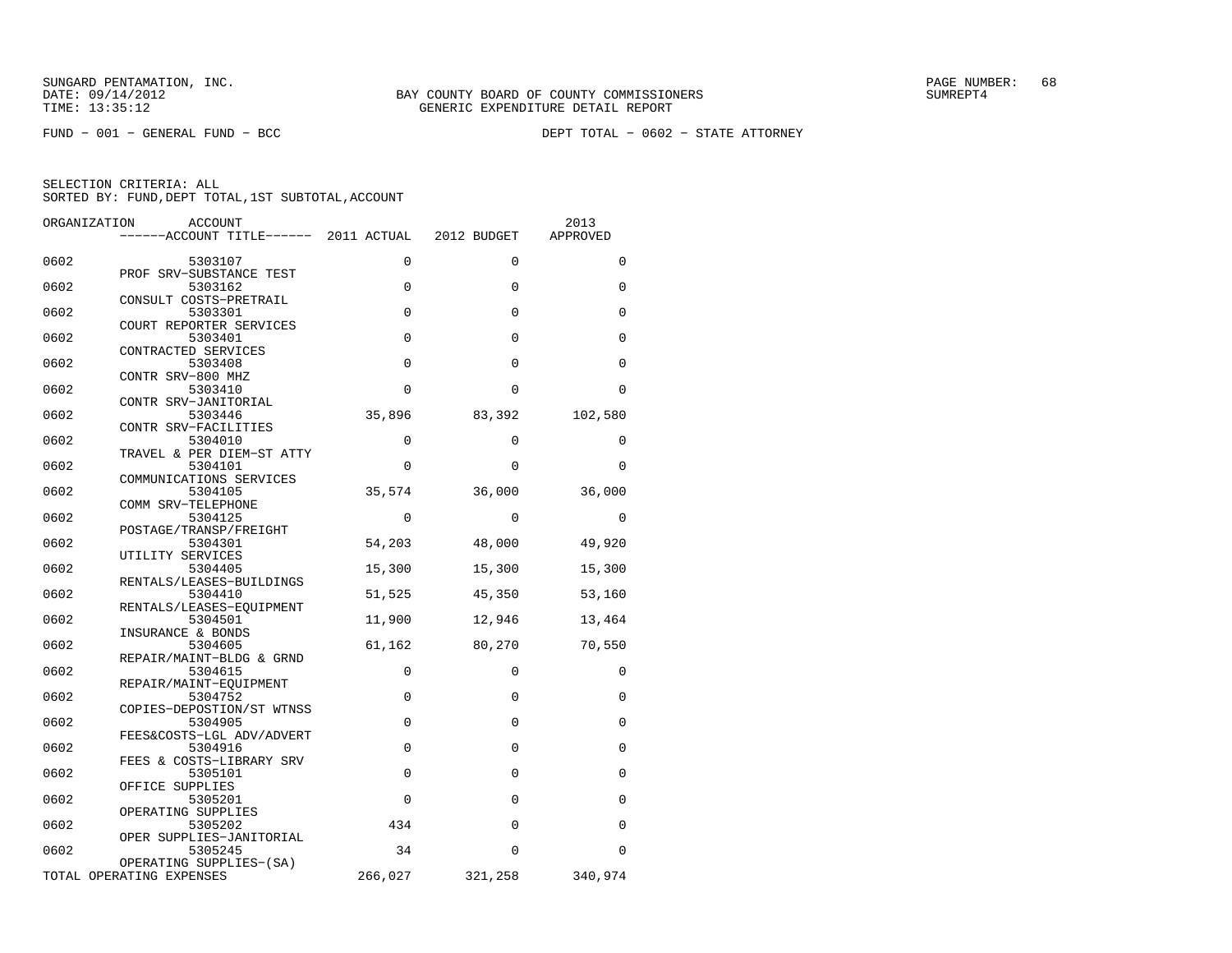| ORGANIZATION | <b>ACCOUNT</b><br>-----ACCOUNT TITLE------          | 2011 ACTUAL  | 2012 BUDGET | 2013<br>APPROVED |
|--------------|-----------------------------------------------------|--------------|-------------|------------------|
| 0602         | 5606401                                             | $\Omega$     | $\Omega$    | $\Omega$         |
| 0602         | EOUIPMENT<br>5606402                                | O            | $\Omega$    | $\Omega$         |
| 0602         | EQUIP LESS THAN \$1000<br>5606410<br>EOUIPMENT-(SA) | 4,300        | $\Omega$    | $\Omega$         |
|              | TOTAL CAPITAL OUTLAY                                | 4,300        | $\Omega$    | $\Omega$         |
| 0602         | 5808113                                             | $\Omega$     | $\Omega$    | $\Omega$         |
|              | GRANT-STATE<br>TOTAL GRANTS & AIDS                  | $\Omega$     | $\Omega$    | $\Omega$         |
| 0602         | 5905998<br>DEPRECIATION EXPENSE                     | $\Omega$     | $\Omega$    | $\Omega$         |
|              | TOTAL NON-OPERATING EXPENSES                        | <sup>0</sup> | $\Omega$    | $\Omega$         |
|              | TOTAL STATE ATTORNEY                                | 270,327      | 321,258     | 340,974          |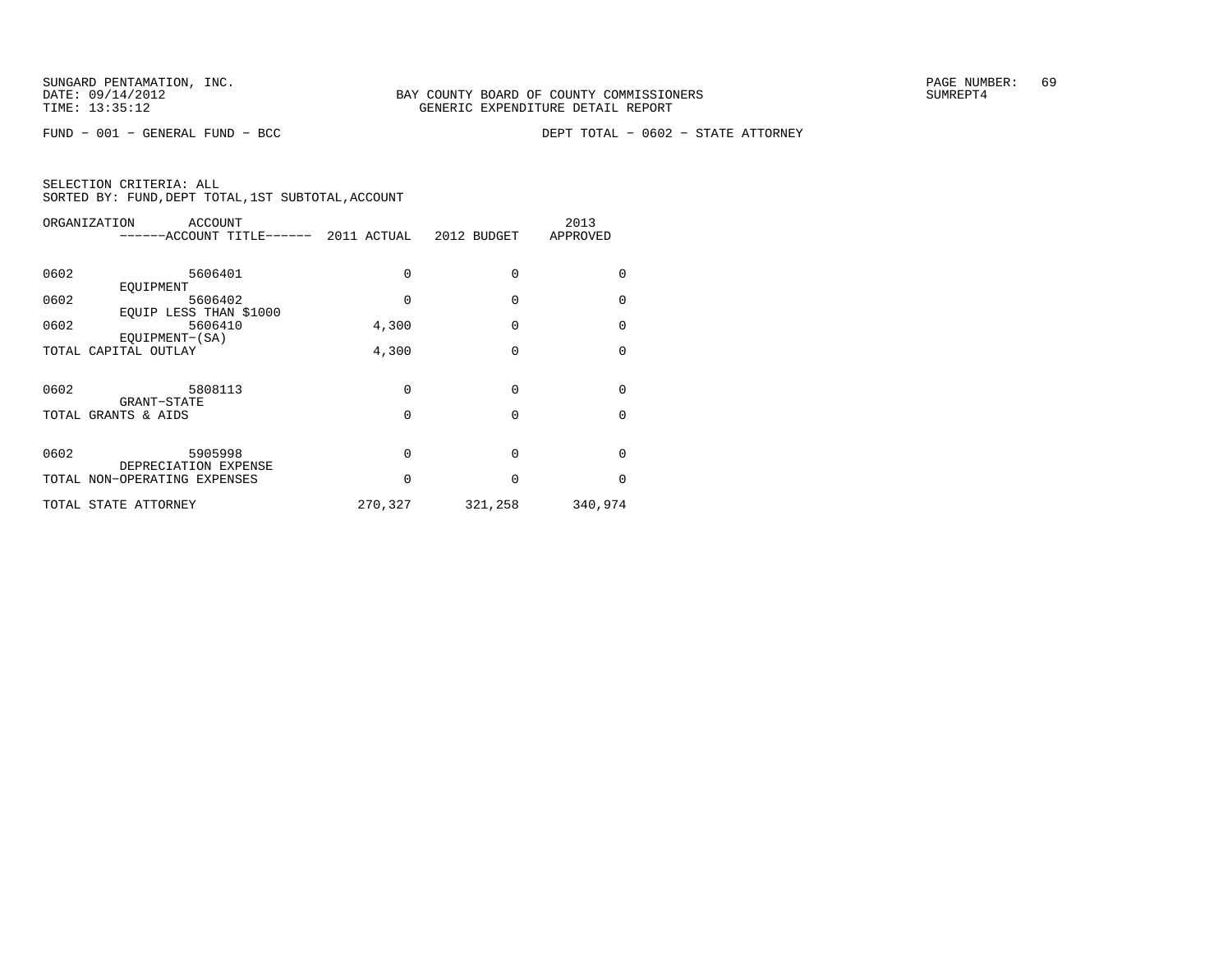FUND − 001 − GENERAL FUND − BCC DEPT TOTAL − 0603 − PUBLIC DEFENDER

| ORGANIZATION | ACCOUNT                              |          |              | 2013        |
|--------------|--------------------------------------|----------|--------------|-------------|
|              | -----ACCOUNT TITLE------ 2011 ACTUAL |          | 2012 BUDGET  | APPROVED    |
| 0603         | 5303162                              | $\Omega$ | $\Omega$     | $\Omega$    |
| 0603         | CONSULT COSTS-PRETRAIL<br>5303401    | 0        | $\Omega$     | $\Omega$    |
|              | CONTRACTED SERVICES                  |          |              |             |
| 0603         | 5303410<br>CONTR SRV-JANITORIAL      | $\Omega$ | $\Omega$     | $\Omega$    |
| 0603         | 5303446                              | 17,400   | 17,798       | 32,283      |
| 0603         | CONTR SRV-FACILITIES<br>5304001      | $\Omega$ | $\Omega$     | $\Omega$    |
| 0603         | TRAVEL/TRAINING NON-LOCAL<br>5304101 | 6,615    | 6,740        | 6,740       |
|              | COMMUNICATIONS SERVICES              |          |              |             |
| 0603         | 5304125<br>POSTAGE/TRANSP/FREIGHT    | $\Omega$ | $\Omega$     | $\Omega$    |
| 0603         | 5304301                              | 34,660   | 29,000       | 34,000      |
| 0603         | UTILITY SERVICES<br>5304410          | $\Omega$ | $\Omega$     | $\Omega$    |
|              | RENTALS/LEASES-EOUIPMENT             |          |              |             |
| 0603         | 5304501<br>INSURANCE & BONDS         | 11,900   | 12,946       | 12,946      |
| 0603         | 5304605<br>REPAIR/MAINT-BLDG & GRND  | 41,919   | 34,208       | 41,458      |
| 0603         | 5304615                              | 0        | $\Omega$     | $\mathbf 0$ |
| 0603         | REPAIR/MAINT-EQUIPMENT<br>5304755    | 0        | $\Omega$     | $\Omega$    |
| 0603         | COPIES-DEPOSTION/PUB DEF<br>5304916  | $\Omega$ | $\Omega$     | $\Omega$    |
|              | FEES & COSTS-LIBRARY SRV             |          |              |             |
| 0603         | 5304935<br>WTNSS CSTS-EXPERT/P.D.    | 0        | 0            | $\Omega$    |
| 0603         | 5304990<br>MISCELLANEOUS EXPENSES    | $\Omega$ | $\Omega$     | $\Omega$    |
| 0603         | 5305101                              | $\Omega$ | $\Omega$     | $\Omega$    |
| 0603         | OFFICE SUPPLIES<br>5305201           | 0        | $\Omega$     | $\Omega$    |
| 0603         | OPERATING SUPPLIES<br>5305202        | 0        | $\Omega$     | $\Omega$    |
|              | OPER SUPPLIES-JANITORIAL             |          |              |             |
|              | TOTAL OPERATING EXPENSES             | 112,494  | 100,692      | 127,427     |
| 0603         | 5606401                              | 4,300    | $\mathbf 0$  | $\Omega$    |
|              | EOUIPMENT                            | $\Omega$ | $\Omega$     | $\Omega$    |
| 0603         | 5606402<br>EOUIP LESS THAN \$1000    |          |              |             |
|              | TOTAL CAPITAL OUTLAY                 | 4,300    | $\mathbf{0}$ | $\Omega$    |
| 0603         | 5905998<br>DEPRECIATION EXPENSE      | $\Omega$ | $\Omega$     | $\Omega$    |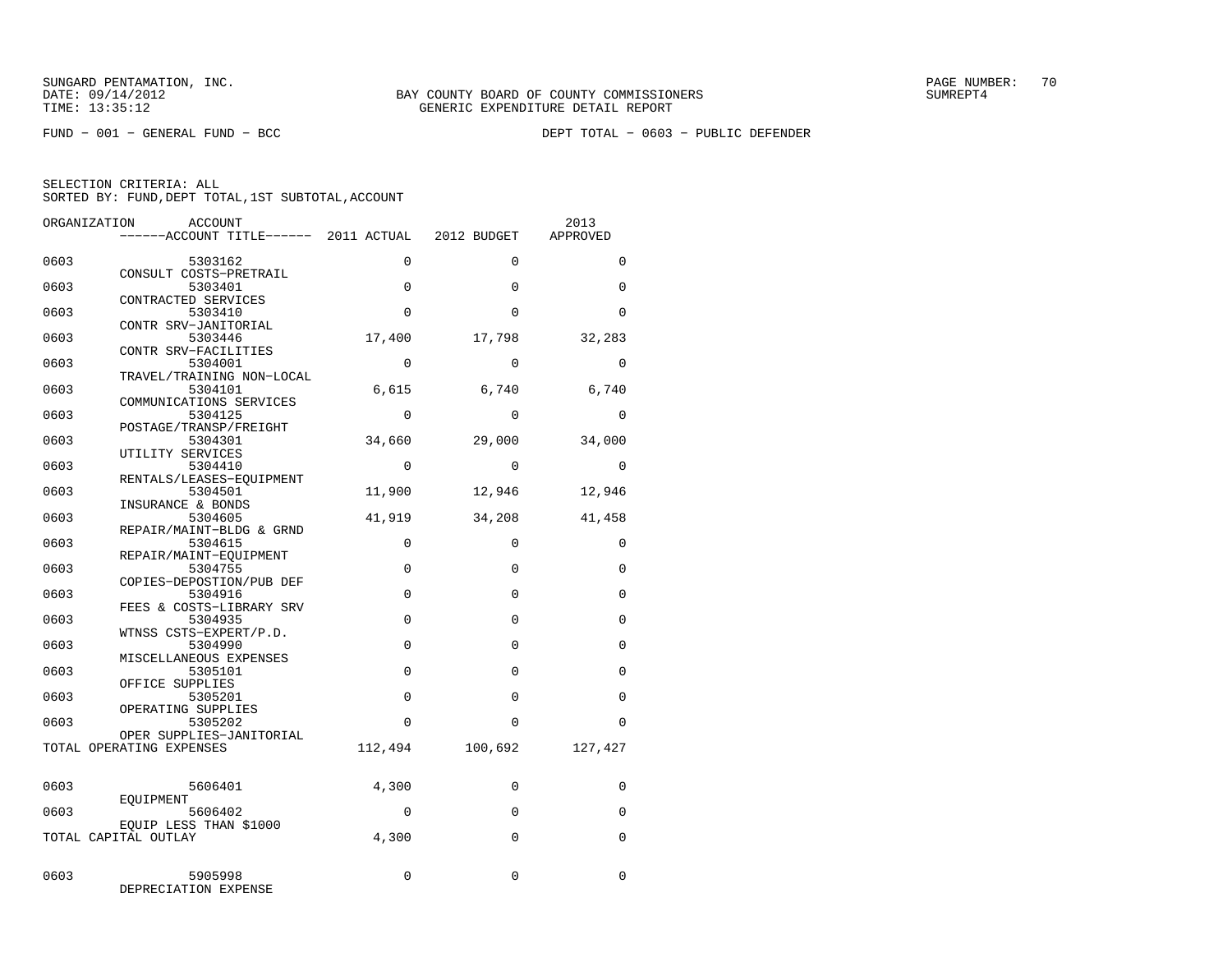FUND − 001 − GENERAL FUND − BCC DEPT TOTAL − 0603 − PUBLIC DEFENDER

| ORGANIZATION<br>ACCOUNT<br>$---ACCOINT TITLE---2011 ACTUAL 2012 BUDGET$ |         |         | 2013<br>APPROVED |
|-------------------------------------------------------------------------|---------|---------|------------------|
| TOTAL NON-OPERATING EXPENSES                                            | $\cap$  |         |                  |
| TOTAL PUBLIC DEFENDER                                                   | 116,794 | 100,692 | 127,427          |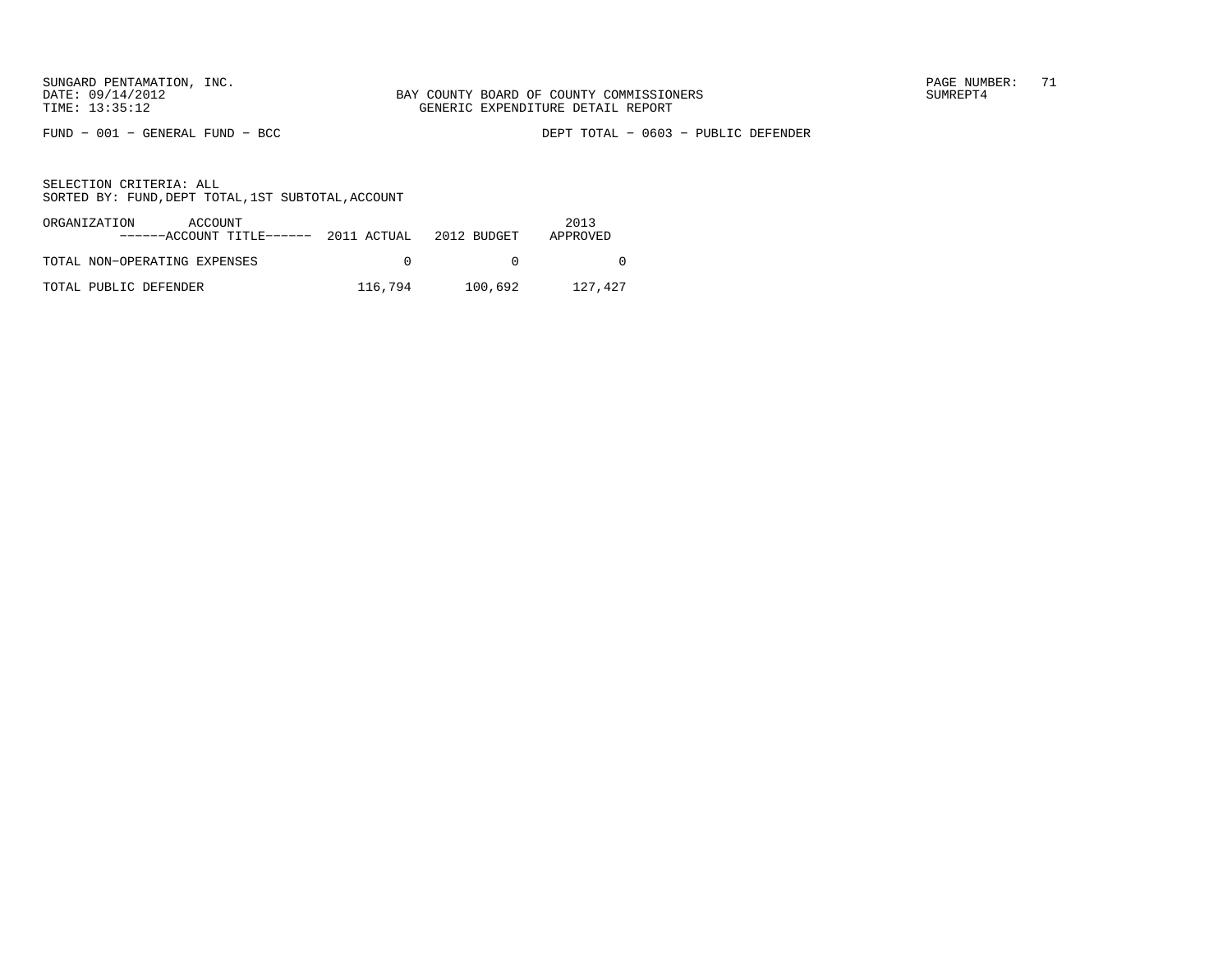| SELECTION CRITERIA: ALL |  |  |                                                    |  |
|-------------------------|--|--|----------------------------------------------------|--|
|                         |  |  | SORTED BY: FUND, DEPT TOTAL, 1ST SUBTOTAL, ACCOUNT |  |

| ORGANIZATION<br>ACCOUNT<br>------ACCOUNT TITLE------ 2011 ACTUAL 2012 BUDGET |           |             | 2013<br>APPROVED |
|------------------------------------------------------------------------------|-----------|-------------|------------------|
| 0604<br>5303410                                                              | $\Omega$  | $\Omega$    | $\Omega$         |
| CONTR SRV-JANITORIAL<br>5304107<br>0604<br>COMM SRV-COURT RELATED            | 28,768    | 30,000      | 30,000           |
| 0604<br>5304501<br>INSURANCE & BONDS                                         | 4,562     | 4,963       | 4,963            |
| 0604<br>5304611<br>REPAIR/MAINT-FLEET MAINT                                  | 0         | $\mathbf 0$ | $\Omega$         |
| TOTAL OPERATING EXPENSES                                                     | 33,330    | 34,963      | 34,963           |
| 0604<br>5808175<br>GRANT-BYRNE GRANT                                         | $\Omega$  | $\Omega$    | $\Omega$         |
| TOTAL GRANTS & AIDS                                                          | $\Omega$  | $\Omega$    | $\Omega$         |
| 0604<br>5819180<br>FEES & COST-CLERK                                         | $\Omega$  | $\Omega$    | $\Omega$         |
| 0604<br>5819181<br>FEES & COST-COUNTY COURT                                  | $\Omega$  | $\Omega$    | $\Omega$         |
| 0604<br>5819182<br>FEES & COST-BOARD FINANCE                                 | 1,098,594 | 1,083,644   | 1,076,055        |
| 0604<br>5905998<br>DEPRECIATION EXPENSE                                      | 0         | $\mathbf 0$ | $\Omega$         |
| TOTAL NON-OPERATING EXPENSES                                                 | 1,098,594 | 1,083,644   | 1,076,055        |
| TOTAL CLERK OF CIRCUIT COURT                                                 | 1,131,924 | 1,118,607   | 1,111,018        |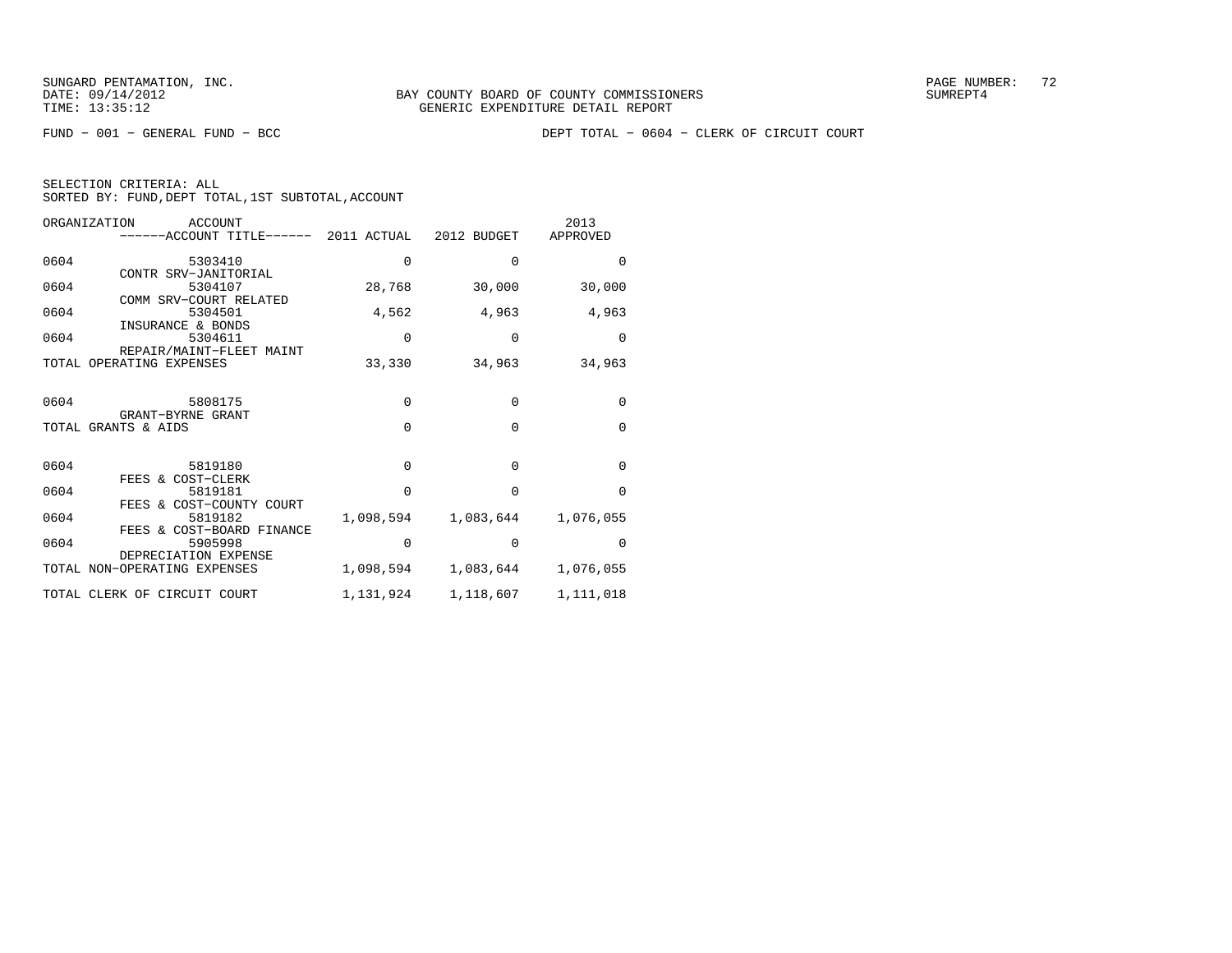| SELECTION CRITERIA: ALL |  |  |                                                    |  |
|-------------------------|--|--|----------------------------------------------------|--|
|                         |  |  | SORTED BY: FUND. DEPT TOTAL. 1ST SUBTOTAL. ACCOUNT |  |

| ORGANIZATION | ACCOUNT<br>------ACCOUNT TITLE------ 2011 ACTUAL 2012 BUDGET APPROVED |             |                      | 2013     |
|--------------|-----------------------------------------------------------------------|-------------|----------------------|----------|
| 0605         | 5101200<br>SALARIES & WAGES-REGULAR                                   | 43,479      | 52,598               | 52,598   |
| 0605         | 5102100                                                               | 3,326       | 4,024                | 4,024    |
| 0605         | FICA TAXES-MATCHING<br>5102200<br>RETIREMENT CONTRIBUTIONS            | 4,204       | 2,647                | 2,793    |
| 0605         | 5102300                                                               | $\mathbf 0$ | 12,930               | 4,180    |
| 0605         | LIFE & HEALTH INSURANCE<br>5102400                                    | 226         | 912                  | 226      |
| 0605         | WORKERS COMP. PREMIUMS<br>5102500<br>UNEMPLOYMENT COMPENSATION        | $\Omega$    | $\Omega$             | $\Omega$ |
|              | TOTAL PERSONAL SERVICES                                               | 51,235      | 73,111               | 63,821   |
| 0605         | 5304501                                                               | 397         | 432                  | 432      |
| 0605         | INSURANCE & BONDS<br>5304902                                          | $\Omega$    | 49                   | $\Omega$ |
| 0605         | FEES & COSTS-PURCHASING<br>5305101                                    | $\Omega$    | $\Omega$             | $\Omega$ |
| 0605         | OFFICE SUPPLIES<br>5305406                                            | $\Omega$    | $\Omega$             | $\Omega$ |
|              | TRAINING & TUITION<br>TOTAL OPERATING EXPENSES                        | 397         | 481                  | 432      |
| 0605         | 5606402<br>EOUIP LESS THAN \$1000                                     | 0           | $\mathbf 0$          | $\Omega$ |
|              | TOTAL CAPITAL OUTLAY                                                  | $\Omega$    | $\Omega$             | $\Omega$ |
|              | TOTAL PUBLIC INFO/COURT EFF                                           |             | 51,632 73,592 64,253 |          |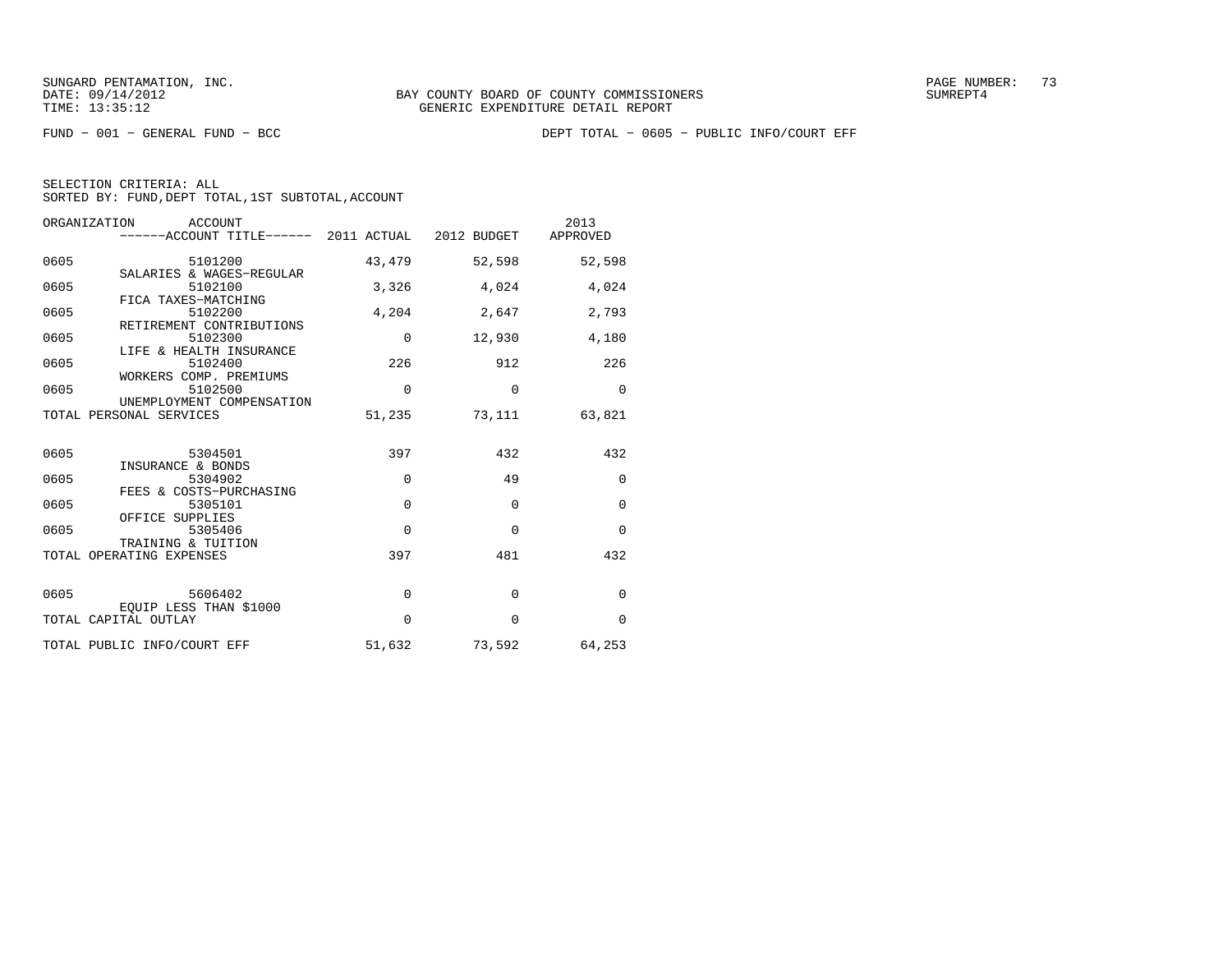$FUND - 001 - GENERAL FUND - BCC$ 

DEPT TOTAL - 0607 - APPEALS

|      | ORGANIZATION<br>ACCOUNT<br>------ACCOUNT TITLE------ | 2011 ACTUAL | 2012 BUDGET | 2013<br>APPROVED |
|------|------------------------------------------------------|-------------|-------------|------------------|
|      |                                                      |             |             |                  |
| 0607 | 5304981                                              | 0           |             |                  |
|      | COST OF APPEALS                                      |             |             |                  |
| 0607 | 5304982                                              |             |             |                  |
|      | INDIGENT APPEALS-ST ATTY                             |             |             |                  |
|      | TOTAL OPERATING EXPENSES                             | U           |             |                  |
|      | TOTAL APPEALS                                        |             |             |                  |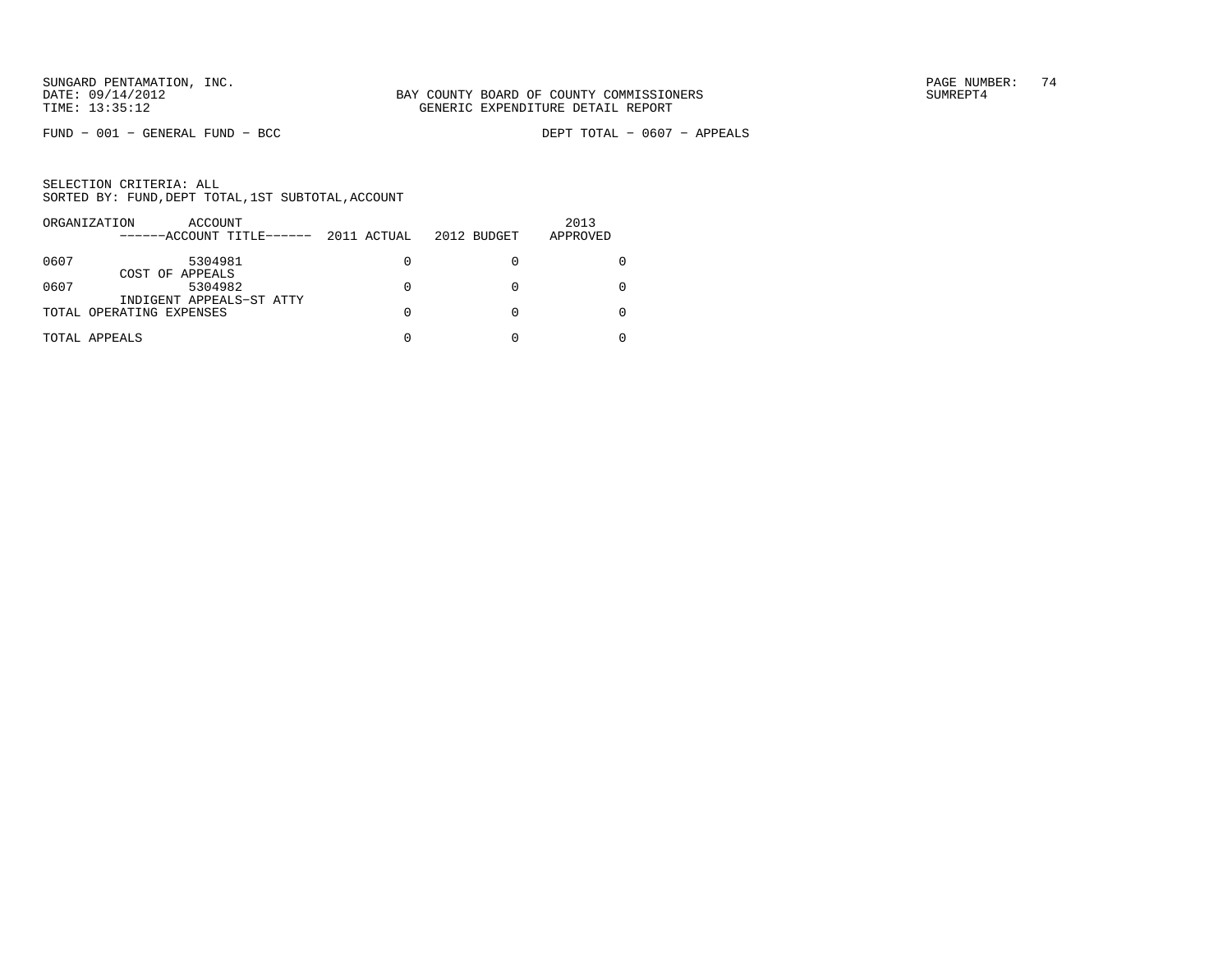FUND − 001 − GENERAL FUND − BCC DEPT TOTAL − 0608 − COURT OPERATIONS

|      | ORGANIZATION<br><b>ACCOUNT</b><br>------ACCOUNT TITLE------ | 2011 ACTUAL | 2012 BUDGET | 2013<br>APPROVED |
|------|-------------------------------------------------------------|-------------|-------------|------------------|
| 0608 | 5303401                                                     | 120         | 1,000       | 1,000            |
| 0608 | CONTRACTED SERVICES<br>5303410                              | 0           | 0           | 0                |
| 0608 | CONTR SRV-JANITORIAL<br>5304001                             | $\Omega$    | $\Omega$    | $\Omega$         |
| 0608 | TRAVEL/TRAINING NON-LOCAL<br>5304005                        | $\Omega$    | $\Omega$    | $\Omega$         |
| 0608 | TRAVEL-LOCAL<br>5304101                                     | 43,671      | 51,500      | 51,500           |
| 0608 | COMMUNICATIONS SERVICES<br>5304301                          | $\mathbf 0$ | $\Omega$    | 0                |
| 0608 | UTILITY SERVICES<br>5304405                                 | $\Omega$    | $\Omega$    | $\Omega$         |
| 0608 | RENTALS/LEASES-BUILDINGS<br>5304410                         | 22,920      | 25,038      | 25,038           |
|      | RENTALS/LEASES-EQUIPMENT                                    |             |             |                  |
| 0608 | 5304605<br>REPAIR/MAINT-BLDG & GRND                         | 6,396       | 0           | 1,500            |
| 0608 | 5304615<br>REPAIR/MAINT-EQUIPMENT                           | 125         | 1,000       | 1,000            |
| 0608 | 5304701<br>PRINTING & BINDING                               | 290         | 0           | 1,000            |
| 0608 | 5304902<br>FEES & COSTS-PURCHASING                          | $\mathbf 0$ | 148         | 0                |
| 0608 | 5305101<br>OFFICE SUPPLIES                                  | 362         | 500         | $\Omega$         |
| 0608 | 5305401<br>BOOKS/RESOURCE MATR/SUBSC                        | 377         | 0           | 0                |
|      | TOTAL OPERATING EXPENSES                                    | 74,262      | 79,186      | 81,038           |
| 0608 | 5606401                                                     | 0           | 3,634       | 3,600            |
| 0608 | EQUIPMENT<br>5606402                                        | 8,168       | 2,300       | 2,300            |
|      | EOUIP LESS THAN \$1000<br>TOTAL CAPITAL OUTLAY              | 8,168       | 5,934       | 5,900            |
|      |                                                             |             |             |                  |
| 0608 | 5905998                                                     | 0           | 0           | 0                |
|      | DEPRECIATION EXPENSE<br>TOTAL NON-OPERATING EXPENSES        | $\mathbf 0$ | $\Omega$    | 0                |
|      | TOTAL COURT OPERATIONS                                      | 82,430      | 85,120      | 86,938           |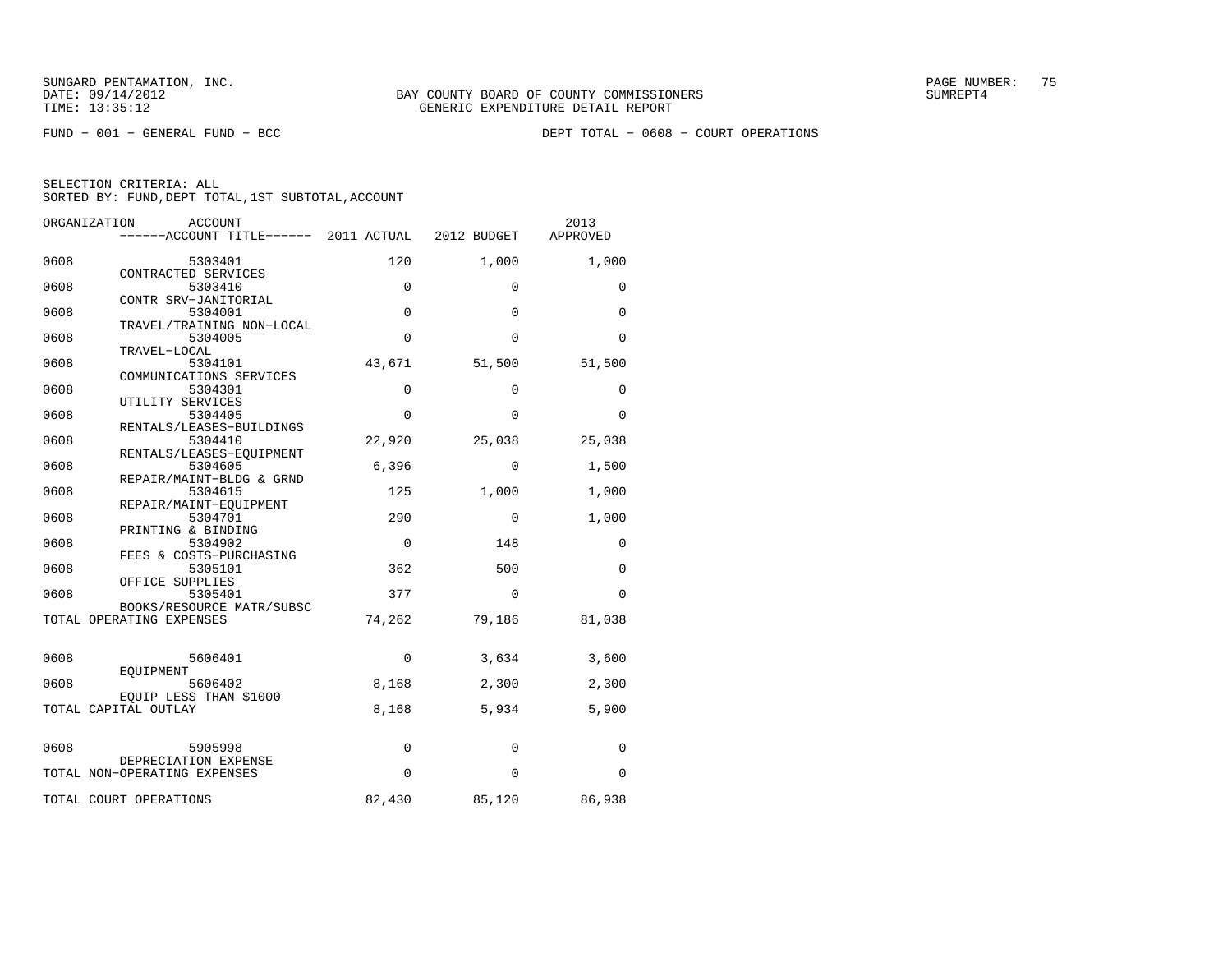FUND − 001 − GENERAL FUND − BCC DEPT TOTAL − 0620 − CIRCUIT CT−CRIMINAL

|      | ORGANIZATION<br>ACCOUNT   |             |             | 2013     |
|------|---------------------------|-------------|-------------|----------|
|      | ------ACCOUNT TITLE------ | 2011 ACTUAL | 2012 BUDGET | APPROVED |
| 0620 | 5303142                   |             | $\Omega$    |          |
|      | COURT APPT ATTNY-CT COST  |             |             |          |
| 0620 | 5303143                   |             | $\Omega$    |          |
|      | COURT APPT ATTNY-CONFLICT |             |             |          |
| 0620 | 5303401                   |             | $\Omega$    |          |
|      | CONTRACTED SERVICES       |             |             |          |
| 0620 | 5304010                   |             | $\Omega$    |          |
|      | TRAVEL & PER DIEM-ST ATTY |             |             |          |
| 0620 | 5304934                   |             |             |          |
|      | WTNSS CSTS-EXPERT/ST ATTY |             |             |          |
| 0620 | 5304962                   |             | $\Omega$    |          |
|      | JUDGEMENT & ORDER-ST ATTY |             |             |          |
|      | TOTAL OPERATING EXPENSES  |             |             |          |
|      | TOTAL CIRCUIT CT-CRIMINAL |             |             |          |
|      |                           |             |             |          |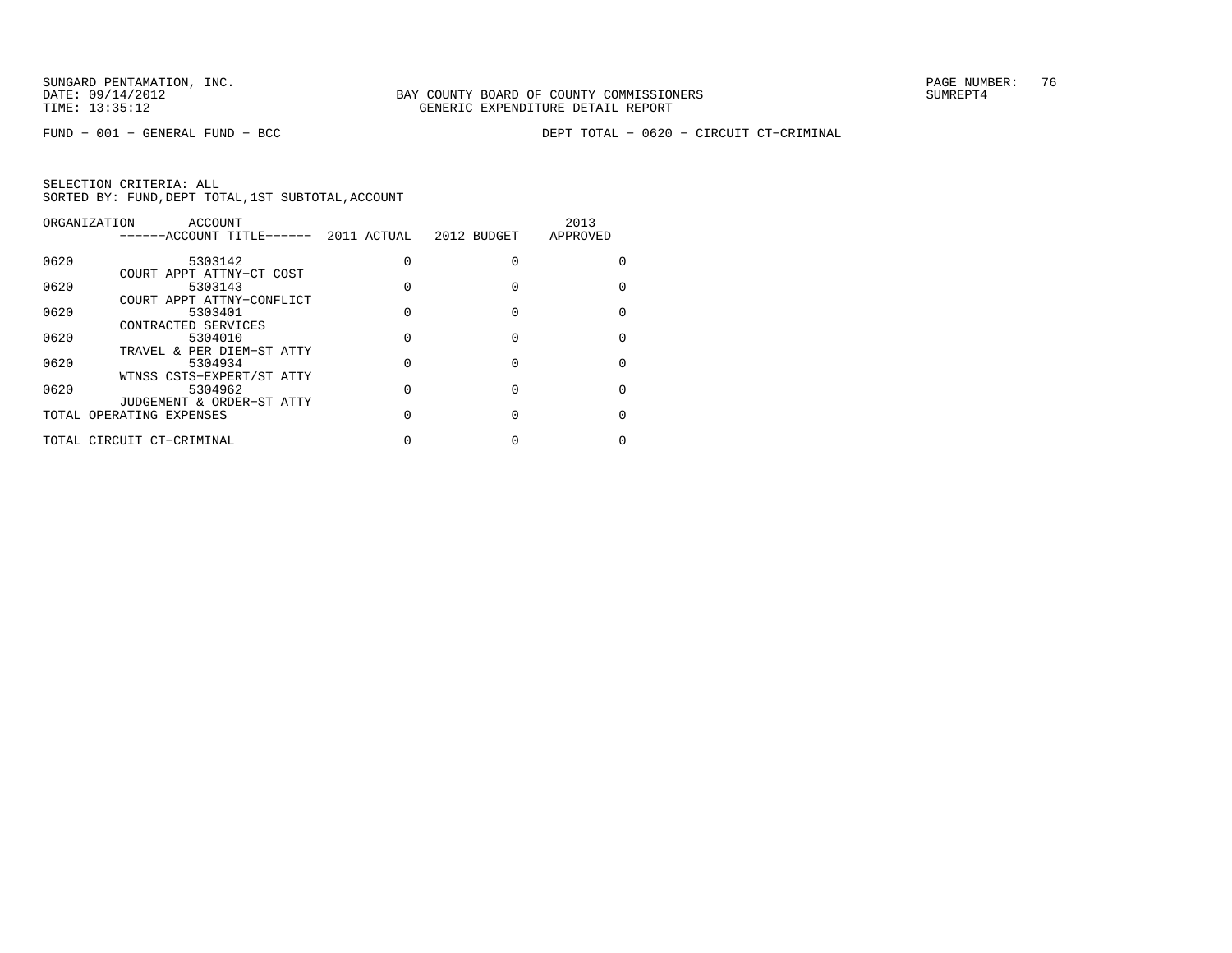$FUND - 001 - GENERAL FUND - BCC$ 

| SELECTION CRITERIA: ALL |  |                                                    |  |
|-------------------------|--|----------------------------------------------------|--|
|                         |  | SORTED BY: FUND. DEPT TOTAL. 1ST SUBTOTAL. ACCOUNT |  |

| ORGANIZATION | ACCOUNT<br>------ACCOUNT TITLE------ 2011 ACTUAL 2012 BUDGET |             |          | 2013<br>APPROVED |
|--------------|--------------------------------------------------------------|-------------|----------|------------------|
| 0622         | 5303401                                                      | 38,782      | 125,000  | 120,000          |
| 0622         | CONTRACTED SERVICES<br>5304001                               | $\mathbf 0$ | 1,500    | 6,000            |
|              | TRAVEL/TRAINING NON-LOCAL                                    |             |          |                  |
| 0622         | 5304005<br>TRAVEL-LOCAL                                      | $\mathbf 0$ | 350      | 250              |
| 0622         | 5304101                                                      | $\Omega$    | $\Omega$ | $\mathbf 0$      |
| 0622         | COMMUNICATIONS SERVICES<br>5304125                           | 28          | 50       | 50               |
| 0622         | POSTAGE/TRANSP/FREIGHT<br>5304501                            | $\mathbf 0$ | $\Omega$ | $\mathbf 0$      |
|              | INSURANCE & BONDS                                            |             |          |                  |
| 0622         | 5304615<br>REPAIR/MAINT-EOUIPMENT                            | $\Omega$    | $\Omega$ | $\mathbf 0$      |
| 0622         | 5304902<br>FEES & COSTS-PURCHASING                           | $\Omega$    | $\Omega$ | $\Omega$         |
| 0622         | 5305101                                                      | 404         | 750      | 750              |
| 0622         | OFFICE SUPPLIES<br>5305401                                   | 1,294       | 3,000    | 3,000            |
| 0622         | BOOKS/RESOURCE MATR/SUBSC<br>5305402                         | 675         | 775      | 775              |
|              | <b>DUES &amp; MEMBERSHIPS</b><br>TOTAL OPERATING EXPENSES    | 41,183      | 131,425  | 130,825          |
|              |                                                              |             |          |                  |
|              | TOTAL DRUG COURT                                             | 41,183      | 131,425  | 130,825          |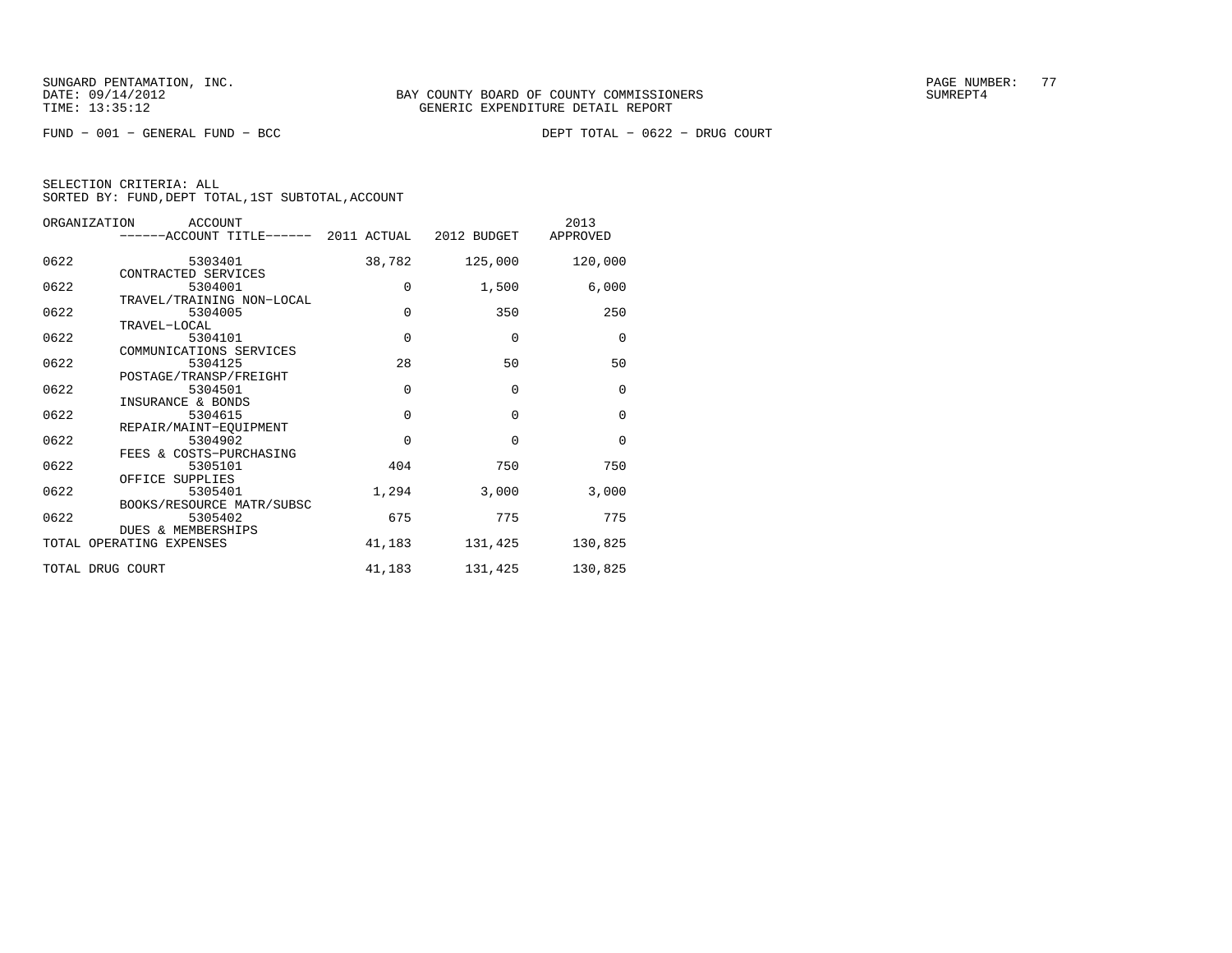| ORGANIZATION<br><b>ACCOUNT</b><br>------ACCOUNT TITLE------ 2011 ACTUAL |             | 2012 BUDGET | 2013<br>APPROVED |
|-------------------------------------------------------------------------|-------------|-------------|------------------|
| 0623<br>5101200                                                         | 50,481      | 50,103      | 50,103           |
| SALARIES & WAGES-REGULAR<br>0623<br>5102100                             | 3,685       | 3,833       | 3,833            |
| FICA TAXES-MATCHING<br>0623<br>5102200                                  | 4,605       | 2,522       | 2,660            |
| RETIREMENT CONTRIBUTIONS<br>0623<br>5102300                             | 3,588       | 3,782       | 4,180            |
| LIFE & HEALTH INSURANCE<br>0623<br>5102400                              | 168         | 730         | 215              |
| WORKERS COMP. PREMIUMS<br>TOTAL PERSONAL SERVICES                       | 62,527      | 60,970      | 60,991           |
| 0623<br>5304001                                                         | 0           | 0           | 0                |
| TRAVEL/TRAINING NON-LOCAL<br>0623<br>5304005                            | $\mathbf 0$ | $\mathbf 0$ | 0                |
| TRAVEL-LOCAL<br>0623<br>5304125                                         | $\Omega$    | $\Omega$    | $\Omega$         |
| POSTAGE/TRANSP/FREIGHT<br>0623<br>5304501                               | 397         | 432         | 432              |
| INSURANCE & BONDS<br>0623<br>5304902                                    | $\Omega$    | 0           | $\Omega$         |
| FEES & COSTS-PURCHASING<br>0623<br>5304905                              | $\Omega$    | $\Omega$    | $\Omega$         |
| FEES&COSTS-LGL ADV/ADVERT<br>0623<br>5305101                            | 625         | 0           | 0                |
| OFFICE SUPPLIES<br>0623<br>5305402<br><b>DUES &amp; MEMBERSHIPS</b>     | $\mathbf 0$ | 0           | 0                |
| 0623<br>5305406<br>TRAINING & TUITION                                   | $\Omega$    | $\Omega$    | $\Omega$         |
| TOTAL OPERATING EXPENSES                                                | 1,022       | 432         | 432              |
| 0623<br>5606401                                                         | 0           | 0           | 0                |
| EOUIPMENT<br>0623<br>5606402                                            | 0           | $\mathbf 0$ | $\Omega$         |
| EQUIP LESS THAN \$1000<br>TOTAL CAPITAL OUTLAY                          | $\Omega$    | $\Omega$    | 0                |
| 0623<br>5909915                                                         | $\Omega$    | $\Omega$    | 0                |
| RESERVE FOR PAY ADJUSTMNT<br>TOTAL NON-OPERATING EXPENSES               | $\Omega$    | $\Omega$    | 0                |
| TOTAL PRETRIAL RELEASE                                                  | 63,549      | 61,402      | 61,423           |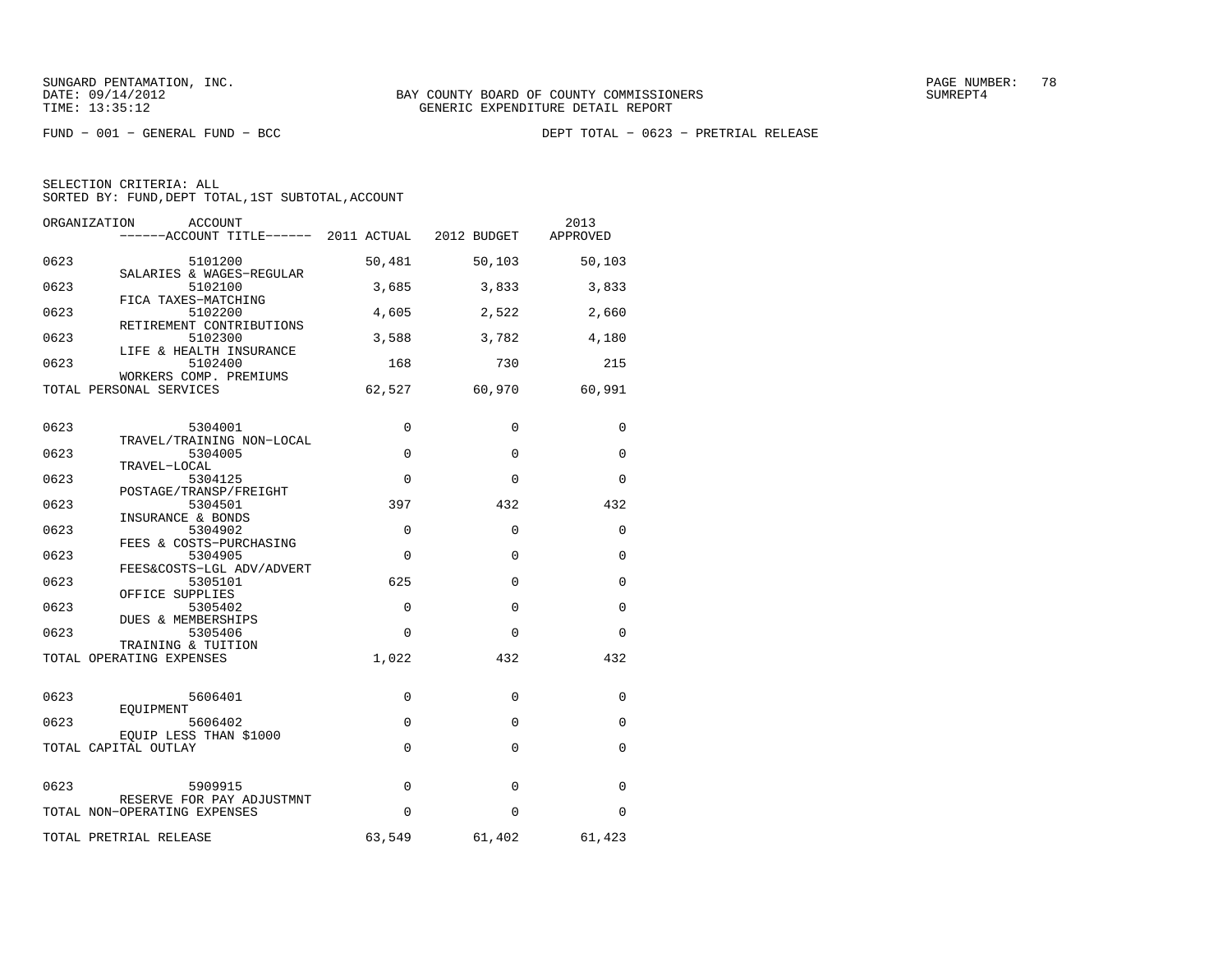FUND − 001 − GENERAL FUND − BCC DEPT TOTAL − 0640 − CIRCUIT CT−CIVIL

|      | ORGANIZATION<br>ACCOUNT<br>------ACCOUNT TITLE------ | 2011 ACTUAL | 2012 BUDGET | 2013<br>APPROVED |
|------|------------------------------------------------------|-------------|-------------|------------------|
| 0640 | 5303143<br>COURT APPT ATTNY-CONFLICT                 | 0           | 1,000       | 1,000            |
| 0640 | 5304971<br>UREASA-CHILD SUPPORT                      | 0           |             |                  |
| 0640 | 5304972<br>UREASA-MILITARY DISCHARGE                 | 196         |             | <sup>0</sup>     |
|      | TOTAL OPERATING EXPENSES                             | 196         | 1,000       | 1,000            |
|      | TOTAL CIRCUIT CT-CIVIL                               | 196         | 1,000       | 1,000            |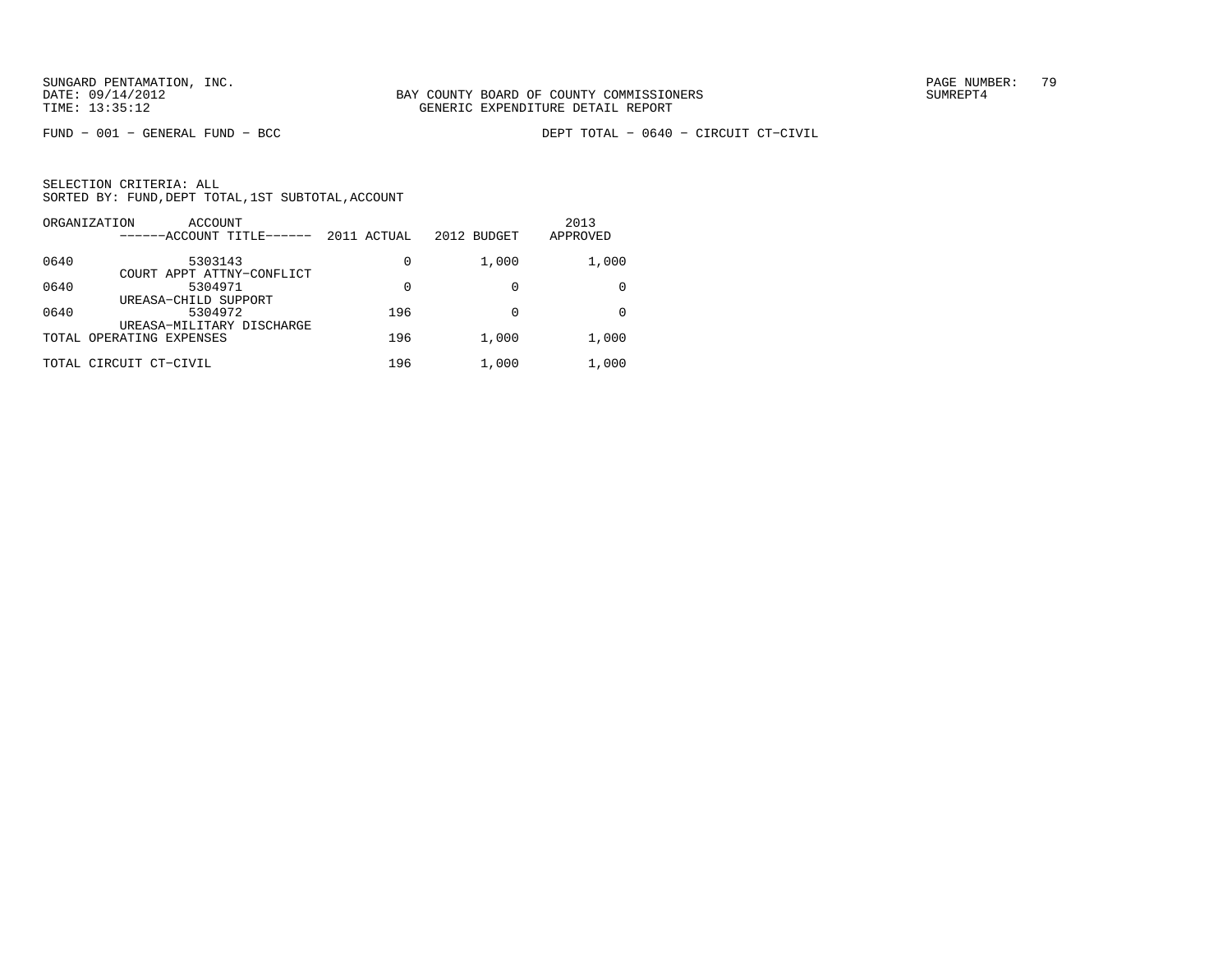|      | ORGANIZATION<br>ACCOUNT<br>------ACCOUNT TITLE------ | 2011 ACTUAL | 2012 BUDGET | 2013<br>APPROVED |
|------|------------------------------------------------------|-------------|-------------|------------------|
| 0660 | 5303142                                              | 0           |             |                  |
| 0660 | COURT APPT ATTNY-CT COST<br>5303143                  |             |             |                  |
|      | COURT APPT ATTNY-CONFLICT                            |             |             |                  |
| 0660 | 5303401<br>CONTRACTED SERVICES                       | 0           |             |                  |
|      | TOTAL OPERATING EXPENSES                             |             |             |                  |
|      | TOTAL CIRCUIT CT-FAMILY                              |             |             |                  |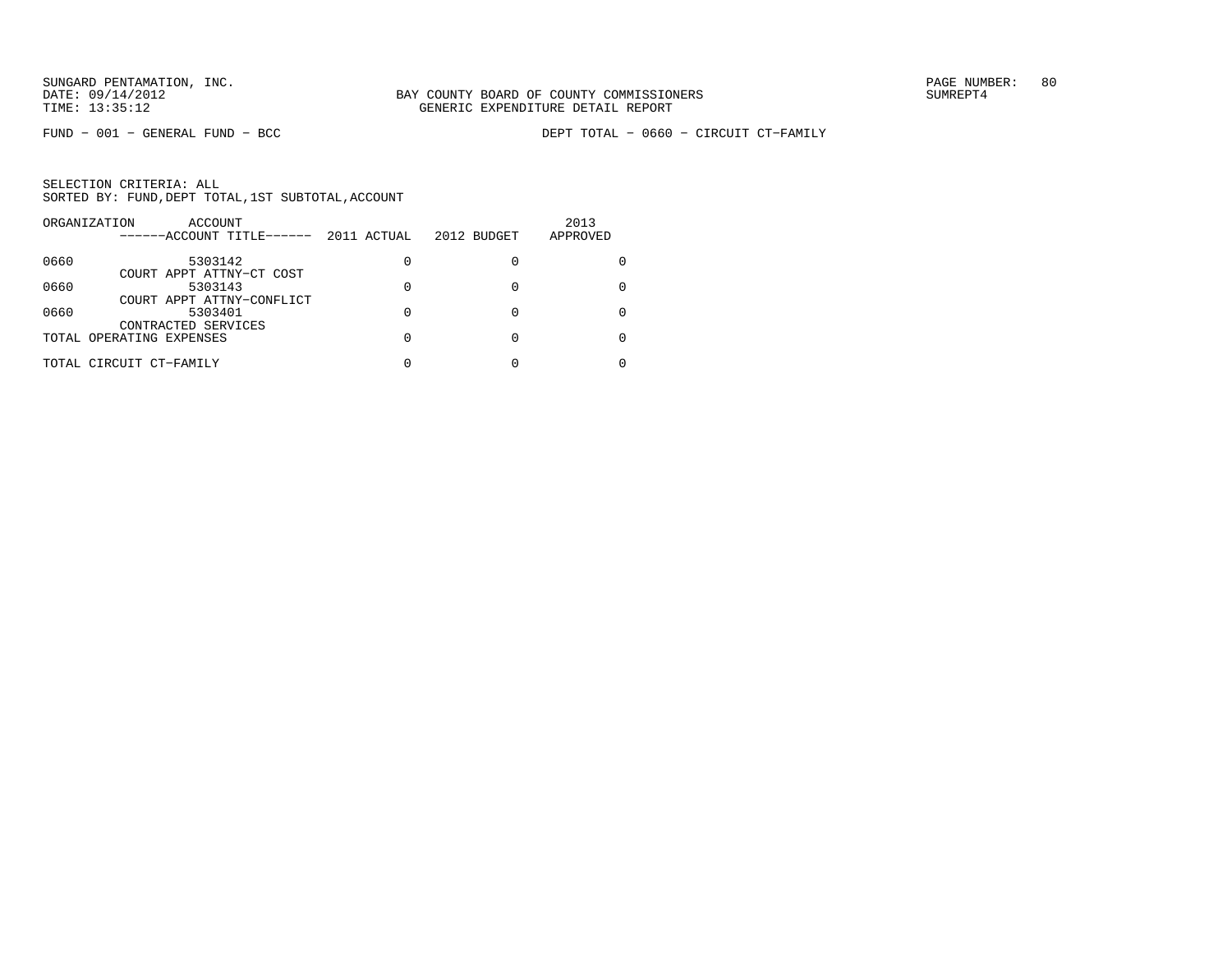FUND − 001 − GENERAL FUND − BCC DEPT TOTAL − 0680 − CIRCUIT CT−JUVENILE

|      | ORGANIZATION<br>ACCOUNT<br>------ACCOUNT TITLE------  | 2011 ACTUAL | 2012 BUDGET | 2013<br>APPROVED |
|------|-------------------------------------------------------|-------------|-------------|------------------|
| 0680 | 5303142                                               | 0           |             |                  |
| 0680 | COURT APPT ATTNY-CT COST<br>5303143                   | 0           |             |                  |
|      | COURT APPT ATTNY-CONFLICT<br>TOTAL OPERATING EXPENSES | O           |             |                  |
|      | TOTAL CIRCUIT CT-JUVENILE                             |             |             |                  |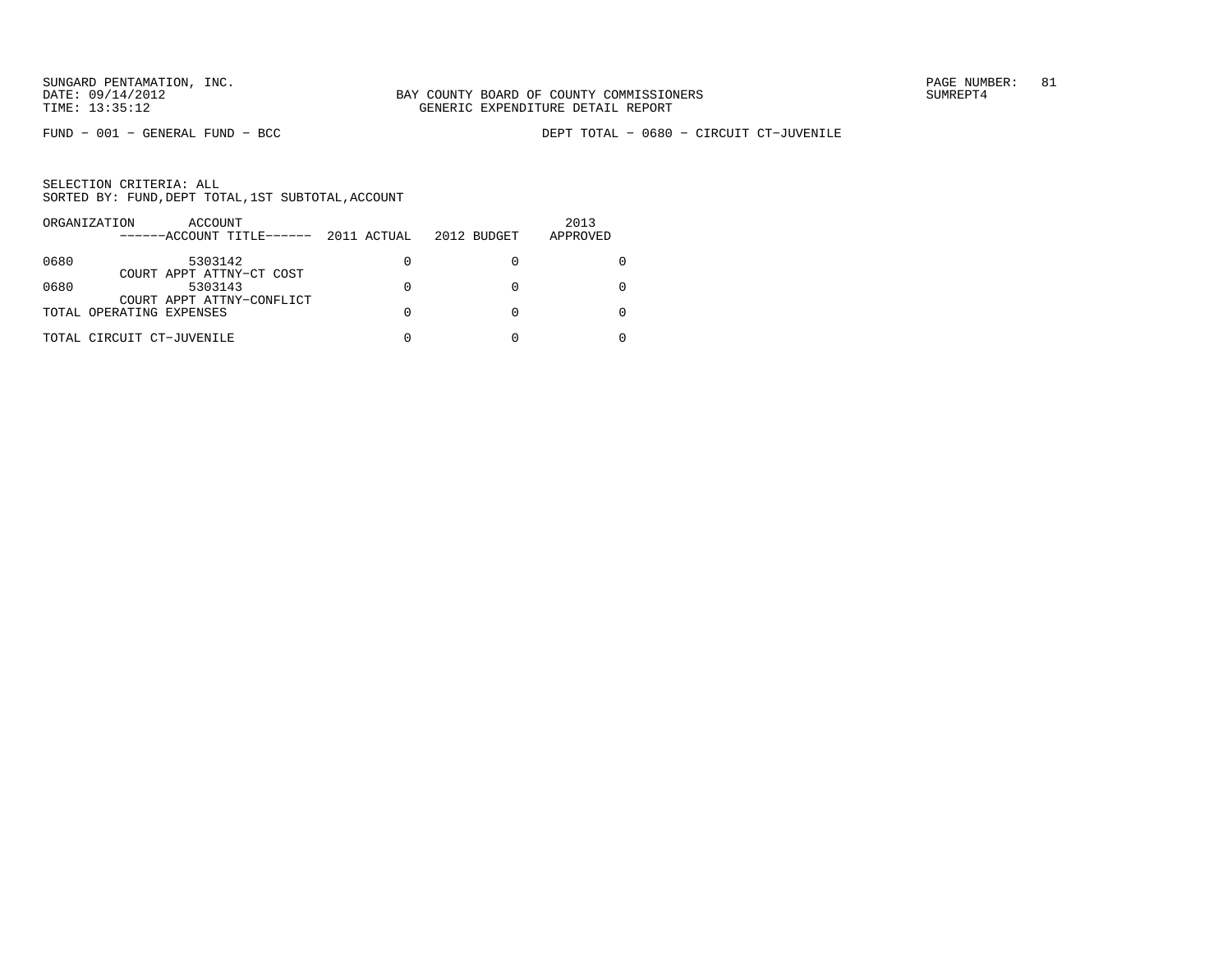FUND − 001 − GENERAL FUND − BCC DEPT TOTAL − 0685 − GUARDIAN AD LITEM

| ORGANIZATION | ACCOUNT<br>------ACCOUNT TITLE------ 2011 ACTUAL     |             | 2012 BUDGET | 2013<br>APPROVED |
|--------------|------------------------------------------------------|-------------|-------------|------------------|
| 0685         | 5303143                                              | 0           | $\Omega$    | 0                |
| 0685         | COURT APPT ATTNY-CONFLICT<br>5303401                 | $\Omega$    | 0           | 600              |
| 0685         | CONTRACTED SERVICES<br>5304101                       | 3,636       | 3,500       | 3,500            |
| 0685         | COMMUNICATIONS SERVICES<br>5304125                   | $\Omega$    | $\Omega$    | $\Omega$         |
| 0685         | POSTAGE/TRANSP/FREIGHT<br>5304405                    | 1,260       | 0           | 2,200            |
| 0685         | RENTALS/LEASES-BUILDINGS<br>5304410                  | 3,440       | 5,220       | 3,500            |
| 0685         | RENTALS/LEASES-EQUIPMENT<br>5304501                  | 793         | 863         | 863              |
| 0685         | INSURANCE & BONDS<br>5304605                         | 525         | $\Omega$    | 0                |
|              | REPAIR/MAINT-BLDG & GRND                             |             |             |                  |
| 0685         | 5304615<br>REPAIR/MAINT-EQUIPMENT                    | 43          | 500         | 500              |
| 0685         | 5304902<br>FEES & COSTS-PURCHASING                   | 110         | 0           | 104              |
| 0685         | 5304990<br>MISCELLANEOUS EXPENSES                    | $\mathbf 0$ | $\Omega$    | 0                |
| 0685         | 5305101<br>OFFICE SUPPLIES                           | 276         | $\Omega$    | 0                |
| 0685         | 5305202<br>OPER SUPPLIES-JANITORIAL                  | 0           | 0           | 0                |
| 0685         | 5305402<br>DUES & MEMBERSHIPS                        | $\Omega$    | 0           | 0                |
|              | TOTAL OPERATING EXPENSES                             | 10,082      | 10,083      | 11,267           |
| 0685         | 5606401                                              | 0           | 0           | 0                |
| 0685         | EQUIPMENT<br>5606402                                 | 1,156       | 750         | 0                |
|              | EOUIP LESS THAN \$1000<br>TOTAL CAPITAL OUTLAY       | 1,156       | 750         | 0                |
|              |                                                      |             |             |                  |
| 0685         | 5905998                                              | $\mathbf 0$ | 0           | 0                |
|              | DEPRECIATION EXPENSE<br>TOTAL NON-OPERATING EXPENSES | 0           | $\mathbf 0$ | 0                |
|              | TOTAL GUARDIAN AD LITEM                              | 11,238      | 10,833      | 11,267           |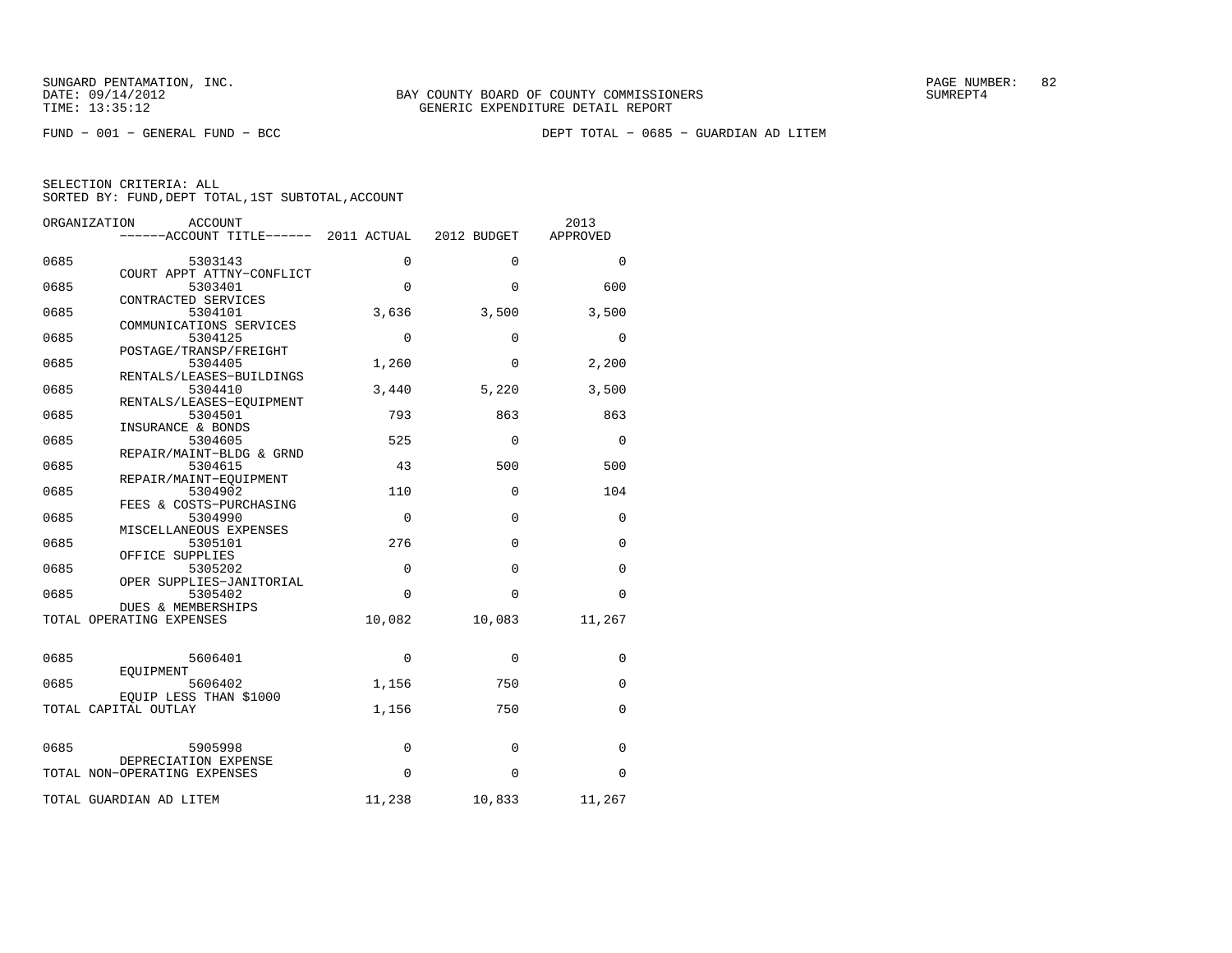|      | ORGANIZATION<br>ACCOUNT   |             |             | 2013     |
|------|---------------------------|-------------|-------------|----------|
|      | ------ACCOUNT TITLE------ | 2011 ACTUAL | 2012 BUDGET | APPROVED |
| 0700 | 5303142                   |             |             |          |
|      | COURT APPT ATTNY-CT COST  |             |             |          |
| 0700 | 5303143                   |             |             |          |
|      | COURT APPT ATTNY-CONFLICT |             |             |          |
| 0700 | 5303163                   |             |             |          |
|      | CONSULT COSTS-PHYS        |             |             |          |
| 0700 | 5303401                   |             |             |          |
|      | CONTRACTED SERVICES       |             |             |          |
| 0700 | 5304941                   |             |             |          |
|      | GUARDIANSHIP COSTS        |             |             |          |
|      | TOTAL OPERATING EXPENSES  |             |             |          |
|      | TOTAL CIRCUIT CT-PROBATE  |             |             |          |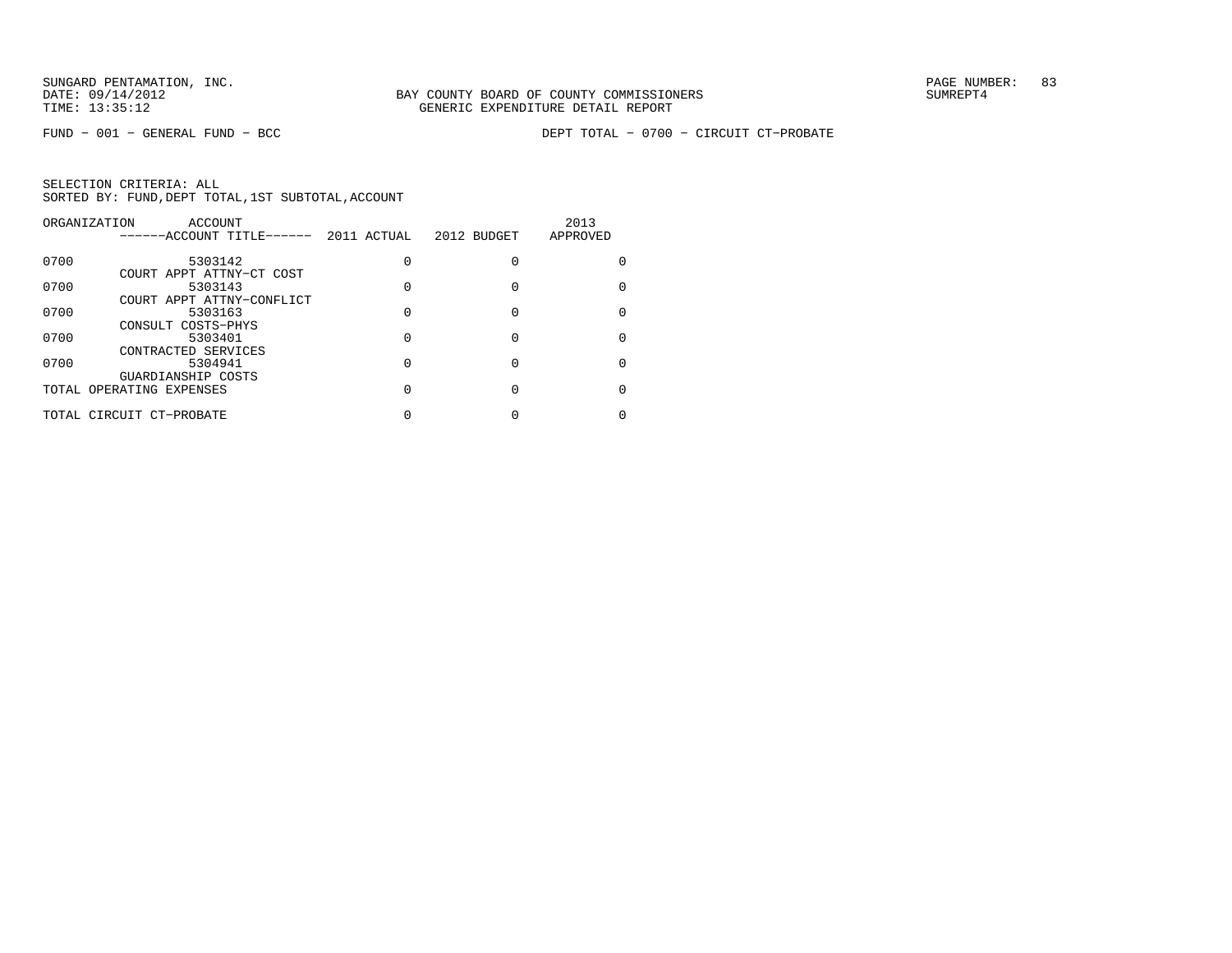FUND − 001 − GENERAL FUND − BCC DEPT TOTAL − 0712 − COUNTY COURTHOUSE MAINT

| ORGANIZATION<br><b>ACCOUNT</b> |                      |                                                 |             | 2013              |             |
|--------------------------------|----------------------|-------------------------------------------------|-------------|-------------------|-------------|
|                                |                      | $---ACCOUNT$ TITLE $---2011$ ACTUAL 2012 BUDGET |             |                   | APPROVED    |
|                                |                      |                                                 |             |                   |             |
| 0712                           |                      | 5303401                                         | 2,540       | 3,045             | 3,045       |
|                                |                      | CONTRACTED SERVICES                             |             |                   |             |
| 0712                           |                      | 5303410                                         | $\mathbf 0$ | $\mathbf 0$       | $\Omega$    |
| 0712                           |                      | CONTR SRV-JANITORIAL                            |             |                   |             |
|                                |                      | 5303446                                         |             | 281, 224 259, 441 | 223,615     |
| 0712                           |                      | CONTR SRV-FACILITIES<br>5304101                 | $\mathbf 0$ | 480               | 480         |
|                                |                      | COMMUNICATIONS SERVICES                         |             |                   |             |
| 0712                           |                      | 5304301                                         | 315,172     | 300,000           | 300,000     |
|                                |                      | UTILITY SERVICES                                |             |                   |             |
| 0712                           |                      | 5304403                                         | $\mathbf 0$ | $\Omega$          | $\Omega$    |
|                                |                      | RENTALS/LEASES-LAND                             |             |                   |             |
| 0712                           |                      | 5304501                                         | 54,543      | 59,336            | 59,336      |
|                                |                      | INSURANCE & BONDS                               |             |                   |             |
| 0712                           |                      | 5304605                                         | 306,287     | 307,526           | 271,948     |
|                                |                      | REPAIR/MAINT-BLDG & GRND                        |             |                   |             |
| 0712                           |                      | 5304611                                         | 0           | $\Omega$          | $\Omega$    |
|                                |                      | REPAIR/MAINT-FLEET MAINT                        |             |                   |             |
| 0712                           |                      | 5304902                                         | 1,428       | 2,127             | 6,963       |
|                                |                      | FEES & COSTS-PURCHASING                         |             |                   |             |
| 0712                           |                      | 5304905                                         | 0           | $\Omega$          | 0           |
|                                |                      | FEES&COSTS-LGL ADV/ADVERT                       |             |                   |             |
| 0712                           |                      | 5305202                                         | 568         | $\Omega$          | $\Omega$    |
|                                |                      | OPER SUPPLIES-JANITORIAL                        |             |                   |             |
|                                |                      | TOTAL OPERATING EXPENSES                        | 961,762     | 931,955           | 865,387     |
|                                |                      |                                                 |             |                   |             |
|                                |                      |                                                 |             |                   |             |
| 0712                           |                      | 5606371                                         | 67,972      | $\mathbf 0$       | $\mathbf 0$ |
|                                |                      | IMPRV-CRTHSE SECURITY                           |             |                   |             |
| 0712                           |                      | 5606401                                         | 0           | $\Omega$          | $\Omega$    |
|                                |                      | <b>EOUIPMENT</b>                                |             | $\Omega$          | $\Omega$    |
|                                | TOTAL CAPITAL OUTLAY |                                                 | 67,972      |                   |             |
|                                |                      | TOTAL COUNTY COURTHOUSE MAINT                   | 1,029,734   | 931,955           | 865,387     |
|                                |                      |                                                 |             |                   |             |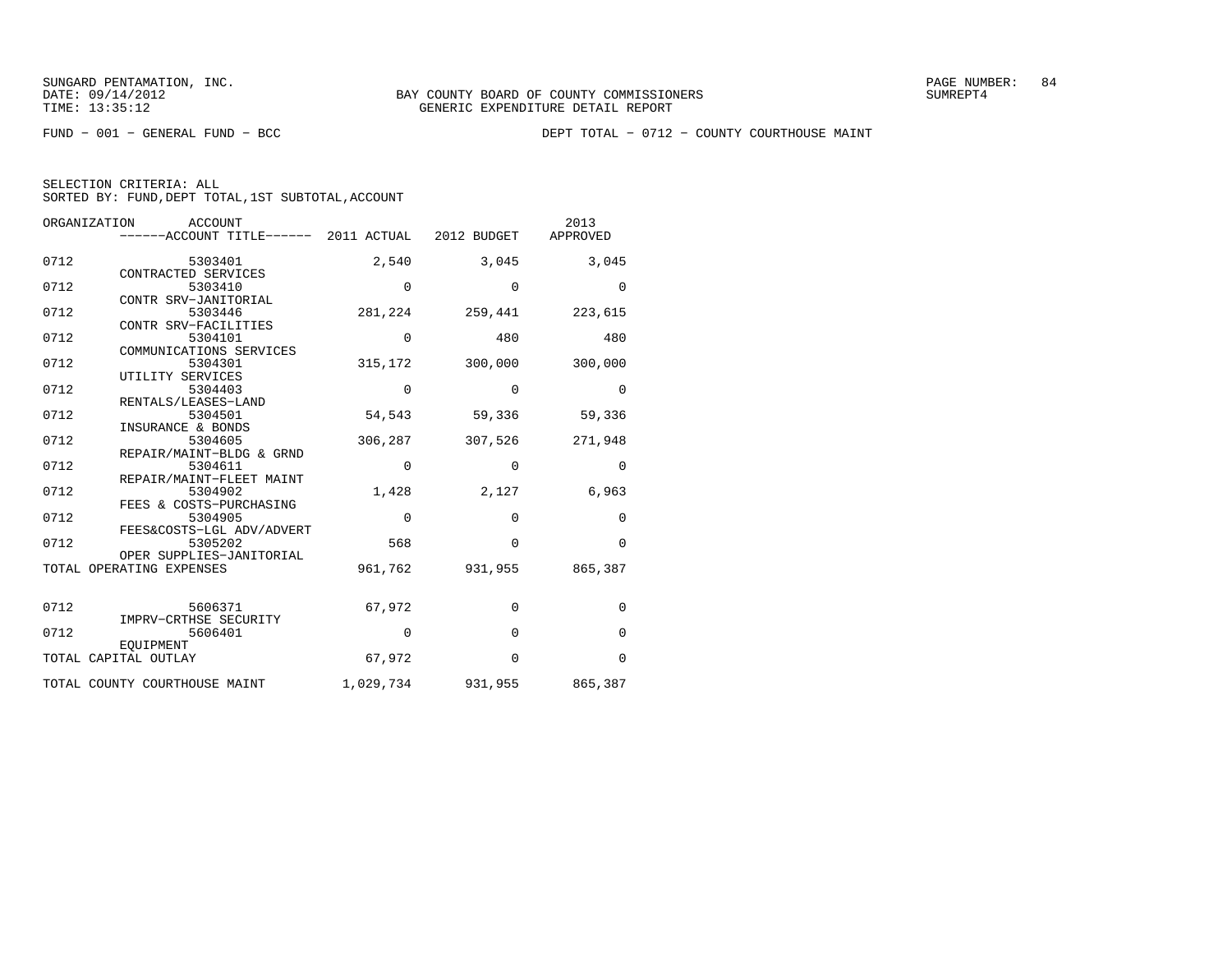FUND − 001 − GENERAL FUND − BCC DEPT TOTAL − 0713 − TECHNOLOGY

| ORGANIZATION | ACCOUNT<br>------ACCOUNT TITLE------ 2011 ACTUAL 2012 BUDGET      |             |             | 2013<br>APPROVED |
|--------------|-------------------------------------------------------------------|-------------|-------------|------------------|
| 0713         | 5101200                                                           | 95,461      | 88,600      | 46,600           |
| 0713         | SALARIES & WAGES-REGULAR<br>5102100                               | 6,796       | 6,778       | 3,565            |
| 0713         | FICA TAXES-MATCHING<br>5102200<br>RETIREMENT CONTRIBUTIONS        | 8,491       | 4,459       | 2,474            |
| 0713         | 5102300<br>LIFE & HEALTH INSURANCE                                | 15,800      | 16,712      | 4,180            |
| 0713         | 5102400<br>WORKERS COMP. PREMIUMS                                 | 385         | 1,067       | 200              |
|              | TOTAL PERSONAL SERVICES                                           | 126,933     | 117,616     | 57,019           |
| 0713         | 5303107                                                           | $\Omega$    | $\Omega$    | $\Omega$         |
| 0713         | PROF SRV-SUBSTANCE TEST<br>5303401                                | 0           | 40,500      | 25,000           |
| 0713         | CONTRACTED SERVICES<br>5303417                                    | 70,799      | 56,500      | 72,650           |
| 0713         | CONTRACTED SERVICES (SA)<br>5303418                               | 53,080      | 57,881      | 59,351           |
| 0713         | CONTRACTED SERVICES (PD)<br>5304001                               | $\mathbf 0$ | $\Omega$    | $\Omega$         |
| 0713         | TRAVEL/TRAINING NON-LOCAL<br>5304002                              | $\mathbf 0$ | $\Omega$    | 1,500            |
| 0713         | TRAVEL/TRN NON-LOCAL (SA)<br>5304003<br>TRAVEL/TRN NON-LOCAL (PD) | $\mathbf 0$ | $\Omega$    | 0                |
| 0713         | 5304005<br>TRAVEL-LOCAL                                           | $\mathbf 0$ | $\Omega$    | 0                |
| 0713         | 5304101<br>COMMUNICATIONS SERVICES                                | $\mathbf 0$ | 34,000      | $\Omega$         |
| 0713         | 5304105<br>COMM SRV-TELEPHONE                                     | $\Omega$    | $\Omega$    | $\Omega$         |
| 0713         | 5304110<br>COMMUNICATIONS SRV-(SA)                                | 28,901      | $\mathbf 0$ | 26,000           |
| 0713         | 5304115<br>COMMUNICATIONS SRV-(PD)                                | $\mathbf 0$ | $\mathbf 0$ | 0                |
| 0713         | 5304125<br>POSTAGE/TRANSP/FREIGHT                                 | $\mathbf 0$ | $\Omega$    | 0                |
| 0713         | 5304410<br>RENTALS/LEASES-EQUIPMENT                               | $\Omega$    | $\Omega$    | $\Omega$         |
| 0713         | 5304411<br>RENTALS/LEASES EOUIP-(SA)                              | 600         | 15,000      | 13,802           |
| 0713         | 5304412<br>RENTALS/LEASES EOUIP-(PD)                              | $\mathbf 0$ | 15,000      | 13,802           |
| 0713         | 5304501<br>INSURANCE & BONDS                                      | 992         | 1,079       | 1,079            |
| 0713         | 5304615<br>REPAIR/MAINT-EQUIPMENT                                 | 50,876      | 58,000      | 67,000           |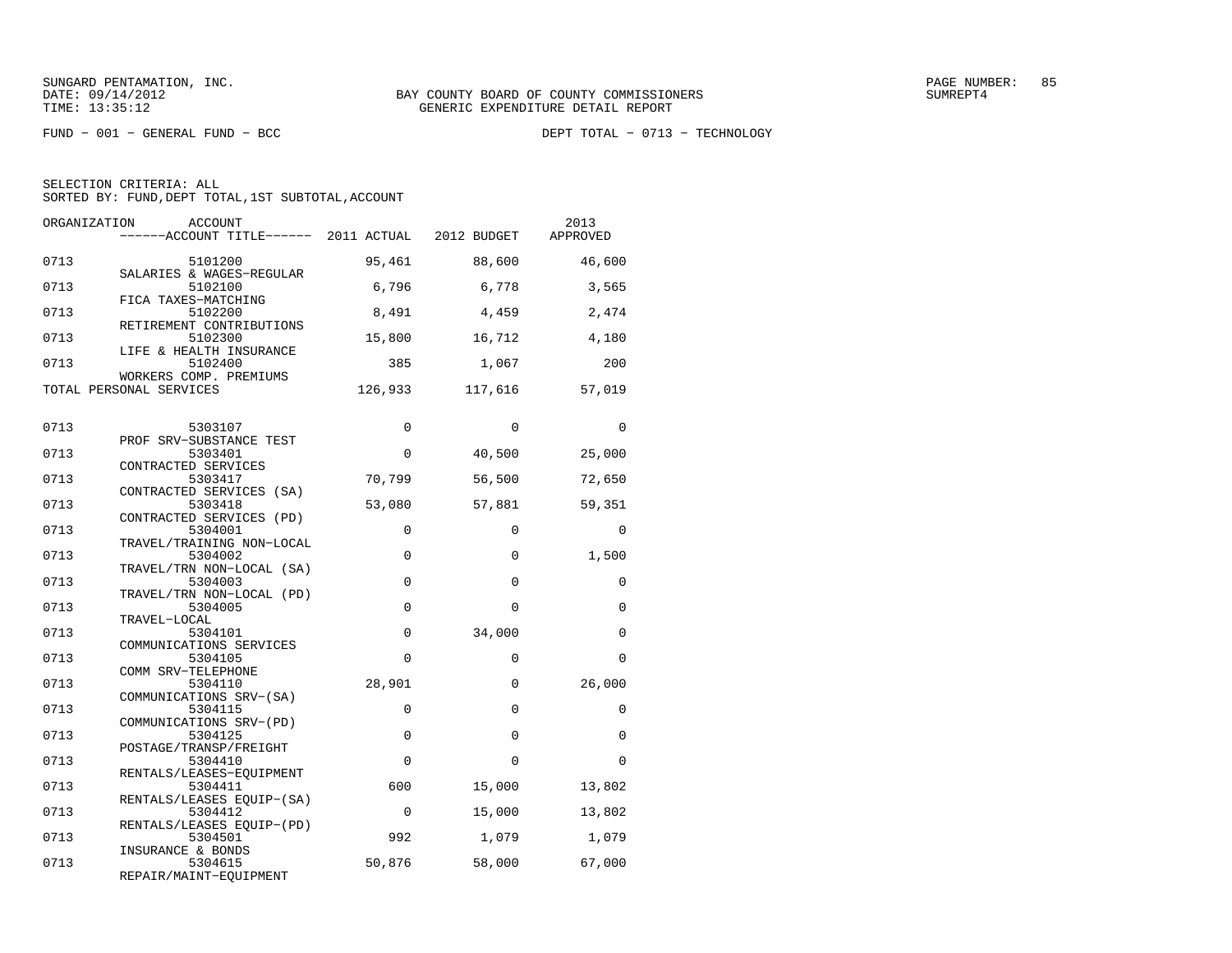FUND − 001 − GENERAL FUND − BCC DEPT TOTAL − 0713 − TECHNOLOGY

| ORGANIZATION | ACCOUNT<br>------ACCOUNT TITLE------ 2011 ACTUAL 2012 BUDGET    |          |             | 2013<br>APPROVED |
|--------------|-----------------------------------------------------------------|----------|-------------|------------------|
| 0713         | 5304618                                                         | 5,610    | 8,750       | 35,416           |
| 0713         | REPAIR/MAINT-EQUIP (SA)<br>5304619                              | 27,838   | 26,850      | 29,065           |
| 0713         | REPAIR/MAINT-EQUIP (PD)<br>5304902                              | 659      | 940         | 704              |
| 0713         | FEES & COSTS-PURCHASING<br>5304905<br>FEES&COSTS-LGL ADV/ADVERT | 552      | $\Omega$    | $\Omega$         |
| 0713         | 5305101<br>OFFICE SUPPLIES                                      | 1,091    | $\Omega$    | $\Omega$         |
| 0713         | 5305201<br>OPERATING SUPPLIES                                   | 21,805   | 18,000      | 18,000           |
| 0713         | 5305245<br>OPERATING SUPPLIES-(SA)                              | 16,561   | 13,000      | 13,000           |
| 0713         | 5305246<br>OPERATING SUPPLIES-(PD)                              | 12,092   | 11,400      | 11,400           |
| 0713         | 5305402<br>DUES & MEMBERSHIPS                                   | 250      | $\Omega$    | $\Omega$         |
|              | TOTAL OPERATING EXPENSES                                        | 291,705  | 356,900     | 387,769          |
| 0713         | 5606401                                                         | 48,169   | $\Omega$    | 25,000           |
| 0713         | EOUIPMENT<br>5606402<br>EOUIP LESS THAN \$1000                  | 34,235   | 5,000       | 21,100           |
| 0713         | 5606410<br>EQUIPMENT-(SA)                                       | 19,933   | $\Omega$    | 35,000           |
| 0713         | 5606411<br>EQUIPMENT-(PD)                                       | 5,894    | $\Omega$    | 21,600           |
| 0713         | 5606420<br>EQUIP LESS THAN\$1000 (SA)                           | 17,708   | 5,000       | $\Omega$         |
| 0713         | 5606421<br>EQUIP LESS THAN\$1000 (PD)                           | 8,747    | $\Omega$    | 1,200            |
| 0713         | 5606450<br>COMPUTER SOFTWARE                                    | 30,457   | $\mathbf 0$ | 3,900            |
| 0713         | 5606451<br>COMPUTER SOFTWARE (SA)                               | 9,743    | 10,000      | 13,640           |
| 0713         | 5606452<br>COMPUTER SOFTWARE (PD)                               | $\Omega$ | $\Omega$    | $\Omega$         |
|              | TOTAL CAPITAL OUTLAY                                            | 174,885  | 20,000      | 121,440          |
| 0713         | 5707201                                                         | 0        | 0           | 0                |
|              | INTEREST EXPENSE<br>TOTAL DEBT SERVICE                          | $\Omega$ | $\Omega$    | $\Omega$         |
| 0713         | 5909910<br>RESERVE FOR CONTINGENCIES                            | 0        | $\mathbf 0$ | 0                |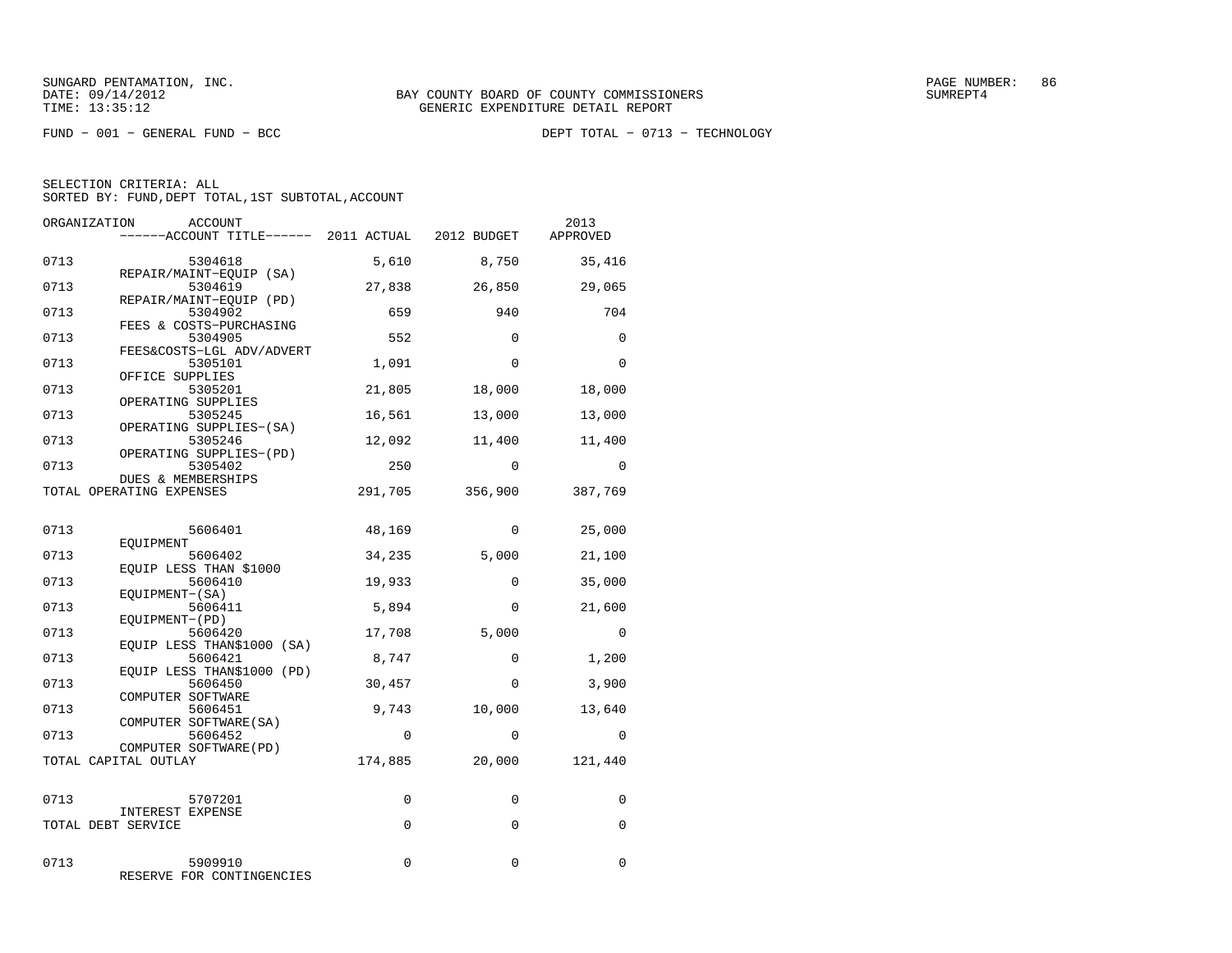FUND − 001 − GENERAL FUND − BCC DEPT TOTAL − 0713 − TECHNOLOGY

|      | ORGANIZATION<br>ACCOUNT<br>$----ACCOUNT$ TITLE $---2011$ ACTUAL 2012 BUDGET |          |         | 2013<br>APPROVED |
|------|-----------------------------------------------------------------------------|----------|---------|------------------|
| 0713 | 5909915<br>RESERVE FOR PAY ADJUSTMNT                                        | $\Omega$ |         |                  |
|      | TOTAL NON-OPERATING EXPENSES                                                | $\Omega$ |         |                  |
|      | TOTAL TECHNOLOGY                                                            | 593,524  | 494,516 | 566,228          |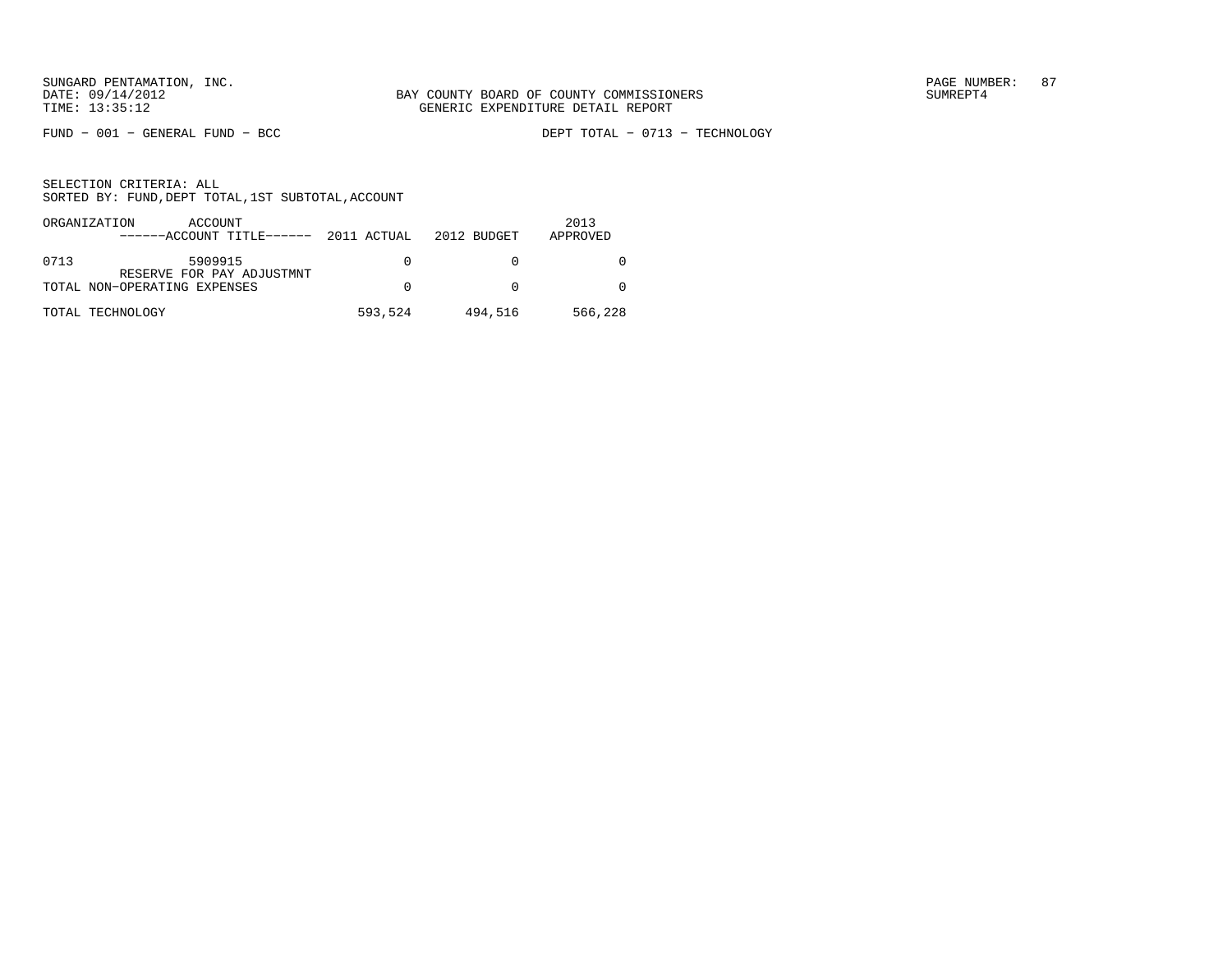FUND − 001 − GENERAL FUND − BCC DEPT TOTAL − 0715 − INNOVATIVE COURT PROGRAMS

| ORGANIZATION<br>ACCOUNT<br>------ACCOUNT TITLE------ 2011 ACTUAL 2012 BUDGET |                   |                   | 2013<br>APPROVED |
|------------------------------------------------------------------------------|-------------------|-------------------|------------------|
| 0715<br>5303401                                                              | 26,678            | 67,000            | 46,400           |
| CONTRACTED SERVICES<br>0715<br>5304001                                       | 589               | 750               | 750              |
| TRAVEL/TRAINING NON-LOCAL<br>0715<br>5304005<br>TRAVEL-LOCAL                 | $\Omega$          | $\Omega$          | $\Omega$         |
| 0715<br>5304125<br>POSTAGE/TRANSP/FREIGHT                                    | $\mathbf 0$       | $\mathbf 0$       | $\Omega$         |
| 0715<br>5304410<br>RENTALS/LEASES-EQUIPMENT                                  | $\mathbf 0$       | $\Omega$          | $\Omega$         |
| 0715<br>5304604<br>REPAIR/MAINT-BLD&GRD DEPT                                 | $\mathbf 0$       | 3,500             | 3,500            |
| 0715<br>5304605<br>REPAIR/MAINT-BLDG & GRND                                  | $\Omega$          | 0                 | $\Omega$         |
| 0715<br>5304615<br>REPAIR/MAINT-EOUIPMENT                                    | 2,140             | $\Omega$          | $\Omega$         |
| 0715<br>5304701<br>PRINTING & BINDING                                        | $\Omega$          | $\Omega$          | 1,000            |
| 0715<br>5304902<br>FEES & COSTS-PURCHASING<br>0715<br>5304905                | $\Omega$<br>2,360 | $\Omega$<br>2,500 | 632<br>2,500     |
| FEES&COSTS-LGL ADV/ADVERT<br>0715<br>5304990                                 | 385               | 500               | $\mathbf 0$      |
| MISCELLANEOUS EXPENSES<br>0715<br>5305101                                    | 813               | 1,000             | 3,500            |
| OFFICE SUPPLIES<br>0715<br>5305201                                           | 1,835             | 500               | 500              |
| OPERATING SUPPLIES<br>0715<br>5305202                                        | $\Omega$          | $\Omega$          | $\Omega$         |
| OPER SUPPLIES-JANITORIAL<br>0715<br>5305215                                  | 1,370             | 1,500             | 1,000            |
| CLOTHING & WEARING APPRL<br>0715<br>5305402<br>DUES & MEMBERSHIPS            | 40                | 300               | 300              |
| 0715<br>5305406<br>TRAINING & TUITION                                        | 758               | 5,000             | 5,000            |
| TOTAL OPERATING EXPENSES                                                     | 36,968            | 82,550            | 65,082           |
| 0715<br>5606401                                                              | 1,081             | 5,000             | 5,000            |
| EOUIPMENT<br>0715<br>5606402                                                 | 5,060             | 2,500             | 2,500            |
| EQUIP LESS THAN \$1000<br>TOTAL CAPITAL OUTLAY                               | 6,141             | 7,500             | 7,500            |
| 0715<br>5909910                                                              | $\Omega$          | $\mathbf 0$       | $\Omega$         |
| RESERVE FOR CONTINGENCIES<br>TOTAL NON-OPERATING EXPENSES                    | $\Omega$          | $\Omega$          | 0                |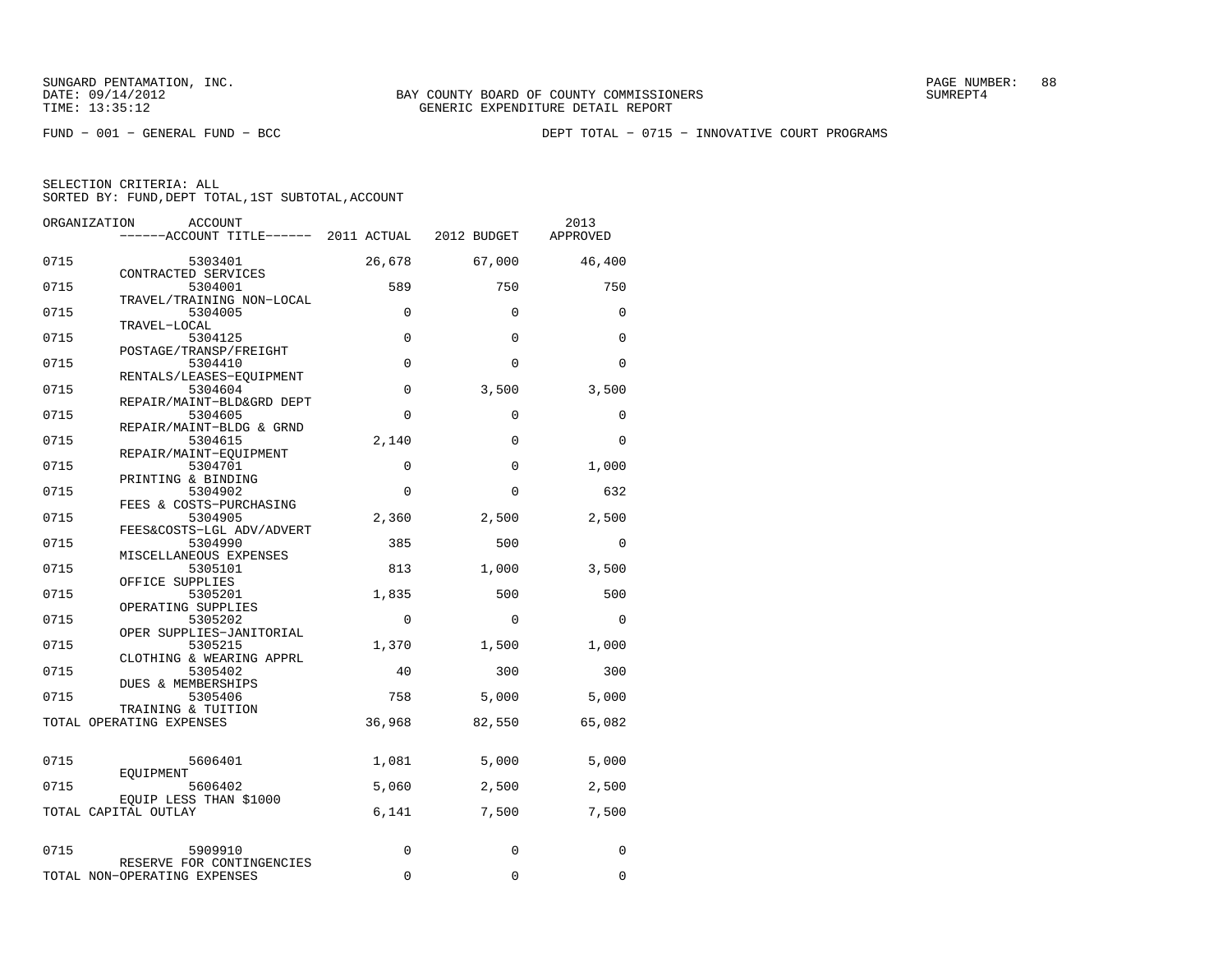FUND − 001 − GENERAL FUND − BCC DEPT TOTAL − 0715 − INNOVATIVE COURT PROGRAMS

| ORGANIZATION<br>ACCOUNT<br>------ACCOUNT TITLE------ 2011 ACTUAL |        | 2012 BUDGET | 2013<br>APPROVED |
|------------------------------------------------------------------|--------|-------------|------------------|
| TOTAL INNOVATIVE COURT PROGRAMS                                  | 43,109 | 90,050      | 72,582           |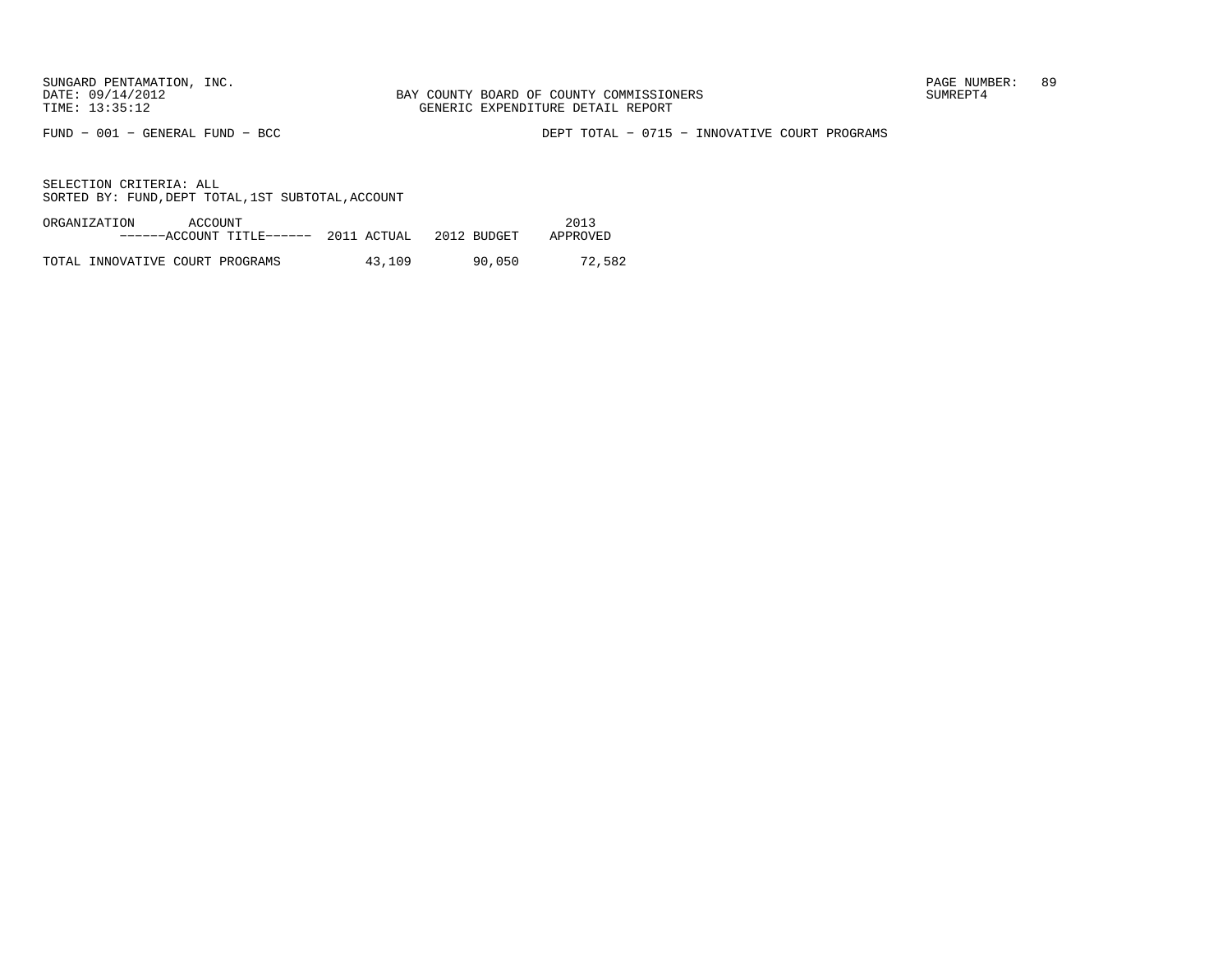FUND − 001 − GENERAL FUND − BCC DEPT TOTAL − 0716 − LEGAL AID

|      | ORGANIZATION<br>ACCOUNT<br>------ACCOUNT TITLE------ | 2011 ACTUAL | 2012 BUDGET | 2013<br>APPROVED |
|------|------------------------------------------------------|-------------|-------------|------------------|
| 0716 | 5303401<br>CONTRACTED SERVICES                       | 76,211      | 83,000      | 83,000           |
|      | TOTAL OPERATING EXPENSES                             | 76,211      | 83,000      | 83,000           |
| 0716 | 5909910<br>RESERVE FOR CONTINGENCIES                 | 0           | 0           | $\Omega$         |
|      | TOTAL NON-OPERATING EXPENSES                         | 0           | 0           | <sup>0</sup>     |
|      | TOTAL LEGAL AID                                      | 76,211      | 83,000      | 83,000           |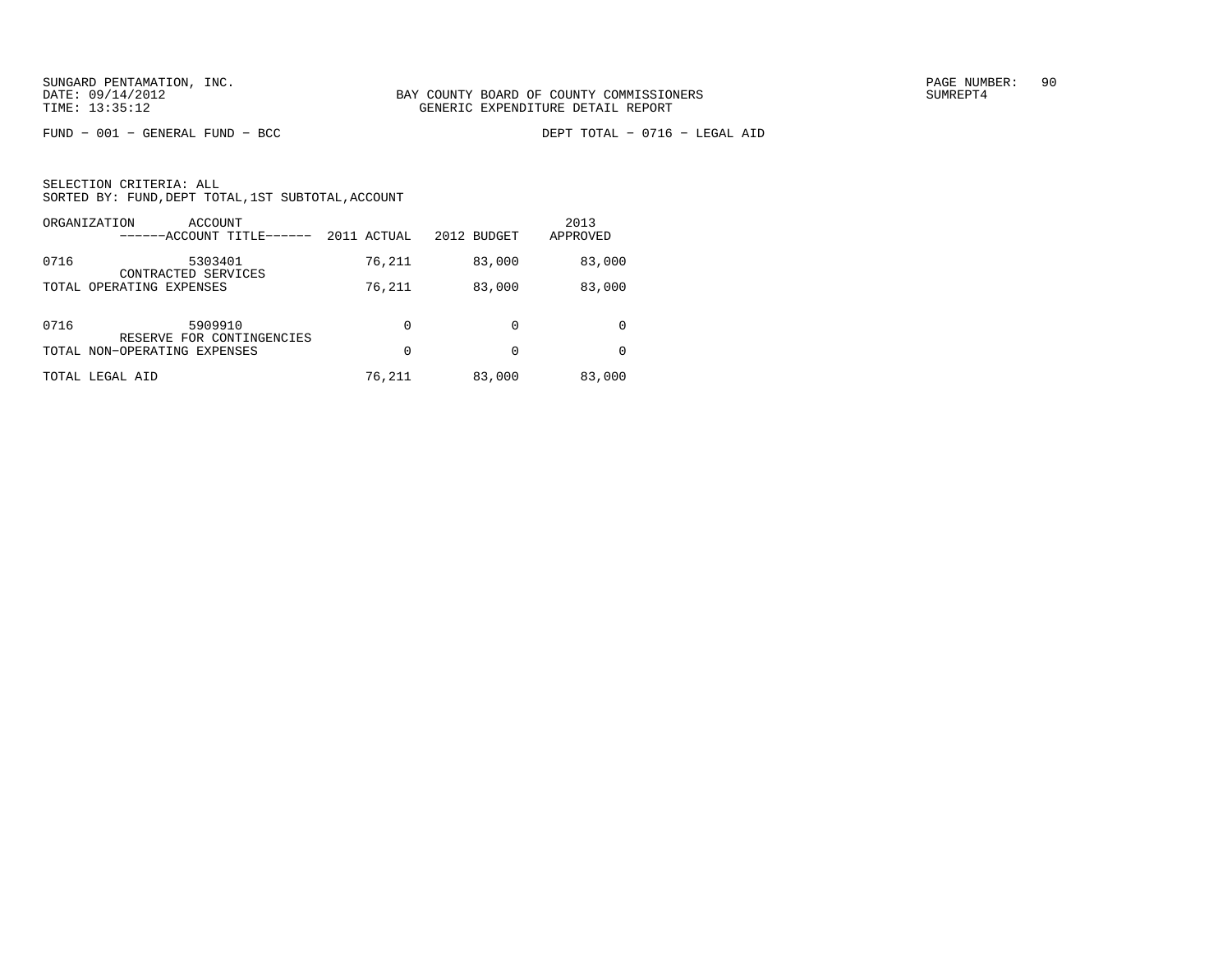FUND − 001 − GENERAL FUND − BCC DEPT TOTAL − 0717 − TEEN COURT

| ORGANIZATION | <b>ACCOUNT</b><br>------ACCOUNT TITLE------ 2011 ACTUAL 2012 BUDGET |                |             | 2013<br>APPROVED |
|--------------|---------------------------------------------------------------------|----------------|-------------|------------------|
| 0717         | 5101200<br>SALARIES & WAGES-REGULAR                                 | 75,213         | 73,666      | 73,666           |
| 0717         | 5102100<br>FICA TAXES-MATCHING                                      | 5,468          | 5,635       | 5,635            |
| 0717         | 5102200<br>RETIREMENT CONTRIBUTIONS                                 | 6,531          | 3,707       | 3,911            |
| 0717         | 5102300<br>LIFE & HEALTH INSURANCE                                  | 7,177          | 7,564       | 8,359            |
| 0717         | 5102400<br>WORKERS COMP. PREMIUMS                                   | 317            | 1,003       | 317              |
|              | TOTAL PERSONAL SERVICES                                             | 94,705         | 91,575      | 91,888           |
| 0717         | 5303110                                                             | $\Omega$       | $\Omega$    | $\Omega$         |
| 0717         | PROF SRV-BACKGROUND CHECK<br>5303401                                | 11,960         | 17,760      | 17,760           |
| 0717         | CONTRACTED SERVICES<br>5304001                                      | $\Omega$       | $\Omega$    | $\Omega$         |
| 0717         | TRAVEL/TRAINING NON-LOCAL<br>5304005                                | 0              | $\mathbf 0$ | $\Omega$         |
| 0717         | TRAVEL-LOCAL<br>5304101<br>COMMUNICATIONS SERVICES                  | $\Omega$       | $\Omega$    | $\Omega$         |
| 0717         | 5304125<br>POSTAGE/TRANSP/FREIGHT                                   | $\overline{4}$ | 192         | 192              |
| 0717         | 5304410<br>RENTALS/LEASES-EQUIPMENT                                 | $\Omega$       | $\Omega$    | $\Omega$         |
| 0717         | 5304501<br>INSURANCE & BONDS                                        | 3,108          | 4,297       | 4,297            |
| 0717         | 5304605<br>REPAIR/MAINT-BLDG & GRND                                 | $\Omega$       | 200         | 200              |
| 0717         | 5304610<br>REPAIR/MAINT-AUTO EOUIP                                  | $\mathbf 0$    | 250         | 250              |
| 0717         | 5304611<br>REPAIR/MAINT-FLEET MAINT                                 | $\Omega$       | $\Omega$    | $\Omega$         |
| 0717         | 5304615<br>REPAIR/MAINT-EQUIPMENT                                   | $\mathbf 0$    | $\Omega$    | 0                |
| 0717         | 5304902<br>FEES & COSTS-PURCHASING                                  | $\mathbf 0$    | $\Omega$    | $\Omega$         |
| 0717         | 5304905<br>FEES&COSTS-LGL ADV/ADVERT                                | 0              | $\Omega$    | 0                |
| 0717         | 5304990<br>MISCELLANEOUS EXPENSES                                   | $\Omega$       | $\Omega$    | $\Omega$         |
| 0717         | 5305101<br>OFFICE SUPPLIES                                          | 188            | 500         | 500              |
| 0717         | 5305205<br>GAS, OIL & LUBRICANTS                                    | 395            | 1,000       | 1,000            |
| 0717         | 5305215<br>CLOTHING & WEARING APPRL                                 | $\Omega$       | $\mathbf 0$ | 0                |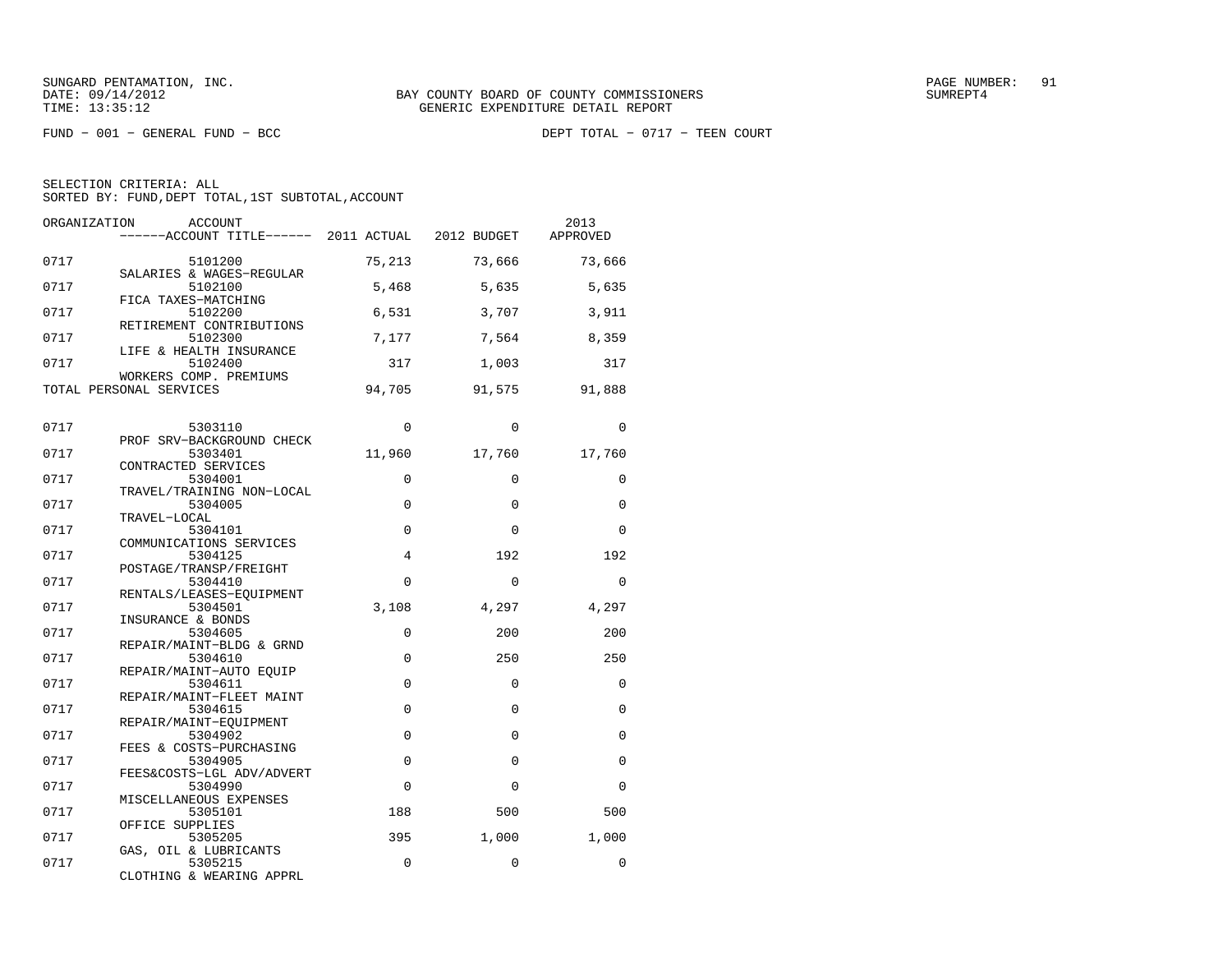FUND − 001 − GENERAL FUND − BCC DEPT TOTAL − 0717 − TEEN COURT

|  | SELECTION CRITERIA: ALL |                                                    |  |
|--|-------------------------|----------------------------------------------------|--|
|  |                         | SORTED BY: FUND, DEPT TOTAL, 1ST SUBTOTAL, ACCOUNT |  |

| ORGANIZATION<br>ACCOUNT                                   |          |                 | 2013<br>APPROVED |
|-----------------------------------------------------------|----------|-----------------|------------------|
| 0717<br>5305402<br><b>DUES &amp; MEMBERSHIPS</b>          | 200      | 200             | 200              |
| 0717<br>5305406<br>TRAINING & TUITION                     | $\Omega$ | $\Omega$        | $\Omega$         |
| TOTAL OPERATING EXPENSES                                  | 15,856   | 24,399          | 24,399           |
| 5606401<br>0717<br>EQUIPMENT                              | $\Omega$ | 0               | 0                |
| 0717<br>5606402                                           | $\Omega$ | $\Omega$        | $\mathbf{0}$     |
| EQUIP LESS THAN \$1000<br>TOTAL CAPITAL OUTLAY            | $\Omega$ | $\Omega$        | $\Omega$         |
| 0717<br>5905998<br>DEPRECIATION EXPENSE                   | $\Omega$ | $\Omega$        | $\Omega$         |
| 0717<br>5909910<br>RESERVE FOR CONTINGENCIES              | $\Omega$ | 0               | $\mathbf{0}$     |
| 0717<br>5909915                                           | $\Omega$ | $\Omega$        | $\Omega$         |
| RESERVE FOR PAY ADJUSTMNT<br>TOTAL NON-OPERATING EXPENSES | $\Omega$ | $\Omega$        | $\Omega$         |
| TOTAL TEEN COURT                                          |          | 110,561 115,974 | 116,287          |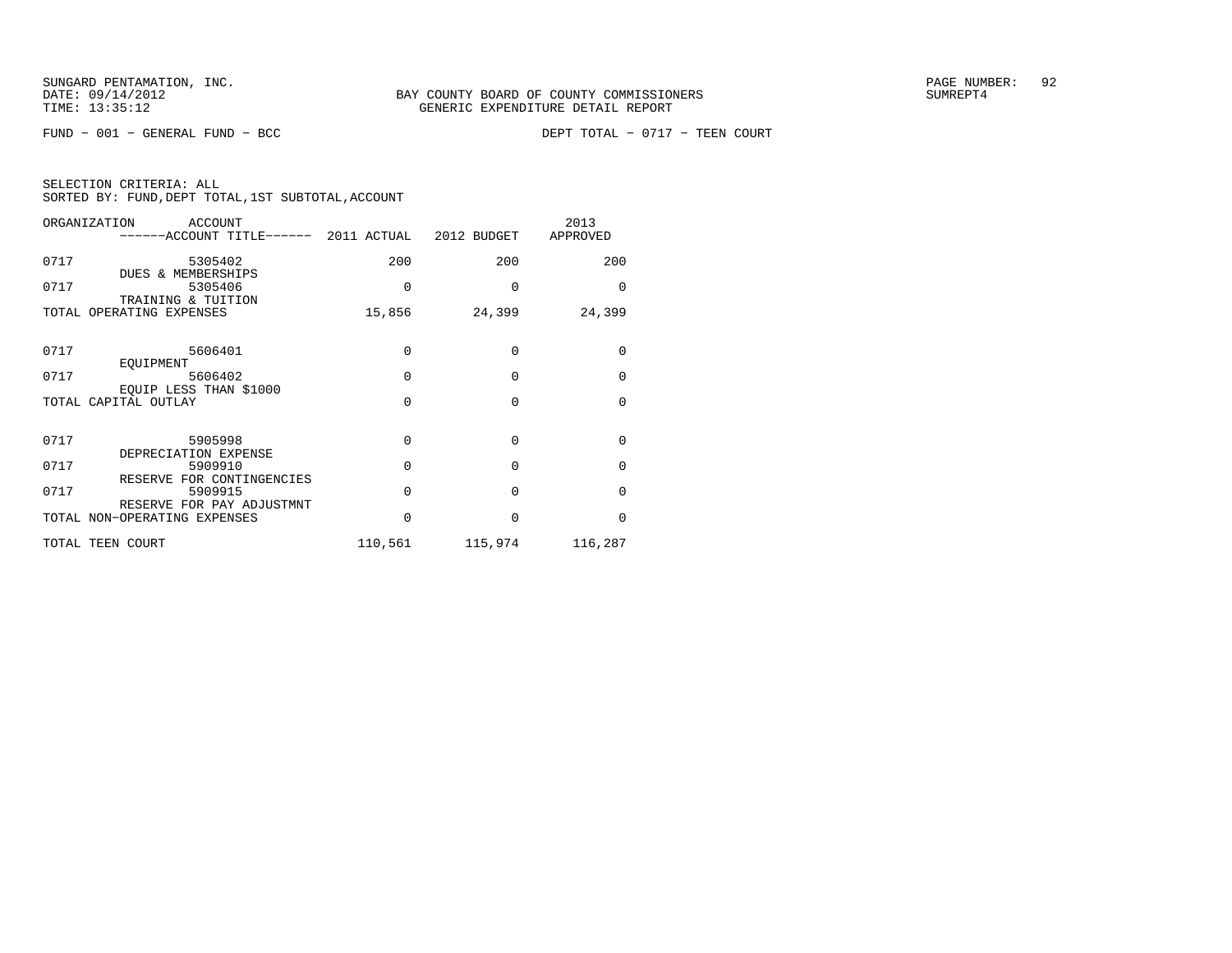| ORGANIZATION | ACCOUNT<br>------ACCOUNT TITLE------ 2011 ACTUAL 2012 BUDGET |                      |                         | 2013<br>APPROVED |
|--------------|--------------------------------------------------------------|----------------------|-------------------------|------------------|
| 0718         | 5101200<br>SALARIES & WAGES-REGULAR                          | 43,027               | 40,973                  | 40,972           |
| 0718         | 5102100<br>FICA TAXES-MATCHING                               | 2,955                | 3,134                   | 3,134            |
| 0718         | 5102200<br>RETIREMENT CONTRIBUTIONS                          | 3,805                | 2,062                   | 2,175            |
| 0718         | 5102300<br>LIFE & HEALTH INSURANCE                           | 11,168               | 12,930                  | 14,290           |
| 0718         | 5102400<br>WORKERS COMP. PREMIUMS                            | 176                  | 519                     | 176              |
| 0718         | 5102500<br>UNEMPLOYMENT COMPENSATION                         | $\Omega$             | $\Omega$                | $\Omega$         |
|              | TOTAL PERSONAL SERVICES                                      | 61,131               | 59,618                  | 60,747           |
| 0718         | 5303101<br>PROFESSIONAL SERVICES                             | $\Omega$             | $\mathbf 0$             | $\mathbf 0$      |
| 0718         | 5303401<br>CONTRACTED SERVICES                               | 20,751               | 24,489                  | 24,000           |
| 0718         | 5304001<br>TRAVEL/TRAINING NON-LOCAL                         | $\Omega$             | 400                     | 700              |
| 0718         | 5304101<br>COMMUNICATIONS SERVICES                           | 248                  | 244                     | 244              |
| 0718         | 5304125<br>POSTAGE/TRANSP/FREIGHT                            | 84                   | 76                      | $\Omega$         |
| 0718         | 5304410<br>RENTALS/LEASES-EOUIPMENT                          | 1,844                | 1,888                   | 1,888            |
| 0718         | 5304501<br>INSURANCE & BONDS                                 | 992                  | 1,079                   | 1,079            |
| 0718         | 5304605<br>REPAIR/MAINT-BLDG & GRND                          | $\Omega$             | $\Omega$                | $\Omega$         |
| 0718         | 5304615<br>REPAIR/MAINT-EOUIPMENT                            | 23<br>$\overline{0}$ | $\mathbf 0$<br>$\Omega$ | $\Omega$         |
| 0718<br>0718 | 5304701<br>PRINTING & BINDING<br>5304990                     | 39                   | 100                     | $\Omega$<br>75   |
| 0718         | MISCELLANEOUS EXPENSES<br>5305101                            | 245                  | 322                     | 300              |
| 0718         | OFFICE SUPPLIES<br>5305401                                   | 19,753               | 15,436                  | 16,200           |
| 0718         | BOOKS/RESOURCE MATR/SUBSC<br>5305402                         | 190                  | 190                     | 190              |
| 0718         | DUES & MEMBERSHIPS<br>5305406                                | 2,004                | 1,800                   | 2,200            |
|              | TRAINING & TUITION<br>TOTAL OPERATING EXPENSES               | 46,174               | 46,024                  | 46,876           |
| 0718         | 5606401<br>EQUIPMENT                                         | $\Omega$             | $\Omega$                | $\Omega$         |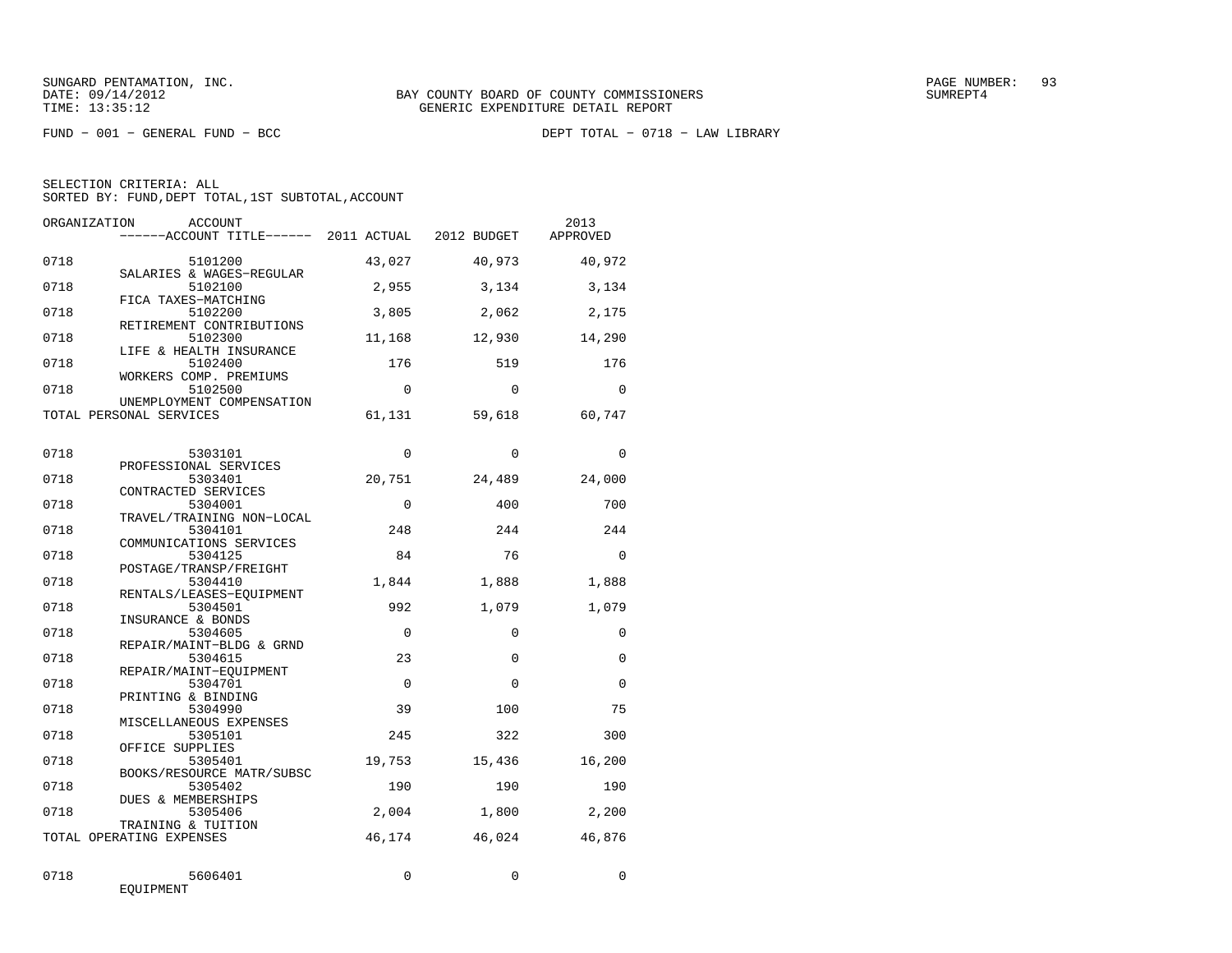FUND − 001 − GENERAL FUND − BCC DEPT TOTAL − 0718 − LAW LIBRARY

| ORGANIZATION         | ACCOUNT<br>-----ACCOUNT TITLE------                               | 2011 ACTUAL | 2012 BUDGET | 2013<br>APPROVED |
|----------------------|-------------------------------------------------------------------|-------------|-------------|------------------|
| 0718                 | 5606402<br>EQUIP LESS THAN \$1000                                 |             |             | <sup>0</sup>     |
| TOTAL CAPITAL OUTLAY |                                                                   |             |             |                  |
| 0718                 | 5905998<br>DEPRECIATION EXPENSE                                   | O           |             | $\Omega$         |
| 0718                 | 5909910                                                           |             |             | $\Omega$         |
| 0718                 | RESERVE FOR CONTINGENCIES<br>5909915<br>RESERVE FOR PAY ADJUSTMNT |             |             | $\Omega$         |
|                      | TOTAL NON-OPERATING EXPENSES                                      |             |             | <sup>0</sup>     |
|                      | TOTAL LAW LIBRARY                                                 | 107,305     | 105,642     | 107,623          |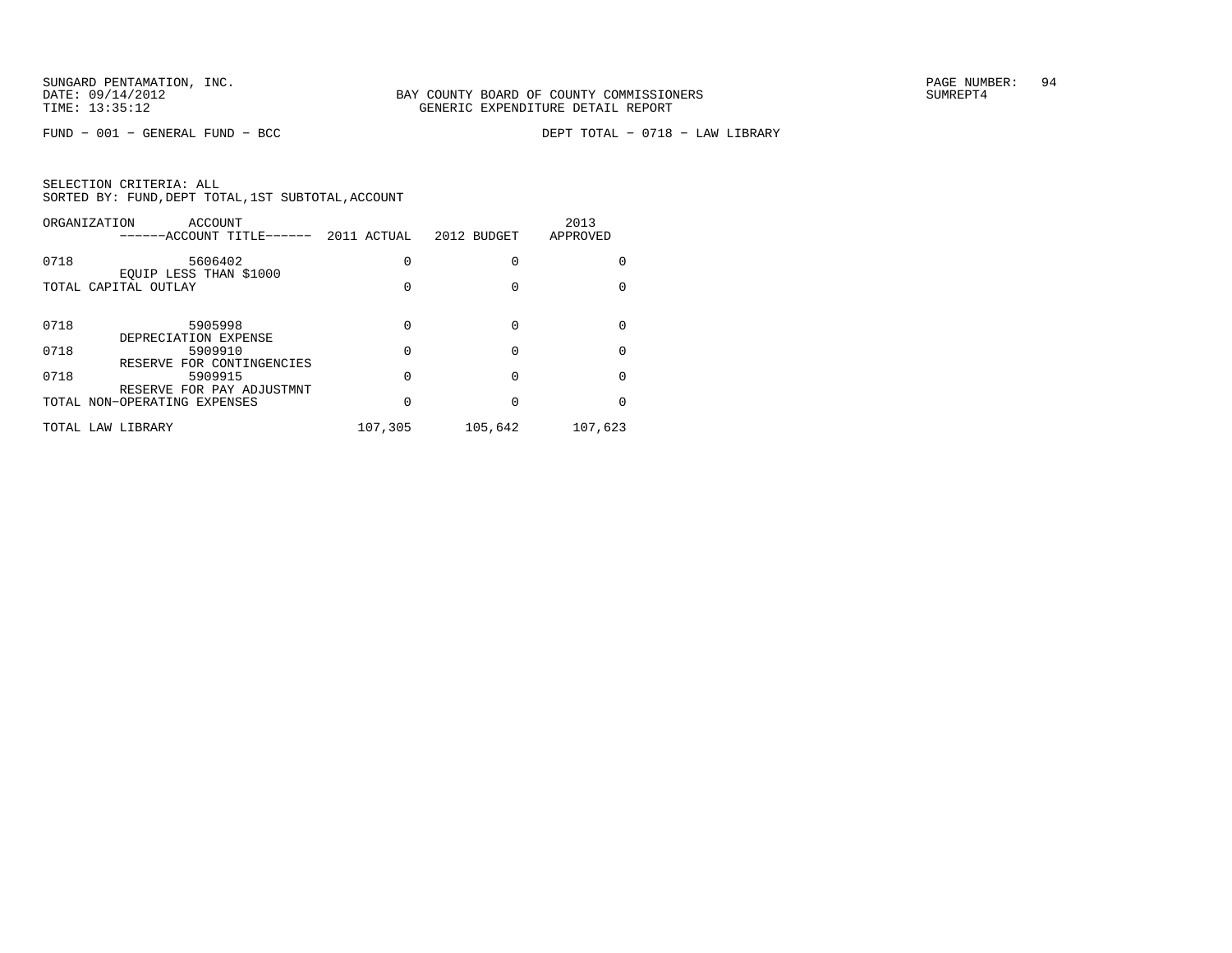|      | ORGANIZATION<br>ACCOUNT<br>------ACCOUNT TITLE------ | 2011 ACTUAL | 2012 BUDGET | 2013<br>APPROVED |
|------|------------------------------------------------------|-------------|-------------|------------------|
| 0730 | 5303142                                              | 0           |             |                  |
| 0730 | COURT APPT ATTNY-CT COST<br>5303143                  | 0           |             |                  |
| 0730 | COURT APPT ATTNY-CONFLICT<br>5303401                 | U           |             |                  |
|      | CONTRACTED SERVICES                                  |             |             |                  |
|      | TOTAL OPERATING EXPENSES                             | U           |             |                  |
|      | TOTAL COUNTY CT-CRIMINAL                             |             |             |                  |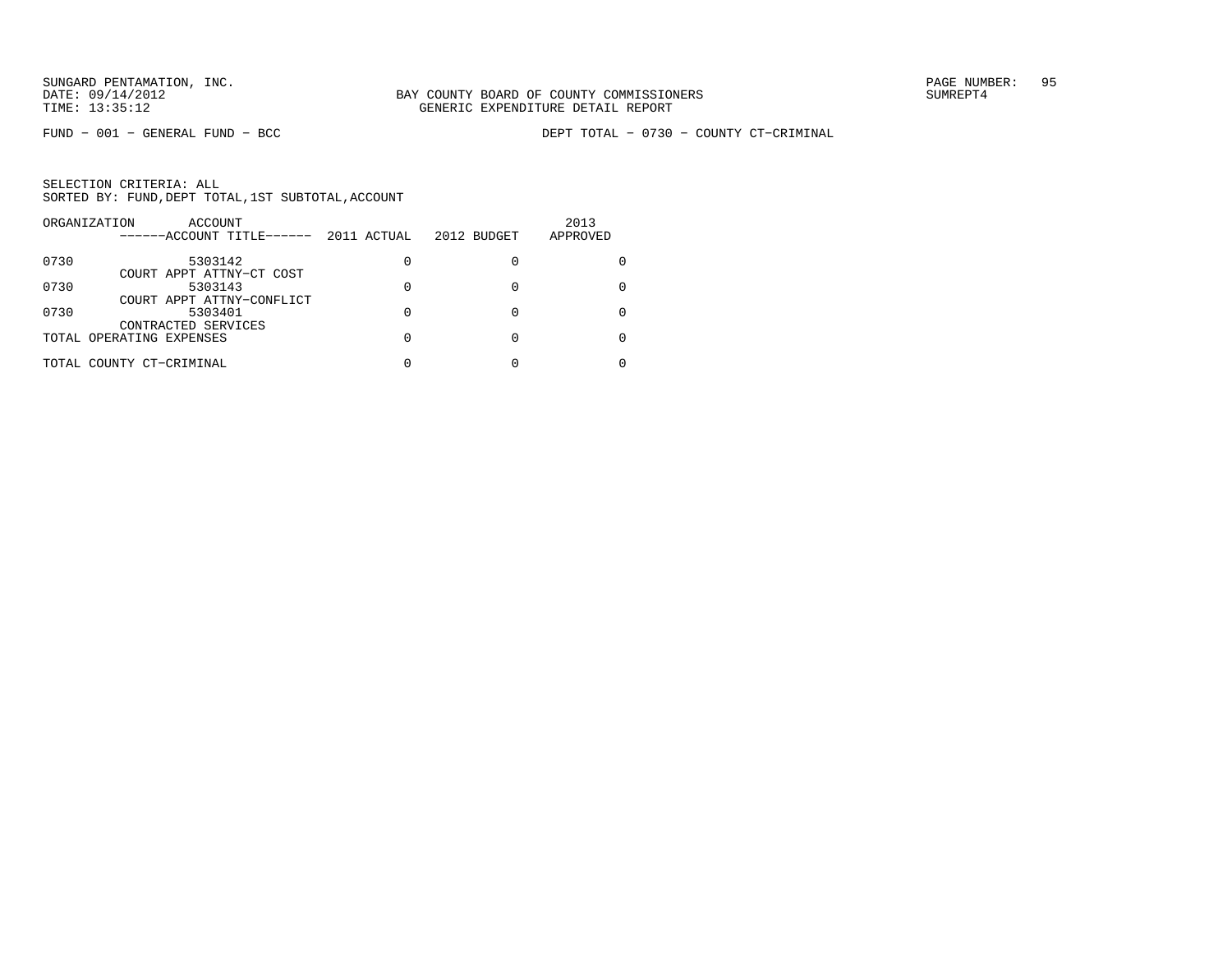FUND − 001 − GENERAL FUND − BCC DEPT TOTAL − 0732 − BAY COUNTY WORK PROGRAM

| ORGANIZATION<br><b>ACCOUNT</b><br>------ACCOUNT TITLE------ 2011 ACTUAL 2012 BUDGET |             |             | 2013<br>APPROVED |
|-------------------------------------------------------------------------------------|-------------|-------------|------------------|
| 0732<br>5101200                                                                     | 52,556      | 51,443      | 51,443           |
| SALARIES & WAGES-REGULAR<br>0732<br>5102100                                         | 3,934       | 3,935       | 3,935            |
| FICA TAXES-MATCHING<br>0732<br>5102200                                              | 4,631       | 2,589       | 2,731            |
| RETIREMENT CONTRIBUTIONS<br>0732<br>5102300                                         | 1,196       | $\Omega$    | 4,180            |
| LIFE & HEALTH INSURANCE<br>0732<br>5102400                                          | 174         | 736         | 221              |
| WORKERS COMP. PREMIUMS<br>TOTAL PERSONAL SERVICES                                   | 62,491      | 58,703      | 62,510           |
| 0732<br>5303401                                                                     | 0           | $\mathbf 0$ | 0                |
| CONTRACTED SERVICES<br>0732<br>5304001                                              | $\Omega$    | $\Omega$    | $\Omega$         |
| TRAVEL/TRAINING NON-LOCAL<br>0732<br>5304005                                        | 458         | 504         | 450              |
| TRAVEL-LOCAL<br>0732<br>5304125                                                     | 3           | $\Omega$    | 50               |
| POSTAGE/TRANSP/FREIGHT<br>0732<br>5304501                                           | 397         | 432         | 432              |
| INSURANCE & BONDS<br>0732<br>5304902                                                | $\Omega$    | $\Omega$    | $\Omega$         |
| FEES & COSTS-PURCHASING<br>0732<br>5304905                                          | $\Omega$    | $\Omega$    | $\Omega$         |
| FEES&COSTS-LGL ADV/ADVERT<br>0732<br>5305101                                        | 341         | $\Omega$    | $\Omega$         |
| OFFICE SUPPLIES<br>0732<br>5305402                                                  | $\Omega$    | $\Omega$    | $\Omega$         |
| DUES & MEMBERSHIPS<br>0732<br>5305406<br>TRAINING & TUITION                         | $\Omega$    | $\Omega$    | $\Omega$         |
| TOTAL OPERATING EXPENSES                                                            | 1,200       | 936         | 932              |
| 0732<br>5606401                                                                     | $\Omega$    | $\Omega$    | $\Omega$         |
| EQUIPMENT<br>0732<br>5606402                                                        | $\mathbf 0$ | $\Omega$    | $\Omega$         |
| EQUIP LESS THAN \$1000<br>TOTAL CAPITAL OUTLAY                                      | $\mathbf 0$ | $\Omega$    | $\Omega$         |
| 0732<br>5909915                                                                     | $\mathbf 0$ | $\Omega$    | $\Omega$         |
| RESERVE FOR PAY ADJUSTMNT<br>TOTAL NON-OPERATING EXPENSES                           | $\Omega$    | $\Omega$    | 0                |
| TOTAL BAY COUNTY WORK PROGRAM                                                       | 63,691      | 59,639      | 63,442           |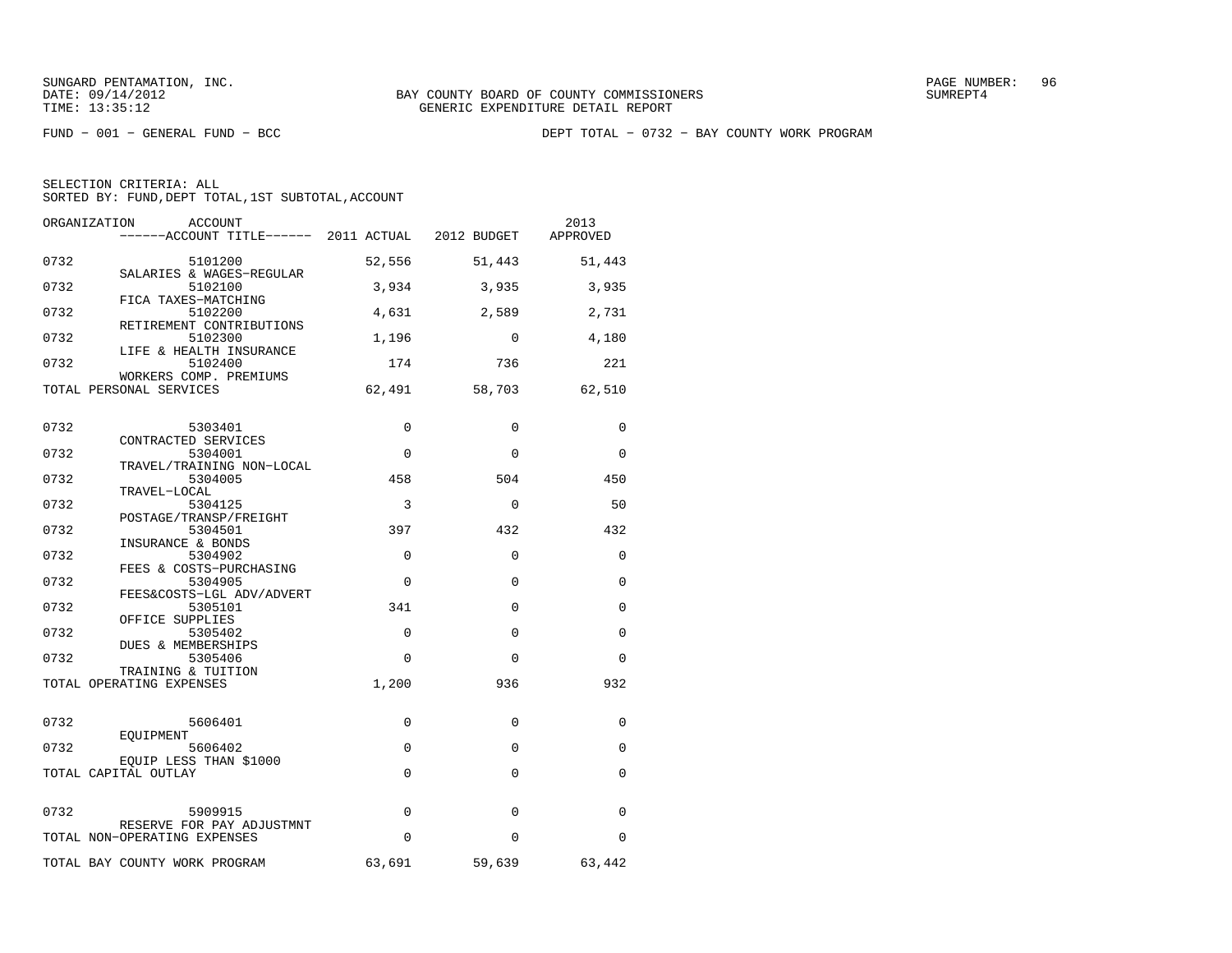FUND − 001 − GENERAL FUND − BCC DEPT TOTAL − 0790 − COUNTY COURT−CT ADMIN

| ORGANIZATION<br>ACCOUNT                      | ------ACCOUNT TITLE------ 2011 ACTUAL | 2012 BUDGET | 2013<br>APPROVED |
|----------------------------------------------|---------------------------------------|-------------|------------------|
| 0790<br>5101200                              | 0                                     | 0           | 0                |
| SALARIES & WAGES-REGULAR<br>0790<br>5102100  | 0                                     | 0           | 0                |
| FICA TAXES-MATCHING                          |                                       |             |                  |
| 0790<br>5102200<br>RETIREMENT CONTRIBUTIONS  | $\mathbf 0$                           | $\Omega$    | $\Omega$         |
| 0790<br>5102300                              | 0                                     | $\Omega$    | $\Omega$         |
| LIFE & HEALTH INSURANCE<br>0790<br>5102400   | $\mathbf 0$                           | $\Omega$    | 0                |
| WORKERS COMP. PREMIUMS<br>0790<br>5102500    | $\mathbf 0$                           | $\mathbf 0$ | 0                |
| UNEMPLOYMENT COMPENSATION                    |                                       |             |                  |
| TOTAL PERSONAL SERVICES                      | $\Omega$                              | $\Omega$    | $\Omega$         |
| 0790<br>5303401                              | 0                                     | $\Omega$    | 0                |
| CONTRACTED SERVICES                          |                                       |             |                  |
| 0790<br>5304001<br>TRAVEL/TRAINING NON-LOCAL | 0                                     | $\Omega$    | 0                |
| 0790<br>5304005<br>TRAVEL-LOCAL              | $\mathbf 0$                           | $\Omega$    | $\Omega$         |
| 0790<br>5304101                              | 0                                     | $\Omega$    | $\Omega$         |
| COMMUNICATIONS SERVICES<br>0790<br>5304125   | 0                                     | $\Omega$    | 0                |
| POSTAGE/TRANSP/FREIGHT<br>0790               | 0                                     | 0           |                  |
| 5304410<br>RENTALS/LEASES-EQUIPMENT          |                                       |             | 0                |
| 0790<br>5304902<br>FEES & COSTS-PURCHASING   | $\mathbf 0$                           | $\Omega$    | $\Omega$         |
| 0790<br>5304905                              | 0                                     | $\Omega$    | 0                |
| FEES&COSTS-LGL ADV/ADVERT<br>0790<br>5305101 | 0                                     | $\Omega$    | 0                |
| OFFICE SUPPLIES<br>0790<br>5305401           | $\mathbf 0$                           | $\Omega$    | $\Omega$         |
| BOOKS/RESOURCE MATR/SUBSC                    |                                       |             |                  |
| 0790<br>5305402<br>DUES & MEMBERSHIPS        | $\Omega$                              | $\Omega$    | $\Omega$         |
| TOTAL OPERATING EXPENSES                     | 0                                     | $\Omega$    | 0                |
|                                              |                                       |             |                  |
| 0790<br>5606402<br>EQUIP LESS THAN \$1000    | $\mathbf 0$                           | 0           | 0                |
| TOTAL CAPITAL OUTLAY                         | 0                                     | $\Omega$    | $\Omega$         |
| TOTAL COUNTY COURT-CT ADMIN                  | 0                                     | $\mathbf 0$ | $\Omega$         |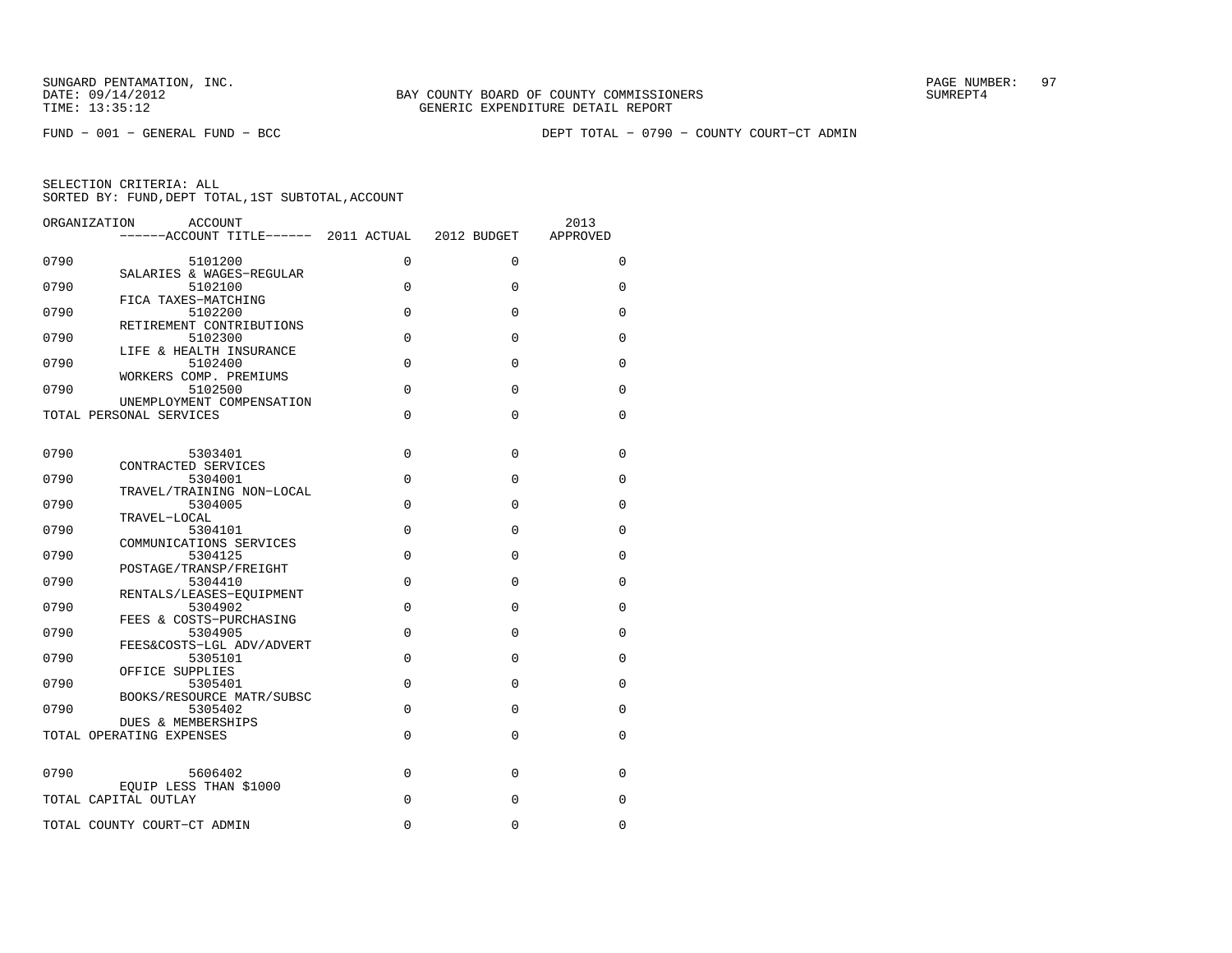FUND − 001 − GENERAL FUND − BCC DEPT TOTAL − 0795 − COURT REPORTERS

| ORGANIZATION | ACCOUNT<br>$----ACCOVINT TITLE--- 2011 ACTUAL 2012 BUDGET$ |             |             | 2013<br>APPROVED |
|--------------|------------------------------------------------------------|-------------|-------------|------------------|
| 0795         | 5101200                                                    | $\mathbf 0$ | $\Omega$    | 0                |
| 0795         | SALARIES & WAGES-REGULAR<br>5102100                        | $\Omega$    | $\Omega$    | $\mathbf 0$      |
| 0795         | FICA TAXES-MATCHING<br>5102200                             | $\Omega$    | 0           | $\mathbf 0$      |
| 0795         | RETIREMENT CONTRIBUTIONS<br>5102300                        | $\Omega$    | 0           | $\mathbf 0$      |
| 0795         | LIFE & HEALTH INSURANCE<br>5102400                         | $\Omega$    | 0           | 0                |
|              | WORKERS COMP. PREMIUMS<br>TOTAL PERSONAL SERVICES          | $\Omega$    | $\Omega$    | $\mathbf 0$      |
|              |                                                            |             |             |                  |
| 0795         | 5303401<br>CONTRACTED SERVICES                             | $\Omega$    | 0           | 0                |
| 0795         | 5304101<br>COMMUNICATIONS SERVICES                         | $\Omega$    | 0           | $\Omega$         |
| 0795         | 5304125                                                    | $\Omega$    | 0           | 0                |
| 0795         | POSTAGE/TRANSP/FREIGHT<br>5304410                          | $\mathbf 0$ | 0           | 0                |
|              | RENTALS/LEASES-EOUIPMENT                                   |             |             |                  |
| 0795         | 5304501<br>INSURANCE & BONDS                               | $\Omega$    | $\Omega$    | $\mathbf 0$      |
| 0795         | 5304615                                                    | $\Omega$    | 0           | $\mathbf 0$      |
| 0795         | REPAIR/MAINT-EOUIPMENT<br>5304902                          | $\Omega$    | 0           | 0                |
| 0795         | FEES & COSTS-PURCHASING<br>5305101                         | $\Omega$    | 0           | 0                |
|              | OFFICE SUPPLIES                                            |             |             |                  |
| 0795         | 5305402<br>DUES & MEMBERSHIPS                              | $\Omega$    | $\Omega$    | 0                |
|              | TOTAL OPERATING EXPENSES                                   | $\Omega$    | $\Omega$    | 0                |
| 0795         | 5606402                                                    | $\Omega$    | $\mathbf 0$ | 0                |
|              | EOUIP LESS THAN \$1000                                     |             |             |                  |
|              | TOTAL CAPITAL OUTLAY                                       | $\Omega$    | 0           | 0                |
|              | TOTAL COURT REPORTERS                                      | $\Omega$    | 0           | 0                |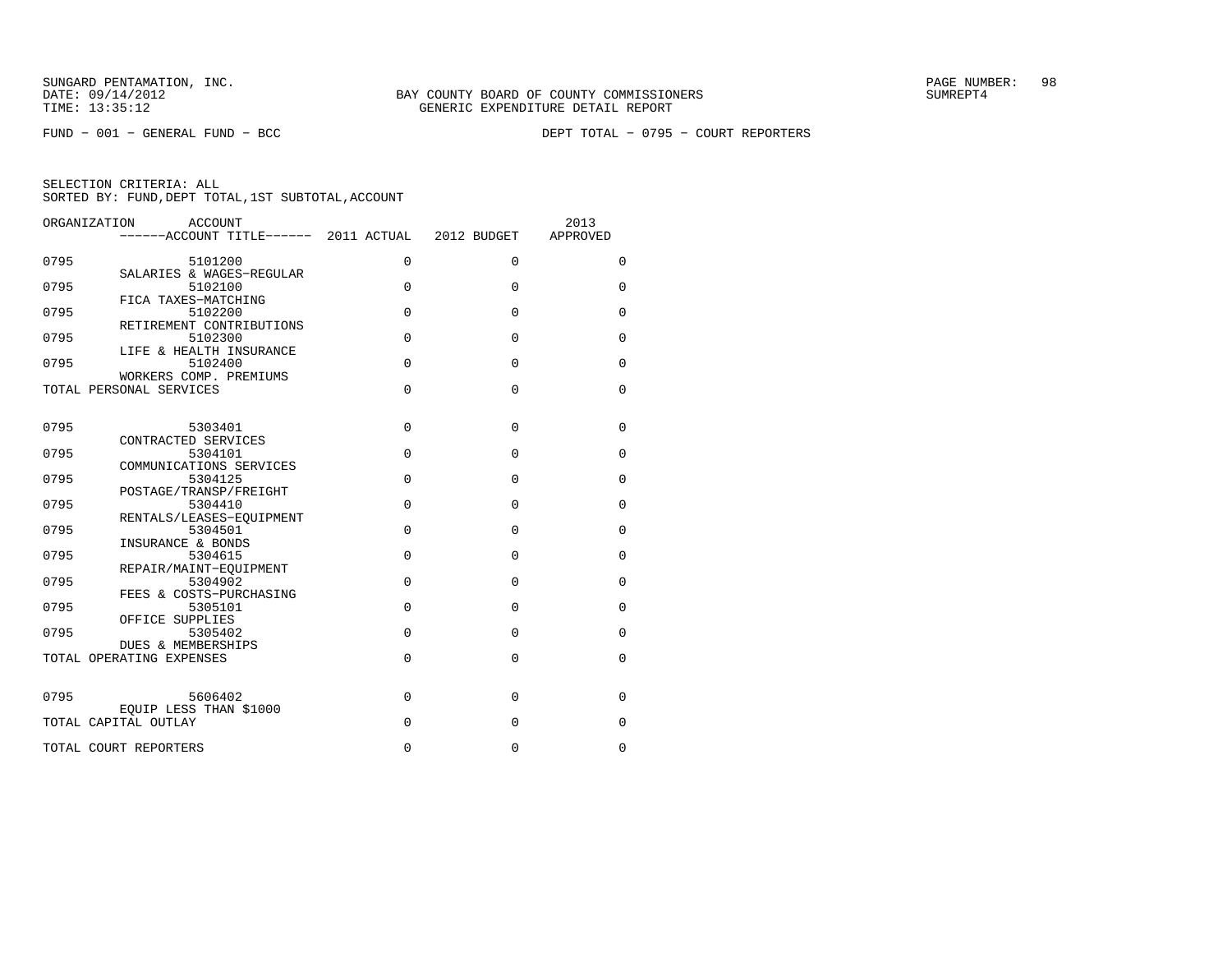SELECTION CRITERIA: ALL

SORTED BY: FUND, DEPT TOTAL, 1ST SUBTOTAL, ACCOUNT

| ORGANIZATION<br>ACCOUNT<br>------ACCOUNT TITLE------ 2011 ACTUAL 2012 BUDGET |             |                               | 2013<br>APPROVED |
|------------------------------------------------------------------------------|-------------|-------------------------------|------------------|
| 0970<br>5819103                                                              |             | 1,700,000 3,300,000 1,499,679 |                  |
| TRNSF-TRANSP. (101)<br>0970<br>5819104<br>TRNSF-INTGOV'T RADIO-133           |             | 451,192 452,033               | 94,610           |
| 0970<br>5819105<br>TRNSF-STORMWATER (115)                                    | 2,500,000   | $\mathbf 0$                   | 0                |
| 0970<br>5819106<br>TRNSF-INTERNAL SERV (501)                                 | $\Omega$    | $\Omega$                      | $\mathbf 0$      |
| 0970<br>5819107<br>TRNSF-WORKERS COMP (505)                                  | $\Omega$    | $\Omega$                      | $\Omega$         |
| 0970<br>5819110<br>TRNSF-INSURANCE (506)                                     | $\mathbf 0$ | $\mathbf 0$                   | $\mathbf 0$      |
| 0970<br>5819114<br>TRNSF-JT VENT/AWT (412)                                   | $\Omega$    | $\mathbf 0$                   | $\mathbf 0$      |
| 0970<br>5819115<br>TRNSF-ROADS & BRDGS (105)                                 | 1,166,533   | $\mathbf 0$                   | $\mathbf 0$      |
| 0970<br>5819116<br>TRNFS-PARTIC PAVING (110)                                 | $\Omega$    | $\Omega$                      | $\mathbf 0$      |
| 0970<br>5819117<br>TRNSF-WTR SYS 2000 BND PJ                                 | $\Omega$    | $\mathbf 0$                   | $\mathbf 0$      |
| 0970<br>5819118<br>TRNSF-PUBLIC SAFETY (130)                                 | $\Omega$    | $\Omega$                      | $\mathbf 0$      |
| 0970<br>5819120<br>TRNSF-BUILDERS SVC (440)                                  | 103,731     | 50,000                        | $\mathbf 0$      |
| 0970<br>5819121<br>TRNSF-UTIL REG AUTH (195)                                 | 85,000      | 20,000                        | $\mathbf 0$      |
| 0970<br>5819122<br>TRNSF-RD IMPACT-P C (113)                                 | $\Omega$    | $\Omega$                      | $\Omega$         |
| 0970<br>5819124<br>TRNSF-LIBRARY (120)                                       | 1,831,375   | 1,625,000                     | 1,495,000        |
| 0970<br>5819132<br>TRNSF-CED GRV CRA                                         | $\mathbf 0$ | $\mathbf 0$                   | $\Omega$         |
| TOTAL NON-OPERATING EXPENSES                                                 |             | 7,837,831 5,447,033           | 3,089,289        |
| TOTAL BUDGET TRANSFERS                                                       | 7,837,831   | 5,447,033                     | 3,089,289        |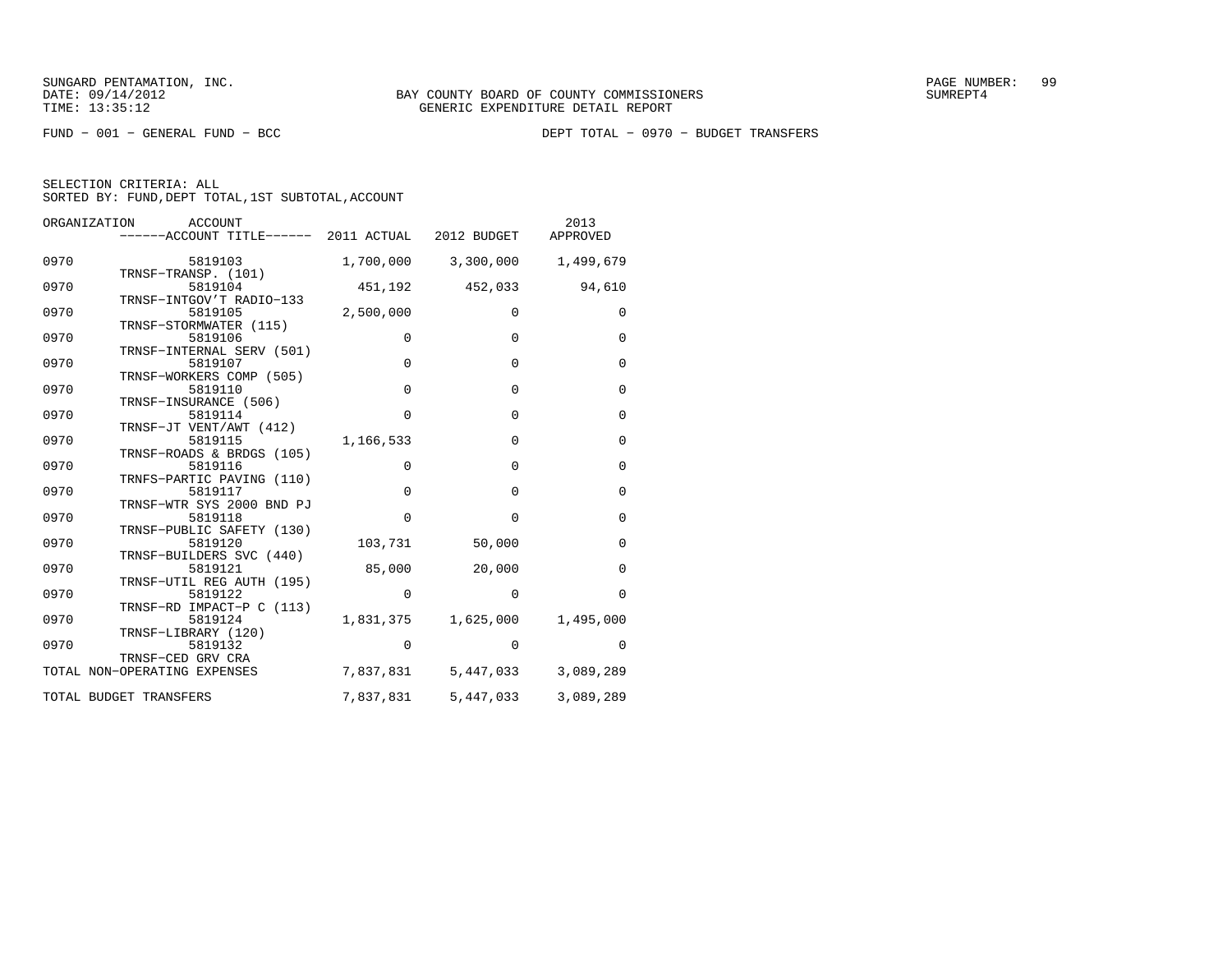$FUND - 001 - GENERAL FUND - BCC$ 

DEPT TOTAL - 0971 - REFUNDS

|      | ORGANIZATION<br>ACCOUNT<br>------ACCOUNT TITLE------ | 2011 ACTUAL | 2012 BUDGET | 2013<br>APPROVED |
|------|------------------------------------------------------|-------------|-------------|------------------|
| 0971 | 5909905<br>REFUNDS-PRIOR YEAR TAXES                  | 38,408      | 45,000      | 45,000           |
| 0971 | 5909906<br>REFUNDS-PRIOR YR REVENUE                  | 0           |             |                  |
|      | TOTAL NON-OPERATING EXPENSES                         | 38,408      | 45,000      | 45,000           |
|      | TOTAL REFUNDS                                        | 38,408      | 45,000      | 45,000           |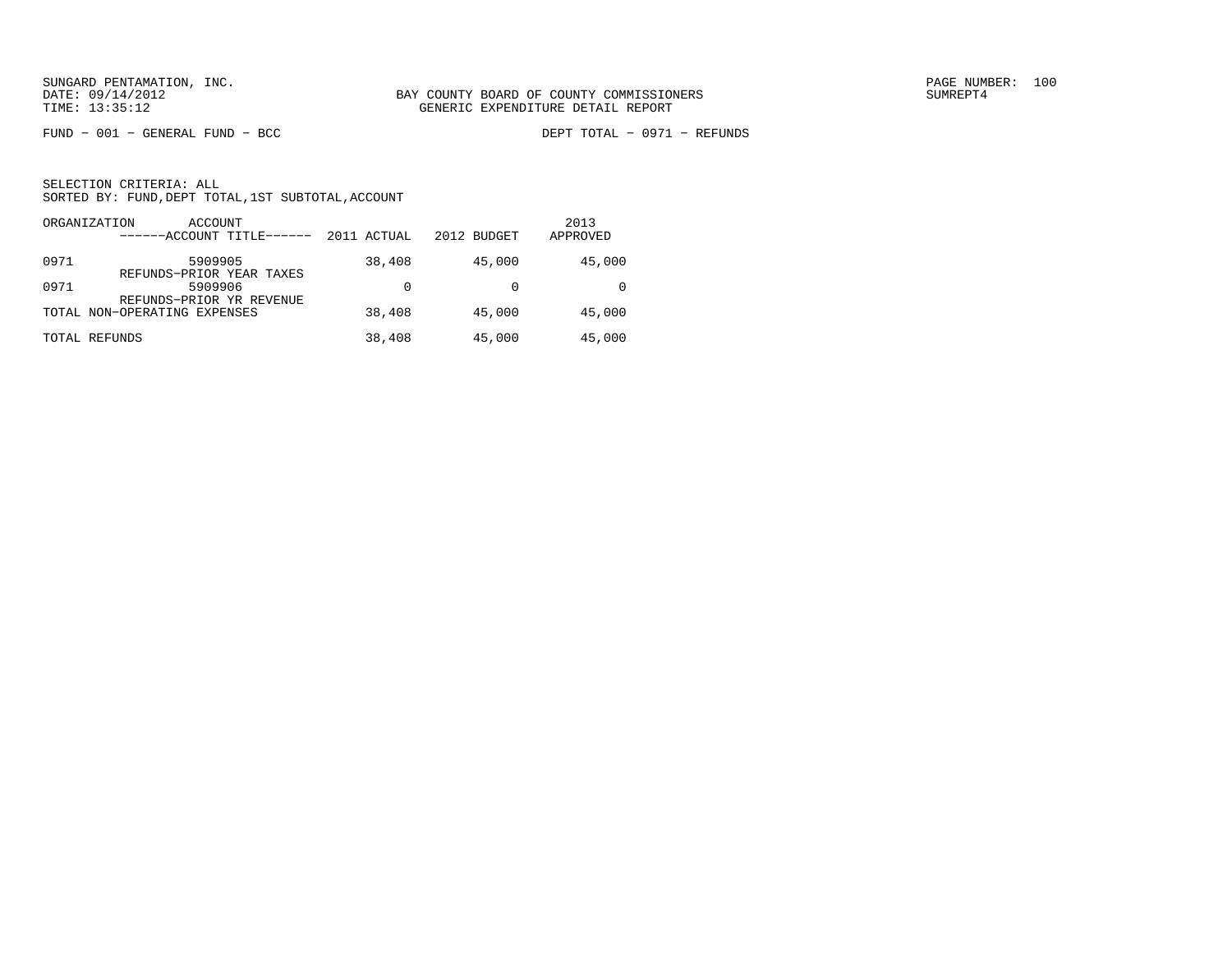$FUND - 001 - GENERAL FUND - BCC$ 

DEPT TOTAL - 0972 - RESERVES

|       | ORGANIZATION<br>ACCOUNT<br>------ACCOUNT TITLE------ | 2011 ACTUAL | 2012 BUDGET | 2013<br>APPROVED |
|-------|------------------------------------------------------|-------------|-------------|------------------|
| 0972  | 5909910                                              | 0           | 500,000     | 500,000          |
| 0972  | FOR CONTINGENCIES<br>RESERVE<br>5909911              | 0           | $\Omega$    | $\Omega$         |
| 0972  | RESERVE-EMERG CONTINGENCY<br>5909915                 | 0           | $\Omega$    | $\Omega$         |
| 0972  | RESERVE FOR PAY ADJUSTMNT<br>5909999                 | 0           | 4,842,705   | 3,219,768        |
|       | RESERVE-CASH FORWARD<br>TOTAL NON-OPERATING EXPENSES | 0           | 5,342,705   | 3,719,768        |
|       | TOTAL RESERVES                                       | 0           | 5,342,705   | 3,719,768        |
| TOTAL | GENERAL FUND - BCC                                   | 94,571,198  | 90,882,065  | 84,079,402       |
|       |                                                      |             |             |                  |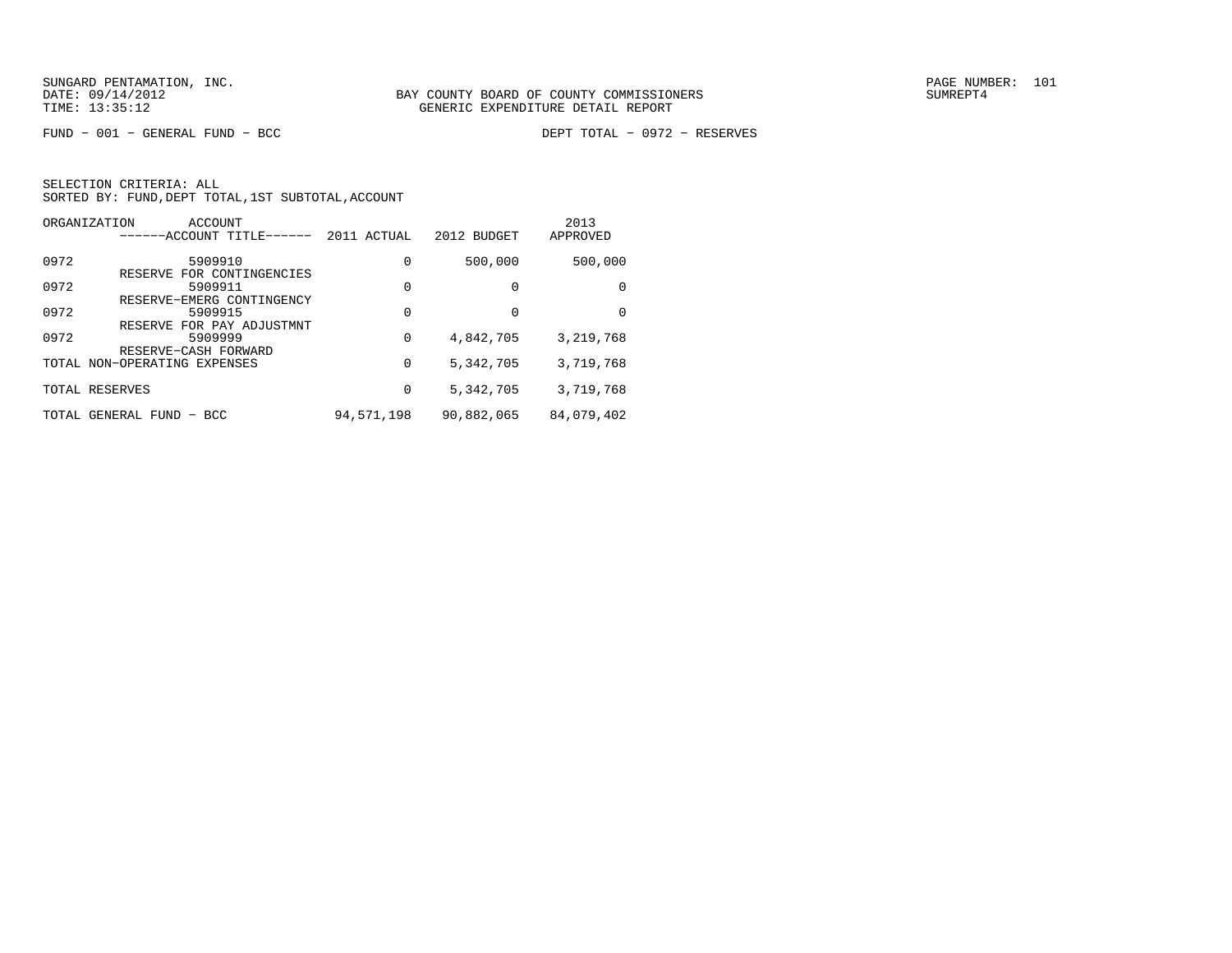FUND − 101 − TRANSPORTATION DEPT TOTAL − 0220 − ENGINEERING

| SELECTION CRITERIA: ALL |  |  |                                                    |  |
|-------------------------|--|--|----------------------------------------------------|--|
|                         |  |  | SORTED BY: FUND, DEPT TOTAL, 1ST SUBTOTAL, ACCOUNT |  |

| ORGANIZATION | <b>ACCOUNT</b><br>------ACCOUNT TITLE------ 2011 ACTUAL 2012 BUDGET |                |                   | 2013<br>APPROVED |
|--------------|---------------------------------------------------------------------|----------------|-------------------|------------------|
| 0220         | 5101200<br>SALARIES & WAGES-REGULAR                                 | 815,408        | 1,190,086         | 1,230,565        |
| 0220         | 5101205<br>SALARIES & WAGES-DISASTER                                | $\Omega$       | $\Omega$          | $\Omega$         |
| 0220         | 5101400<br>SALARIES & WAGES-OVERTIME                                | 7,859          | 16,000            | 19,000           |
| 0220         | 5101405<br>SALARIES-DISASTER O/T                                    | $\Omega$       | $\Omega$          | $\Omega$         |
| 0220         | 5102100<br>FICA TAXES-MATCHING                                      | 59,569         | 92,266            | 95,592           |
| 0220         | 5102200<br>RETIREMENT CONTRIBUTIONS                                 | 73,089         | 59,800            | 66,823           |
| 0220         | 5102300<br>LIFE & HEALTH INSURANCE                                  | 80,319         | 119,073           | 170,290          |
| 0220         | 5102400<br>WORKERS COMP. PREMIUMS                                   | 11,994         | 17,252            | 7,236            |
|              | TOTAL PERSONAL SERVICES                                             | 1,048,239      | 1,494,477         | 1,589,506        |
| 0220         | 5143101<br>PROF SRV-CO ATTORNEY                                     | 3,198          | 5,285             | 4,574            |
| 0220         | 5303104<br>PROF SRV-ENGINEERING                                     | 149            | $\Omega$          | 0                |
| 0220         | 5303106<br>PROF SRV-PHYSICLS/MEDICAL                                | $\Omega$       | $\Omega$          | 0                |
| 0220         | 5303107<br>PROF SRV-SUBSTANCE TEST                                  | 37             | 50                | 80               |
| 0220         | 5303110<br>PROF SRV-BACKGROUND CHECK                                | 32             | $\Omega$          | 140              |
| 0220         | 5303401<br>CONTRACTED SERVICES                                      | $\Omega$       | $\Omega$          | $\Omega$         |
| 0220         | 5303408<br>CONTR SRV-800 MHZ                                        | 8,824          | 17,621            | 2,818            |
| 0220         | 5303410<br>CONTR SRV-JANITORIAL                                     | $\Omega$       | $\Omega$          | 0                |
| 0220         | 5303422<br>CONTR SRV-GIS                                            | $\Omega$       | 1,000             | 2,200            |
| 0220         | 5303425<br>CONTR SRV-ADMIN FEES                                     | 12,172         | 25,749            | 53,891           |
| 0220<br>0220 | 5303446<br>CONTR SRV-FACILITIES                                     | 5,128<br>2,104 | 5,046             | 10,178           |
| 0220         | 5304001<br>TRAVEL/TRAINING NON-LOCAL<br>5304005                     | $\mathbf 0$    | 5,000<br>$\Omega$ | 10,115<br>200    |
| 0220         | TRAVEL-LOCAL                                                        |                |                   |                  |
| 0220         | 5304101<br>COMMUNICATIONS SERVICES                                  | 2,573          | 4,180             | 4,456            |
|              | 5304125<br>POSTAGE/TRANSP/FREIGHT                                   | 335            | 500               | 1,500            |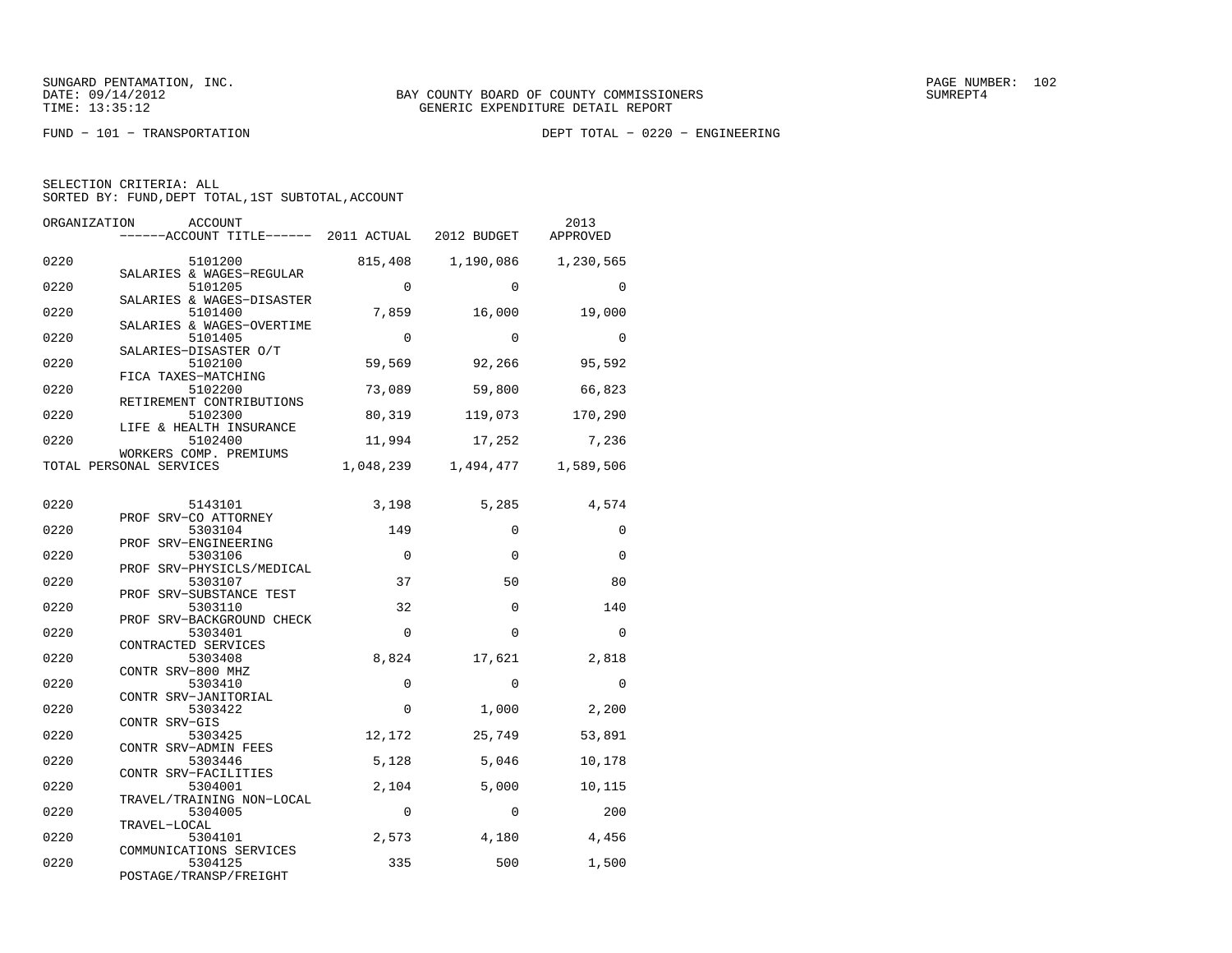FUND − 101 − TRANSPORTATION DEPT TOTAL − 0220 − ENGINEERING

| ORGANIZATION | ACCOUNT                                                  |                    |              | 2013         |
|--------------|----------------------------------------------------------|--------------------|--------------|--------------|
|              | ------ACCOUNT TITLE------ 2011 ACTUAL 2012 BUDGET        |                    |              | APPROVED     |
| 0220         | 5304301                                                  | 16,527             | 28,236       | 31,708       |
| 0220         | UTILITY SERVICES<br>5304410                              | 2,933              | 4,500        | 4,500        |
| 0220         | RENTALS/LEASES-EQUIPMENT<br>5304501<br>INSURANCE & BONDS | 11,069             | 21,469       | 21,469       |
| 0220         | 5304605<br>REPAIR/MAINT-BLDG & GRND                      | 13,612             | 14,032       | 12,341       |
| 0220         | 5304610<br>REPAIR/MAINT-AUTO EQUIP                       | 5,408              | 6,000        | 6,000        |
| 0220         | 5304611<br>REPAIR/MAINT-FLEET MAINT                      | $\mathbf 0$        | $\Omega$     | 0            |
| 0220         | 5304615<br>REPAIR/MAINT-EOUIPMENT                        | 7,470              | 13,280       | 12,395       |
| 0220         | 5304701<br>PRINTING & BINDING                            | 36                 | 100          | 650          |
| 0220         | 5304902<br>FEES & COSTS-PURCHASING                       | 769                | 1,286        | 4,009        |
| 0220         | 5304905<br>FEES&COSTS-LGL ADV/ADVERT                     | 686                | 1,200        | 2,400        |
| 0220         | 5304909<br>FEES & COSTS-COURT FILING                     | $\mathbf 0$        | $\mathbf 0$  | 1,500        |
| 0220         | 5304922<br>FEES & COSTS-PERMITS                          | $\mathbf 0$        | $\Omega$     | $\Omega$     |
| 0220         | 5304990<br>MISCELLANEOUS EXPENSES                        | $\mathbf 0$        | $\mathbf 0$  | 0            |
| 0220         | 5305101<br>OFFICE SUPPLIES                               | 1,723              | 4,800        | 5,300        |
| 0220         | 5305201<br>OPERATING SUPPLIES                            | 3,432              | 8,100        | 3,325        |
| 0220         | 5305202<br>OPER SUPPLIES-JANITORIAL                      | $\Omega$           | 100          | 100          |
| 0220         | 5305205<br>GAS, OIL & LUBRICANTS                         | 13,041             | 29,600       | 29,600       |
| 0220<br>0220 | 5305209<br>ADOPT A HIGHWAY PROGRAM                       | $\mathbf 0$<br>202 | $\mathbf 0$  | 4,000        |
| 0220         | 5305210<br>SAFETY GEAR & SUPPLIES<br>5305215             | 2,317              | 2,000        | 2,045        |
| 0220         | CLOTHING & WEARING APPRL<br>5305220                      | 87                 | 2,011<br>834 | 2,273<br>250 |
| 0220         | TOOL & SMALL IMPLEMENTS<br>5305401                       | 628                | 425          | 1,350        |
| 0220         | BOOKS/RESOURCE MATR/SUBSC<br>5305402                     | 1,095              | 1,065        | 2,382        |
| 0220         | DUES & MEMBERSHIPS<br>5305406                            | 594                | 450          | 975          |
|              | TRAINING & TUITION<br>TOTAL OPERATING EXPENSES           | 116,180            | 203,919      | 238,724      |
|              |                                                          |                    |              |              |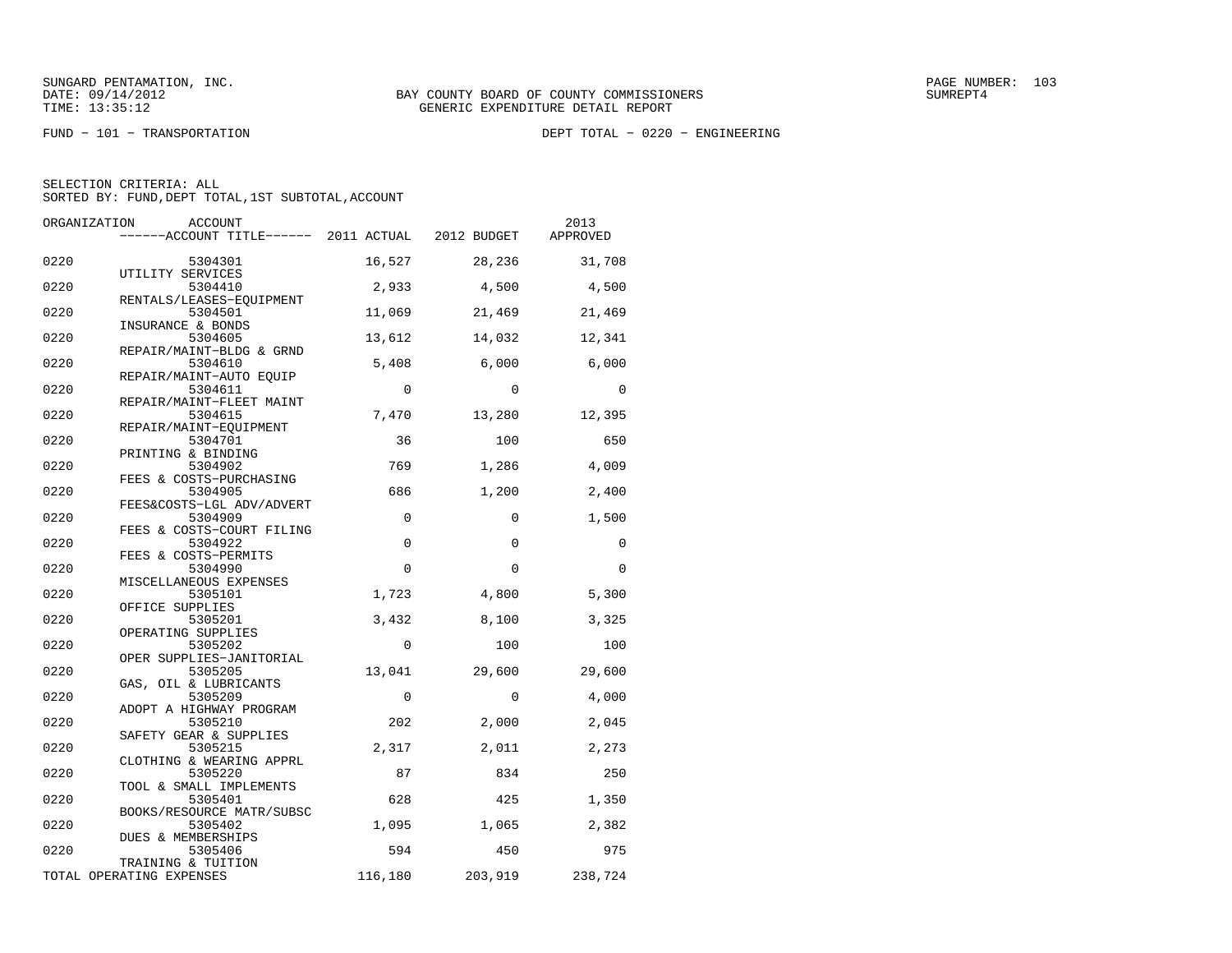FUND − 101 − TRANSPORTATION DEPT TOTAL − 0220 − ENGINEERING

| ORGANIZATION | <b>ACCOUNT</b><br>-----ACCOUNT TITLE- | 2011 ACTUAL | 2012 BUDGET | 2013<br>APPROVED |
|--------------|---------------------------------------|-------------|-------------|------------------|
| 0220         | 5606401<br>EOUIPMENT                  | 13,800      | 0           | 0                |
| 0220         | 5606402<br>EQUIP LESS THAN \$1000     | 2,400       | 0           | 900              |
| 0220         | 5606450<br>COMPUTER SOFTWARE          | 0           | 1,000       | 0                |
|              | TOTAL CAPITAL OUTLAY                  | 16,200      | 1,000       | 900              |
| 0220         | 5905998<br>DEPRECIATION EXPENSE       | 0           | 0           | $\Omega$         |
| 0220         | 5909910<br>RESERVE FOR CONTINGENCIES  | 0           | 10,000      | 10,000           |
| 0220         | 5909915<br>RESERVE FOR PAY ADJUSTMNT  | 0           | 0           | 0                |
|              | TOTAL NON-OPERATING EXPENSES          | 0           | 10,000      | 10,000           |
|              | TOTAL ENGINEERING                     | 1,180,619   | 1,709,396   | 1,839,130        |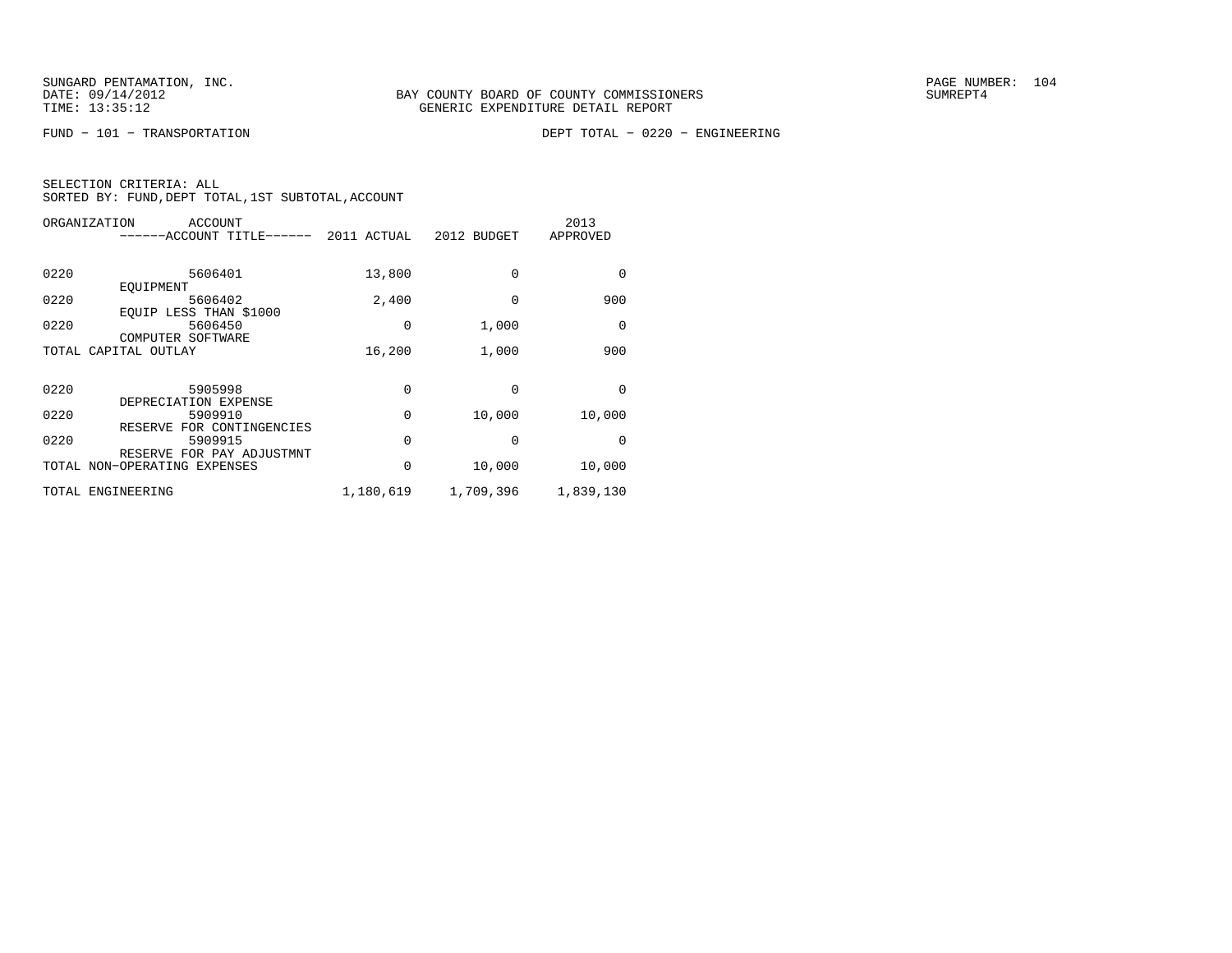$FUND - 101 - TRANSPORTATION$ 

DEPT TOTAL - 0225 - ROADS

| ORGANIZATION | ACCOUNT<br>------ACCOUNT TITLE------ 2011 ACTUAL                 |             | 2012 BUDGET | 2013<br>APPROVED |
|--------------|------------------------------------------------------------------|-------------|-------------|------------------|
| 0225         | 5101200                                                          | 2,154,929   | 3,631,276   | 3,485,658        |
| 0225         | SALARIES & WAGES-REGULAR<br>5101205<br>SALARIES & WAGES-DISASTER | $\Omega$    | $\Omega$    | $\Omega$         |
| 0225         | 5101400                                                          | 62,972      | 122,063     | 122,063          |
| 0225         | SALARIES & WAGES-OVERTIME<br>5101405                             | $\Omega$    | $\Omega$    | $\Omega$         |
| 0225         | SALARIES-DISASTER O/T<br>5102100<br>FICA TAXES-MATCHING          | 158,386     | 287,130     | 275,991          |
| 0225         | 5102200<br>RETIREMENT CONTRIBUTIONS                              | 195,906     | 187,294     | 192,403          |
| 0225         | 5102300<br>LIFE & HEALTH INSURANCE                               | 355,460     | 654,295     | 714,373          |
| 0225         | 5102400<br>WORKERS COMP. PREMIUMS                                | 74,340      | 161,252     | 120,712          |
| 0225         | 5102500<br>UNEMPLOYMENT COMPENSATION                             | $\mathbf 0$ | 4,500       | 4,500            |
|              | TOTAL PERSONAL SERVICES                                          | 3,001,992   | 5,047,810   | 4,915,700        |
| 0225         | 5143101                                                          | 15,674      | 27,812      | 28,963           |
| 0225         | PROF SRV-CO ATTORNEY<br>5303104                                  | $\Omega$    | $\Omega$    | $\Omega$         |
|              | PROF SRV-ENGINEERING                                             |             |             |                  |
| 0225         | 5303106                                                          | $\Omega$    | 75          | 75               |
| 0225         | PROF SRV-PHYSICLS/MEDICAL<br>5303107                             | 2,201       | 2,750       | 2,750            |
| 0225         | PROF SRV-SUBSTANCE TEST<br>5303110                               | 95          | 300         | 300              |
| 0225         | PROF SRV-BACKGROUND CHECK<br>5303401                             | 73,901      | $\Omega$    | 35,000           |
| 0225         | CONTRACTED SERVICES<br>5303403                                   | 342         | 400         | 400              |
| 0225         | CONTR SRV-BANK CHRG POOL<br>5303408                              | 54,136      | 91,981      | 16,909           |
| 0225         | CONTR SRV-800 MHZ<br>5303410                                     | $\Omega$    | $\Omega$    | $\Omega$         |
| 0225         | CONTR SRV-JANITORIAL<br>5303425                                  | 175,916     | 251,588     | 233,532          |
| 0225         | CONTR SRV-ADMIN FEES<br>5303446                                  | 10,988      | 28,531      | 22,708           |
| 0225         | CONTR SRV-FACILITIES<br>5303464                                  | $\Omega$    | $\Omega$    | $\Omega$         |
| 0225         | CONTR SRV-LAB<br>5304001                                         | 137         | 300         | 300              |
| 0225         | TRAVEL/TRAINING NON-LOCAL<br>5304101                             | 6,190       | 10,764      | 10,764           |
|              | COMMUNICATIONS SERVICES                                          |             |             |                  |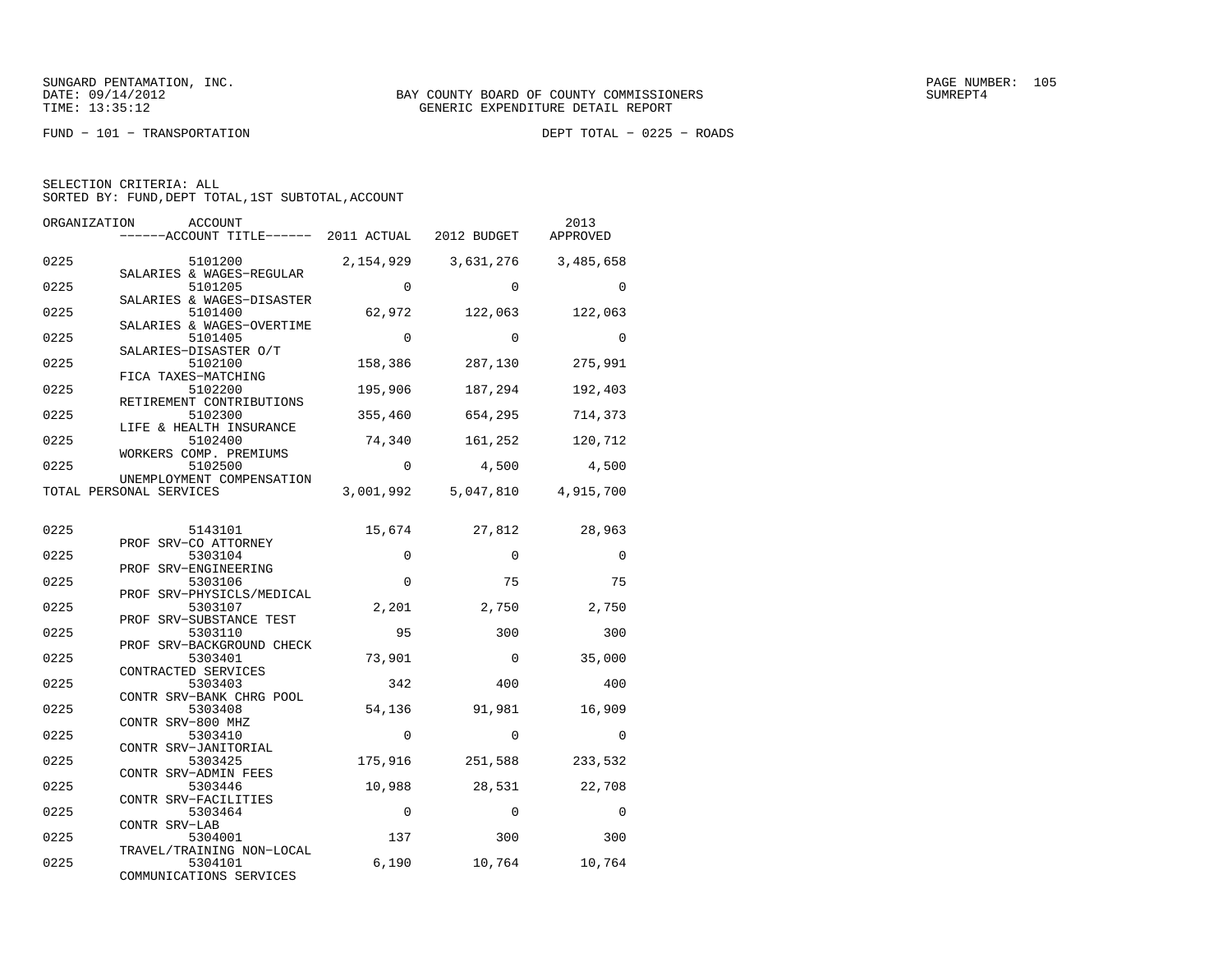$FUND - 101 - TRANSPORTATION$ 

DEPT TOTAL - 0225 - ROADS

| ORGANIZATION | ACCOUNT                                                  |             |             | 2013        |
|--------------|----------------------------------------------------------|-------------|-------------|-------------|
|              | -----ACCOUNT TITLE------ 2011 ACTUAL 2012 BUDGET         |             |             | APPROVED    |
| 0225         | 5304125                                                  | 22          | 75          | 75          |
| 0225         | POSTAGE/TRANSP/FREIGHT<br>5304301                        | 37,856      | 68,000      | 68,000      |
| 0225         | UTILITY SERVICES<br>5304410                              | 9,442       | 15,000      | 15,000      |
| 0225         | RENTALS/LEASES-EOUIPMENT<br>5304501<br>INSURANCE & BONDS | 91,777      | 176,930     | 176,930     |
| 0225         | 5304604<br>REPAIR/MAINT-BLD&GRD DEPT                     | $\Omega$    | $\Omega$    | $\Omega$    |
| 0225         | 5304605<br>REPAIR/MAINT-BLDG & GRND                      | 7,415       | 12,000      | 1,900       |
| 0225         | 5304610<br>REPAIR/MAINT-AUTO EQUIP                       | 168,080     | 400,000     | 350,000     |
| 0225         | 5304611<br>REPAIR/MAINT-FLEET MAINT                      | $\Omega$    | $\Omega$    | $\Omega$    |
| 0225         | 5304615<br>REPAIR/MAINT-EQUIPMENT                        | 248,253     | 300,000     | 300,000     |
| 0225         | 5304701<br>PRINTING & BINDING                            | $\Omega$    | $\Omega$    | $\Omega$    |
| 0225         | 5304902<br>FEES & COSTS-PURCHASING                       | 16,222      | 30,616      | 9,176       |
| 0225         | 5304905<br>FEES&COSTS-LGL ADV/ADVERT                     | 79          | 225         | 225         |
| 0225         | 5304990<br>MISCELLANEOUS EXPENSES                        | $\mathbf 0$ | $\mathbf 0$ | $\mathbf 0$ |
| 0225         | 5305101<br>OFFICE SUPPLIES                               | 4,208       | 7,000       | 7,000       |
| 0225         | 5305201<br>OPERATING SUPPLIES                            | 15,046      | 23,200      | 23,200      |
| 0225         | 5305202<br>OPER SUPPLIES-JANITORIAL                      | 2,097       | 2,500       | 5,000       |
| 0225         | 5305203<br>INSECTISIDES & PESTICIDES                     | $\Omega$    | $\Omega$    | $\Omega$    |
| 0225         | 5305205<br>GAS, OIL & LUBRICANTS                         | 534,234     | 825,000     | 825,000     |
| 0225         | 5305210<br>SAFETY GEAR & SUPPLIES                        | 5,303       | 6,000       | 6,000       |
| 0225         | 5305215<br>CLOTHING & WEARING APPRL                      | 23,961      | 35,000      | 35,000      |
| 0225         | 5305220<br>TOOL & SMALL IMPLEMENTS                       | 3,608       | 3,500       | 5,000       |
| 0225         | 5305301<br>MATERIALS-ROAD & BRIDGES                      | 333,331     | 620,000     | 600,000     |
| 0225         | 5305302<br>MATERIALS-DREDGING                            | $\Omega$    | $\Omega$    | $\Omega$    |
| 0225         | 5305401<br>BOOKS/RESOURCE MATR/SUBSC                     | $\mathbf 0$ | $\mathbf 0$ | 0           |
| 0225         | 5305402<br>DUES & MEMBERSHIPS                            | 85          | 85          | 85          |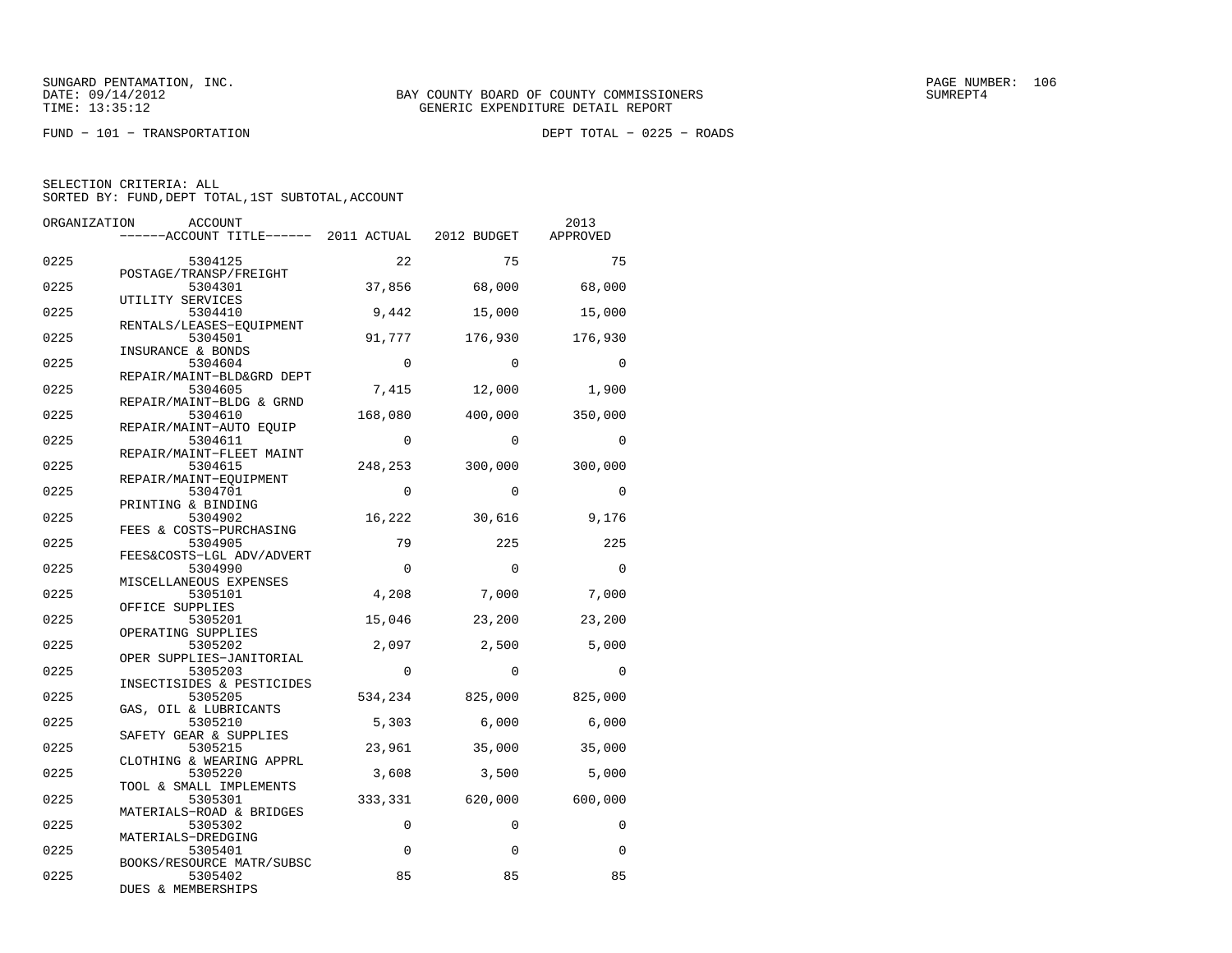FUND − 101 − TRANSPORTATION DEPT TOTAL − 0225 − ROADS

| ORGANIZATION<br><b>ACCOUNT</b><br>------ACCOUNT TITLE------ 2011 ACTUAL |             | 2012 BUDGET                   | 2013<br>APPROVED |
|-------------------------------------------------------------------------|-------------|-------------------------------|------------------|
| 0225<br>5305406<br>TRAINING & TUITION                                   | 763         | 1,500                         | 3,000            |
| TOTAL OPERATING EXPENSES                                                |             | 1,841,361 2,941,132 2,782,292 |                  |
| 0225<br>5606101<br>LAND                                                 | $\Omega$    | $\Omega$                      | $\Omega$         |
| 0225<br>5606201<br><b>BUILDINGS</b>                                     | 0           | $\mathbf 0$                   | $\mathbf 0$      |
| 0225<br>5606301<br>IMPRV OTHER THAN BLDGS                               | 8,546       | $\Omega$                      | $\Omega$         |
| 0225<br>5606401<br>EOUIPMENT                                            | 724,266     | 475,000                       | 416,900          |
| 0225<br>5606402<br>EQUIP LESS THAN \$1000                               | 11,450      | 2,000                         | 3,000            |
| 0225<br>5606450<br>COMPUTER SOFTWARE                                    | 2,208       | 2,200                         | $\mathbf 0$      |
| TOTAL CAPITAL OUTLAY                                                    | 746,470     | 479,200                       | 419,900          |
| 0225<br>5819101<br>TRNFS-GENERAL FUND (001)                             | $\mathbf 0$ | $\mathbf 0$                   | $\mathbf 0$      |
| 0225<br>5819105<br>TRNSF-STORMWATER (115)                               | 455,074     | $\Omega$                      | $\mathbf 0$      |
| 0225<br>5905998<br>DEPRECIATION EXPENSE                                 | 0           | $\Omega$                      | 0                |
| 0225<br>5909910<br>RESERVE FOR CONTINGENCIES                            | $\mathbf 0$ | 25,000                        | 25,000           |
| 0225<br>5909915<br>RESERVE FOR PAY ADJUSTMNT                            | $\mathbf 0$ | $\Omega$                      | $\Omega$         |
| 0225<br>5909999<br>RESERVE-CASH FORWARD                                 | $\mathbf 0$ | 45,449                        | 19,633           |
| TOTAL NON-OPERATING EXPENSES                                            | 455,074     | 70,449                        | 44,633           |
| TOTAL ROADS                                                             |             | 6,044,897 8,538,591 8,162,525 |                  |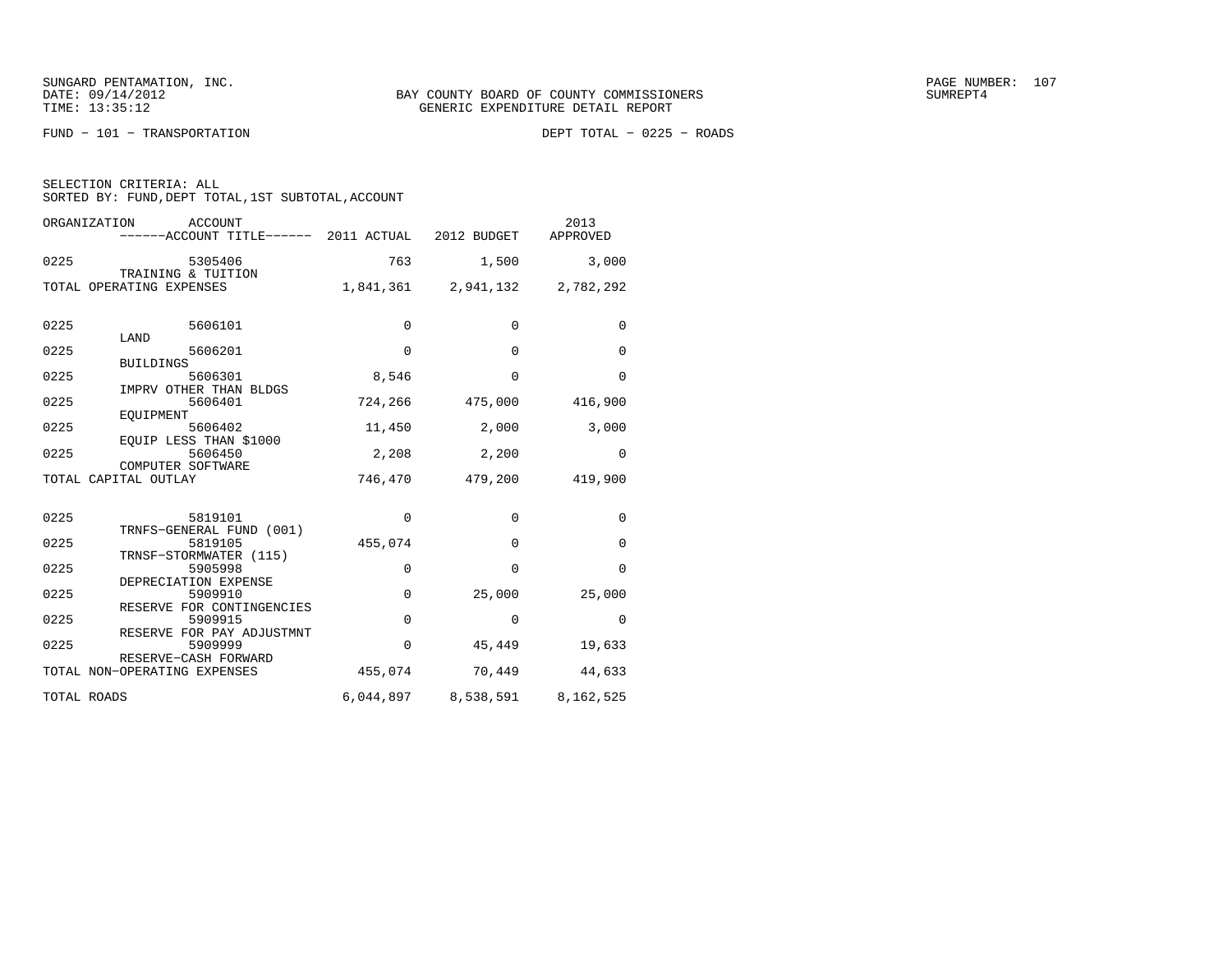FUND − 101 − TRANSPORTATION DEPT TOTAL − 0229 − INTELLIGENT TRNSP SYSTEM

SELECTION CRITERIA: ALLSORTED BY: FUND, DEPT TOTAL, 1ST SUBTOTAL, ACCOUNT

| ORGANIZATION | <b>ACCOUNT</b><br>------ACCOUNT TITLE------ 2011 ACTUAL      |             | 2012 BUDGET | 2013<br>APPROVED |
|--------------|--------------------------------------------------------------|-------------|-------------|------------------|
| 0229         | 5101200                                                      | 167,396     | 211,810     | 211,810          |
| 0229         | SALARIES & WAGES-REGULAR<br>5101400                          | 523         | 1,000       | 1,000            |
| 0229         | SALARIES & WAGES-OVERTIME<br>5102100                         | 11,479      | 16,280      | 16,280           |
| 0229         | FICA TAXES-MATCHING<br>5102200                               | 15,032      | 10,710      | 11,299           |
| 0229         | RETIREMENT CONTRIBUTIONS<br>5102300                          | 34,081      | 47,910      | 50,948           |
| 0229         | LIFE & HEALTH INSURANCE<br>5102400                           | 13,089      | 14,972      | 13,428           |
|              | WORKERS COMP. PREMIUMS<br>TOTAL PERSONAL SERVICES            | 241,599     | 302,682     | 304,765          |
| 0229         | 5143101                                                      | 1,119       | 1,085       | 1,407            |
| 0229         | PROF SRV-CO ATTORNEY<br>5303107                              | 148         | 100         | 100              |
| 0229         | PROF SRV-SUBSTANCE TEST<br>5303110                           | $\mathbf 0$ | 40          | 40               |
| 0229         | PROF SRV-BACKGROUND CHECK<br>5303401                         | 32,067      | 20,000      | 29,260           |
| 0229         | CONTRACTED SERVICES<br>5303425                               | 3,739       | 4,653       | 5,157            |
| 0229         | CONTR SRV-ADMIN FEES<br>5304001                              | 2,581       | 6,000       | 6,000            |
| 0229         | TRAVEL/TRAINING NON-LOCAL<br>5304101                         | 923         | 3,660       | 3,660            |
| 0229         | COMMUNICATIONS SERVICES<br>5304125<br>POSTAGE/TRANSP/FREIGHT | 122         | 250         | 250              |
| 0229         | 5304301<br>UTILITY SERVICES                                  | $\Omega$    | 11,070      | 10,942           |
| 0229         | 5304305<br>UTIL SRV-TRAFFIC CONTROLS                         | 1,609       | 2,000       | 2,000            |
| 0229         | 5304410<br>RENTALS/LEASES-EQUIPMENT                          | $\Omega$    | $\Omega$    | $\Omega$         |
| 0229         | 5304501<br>INSURANCE & BONDS                                 | 1,388       | 1,510       | 1,510            |
| 0229         | 5304605<br>REPAIR/MAINT-BLDG & GRND                          | 4,411       | 3,809       | 3,935            |
| 0229         | 5304610<br>REPAIR/MAINT-AUTO EQUIP                           | 3,744       | 2,000       | 2,000            |
| 0229         | 5304611<br>REPAIR/MAINT-FLEET MAINT                          | $\mathbf 0$ | $\mathbf 0$ | 0                |
| 0229         | 5304615<br>REPAIR/MAINT-EQUIPMENT                            | 1,637       | 1,000       | 1,000            |
| 0229         | 5304620<br>DEDITE (MITHE GUERE<br>$n$ m $n$ $n$ $n$ m        | 23,923      | 35,000      | 35,000           |

REPAIR/MAINT−CNTRL DEVICE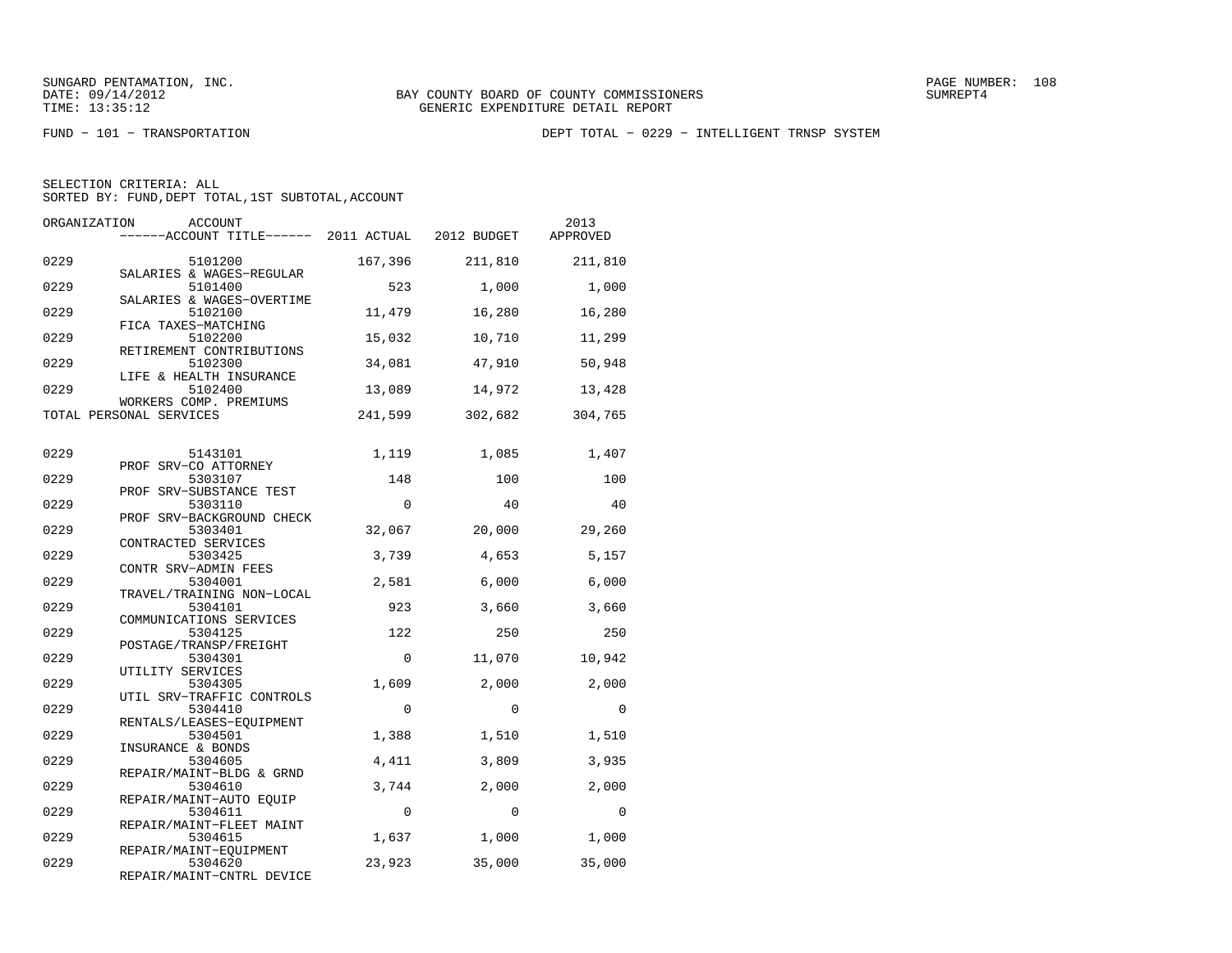FUND − 101 − TRANSPORTATION DEPT TOTAL − 0229 − INTELLIGENT TRNSP SYSTEM

| ORGANIZATION | ACCOUNT<br>------ACCOUNT TITLE------ 2011 ACTUAL          |             | 2012 BUDGET | 2013<br>APPROVED |
|--------------|-----------------------------------------------------------|-------------|-------------|------------------|
| 0229         | 5304902                                                   | 439         | 890         | 1,370            |
| 0229         | FEES & COSTS-PURCHASING<br>5304990                        | $\Omega$    | $\Omega$    | $\Omega$         |
| 0229         | MISCELLANEOUS EXPENSES<br>5305101                         | 210         | 300         | 1,000            |
| 0229         | OFFICE SUPPLIES<br>5305201                                | 4,039       | 3,000       | 3,000            |
| 0229         | OPERATING SUPPLIES<br>5305205                             | 15,225      | 8,400       | 8,400            |
| 0229         | GAS, OIL & LUBRICANTS<br>5305210                          | 1,397       | 1,500       | 1,500            |
| 0229         | SAFETY GEAR & SUPPLIES<br>5305215                         | 697         | 1,500       | 1,500            |
| 0229         | CLOTHING & WEARING APPRL<br>5305220                       | 170         | 650         | 650              |
| 0229         | TOOL & SMALL IMPLEMENTS<br>5305402                        | 959         | 1,000       | 1,000            |
| 0229         | DUES & MEMBERSHIPS<br>5305406                             | 0           | 0           | $\Omega$         |
|              | TRAINING & TUITION<br>TOTAL OPERATING EXPENSES            | 100,545     | 109,417     | 120,681          |
|              |                                                           |             |             |                  |
| 0229         | 5606304<br>INTELLIGENT TRNSP SYSTEM                       | 394,028     | $\Omega$    | $\Omega$         |
| 0229         | 5606314<br>IMPRV-NETWORK CONNECT                          | $\Omega$    | $\Omega$    | 0                |
| 0229         | 5606401<br>EOUIPMENT                                      | 92,829      | $\mathbf 0$ | 0                |
| 0229         | 5606402<br>EQUIP LESS THAN \$1000                         | 50          | $\Omega$    | $\Omega$         |
| 0229         | 5606450<br>COMPUTER SOFTWARE                              | 558         | $\Omega$    | $\mathbf 0$      |
|              | TOTAL CAPITAL OUTLAY                                      | 487,465     | $\Omega$    | $\mathbf 0$      |
| 0229         | 5905998                                                   | 0           | $\Omega$    | 0                |
| 0229         | DEPRECIATION EXPENSE<br>5909915                           | $\Omega$    | $\Omega$    | $\mathbf 0$      |
| 0229         | RESERVE FOR PAY ADJUSTMNT<br>5909920                      | $\mathbf 0$ | 79,436      | $\Omega$         |
|              | RESERVE-FUTURE CAP OUTLAY<br>TOTAL NON-OPERATING EXPENSES | $\Omega$    | 79,436      | $\Omega$         |
|              | TOTAL INTELLIGENT TRNSP SYSTEM                            | 829,609     | 491,535     | 425,446          |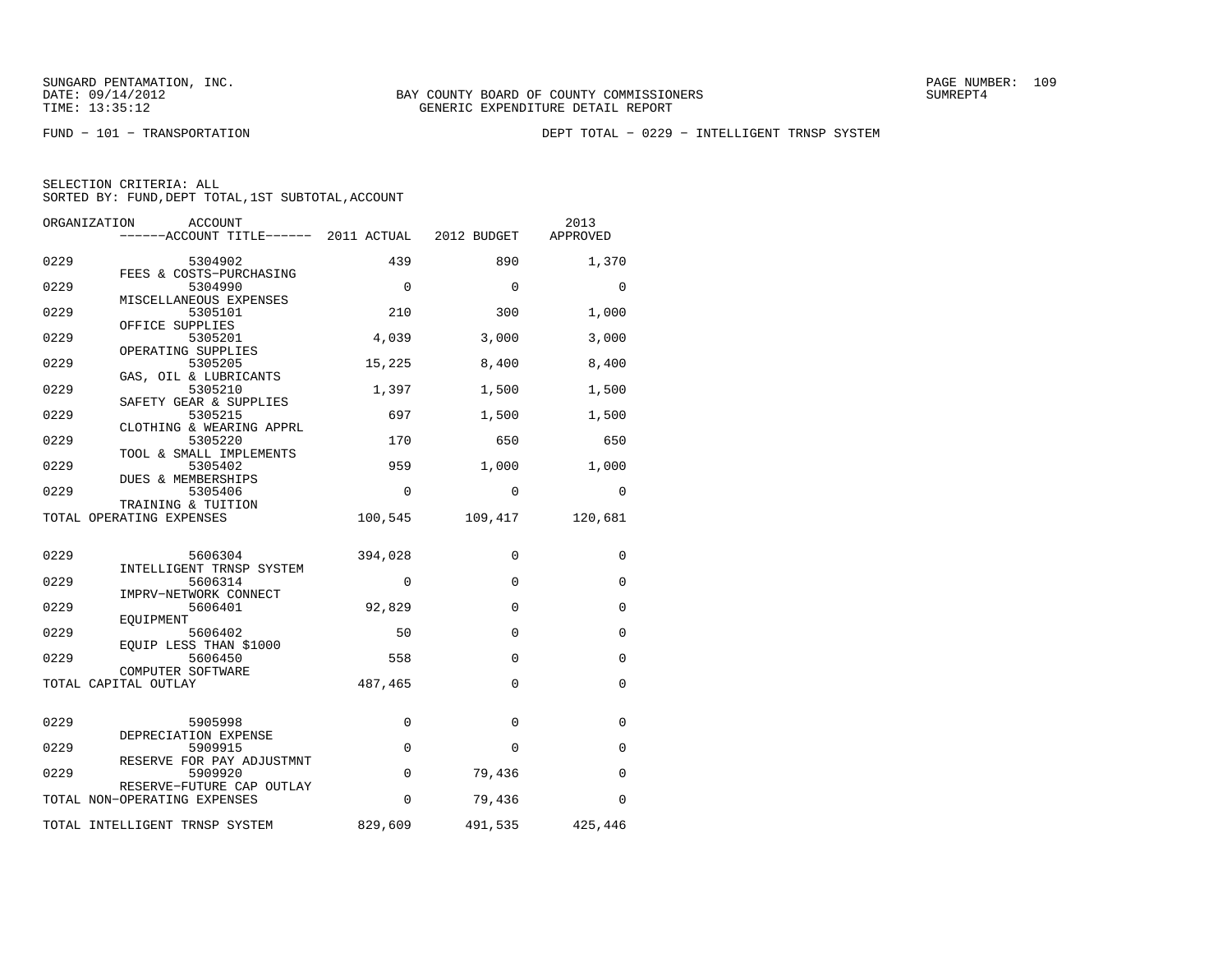FUND − 101 − TRANSPORTATION DEPT TOTAL − 0230 − TRAFFIC CONTROL

| SELECTION CRITERIA: ALL |  |                                                    |  |
|-------------------------|--|----------------------------------------------------|--|
|                         |  | SORTED BY: FUND, DEPT TOTAL, 1ST SUBTOTAL, ACCOUNT |  |

| ORGANIZATION | ACCOUNT                                           |          |          | 2013     |
|--------------|---------------------------------------------------|----------|----------|----------|
|              | ------ACCOUNT TITLE------ 2011 ACTUAL 2012 BUDGET |          |          | APPROVED |
| 0230         | 5101200                                           | 514,839  | 490,048  | 499,239  |
|              | SALARIES & WAGES-REGULAR                          |          |          |          |
| 0230         | 5101205<br>SALARIES & WAGES-DISASTER              | 42       | $\Omega$ | $\Omega$ |
| 0230         | 5101400                                           | 7,334    | 8,000    | 8,000    |
| 0230         | SALARIES & WAGES-OVERTIME<br>5102100              | 37,106   | 38,101   | 38,804   |
| 0230         | FICA TAXES-MATCHING<br>5102200                    | 46,829   | 25,065   | 26,932   |
| 0230         | RETIREMENT CONTRIBUTIONS<br>5102300               | 84,741   | 103,438  | 93,875   |
| 0230         | LIFE & HEALTH INSURANCE<br>5102400                | 15,991   | 19,512   | 15,920   |
| 0230         | WORKERS COMP. PREMIUMS<br>5102500                 | $\Omega$ | $\Omega$ | $\Omega$ |
|              | UNEMPLOYMENT COMPENSATION                         |          |          |          |
|              | TOTAL PERSONAL SERVICES                           | 706,881  | 684,164  | 682,770  |
| 0230         | 5143101                                           | 3,419    | 3,469    | 4,114    |
|              | PROF SRV-CO ATTORNEY                              |          |          |          |
| 0230         | 5303107<br>PROF SRV-SUBSTANCE TEST                | 111      | 175      | 175      |
| 0230         | 5303110                                           | 118      | $\Omega$ | $\Omega$ |
| 0230         | PROF SRV-BACKGROUND CHECK<br>5303401              | 16,071   | 17,200   | 17,200   |
| 0230         | CONTRACTED SERVICES<br>5303408                    | 13,868   | 13,846   | 2,214    |
| 0230         | CONTR SRV-800 MHZ<br>5303410                      | $\Omega$ | $\Omega$ | $\Omega$ |
| 0230         | CONTR SRV-JANITORIAL<br>5303422                   | $\Omega$ | 900      | 900      |
| 0230         | CONTR SRV-GIS<br>5303425                          | 12,911   |          |          |
|              | CONTR SRV-ADMIN FEES                              |          | 16,420   | 16,668   |
| 0230         | 5303446<br>CONTR SRV-FACILITIES                   | 3,480    | 5,870    | 6,386    |
| 0230         | 5304001<br>TRAVEL/TRAINING NON-LOCAL              | 4,180    | 5,000    | 5,000    |
| 0230         | 5304101                                           | 5,376    | 4,729    | 4,729    |
| 0230         | COMMUNICATIONS SERVICES<br>5304125                | 523      | 600      | 600      |
| 0230         | POSTAGE/TRANSP/FREIGHT<br>5304301                 | 28,868   | 17,737   | 20,719   |
| 0230         | UTILITY SERVICES                                  |          |          |          |
|              | 5304305<br>UTIL SRV-TRAFFIC CONTROLS              | 195,266  | 210,000  | 210,000  |
| 0230         | 5304410<br>RENTALS/LEASES-EOUIPMENT               | 4,351    | 3,200    | 3,200    |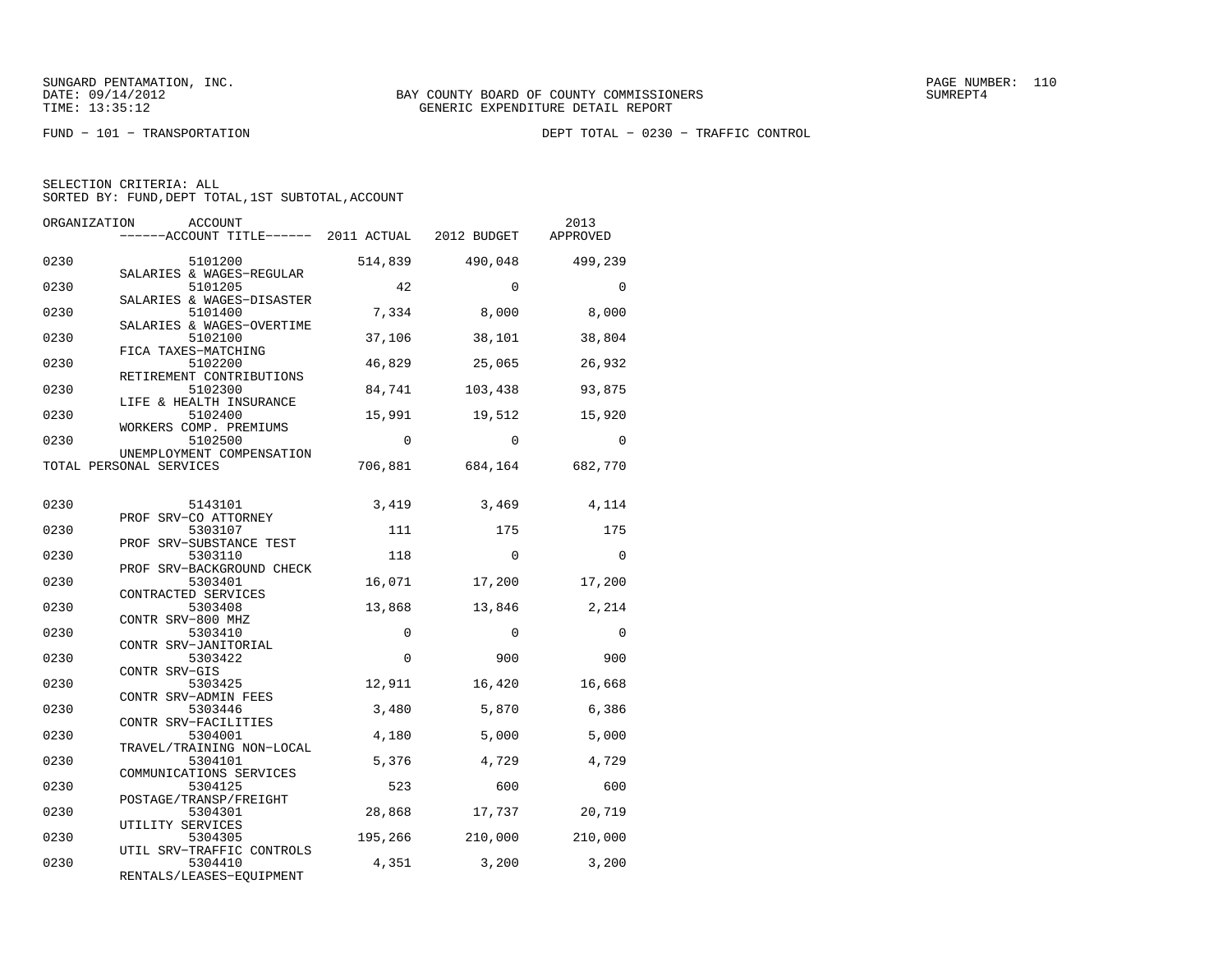FUND − 101 − TRANSPORTATION DEPT TOTAL − 0230 − TRAFFIC CONTROL

| ORGANIZATION<br><b>ACCOUNT</b><br>------ACCOUNT TITLE------ 2011 ACTUAL<br>2012 BUDGET | 2013<br>APPROVED |
|----------------------------------------------------------------------------------------|------------------|
|                                                                                        |                  |
| 0230<br>5304501<br>13,250<br>14,348<br>INSURANCE & BONDS                               | 14,348           |
| 0230<br>5304605<br>5,538<br>10,838                                                     | 2,355            |
| REPAIR/MAINT-BLDG & GRND                                                               |                  |
| 0230<br>16,899<br>22,820<br>5304610                                                    | 22,820           |
| REPAIR/MAINT-AUTO EQUIP                                                                |                  |
| 0230<br>$\Omega$<br>$\Omega$<br>5304611<br>REPAIR/MAINT-FLEET MAINT                    | $\Omega$         |
| 771<br>0230<br>5304615<br>5,000                                                        | 5,000            |
| REPAIR/MAINT-EQUIPMENT                                                                 |                  |
| 0230<br>39,395<br>35,000<br>5304620                                                    | 35,000           |
| REPAIR/MAINT-CNTRL DEVICE                                                              |                  |
| 0230<br>$\mathbf 0$<br>5304701<br>$\Omega$<br>PRINTING & BINDING                       | $\Omega$         |
| 879<br>0230<br>5304902<br>1,187                                                        | 2,743            |
| FEES & COSTS-PURCHASING                                                                |                  |
| $\mathbf 0$<br>0230<br>350<br>5304905                                                  | 350              |
| FEES&COSTS-LGL ADV/ADVERT                                                              |                  |
| 0230<br>$\Omega$<br>$\Omega$<br>5304909<br>FEES & COSTS-COURT FILING                   | $\Omega$         |
| 0230<br>$\Omega$<br>5304990<br>$\Omega$                                                | $\Omega$         |
| MISCELLANEOUS EXPENSES                                                                 |                  |
| 0230<br>5305101<br>2,157<br>1,600                                                      | 1,600            |
| OFFICE SUPPLIES                                                                        |                  |
| 0230<br>3,141<br>2,500<br>5305201                                                      | 2,500            |
| OPERATING SUPPLIES<br>0230<br>323<br>374<br>5305202                                    | 374              |
| OPER SUPPLIES-JANITORIAL                                                               |                  |
| 0230<br>5305205<br>30,491<br>44,000                                                    | 44,000           |
| GAS, OIL & LUBRICANTS                                                                  |                  |
| 0230<br>49,805<br>65,000<br>5305206                                                    | 65,000           |
| MATERIALS-SIGNS<br>0230<br>5305207<br>10,447<br>9,000                                  | 9,000            |
| MATERIALS-PAINTS                                                                       |                  |
| 0230<br>206<br>250<br>5305210                                                          | 250              |
| SAFETY GEAR & SUPPLIES                                                                 |                  |
| 4,082<br>0230<br>5305215<br>4,200                                                      | 4,200            |
| CLOTHING & WEARING APPRL<br>0230                                                       |                  |
| 5305220<br>761<br>1,000<br>TOOL & SMALL IMPLEMENTS                                     | 1,000            |
| 308<br>0230<br>5305401<br>400                                                          | 400              |
| BOOKS/RESOURCE MATR/SUBSC                                                              |                  |
| 0230<br>980<br>5305402<br>1,500                                                        | 1,500            |
| DUES & MEMBERSHIPS                                                                     |                  |
| 0230<br>100<br>5305406<br>500<br>TRAINING & TUITION                                    | 500              |
| 468,074<br>519,013<br>TOTAL OPERATING EXPENSES                                         | 504,845          |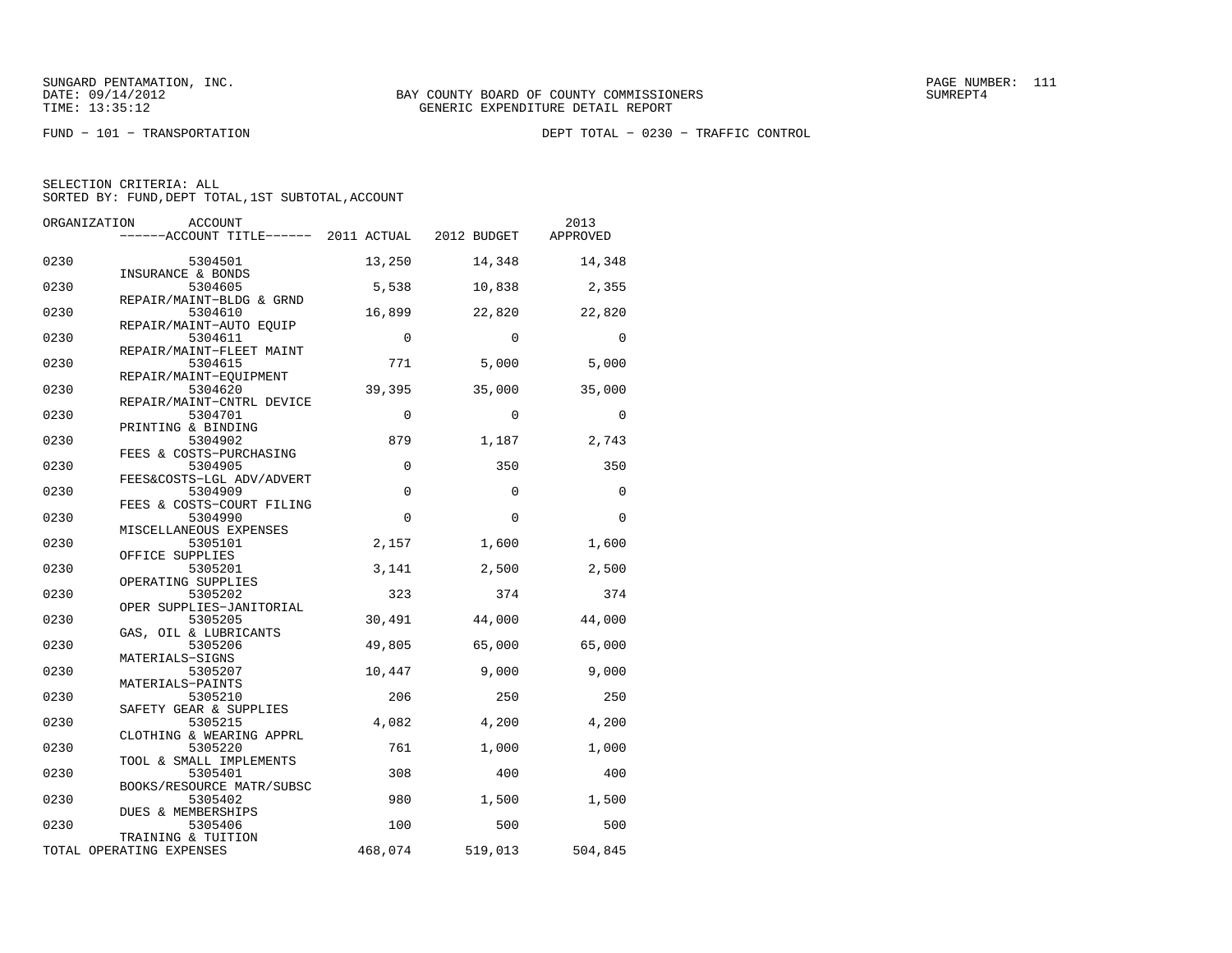FUND − 101 − TRANSPORTATION DEPT TOTAL − 0230 − TRAFFIC CONTROL

| ORGANIZATION          | ACCOUNT<br>------ACCOUNT TITLE------ 2011 ACTUAL |           | 2012 BUDGET | 2013<br>APPROVED |
|-----------------------|--------------------------------------------------|-----------|-------------|------------------|
| 0230                  | 5606201                                          |           | U           |                  |
|                       | <b>BUILDINGS</b>                                 |           |             |                  |
| 0230                  | 5606303                                          |           | O           | U                |
|                       | STREET LIGHTING                                  |           |             |                  |
| 0230                  | 5606401                                          | 1,000     | $\Omega$    | <sup>0</sup>     |
|                       | EOUIPMENT                                        |           |             |                  |
| 0230                  | 5606402                                          | O         | O           | U                |
|                       | EOUIP LESS THAN \$1000                           |           |             |                  |
| 0230                  | 5616302                                          | 0         | $\Omega$    | <sup>0</sup>     |
|                       | IMPRV-PEDESTRIAN/BIKE LN                         |           |             |                  |
| TOTAL CAPITAL OUTLAY  |                                                  | 1,000     | O           | <sup>0</sup>     |
|                       |                                                  |           |             |                  |
| 0230                  | 5905998                                          | 0         | O           | <sup>0</sup>     |
|                       | DEPRECIATION EXPENSE                             |           |             |                  |
| 0230                  | 5909915                                          | O         | $\Omega$    | <sup>0</sup>     |
|                       | RESERVE FOR PAY ADJUSTMNT                        |           |             |                  |
|                       | TOTAL NON-OPERATING EXPENSES                     | O         | $\Omega$    | U                |
|                       |                                                  |           |             |                  |
| TOTAL TRAFFIC CONTROL |                                                  | 1,175,955 | 1,203,177   | 1,187,615        |
|                       |                                                  |           |             |                  |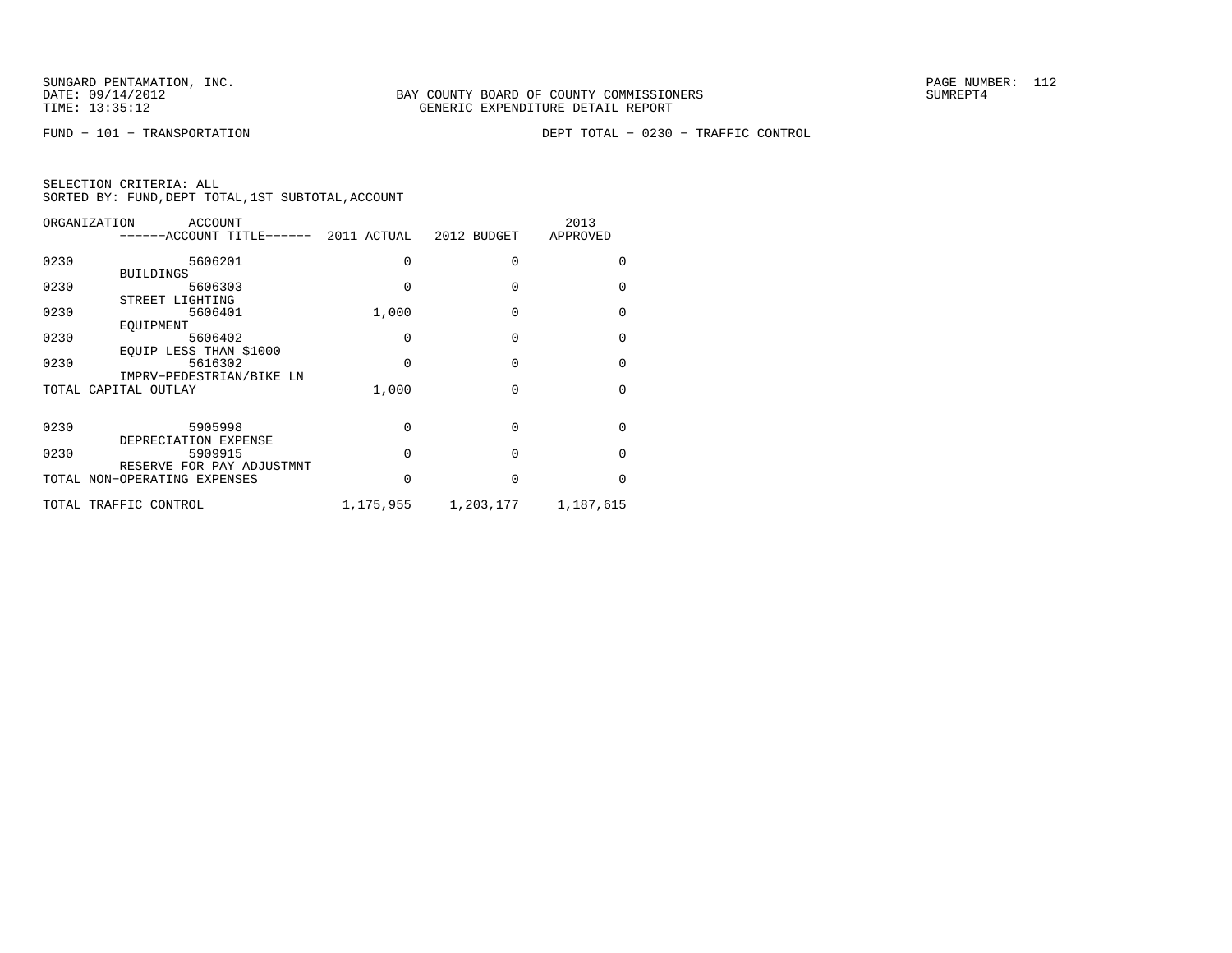FUND − 101 − TRANSPORTATION DEPT TOTAL − 0232 − TRANSP CAPITAL PROJECTS

|  | SELECTION CRITERIA: ALL                            |  |  |
|--|----------------------------------------------------|--|--|
|  | SORTED BY: FUND, DEPT TOTAL, 1ST SUBTOTAL, ACCOUNT |  |  |

| ORGANIZATION | <b>ACCOUNT</b><br>------ACCOUNT TITLE------ 2011 ACTUAL |             | 2012 BUDGET | 2013<br>APPROVED |
|--------------|---------------------------------------------------------|-------------|-------------|------------------|
| 0232         | 5143101                                                 | $\Omega$    | 19,581      | 18,588           |
| 0232         | PROF SRV-CO ATTORNEY<br>5303107                         | 0           | 0           | $\Omega$         |
|              | PROF SRV-SUBSTANCE TEST                                 |             |             |                  |
| 0232         | 5303401<br>CONTRACTED SERVICES                          | $\Omega$    | $\Omega$    | 1,500            |
| 0232         | 5303420<br>CONTR SRV-RDWAY TRF STRPG                    | 0           | 200,000     | 100,000          |
| 0232         | 5303425<br>CONTR SRV-ADMIN FEES                         | $\Omega$    | 159,630     | 136,854          |
| 0232         | 5304125                                                 | $\Omega$    | $\Omega$    | $\Omega$         |
| 0232         | POSTAGE/TRANSP/FREIGHT<br>5304902                       | $\mathbf 0$ | 4,055       | 4,852            |
| 0232         | FEES & COSTS-PURCHASING<br>5304905                      | $\Omega$    | $\Omega$    | $\Omega$         |
|              | FEES&COSTS-LGL ADV/ADVERT<br>TOTAL OPERATING EXPENSES   | 0           | 383,266     | 261,794          |
| 0232         | 5606201<br><b>BUILDINGS</b>                             | 747,714     | $\Omega$    | $\Omega$         |
| 0232         | 5606302                                                 | 0           | $\Omega$    | $\Omega$         |
| 0232         | SIDEWLK/BIKE LN-N. LAGOON<br>5606304                    | 0           | $\Omega$    | $\Omega$         |
| 0232         | INTELLIGENT TRNSP SYSTEM<br>5606319                     | 393         | $\Omega$    | 1,873,931        |
| 0232         | IMPRV-WEST BAY BRDG<br>5606401                          | 7,000       | $\Omega$    | $\Omega$         |
| 0232         | EOUIPMENT<br>5606529                                    | 7,170,420   | $\Omega$    | $\Omega$         |
|              | CIP-GRAND LAGOON BRIDGE                                 |             | $\Omega$    |                  |
| 0232         | 5606530<br>CIP-390 WIDENING                             | $\Omega$    |             | $\Omega$         |
| 0232         | 5606531<br>CIP-BALDWIN WIDENING                         | $\mathbf 0$ | 500,000     | 1,498,500        |
| 0232         | 5616301<br>IMPRV ROADS & BRIDGES                        | $\Omega$    | 300,000     | 200,000          |
| 0232         | 5616302<br>IMPRV-PEDESTRIAN/BIKE LN                     | 243,097     | 600,594     | 2,781,000        |
| 0232         | 5616304<br>IMPRV-BRIDGE REPLACEMENT                     | $\Omega$    | $\Omega$    | $\Omega$         |
| 0232         | 5616305                                                 | $\Omega$    | $\Omega$    | $\Omega$         |
| 0232         | PAVING/RESURF-CROOKED LN<br>5616306                     | 413,907     | 150,000     | 0                |
| 0232         | IMPRV-INTERSECTION<br>5616307                           | $\Omega$    | $\Omega$    | $\Omega$         |
| 0232         | IMPRV-S R 388<br>5616309<br>PAVING/RESURF-11TH ST.      | 740,335     | 0           | $\Omega$         |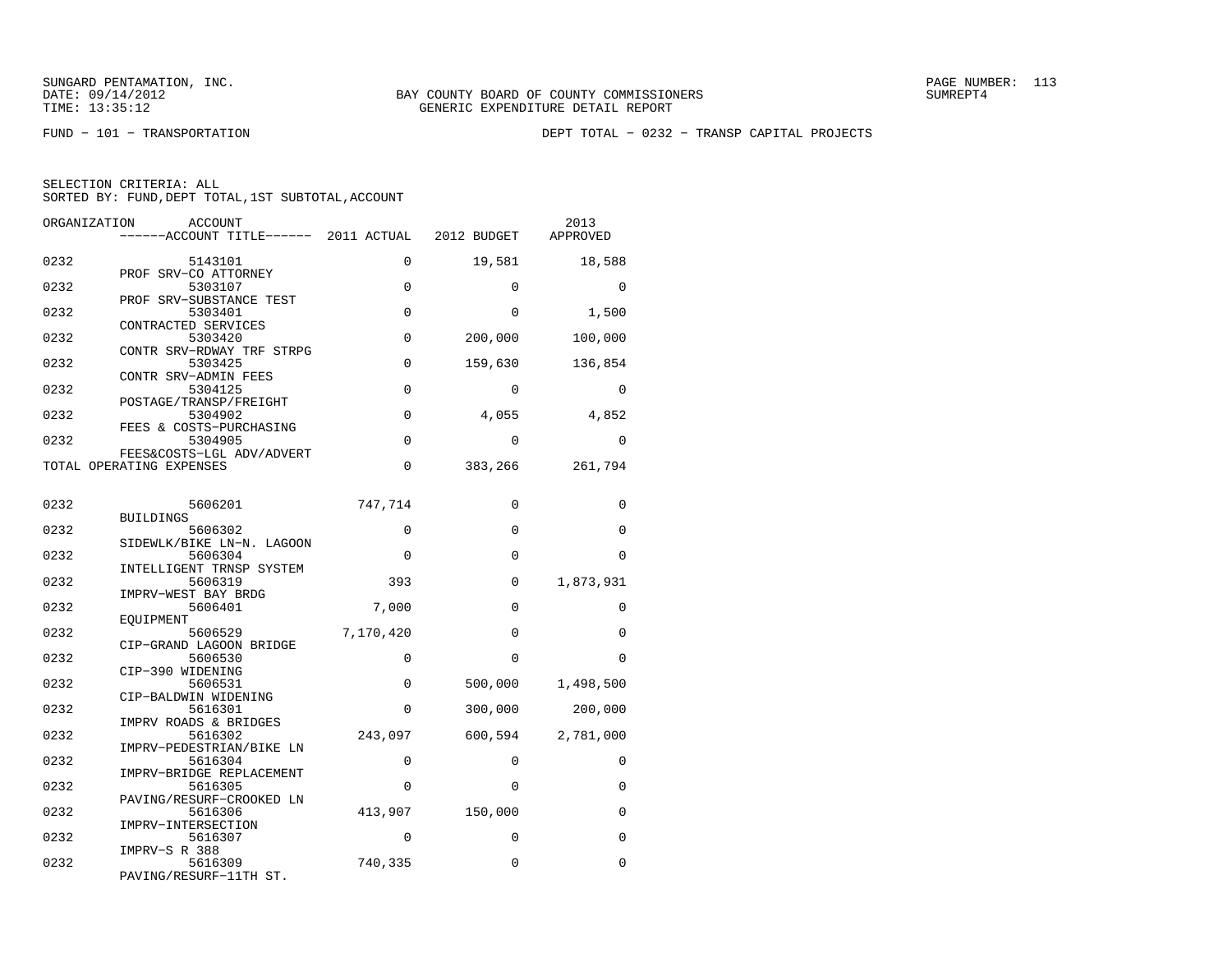FUND − 101 − TRANSPORTATION DEPT TOTAL − 0232 − TRANSP CAPITAL PROJECTS

| SELECTION CRITERIA: ALL |  |                                                    |  |
|-------------------------|--|----------------------------------------------------|--|
|                         |  | SORTED BY: FUND, DEPT TOTAL, 1ST SUBTOTAL, ACCOUNT |  |

| ORGANIZATION<br>ACCOUNT<br>------ACCOUNT TITLE------ 2011 ACTUAL 2012 BUDGET |            |                                | 2013<br>APPROVED    |
|------------------------------------------------------------------------------|------------|--------------------------------|---------------------|
| 0232<br>5616310<br>PAVING/RESURF-TOP 12 PROJ                                 | 4,607,154  |                                | 2,500,000 2,441,000 |
| 0232<br>5616312<br>PAVING/DIRT COLLECTOR RDS                                 | $\Omega$   | 1,000,000                      | $\Omega$            |
| TOTAL CAPITAL OUTLAY                                                         |            | 13,930,020 5,050,594 8,794,431 |                     |
| 0232<br>5707105                                                              | 970,000    | $\mathbf 0$                    | 0                   |
| PRINCIPAL-LOANS<br>0232<br>5707205<br>INTEREST-LOANS                         | 30,312     | $\mathbf 0$                    | 0                   |
| 0232<br>5707303<br><b>BOND ISSUE COSTS</b>                                   | $\Omega$   | $\mathbf 0$                    | $\mathbf 0$         |
| 0232<br>5707316<br>PAYING AGENT/TRUSTEE-FEES                                 | $\Omega$   | $\Omega$                       | $\mathbf 0$         |
| 0232<br>5707370<br>ARBITRAGE REBATE EXPENSE                                  | $\Omega$   | $\mathbf{0}$                   | $\mathbf 0$         |
| TOTAL DEBT SERVICE                                                           | 1,000,312  | $\Omega$                       | 0                   |
| 0232<br>5808179                                                              | $\Omega$   | $\mathbf{0}$                   | 0                   |
| GRANT-FEMA FLOOD<br>TOTAL GRANTS & AIDS                                      | $\Omega$   | $\Omega$                       | $\mathbf 0$         |
| 0232<br>5819101                                                              | $\Omega$   | $\mathbf{0}$                   | $\mathbf 0$         |
| TRNFS-GENERAL FUND (001)<br>0232<br>5819122                                  | $\Omega$   | $\Omega$                       | $\Omega$            |
| TRNSF-RD IMPACT-P C (113)<br>0232<br>5905998                                 | $\Omega$   | $\Omega$                       | $\Omega$            |
| DEPRECIATION EXPENSE<br>0232<br>5909917                                      | $\Omega$   | $\Omega$                       | $\Omega$            |
| RESERVE-BONDS<br>0232<br>5909920<br>RESERVE-FUTURE CAP OUTLAY                | $\Omega$   | $\Omega$                       | $\Omega$            |
| 0232<br>5909999<br>RESERVE-CASH FORWARD                                      | $\Omega$   | $\Omega$                       | $\mathbf 0$         |
| TOTAL NON-OPERATING EXPENSES                                                 | $\Omega$   | $\Omega$                       | 0                   |
| TOTAL TRANSP CAPITAL PROJECTS                                                | 14,930,332 | 5,433,860                      | 9,056,225           |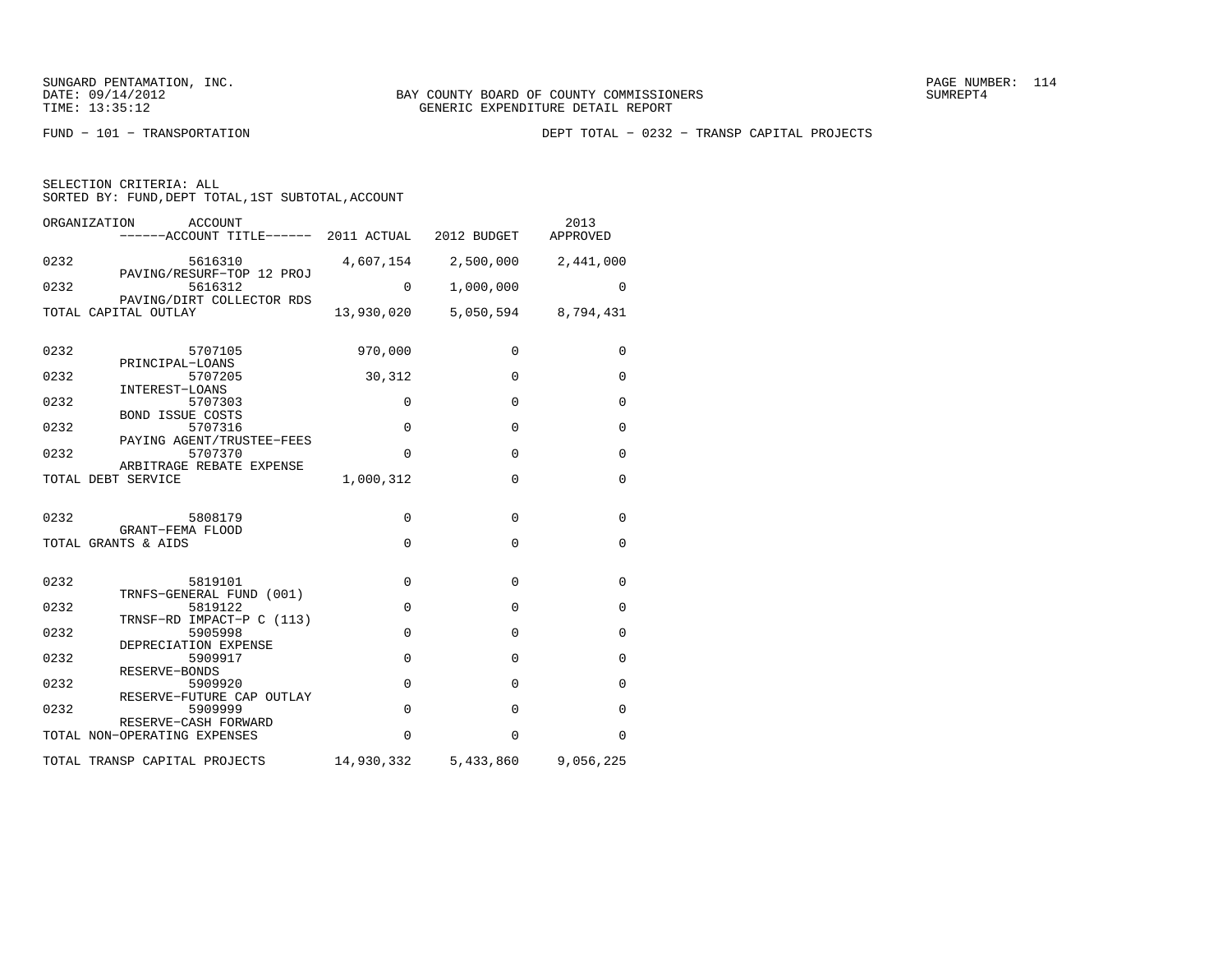FUND − 101 − TRANSPORTATION DEPT TOTAL − 0243 − STORMWATER PROJECTS

|  | SELECTION CRITERIA: ALL                            |  |  |
|--|----------------------------------------------------|--|--|
|  | SORTED BY: FUND, DEPT TOTAL, 1ST SUBTOTAL, ACCOUNT |  |  |

| ORGANIZATION | ACCOUNT<br>------ACCOUNT TITLE------ 2011 ACTUAL            |             | 2012 BUDGET  | 2013<br>APPROVED |
|--------------|-------------------------------------------------------------|-------------|--------------|------------------|
| 0243         | 5143101                                                     | 0           | 7,879        | 4,512            |
| 0243         | PROF SRV-CO ATTORNEY<br>5303401                             | 0           | 38,450       | 43,250           |
| 0243         | CONTRACTED SERVICES<br>5303425                              | $\mathbf 0$ | 54,640       | 27,376           |
| 0243         | CONTR SRV-ADMIN FEES<br>5304125                             | 0           | $\mathbf 0$  | 0                |
| 0243         | POSTAGE/TRANSP/FREIGHT<br>5304902                           | $\Omega$    | 692          | 2,956            |
| 0243         | FEES & COSTS-PURCHASING<br>5304922<br>FEES & COSTS-PERMITS  | 0           | 9,000        | 9,000            |
| 0243         | 5304990<br>MISCELLANEOUS EXPENSES                           | $\Omega$    | $\Omega$     | $\Omega$         |
| 0243         | 5305402<br><b>DUES &amp; MEMBERSHIPS</b>                    | 0           | 1,075        | 1,076            |
|              | TOTAL OPERATING EXPENSES                                    | $\Omega$    | 111,736      | 88,170           |
| 0243         | 5606101                                                     | 0           | 0            | 0                |
| 0243         | LAND<br>5606401                                             | 1,180       | $\Omega$     | 0                |
| 0243         | EQUIPMENT<br>5606503                                        | $\mathbf 0$ | $\mathbf{0}$ | 0                |
| 0243         | CIP-BCH NRSHMNT DRAINAGE<br>5606552                         | 68,896      | $\Omega$     | 0                |
| 0243         | CIP-MASTER STORMWTR PLAN<br>5606553                         | 1,132,566   | $\Omega$     | 0                |
| 0243         | CIP-GRD LAG BRDG STMWTR<br>5606554                          | 6,375       | 520,000      | $\Omega$         |
| 0243         | CIP-DRAINAGE PROJS (NOV)<br>5606563<br>CIP-EROSION PROJECTS | $\mathbf 0$ | $\mathbf 0$  | $\Omega$         |
| 0243         | 5606569<br>CIP-PIPE&MAJOR MAINT PROJ                        | 17,565      | $\Omega$     | 200,000          |
| 0243         | 5616301<br>IMPRV ROADS & BRIDGES                            | $\Omega$    | 0            | $\Omega$         |
|              | TOTAL CAPITAL OUTLAY                                        | 1,226,582   | 520,000      | 200,000          |
| 0243         | 5808118                                                     | 0           | 687,000      | 0                |
|              | GRANT-HAZARD MITIGATION<br>TOTAL GRANTS & AIDS              | $\mathbf 0$ | 687,000      | 0                |
| 0243         |                                                             | 0           | $\mathbf 0$  | $\Omega$         |
|              | 5819115<br>TRNSF-ROADS & BRDGS (105)                        |             |              |                  |
| 0243         | 5905998<br>DEPRECIATION EXPENSE                             | $\Omega$    | $\mathbf 0$  | 0                |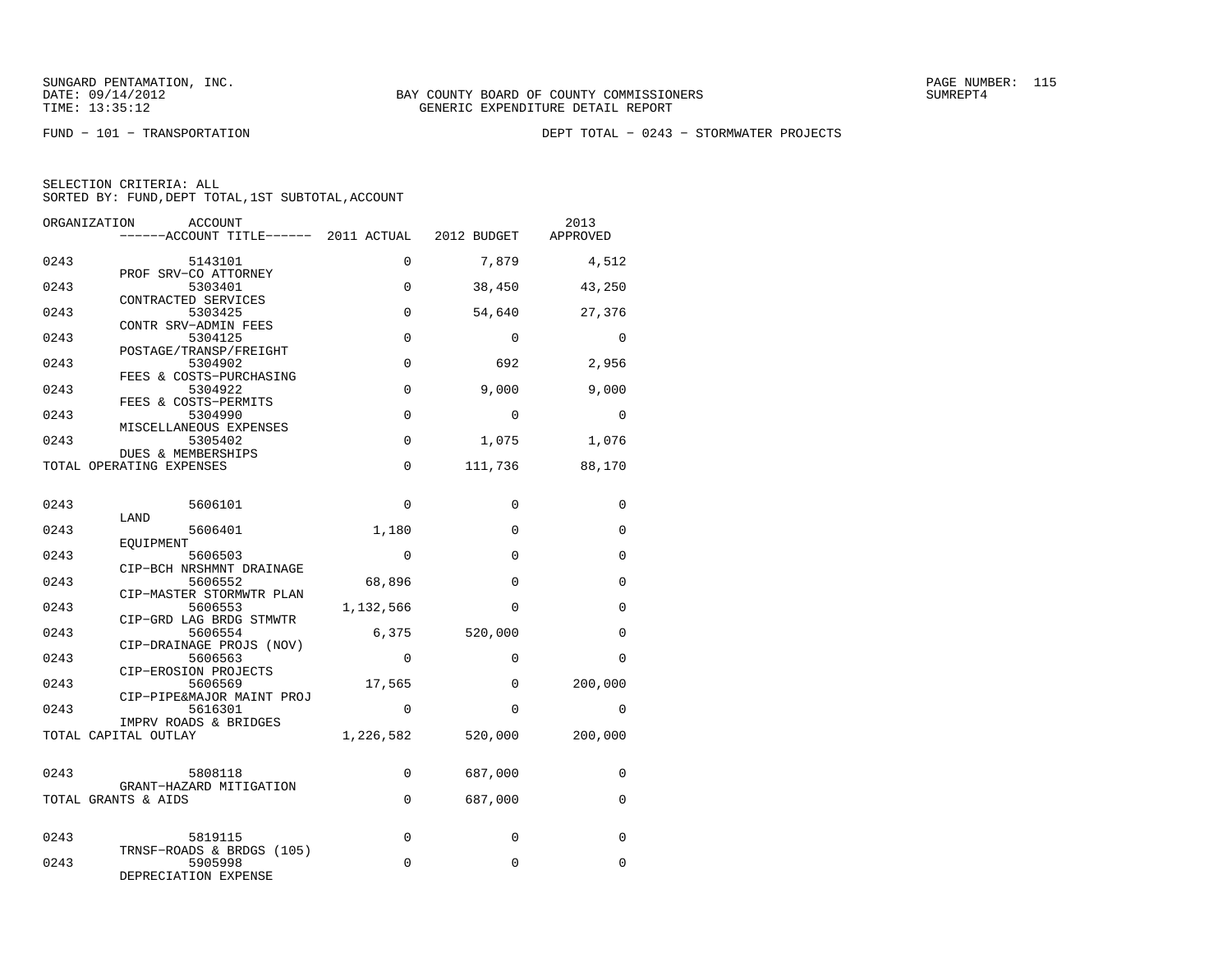FUND − 101 − TRANSPORTATION DEPT TOTAL − 0243 − STORMWATER PROJECTS

|      | ORGANIZATION<br>ACCOUNT<br>------ACCOUNT TITLE------ | 2011 ACTUAL | 2012 BUDGET | 2013<br>APPROVED |
|------|------------------------------------------------------|-------------|-------------|------------------|
| 0243 | 5909904<br>REFUNDS-STRMWTR ASSESSMNT                 | $\Omega$    |             |                  |
|      | TOTAL NON-OPERATING EXPENSES                         | 0           |             |                  |
|      | TOTAL STORMWATER PROJECTS                            | 1,226,582   | 1,318,736   | 288,170          |
|      | TOTAL TRANSPORTATION                                 | 25,387,994  | 18,695,295  | 20,959,111       |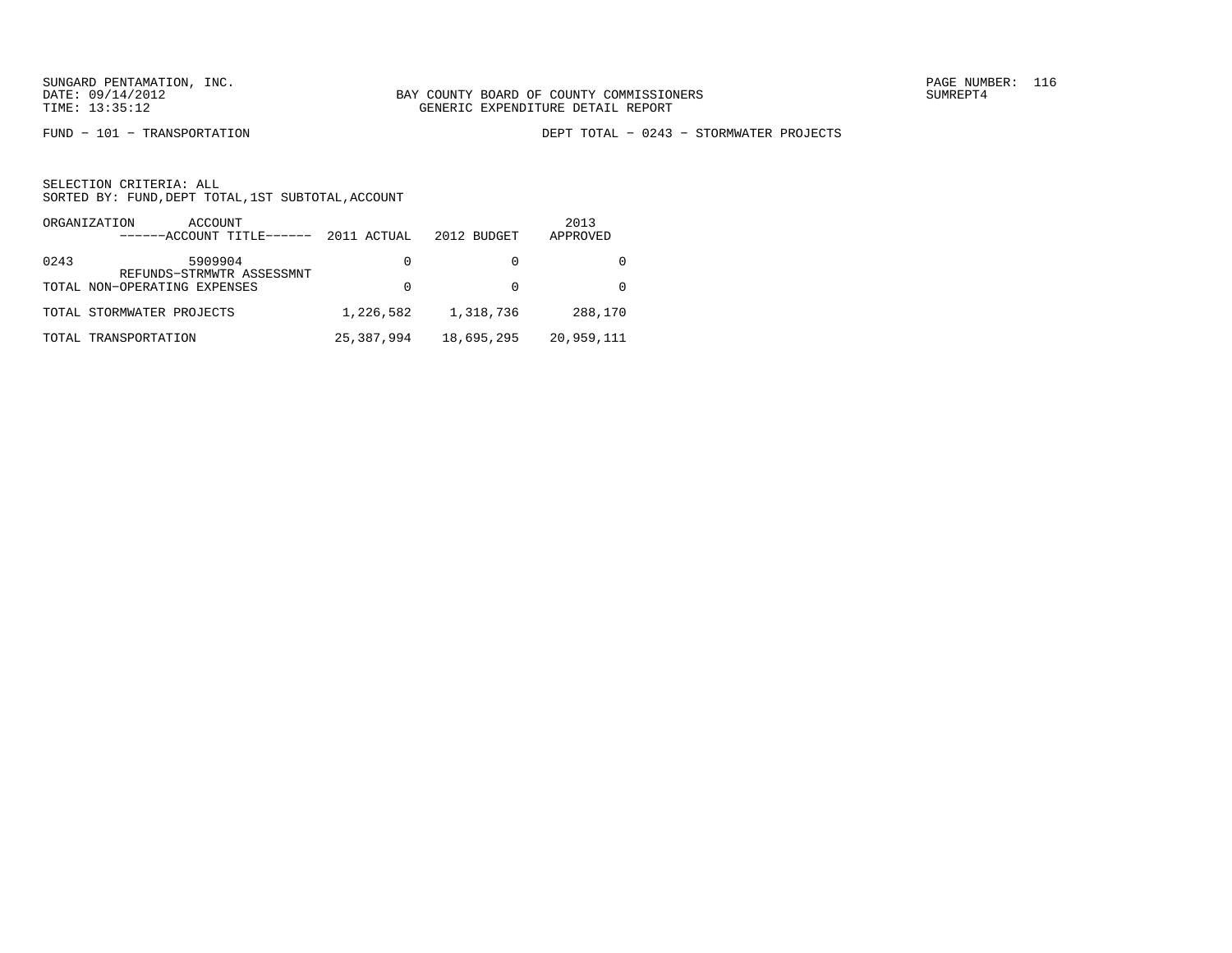FUND − 110 − TRANSPORTATION−PRT PAVING DEPT TOTAL − 0234 − PARTICIPATING PAVING

| ORGANIZATION | ACCOUNT<br>------ACCOUNT TITLE------ 2011 ACTUAL 2012 BUDGET |             |          | 2013<br>APPROVED |
|--------------|--------------------------------------------------------------|-------------|----------|------------------|
| 0234         | 5101200                                                      | 108,052     | 112,809  | $\Omega$         |
| 0234         | SALARIES & WAGES-REGULAR<br>5101205                          | $\Omega$    | $\Omega$ | $\mathbf 0$      |
| 0234         | SALARIES & WAGES-DISASTER<br>5101400                         | 76          | 3,000    | $\mathbf 0$      |
| 0234         | SALARIES & WAGES-OVERTIME<br>5102100                         | 7,912       | 8,859    | $\Omega$         |
| 0234         | FICA TAXES-MATCHING<br>5102200                               | 9,786       | 5,828    | 0                |
| 0234         | RETIREMENT CONTRIBUTIONS<br>5102300                          | 11,808      | 11,345   | $\mathbf 0$      |
| 0234         | LIFE & HEALTH INSURANCE<br>5102400                           | 1,589       | 1,549    | $\Omega$         |
|              | WORKERS COMP. PREMIUMS<br>TOTAL PERSONAL SERVICES            | 139,223     | 143,390  | $\Omega$         |
| 0234         | 5143101                                                      | 1,433       | 2,740    | $\mathbf 0$      |
|              | PROF SRV-CO ATTORNEY                                         |             |          |                  |
| 0234         | 5303104<br>PROF SRV-ENGINEERING                              | $\Omega$    | $\Omega$ | $\Omega$         |
| 0234         | 5303107<br>PROF SRV-SUBSTANCE TEST                           | 37          | $\Omega$ | 0                |
| 0234         | 5303110<br>PROF SRV-BACKGROUND CHECK                         | 32          | $\Omega$ | $\mathbf 0$      |
| 0234         | 5303401<br>CONTRACTED SERVICES                               | $\Omega$    | $\Omega$ | $\mathbf 0$      |
| 0234         | 5303422<br>CONTR SRV-GIS                                     | $\Omega$    | 600      | 0                |
| 0234         | 5303425<br>CONTR SRV-ADMIN FEES                              | 42,499      | 47,570   | $\mathbf 0$      |
| 0234         | 5304001                                                      | $\Omega$    | 525      | $\Omega$         |
| 0234         | TRAVEL/TRAINING NON-LOCAL<br>5304005                         | $\Omega$    | $\Omega$ | $\Omega$         |
| 0234         | TRAVEL-LOCAL<br>5304101                                      | 177         | 276      | $\mathbf 0$      |
| 0234         | COMMUNICATIONS SERVICES<br>5304125                           | 590         | 1,000    | $\Omega$         |
| 0234         | POSTAGE/TRANSP/FREIGHT<br>5304410                            | $\Omega$    | $\Omega$ | $\Omega$         |
| 0234         | RENTALS/LEASES-EQUIPMENT<br>5304501                          | 1,190       | 1,295    | $\Omega$         |
| 0234         | INSURANCE & BONDS<br>5304610                                 | $\mathbf 0$ | $\Omega$ | $\Omega$         |
| 0234         | REPAIR/MAINT-AUTO EOUIP<br>5304615                           | 0           | $\Omega$ | $\Omega$         |
| 0234         | REPAIR/MAINT-EQUIPMENT<br>5304701                            | 0           | 550      | $\Omega$         |
|              | PRINTING & BINDING                                           |             |          |                  |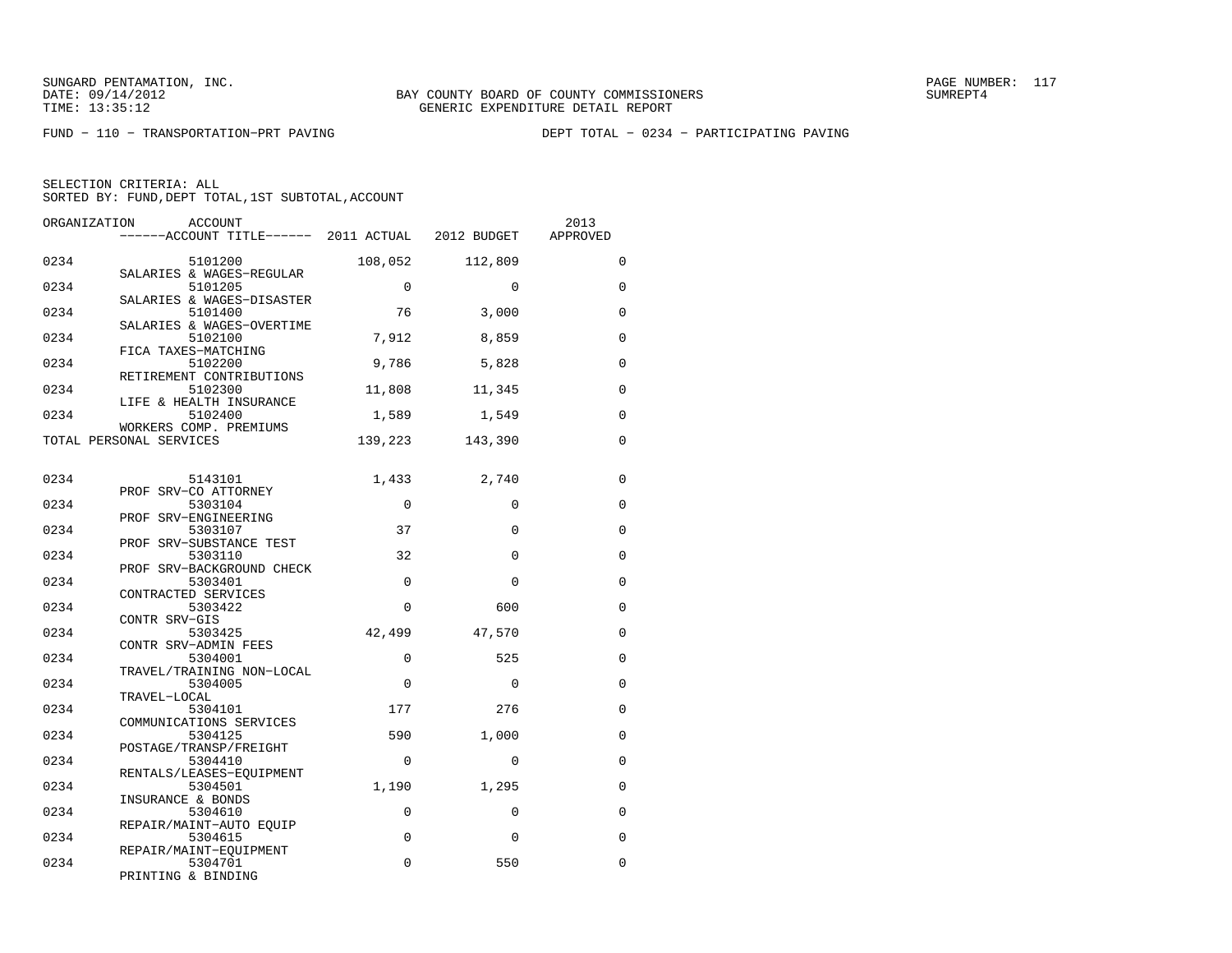FUND − 110 − TRANSPORTATION−PRT PAVING DEPT TOTAL − 0234 − PARTICIPATING PAVING

| ORGANIZATION | ACCOUNT<br>------ACCOUNT TITLE------ 2011 ACTUAL 2012 BUDGET |             |             | 2013<br>APPROVED |
|--------------|--------------------------------------------------------------|-------------|-------------|------------------|
| 0234         | 5304902                                                      | 952         | 1,583       | $\Omega$         |
|              | FEES & COSTS-PURCHASING                                      |             |             |                  |
| 0234         | 5304905                                                      | 369         | 1,400       | 0                |
| 0234         | FEES&COSTS-LGL ADV/ADVERT<br>5304909                         | 1,081       | 2,000       | $\Omega$         |
| 0234         | FEES & COSTS-COURT FILING<br>5304990                         | $\mathbf 0$ | $\Omega$    | $\mathbf 0$      |
|              | MISCELLANEOUS EXPENSES                                       |             |             |                  |
| 0234         | 5305101<br>OFFICE SUPPLIES                                   | 413         | 550         | 0                |
| 0234         | 5305201                                                      | 240         | 400         | $\Omega$         |
| 0234         | OPERATING SUPPLIES<br>5305209                                | 3,333       | 3,000       | 0                |
|              | ADOPT A HIGHWAY PROGRAM                                      |             |             |                  |
| 0234         | 5305210                                                      | $\mathbf 0$ | 230         | $\mathbf 0$      |
| 0234         | SAFETY GEAR & SUPPLIES<br>5305215                            | 368         | 273         | $\Omega$         |
| 0234         | CLOTHING & WEARING APPRL<br>5305402                          | 366         | 280         | $\Omega$         |
|              | DUES & MEMBERSHIPS                                           |             |             |                  |
| 0234         | 5305406<br>TRAINING & TUITION                                | 600         | 800         | 0                |
|              | TOTAL OPERATING EXPENSES                                     | 53,679      | 65,072      | $\Omega$         |
|              |                                                              |             |             |                  |
| 0234         | 5606401                                                      | $\mathbf 0$ | $\mathbf 0$ | $\mathbf 0$      |
| 0234         | EOUIPMENT<br>5606402                                         | 130         | 280         | $\Omega$         |
|              | EQUIP LESS THAN \$1000                                       |             |             |                  |
| 0234         | 5606450<br>COMPUTER SOFTWARE                                 | 198         | 226         | 0                |
| 0234         | 5616301                                                      | 108,824     | 600,000     | 0                |
| 0234         | IMPRV ROADS & BRIDGES<br>5616315                             | $\Omega$    | $\Omega$    | $\Omega$         |
|              | PAVING/RESURF-SCOP PROJ<br>TOTAL CAPITAL OUTLAY              | 109,152     | 600,506     | 0                |
|              |                                                              |             |             |                  |
| 0234         | 5819105                                                      | $\mathbf 0$ | $\Omega$    | 0                |
|              | TRNSF-STORMWATER (115)                                       |             |             |                  |
| 0234         | 5819115<br>TRNSF-ROADS & BRDGS (105)                         | $\mathbf 0$ | $\Omega$    | 0                |
| 0234         | 5905998                                                      | $\mathbf 0$ | $\Omega$    | $\mathbf 0$      |
| 0234         | DEPRECIATION EXPENSE<br>5909915                              | $\mathbf 0$ | $\Omega$    | $\Omega$         |
|              | RESERVE FOR PAY ADJUSTMNT                                    |             |             | $\Omega$         |
| 0234         | 5909999<br>RESERVE-CASH FORWARD                              | $\mathbf 0$ | 602,978     |                  |
|              | TOTAL NON-OPERATING EXPENSES                                 | 0           | 602,978     | 0                |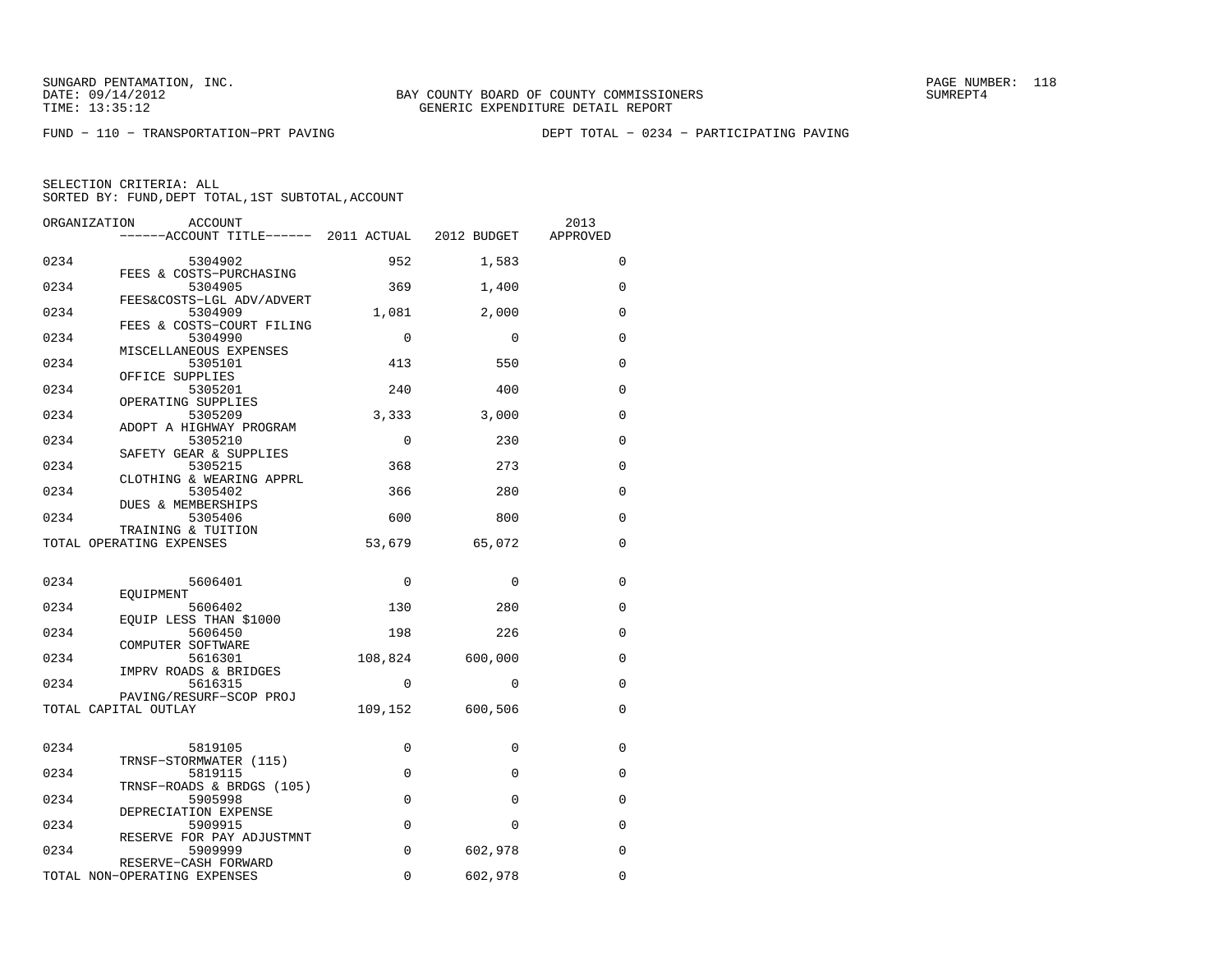FUND − 110 − TRANSPORTATION−PRT PAVING DEPT TOTAL − 0234 − PARTICIPATING PAVING

| ORGANIZATION<br>ACCOUNT<br>$---ACCOINT TITLE---2011 ACTUAL 2012 BUDGET$ |         |           | 2013<br>APPROVED |
|-------------------------------------------------------------------------|---------|-----------|------------------|
| TOTAL PARTICIPATING PAVING                                              | 302,054 | 1,411,946 |                  |
| TOTAL TRANSPORTATION-PRT PAVING                                         | 302,054 | 1,411,946 |                  |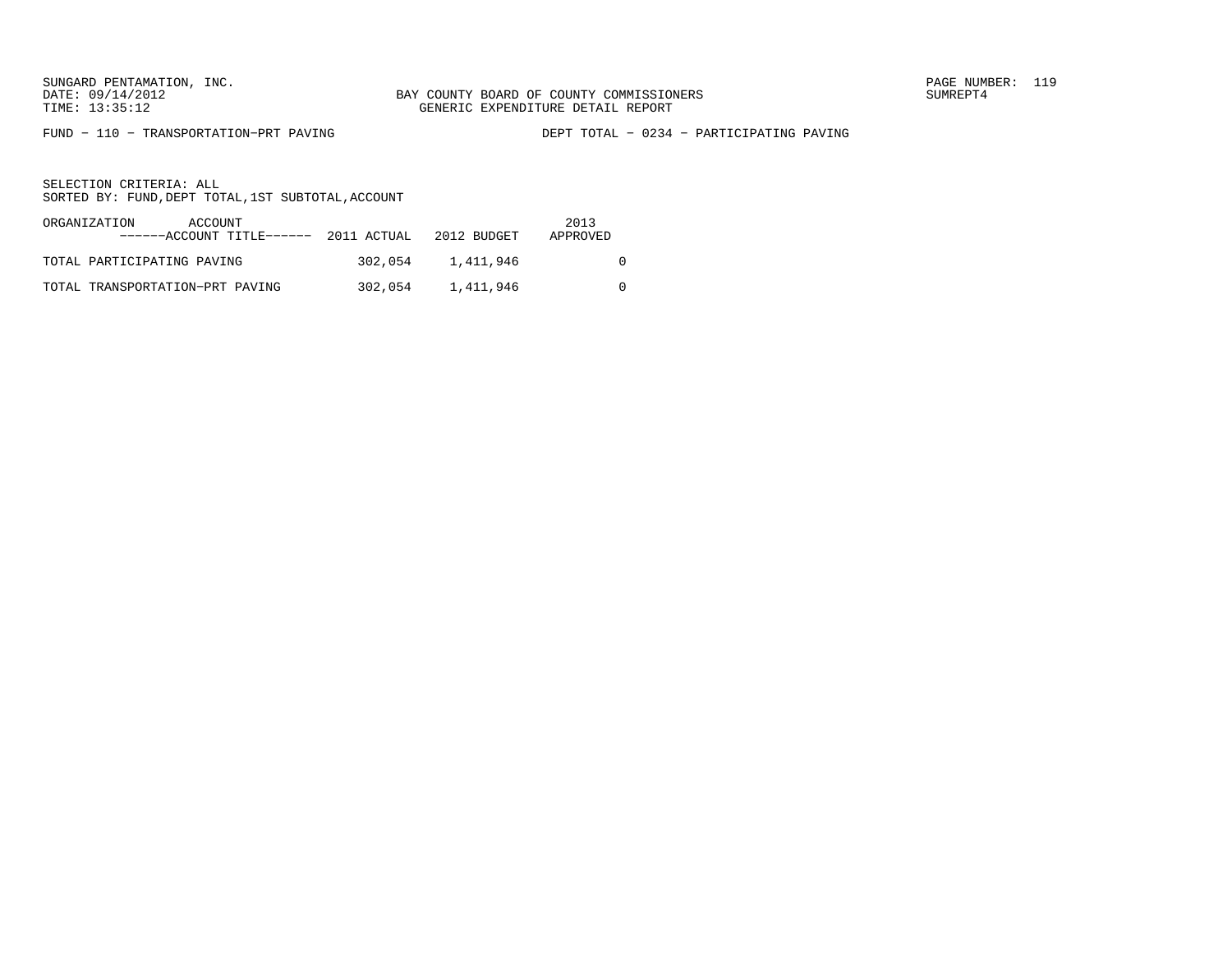FUND − 111 − ROAD IMPACT−BEACH/AIRPORT DEPT TOTAL − 0251 − ROAD IMPACT−BEACH/AIRPORT

| ORGANIZATION<br>ACCOUNT<br>-----ACCOUNT TITLE------ 2011 ACTUAL |          | 2012 BUDGET | 2013<br>APPROVED |
|-----------------------------------------------------------------|----------|-------------|------------------|
| 0251<br>5303401                                                 | 0        | $\Omega$    | O                |
| CONTRACTED SERVICES<br>0251<br>5304902                          | $\Omega$ | $\Omega$    | 0                |
| FEES & COSTS-PURCHASING<br>TOTAL OPERATING EXPENSES             | 0        | $\Omega$    | 0                |
| 0251<br>5616301                                                 | $\Omega$ | $\Omega$    | 0                |
| IMPRV ROADS & BRIDGES<br>TOTAL CAPITAL OUTLAY                   | 0        | $\Omega$    | $\Omega$         |
| 0251<br>5909913                                                 | $\Omega$ | 185,867     | 185,867          |
| RESERVE-IMPACT FEES<br>0251<br>5909999                          | $\Omega$ | $\Omega$    | O                |
| RESERVE-CASH FORWARD<br>TOTAL NON-OPERATING EXPENSES            | 0        | 185,867     | 185,867          |
| TOTAL ROAD IMPACT-BEACH/AIRPORT                                 | $\Omega$ | 185,867     | 185,867          |
| TOTAL ROAD IMPACT-BEACH/AIRPORT                                 | 0        | 185,867     | 185,867          |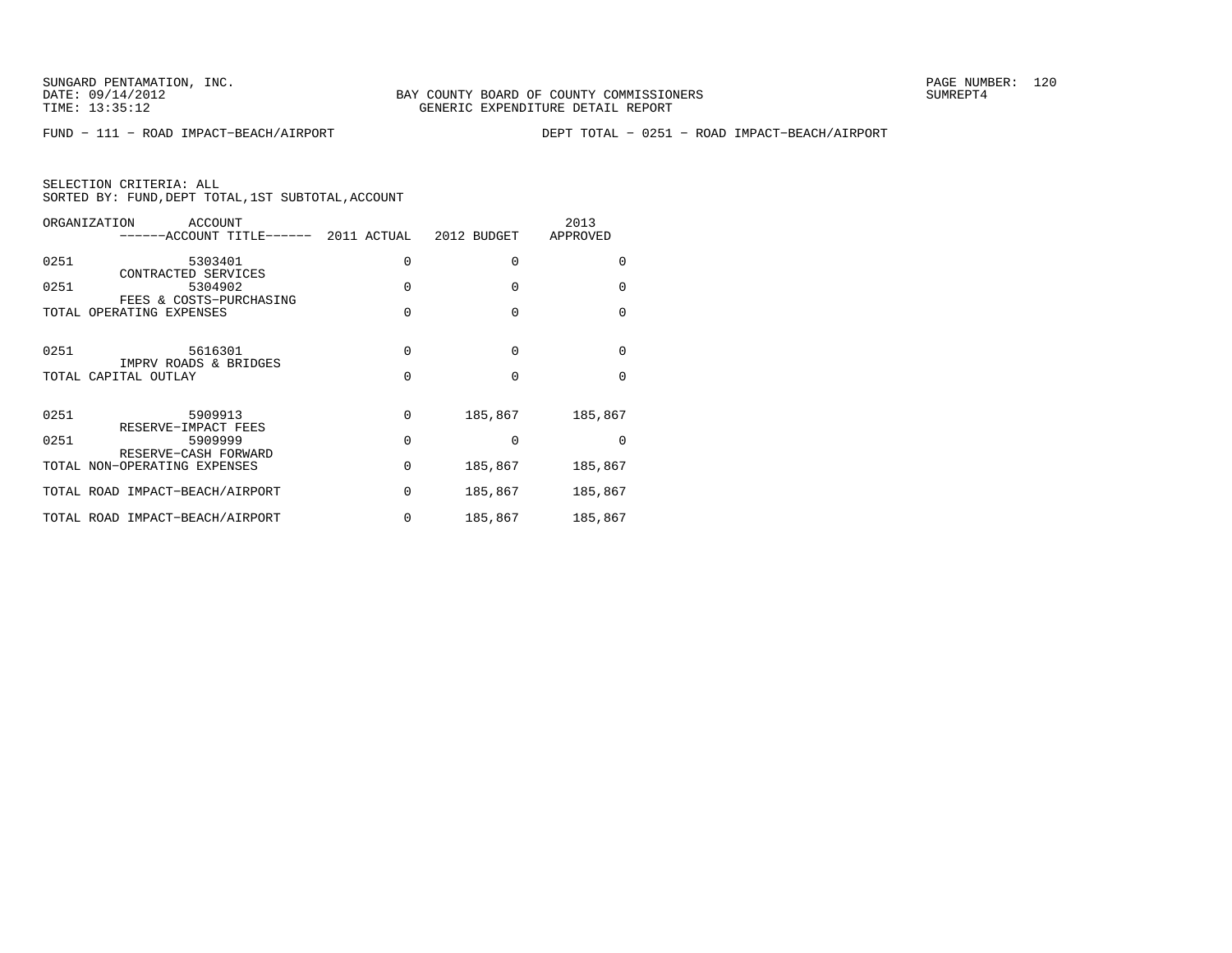FUND − 112 − ROAD IMPACT−EAST BAY CTY DEPT TOTAL − 0252 − ROAD IMPACT−EAST BAY CTY

| ORGANIZATION<br>ACCOUNT<br>-----ACCOUNT TITLE------  | 2011 ACTUAL | 2012 BUDGET | 2013<br>APPROVED |
|------------------------------------------------------|-------------|-------------|------------------|
| 0252<br>5303401<br>CONTRACTED SERVICES               | 0           | 0           | 0                |
| TOTAL OPERATING EXPENSES                             | $\Omega$    | $\Omega$    | $\Omega$         |
| 0252<br>5616301                                      | 0           | $\Omega$    | 0                |
| IMPRV ROADS & BRIDGES<br>TOTAL CAPITAL OUTLAY        | $\Omega$    | $\Omega$    | $\Omega$         |
| 0252<br>5909913<br>RESERVE-IMPACT FEES               | $\Omega$    | $\Omega$    | $\Omega$         |
| 0252<br>5909999                                      | 0           | 303,022     | 304,504          |
| RESERVE-CASH FORWARD<br>TOTAL NON-OPERATING EXPENSES | 0           | 303,022     | 304,504          |
| TOTAL ROAD IMPACT-EAST BAY CTY                       | 0           | 303,022     | 304,504          |
| TOTAL ROAD IMPACT-EAST BAY CTY                       | 0           | 303,022     | 304,504          |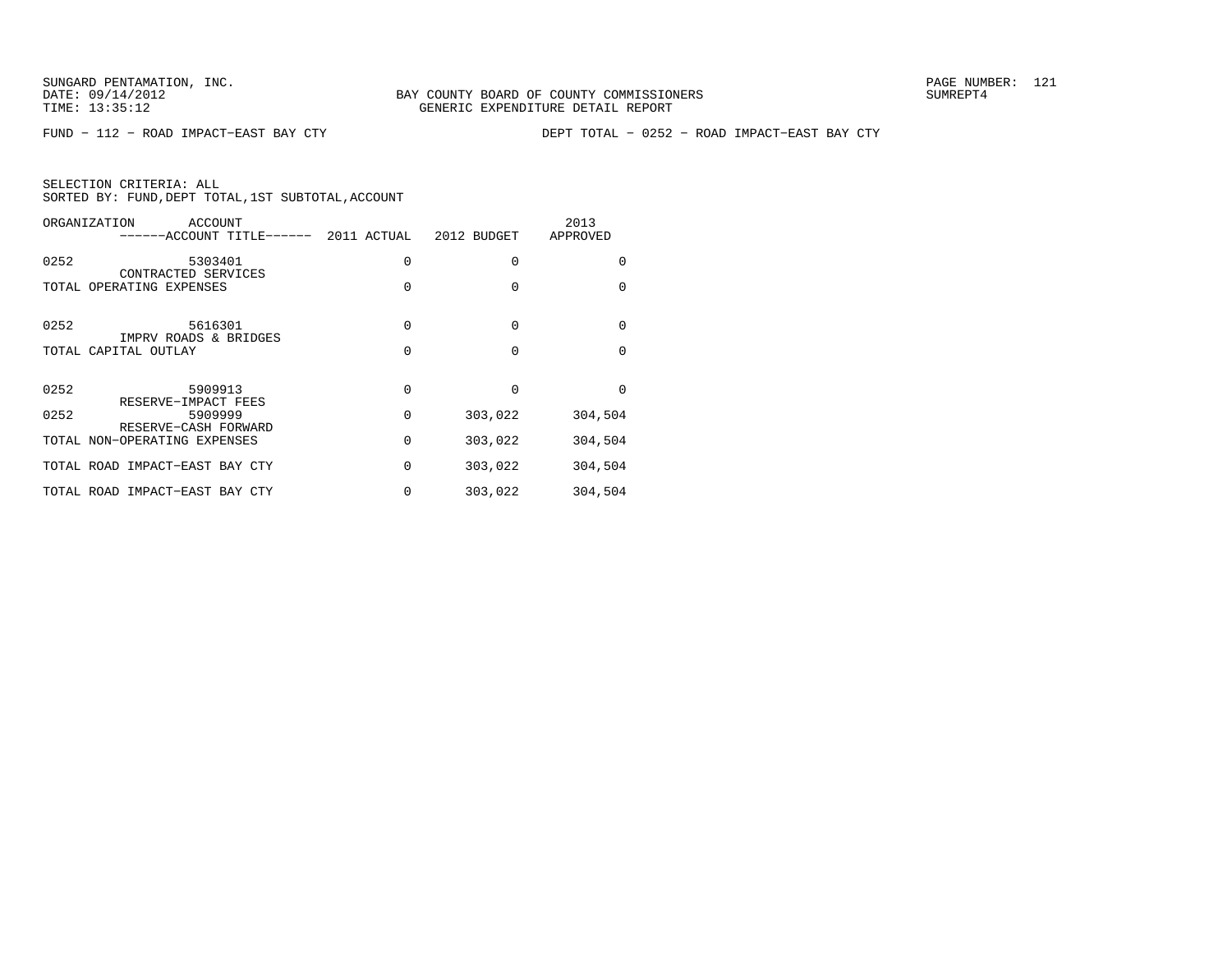FUND − 113 − ROAD IMPACT−PANAMA CITY DEPT TOTAL − 0253 − ROAD IMPACT−PANAMA CITY

| ORGANIZATION<br>ACCOUNT<br>------ACCOUNT TITLE------ 2011 ACTUAL 2012 BUDGET |          |          | 2013<br>APPROVED |
|------------------------------------------------------------------------------|----------|----------|------------------|
| 0253<br>5303401                                                              | $\Omega$ | $\Omega$ | $\Omega$         |
| CONTRACTED SERVICES<br>0253<br>5304902                                       | $\Omega$ | $\Omega$ | $\Omega$         |
| FEES & COSTS-PURCHASING<br>TOTAL OPERATING EXPENSES                          | $\Omega$ | $\Omega$ | $\Omega$         |
| 0253<br>5606530                                                              | 119,853  | $\Omega$ | $\Omega$         |
| CIP-390 WIDENING<br>0253<br>5606531                                          | 0        | $\Omega$ | $\Omega$         |
| CIP-BALDWIN WIDENING<br>0253<br>5616301<br>IMPRV ROADS & BRIDGES             | $\Omega$ | $\Omega$ | $\Omega$         |
| TOTAL CAPITAL OUTLAY                                                         | 119,853  | $\Omega$ | $\Omega$         |
| 0253<br>5819115<br>TRNSF-ROADS & BRDGS (105)                                 | $\Omega$ | $\Omega$ | $\Omega$         |
| 0253<br>5909913<br>RESERVE-IMPACT FEES                                       | $\Omega$ | $\Omega$ | $\Omega$         |
| 0253<br>5909999<br>RESERVE-CASH FORWARD                                      | $\Omega$ | $\Omega$ | $\Omega$         |
| TOTAL NON-OPERATING EXPENSES                                                 | 0        | $\Omega$ | $\Omega$         |
| TOTAL ROAD IMPACT-PANAMA CITY                                                | 119,853  | $\Omega$ | $\Omega$         |
| TOTAL ROAD IMPACT-PANAMA CITY                                                | 119,853  | 0        | $\Omega$         |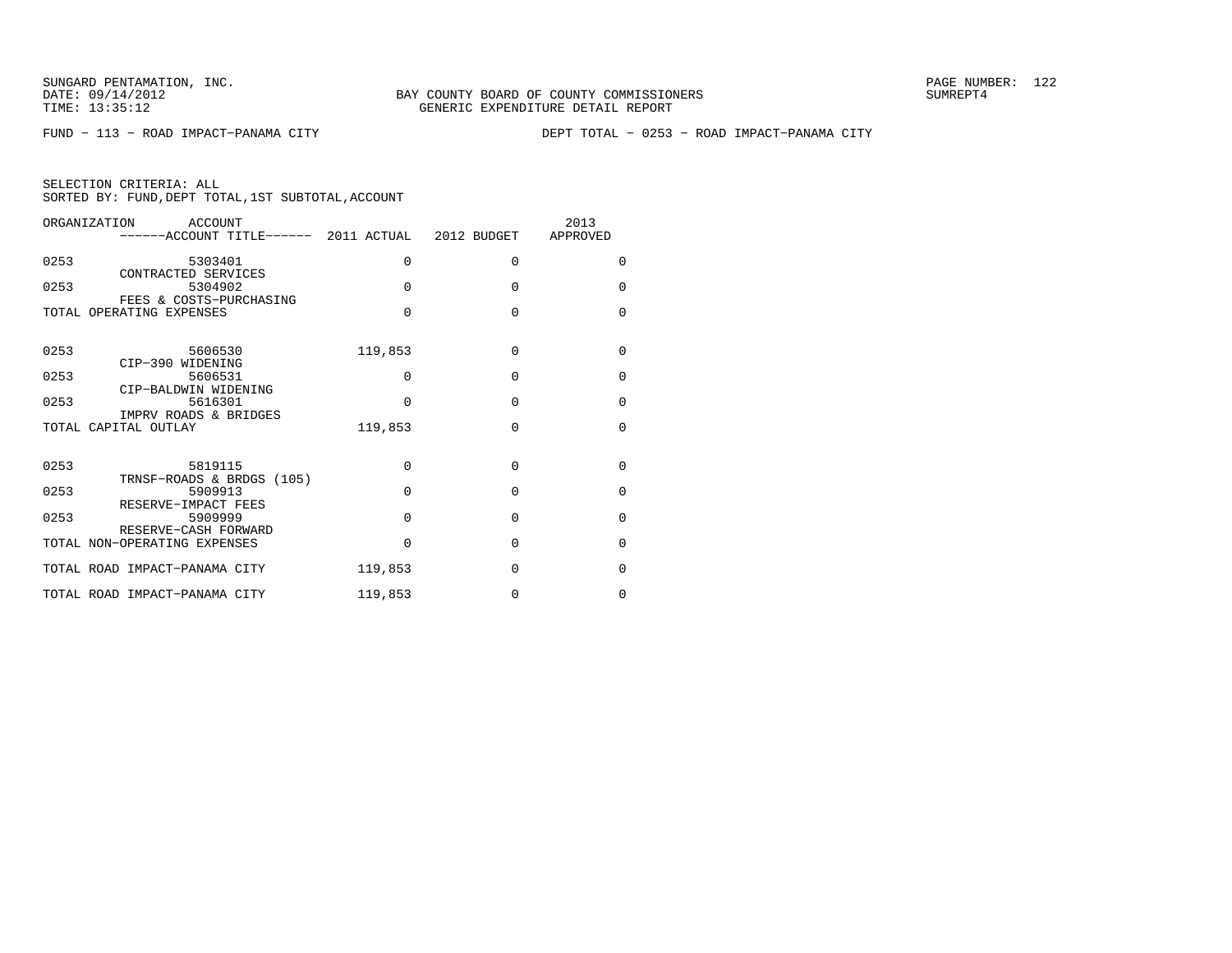FUND − 114 − ROAD IMPACT−S.PORT/S.HILL DEPT TOTAL − 0254 − ROAD IMPACT−S.PORT/S.HILL

| ORGANIZATION                    | ACCOUNT<br>------ACCOUNT TITLE------ 2011 ACTUAL 2012 BUDGET |          |          | 2013<br>APPROVED |
|---------------------------------|--------------------------------------------------------------|----------|----------|------------------|
| 0254<br>CONTRACTED SERVICES     | 5303401                                                      | 0        | $\Omega$ | $\Omega$         |
| 0254<br>FEES & COSTS-PURCHASING | 5304902                                                      | $\Omega$ | $\Omega$ | $\Omega$         |
| 0254                            | 5304905<br>FEES&COSTS-LGL ADV/ADVERT                         | $\Omega$ | $\Omega$ | $\Omega$         |
| TOTAL OPERATING EXPENSES        |                                                              | $\Omega$ | $\Omega$ | $\Omega$         |
| 0254<br>IMPRV ROADS & BRIDGES   | 5616301                                                      | $\Omega$ | $\Omega$ | $\Omega$         |
| TOTAL CAPITAL OUTLAY            |                                                              | $\Omega$ | $\Omega$ | $\Omega$         |
| 0254<br>RESERVE-IMPACT FEES     | 5909913                                                      | 0        | $\Omega$ | $\Omega$         |
| 0254<br>RESERVE-CASH FORWARD    | 5909999                                                      | $\Omega$ | 209,972  | 209,972          |
| TOTAL NON-OPERATING EXPENSES    |                                                              | 0        | 209,972  | 209,972          |
| TOTAL ROAD IMPACT-S.PORT/S.HILL |                                                              | 0        | 209,972  | 209,972          |
| TOTAL ROAD IMPACT-S.PORT/S.HILL |                                                              | 0        | 209,972  | 209,972          |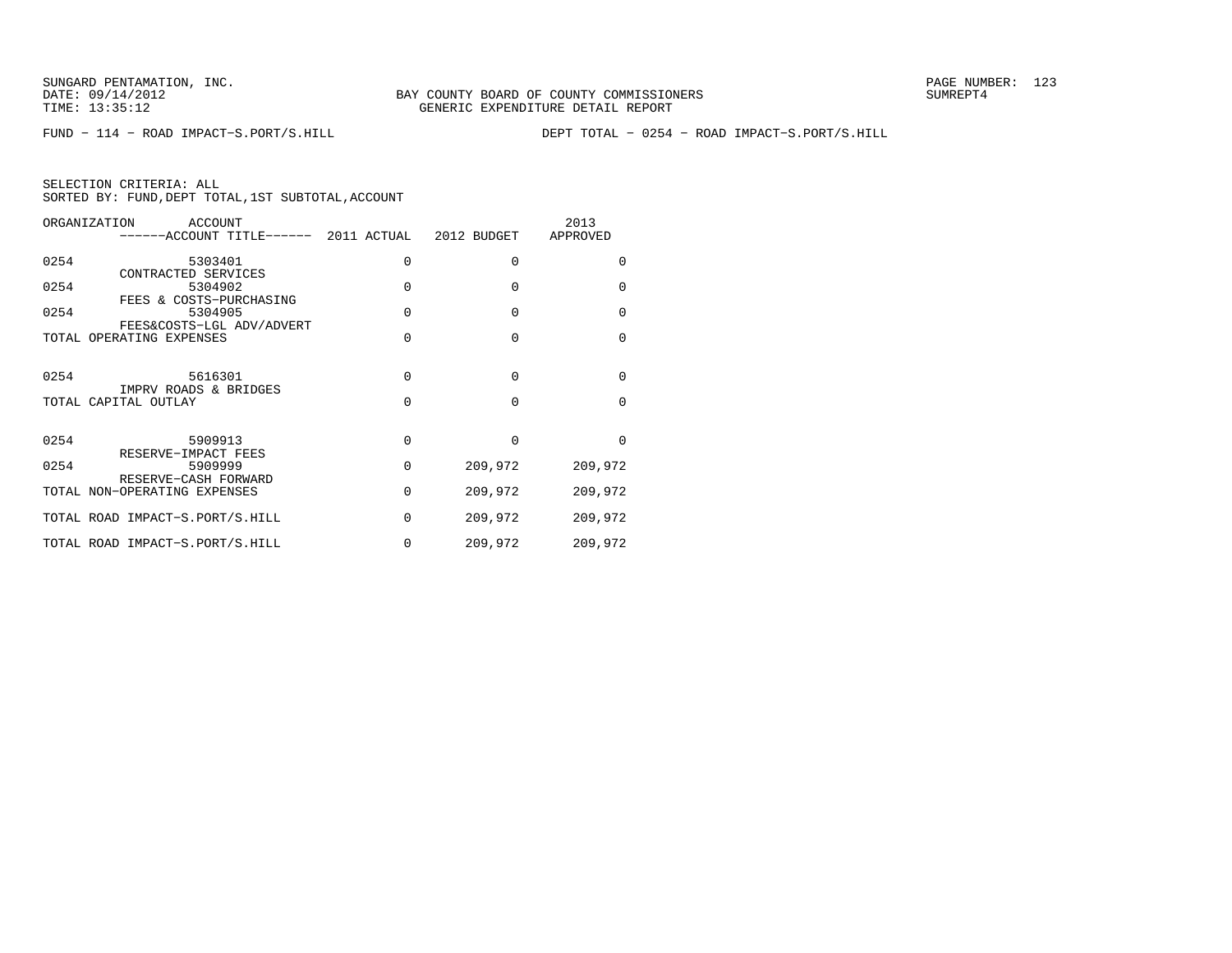FUND − 115 − STORMWATER MANAGEMENT DEPT TOTAL − 0241 − STORMWATER ROADS

|      | ORGANIZATION<br>ACCOUNT<br>------ACCOUNT TITLE------ | 2011 ACTUAL | 2012 BUDGET | 2013<br>APPROVED |
|------|------------------------------------------------------|-------------|-------------|------------------|
| 0241 | 5305201<br>OPERATING SUPPLIES                        | 10,324      |             |                  |
|      | TOTAL OPERATING EXPENSES                             | 10,324      |             |                  |
|      | TOTAL STORMWATER ROADS                               | 10,324      |             |                  |
|      | TOTAL STORMWATER MANAGEMENT                          | 10,324      |             |                  |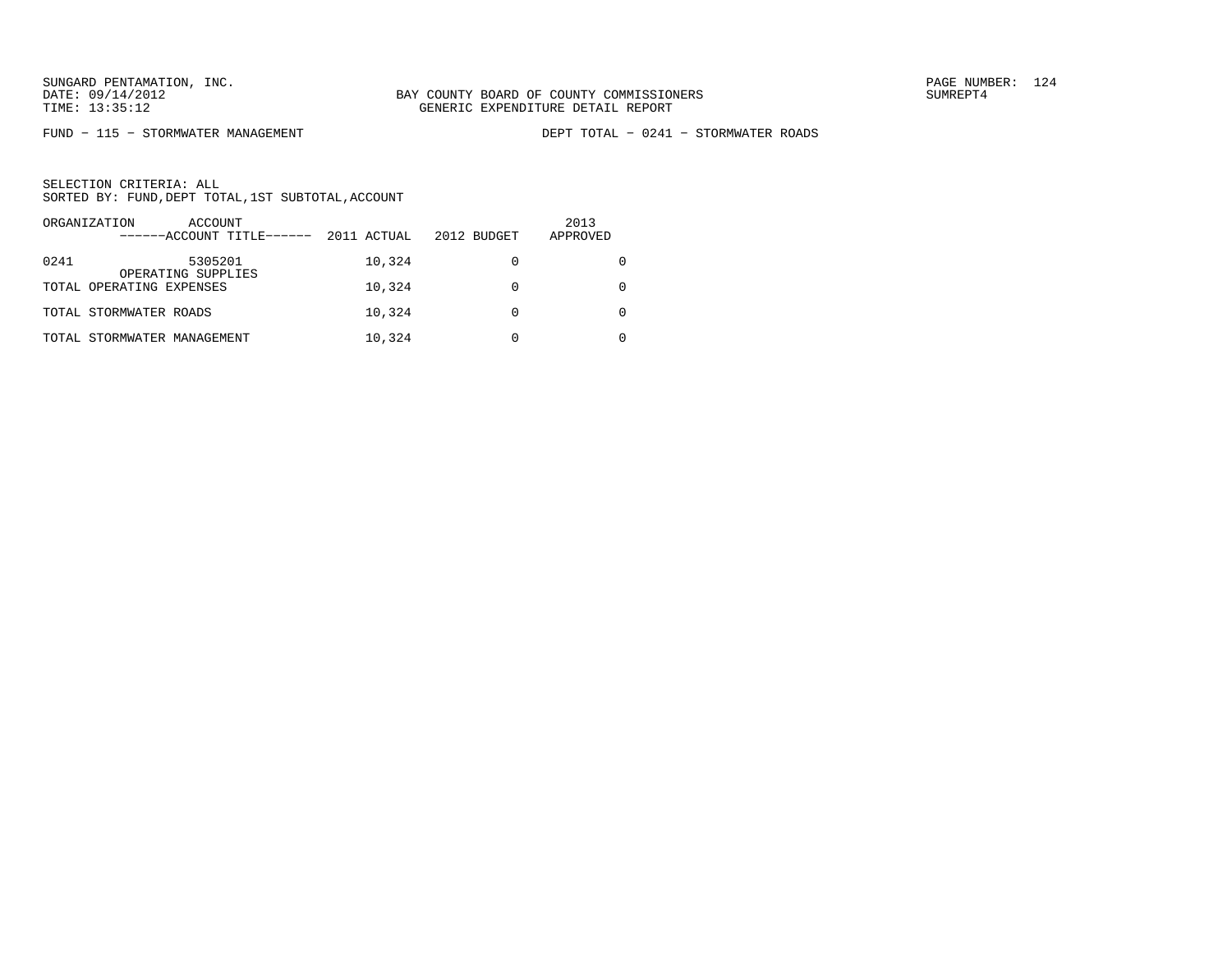FUND − 120 − LIBRARY DEPT TOTAL − 0360 − BAY COUNTY LIBRARY

| SELECTION CRITERIA: ALL |                                                    |  |
|-------------------------|----------------------------------------------------|--|
|                         | SORTED BY: FUND, DEPT TOTAL, 1ST SUBTOTAL, ACCOUNT |  |

| ORGANIZATION | ACCOUNT<br>------ACCOUNT TITLE------ 2011 ACTUAL 2012 BUDGET |                        |                     | 2013<br>APPROVED    |
|--------------|--------------------------------------------------------------|------------------------|---------------------|---------------------|
| 0360         | 5101200<br>SALARIES & WAGES-REGULAR                          | 954,644                | 941,281             | 843,309             |
| 0360         | 5101400<br>SALARIES & WAGES-OVERTIME                         | 11,484                 | 14,700              | 3,100               |
| 0360         | 5102100<br>FICA TAXES-MATCHING                               | 70,560                 | 73,133              | 65,637              |
| 0360         | 5102200<br>RETIREMENT CONTRIBUTIONS                          | 85,099                 | 48,705              | 46,044              |
| 0360         | 5102300<br>LIFE & HEALTH INSURANCE                           | 103,262                | 135,237             | 134,997             |
| 0360         | 5102400<br>WORKERS COMP. PREMIUMS                            | 3,956                  | 15,592              | 3,648               |
|              | TOTAL PERSONAL SERVICES                                      | 1,229,004              | 1,228,648           | 1,096,735           |
| 0360         | 5143101                                                      | 7,716                  | 6,628               | 7,784               |
| 0360         | PROF SRV-CO ATTORNEY<br>5303107<br>PROF SRV-SUBSTANCE TEST   | $\mathbf 0$            | 150                 | 150                 |
| 0360         | 5303110<br>PROF SRV-BACKGROUND CHECK                         | $\Omega$               | 189                 | 188                 |
| 0360         | 5303401<br>CONTRACTED SERVICES                               | 4,858                  | 5,000               | 5,500               |
| 0360         | 5303425<br>CONTR SRV-ADMIN FEES                              | 65,140                 | 55,453              | 56,865              |
| 0360         | 5303430<br>CONTR SRV-ADVERTISING                             | $\mathbf 0$            | $\Omega$            | $\mathbf 0$         |
| 0360         | 5303446<br>CONTR SRV-FACILITIES                              | 46,244                 | 51,925              | 62,936              |
| 0360         | 5304001<br>TRAVEL/TRAINING NON-LOCAL                         | 2,551                  | $\mathbf 0$         | $\mathbf 0$         |
| 0360         | 5304005<br>TRAVEL-LOCAL                                      | 623                    | 150                 | 150                 |
| 0360         | 5304101<br>COMMUNICATIONS SERVICES                           | 14,098                 | 9,984               | 9,984               |
| 0360         | 5304122<br>COMM SRV-LEASED LINES                             | $\Omega$               | $\Omega$            | $\Omega$            |
| 0360         | 5304125<br>POSTAGE/TRANSP/FREIGHT                            | 8,850                  | 11,654              | 11,654              |
| 0360<br>0360 | 5304301<br>UTILITY SERVICES                                  | 143,472<br>$\mathbf 0$ | 145,800<br>$\Omega$ | 154,800<br>$\Omega$ |
| 0360         | 5304405<br>RENTALS/LEASES-BUILDINGS<br>5304410               | 0                      |                     | 8,061               |
| 0360         | RENTALS/LEASES-EQUIPMENT<br>5304501                          | 47,404                 | 8,061<br>40,780     | 40,780              |
| 0360         | INSURANCE & BONDS<br>5304604                                 | 0                      | $\Omega$            | $\Omega$            |
|              | REPAIR/MAINT-BLD&GRD DEPT                                    |                        |                     |                     |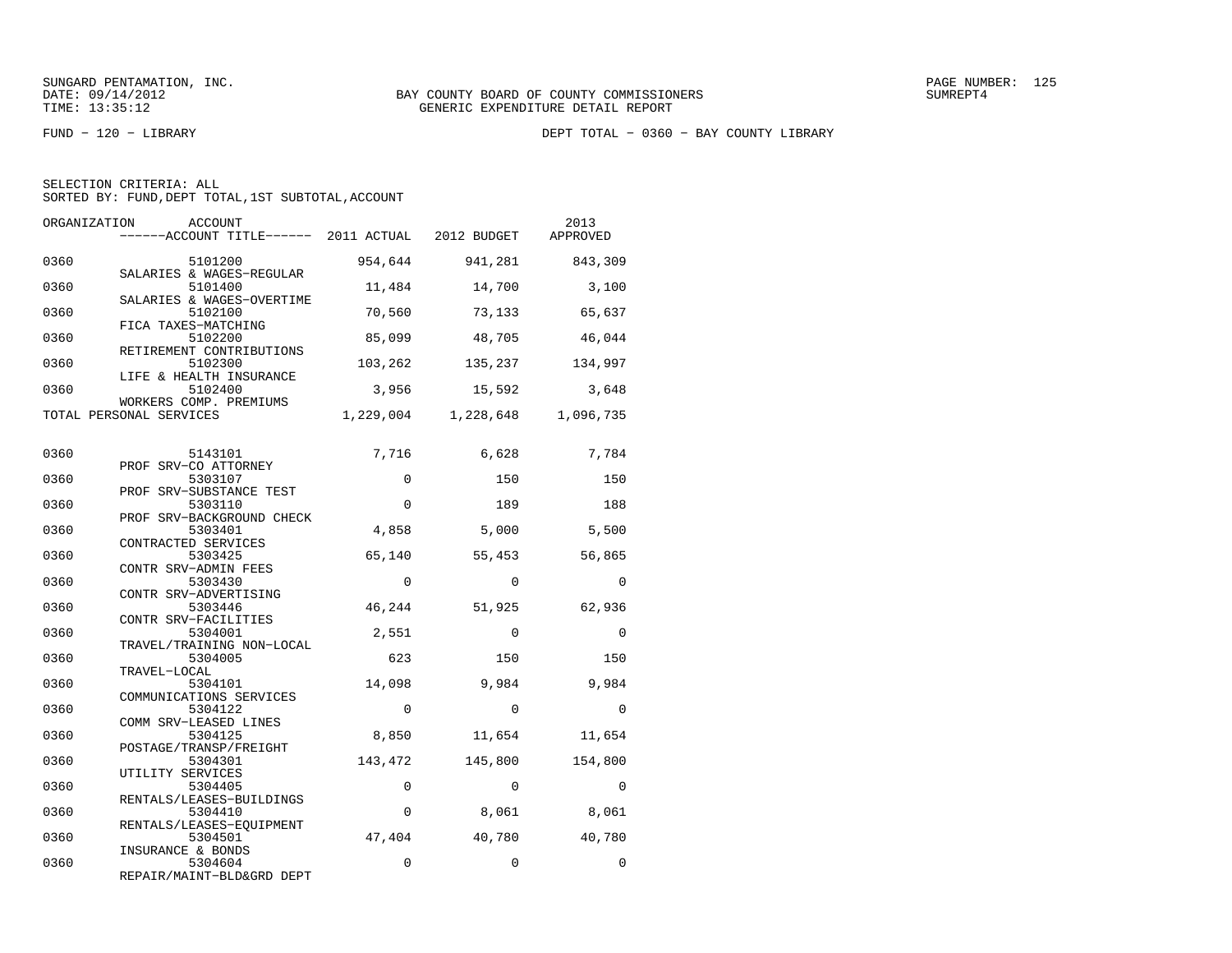FUND − 120 − LIBRARY DEPT TOTAL − 0360 − BAY COUNTY LIBRARY

| SELECTION CRITERIA: ALL |                                                    |
|-------------------------|----------------------------------------------------|
|                         | SORTED BY: FUND, DEPT TOTAL, 1ST SUBTOTAL, ACCOUNT |

| ORGANIZATION | ACCOUNT                                                 |          |              | 2013     |
|--------------|---------------------------------------------------------|----------|--------------|----------|
|              |                                                         |          |              | APPROVED |
| 0360         | 5304605                                                 | 24,423   | 93,007       | 32,889   |
| 0360         | REPAIR/MAINT-BLDG & GRND<br>5304610                     | 810      | 1,000        | 1,000    |
| 0360         | REPAIR/MAINT-AUTO EQUIP<br>5304611                      | $\Omega$ | $\mathbf{0}$ | $\Omega$ |
| 0360         | REPAIR/MAINT-FLEET MAINT<br>5304615                     | 20,138   | 25,500       | 21,500   |
| 0360         | REPAIR/MAINT-EQUIPMENT<br>5304701<br>PRINTING & BINDING | 1,720    | 2,500        | 2,500    |
| 0360         | 5304902<br>FEES & COSTS-PURCHASING                      | 1,208    | 1,138        | 2,318    |
| 0360         | 5304905<br>FEES&COSTS-LGL ADV/ADVERT                    | 5,874    | 7,000        | 3,500    |
| 0360         | 5304990<br>MISCELLANEOUS EXPENSES                       | 446      | 400          | 400      |
| 0360         | 5305101<br>OFFICE SUPPLIES                              | 22,060   | 20,000       | 15,000   |
| 0360         | 5305201<br>OPERATING SUPPLIES                           | 20,989   | 18,000       | 13,000   |
| 0360         | 5305202<br>OPER SUPPLIES-JANITORIAL                     | 514      | 200          | 500      |
| 0360         | 5305205<br>GAS, OIL & LUBRICANTS                        | 2,029    | 3,500        | 3,500    |
| 0360         | 5305210<br>SAFETY GEAR & SUPPLIES                       | 0        | 30           | 30       |
| 0360         | 5305401<br>BOOKS/RESOURCE MATR/SUBSC                    | 54,353   | 55,000       | 55,000   |
| 0360         | 5305402<br>DUES & MEMBERSHIPS                           | 1,125    | 1,390        | 1,390    |
| 0360         | 5305406<br>TRAINING & TUITION                           | 1,205    | 1,200        | 1,200    |
| 0360         | 5394940<br>COGS-VENDING/CONCESSION                      | 33       | 400          | 400      |
|              | TOTAL OPERATING EXPENSES                                | 497,882  | 566,039      | 512,979  |
| 0360         | 5606401<br>EOUIPMENT                                    | 990      | 0            | 0        |
| 0360         | 5606402<br>EQUIP LESS THAN \$1000                       | 6,128    | 1,500        | 1,500    |
| 0360         | 5606450<br>COMPUTER SOFTWARE                            | 0        | $\mathbf 0$  | 0        |
| 0360         | 5606620<br>BOOKS - STATE AID                            | 70,032   | 47,333       | 58,949   |
| 0360         | 5606623<br>BOOKS - LOCAL                                | 158,316  | 52,358       | 85,859   |
| 0360         | 5606625<br>BOOKS - FRIENDS                              | 7,755    | $\Omega$     | $\Omega$ |
|              | TOTAL CAPITAL OUTLAY                                    | 243,221  | 101,191      | 146,308  |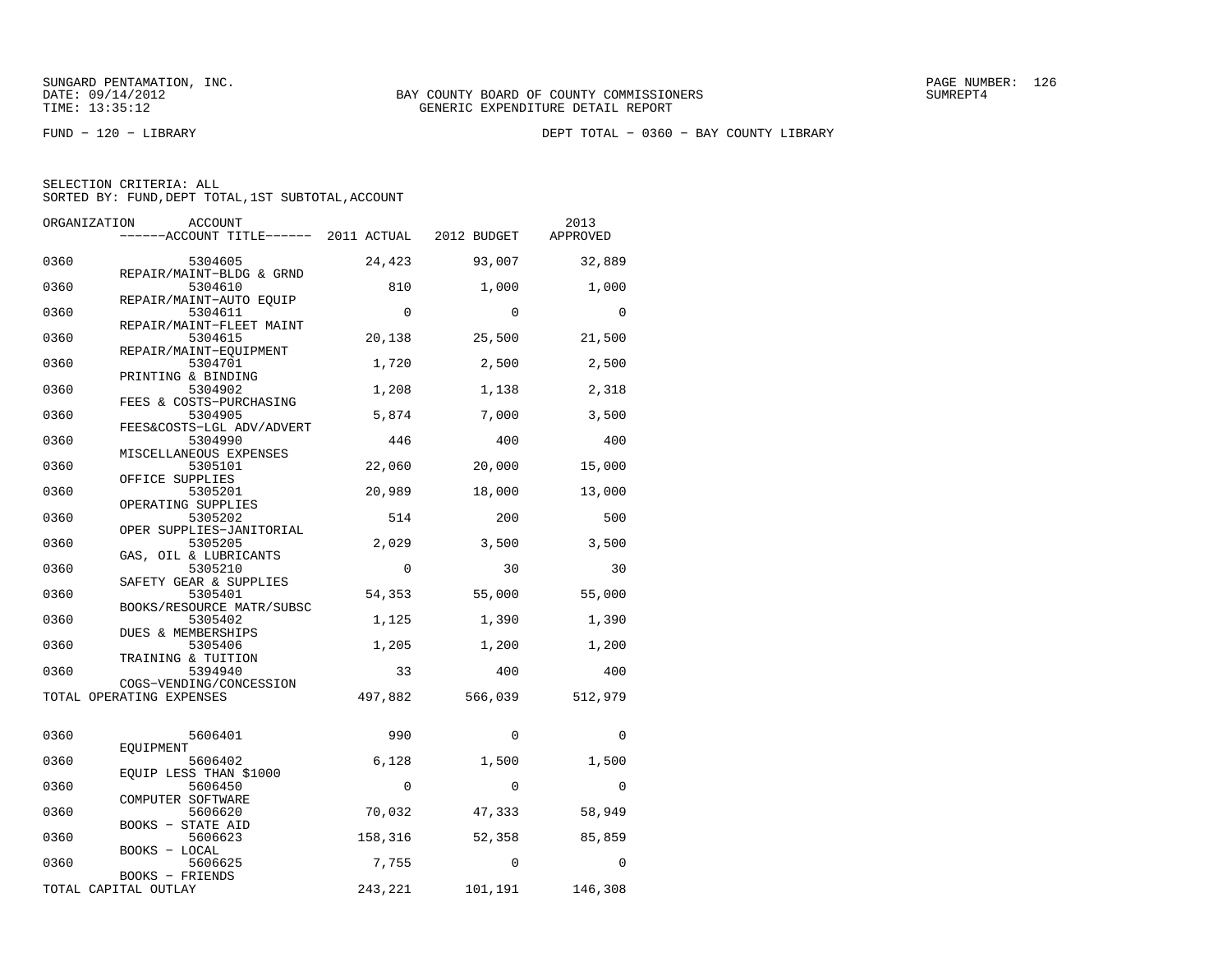FUND − 120 − LIBRARY DEPT TOTAL − 0360 − BAY COUNTY LIBRARY

| ORGANIZATION<br>ACCOUNT<br>-----ACCOUNT TITLE------  | 2011 ACTUAL | 2012 BUDGET | 2013<br>APPROVED |
|------------------------------------------------------|-------------|-------------|------------------|
| 0360<br>5707201                                      | 128         | $\Omega$    | $\Omega$         |
| INTEREST EXPENSE<br>TOTAL DEBT SERVICE               | 128         | $\Omega$    | $\Omega$         |
| 0360<br>5905998<br>DEPRECIATION EXPENSE              | 0           | O           | $\Omega$         |
| 0360<br>5909910                                      | 0           | 10,000      | $\Omega$         |
| RESERVE FOR CONTINGENCIES<br>0360<br>5909915         | 0           | 0           | $\Omega$         |
| RESERVE FOR PAY ADJUSTMNT<br>0360<br>5909999         | 0           | 23,368      | 5,759            |
| RESERVE-CASH FORWARD<br>TOTAL NON-OPERATING EXPENSES | 0           | 33,368      | 5,759            |
| TOTAL BAY COUNTY LIBRARY                             | 1,970,235   | 1,929,246   | 1,761,781        |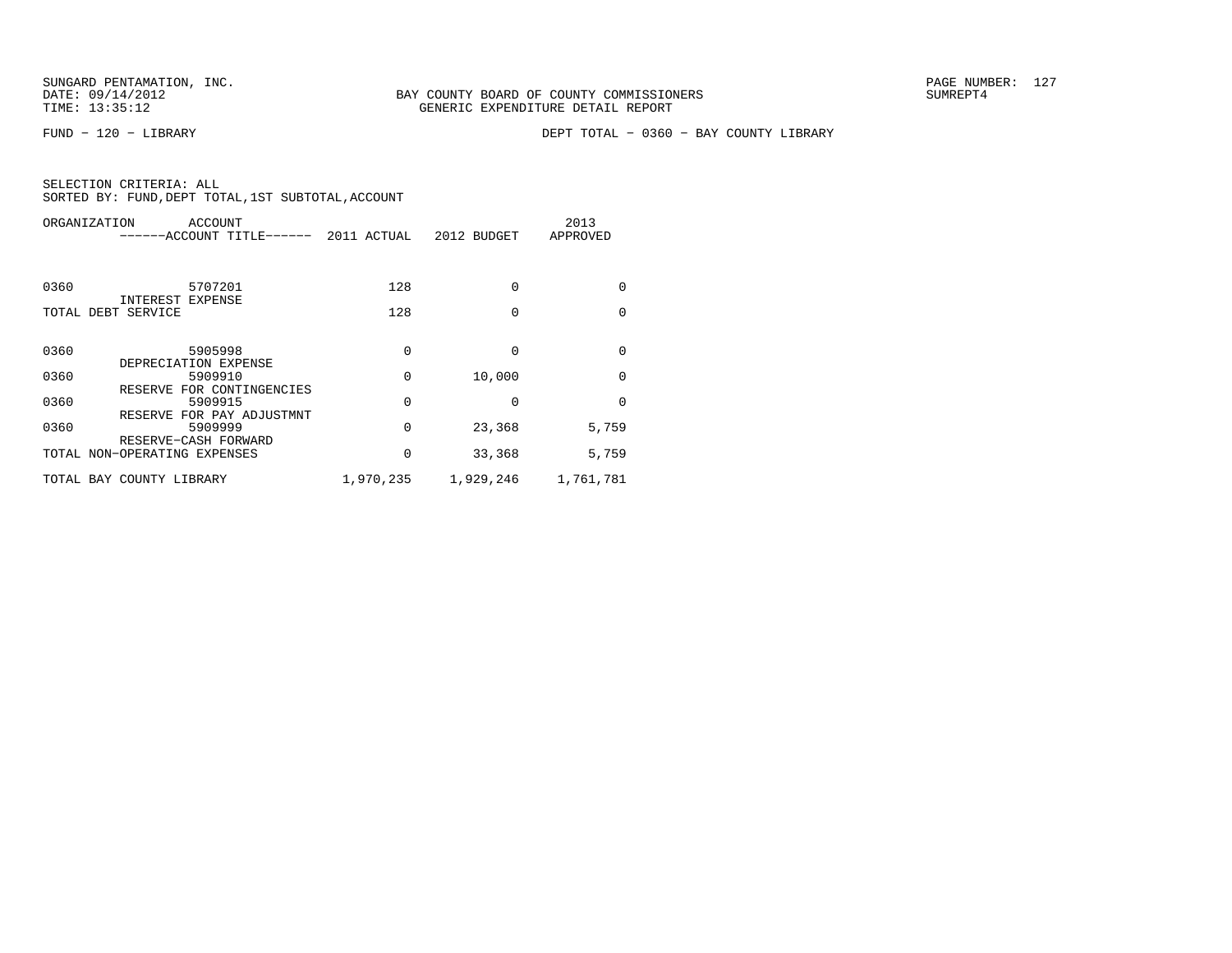|  | SELECTION CRITERIA: ALL |                                                    |
|--|-------------------------|----------------------------------------------------|
|  |                         | SORTED BY: FUND, DEPT TOTAL, 1ST SUBTOTAL, ACCOUNT |

| ORGANIZATION | <b>ACCOUNT</b><br>------ACCOUNT TITLE------ 2011 ACTUAL 2012 BUDGET |             |             | 2013<br>APPROVED |
|--------------|---------------------------------------------------------------------|-------------|-------------|------------------|
| 0361         | 5101200                                                             | 105,119     | 92,006      | 90,126           |
| 0361         | SALARIES & WAGES-REGULAR<br>5101400                                 | $\Omega$    | 11,100      | 11,100           |
| 0361         | SALARIES & WAGES-OVERTIME<br>5102100<br>FICA TAXES-MATCHING         | 7,921       | 7,888       | 7,744            |
| 0361         | 5102200<br>RETIREMENT CONTRIBUTIONS                                 | 8,701       | 5,189       | 5,375            |
| 0361         | 5102300<br>LIFE & HEALTH INSURANCE                                  | 3,589       | 3,782       | 4,180            |
| 0361         | 5102400<br>WORKERS COMP. PREMIUMS                                   | 377         | 3,157       | 403              |
|              | TOTAL PERSONAL SERVICES                                             | 125,706     | 123,122     | 118,928          |
| 0361         | 5303107                                                             | 37          | $\Omega$    | $\Omega$         |
| 0361         | PROF SRV-SUBSTANCE TEST<br>5303110                                  | $\mathbf 0$ | 0           | 0                |
| 0361         | PROF SRV-BACKGROUND CHECK<br>5303401<br>CONTRACTED SERVICES         | $\Omega$    | $\Omega$    | $\Omega$         |
| 0361         | 5303410<br>CONTR SRV-JANITORIAL                                     | $\mathbf 0$ | $\mathbf 0$ | 0                |
| 0361         | 5304001<br>TRAVEL/TRAINING NON-LOCAL                                | $\Omega$    | $\Omega$    | $\Omega$         |
| 0361         | 5304101<br>COMMUNICATIONS SERVICES                                  | 938         | 1,100       | 1,100            |
| 0361         | 5304125<br>POSTAGE/TRANSP/FREIGHT                                   | 113         | 130         | 130              |
| 0361         | 5304301<br>UTILITY SERVICES                                         | 19,541      | 22,000      | 22,000           |
| 0361         | 5304410<br>RENTALS/LEASES-EOUIPMENT                                 | $\Omega$    | 0           | 0                |
| 0361         | 5304501<br>INSURANCE & BONDS                                        | 992         | 1,079       | 1,079            |
| 0361<br>0361 | 5304605<br>REPAIR/MAINT-BLDG & GRND<br>5304615                      | 364<br>440  | 450<br>450  | 450<br>450       |
| 0361         | REPAIR/MAINT-EQUIPMENT<br>5304701                                   | $\mathbf 0$ | 0           | 0                |
| 0361         | PRINTING & BINDING<br>5304902                                       | $\Omega$    | $\Omega$    | 0                |
| 0361         | FEES & COSTS-PURCHASING<br>5304990                                  | 48          | $\mathbf 0$ | 0                |
| 0361         | MISCELLANEOUS EXPENSES<br>5305101                                   | 189         | 220         | 220              |
| 0361         | OFFICE SUPPLIES<br>5305201                                          | 0           | $\mathbf 0$ | 0                |
|              | OPERATING SUPPLIES                                                  |             |             |                  |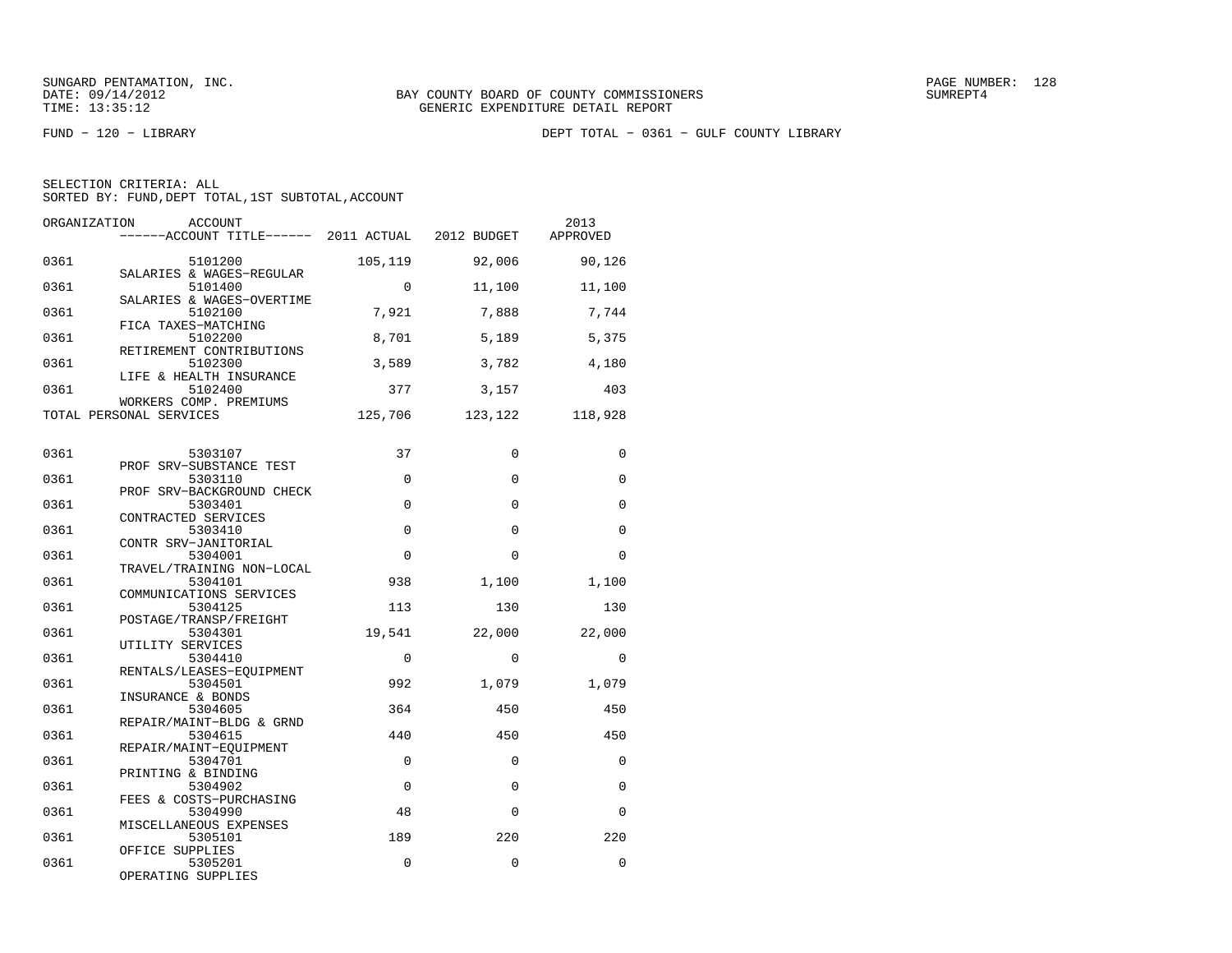| SELECTION CRITERIA: ALL |  |  |                                                    |  |
|-------------------------|--|--|----------------------------------------------------|--|
|                         |  |  | SORTED BY: FUND, DEPT TOTAL, 1ST SUBTOTAL, ACCOUNT |  |

|      | ORGANIZATION<br><b>ACCOUNT</b><br>------ACCOUNT TITLE------ 2011 ACTUAL |             | 2012 BUDGET | 2013<br>APPROVED |
|------|-------------------------------------------------------------------------|-------------|-------------|------------------|
| 0361 | 5305202<br>OPER SUPPLIES-JANITORIAL                                     | 79          | 50          | 150              |
| 0361 | 5305205                                                                 | $\mathbf 0$ | $\mathbf 0$ | 0                |
| 0361 | GAS, OIL & LUBRICANTS<br>5305210                                        | $\Omega$    | $\Omega$    | $\Omega$         |
| 0361 | SAFETY GEAR & SUPPLIES<br>5305401                                       | 6,169       | $\mathbf 0$ | 5,155            |
| 0361 | BOOKS/RESOURCE MATR/SUBSC<br>5305406<br>TRAINING & TUITION              | 0           | $\Omega$    | 0                |
|      | TOTAL OPERATING EXPENSES                                                | 28,909      | 25,479      | 30,734           |
| 0361 | 5606401                                                                 | $\mathbf 0$ | 0           | $\mathbf 0$      |
| 0361 | EOUIPMENT<br>5606402                                                    | $\mathbf 0$ | 0           | $\mathbf 0$      |
| 0361 | EQUIP LESS THAN \$1000<br>5606620                                       | $\mathbf 0$ | 0           | 10,176           |
| 0361 | BOOKS - STATE AID<br>5606623                                            | 1,719       | 7,794       | $\Omega$         |
|      | BOOKS - LOCAL<br>TOTAL CAPITAL OUTLAY                                   | 1,719       | 7,794       | 10,176           |
| 0361 | 5905998                                                                 | 0           | $\Omega$    | $\Omega$         |
|      | DEPRECIATION EXPENSE                                                    |             |             |                  |
| 0361 | 5909910<br>RESERVE FOR CONTINGENCIES                                    | $\mathbf 0$ | 13,275      | 21,182           |
| 0361 | 5909915                                                                 | $\mathbf 0$ | $\mathbf 0$ | $\Omega$         |
|      | RESERVE FOR PAY ADJUSTMNT<br>TOTAL NON-OPERATING EXPENSES               | $\Omega$    | 13,275      | 21,182           |
|      | TOTAL GULF COUNTY LIBRARY                                               | 156,334     | 169,670     | 181,020          |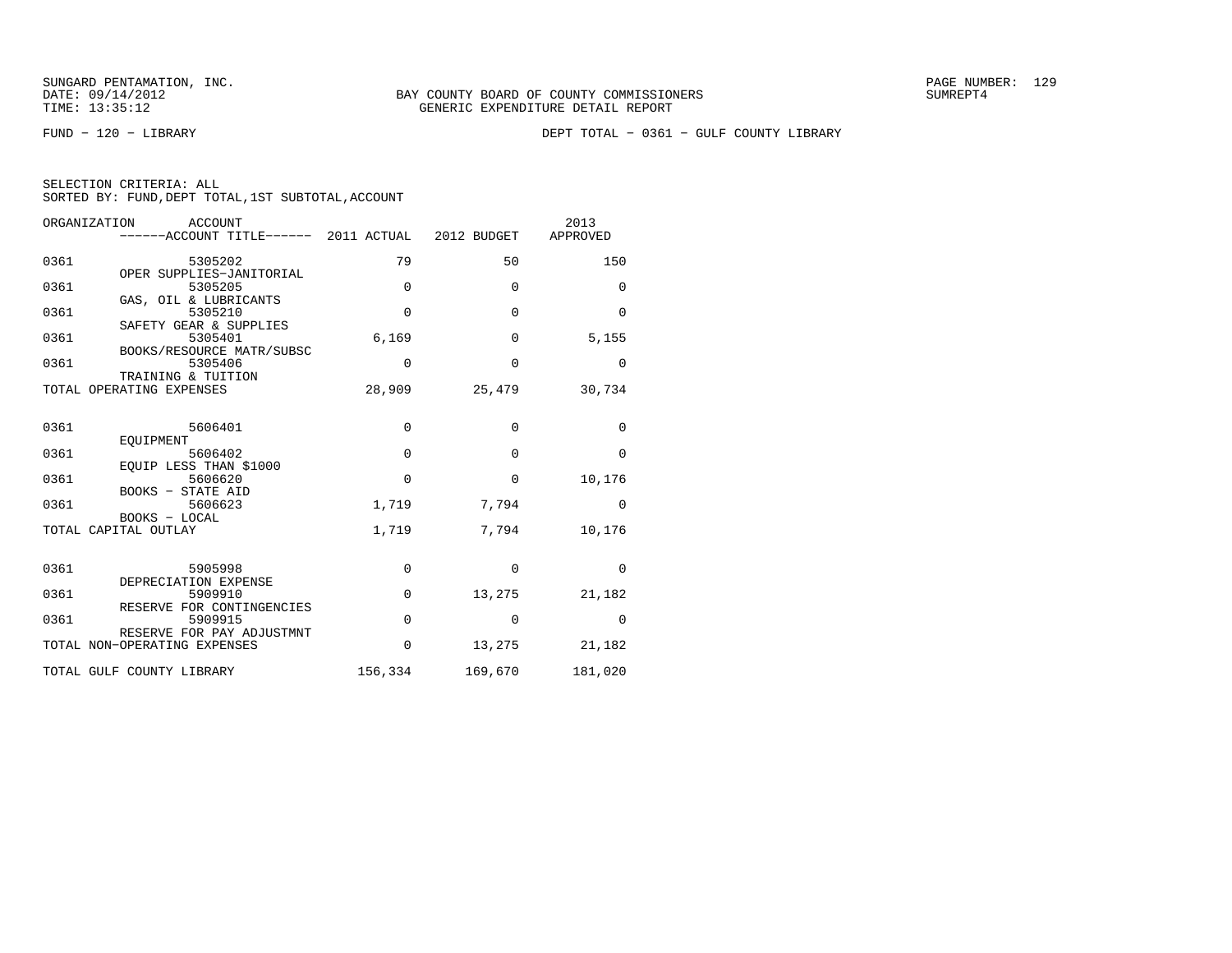FUND − 120 − LIBRARY DEPT TOTAL − 0362 − LIBERTY COUNTY LIBRARY

| SELECTION CRITERIA: ALL |                                                    |
|-------------------------|----------------------------------------------------|
|                         | SORTED BY: FUND, DEPT TOTAL, 1ST SUBTOTAL, ACCOUNT |

| ORGANIZATION | ACCOUNT<br>------ACCOUNT TITLE------ 2011 ACTUAL 2012 BUDGET |             |             | 2013<br>APPROVED |
|--------------|--------------------------------------------------------------|-------------|-------------|------------------|
| 0362         | 5101200                                                      | 82,272      | 79,453      | 79,453           |
| 0362         | SALARIES & WAGES-REGULAR<br>5101400                          | $\Omega$    | 2,500       | 2,500            |
| 0362         | SALARIES & WAGES-OVERTIME<br>5102100<br>FICA TAXES-MATCHING  | 5,858       | 6,269       | 6,269            |
| 0362         | 5102200<br>RETIREMENT CONTRIBUTIONS                          | 6,989       | 4,125       | 4,351            |
| 0362         | 5102300<br>LIFE & HEALTH INSURANCE                           | 15,619      | 17,517      | 19,360           |
| 0362         | 5102400<br>WORKERS COMP. PREMIUMS                            | 568         | 2,494       | 607              |
|              | TOTAL PERSONAL SERVICES                                      | 111,307     | 112,358     | 112,540          |
| 0362         | 5303107                                                      | 0           | 0           | 0                |
| 0362         | PROF SRV-SUBSTANCE TEST<br>5303110                           | $\mathbf 0$ | 0           | $\mathbf 0$      |
| 0362         | PROF SRV-BACKGROUND CHECK<br>5303401                         | $\Omega$    | $\Omega$    | $\Omega$         |
| 0362         | CONTRACTED SERVICES<br>5304001                               | $\Omega$    | $\Omega$    | $\Omega$         |
| 0362         | TRAVEL/TRAINING NON-LOCAL<br>5304101                         | 2,119       | 2,200       | 2,200            |
| 0362         | COMMUNICATIONS SERVICES<br>5304125                           | $\Omega$    | $\Omega$    | $\Omega$         |
| 0362         | POSTAGE/TRANSP/FREIGHT<br>5304301                            | 7,284       | 7,300       | 7,300            |
| 0362         | UTILITY SERVICES<br>5304410                                  | $\Omega$    | $\Omega$    | $\Omega$         |
| 0362         | RENTALS/LEASES-EQUIPMENT<br>5304501<br>INSURANCE & BONDS     | 596         | 647         | 647              |
| 0362         | 5304605<br>REPAIR/MAINT-BLDG & GRND                          | $\Omega$    | $\mathbf 0$ | 0                |
| 0362         | 5304615<br>REPAIR/MAINT-EQUIPMENT                            | 220         | 200         | 200              |
| 0362         | 5304701<br>PRINTING & BINDING                                | $\Omega$    | $\Omega$    | 0                |
| 0362         | 5304902<br>FEES & COSTS-PURCHASING                           | $\Omega$    | $\Omega$    | 0                |
| 0362         | 5305101<br>OFFICE SUPPLIES                                   | 36          | $\Omega$    | 50               |
| 0362         | 5305201<br>OPERATING SUPPLIES                                | $\mathbf 0$ | 0           | 0                |
| 0362         | 5305202<br>OPER SUPPLIES-JANITORIAL                          | $\mathbf 0$ | 0           | $\Omega$         |
| 0362         | 5305205<br>GAS, OIL & LUBRICANTS                             | $\Omega$    | 0           | 0                |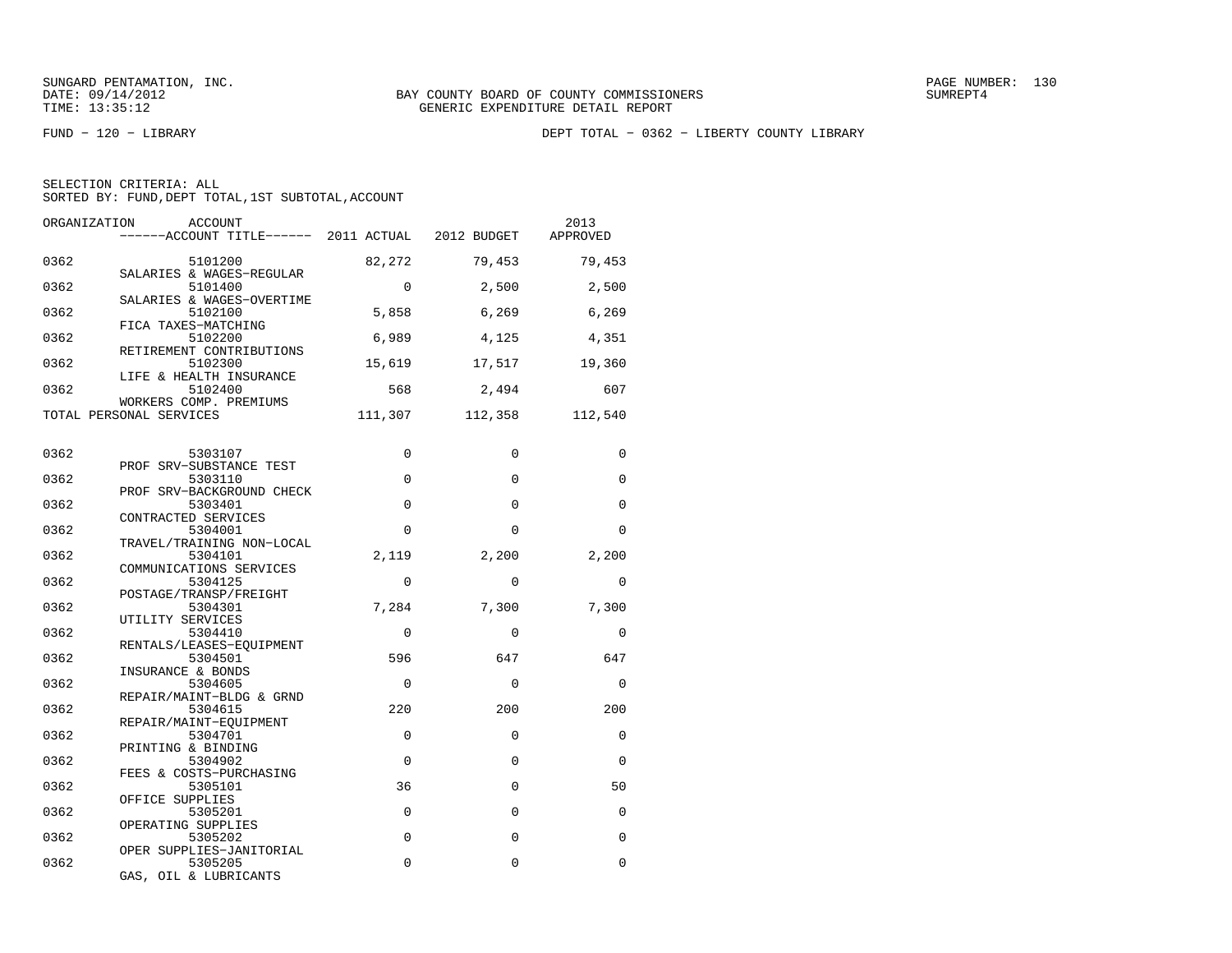FUND − 120 − LIBRARY DEPT TOTAL − 0362 − LIBERTY COUNTY LIBRARY

| SELECTION CRITERIA: ALL |  |  |                                                    |  |
|-------------------------|--|--|----------------------------------------------------|--|
|                         |  |  | SORTED BY: FUND, DEPT TOTAL, 1ST SUBTOTAL, ACCOUNT |  |

| ORGANIZATION         | <b>ACCOUNT</b><br>-----ACCOUNT TITLE------ 2011 ACTUAL 2012 BUDGET |          |             | 2013<br>APPROVED |
|----------------------|--------------------------------------------------------------------|----------|-------------|------------------|
| 0362                 | 5305210<br>SAFETY GEAR & SUPPLIES                                  | 0        | $\mathbf 0$ | $\mathbf 0$      |
| 0362                 | 5305401<br>BOOKS/RESOURCE MATR/SUBSC                               | 229      | 250         | 250              |
| 0362                 | 5305406<br>TRAINING & TUITION                                      | $\Omega$ | $\Omega$    | $\Omega$         |
|                      | TOTAL OPERATING EXPENSES                                           | 10,483   | 10,597      | 10,647           |
| 0362                 | 5606401                                                            | $\Omega$ | $\mathbf 0$ | $\mathbf 0$      |
| 0362                 | EOUIPMENT<br>5606402                                               | $\Omega$ | $\Omega$    | $\mathbf 0$      |
| 0362                 | EQUIP LESS THAN \$1000<br>5606620<br>BOOKS - STATE AID             | $\Omega$ | $\Omega$    | $\mathbf 0$      |
| 0362                 | 5606623<br>BOOKS - LOCAL                                           | $\Omega$ | $\Omega$    | $\mathbf{0}$     |
| TOTAL CAPITAL OUTLAY |                                                                    | $\Omega$ | $\Omega$    | $\Omega$         |
| 0362                 | 5905998<br>DEPRECIATION EXPENSE                                    | 0        | $\Omega$    | $\Omega$         |
| 0362                 | 5909910<br>RESERVE FOR CONTINGENCIES                               | $\Omega$ | 5,208       | 5,748            |
| 0362                 | 5909915                                                            | $\Omega$ | $\Omega$    | $\Omega$         |
|                      | RESERVE FOR PAY ADJUSTMNT<br>TOTAL NON-OPERATING EXPENSES          | $\Omega$ | 5,208       | 5,748            |
|                      | TOTAL LIBERTY COUNTY LIBRARY                                       | 121,790  | 128,163     | 128,935          |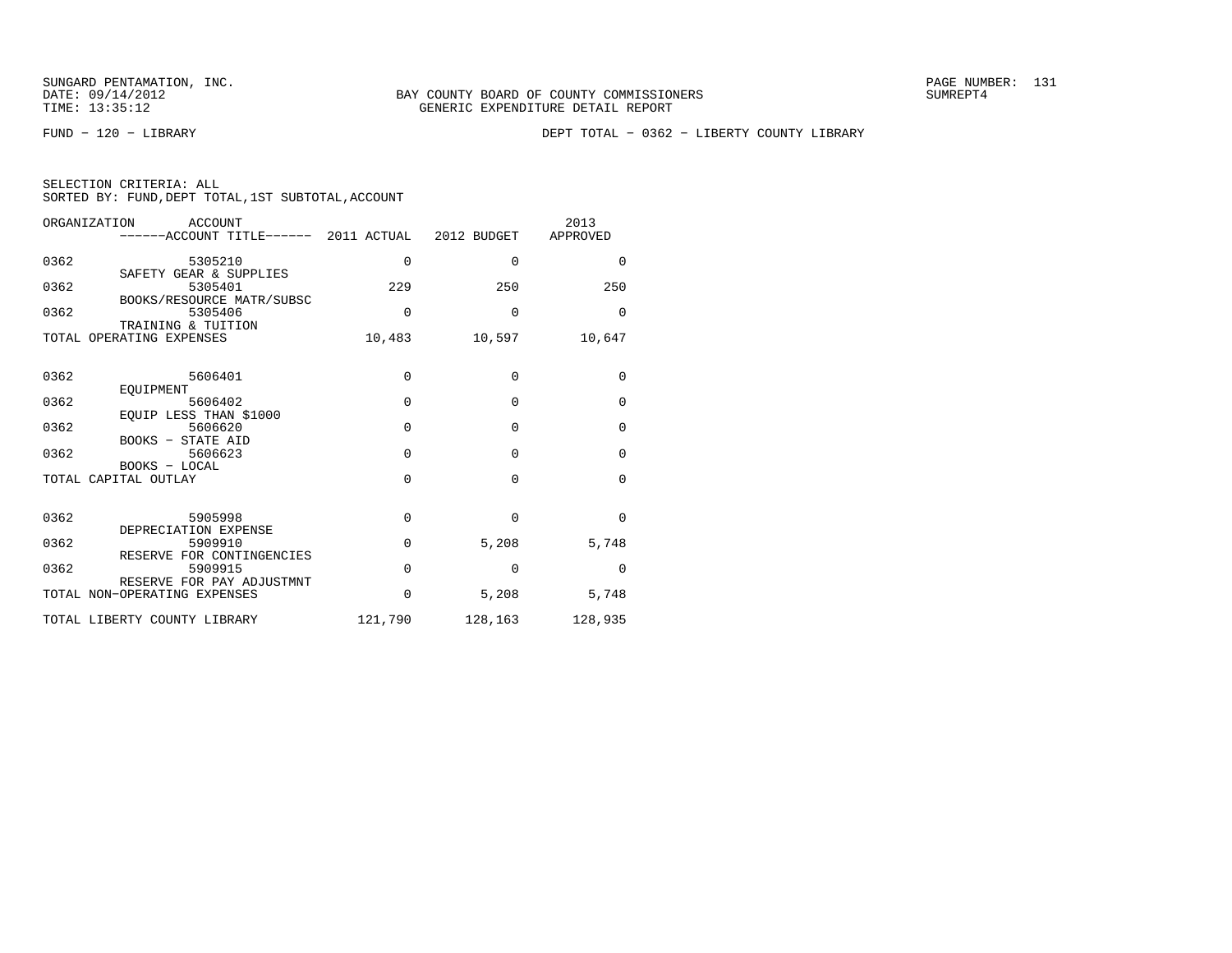| SELECTION CRITERIA: ALL |  |  |                                                    |  |
|-------------------------|--|--|----------------------------------------------------|--|
|                         |  |  | SORTED BY: FUND, DEPT TOTAL, 1ST SUBTOTAL, ACCOUNT |  |

| ORGANIZATION | ACCOUNT                                                      |             |             | 2013<br>APPROVED |
|--------------|--------------------------------------------------------------|-------------|-------------|------------------|
| 0363         | 5101200                                                      | 111,320     | 116,397     | 116,397          |
| 0363         | SALARIES & WAGES-REGULAR<br>5101400                          | 57          | 7,500       | 7,500            |
| 0363         | SALARIES & WAGES-OVERTIME<br>5102100<br>FICA TAXES-MATCHING  | 8,328       | 9,478       | 9,478            |
| 0363         | 5102200<br>RETIREMENT CONTRIBUTIONS                          | 9,800       | 6,235       | 6,578            |
| 0363         | 5102300<br>LIFE & HEALTH INSURANCE                           | 6,729       | $\Omega$    | $\Omega$         |
| 0363         | 5102400<br>WORKERS COMP. PREMIUMS                            | 469         | 2,913       | 511              |
| 0363         | 5102500<br>UNEMPLOYMENT COMPENSATION                         | $\Omega$    | $\Omega$    | $\Omega$         |
|              | TOTAL PERSONAL SERVICES                                      | 136,703     | 142,523     | 140,464          |
| 0363         | 5303107                                                      | 0           | $\mathbf 0$ | $\mathbf 0$      |
| 0363         | PROF SRV-SUBSTANCE TEST<br>5303110                           | 44          | 0           | 0                |
| 0363         | PROF SRV-BACKGROUND CHECK<br>5303401                         | $\Omega$    | $\Omega$    | $\Omega$         |
| 0363         | CONTRACTED SERVICES<br>5304101                               | $\mathbf 0$ | $\mathbf 0$ | 0                |
| 0363         | COMMUNICATIONS SERVICES<br>5304125<br>POSTAGE/TRANSP/FREIGHT | $\Omega$    | $\Omega$    | $\Omega$         |
| 0363         | 5304301<br>UTILITY SERVICES                                  | $\Omega$    | $\Omega$    | $\Omega$         |
| 0363         | 5304501<br>INSURANCE & BONDS                                 | 792         | 863         | 863              |
| 0363         | 5304605<br>REPAIR/MAINT-BLDG & GRND                          | $\Omega$    | $\Omega$    | $\Omega$         |
| 0363         | 5304615<br>REPAIR/MAINT-EOUIPMENT                            | $\Omega$    | $\Omega$    | $\Omega$         |
| 0363         | 5305101<br>OFFICE SUPPLIES                                   | 1,959       | 1,500       | 1,500            |
| 0363         | 5305201<br>OPERATING SUPPLIES                                | 60          | 120         | 120              |
| 0363         | 5305202<br>OPER SUPPLIES-JANITORIAL                          | 569         | 500         | 750              |
| 0363         | 5305210<br>SAFETY GEAR & SUPPLIES                            | $\Omega$    | 15          | 15               |
| 0363         | 5305401<br>BOOKS/RESOURCE MATR/SUBSC                         | $\Omega$    | 275         | 3,275            |
|              | TOTAL OPERATING EXPENSES                                     | 3,424       | 3,273       | 6.523            |
| 0363         | 5606401<br>EQUIPMENT                                         | $\Omega$    | $\Omega$    | $\Omega$         |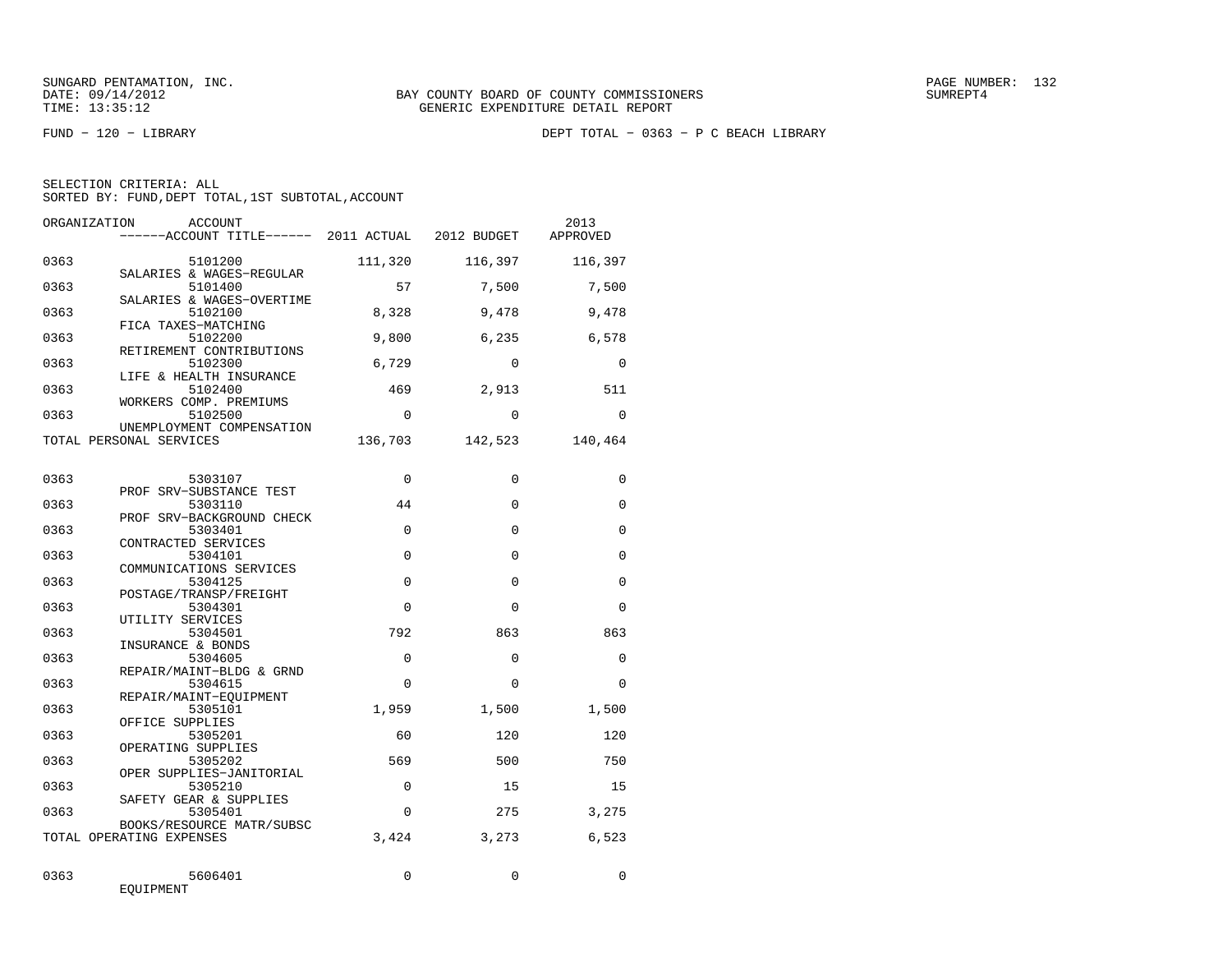|  | SELECTION CRITERIA: ALL |                                                    |  |
|--|-------------------------|----------------------------------------------------|--|
|  |                         | SORTED BY: FUND, DEPT TOTAL, 1ST SUBTOTAL, ACCOUNT |  |

| ORGANIZATION | ACCOUNT<br>-----ACCOUNT TITLE------                          | 2011 ACTUAL | 2012 BUDGET | 2013<br>APPROVED |
|--------------|--------------------------------------------------------------|-------------|-------------|------------------|
| 0363         | 5606402<br>EOUIP LESS THAN \$1000                            | 4,656       | $\Omega$    | $\Omega$         |
| 0363         | 5606620<br>BOOKS - STATE AID                                 | 287         | $\Omega$    | $\Omega$         |
| 0363         | 5606623<br>BOOKS - LOCAL                                     | 25,964      | 25,975      | 16,483           |
|              | TOTAL CAPITAL OUTLAY                                         | 30,907      | 25,975      | 16,483           |
| 0363         | 5905998                                                      | 0           | $\Omega$    | $\Omega$         |
| 0363         | DEPRECIATION EXPENSE<br>5909910<br>RESERVE FOR CONTINGENCIES | 0           | 964         | 21,991           |
| 0363         | 5909915<br>RESERVE FOR PAY ADJUSTMNT                         | $\Omega$    | $\Omega$    | $\Omega$         |
|              | TOTAL NON-OPERATING EXPENSES                                 | 0           | 964         | 21,991           |
|              | TOTAL P C BEACH LIBRARY                                      | 171,034     | 172,735     | 185,461          |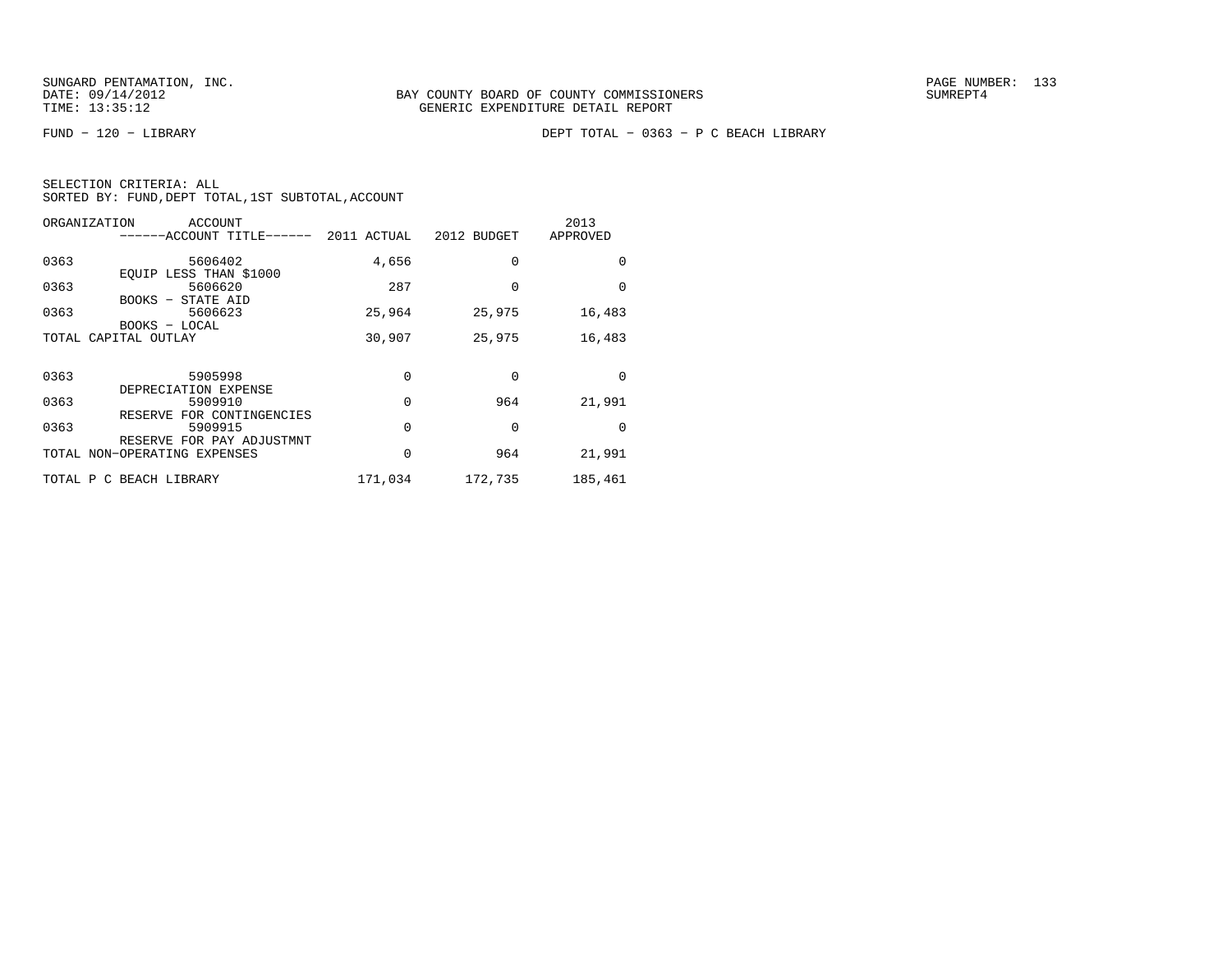FUND − 120 − LIBRARY DEPT TOTAL − 0364 − PARKER LIBRARY

|  | SELECTION CRITERIA: ALL |  |                                                    |  |
|--|-------------------------|--|----------------------------------------------------|--|
|  |                         |  | SORTED BY: FUND, DEPT TOTAL, 1ST SUBTOTAL, ACCOUNT |  |

| ORGANIZATION | <b>ACCOUNT</b>                                                   |             |             | 2013        |
|--------------|------------------------------------------------------------------|-------------|-------------|-------------|
|              |                                                                  |             |             | APPROVED    |
| 0364         | 5101200                                                          | 23,261      | 22,314      | 22,314      |
| 0364         | SALARIES & WAGES-REGULAR<br>5101400<br>SALARIES & WAGES-OVERTIME | $\Omega$    | $\Omega$    | $\Omega$    |
| 0364         | 5102100<br>FICA TAXES-MATCHING                                   | 1,716       | 1,707       | 1,707       |
| 0364         | 5102200<br>RETIREMENT CONTRIBUTIONS                              | 1,937       | 1,123       | 1,185       |
| 0364         | 5102300<br>LIFE & HEALTH INSURANCE                               | 2,404       | 2,521       | 2,786       |
| 0364         | 5102400<br>WORKERS COMP. PREMIUMS                                | 64          | 326         | 96          |
|              | TOTAL PERSONAL SERVICES                                          | 29,382      | 27,991      | 28,088      |
| 0364         | 5303106<br>PROF SRV-PHYSICLS/MEDICAL                             | $\Omega$    | $\mathbf 0$ | 0           |
| 0364         | 5303107<br>PROF SRV-SUBSTANCE TEST                               | $\Omega$    | $\Omega$    | $\Omega$    |
| 0364         | 5303110<br>PROF SRV-BACKGROUND CHECK                             | $\Omega$    | $\mathbf 0$ | $\mathbf 0$ |
| 0364         | 5303401<br>CONTRACTED SERVICES                                   | 200         | $\Omega$    | $\Omega$    |
| 0364         | 5304101<br>COMMUNICATIONS SERVICES                               | 525         | 825         | 825         |
| 0364         | 5304301<br>UTILITY SERVICES                                      | $\Omega$    | $\Omega$    | $\Omega$    |
| 0364         | 5304501<br>INSURANCE & BONDS                                     | 200         | 216         | 216         |
| 0364         | 5304605<br>REPAIR/MAINT-BLDG & GRND                              | $\Omega$    | $\Omega$    | $\Omega$    |
| 0364         | 5304615<br>REPAIR/MAINT-EOUIPMENT                                | $\Omega$    | $\Omega$    | $\Omega$    |
| 0364         | 5304701<br>PRINTING & BINDING                                    | $\Omega$    | $\Omega$    | $\Omega$    |
| 0364         | 5305101<br>OFFICE SUPPLIES                                       | 146         | 50          | 50          |
| 0364         | 5305201<br>OPERATING SUPPLIES                                    | $\mathbf 0$ | $\mathbf 0$ | $\mathbf 0$ |
| 0364         | 5305202<br>OPER SUPPLIES-JANITORIAL                              | $\Omega$    | $\Omega$    | 30          |
|              | TOTAL OPERATING EXPENSES                                         | 1,071       | 1,091       | 1,121       |
| 0364         | 5606401                                                          | $\Omega$    | $\Omega$    | $\Omega$    |
| 0364         | EOUIPMENT<br>5606402<br>EQUIP LESS THAN \$1000                   | $\Omega$    | $\Omega$    | $\Omega$    |
| 0364         | 5606623<br>BOOKS - LOCAL                                         | 530         | 1,138       | 8,581       |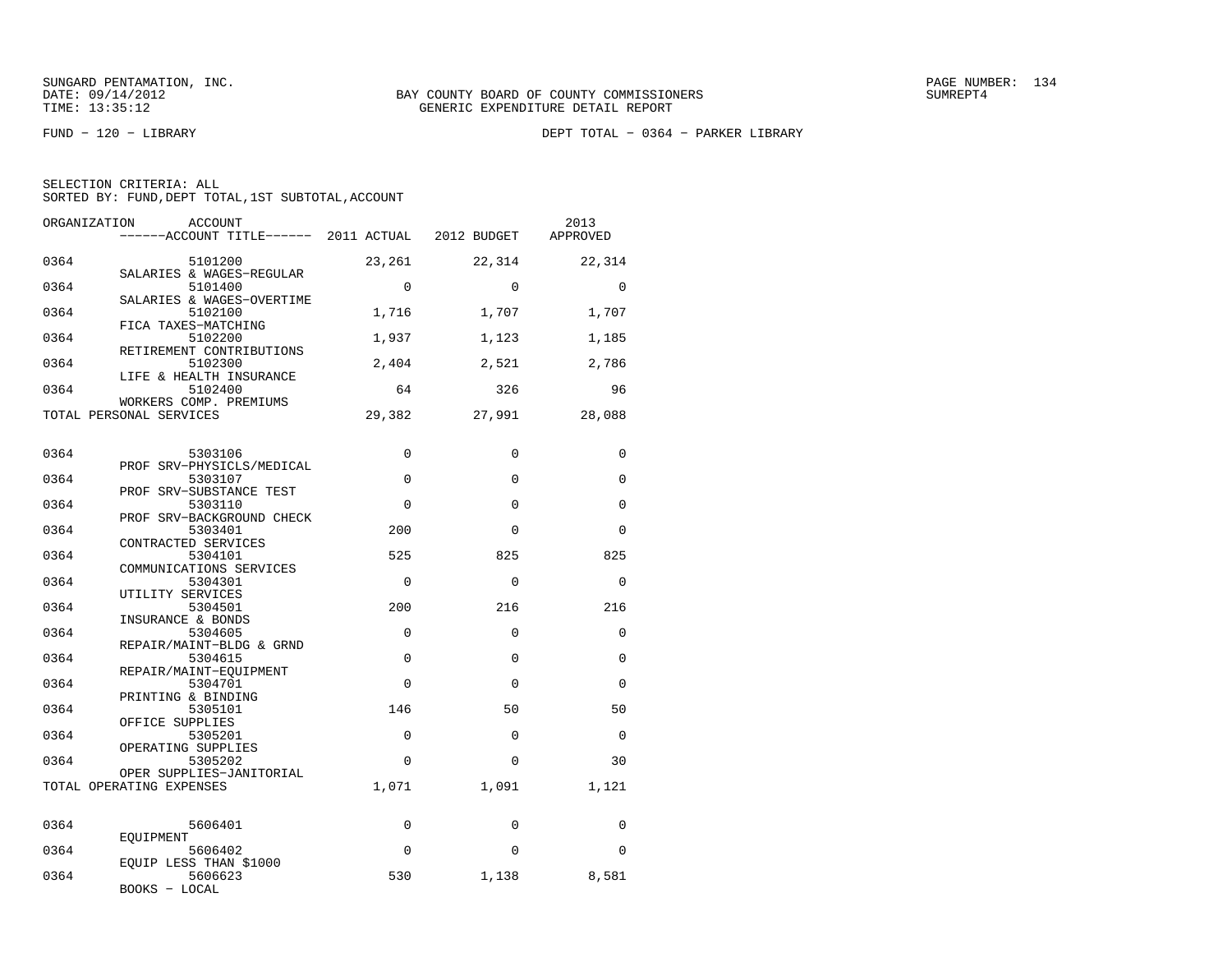FUND − 120 − LIBRARY DEPT TOTAL − 0364 − PARKER LIBRARY

| ORGANIZATION<br>ACCOUNT<br>------ACCOUNT TITLE------ | 2011 ACTUAL | 2012 BUDGET | 2013<br>APPROVED |
|------------------------------------------------------|-------------|-------------|------------------|
| TOTAL CAPITAL OUTLAY                                 | 530         | 1,138       | 8,581            |
| 0364<br>5905998<br>DEPRECIATION EXPENSE              | 0           |             | <sup>0</sup>     |
| 0364<br>5909910<br>RESERVE FOR CONTINGENCIES         | 0           | 7,142       | 6,895            |
| 0364<br>5909915<br>RESERVE FOR PAY ADJUSTMNT         | $\Omega$    |             | <sup>0</sup>     |
| TOTAL NON-OPERATING EXPENSES                         | 0           | 7,142       | 6,895            |
| TOTAL PARKER LIBRARY                                 | 30,983      | 37,362      | 44,685           |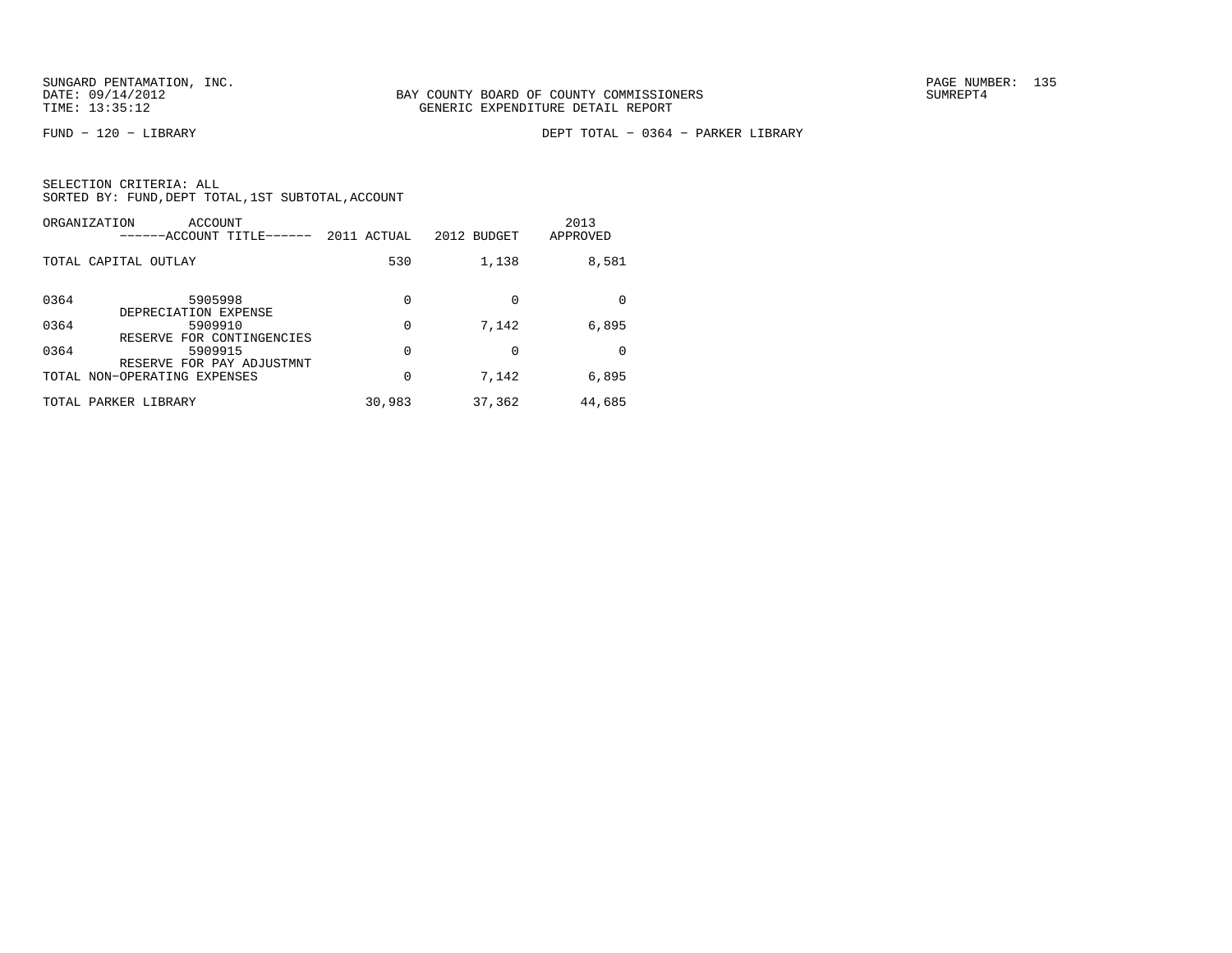FUND − 120 − LIBRARY DEPT TOTAL − 0365 − MULIT COUNTY LIBRARY

| SELECTION CRITERIA: ALL |                                                    |  |
|-------------------------|----------------------------------------------------|--|
|                         | SORTED BY: FUND, DEPT TOTAL, 1ST SUBTOTAL, ACCOUNT |  |

| ORGANIZATION | ACCOUNT<br>------ACCOUNT TITLE------ 2011 ACTUAL 2012 BUDGET |             |          | 2013<br>APPROVED |
|--------------|--------------------------------------------------------------|-------------|----------|------------------|
| 0365         | 5101200                                                      | 211,409     | 205,700  | 222,749          |
| 0365         | SALARIES & WAGES-REGULAR<br>5101400                          | $\Omega$    | $\Omega$ | $\Omega$         |
| 0365         | SALARIES & WAGES-OVERTIME<br>5102100                         | 15,472      | 15,736   | 17,040           |
| 0365         | FICA TAXES-MATCHING<br>5102200                               | 18,855      | 10,945   | 12,315           |
| 0365         | RETIREMENT CONTRIBUTIONS<br>5102300                          | 22,780      | 25,014   | 27,646           |
| 0365         | LIFE & HEALTH INSURANCE<br>5102400<br>WORKERS COMP. PREMIUMS | 497         | 2,343    | 958              |
|              | TOTAL PERSONAL SERVICES                                      | 269,013     | 259,738  | 280,708          |
| 0365         | 5303107                                                      | $\Omega$    | $\Omega$ | $\Omega$         |
| 0365         | PROF SRV-SUBSTANCE TEST<br>5303110                           | 2,920       | 500      | 500              |
| 0365         | PROF SRV-BACKGROUND CHECK<br>5303401                         | $\Omega$    | $\Omega$ | $\Omega$         |
| 0365         | CONTRACTED SERVICES<br>5304001                               | 2,333       | 6,500    | 6,500            |
| 0365         | TRAVEL/TRAINING NON-LOCAL<br>5304005                         | 2,179       | 2,000    | 2,000            |
| 0365         | TRAVEL-LOCAL<br>5304101                                      | 6,842       | 7,300    | 7,300            |
| 0365         | COMMUNICATIONS SERVICES<br>5304122                           | $\Omega$    | $\Omega$ | $\Omega$         |
| 0365         | COMM SRV-LEASED LINES<br>5304125                             | 900         | 950      | 950              |
| 0365         | POSTAGE/TRANSP/FREIGHT<br>5304301<br>UTILITY SERVICES        | $\mathbf 0$ | $\Omega$ | $\Omega$         |
| 0365         | 5304410<br>RENTALS/LEASES-EOUIPMENT                          | $\Omega$    | $\Omega$ | $\Omega$         |
| 0365         | 5304501<br>INSURANCE & BONDS                                 | 1,388       | 1,510    | 1,510            |
| 0365         | 5304605<br>REPAIR/MAINT-BLDG & GRND                          | $\Omega$    | $\Omega$ | $\Omega$         |
| 0365         | 5304615<br>REPAIR/MAINT-EQUIPMENT                            | 14,203      | 11,500   | 11,500           |
| 0365         | 5304701<br>PRINTING & BINDING                                | 65          | 150      | 150              |
| 0365         | 5304902<br>FEES & COSTS-PURCHASING                           | $\Omega$    | $\Omega$ | $\Omega$         |
| 0365         | 5305101<br>OFFICE SUPPLIES                                   | 3,631       | 5,000    | 7,500            |
| 0365         | 5305201<br>OPERATING SUPPLIES                                | 7,407       | 5,000    | 7,500            |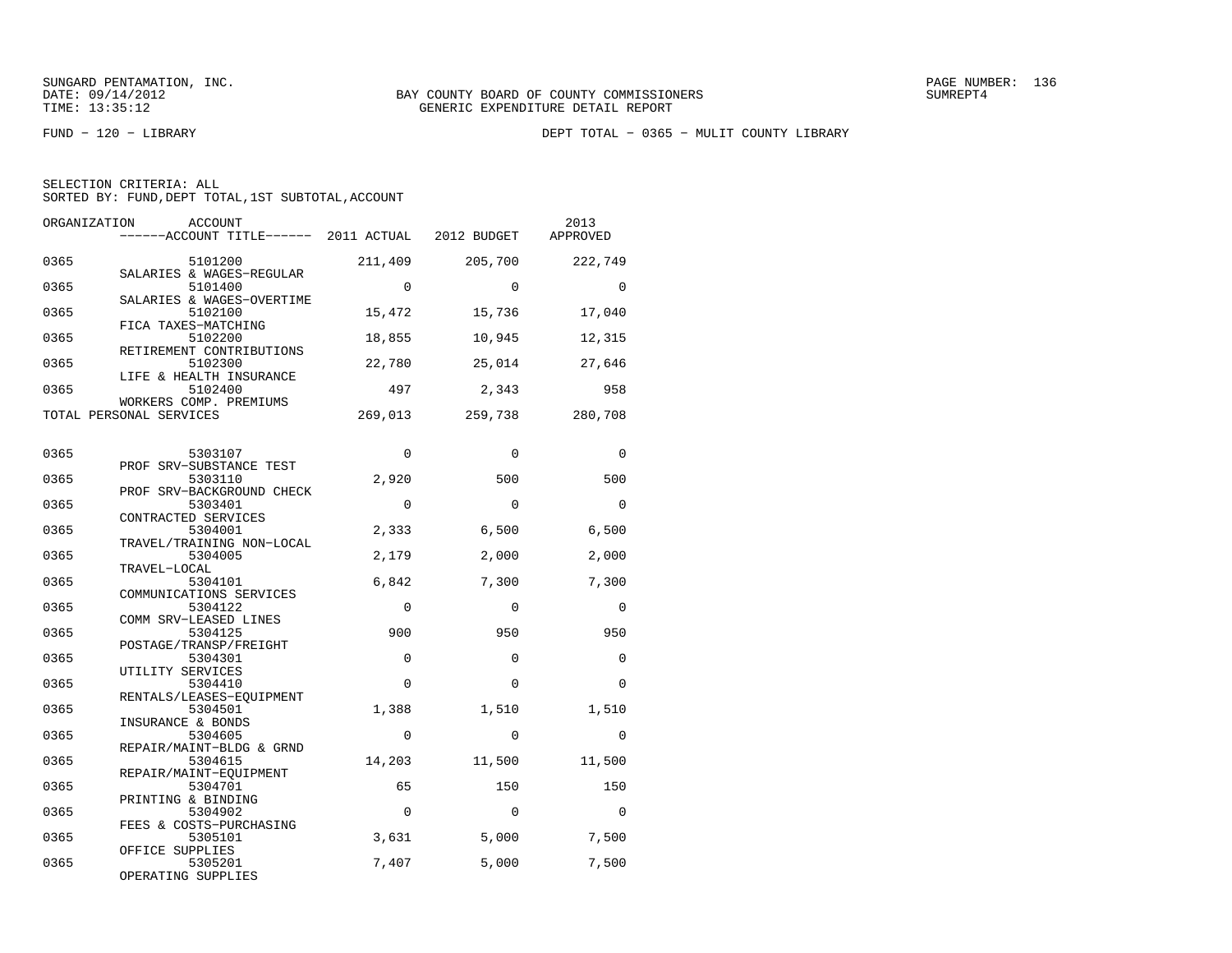|  | SELECTION CRITERIA: ALL |                                                    |  |
|--|-------------------------|----------------------------------------------------|--|
|  |                         | SORTED BY: FUND, DEPT TOTAL, 1ST SUBTOTAL, ACCOUNT |  |

| ORGANIZATION                                   | <b>ACCOUNT</b><br>------ACCOUNT TITLE------ 2011 ACTUAL 2012 BUDGET |             |              | 2013<br>APPROVED |
|------------------------------------------------|---------------------------------------------------------------------|-------------|--------------|------------------|
| 0365                                           | 5305202                                                             | 0           | $\mathbf{0}$ | 0                |
| 0365                                           | OPER SUPPLIES-JANITORIAL<br>5305205                                 | $\mathbf 0$ | $\mathbf 0$  | 0                |
| 0365                                           | GAS, OIL & LUBRICANTS<br>5305401                                    | 16,428      | 18,100       | 46,100           |
| 0365                                           | BOOKS/RESOURCE MATR/SUBSC<br>5305406                                | 0           | $\Omega$     | 0                |
| TRAINING & TUITION<br>TOTAL OPERATING EXPENSES |                                                                     | 58,296      | 58,510       | 91,510           |
| 0365<br>EOUIPMENT                              | 5606401                                                             | $\mathbf 0$ | $\mathbf 0$  | $\overline{0}$   |
| 0365                                           | 5606402<br>EOUIP LESS THAN \$1000                                   | 10,367      | 1,500        | 3,000            |
| 0365                                           | 5606450                                                             | 947         | $\Omega$     | 3,245            |
| COMPUTER SOFTWARE<br>0365                      | 5606620                                                             | 34,719      | 10,959       | 11,327           |
| BOOKS - STATE AID<br>0365                      | 5606623                                                             | 46          | $\mathbf 0$  | $\mathbf 0$      |
| BOOKS - LOCAL<br>0365                          | 5606625                                                             | 139         | $\Omega$     | $\Omega$         |
| BOOKS - FRIENDS<br>TOTAL CAPITAL OUTLAY        |                                                                     | 46,219      | 12,459       | 17,572           |
| 0365                                           | 5905998                                                             | $\mathbf 0$ | $\Omega$     | $\Omega$         |
| 0365                                           | DEPRECIATION EXPENSE<br>5909910                                     | $\mathbf 0$ | 19,413       | 20,481           |
| 0365                                           | RESERVE FOR CONTINGENCIES<br>5909915                                | $\mathbf 0$ | $\Omega$     | $\Omega$         |
| TOTAL NON-OPERATING EXPENSES                   | RESERVE FOR PAY ADJUSTMNT                                           | 0           | 19,413       | 20,481           |
| TOTAL MULIT COUNTY LIBRARY                     |                                                                     | 373,528     | 350,120      | 410,271          |
| TOTAL LIBRARY                                  |                                                                     | 2,823,904   | 2,787,296    | 2,712,153        |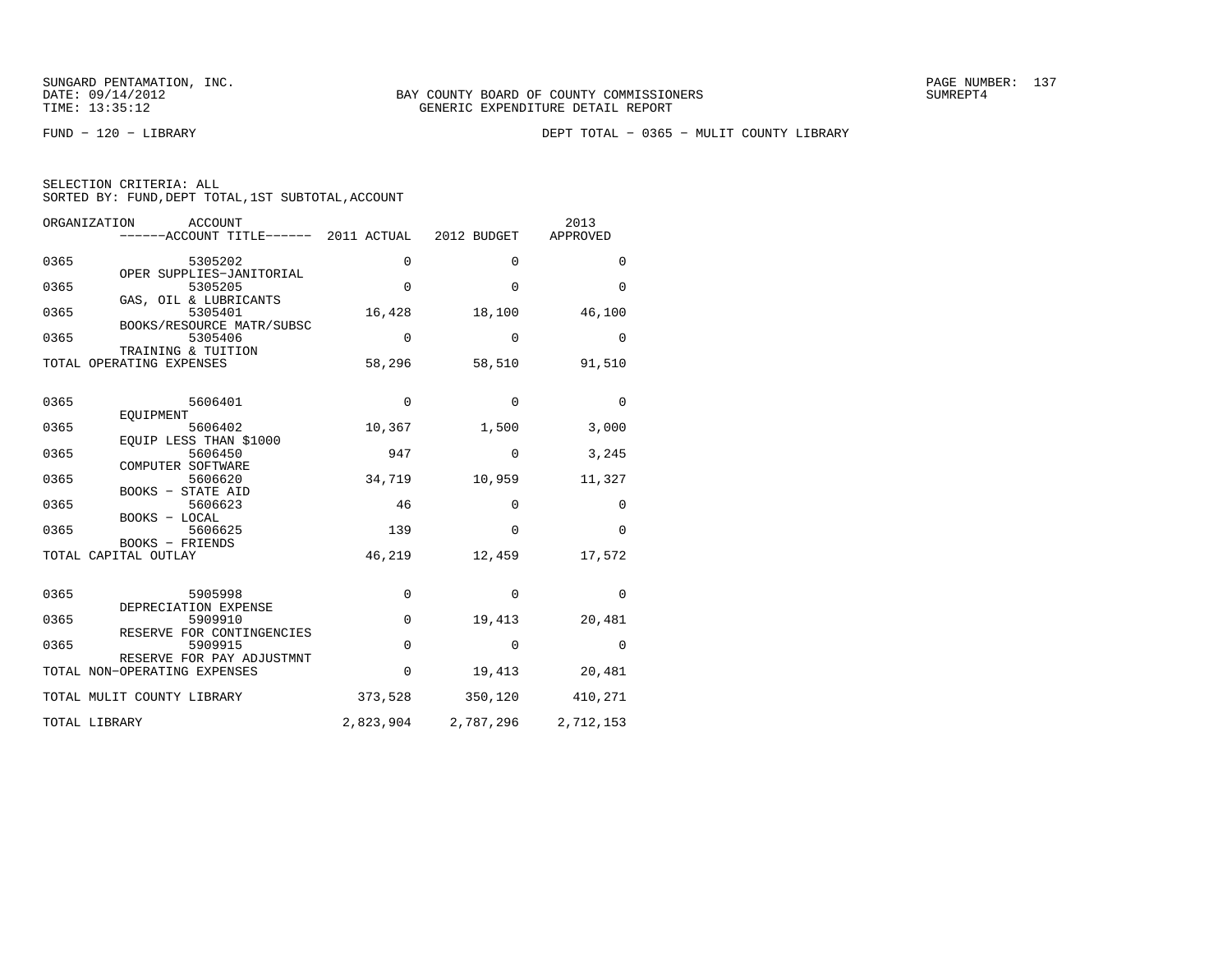FUND − 125 − TOURIST DEVELOPMENT DEPT TOTAL − 0265 − TOURISM PROMOTION

|      | ORGANIZATION             | ACCOUNT<br>-----ACCOUNT TITLE- | 2011 ACTUAL | 2012 BUDGET | 2013<br>APPROVED |
|------|--------------------------|--------------------------------|-------------|-------------|------------------|
|      |                          |                                |             |             |                  |
| 0265 |                          | 5303430                        | $\Omega$    | 0           | $\Omega$         |
|      |                          | CONTR SRV-ADVERTISING          |             |             |                  |
| 0265 |                          | 5303443                        | 0           | 0           | 250,000          |
|      |                          | CONTR SRV-BEACH PATROL         |             |             |                  |
| 0265 |                          | 5303444                        | 4,962,494   | 5,089,385   | 6,876,694        |
|      | CONTR                    | SRV-PCB CNV & VISIT            |             |             |                  |
|      | TOTAL OPERATING EXPENSES |                                | 4,962,494   | 5,089,385   | 7,126,694        |
|      |                          |                                |             |             |                  |
| 0265 |                          | 5909924                        | $\Omega$    | 0           | <sup>0</sup>     |
|      |                          | RESERVE-PROMOTION              |             |             |                  |
|      |                          | TOTAL NON-OPERATING EXPENSES   | 0           | 0           | $\Omega$         |
|      |                          |                                |             |             |                  |
|      | TOTAL TOURISM PROMOTION  |                                | 4,962,494   | 5,089,385   | 7,126,694        |
|      |                          |                                |             |             |                  |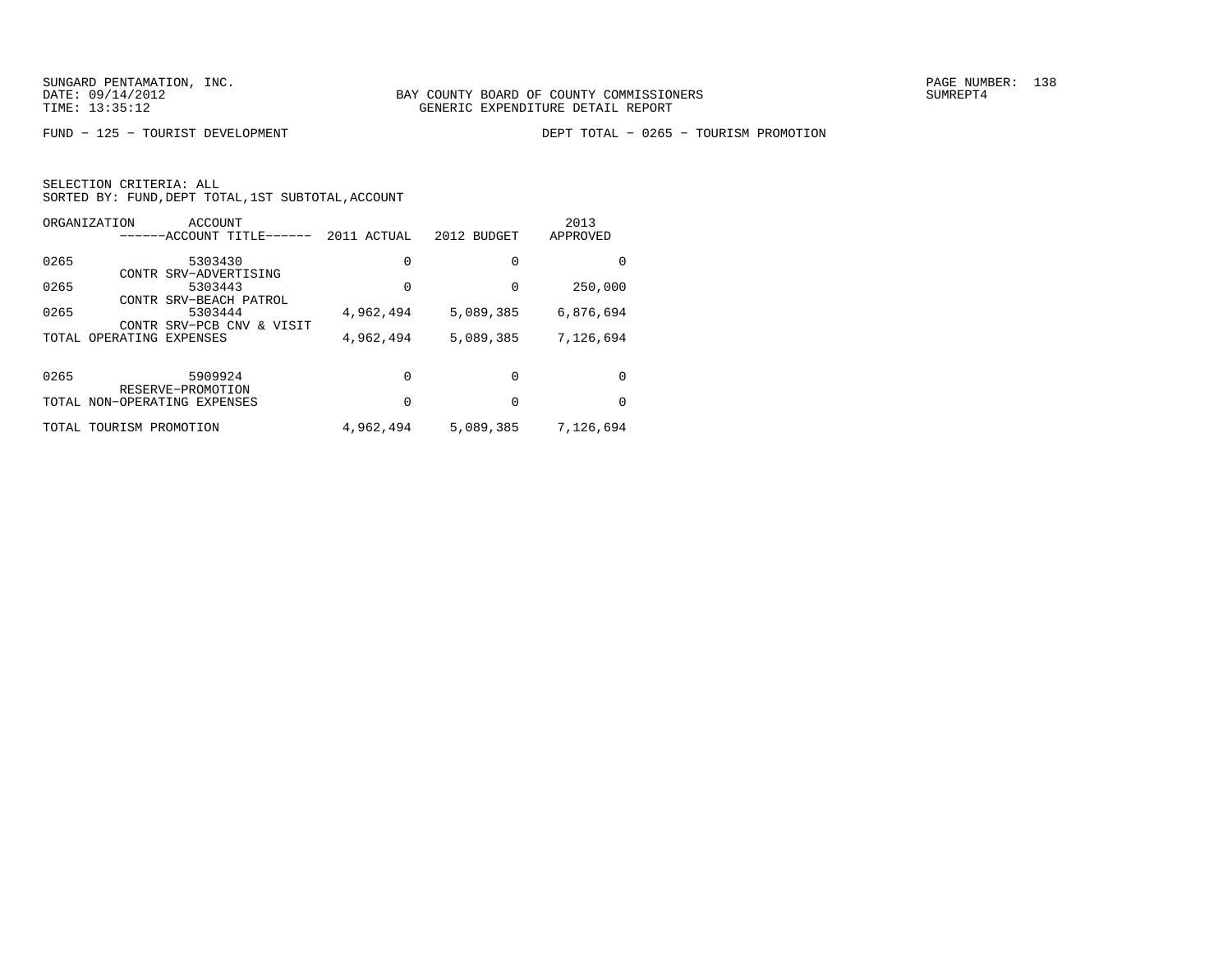FUND − 125 − TOURIST DEVELOPMENT DEPT TOTAL − 0275 − TOURISM ADMINISTRATION

| ORGANIZATION | <b>ACCOUNT</b><br>------ACCOUNT TITLE------ 2011 ACTUAL 2012 BUDGET |             |             | 2013<br>APPROVED |
|--------------|---------------------------------------------------------------------|-------------|-------------|------------------|
| 0275         | 5101200                                                             | 52,122      | 51,284      | 51,284           |
| 0275         | SALARIES & WAGES-REGULAR<br>5102100                                 | 3,987       | 3,923       | 3,923            |
| 0275         | FICA TAXES-MATCHING<br>5102200                                      | 4,458       | 2,581       | 2,723            |
| 0275         | RETIREMENT CONTRIBUTIONS<br>5102300                                 | 3,588       | 3,782       | 4,180            |
| 0275         | LIFE & HEALTH INSURANCE<br>5102400                                  | 221         | 564         | 221              |
|              | WORKERS COMP. PREMIUMS<br>TOTAL PERSONAL SERVICES                   | 64,376      | 62,134      | 62,331           |
| 0275         | 5143101                                                             | 22,258      | 17,648      | 22,150           |
| 0275         | PROF SRV-CO ATTORNEY<br>5143105                                     | $\Omega$    | $\Omega$    | $\Omega$         |
| 0275         | PROF SRV-OTHER ATTNY<br>5303107                                     | $\mathbf 0$ | $\Omega$    | $\Omega$         |
| 0275         | PROF SRV-SUBSTANCE TEST<br>5303110                                  | $\Omega$    | $\Omega$    | $\Omega$         |
| 0275         | PROF SRV-BACKGROUND CHECK<br>5303401                                | $\mathbf 0$ | $\mathbf 0$ | $\Omega$         |
| 0275         | CONTRACTED SERVICES<br>5303410                                      | $\Omega$    | $\Omega$    | $\Omega$         |
|              | CONTR SRV-JANITORIAL                                                |             |             |                  |
| 0275         | 5303424<br>CONTR SRV-CLERK FINANCE                                  | 129,539     | 196,650     | 246,240          |
| 0275         | 5303425<br>CONTR SRV-ADMIN FEES                                     | 157,420     | 122,382     | 134,430          |
| 0275         | 5303446<br>CONTR SRV-FACILITIES                                     | 17,032      | 18,623      | 15,256           |
| 0275         | 5304005<br>TRAVEL-LOCAL                                             | 380         | 317         | 500              |
| 0275         | 5304101<br>COMMUNICATIONS SERVICES                                  | 31,675      | 25,673      | 25,673           |
| 0275         | 5304122<br>COMM SRV-LEASED LINES                                    | 1,376       | $\mathbf 0$ | 3,000            |
| 0275         | 5304125<br>POSTAGE/TRANSP/FREIGHT                                   | 17          | 25          | 25               |
| 0275         | 5304301<br>UTILITY SERVICES                                         | 10,707      | 8,755       | 8,755            |
| 0275         | 5304405<br>RENTALS/LEASES-BUILDINGS                                 | 6,168       | 5,843       | 5,843            |
| 0275         | 5304410<br>RENTALS/LEASES-EOUIPMENT                                 | 5,188       | 4,556       | 4,556            |
| 0275         | 5304501<br>INSURANCE & BONDS                                        | 3,768       | 4,100       | 4,100            |
| 0275         | 5304604<br>REPAIR/MAINT-BLD&GRD DEPT                                | $\mathbf 0$ | $\mathbf 0$ | $\Omega$         |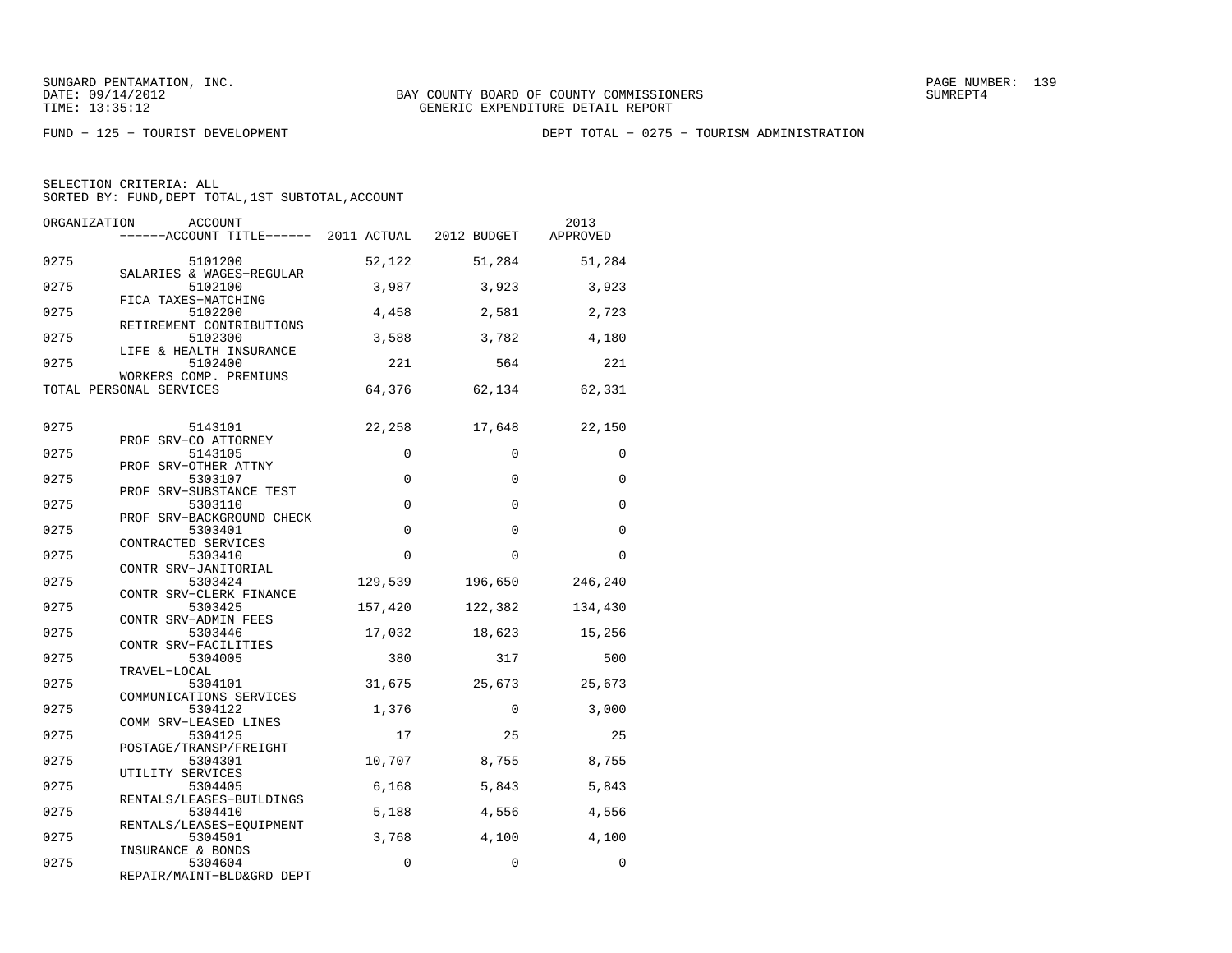FUND − 125 − TOURIST DEVELOPMENT DEPT TOTAL − 0275 − TOURISM ADMINISTRATION

| ORGANIZATION<br><b>ACCOUNT</b><br>------ACCOUNT TITLE------ 2011 ACTUAL |             | 2012 BUDGET | 2013<br>APPROVED |
|-------------------------------------------------------------------------|-------------|-------------|------------------|
| 0275<br>5304605                                                         | 10,704      | 40,115      | 7,715            |
| REPAIR/MAINT-BLDG & GRND<br>0275<br>5304615                             | 25,153      | 25,387      | 25,387           |
| REPAIR/MAINT-EQUIPMENT<br>0275<br>5304701                               | $\mathbf 0$ | 264         | 264              |
| PRINTING & BINDING<br>0275<br>5304902                                   | 146         | 544         | 316              |
| FEES & COSTS-PURCHASING<br>0275<br>5304905                              | 115         | $\Omega$    | $\Omega$         |
| FEES&COSTS-LGL ADV/ADVERT<br>0275<br>5304909                            | 150         | 360         | 360              |
| FEES & COSTS-COURT FILING                                               |             |             |                  |
| 0275<br>5304984<br><b>BAD DEBT</b>                                      | $\Omega$    | 725         | $\Omega$         |
| 0275<br>5304990<br>MISCELLANEOUS EXPENSES                               | 302         | $\Omega$    | $\Omega$         |
| 0275<br>5305101<br>OFFICE SUPPLIES                                      | 4,291       | 4,029       | 5,829            |
| 0275<br>5305201                                                         | 247         | 165         | 165              |
| OPERATING SUPPLIES<br>0275<br>5305210                                   | $\Omega$    | $\Omega$    | $\Omega$         |
| SAFETY GEAR & SUPPLIES<br>0275<br>5305406                               | 0           | $\Omega$    | $\Omega$         |
| TRAINING & TUITION<br>TOTAL OPERATING EXPENSES                          | 426,636     | 476,161     | 510,564          |
|                                                                         |             |             |                  |
| 0275<br>5606201<br><b>BUILDINGS</b>                                     | 0           | $\mathbf 0$ | $\mathbf 0$      |
| 0275<br>5606301                                                         | $\Omega$    | $\Omega$    | $\Omega$         |
| IMPRV OTHER THAN BLDGS<br>0275<br>5606401                               | $\Omega$    | $\Omega$    | 5,000            |
| EOUIPMENT<br>0275<br>5606402                                            | 476         | 500         | 500              |
| EQUIP LESS THAN \$1000<br>0275<br>5606450                               | 114         | 0           | 2,500            |
| COMPUTER SOFTWARE<br>TOTAL CAPITAL OUTLAY                               | 590         | 500         | 8,000            |
|                                                                         |             |             |                  |
| 0275<br>5905998<br>DEPRECIATION EXPENSE                                 | 0           | $\Omega$    | $\Omega$         |
| 0275<br>5909910                                                         | 0           | 70,000      | 70,000           |
| RESERVE FOR CONTINGENCIES<br>0275<br>5909915                            | 0           | $\Omega$    | 0                |
| RESERVE FOR PAY ADJUSTMNT<br>TOTAL NON-OPERATING EXPENSES               | 0           | 70,000      | 70,000           |
| TOTAL TOURISM ADMINISTRATION                                            | 491,602     | 608,795     | 650,895          |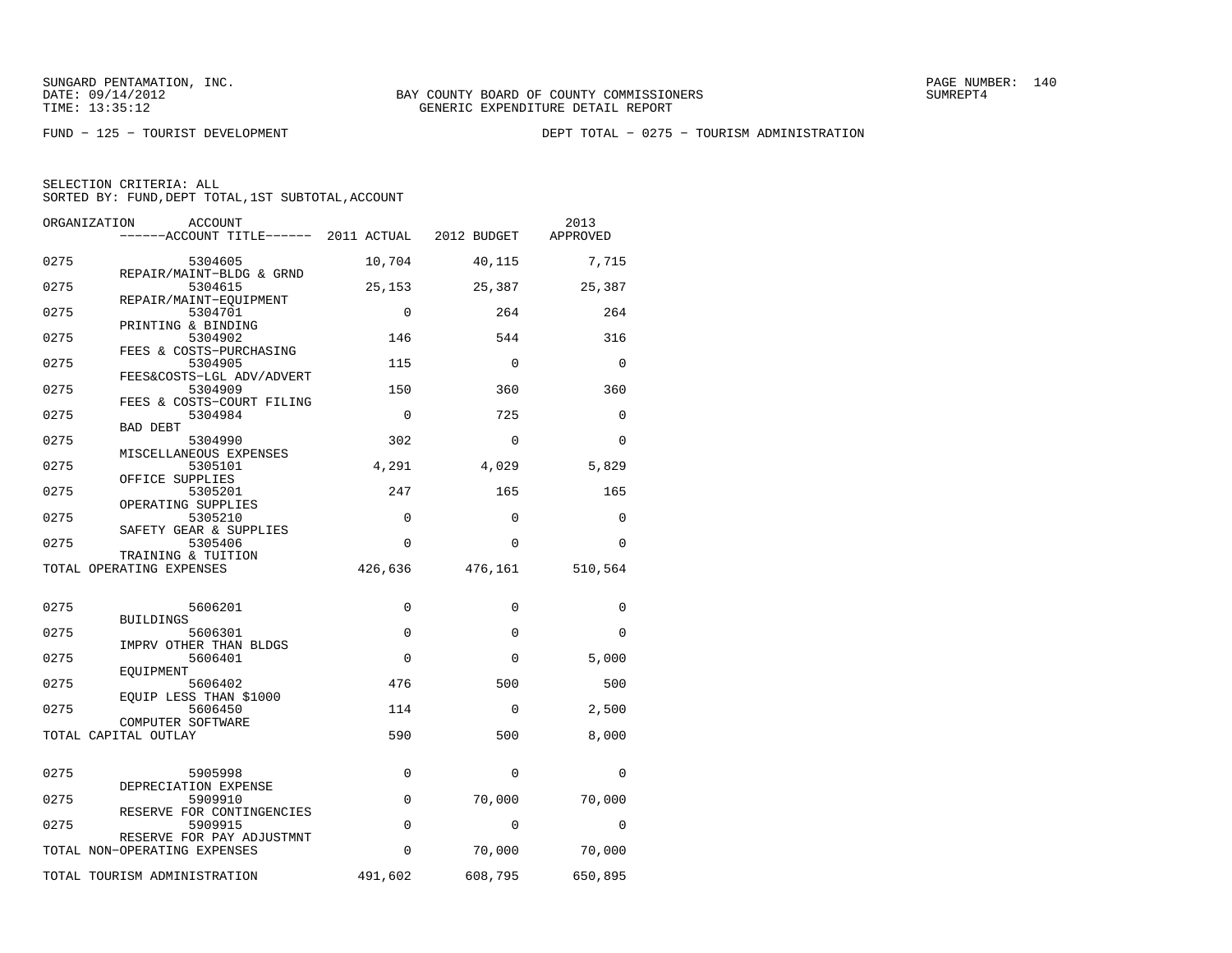FUND − 125 − TOURIST DEVELOPMENT DEPT TOTAL − 0280 − PRODUCT IMPROVEMENT

| SELECTION CRITERIA: ALL |                                                 |  |
|-------------------------|-------------------------------------------------|--|
|                         | SORTED BY: FUND.DEPT TOTAL.1ST SUBTOTAL.ACCOUNT |  |

|      | ORGANIZATION<br><b>ACCOUNT</b><br>------ACCOUNT TITLE------ 2011 ACTUAL 2012 BUDGET |             |              | 2013<br>APPROVED |
|------|-------------------------------------------------------------------------------------|-------------|--------------|------------------|
| 0280 | 5303401                                                                             | 41,065      | 40,000       | 48,000           |
| 0280 | CONTRACTED SERVICES<br>5303434                                                      | 7,086       | 6,000        | 8,000            |
| 0280 | CONTR SRV-CONSULTATION<br>5303437                                                   | 782,101     | 700,000      | 700,000          |
| 0280 | CONTR SRV-BCH CLEAN UP<br>5303479                                                   | 64,452      | 64,452       | 100,000          |
| 0280 | CONTR SRV-LANDSCAPE MAINT<br>5304301<br>UTILITY SERVICES                            | 3,121       | 2,142        | 2,142            |
| 0280 | 5304604<br>REPAIR/MAINT-BLD&GRD DEPT                                                | 15,223      | 18,500       | 22,000           |
| 0280 | 5304605<br>REPAIR/MAINT-BLDG & GRND                                                 | $\mathbf 0$ | $\mathbf 0$  | $\mathbf 0$      |
| 0280 | 5304615<br>REPAIR/MAINT-EOUIPMENT                                                   | 4,840       | 6,453        | 6,453            |
| 0280 | 5304902<br>FEES & COSTS-PURCHASING                                                  | 330         | 148          | 316              |
| 0280 | 5305201<br>OPERATING SUPPLIES                                                       | 9,916       | 10,000       | 10,000           |
|      | TOTAL OPERATING EXPENSES                                                            | 928,134     | 847,695      | 896,911          |
| 0280 | 5606301                                                                             | 13,855      | $\mathbf 0$  | $\mathbf 0$      |
| 0280 | IMPRV OTHER THAN BLDGS<br>5606532                                                   | 0           | $\mathbf{0}$ | $\mathbf 0$      |
|      | CIP-BCH AMPHITHEATER<br>TOTAL CAPITAL OUTLAY                                        | 13,855      | $\Omega$     | $\mathbf 0$      |
| 0280 | 5909910                                                                             | $\mathbf 0$ | 60,000       | 60,000           |
|      | RESERVE FOR CONTINGENCIES<br>TOTAL NON-OPERATING EXPENSES                           | $\mathbf 0$ | 60,000       | 60,000           |
|      | TOTAL PRODUCT IMPROVEMENT                                                           | 941,989     | 907,695      | 956,911          |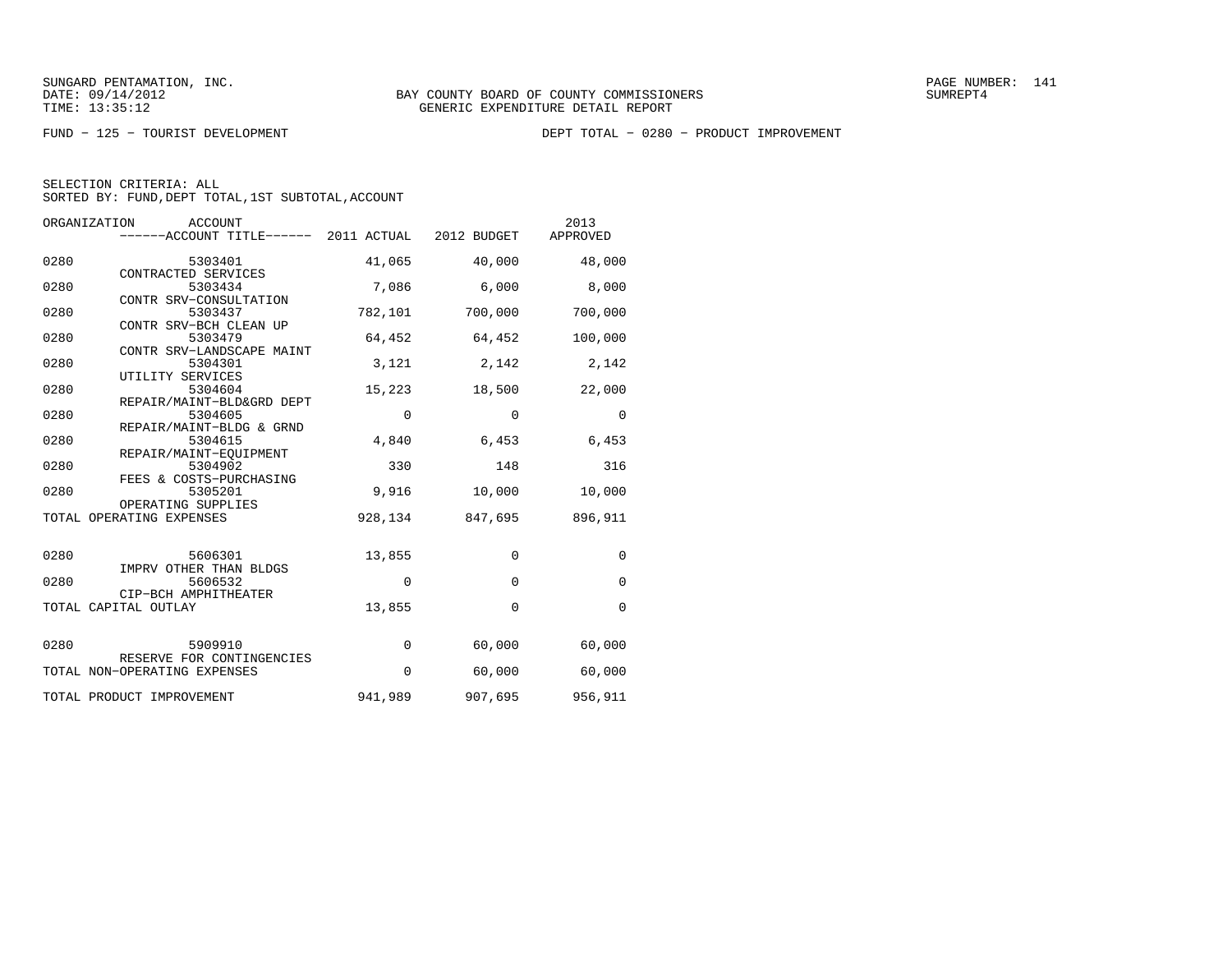FUND − 125 − TOURIST DEVELOPMENT DEPT TOTAL − 0980 − TRANSFERS/RESERVES/MISC

|      | ORGANIZATION<br>ACCOUNT<br>------ACCOUNT TITLE------ | 2011 ACTUAL | 2012 BUDGET | 2013<br>APPROVED |
|------|------------------------------------------------------|-------------|-------------|------------------|
| 0980 | 5909999<br>RESERVE-CASH FORWARD                      | 0           | 1,215,225   | 500,000          |
|      | TOTAL NON-OPERATING EXPENSES                         | 0           | 1,215,225   | 500,000          |
|      | TOTAL TRANSFERS/RESERVES/MISC                        | $\Omega$    | 1,215,225   | 500,000          |
|      | TOTAL TOURIST DEVELOPMENT                            | 6,396,085   | 7,821,100   | 9,234,500        |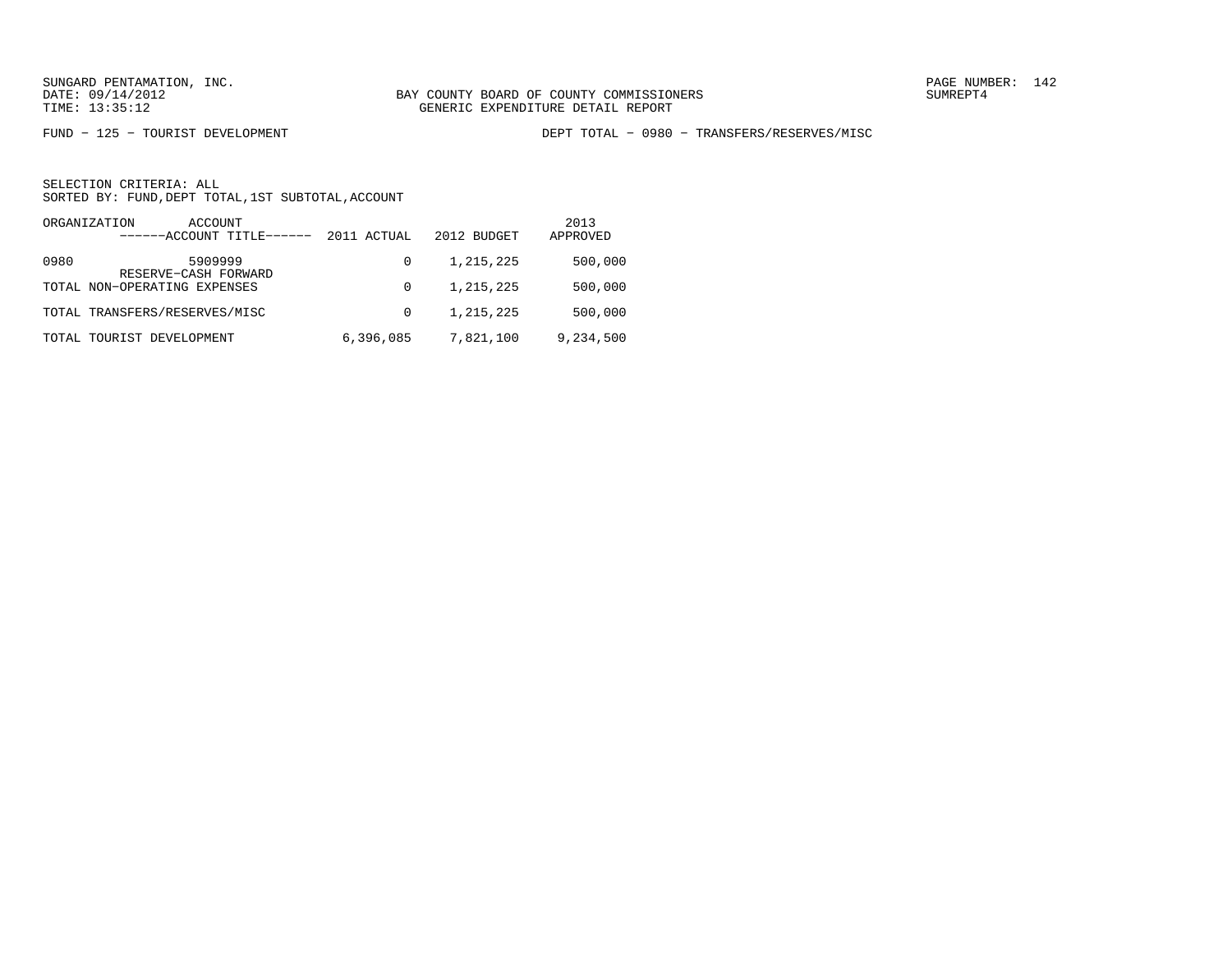FUND − 126 − MEXICO BEACH − TDC DEPT TOTAL − 0286 − MEXICO BEACH−TDC

| SELECTION CRITERIA: ALL                            |  |
|----------------------------------------------------|--|
| SORTED BY: FUND, DEPT TOTAL, 1ST SUBTOTAL, ACCOUNT |  |

|      | ORGANIZATION<br>ACCOUNT                               |             |             | 2013<br>APPROVED |
|------|-------------------------------------------------------|-------------|-------------|------------------|
| 0286 | 5101200                                               | 44,538      | 42,893      | 42,893           |
| 0286 | SALARIES & WAGES-REGULAR<br>5101400                   | $\Omega$    | $\Omega$    | $\Omega$         |
| 0286 | SALARIES & WAGES-OVERTIME<br>5102100                  | 3,287       | 3,281       | 3,281            |
| 0286 | FICA TAXES-MATCHING<br>5102200                        | 4,033       | 2,159       | 2,277            |
| 0286 | RETIREMENT CONTRIBUTIONS<br>5102300                   | 3,588       | 3,782       | 8,185            |
| 0286 | LIFE & HEALTH INSURANCE<br>5102400                    | 184         | 527         | 184              |
|      | WORKERS COMP. PREMIUMS<br>TOTAL PERSONAL SERVICES     | 55,631      | 52,642      | 56,820           |
| 0286 | 5143101                                               | 804         | 937         | 1,378            |
| 0286 | PROF SRV-CO ATTORNEY<br>5303107                       | 0           | 0           | $\mathbf 0$      |
| 0286 | PROF SRV-SUBSTANCE TEST<br>5303424                    | 5,974       | 9,690       | 11,913           |
| 0286 | CONTR SRV-CLERK FINANCE<br>5303425                    | 4,518       | 5,209       | 7,117            |
| 0286 | CONTR SRV-ADMIN FEES<br>5303461                       | 276,580     | 334,781     | 327,228          |
| 0286 | CONTR SRV-MEXICO BEACH<br>5304909                     | 10          | $\Omega$    | $\Omega$         |
|      | FEES & COSTS-COURT FILING<br>TOTAL OPERATING EXPENSES | 287,886     | 350,617     | 347,636          |
| 0286 | 5808113                                               | 0           | $\mathbf 0$ | 0                |
|      | GRANT-STATE<br>TOTAL GRANTS & AIDS                    | $\mathbf 0$ | $\mathbf 0$ | 0                |
| 0286 | 5905998                                               | $\Omega$    | 0           | $\Omega$         |
| 0286 | DEPRECIATION EXPENSE<br>5909915                       | $\Omega$    | $\Omega$    | $\Omega$         |
| 0286 | RESERVE FOR PAY ADJUSTMNT<br>5909999                  | $\Omega$    | 100,741     | 25,000           |
|      | RESERVE-CASH FORWARD<br>TOTAL NON-OPERATING EXPENSES  | $\Omega$    | 100,741     | 25,000           |
|      | TOTAL MEXICO BEACH-TDC                                | 343,518     | 504,000     | 429,456          |
|      | TOTAL MEXICO BEACH - TDC                              | 343,518     | 504,000     | 429,456          |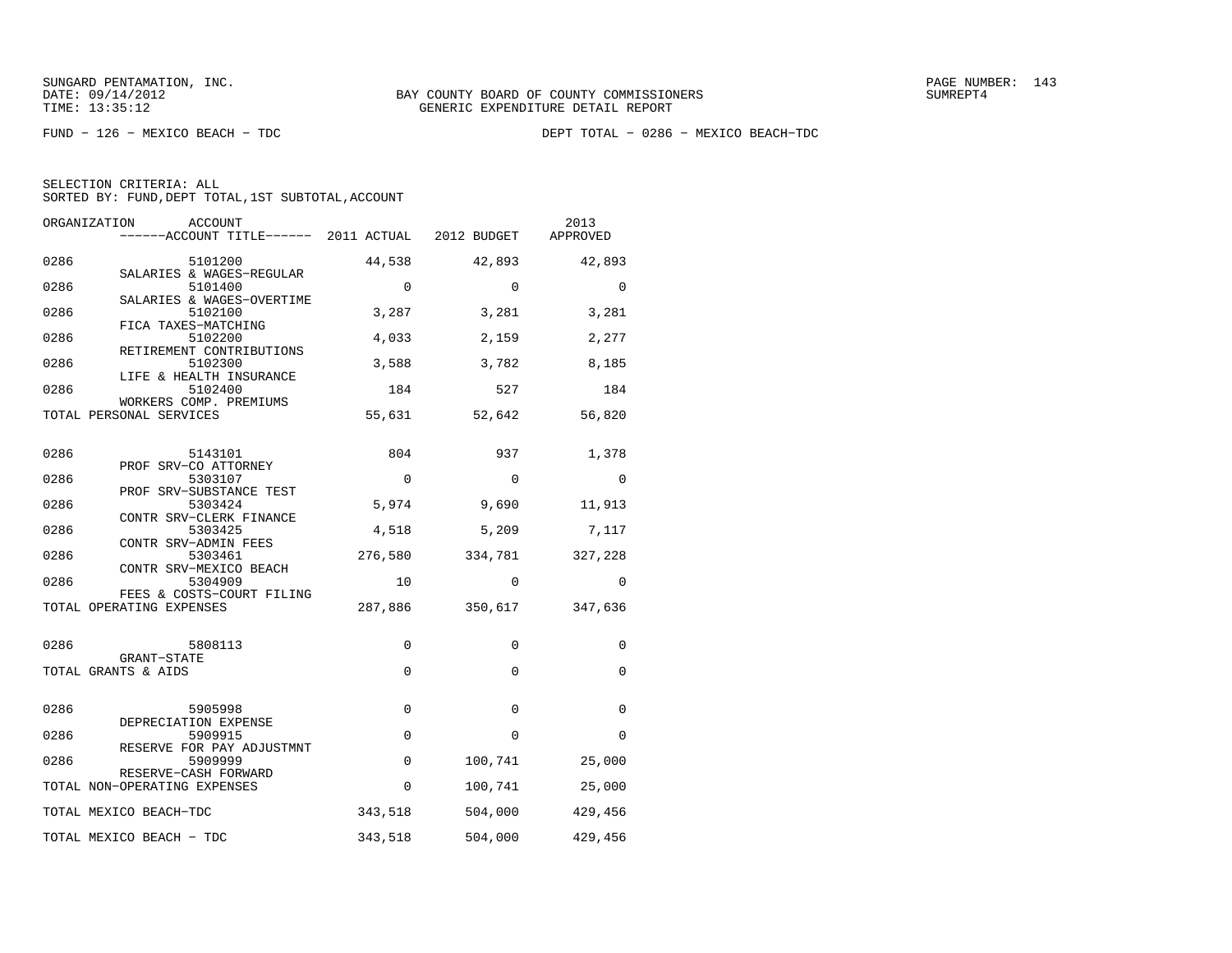FUND − 127 − BEACH NOURISHMENT − TDC DEPT TOTAL − 0291 − BEACH NOURISHMENT−TDC

| ORGANIZATION<br><b>ACCOUNT</b><br>------ACCOUNT TITLE------ 2011 ACTUAL |             | 2012 BUDGET | 2013<br>APPROVED |
|-------------------------------------------------------------------------|-------------|-------------|------------------|
| 0291<br>5143101                                                         | 1,969       | $\Omega$    | 2,396            |
| PROF SRV-CO ATTORNEY<br>0291<br>5143105                                 | 16,458      | 61,632      | 16,500           |
| PROF SRV-OTHER ATTNY<br>0291<br>5303104                                 | 107,762     | 350,000     | 175,000          |
| PROF SRV-ENGINEERING<br>0291<br>5303401<br>CONTRACTED SERVICES          | 0           | 946         | 946              |
| 0291<br>5303424<br>CONTR SRV-CLERK FINANCE                              | 43,243      | 65,550      | 82,080           |
| 0291<br>5303425<br>CONTR SRV-ADMIN FEES                                 | 11,063      | 10,185      | 12,365           |
| 0291<br>5303434<br>CONTR SRV-CONSULTATION                               | 42,000      | 42,000      | 42,000           |
| 0291<br>5303444<br>CONTR SRV-PCB CNV & VISIT                            | 120,000     | 120,000     | 120,000          |
| 0291<br>5303478<br>CONTR SRV-BCH. TUR. TRACK                            | 43,891      | 45,385      | 70,385           |
| 0291<br>5304101<br>COMMUNICATIONS SERVICES                              | 0           | $\Omega$    | 0                |
| 0291<br>5304125<br>POSTAGE/TRANSP/FREIGHT                               | $\mathbf 0$ | $\Omega$    | $\mathbf 0$      |
| 0291<br>5304902<br>FEES & COSTS-PURCHASING                              | 110         | 49          | 49               |
| 0291<br>5304905<br>FEES&COSTS-LGL ADV/ADVERT                            | $\mathbf 0$ | 0           | 0                |
| 0291<br>5304909<br>FEES & COSTS-COURT FILING                            | 98          | 0           | 0                |
| 0291<br>5304984<br>BAD DEBT                                             | $\Omega$    | $\Omega$    | $\Omega$         |
| 0291<br>5305402<br>DUES & MEMBERSHIPS                                   | 5,000       | 5,000       | 5,000            |
| TOTAL OPERATING EXPENSES                                                | 391,594     | 700,747     | 526,721          |
| 0291<br>5606315                                                         | 0           | 0           | 0                |
| IMPRV-BCH LANDSCAPE/BEAUT<br>0291<br>5606401                            | $\mathbf 0$ | $\mathbf 0$ | 0                |
| EOUIPMENT<br>0291<br>5606402                                            | $\mathbf 0$ | $\mathbf 0$ | 0                |
| EQUIP LESS THAN \$1000<br>0291<br>5606501                               | $\mathbf 0$ | $\mathbf 0$ | $\Omega$         |
| CONSTRUCTION IN PROGRESS<br>0291<br>5606512                             | $\Omega$    | 0           | 50,000           |
| CIP-BCH TILL/SCARPMNT LEV<br>0291<br>5606513<br>CIP-BERM & DUNE RESTRTN | 1,900,045   | 0           | 20,000           |
| TOTAL CAPITAL OUTLAY                                                    | 1,900,045   | 0           | 70,000           |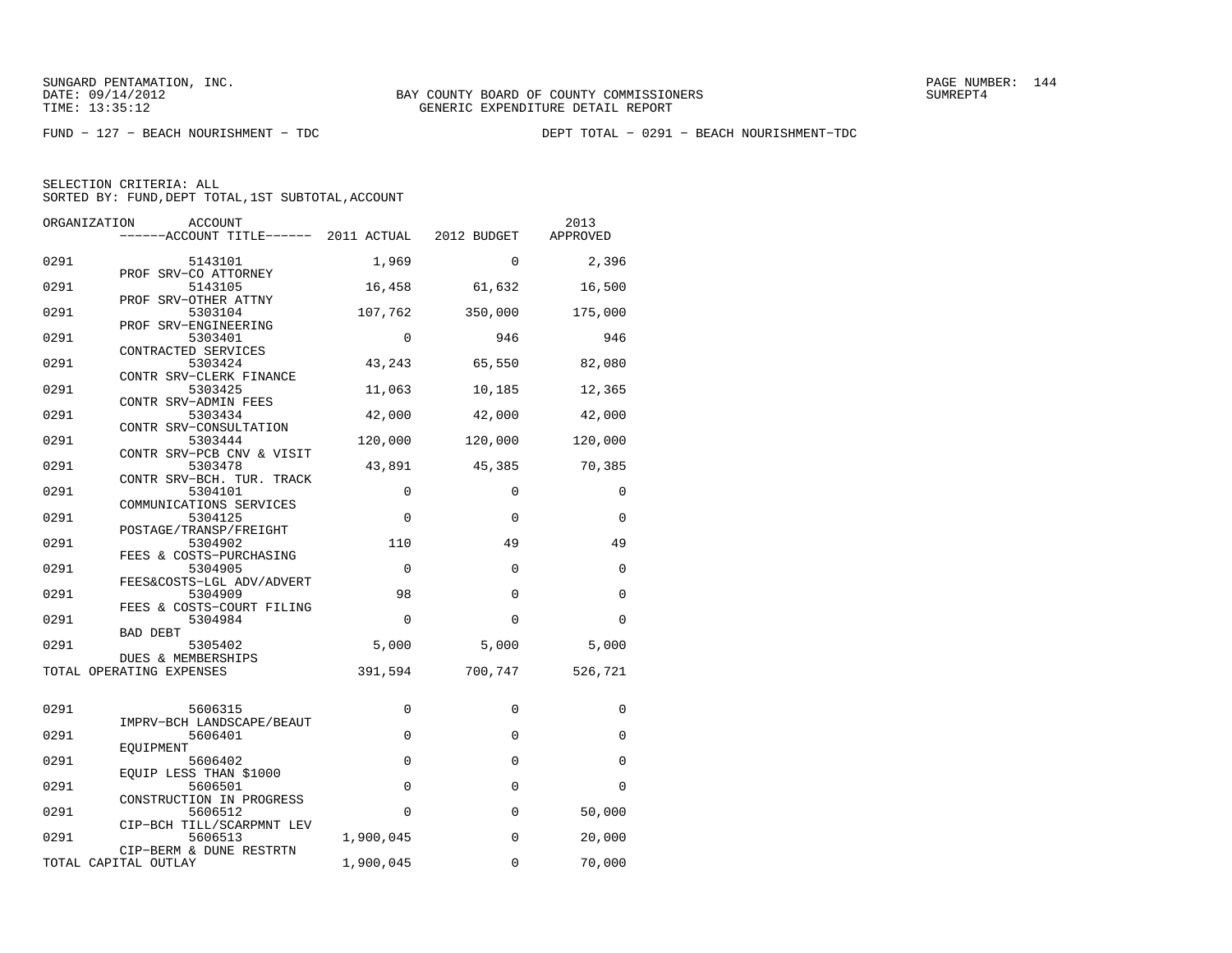FUND − 127 − BEACH NOURISHMENT − TDC DEPT TOTAL − 0291 − BEACH NOURISHMENT−TDC

|      | ORGANIZATION<br>ACCOUNT<br>------ACCOUNT TITLE- | 2011 ACTUAL | 2012 BUDGET | 2013<br>APPROVED |
|------|-------------------------------------------------|-------------|-------------|------------------|
| 0291 | 5905998<br>DEPRECIATION EXPENSE                 | 0           |             | <sup>0</sup>     |
| 0291 | 5909910<br>RESERVE FOR CONTINGENCIES            | 0           | 18,843,253  | 20,715,564       |
|      | TOTAL NON-OPERATING EXPENSES                    | 0           | 18,843,253  | 20,715,564       |
|      | TOTAL BEACH NOURISHMENT-TDC                     | 2,291,639   | 19,544,000  | 21, 312, 285     |
|      | TOTAL BEACH NOURISHMENT - TDC                   | 2,291,639   | 19,544,000  | 21, 312, 285     |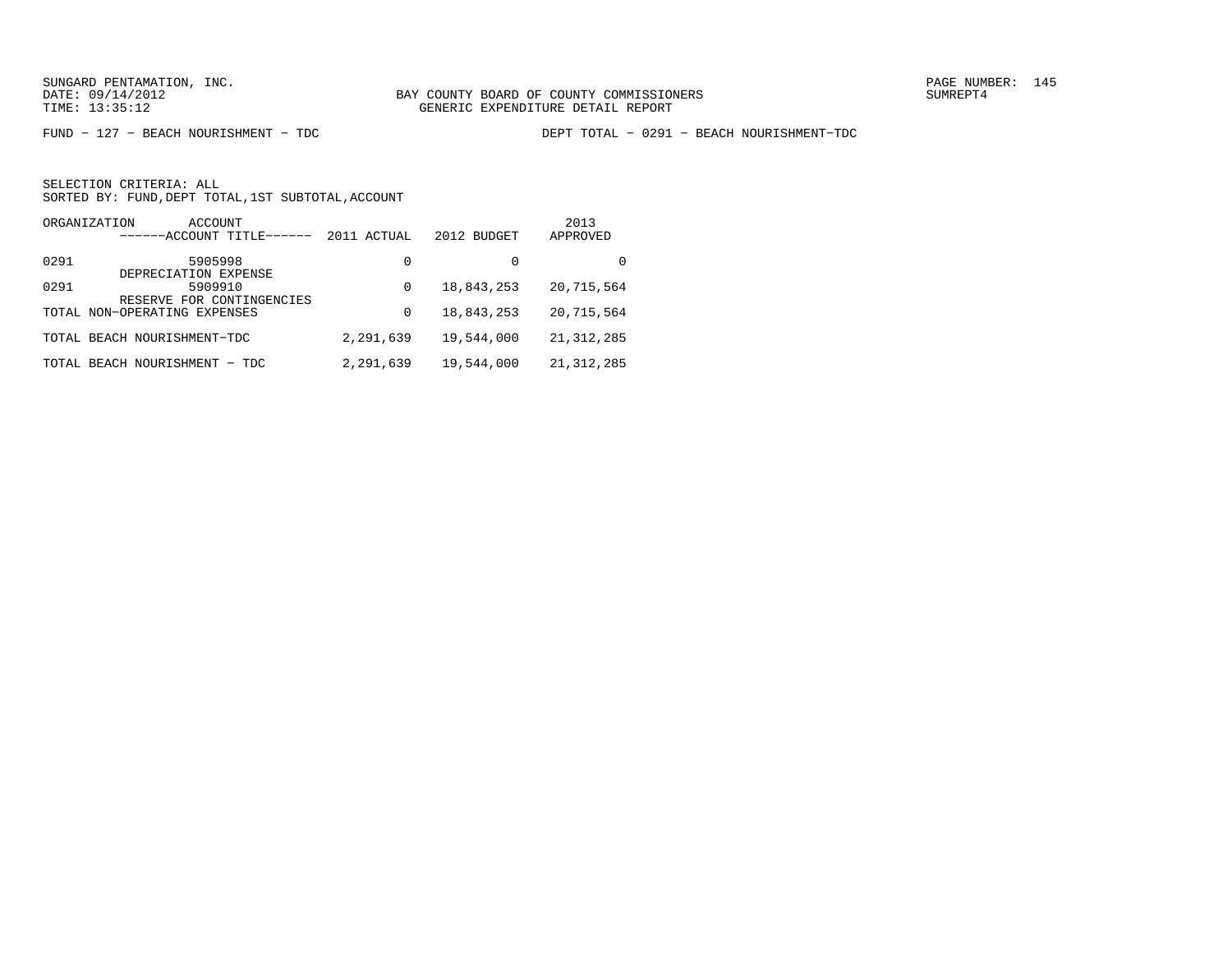FUND − 128 − TDC − 5TH CENT DEPT TOTAL − 0295 − 5TH CENT

| SELECTION CRITERIA: ALL                            |  |
|----------------------------------------------------|--|
| SORTED BY: FUND, DEPT TOTAL, 1ST SUBTOTAL, ACCOUNT |  |

| ORGANIZATION<br>ACCOUNT<br>------ACCOUNT TITLE-   | 2011 ACTUAL | 2012 BUDGET | 2013<br>APPROVED |
|---------------------------------------------------|-------------|-------------|------------------|
| 0295<br>5303424<br>CONTR SRV-CLERK FINANCE        | 43,036      | 65,550      | 82,080           |
| 0295<br>5303444<br>CONTR SRV-PCB CNV & VISIT      | 2, 115, 544 | 2,331,500   | 2,731,185        |
| OPERATING<br>EXPENSES<br>TOTAL                    | 2,158,580   | 2,397,050   | 2,813,265        |
| 0295<br>5909910<br>RESERVE FOR CONTINGENCIES      | 0           | 12,150      | 0                |
| TOTAL NON-OPERATING EXPENSES                      | 0           | 12,150      | 0                |
| TOTAL 5TH CENT                                    | 2,158,580   | 2,409,200   | 2,813,265        |
| 5TH CENT<br>TOTAL TDC<br>$\overline{\phantom{m}}$ | 2,158,580   | 2,409,200   | 2,813,265        |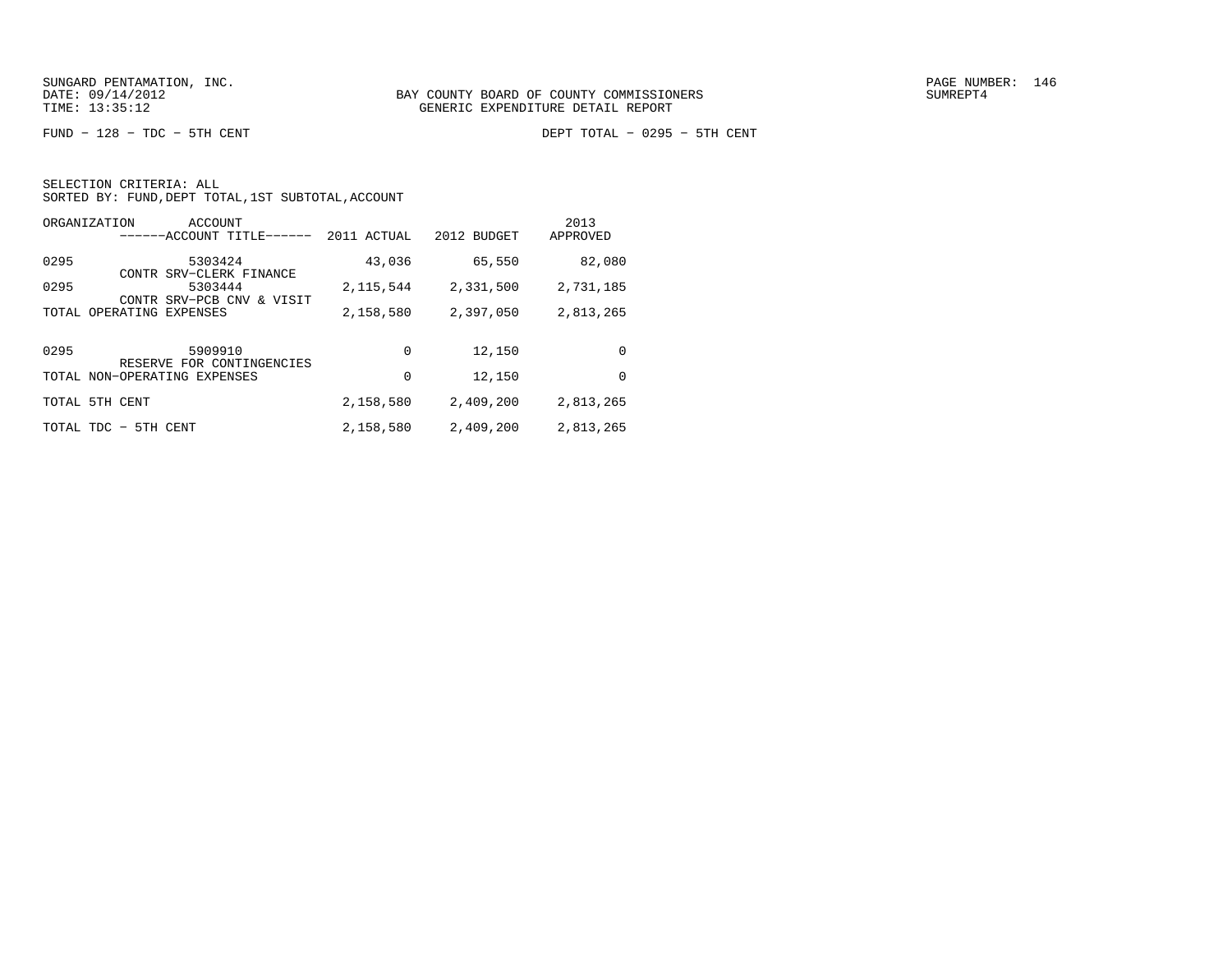| ORGANIZATION | ACCOUNT<br>------ACCOUNT TITLE------ 2011 ACTUAL                |             | 2012 BUDGET | 2013<br>APPROVED |
|--------------|-----------------------------------------------------------------|-------------|-------------|------------------|
| 0301         | 5101200<br>SALARIES & WAGES-REGULAR                             | 160,092     | 78,693      | 78,693           |
| 0301         | 5101205<br>SALARIES & WAGES-DISASTER                            | $\Omega$    | $\Omega$    | $\Omega$         |
| 0301         | 5101400<br>SALARIES & WAGES-OVERTIME                            | 0           | 4,000       | 4,000            |
| 0301         | 5102100<br>FICA TAXES-MATCHING                                  | 11,198      | 6,326       | 6,326            |
| 0301         | 5102200<br>RETIREMENT CONTRIBUTIONS                             | 20,291      | 5,784       | 6,106            |
| 0301         | 5102300<br>LIFE & HEALTH INSURANCE                              | 19,871      | 9,385       | 10,372           |
| 0301         | 5102400<br>WORKERS COMP. PREMIUMS                               | 1,173       | 1,612       | 1,087            |
|              | TOTAL PERSONAL SERVICES                                         | 212,624     | 105,800     | 106,584          |
| 0301         | 5143101                                                         | 4,700       | 1,956       | 1,858            |
| 0301         | PROF SRV-CO ATTORNEY<br>5193101                                 | $\mathbf 0$ | 500         | 500              |
| 0301         | EDUCATION/PUBLIC RELATION<br>5303107                            | $\mathbf 0$ | 37          | 37               |
| 0301         | PROF SRV-SUBSTANCE TEST<br>5303110<br>PROF SRV-BACKGROUND CHECK | $\Omega$    | $\Omega$    | $\Omega$         |
| 0301         | 5303401<br>CONTRACTED SERVICES                                  | 0           | $\Omega$    | $\Omega$         |
| 0301         | 5303406<br>CONTR SRV-WIRLESS DIP FEE                            | $\mathbf 0$ | $\Omega$    | $\Omega$         |
| 0301         | 5303410<br>CONTR SRV-JANITORIAL                                 | $\mathbf 0$ | $\mathbf 0$ | 0                |
| 0301         | 5303422<br>CONTR SRV-GIS                                        | 39,391      | 56,452      | 56,000           |
| 0301         | 5303425<br>CONTR SRV-ADMIN FEES                                 | 47,769      | 26,282      | 24,110           |
| 0301         | 5304001<br>TRAVEL/TRAINING NON-LOCAL                            | 0           | $\Omega$    | 0                |
| 0301         | 5304005<br>TRAVEL-LOCAL                                         | $\Omega$    | $\Omega$    | $\Omega$         |
| 0301         | 5304101<br>COMMUNICATIONS SERVICES                              | 208,720     | 248,697     | 248,700          |
| 0301         | 5304122<br>COMM SRV-LEASED LINES                                | 6,783       | $\Omega$    | 20,000           |
| 0301         | 5304125<br>POSTAGE/TRANSP/FREIGHT                               | $\mathbf 0$ | 323         | 200              |
| 0301         | 5304301<br>UTILITY SERVICES                                     | $\mathbf 0$ | $\Omega$    | $\Omega$         |
| 0301         | 5304410<br>RENTALS/LEASES-EQUIPMENT                             | 0           | 0           | $\Omega$         |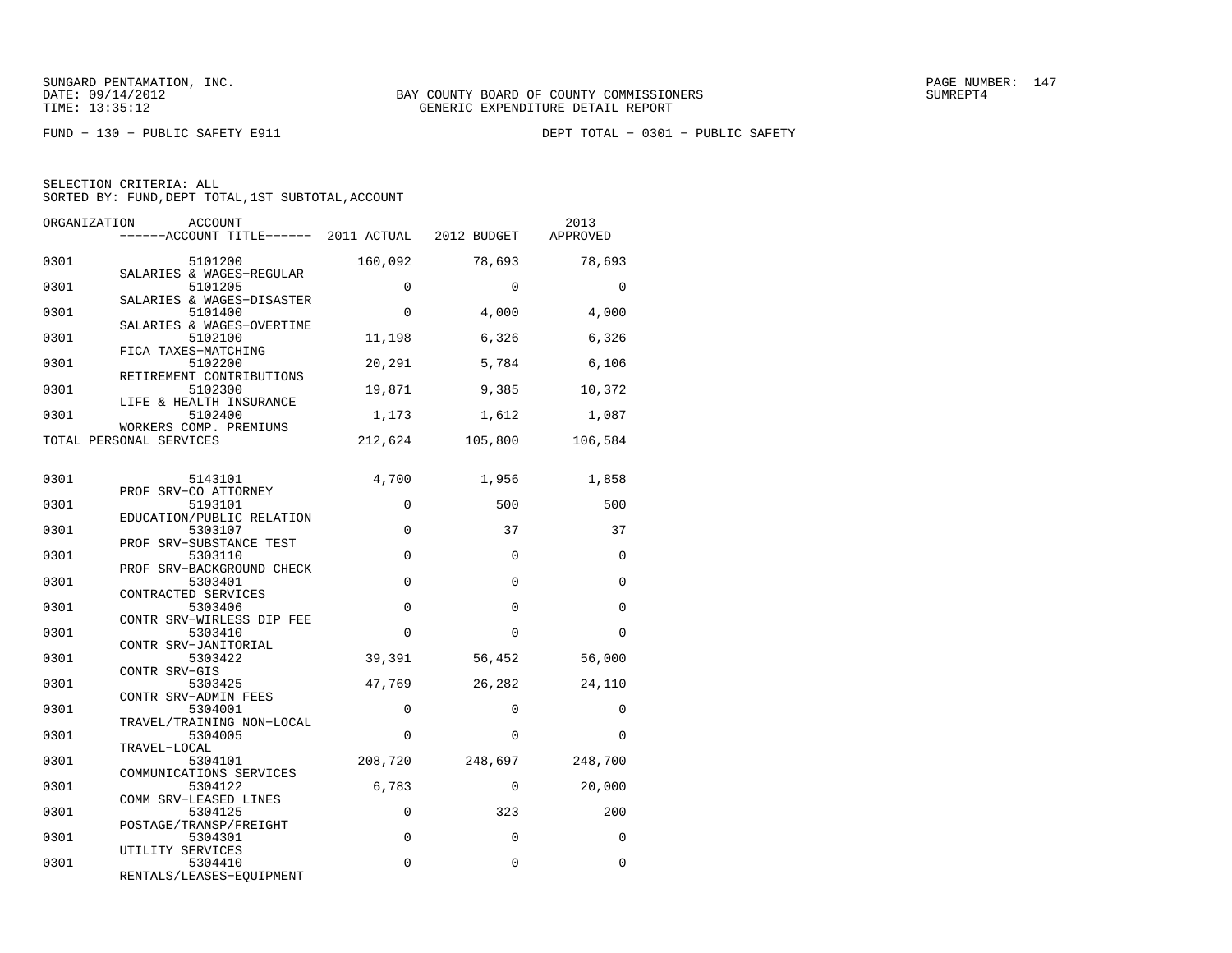FUND − 130 − PUBLIC SAFETY E911 DEPT TOTAL − 0301 − PUBLIC SAFETY

| ORGANIZATION | ACCOUNT                                                    |             |          | 2013<br>APPROVED |
|--------------|------------------------------------------------------------|-------------|----------|------------------|
| 0301         | 5304501                                                    | 3,768       | 4,012    | 4,000            |
| 0301         | INSURANCE & BONDS<br>5304605                               | $\Omega$    | $\Omega$ | $\Omega$         |
| 0301         | REPAIR/MAINT-BLDG & GRND<br>5304610                        | $\mathbf 0$ | 2,023    | 1,000            |
| 0301         | REPAIR/MAINT-AUTO EOUIP<br>5304611                         | $\Omega$    | $\Omega$ | $\Omega$         |
| 0301         | REPAIR/MAINT-FLEET MAINT<br>5304615                        | 66,990      | 90,000   | 90,000           |
| 0301         | REPAIR/MAINT-EOUIPMENT<br>5304701                          | $\Omega$    | $\Omega$ | $\mathbf 0$      |
| 0301         | PRINTING & BINDING<br>5304902                              | 330         | 643      | 423              |
| 0301         | FEES & COSTS-PURCHASING<br>5304905                         | $\Omega$    | $\Omega$ | $\Omega$         |
| 0301         | FEES&COSTS-LGL ADV/ADVERT<br>5304990                       | $\mathbf 0$ | $\Omega$ | $\mathbf 0$      |
| 0301         | MISCELLANEOUS EXPENSES<br>5305101                          | 1,790       | 1,765    | 1,765            |
| 0301         | OFFICE SUPPLIES<br>5305201                                 | 206         | 274      | 274              |
| 0301         | OPERATING SUPPLIES<br>5305205                              | 1,146       | 1,000    | 1,200            |
| 0301         | GAS, OIL & LUBRICANTS<br>5305215                           | $\Omega$    | $\Omega$ | $\overline{0}$   |
| 0301         | CLOTHING & WEARING APPRL<br>5305401                        | 845         | 1,500    | 1,500            |
| 0301         | BOOKS/RESOURCE MATR/SUBSC<br>5305402<br>DUES & MEMBERSHIPS | 536         | 625      | 675              |
| 0301         | 5305406<br>TRAINING & TUITION                              | $\Omega$    | $\Omega$ | 10,000           |
|              | TOTAL OPERATING EXPENSES                                   | 382,974     | 436,089  | 462,242          |
| 0301         | 5606401                                                    | 16,923      | $\Omega$ | 15,000           |
| 0301         | EOUIPMENT<br>5606402                                       | 1,469       | 1,500    | 1,500            |
|              | EOUIP LESS THAN \$1000<br>TOTAL CAPITAL OUTLAY             | 18,392      | 1,500    | 16,500           |
|              |                                                            |             |          |                  |
| 0301         | 5819101<br>TRNFS-GENERAL FUND (001)                        | $\Omega$    | $\Omega$ | $\Omega$         |
| 0301         | 5905998<br>DEPRECIATION EXPENSE                            | 0           | $\Omega$ | $\Omega$         |
| 0301         | 5909910<br>RESERVE FOR CONTINGENCIES                       | $\mathbf 0$ | 100,000  | 100,000          |
| 0301         | 5909915<br>RESERVE FOR PAY ADJUSTMNT                       | $\Omega$    | $\Omega$ | $\Omega$         |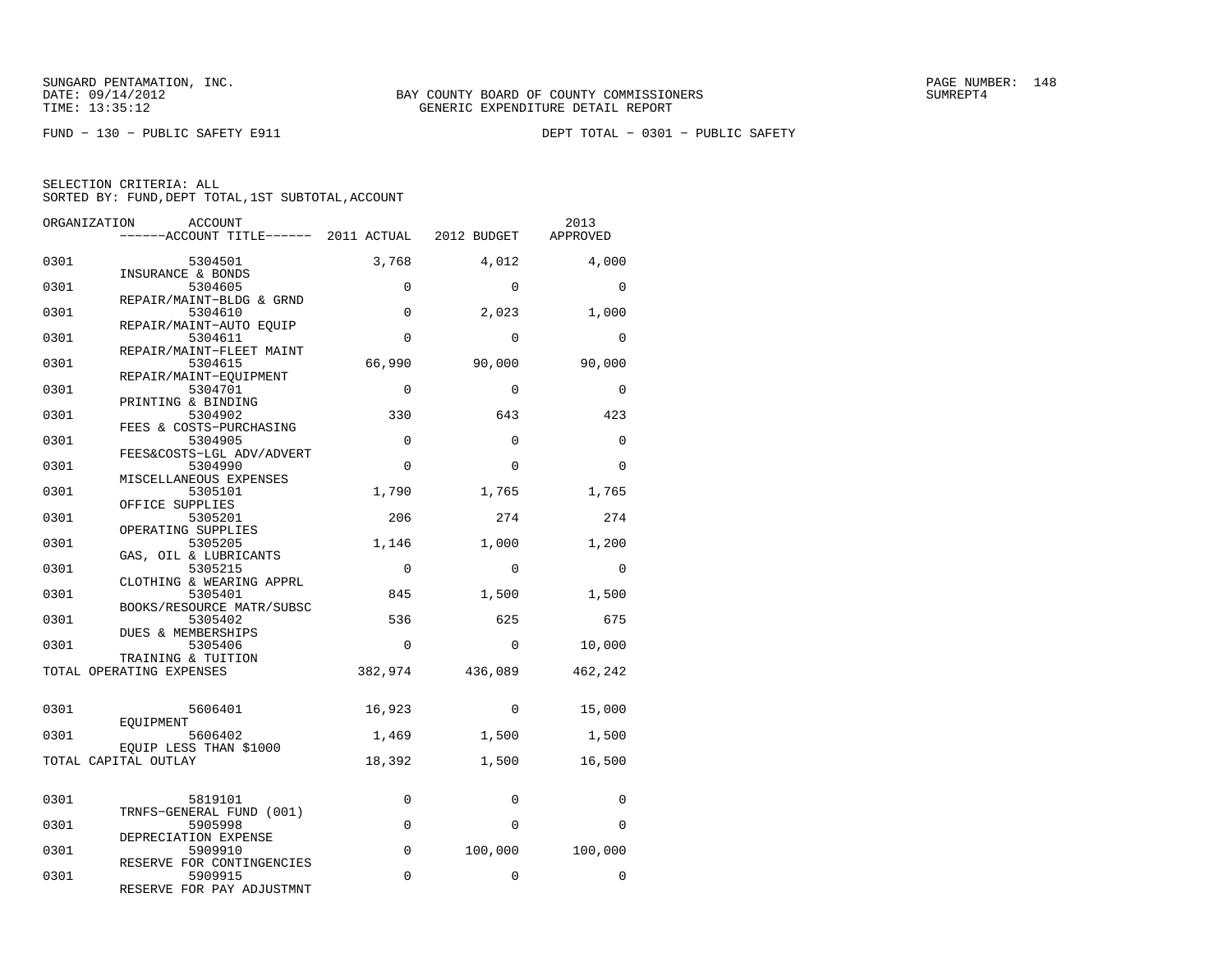FUND − 130 − PUBLIC SAFETY E911 DEPT TOTAL − 0301 − PUBLIC SAFETY

|      | ORGANIZATION<br>ACCOUNT<br>------ACCOUNT TITLE- | 2011 ACTUAL | 2012 BUDGET | 2013<br>APPROVED |
|------|-------------------------------------------------|-------------|-------------|------------------|
| 0301 | 5909920<br>RESERVE-FUTURE CAP OUTLAY            | 0           |             | 0                |
| 0301 | 5909999<br>RESERVE-CASH FORWARD                 | 0           | 1,502,111   | 2,060,174        |
|      | TOTAL NON-OPERATING EXPENSES                    | 0           | 1,602,111   | 2,160,174        |
|      | TOTAL PUBLIC SAFETY                             | 613,990     | 2,145,500   | 2,745,500        |
|      | TOTAL PUBLIC SAFETY E911                        | 613,990     | 2,145,500   | 2,745,500        |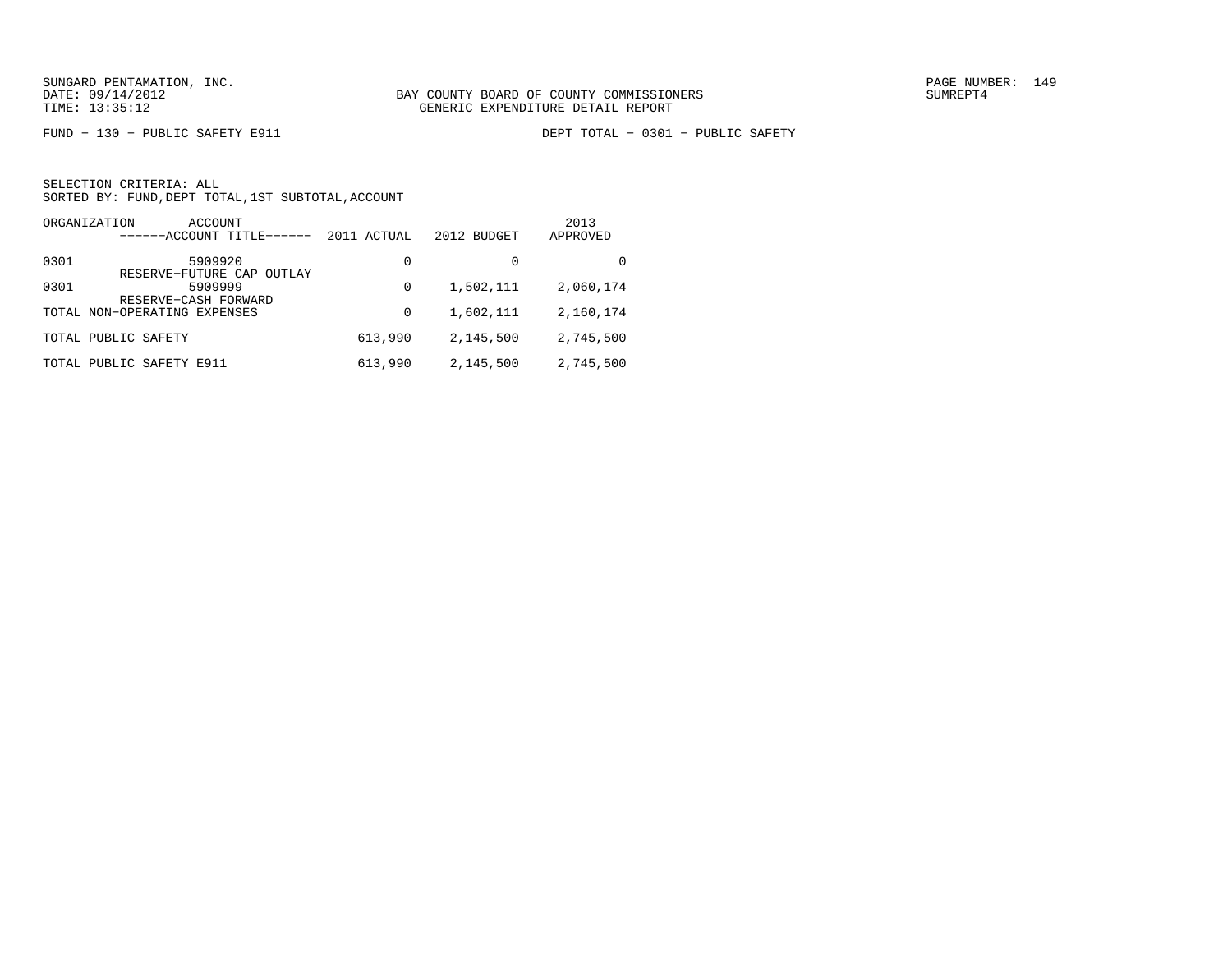FUND − 133 − INTERGOVT RADIO COMM DEPT TOTAL − 0303 − INTERGOV'T RADIO COMM

| 0303<br>5143101<br>3,725<br>3,659<br>PROF SRV-CO ATTORNEY                         | 1,997          |
|-----------------------------------------------------------------------------------|----------------|
|                                                                                   |                |
| 0303<br>$\Omega$<br>$\Omega$<br>5303401                                           | $\Omega$       |
| CONTRACTED SERVICES<br>29,978<br>0303<br>5303425<br>28,555                        | 15,327         |
| CONTR SRV-ADMIN FEES<br>0303<br>8,424<br>5,413<br>5303446<br>CONTR SRV-FACILITIES | 4,697          |
| $\Omega$<br>0303<br>5304001<br>$\Omega$<br>TRAVEL/TRAINING NON-LOCAL              | $\Omega$       |
| 0303<br>5304101<br>85,347<br>104,613<br>COMMUNICATIONS SERVICES                   | 104,613        |
| 0303<br>6,183<br>$\Omega$<br>5304122<br>COMM SRV-LEASED LINES                     | 17,900         |
| 0303<br>5304125<br>$\mathbf 0$<br>$\Omega$<br>POSTAGE/TRANSP/FREIGHT              | $\overline{0}$ |
| 0303<br>5304301<br>24,921<br>24,000<br>UTILITY SERVICES                           | 24,000         |
| 0303<br>3,000<br>3,000<br>5304403<br>RENTALS/LEASES-LAND                          | 3,000          |
| 0303<br>5304410<br>$\Omega$<br>$\Omega$<br>RENTALS/LEASES-EQUIPMENT               | $\Omega$       |
| 0303<br>5304501<br>20,032<br>21,793<br>INSURANCE & BONDS                          | 21,793         |
| 0303<br>$\Omega$<br>5304605<br>250<br>REPAIR/MAINT-BLDG & GRND                    | 25,000         |
| 0303<br>422,965<br>391,000<br>5304615<br>REPAIR/MAINT-EQUIPMENT                   | 400,000        |
| 0303<br>5304902<br>439<br>791<br>FEES & COSTS-PURCHASING                          | 843            |
| 0303<br>$\Omega$<br>$\Omega$<br>5304908<br>FEES & COSTS-LICENSES                  | $\Omega$       |
| 76<br>0303<br>$\Omega$<br>5305201<br>OPERATING SUPPLIES                           | $\Omega$       |
| $\Omega$<br>0303<br>5305406<br>$\Omega$<br>TRAINING & TUITION                     | $\Omega$       |
| TOTAL OPERATING EXPENSES<br>605,341<br>582,824                                    | 619,170        |
| 0303<br>5606401<br>7,411<br>0<br>EOUIPMENT                                        | 15,000         |
| 532<br>0303<br>5606402<br>$\Omega$<br>EOUIP LESS THAN \$1000                      | $\Omega$       |
| 7,943<br>TOTAL CAPITAL OUTLAY<br>$\mathbf 0$                                      | 15,000         |
| 0303<br>743,712<br>766,946<br>5707105                                             | $\mathbf 0$    |
| PRINCIPAL-LOANS<br>0303<br>5707205<br>35,716<br>15,761<br>INTEREST-LOANS          | $\Omega$       |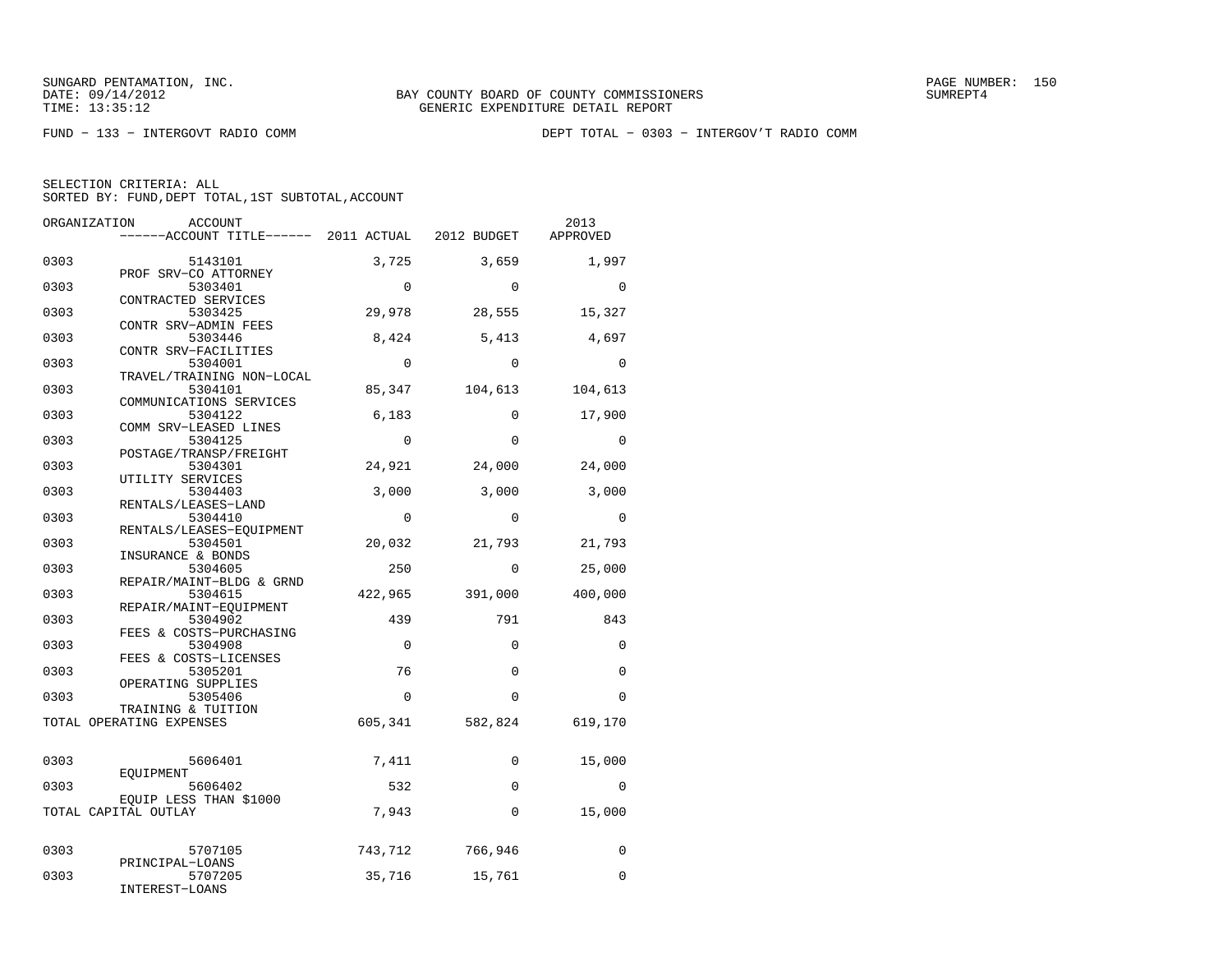FUND − 133 − INTERGOVT RADIO COMM DEPT TOTAL − 0303 − INTERGOV'T RADIO COMM

| ORGANIZATION | ACCOUNT<br>-----ACCOUNT TITLE------                              | 2011 ACTUAL | 2012 BUDGET | 2013<br>APPROVED |
|--------------|------------------------------------------------------------------|-------------|-------------|------------------|
| 0303         | 5707316                                                          | 0           | O           | $\Omega$         |
| 0303         | PAYING AGENT/TRUSTEE-FEES<br>5707370<br>ARBITRAGE REBATE EXPENSE | 0           | 1,000       | 1,000            |
|              | TOTAL DEBT SERVICE                                               | 779,428     | 783,707     | 1,000            |
| 0303         | 5905908                                                          | 0           | $\Omega$    | $\Omega$         |
|              | LOSS ON DISPOSAL                                                 |             |             |                  |
| 0303         | 5905998<br>DEPRECIATION EXPENSE                                  | $\Omega$    | U           | $\Omega$         |
| 0303         | 5909920<br>RESERVE-FUTURE CAP OUTLAY                             | 0           |             | $\Omega$         |
| 0303         | 5909999<br>RESERVE-CASH FORWARD                                  | $\Omega$    | 559,477     | 471,778          |
|              | TOTAL NON-OPERATING EXPENSES                                     | 0           | 559,477     | 471,778          |
|              | TOTAL INTERGOV'T RADIO COMM                                      | 1,392,712   | 1,926,008   | 1,106,948        |
|              | TOTAL INTERGOVT RADIO COMM                                       | 1,392,712   | 1,926,008   | 1,106,948        |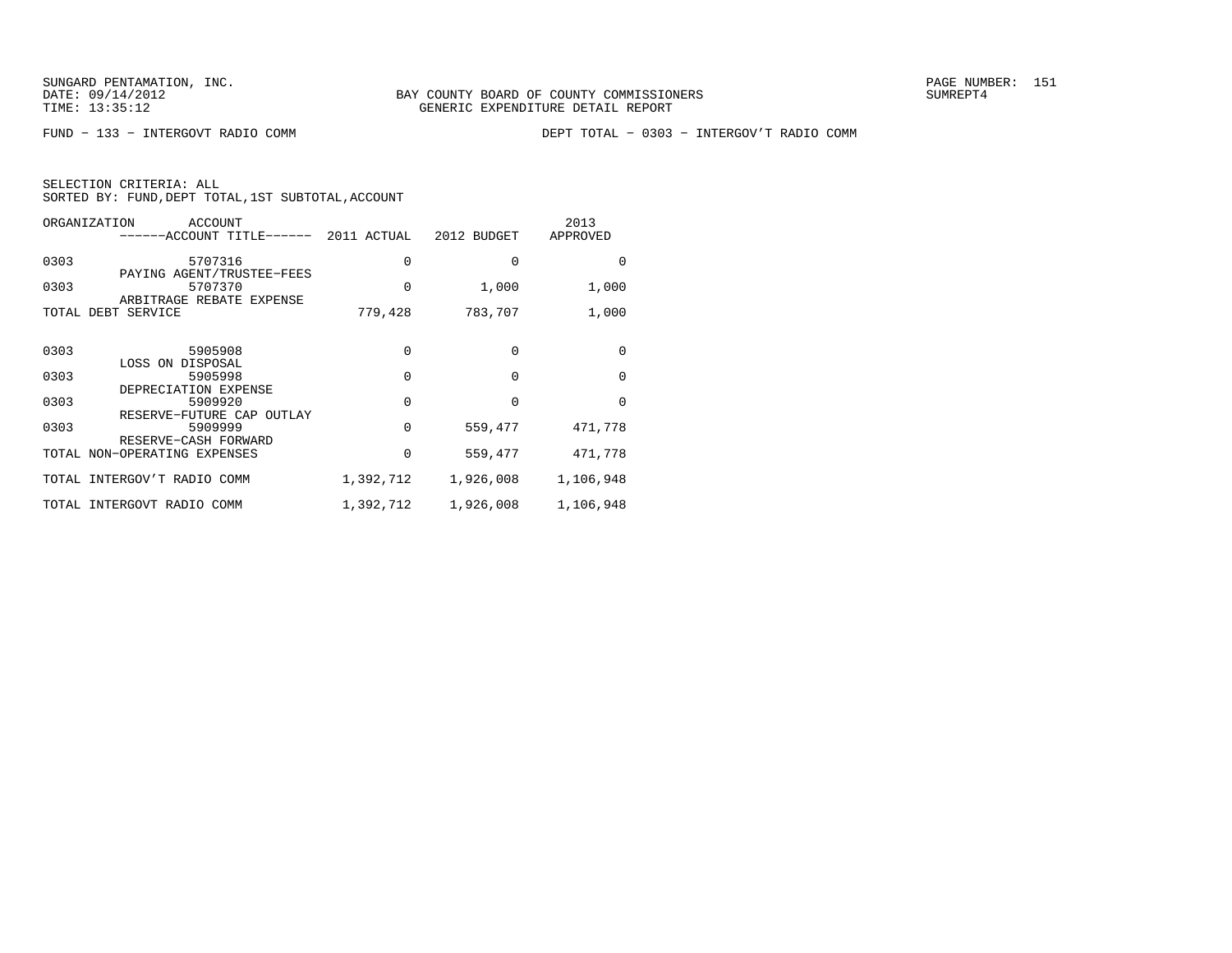FUND − 140 − DISTRICT MOSQUITO CONTROL DEPT TOTAL − 0315 − MOSQUITO CONTROL

| ORGANIZATION | <b>ACCOUNT</b><br>------ACCOUNT TITLE------ 2011 ACTUAL      |          | 2012 BUDGET | 2013<br>APPROVED |
|--------------|--------------------------------------------------------------|----------|-------------|------------------|
| 0315         | 5101200<br>SALARIES & WAGES-REGULAR                          | 457,654  | 484,437     | 483,094          |
| 0315         | 5101400<br>SALARIES & WAGES-OVERTIME                         | 565      | 5,000       | 5,000            |
| 0315         | 5102100                                                      | 32,452   | 37,442      | 37,339           |
| 0315         | FICA TAXES-MATCHING<br>5102200                               | 40,776   | 24,632      | 25,915           |
| 0315         | RETIREMENT CONTRIBUTIONS<br>5102300                          | 88,619   | 94,394      | 102,516          |
| 0315         | LIFE & HEALTH INSURANCE<br>5102400<br>WORKERS COMP. PREMIUMS | 44,033   | 49,053      | 44,006           |
|              | TOTAL PERSONAL SERVICES                                      | 664,099  | 694,958     | 697,870          |
| 0315         | 5143101                                                      | 4,983    | 3,764       | 4,183            |
| 0315         | PROF SRV-CO ATTORNEY<br>5303107                              | 225      | 200         | 200              |
| 0315         | PROF SRV-SUBSTANCE TEST<br>5303110                           | $\Omega$ | $\Omega$    | $\Omega$         |
| 0315         | PROF SRV-BACKGROUND CHECK<br>5303401                         | 10,491   | 2,500       | 2,500            |
| 0315         | CONTRACTED SERVICES<br>5303408<br>CONTR SRV-800 MHZ          | 17,440   | 16,766      | 3,019            |
| 0315         | 5303422<br>CONTR SRV-GIS                                     | $\Omega$ | 300         | $\Omega$         |
| 0315         | 5303425<br>CONTR SRV-ADMIN FEES                              | 37,056   | 27,689      | 27,005           |
| 0315         | 5303446<br>CONTR SRV-FACILITIES                              | 8,332    | 14,587      | 13,748           |
| 0315         | 5304001<br>TRAVEL/TRAINING NON-LOCAL                         | 5,555    | 6,000       | 6,000            |
| 0315         | 5304101<br>COMMUNICATIONS SERVICES                           | 2,504    | 8,132       | 8,132            |
| 0315         | 5304122<br>COMM SRV-LEASED LINES                             | 1,811    | $\Omega$    | $\Omega$         |
| 0315         | 5304125<br>POSTAGE/TRANSP/FREIGHT                            | 184      | 125         | 125              |
| 0315         | 5304301<br>UTILITY SERVICES                                  | 8,648    | 10,000      | 10,000           |
| 0315         | 5304410<br>RENTALS/LEASES-EQUIPMENT                          | 2,167    | 2,158       | 2,158            |
| 0315         | 5304501<br>INSURANCE & BONDS                                 | 15,191   | 16,359      | 16,359           |
| 0315         | 5304605<br>REPAIR/MAINT-BLDG & GRND                          | 8,210    | 34,944      | 2,504            |
| 0315         | 5304610<br>REPAIR/MAINT-AUTO EQUIP                           | 13,330   | 15,000      | 15,000           |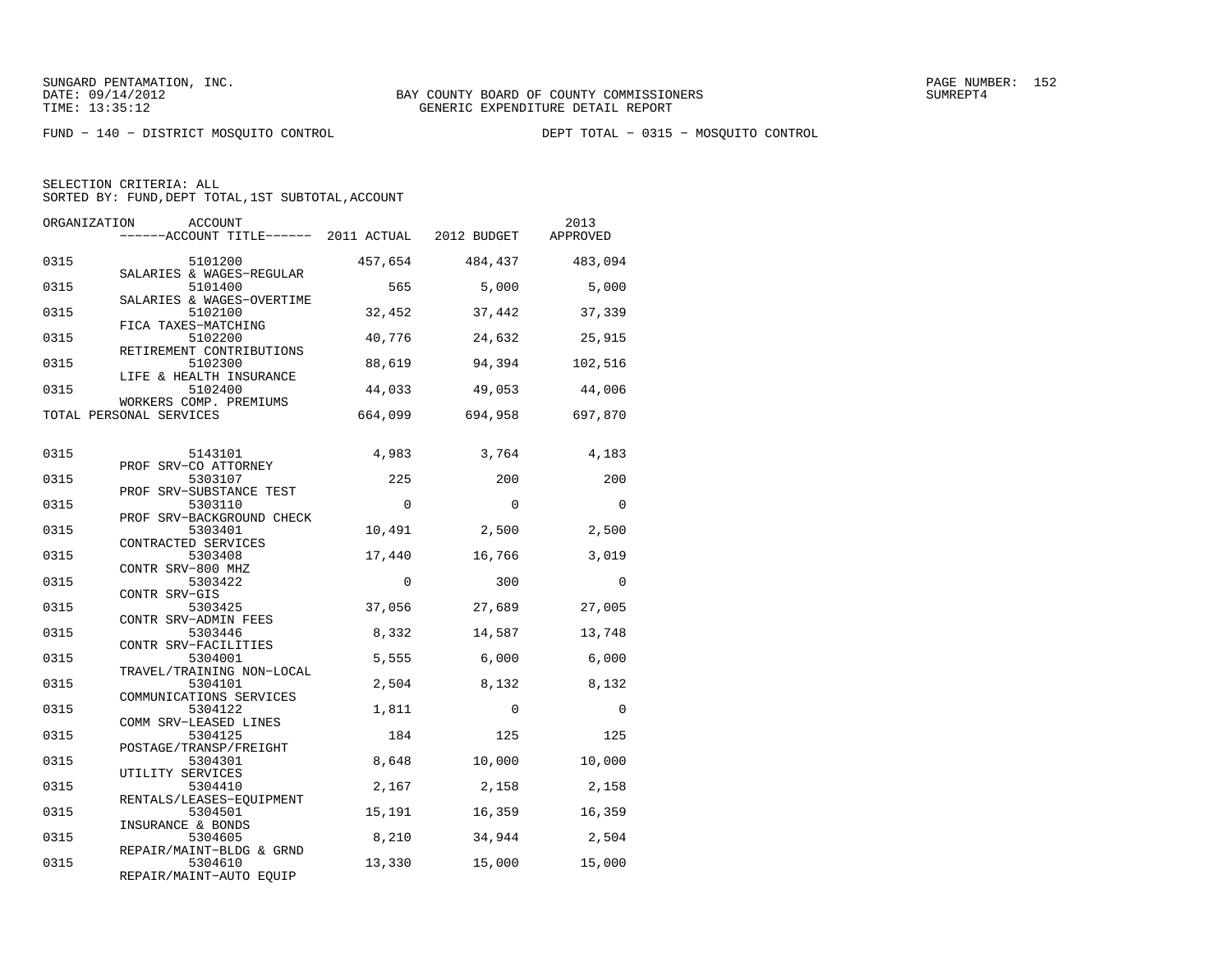FUND − 140 − DISTRICT MOSQUITO CONTROL DEPT TOTAL − 0315 − MOSQUITO CONTROL

| ORGANIZATION | <b>ACCOUNT</b><br>------ACCOUNT TITLE------ 2011 ACTUAL 2012 BUDGET |          |          | 2013<br>APPROVED |
|--------------|---------------------------------------------------------------------|----------|----------|------------------|
| 0315         | 5304611                                                             | $\Omega$ | $\Omega$ | $\Omega$         |
| 0315         | REPAIR/MAINT-FLEET MAINT<br>5304615                                 | 9,650    | 6,500    | 10,000           |
| 0315         | REPAIR/MAINT-EOUIPMENT<br>5304902                                   | 1,025    | 1,385    | 2,428            |
| 0315         | FEES & COSTS-PURCHASING<br>5304905<br>FEES&COSTS-LGL ADV/ADVERT     | $\Omega$ | $\Omega$ | $\Omega$         |
| 0315         | 5304922<br>FEES & COSTS-PERMITS                                     | 50       | $\Omega$ | $\Omega$         |
| 0315         | 5304990<br>MISCELLANEOUS EXPENSES                                   | $\Omega$ | 250      | $\Omega$         |
| 0315         | 5305101<br>OFFICE SUPPLIES                                          | 1,409    | 1,100    | 1,500            |
| 0315         | 5305201<br>OPERATING SUPPLIES                                       | 3,854    | 7,000    | 7,000            |
| 0315         | 5305202<br>OPER SUPPLIES-JANITORIAL                                 | 711      | 1,000    | 1,000            |
| 0315         | 5305203<br>INSECTISIDES & PESTICIDES                                | 173,261  | 180,000  | 180,000          |
| 0315         | 5305205<br>GAS, OIL & LUBRICANTS                                    | 48,435   | 75,000   | 75,000           |
| 0315         | 5305210<br>SAFETY GEAR & SUPPLIES                                   | 1,214    | 850      | 1,000            |
| 0315         | 5305215<br>CLOTHING & WEARING APPRL                                 | 3,460    | 3,500    | 3,500            |
| 0315         | 5305220<br>TOOL & SMALL IMPLEMENTS                                  | 647      | 1,000    | 1,000            |
| 0315         | 5305401<br>BOOKS/RESOURCE MATR/SUBSC                                | 4,203    | 3,198    | 3,198            |
| 0315         | 5305402<br>DUES & MEMBERSHIPS                                       | 2,305    | 2,270    | 2,270            |
| 0315         | 5305406<br>TRAINING & TUITION                                       | $\Omega$ | 350      | 350              |
|              | TOTAL OPERATING EXPENSES                                            | 386,352  | 441,927  | 399,179          |
| 0315         | 5606301                                                             | $\Omega$ | $\Omega$ | $\Omega$         |
| 0315         | IMPRV OTHER THAN BLDGS<br>5606401<br>EOUIPMENT                      | 194,405  | 55,000   | 55,000           |
| 0315         | 5606402<br>EOUIP LESS THAN \$1000                                   | 1,189    | 1,100    | 1,100            |
| 0315         | 5606450<br>COMPUTER SOFTWARE                                        | $\Omega$ | $\Omega$ | $\Omega$         |
|              | TOTAL CAPITAL OUTLAY                                                | 195,594  | 56,100   | 56,100           |
| 0315         | 5808109<br>AID-CRA LYNN HAVEN                                       | 6,615    | 5,193    | 4,969            |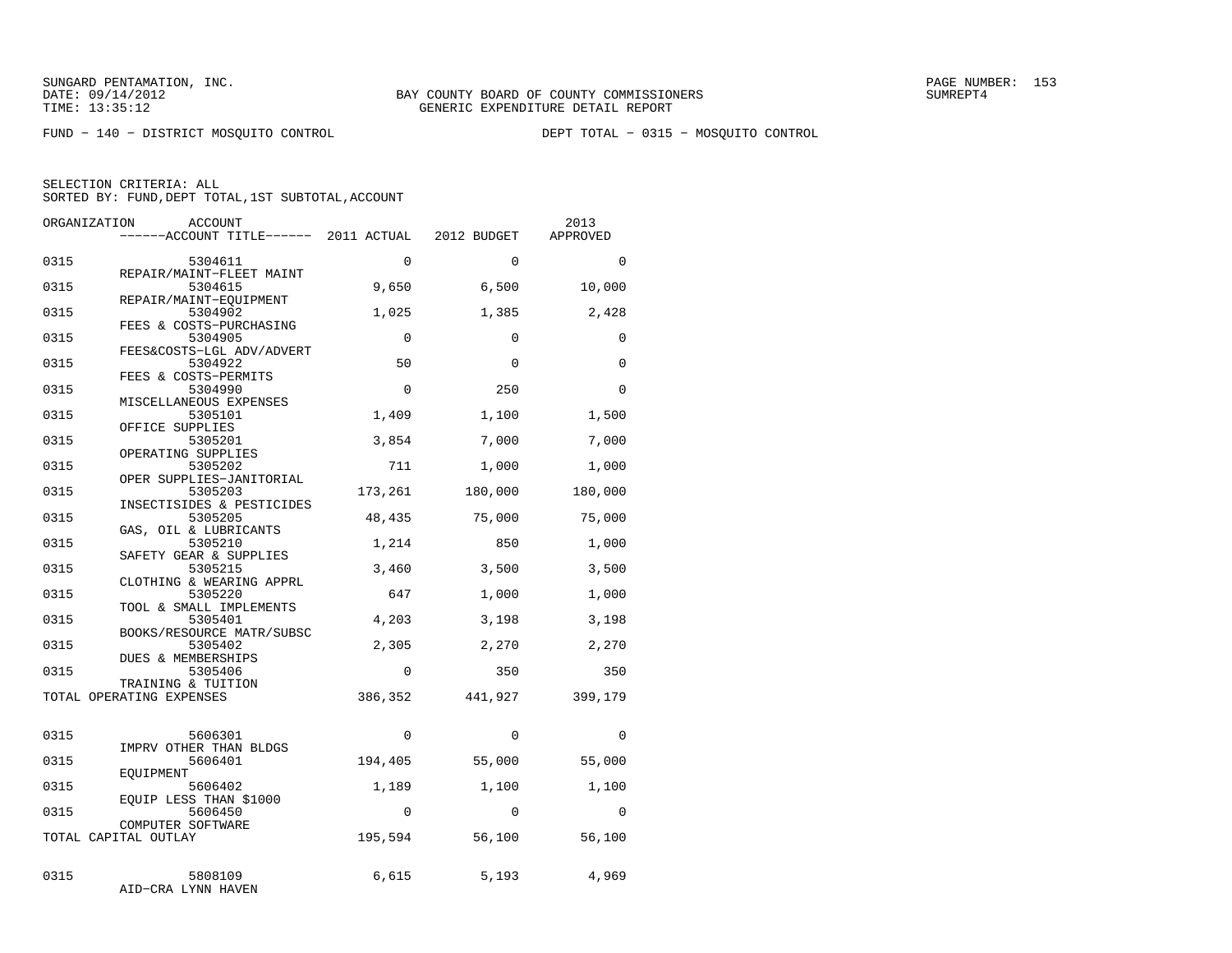FUND − 140 − DISTRICT MOSQUITO CONTROL DEPT TOTAL − 0315 − MOSQUITO CONTROL

|  | SELECTION CRITERIA: ALL                            |  |  |
|--|----------------------------------------------------|--|--|
|  | SORTED BY: FUND, DEPT TOTAL, 1ST SUBTOTAL, ACCOUNT |  |  |

| ORGANIZATION | ACCOUNT<br>------ACCOUNT TITLE------ 2011 ACTUAL 2012 BUDGET |             |           | 2013<br>APPROVED    |
|--------------|--------------------------------------------------------------|-------------|-----------|---------------------|
| 0315         | 5808190                                                      | $\mathbf 0$ | $\Omega$  | $\Omega$            |
|              | AID-CRA CEDAR GROVE                                          |             |           |                     |
| 0315         | 5808202                                                      | 592         | 440       | 30                  |
|              | AID-CRA SPRINGFIELD                                          |             |           |                     |
| 0315         | 5808204                                                      | $\mathbf 0$ | $\Omega$  | $\Omega$            |
| 0315         | AID-CRA PARKER<br>5808206                                    |             |           |                     |
|              | AID-CRA CALLAWAY                                             | 3,093       | 1,844     | 1,415               |
| 0315         | 5808207                                                      | 27,264      | 25,999    | 24,137              |
|              | AID-CRA PANAMA CITY / DIB                                    |             |           |                     |
| 0315         | 5808208                                                      | 7,099       | 6,316     | 5,855               |
|              | AID-CRA P.C./MILLVILLE                                       |             |           |                     |
|              | TOTAL GRANTS & AIDS                                          | 44,662      | 39,792    | 36,406              |
|              |                                                              |             |           |                     |
| 0315         | 5905998                                                      | 0           | $\Omega$  | $\Omega$            |
|              | DEPRECIATION EXPENSE                                         |             |           |                     |
| 0315         | 5909910                                                      | $\mathbf 0$ | 237,500   | 237,500             |
|              | RESERVE FOR CONTINGENCIES                                    |             |           |                     |
| 0315         | 5909915                                                      | $\mathbf 0$ | $\Omega$  | $\Omega$            |
|              | RESERVE FOR PAY ADJUSTMNT                                    |             |           |                     |
| 0315         | 5909999                                                      | $\mathbf 0$ | 202,149   | 98,489              |
|              | RESERVE-CASH FORWARD                                         | $\Omega$    |           |                     |
|              | TOTAL NON-OPERATING EXPENSES                                 |             | 439,649   | 335,989             |
|              | TOTAL MOSOUITO CONTROL                                       | 1,290,706   |           | 1,672,426 1,525,544 |
|              | TOTAL DISTRICT MOSQUITO CONTROL                              | 1,290,706   | 1,672,426 | 1,525,544           |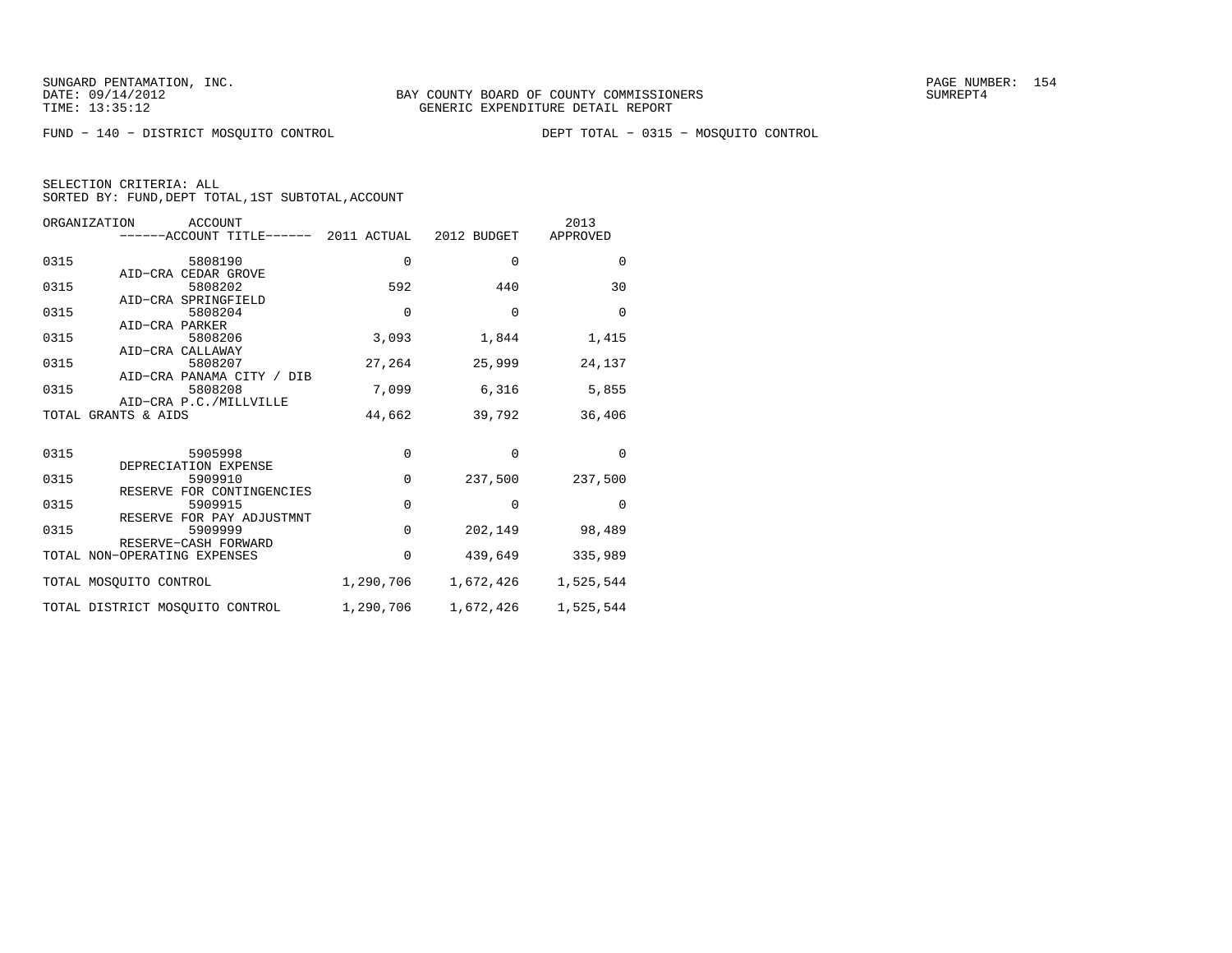FUND − 145 − MSTU−FIRE PROTECTION DEPT TOTAL − 0320 − FIRE SERVICES

SELECTION CRITERIA: ALL

SORTED BY: FUND, DEPT TOTAL, 1ST SUBTOTAL, ACCOUNT

| ORGANIZATION | ACCOUNT                                                    |             |                               | 2013<br>APPROVED |
|--------------|------------------------------------------------------------|-------------|-------------------------------|------------------|
| 0320         | 5101200                                                    | 2,490,775   | 2,226,316                     | 2,392,472        |
| 0320         | SALARIES & WAGES-REGULAR<br>5101205                        | $\Omega$    | $\Omega$                      | $\Omega$         |
| 0320         | SALARIES & WAGES-DISASTER<br>5101400                       | 315,813     | 315,000                       | 331,000          |
| 0320         | SALARIES & WAGES-OVERTIME<br>5101405                       | $\Omega$    | $\Omega$                      | $\Omega$         |
| 0320         | SALARIES-DISASTER O/T<br>5102100                           | 202,188     | 194,411                       | 208,346          |
| 0320         | FICA TAXES-MATCHING<br>5102200<br>RETIREMENT CONTRIBUTIONS | 548,976     | 357,421                       | 405,512          |
| 0320         | 5102300<br>LIFE & HEALTH INSURANCE                         | 393,706     | 418,885                       | 550,243          |
| 0320         | 5102400<br>WORKERS COMP. PREMIUMS                          | 77,528      | 94,262                        | 81,350           |
| 0320         | 5102500<br>UNEMPLOYMENT COMPENSATION                       | 1,276       | 0                             | 0                |
|              | TOTAL PERSONAL SERVICES                                    |             | 4,030,263 3,606,295 3,968,923 |                  |
| 0320         | 5143101                                                    | 26,068      | 18,934                        | 17,811           |
| 0320         | PROF SRV-CO ATTORNEY<br>5143103                            | $\Omega$    | $\Omega$                      | 0                |
| 0320         | PROF SRV-LABOR ATTNY<br>5143105                            | 0           | $\mathbf 0$                   | 0                |
| 0320         | PROF SRV-OTHER ATTNY<br>5303104<br>PROF SRV-ENGINEERING    | $\Omega$    | $\Omega$                      | 0                |
| 0320         | 5303106<br>PROF SRV-PHYSICLS/MEDICAL                       | 33,611      | 41,948                        | 42,000           |
| 0320         | 5303107<br>PROF SRV-SUBSTANCE TEST                         | 13,526      | 12,000                        | 13,500           |
| 0320         | 5303110<br>PROF SRV-BACKGROUND CHECK                       | 4,122       | 3,500                         | 4,200            |
| 0320         | 5303401<br>CONTRACTED SERVICES                             | $\mathbf 0$ | 45,000                        | 45,000           |
| 0320         | 5303410<br>CONTR SRV-JANITORIAL                            | 0           | 0                             | 0                |
| 0320         | 5303425<br>CONTR SRV-ADMIN FEES                            | 200,379     | 144,787                       | 121,775          |
| 0320         | 5303446<br>CONTR SRV-FACILITIES                            | 2,932       | 2,202                         | 4,345            |
| 0320         | 5303458<br>CONTR SRV-CTY OF CALLAWAY                       | 94,613      | 99,344                        | 104,311          |
| 0320         | 5303459<br>CONTR SRV-LYNN HAVEN                            | $\Omega$    | $\Omega$                      | $\Omega$         |
| 0320         | 5303461                                                    | 15,000      | 15,000                        | 15,000           |

CONTR SRV−MEXICO BEACH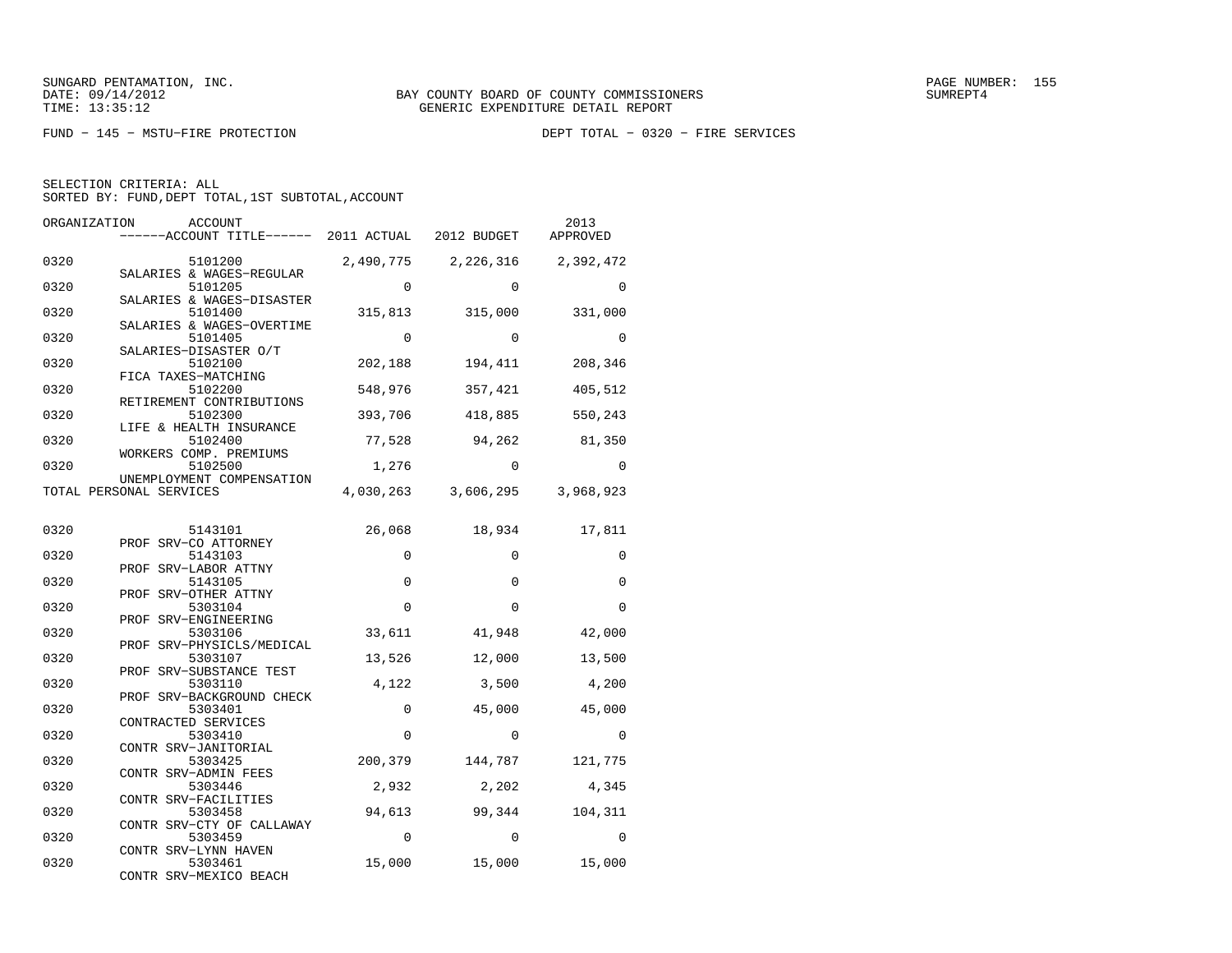FUND − 145 − MSTU−FIRE PROTECTION DEPT TOTAL − 0320 − FIRE SERVICES

| ORGANIZATION | <b>ACCOUNT</b><br>------ACCOUNT TITLE------ 2011 ACTUAL 2012 BUDGET |                   |                   | 2013<br>APPROVED  |
|--------------|---------------------------------------------------------------------|-------------------|-------------------|-------------------|
| 0320         | 5303464<br>CONTR SRV-LAB                                            | 64                | $\Omega$          | $\Omega$          |
| 0320         | 5303489<br>CONTR SRV-CITY OF SPRNGFL                                | 15,000            | 15,000            | 15,000            |
| 0320         | 5304001<br>TRAVEL/TRAINING NON-LOCAL                                | 1,684             | 3,500             | 3,500             |
| 0320         | 5304005<br>TRAVEL-LOCAL                                             | $\Omega$          | $\Omega$          | $\Omega$          |
| 0320         | 5304101<br>COMMUNICATIONS SERVICES                                  | 13,855            | 11,004            | 14,000            |
| 0320         | 5304125<br>POSTAGE/TRANSP/FREIGHT                                   | 1,072             | 350               | 1,000             |
| 0320         | 5304301<br>UTILITY SERVICES                                         | 932               | 1,851             | 1,000             |
| 0320         | 5304410<br>RENTALS/LEASES-EQUIPMENT                                 | 6,842             | 5,800             | 5,800             |
| 0320         | 5304501<br>INSURANCE & BONDS                                        | 159,348           | 193,086           | 200,000           |
| 0320         | 5304604<br>REPAIR/MAINT-BLD&GRD DEPT                                | 1,487             | 1,000             | 1,400             |
| 0320         | 5304605<br>REPAIR/MAINT-BLDG & GRND                                 | 6,064             | 7,300             | $\Omega$          |
| 0320         | 5304610<br>REPAIR/MAINT-AUTO EOUIP                                  | 105,992           | 185,000           | 115,000           |
| 0320         | 5304611<br>REPAIR/MAINT-FLEET MAINT                                 | $\Omega$          | $\Omega$          | $\Omega$          |
| 0320         | 5304615<br>REPAIR/MAINT-EOUIPMENT                                   | 56,008            | 55,000            | 55,000            |
| 0320         | 5304701<br>PRINTING & BINDING                                       | 126               | 800               | 500               |
| 0320<br>0320 | 5304902<br>FEES & COSTS-PURCHASING                                  | 2,856<br>$\Omega$ | 3,115<br>$\Omega$ | 5,167<br>$\Omega$ |
| 0320         | 5304905<br>FEES&COSTS-LGL ADV/ADVERT<br>5304922                     | 1,380             | $\Omega$          | 1,400             |
| 0320         | FEES & COSTS-PERMITS<br>5304990                                     | 31                | $\Omega$          | $\mathbf 0$       |
| 0320         | MISCELLANEOUS EXPENSES<br>5305101                                   | 6,683             | 7,000             | 7,000             |
| 0320         | OFFICE SUPPLIES<br>5305201                                          | 11,248            | 15,000            | 15,000            |
| 0320         | OPERATING SUPPLIES<br>5305205                                       | 132,697           | 115,000           | 133,000           |
| 0320         | GAS, OIL & LUBRICANTS<br>5305208                                    | $\mathbf 0$       | $\mathbf 0$       | $\Omega$          |
| 0320         | OPERATING/PROMO EXPS<br>5305210                                     | 44,645            | 35,000            | 45,000            |
| 0320         | SAFETY GEAR & SUPPLIES<br>5305215<br>CLOTHING & WEARING APPRL       | 21,660            | 15,000            | 22,000            |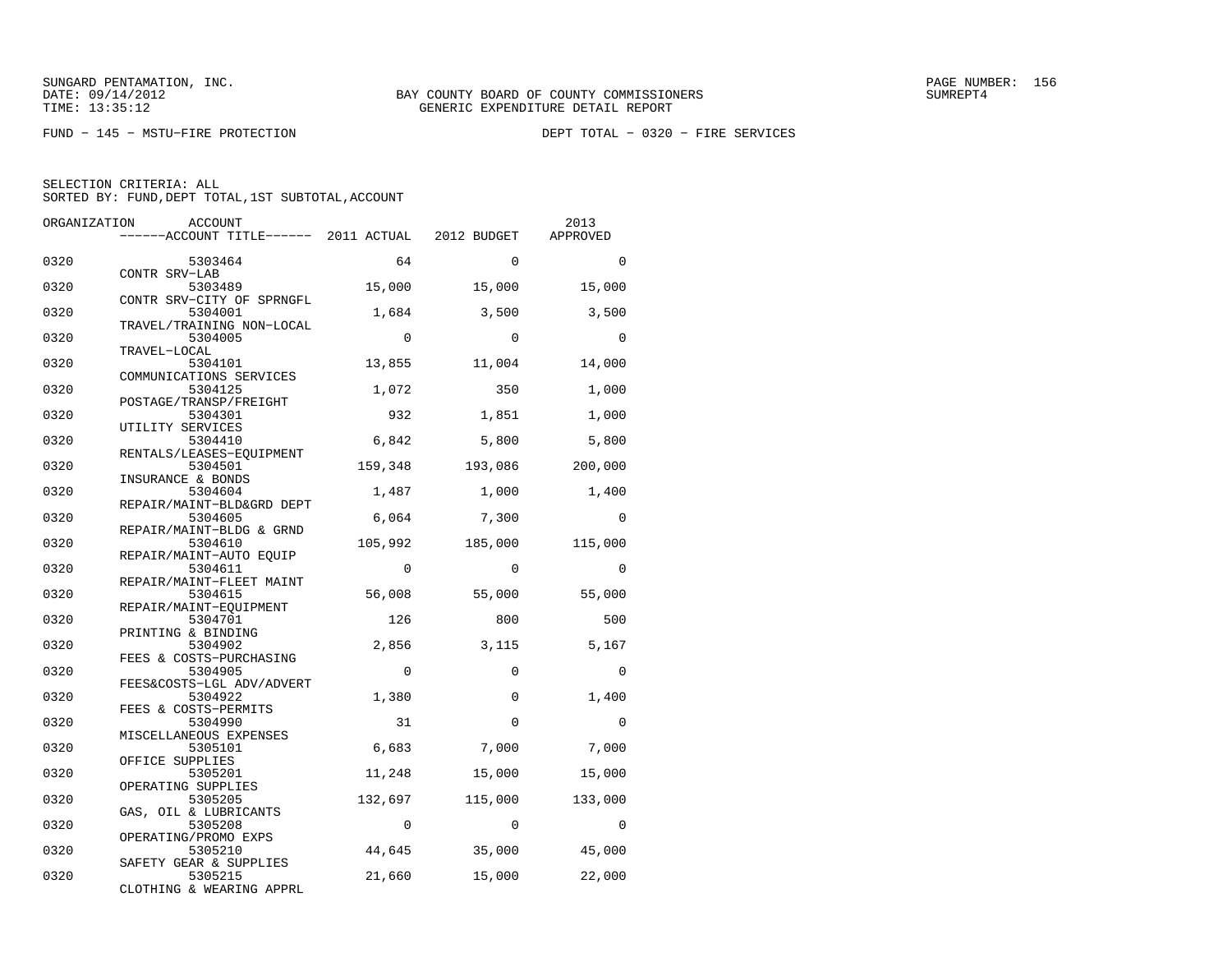FUND − 145 − MSTU−FIRE PROTECTION DEPT TOTAL − 0320 − FIRE SERVICES

| ORGANIZATION<br><b>ACCOUNT</b><br>------ACCOUNT TITLE------ 2011 ACTUAL |             | 2012 BUDGET | 2013<br>APPROVED |
|-------------------------------------------------------------------------|-------------|-------------|------------------|
| 0320<br>5305220                                                         | 0           | $\Omega$    | 0                |
| TOOL & SMALL IMPLEMENTS<br>0320<br>5305401                              | 5           | 85          | 0                |
| BOOKS/RESOURCE MATR/SUBSC<br>0320<br>5305402                            | 700         | 1,500       | 1,500            |
| DUES & MEMBERSHIPS<br>0320<br>5305406                                   | 4,584       | 7,500       | 7,500            |
| TRAINING & TUITION<br>TOTAL OPERATING EXPENSES                          | 985,214     | 1,061,606   | 1,017,709        |
|                                                                         |             |             |                  |
| 0320<br>5606101<br>LAND                                                 | $\mathbf 0$ | $\mathbf 0$ | 0                |
| 0320<br>5606301<br>IMPRV OTHER THAN BLDGS                               | $\Omega$    | $\Omega$    | $\Omega$         |
| 0320<br>5606401<br>EOUIPMENT                                            | 4,879       | 0           | $\Omega$         |
| 0320<br>5606402                                                         | 3,680       | 0           | 0                |
| EQUIP LESS THAN \$1000<br>0320<br>5606450                               | 336         | $\Omega$    | $\Omega$         |
| COMPUTER SOFTWARE<br>TOTAL CAPITAL OUTLAY                               | 8,895       | $\Omega$    | $\Omega$         |
|                                                                         |             |             |                  |
| 0320<br>5707105<br>PRINCIPAL-LOANS                                      | 418,244     | 427,209     | 290,469          |
| 0320<br>5707205<br>INTEREST-LOANS                                       | 237,710     | 311,747     | 307,347          |
| 0320<br>5707303<br><b>BOND ISSUE COSTS</b>                              | 34,783      | $\Omega$    | $\Omega$         |
| 0320<br>5707316<br>PAYING AGENT/TRUSTEE-FEES                            | 262         | $\Omega$    | $\Omega$         |
| 0320<br>5707370<br>ARBITRAGE REBATE EXPENSE                             | 12,520      | 1,000       | 1,000            |
| TOTAL DEBT SERVICE                                                      | 703,519     | 739,956     | 598,816          |
| 0320<br>5808201                                                         | 0           | 0           | 0                |
| AID-PRIVATE ORGANIZATIONS<br>TOTAL GRANTS & AIDS                        | $\Omega$    | $\Omega$    | $\Omega$         |
|                                                                         |             |             |                  |
| 0320<br>5905908<br>LOSS ON DISPOSAL                                     | $\Omega$    | $\Omega$    | 0                |
| 0320<br>5905998                                                         | 0           | $\Omega$    | 0                |
| DEPRECIATION EXPENSE<br>0320<br>5909910                                 | $\mathbf 0$ | 150,000     | 65,000           |
| RESERVE FOR CONTINGENCIES<br>0320<br>5909913<br>RESERVE-IMPACT FEES     | $\Omega$    | 60,000      | 60,000           |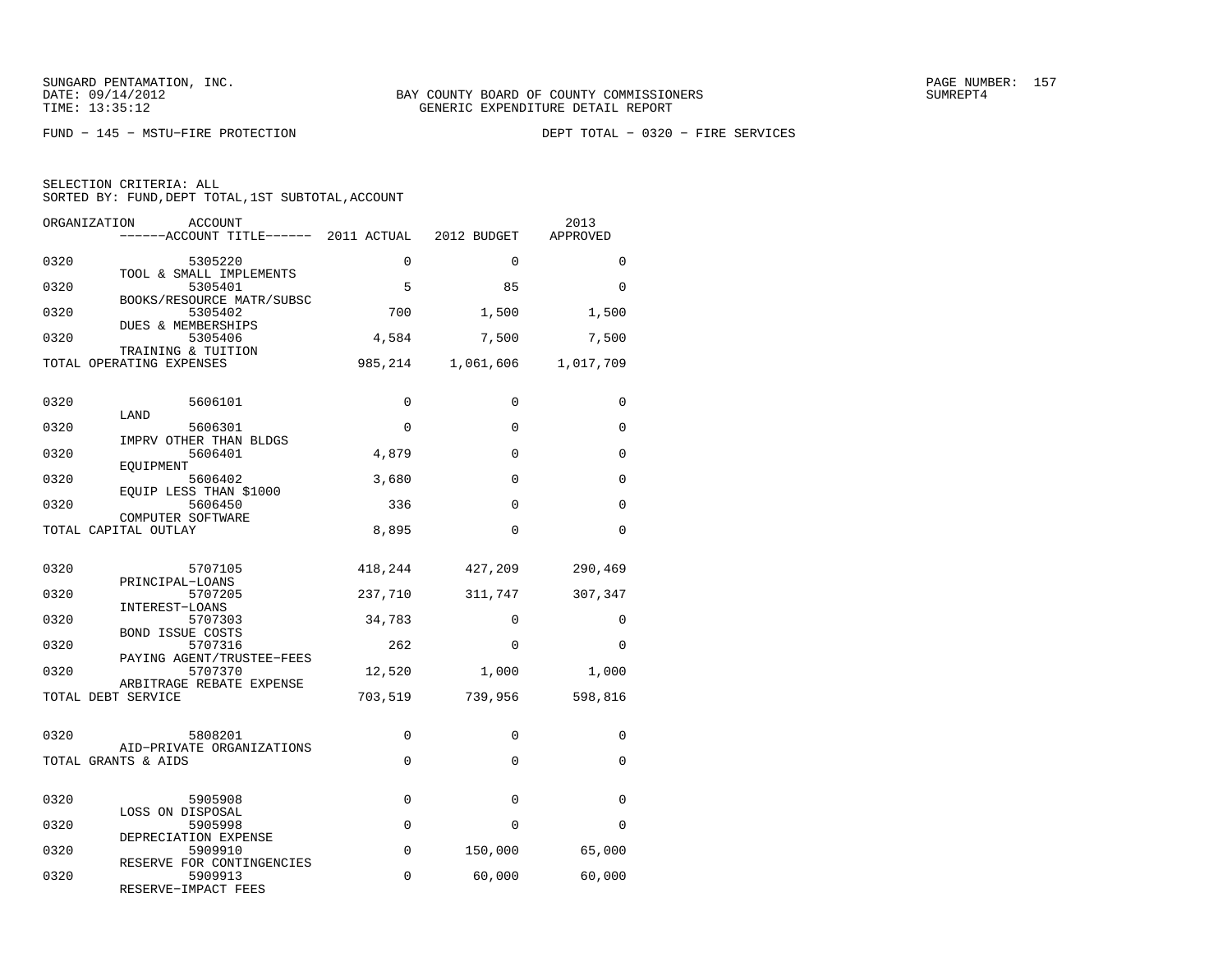FUND − 145 − MSTU−FIRE PROTECTION DEPT TOTAL − 0320 − FIRE SERVICES

| ORGANIZATION<br>ACCOUNT<br>------ACCOUNT TITLE------                 | 2011 ACTUAL | 2012 BUDGET | 2013<br>APPROVED |
|----------------------------------------------------------------------|-------------|-------------|------------------|
| 0320<br>5909915                                                      | 0           |             |                  |
| RESERVE FOR PAY ADJUSTMNT<br>0320<br>5909999<br>RESERVE-CASH FORWARD | 0           | 114,848     | 7,573            |
| TOTAL NON-OPERATING EXPENSES                                         | 0           | 324,848     | 132,573          |
| TOTAL FIRE SERVICES                                                  | 5,727,891   | 5,732,705   | 5,718,021        |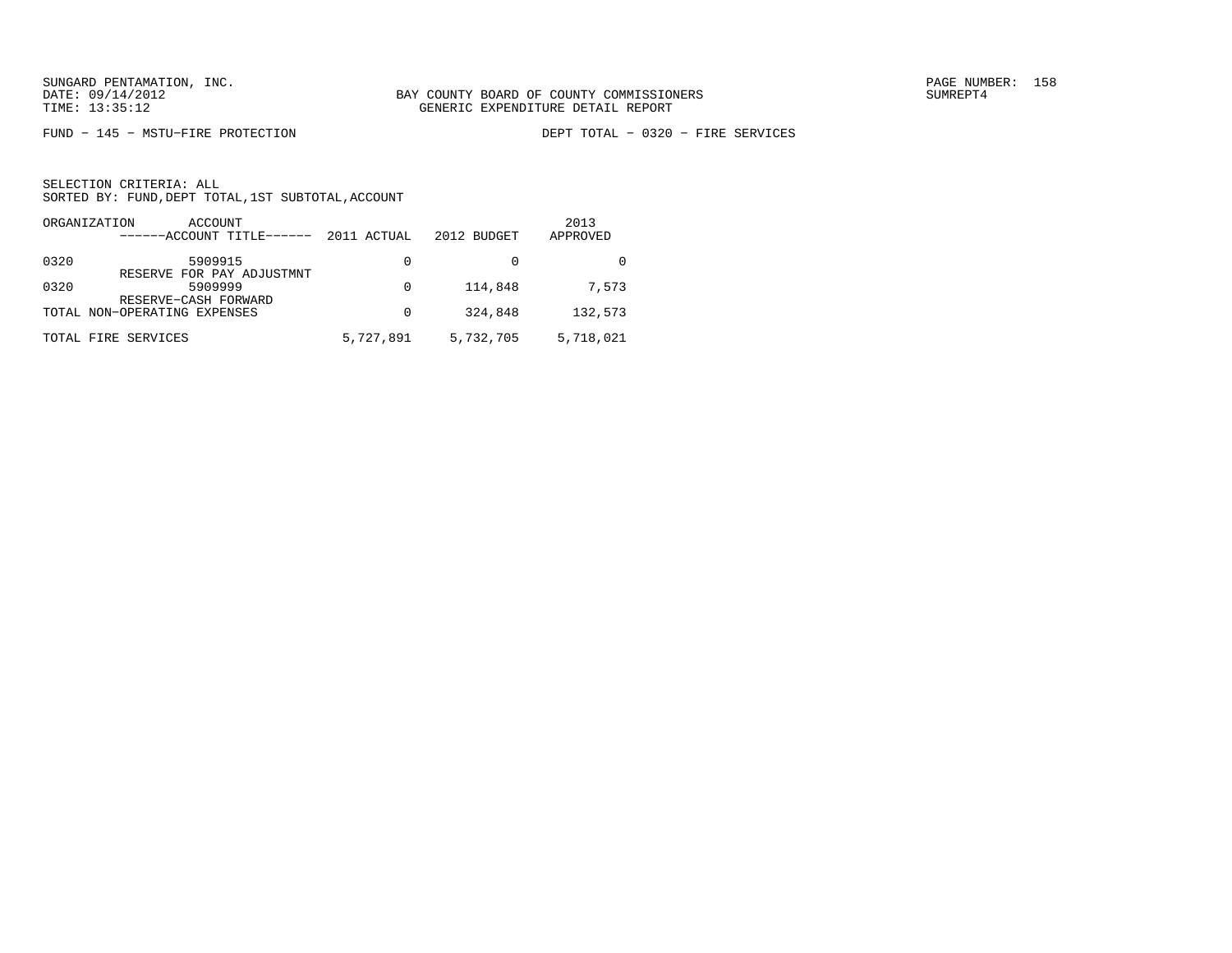FUND − 145 − MSTU−FIRE PROTECTION DEPT TOTAL − 0321 − THOMAS DRIVE FIRE DIST

|  | SELECTION CRITERIA: ALL |                                                    |
|--|-------------------------|----------------------------------------------------|
|  |                         | SORTED BY: FUND, DEPT TOTAL, 1ST SUBTOTAL, ACCOUNT |

|      | ORGANIZATION<br>ACCOUNT<br>------ACCOUNT TITLE------ 2011 ACTUAL 2012 BUDGET |             |             | 2013<br>APPROVED |
|------|------------------------------------------------------------------------------|-------------|-------------|------------------|
| 0321 | 5303446                                                                      | 18,316      | 15,963      | 13,858           |
| 0321 | CONTR SRV-FACILITIES<br>5304101                                              | 2,278       | 2,004       | 2,300            |
| 0321 | COMMUNICATIONS SERVICES<br>5304125                                           | $\Omega$    | $\Omega$    | $\Omega$         |
| 0321 | POSTAGE/TRANSP/FREIGHT<br>5304301                                            | 28,262      | 26,000      | 29,000           |
| 0321 | UTILITY SERVICES<br>5304410                                                  | 1,661       | 1,400       | 1,700            |
| 0321 | RENTALS/LEASES-EOUIPMENT<br>5304604<br>REPAIR/MAINT-BLD&GRD DEPT             | $-63$       | 3,000       | 3,000            |
| 0321 | 5304605<br>REPAIR/MAINT-BLDG & GRND                                          | 7,826       | 10,080      | 3,115            |
| 0321 | 5304610<br>REPAIR/MAINT-AUTO EQUIP                                           | 55          | $\mathbf 0$ | $\mathbf 0$      |
| 0321 | 5304611<br>REPAIR/MAINT-FLEET MAINT                                          | $\mathbf 0$ | $\Omega$    | $\mathbf 0$      |
| 0321 | 5304615<br>REPAIR/MAINT-EOUIPMENT                                            | 767         | $\mathbf 0$ | $\Omega$         |
| 0321 | 5304902<br>FEES & COSTS-PURCHASING                                           | $\Omega$    | $\Omega$    | $\Omega$         |
| 0321 | 5305101<br>OFFICE SUPPLIES                                                   | 846         | 750         | 750              |
| 0321 | 5305201<br>OPERATING SUPPLIES                                                | 3,911       | 4,500       | 4,500            |
| 0321 | 5305205<br>GAS, OIL & LUBRICANTS                                             | 272         | $\mathbf 0$ | 0                |
| 0321 | 5305210<br>SAFETY GEAR & SUPPLIES                                            | $\mathbf 0$ | $\mathbf 0$ | 0                |
|      | TOTAL OPERATING EXPENSES                                                     | 64,132      | 63,697      | 58,223           |
| 0321 | 5606301                                                                      | 0           | $\mathbf 0$ | 0                |
| 0321 | IMPRV OTHER THAN BLDGS<br>5606401                                            | $\mathbf 0$ | $\mathbf 0$ | $\mathbf 0$      |
| 0321 | EQUIPMENT<br>5606402                                                         | 0           | $\mathbf 0$ | 0                |
|      | EOUIP LESS THAN \$1000<br>TOTAL CAPITAL OUTLAY                               | $\Omega$    | $\Omega$    | $\Omega$         |
| 0321 | 5808201                                                                      | $\mathbf 0$ | $\mathbf 0$ | $\mathbf 0$      |
|      | AID-PRIVATE ORGANIZATIONS<br>TOTAL GRANTS & AIDS                             | 0           | $\mathbf 0$ | 0                |
|      | TOTAL THOMAS DRIVE FIRE DIST                                                 | 64,132      | 63,697      | 58,223           |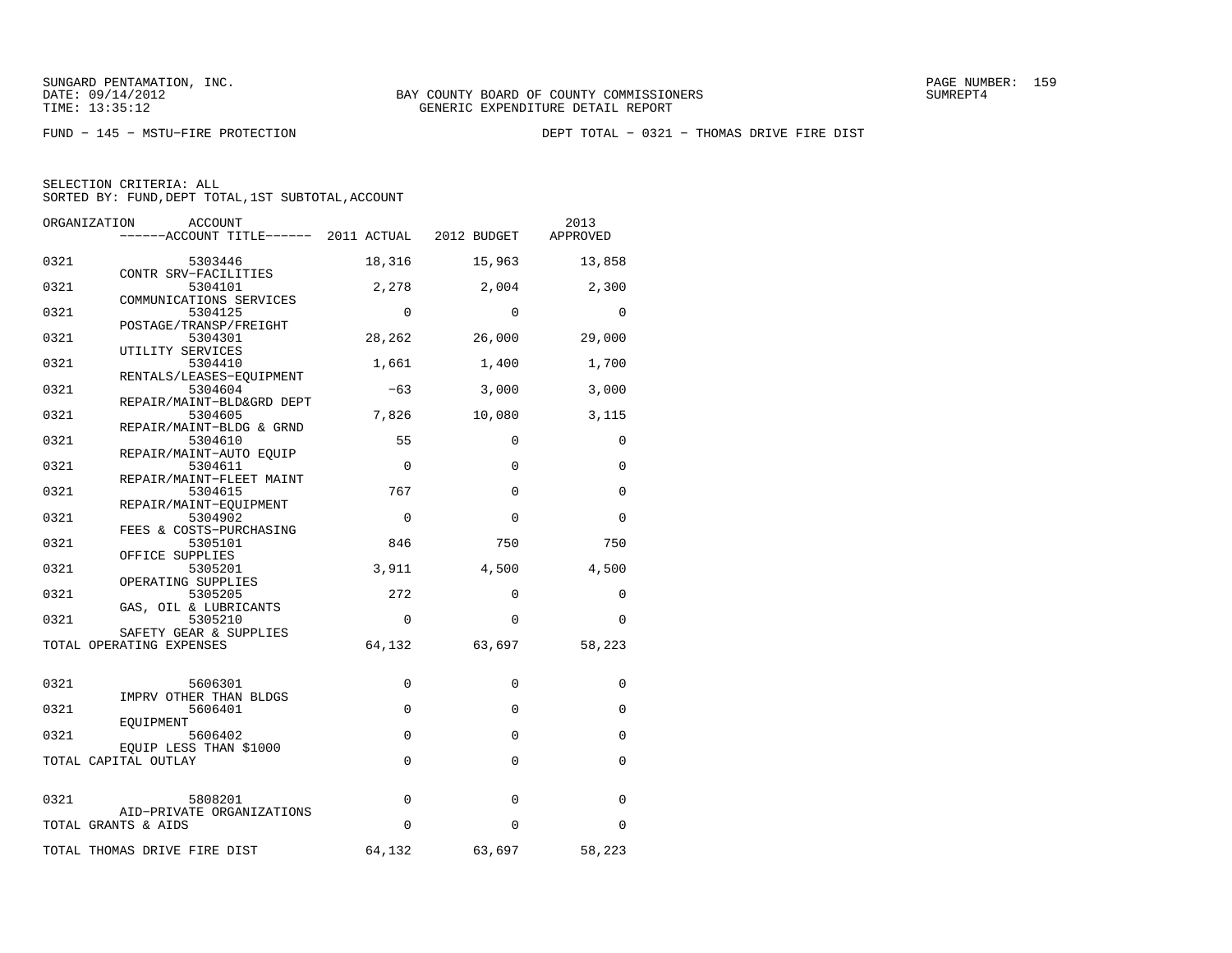| ORGANIZATION<br><b>ACCOUNT</b>                         | ------ACCOUNT TITLE------ 2011 ACTUAL 2012 BUDGET |              | 2013<br>APPROVED |
|--------------------------------------------------------|---------------------------------------------------|--------------|------------------|
| 0322<br>5304101<br>COMMUNICATIONS SERVICES             | 1,228                                             | 1,920        | 1,900            |
| 0322<br>5304301<br>UTILITY SERVICES                    | 15,137                                            | 28,015       | 34,000           |
| 0322<br>5304410<br>RENTALS/LEASES-EOUIPMENT            | 1,541                                             | 1,500        | 1,500            |
| 0322<br>5304604<br>REPAIR/MAINT-BLD&GRD DEPT           | 768                                               | 1,500        | 1,000            |
| 0322<br>5304605<br>REPAIR/MAINT-BLDG & GRND            | $\mathbf 0$                                       | $\mathbf 0$  | 3,115            |
| 0322<br>5304610<br>REPAIR/MAINT-AUTO EOUIP             | 168                                               | $\mathbf{0}$ | $\mathbf 0$      |
| 0322<br>5304611<br>REPAIR/MAINT-FLEET MAINT            | $\mathbf 0$                                       | $\Omega$     | $\mathbf 0$      |
| 0322<br>5304615<br>REPAIR/MAINT-EQUIPMENT              | $\Omega$                                          | $\Omega$     | $\Omega$         |
| 0322<br>5304902<br>FEES & COSTS-PURCHASING             | $\Omega$                                          | $\Omega$     | $\Omega$         |
| 0322<br>5305101<br>OFFICE SUPPLIES                     | 286                                               | 250          | 250              |
| 0322<br>5305201<br>OPERATING SUPPLIES                  | 1,281                                             | 750          | 750              |
| 0322<br>5305205<br>GAS, OIL & LUBRICANTS               | $\mathbf 0$                                       | $\mathbf{0}$ | $\Omega$         |
| 0322<br>5305220<br>TOOL & SMALL IMPLEMENTS             | $\Omega$                                          | $\Omega$     | $\Omega$         |
| TOTAL OPERATING EXPENSES                               | 20,409                                            | 33,935       | 42,515           |
| 0322<br>5606401                                        | $\mathbf 0$                                       | $\mathbf{0}$ | $\mathbf 0$      |
| EOUIPMENT<br>0322<br>5606402<br>EOUIP LESS THAN \$1000 | $\mathbf 0$                                       | $\mathbf 0$  | $\Omega$         |
| TOTAL CAPITAL OUTLAY                                   | $\Omega$                                          | $\Omega$     | $\Omega$         |
| TOTAL WEST END FIRE DIST                               | 20,409                                            | 33,935       | 42,515           |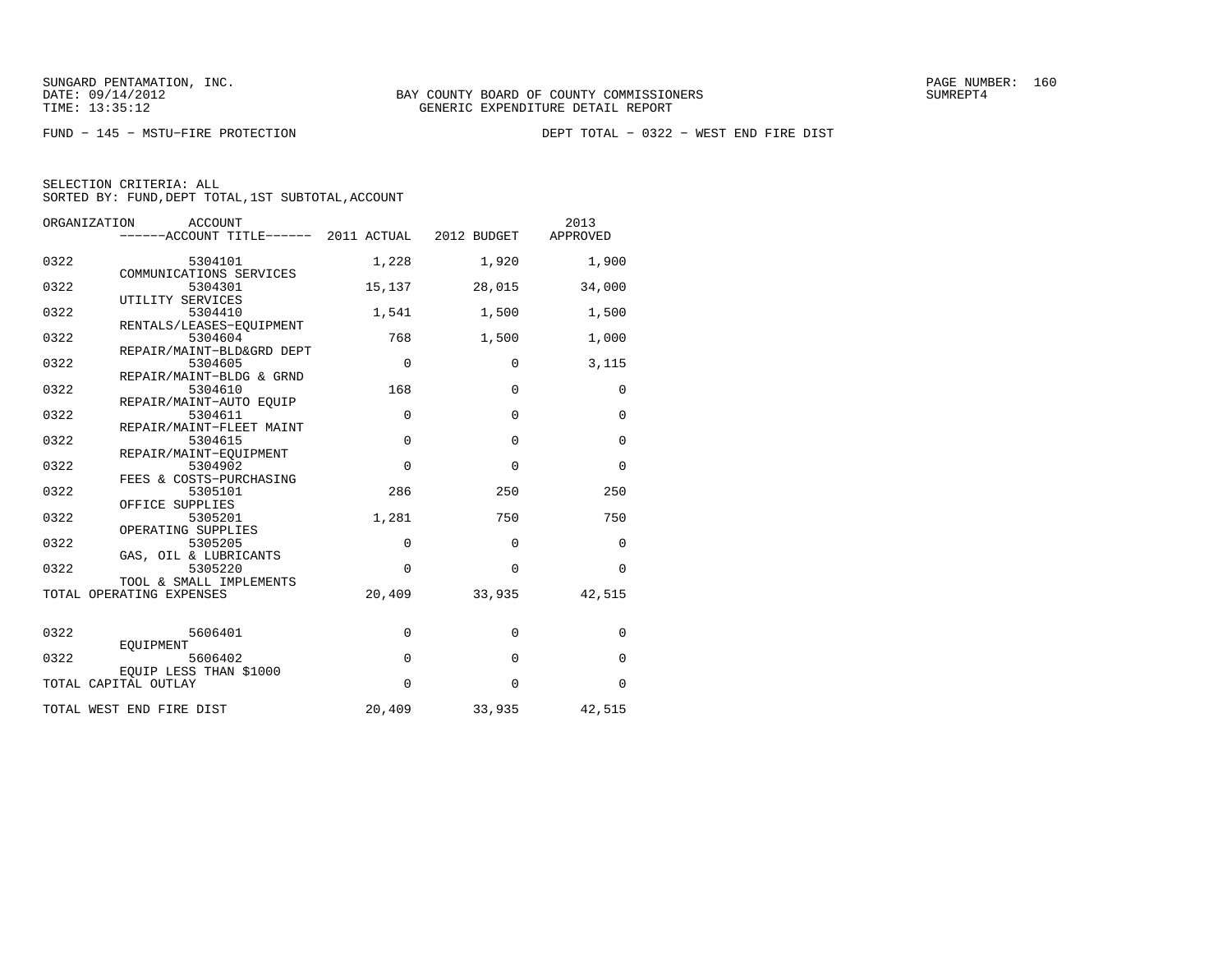FUND − 145 − MSTU−FIRE PROTECTION DEPT TOTAL − 0323 − WEST BAY/WOODVILLE FIRE

|      | ORGANIZATION<br>ACCOUNT<br>------ACCOUNT TITLE------ 2011 ACTUAL 2012 BUDGET |             |                | 2013<br>APPROVED |
|------|------------------------------------------------------------------------------|-------------|----------------|------------------|
| 0323 | 5304101<br>COMMUNICATIONS SERVICES                                           | 1,178       | 742            | 1,200            |
| 0323 | 5304125<br>POSTAGE/TRANSP/FREIGHT                                            | $\mathbf 0$ | $\Omega$       | $\Omega$         |
| 0323 | 5304301                                                                      | 8,666       | 9,000          | 9,000            |
| 0323 | UTILITY SERVICES<br>5304410                                                  | 2,017       | 1,787          | 1,787            |
| 0323 | RENTALS/LEASES-EQUIPMENT<br>5304604                                          | 1,220       | 3,000          | 1,000            |
| 0323 | REPAIR/MAINT-BLD&GRD DEPT<br>5304605                                         | $\mathbf 0$ | $\mathbf 0$    | 0                |
| 0323 | REPAIR/MAINT-BLDG & GRND<br>5304610                                          | 53          | $\Omega$       | $\Omega$         |
| 0323 | REPAIR/MAINT-AUTO EOUIP<br>5304611                                           | $\Omega$    | $\Omega$       | $\Omega$         |
| 0323 | REPAIR/MAINT-FLEET MAINT<br>5304615                                          | 195         | $\mathbf 0$    | $\Omega$         |
| 0323 | REPAIR/MAINT-EOUIPMENT<br>5304902                                            | $\mathbf 0$ | $\overline{0}$ | $\mathbf 0$      |
| 0323 | FEES & COSTS-PURCHASING<br>5305101                                           | 243         | 500            | 500              |
| 0323 | OFFICE SUPPLIES<br>5305201                                                   | 546         | 1,000          | 1,000            |
| 0323 | OPERATING SUPPLIES<br>5305202                                                | $\Omega$    | $\Omega$       | $\Omega$         |
| 0323 | OPER SUPPLIES-JANITORIAL<br>5305205                                          | 25          | $\Omega$       | $\Omega$         |
|      | GAS, OIL & LUBRICANTS<br>TOTAL OPERATING EXPENSES                            | 14,142      | 16,029         | 14,487           |
|      |                                                                              |             |                |                  |
| 0323 | 5606402<br>EOUIP LESS THAN \$1000                                            | $\mathbf 0$ | $\mathbf{0}$   | $\Omega$         |
|      | TOTAL CAPITAL OUTLAY                                                         | $\Omega$    | $\Omega$       | $\mathbf 0$      |
|      | TOTAL WEST BAY/WOODVILLE FIRE                                                | 14,142      | 16,029         | 14,487           |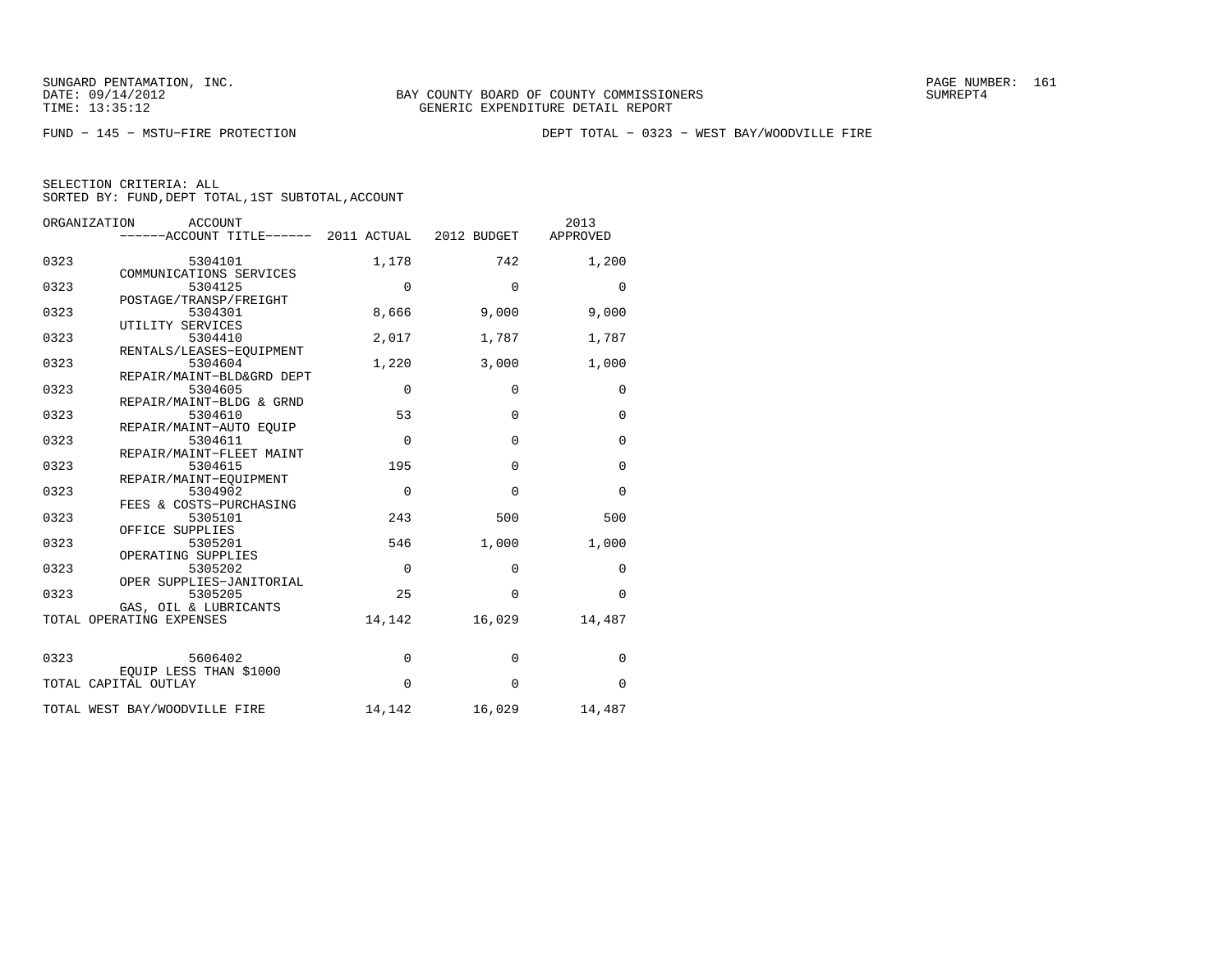FUND − 145 − MSTU−FIRE PROTECTION DEPT TOTAL − 0324 − NORTHWEST SIDE FIRE DIST

|      | ORGANIZATION<br><b>ACCOUNT</b><br>------ACCOUNT TITLE------ 2011 ACTUAL 2012 BUDGET |             |               | 2013<br>APPROVED |
|------|-------------------------------------------------------------------------------------|-------------|---------------|------------------|
| 0324 | 5304101<br>COMMUNICATIONS SERVICES                                                  | 2,063       | 1,764         | 2,000            |
| 0324 | 5304301                                                                             | 4,737       | 5,000         | 5,000            |
| 0324 | UTILITY SERVICES<br>5304410                                                         | 1,334       | 1,500         | 1,500            |
| 0324 | RENTALS/LEASES-EQUIPMENT<br>5304604                                                 | 1,065       | 5,000         | 1,200            |
| 0324 | REPAIR/MAINT-BLD&GRD DEPT<br>5304605                                                | 4           | $\mathbf 0$   | 0                |
| 0324 | REPAIR/MAINT-BLDG & GRND<br>5304610                                                 | 987         | $\mathbf{0}$  | $\mathbf 0$      |
| 0324 | REPAIR/MAINT-AUTO EOUIP<br>5304611                                                  | $\mathbf 0$ | $\Omega$      | $\mathbf 0$      |
| 0324 | REPAIR/MAINT-FLEET MAINT<br>5304615                                                 | 1,665       | $\mathbf 0$   | $\mathbf 0$      |
| 0324 | REPAIR/MAINT-EQUIPMENT<br>5304902                                                   | $\mathbf 0$ | $\Omega$      | $\mathbf 0$      |
| 0324 | FEES & COSTS-PURCHASING<br>5304990                                                  | $\mathbf 0$ | $\mathbf 0$   | $\mathbf 0$      |
| 0324 | MISCELLANEOUS EXPENSES<br>5305101                                                   | 329         | 350           | 350              |
| 0324 | OFFICE SUPPLIES<br>5305201                                                          | 1,088       | 1,000         | 1,000            |
| 0324 | OPERATING SUPPLIES<br>5305205                                                       | 170         | $\Omega$      | $\Omega$         |
|      | GAS, OIL & LUBRICANTS<br>TOTAL OPERATING EXPENSES                                   | 13,444      | 14,614        | 11,050           |
| 0324 | 5606401                                                                             | 0           | $\mathbf{0}$  | 0                |
| 0324 | EOUIPMENT<br>5606402                                                                | $\mathbf 0$ | $\mathbf 0$   | $\mathbf 0$      |
|      | EOUIP LESS THAN \$1000<br>TOTAL CAPITAL OUTLAY                                      | 0           | $\Omega$      | 0                |
|      | TOTAL NORTHWEST SIDE FIRE DIST                                                      |             | 13,444 14,614 | 11,050           |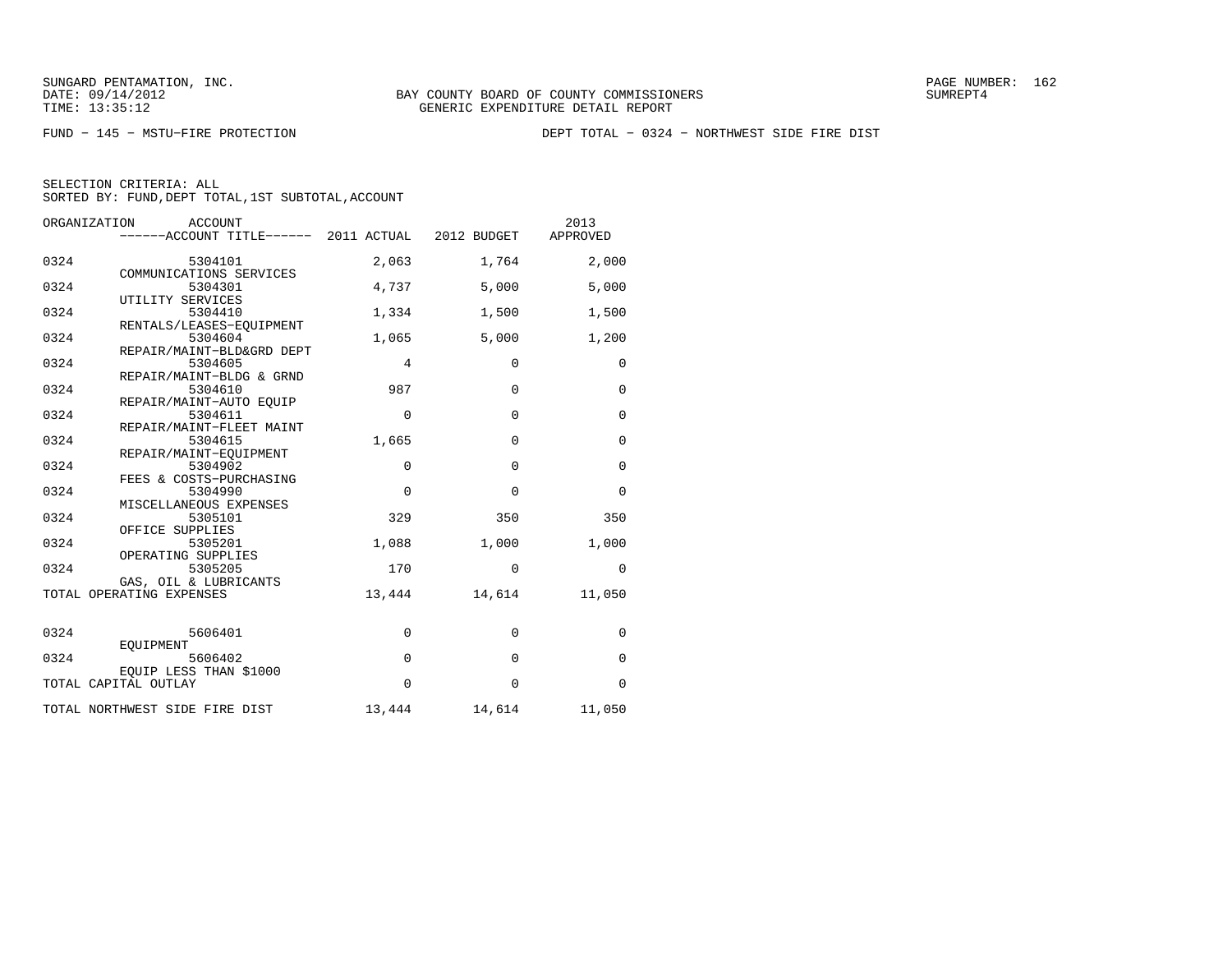FUND − 145 − MSTU−FIRE PROTECTION DEPT TOTAL − 0325 − SOUTHPORT FIRE DIST

| SELECTION CRITERIA: ALL                            |  |  |
|----------------------------------------------------|--|--|
| SORTED BY: FUND, DEPT TOTAL, 1ST SUBTOTAL, ACCOUNT |  |  |

| ORGANIZATION | <b>ACCOUNT</b><br>------ACCOUNT TITLE------ 2011 ACTUAL 2012 BUDGET |             |              | 2013<br>APPROVED |
|--------------|---------------------------------------------------------------------|-------------|--------------|------------------|
| 0325         | 5304101<br>COMMUNICATIONS SERVICES                                  | 1,765       | 1,920        | 1,920            |
| 0325         | 5304301                                                             | 7,098       | 6,300        | 7,100            |
| 0325         | UTILITY SERVICES<br>5304410                                         | 1,419       | 200          | 1,500            |
| 0325         | RENTALS/LEASES-EQUIPMENT<br>5304604                                 | 3,666       | 3,000        | 3,000            |
| 0325         | REPAIR/MAINT-BLD&GRD DEPT<br>5304605                                | $\mathbf 0$ | $\mathbf{0}$ | $\mathbf 0$      |
| 0325         | REPAIR/MAINT-BLDG & GRND<br>5304610                                 | 23          | $\Omega$     | $\mathbf 0$      |
| 0325         | REPAIR/MAINT-AUTO EOUIP<br>5304611                                  | $\mathbf 0$ | 0            | $\mathbf 0$      |
| 0325         | REPAIR/MAINT-FLEET MAINT<br>5304615                                 | 40          | 0            | $\mathbf 0$      |
| 0325         | REPAIR/MAINT-EOUIPMENT<br>5304902                                   | $\mathbf 0$ | $\mathbf 0$  | $\mathbf 0$      |
| 0325         | FEES & COSTS-PURCHASING<br>5304990                                  | $\mathbf 0$ | $\mathbf 0$  | $\Omega$         |
| 0325         | MISCELLANEOUS EXPENSES<br>5305101                                   | 288         | 400          | 400              |
| 0325         | OFFICE SUPPLIES<br>5305201                                          | 2,031       | 2,800        | 2,800            |
| 0325         | OPERATING SUPPLIES<br>5305205                                       | 141         | $\mathbf 0$  | $\mathbf 0$      |
| 0325         | GAS, OIL & LUBRICANTS<br>5305210                                    | $\mathbf 0$ | $\mathbf 0$  | $\mathbf 0$      |
|              | SAFETY GEAR & SUPPLIES<br>TOTAL OPERATING EXPENSES                  | 16,472      | 14,620       | 16,720           |
| 0325         | 5606401                                                             | $\mathbf 0$ | $\mathbf 0$  | 0                |
| 0325         | EOUIPMENT<br>5606402                                                | $\mathbf 0$ | $\mathbf 0$  | $\mathbf 0$      |
|              | EQUIP LESS THAN \$1000<br>TOTAL CAPITAL OUTLAY                      | $\Omega$    | $\Omega$     | $\Omega$         |
|              | TOTAL SOUTHPORT FIRE DIST                                           | 16,472      | 14,620       | 16,720           |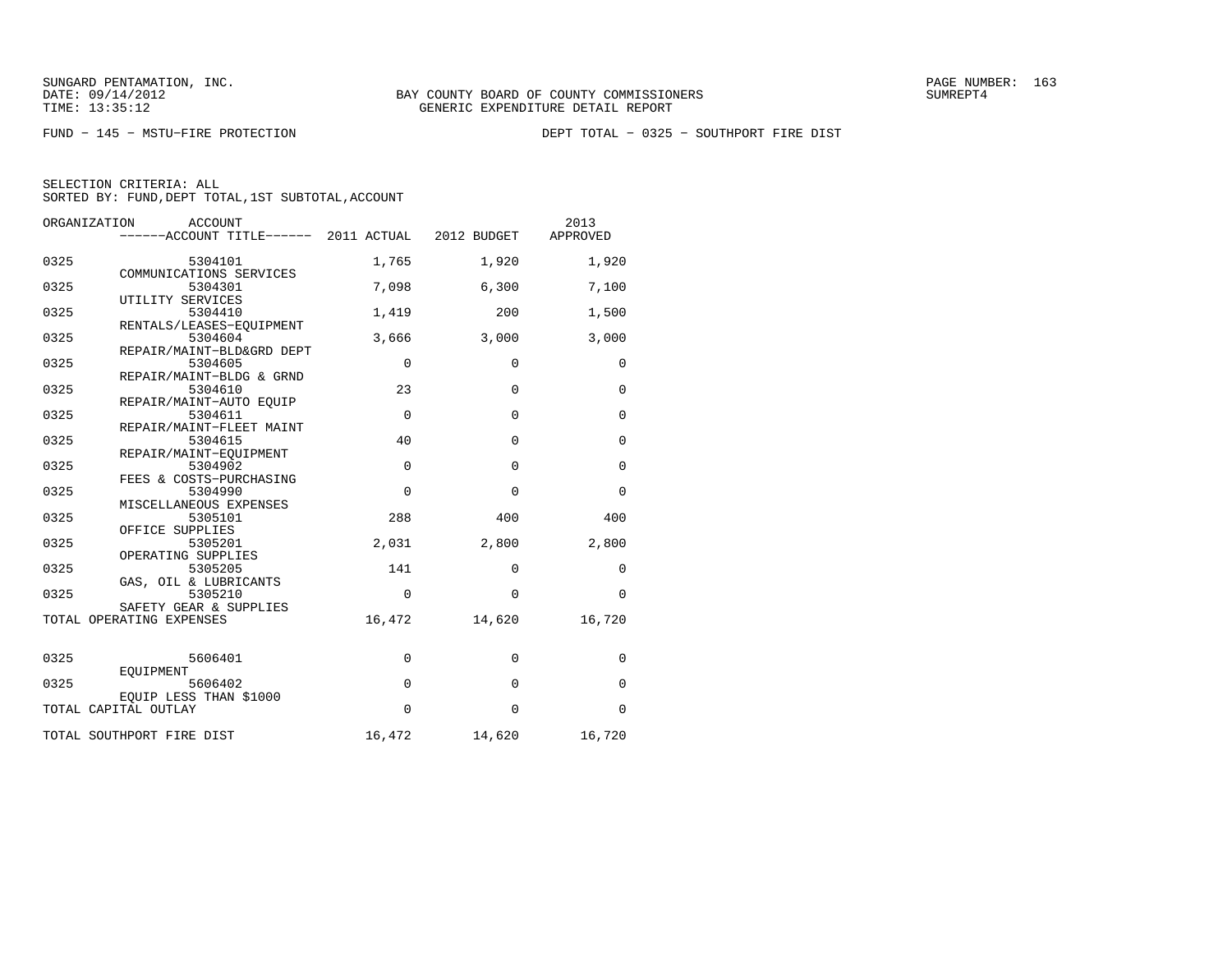FUND − 145 − MSTU−FIRE PROTECTION DEPT TOTAL − 0326 − SAND HILLS FIRE DIST

| SELECTION CRITERIA: ALL                            |
|----------------------------------------------------|
| SORTED BY: FUND, DEPT TOTAL, 1ST SUBTOTAL, ACCOUNT |

|      | ORGANIZATION<br>ACCOUNT                             |             |             | 2013        |
|------|-----------------------------------------------------|-------------|-------------|-------------|
|      | ------ACCOUNT TITLE------ 2011 ACTUAL 2012 BUDGET   |             |             | APPROVED    |
| 0326 | 5303446<br>CONTR SRV-FACILITIES                     | 21,244      | 20,825      | 19,742      |
| 0326 | 5303464                                             | 28          | 99          | 100         |
| 0326 | CONTR SRV-LAB<br>5304101                            | 4,549       | 3,888       | 4,500       |
| 0326 | COMMUNICATIONS SERVICES<br>5304301                  | 25,454      | 34,000      | 28,000      |
| 0326 | UTILITY SERVICES<br>5304410                         | 707         | 1,925       | 1,925       |
| 0326 | RENTALS/LEASES-EQUIPMENT<br>5304604                 | 0           | 0           | 0           |
| 0326 | REPAIR/MAINT-BLD&GRD DEPT<br>5304605                | 10,308      | 8,703       | 7,178       |
| 0326 | REPAIR/MAINT-BLDG & GRND<br>5304610                 | $\Omega$    | 0           | $\Omega$    |
| 0326 | REPAIR/MAINT-AUTO EOUIP<br>5304611                  | $\mathbf 0$ | 0           | 0           |
| 0326 | REPAIR/MAINT-FLEET MAINT<br>5304615                 | 80          | $\mathbf 0$ | 0           |
| 0326 | REPAIR/MAINT-EOUIPMENT<br>5304902                   | $\mathbf 0$ | $\mathbf 0$ | 0           |
| 0326 | FEES & COSTS-PURCHASING<br>5304990                  | $\mathbf 0$ | $\mathbf 0$ | $\mathbf 0$ |
| 0326 | MISCELLANEOUS EXPENSES<br>5305101                   | $\mathbf 0$ | 150         | 150         |
| 0326 | OFFICE SUPPLIES<br>5305201                          | 1,494       | 1,200       | 1,200       |
| 0326 | OPERATING SUPPLIES<br>5305202                       | $\Omega$    | $\Omega$    | $\Omega$    |
| 0326 | OPER SUPPLIES-JANITORIAL<br>5305205                 | 7           | $\Omega$    | $\Omega$    |
| 0326 | GAS, OIL & LUBRICANTS<br>5305215                    | $\Omega$    | $\Omega$    | $\Omega$    |
| 0326 | CLOTHING & WEARING APPRL<br>5305220                 | $\Omega$    | $\Omega$    | $\Omega$    |
|      | TOOL & SMALL IMPLEMENTS<br>TOTAL OPERATING EXPENSES | 63,871      | 70,790      | 62,795      |
|      |                                                     |             |             |             |
| 0326 | 5606401                                             | 0           | 0           | 0           |
| 0326 | EOUIPMENT<br>5606402                                | $\mathbf 0$ | 0           | 0           |
|      | EQUIP LESS THAN \$1000<br>TOTAL CAPITAL OUTLAY      | $\Omega$    | $\Omega$    | 0           |
|      | TOTAL SAND HILLS FIRE DIST                          | 63,871      | 70,790      | 62,795      |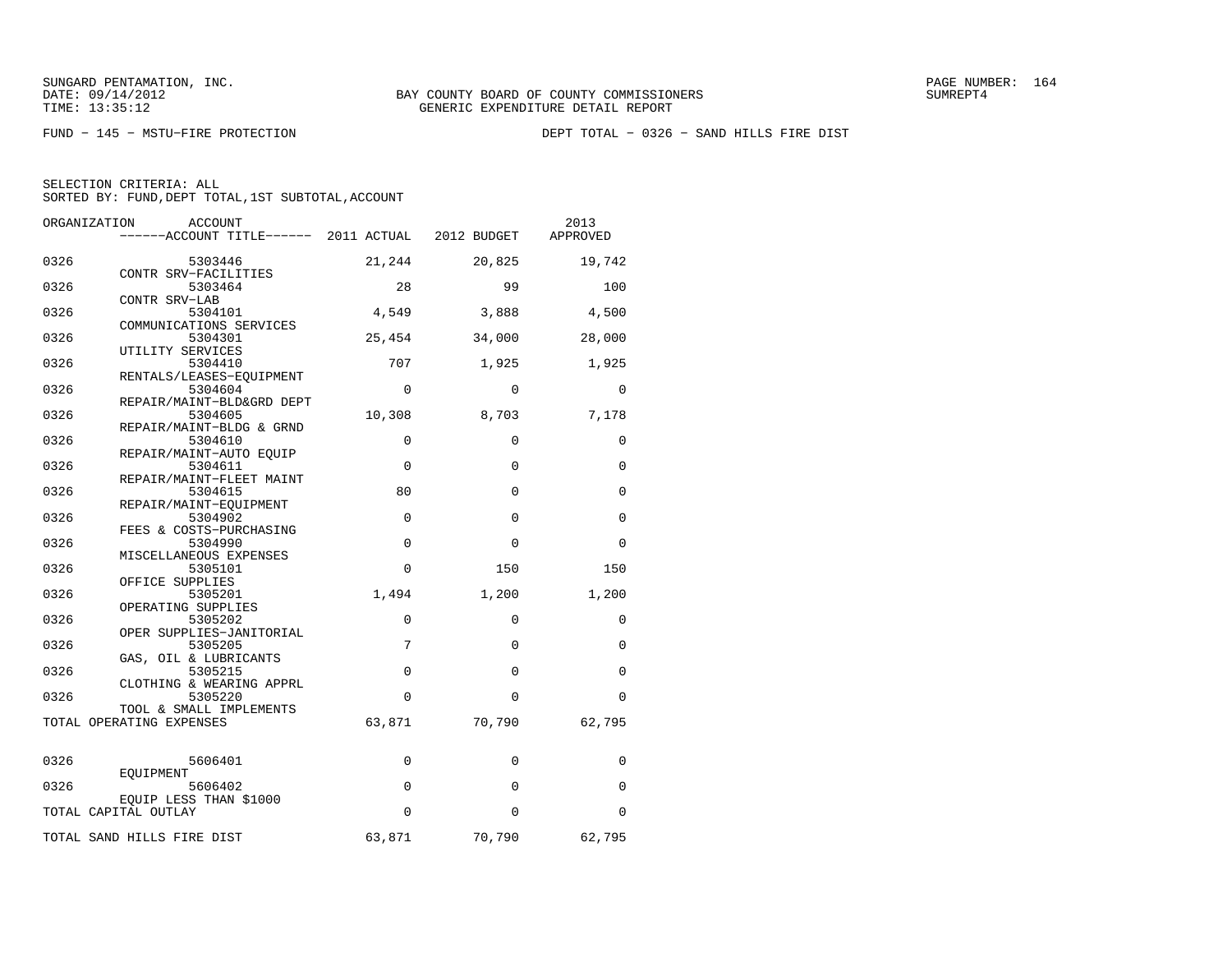FUND − 145 − MSTU−FIRE PROTECTION DEPT TOTAL − 0327 − GREEN HILLS FIRE DIST

| APPROVED<br>$\Omega$<br>3,400<br>6,000<br>1,329<br>1,000<br>$\mathbf 0$<br>$\mathbf 0$ |
|----------------------------------------------------------------------------------------|
|                                                                                        |
|                                                                                        |
|                                                                                        |
|                                                                                        |
|                                                                                        |
|                                                                                        |
|                                                                                        |
|                                                                                        |
|                                                                                        |
| $\Omega$                                                                               |
| $\Omega$                                                                               |
|                                                                                        |
| $\mathbf 0$                                                                            |
| 150                                                                                    |
| 1,000                                                                                  |
| $\Omega$                                                                               |
| $\Omega$                                                                               |
| 12,879                                                                                 |
|                                                                                        |
| $\Omega$                                                                               |
| $\mathbf 0$                                                                            |
| 12,879                                                                                 |
|                                                                                        |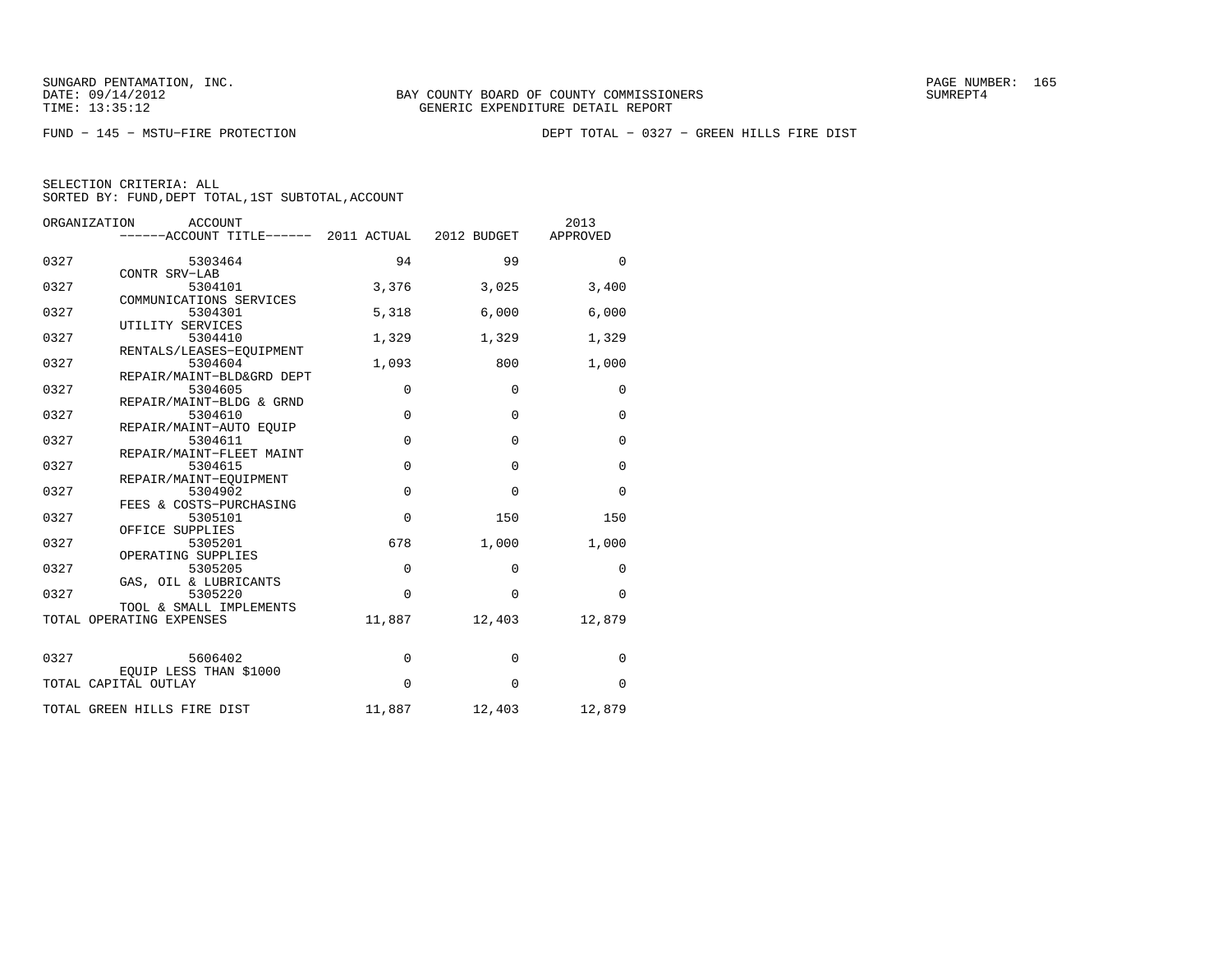FUND − 145 − MSTU−FIRE PROTECTION DEPT TOTAL − 0328 − BEAR CREEK/YOUNGSTOWN

|  | SELECTION CRITERIA: ALL                            |  |  |
|--|----------------------------------------------------|--|--|
|  | SORTED BY: FUND, DEPT TOTAL, 1ST SUBTOTAL, ACCOUNT |  |  |

|      | ORGANIZATION<br><b>ACCOUNT</b>                         |             |              | 2013        |
|------|--------------------------------------------------------|-------------|--------------|-------------|
|      | ------ACCOUNT TITLE------ 2011 ACTUAL                  |             | 2012 BUDGET  | APPROVED    |
| 0328 | 5303401                                                | $\Omega$    | $\Omega$     | $\Omega$    |
| 0328 | CONTRACTED SERVICES<br>5303446<br>CONTR SRV-FACILITIES | 13,368      | 16,972       | 17,368      |
| 0328 | 5303464<br>CONTR SRV-LAB                               | 94          | 99           | 100         |
| 0328 | 5304101<br>COMMUNICATIONS SERVICES                     | 3,806       | 3,648        | 3,648       |
| 0328 | 5304301<br>UTILITY SERVICES                            | 24,844      | 29,000       | 29,000      |
| 0328 | 5304410<br>RENTALS/LEASES-EQUIPMENT                    | 1,227       | 1,500        | 1,500       |
| 0328 | 5304604<br>REPAIR/MAINT-BLD&GRD DEPT                   | 170         | 450          | 450         |
| 0328 | 5304605<br>REPAIR/MAINT-BLDG & GRND                    | 5,043       | 4,656        | 5,271       |
| 0328 | 5304610<br>REPAIR/MAINT-AUTO EOUIP                     | 0           | 0            | 0           |
| 0328 | 5304611<br>REPAIR/MAINT-FLEET MAINT                    | $\mathbf 0$ | $\mathbf 0$  | 0           |
| 0328 | 5304615<br>REPAIR/MAINT-EQUIPMENT                      | $\mathbf 0$ | $\mathbf{0}$ | 0           |
| 0328 | 5304902<br>FEES & COSTS-PURCHASING                     | $\mathbf 0$ | $\mathbf 0$  | 0           |
| 0328 | 5304990<br>MISCELLANEOUS EXPENSES                      | $\mathbf 0$ | $\mathbf 0$  | 0           |
| 0328 | 5305101<br>OFFICE SUPPLIES                             | 119         | 50           | 100         |
| 0328 | 5305201<br>OPERATING SUPPLIES                          | 264         | 750          | 500         |
| 0328 | 5305205<br>GAS, OIL & LUBRICANTS                       | $\Omega$    | $\Omega$     | $\Omega$    |
|      | TOTAL OPERATING EXPENSES                               | 48,934      | 57,125       | 57,937      |
| 0328 | 5606401<br>EOUIPMENT                                   | 0           | 0            | 0           |
| 0328 | 5606402<br>EQUIP LESS THAN \$1000                      | $\mathbf 0$ | $\mathbf 0$  | $\mathbf 0$ |
|      | TOTAL CAPITAL OUTLAY                                   | $\Omega$    | $\mathbf 0$  | $\Omega$    |
|      | TOTAL BEAR CREEK/YOUNGSTOWN                            | 48,934      | 57,125       | 57,937      |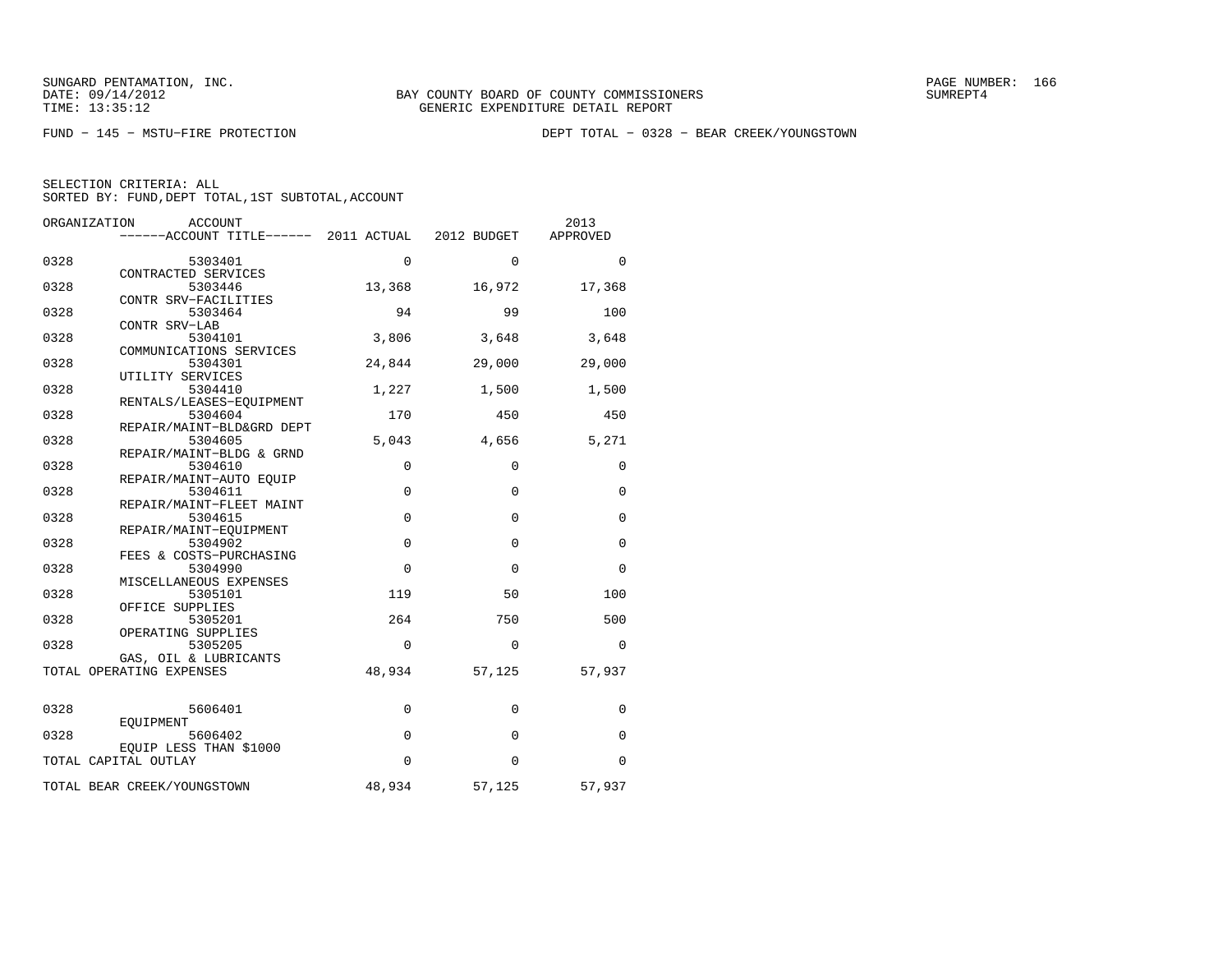FUND − 145 − MSTU−FIRE PROTECTION DEPT TOTAL − 0329 − BAYOU GEORGE FIRE DIST

| ORGANIZATION | <b>ACCOUNT</b><br>------ACCOUNT TITLE------ 2011 ACTUAL 2012 BUDGET |             |              | 2013<br>APPROVED |
|--------------|---------------------------------------------------------------------|-------------|--------------|------------------|
| 0329         | 5303464                                                             | 94          | 99           | 100              |
|              | CONTR SRV-LAB                                                       |             |              |                  |
| 0329         | 5304101<br>COMMUNICATIONS SERVICES                                  | 3,454       | 2,400        | 3,500            |
| 0329         | 5304301                                                             | 7,633       | 7,000        | 7,600            |
|              | UTILITY SERVICES                                                    |             |              |                  |
| 0329         | 5304410<br>RENTALS/LEASES-EQUIPMENT                                 | 1,705       | 1,750        | 1,750            |
| 0329         | 5304604                                                             | 10,233      | 1,500        | 1,500            |
|              | REPAIR/MAINT-BLD&GRD DEPT                                           |             |              |                  |
| 0329         | 5304605<br>REPAIR/MAINT-BLDG & GRND                                 | 870         | $\Omega$     | $\Omega$         |
| 0329         | 5304610                                                             | $\mathbf 0$ | $\Omega$     | $\mathbf 0$      |
|              | REPAIR/MAINT-AUTO EQUIP                                             |             |              |                  |
| 0329         | 5304611                                                             | $\mathbf 0$ | $\Omega$     | $\mathbf 0$      |
| 0329         | REPAIR/MAINT-FLEET MAINT<br>5304615                                 | 462         | $\Omega$     | $\mathbf 0$      |
|              | REPAIR/MAINT-EOUIPMENT                                              |             |              |                  |
| 0329         | 5304902                                                             | $\Omega$    | $\Omega$     | $\Omega$         |
| 0329         | FEES & COSTS-PURCHASING<br>5304990                                  | 0           | $\mathbf 0$  | $\mathbf 0$      |
|              | MISCELLANEOUS EXPENSES                                              |             |              |                  |
| 0329         | 5305101                                                             | 358         | 450          | 450              |
| 0329         | OFFICE SUPPLIES<br>5305201                                          | 2,667       | 2,400        | 2,600            |
|              | OPERATING SUPPLIES                                                  |             |              |                  |
| 0329         | 5305205                                                             | 90          | $\Omega$     | $\mathbf 0$      |
|              | GAS, OIL & LUBRICANTS<br>TOTAL OPERATING EXPENSES                   | 27,566      | 15,599       | 17,500           |
|              |                                                                     |             |              |                  |
|              |                                                                     |             |              |                  |
| 0329         | 5606401<br>EOUIPMENT                                                | $\mathbf 0$ | $\mathbf 0$  | $\mathbf 0$      |
| 0329         | 5606402                                                             | $\mathsf 0$ | $\mathbf{0}$ | $\mathbf 0$      |
|              | EOUIP LESS THAN \$1000                                              |             |              |                  |
|              | TOTAL CAPITAL OUTLAY                                                | $\Omega$    | $\Omega$     | $\Omega$         |
|              | TOTAL BAYOU GEORGE FIRE DIST                                        | 27,566      | 15,599       | 17,500           |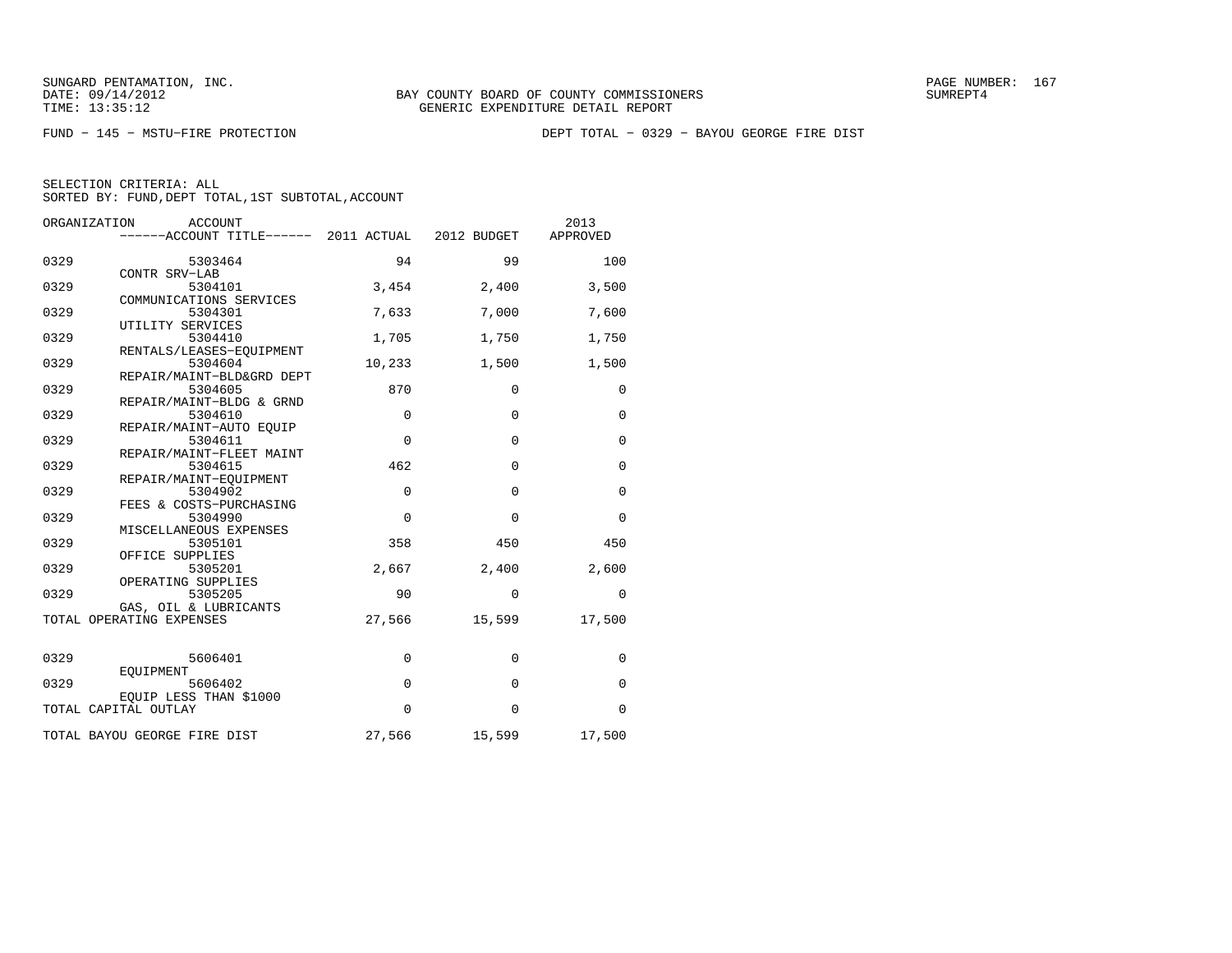FUND − 145 − MSTU−FIRE PROTECTION DEPT TOTAL − 0330 − HILAND PARK FIRE DIST

| ORGANIZATION         | <b>ACCOUNT</b><br>------ACCOUNT TITLE------ 2011 ACTUAL 2012 BUDGET |             |             | 2013<br>APPROVED |
|----------------------|---------------------------------------------------------------------|-------------|-------------|------------------|
| 0330                 | 5304101<br>COMMUNICATIONS SERVICES                                  | 1,853       | 1,680       | 1,680            |
| 0330                 | 5304301                                                             | 8,233       | 7,500       | 8,200            |
| 0330                 | UTILITY SERVICES<br>5304410                                         | 1,445       | 1,500       | 1,500            |
| 0330                 | RENTALS/LEASES-EOUIPMENT<br>5304604                                 | 2,529       | 4,000       | 4,000            |
| 0330                 | REPAIR/MAINT-BLD&GRD DEPT<br>5304605                                | $\mathbf 0$ | $\mathbf 0$ | $\mathbf 0$      |
| 0330                 | REPAIR/MAINT-BLDG & GRND<br>5304610                                 | 69          | $\Omega$    | $\Omega$         |
| 0330                 | REPAIR/MAINT-AUTO EOUIP<br>5304611                                  | $\mathbf 0$ | $\mathbf 0$ | $\mathbf 0$      |
| 0330                 | REPAIR/MAINT-FLEET MAINT<br>5304615                                 | 228         | $\mathbf 0$ | $\mathbf 0$      |
| 0330                 | REPAIR/MAINT-EQUIPMENT<br>5304902                                   | $\mathbf 0$ | $\Omega$    | $\mathbf 0$      |
| 0330                 | FEES & COSTS-PURCHASING<br>5304990                                  | $\Omega$    | $\Omega$    | $\Omega$         |
| 0330                 | MISCELLANEOUS EXPENSES<br>5305101                                   | 388         | 500         | 500              |
| 0330                 | OFFICE SUPPLIES<br>5305201                                          | 1,073       | 1,800       | 1,800            |
|                      | OPERATING SUPPLIES                                                  |             |             |                  |
| 0330                 | 5305205<br>GAS, OIL & LUBRICANTS                                    | 1,376       | 0           | 0                |
| 0330                 | 5305220<br>TOOL & SMALL IMPLEMENTS                                  | $\mathbf 0$ | $\mathbf 0$ | $\Omega$         |
|                      | TOTAL OPERATING EXPENSES                                            | 17,194      | 16,980      | 17,680           |
| 0330                 | 5606401                                                             | $\mathbf 0$ | $\mathbf 0$ | $\mathbf 0$      |
| 0330                 | EOUIPMENT<br>5606402                                                | $\mathsf 0$ | $\mathbf 0$ | $\mathbf 0$      |
| TOTAL CAPITAL OUTLAY | EOUIP LESS THAN \$1000                                              | $\Omega$    | $\Omega$    | $\Omega$         |
|                      | TOTAL HILAND PARK FIRE DIST                                         | 17,194      | 16,980      | 17,680           |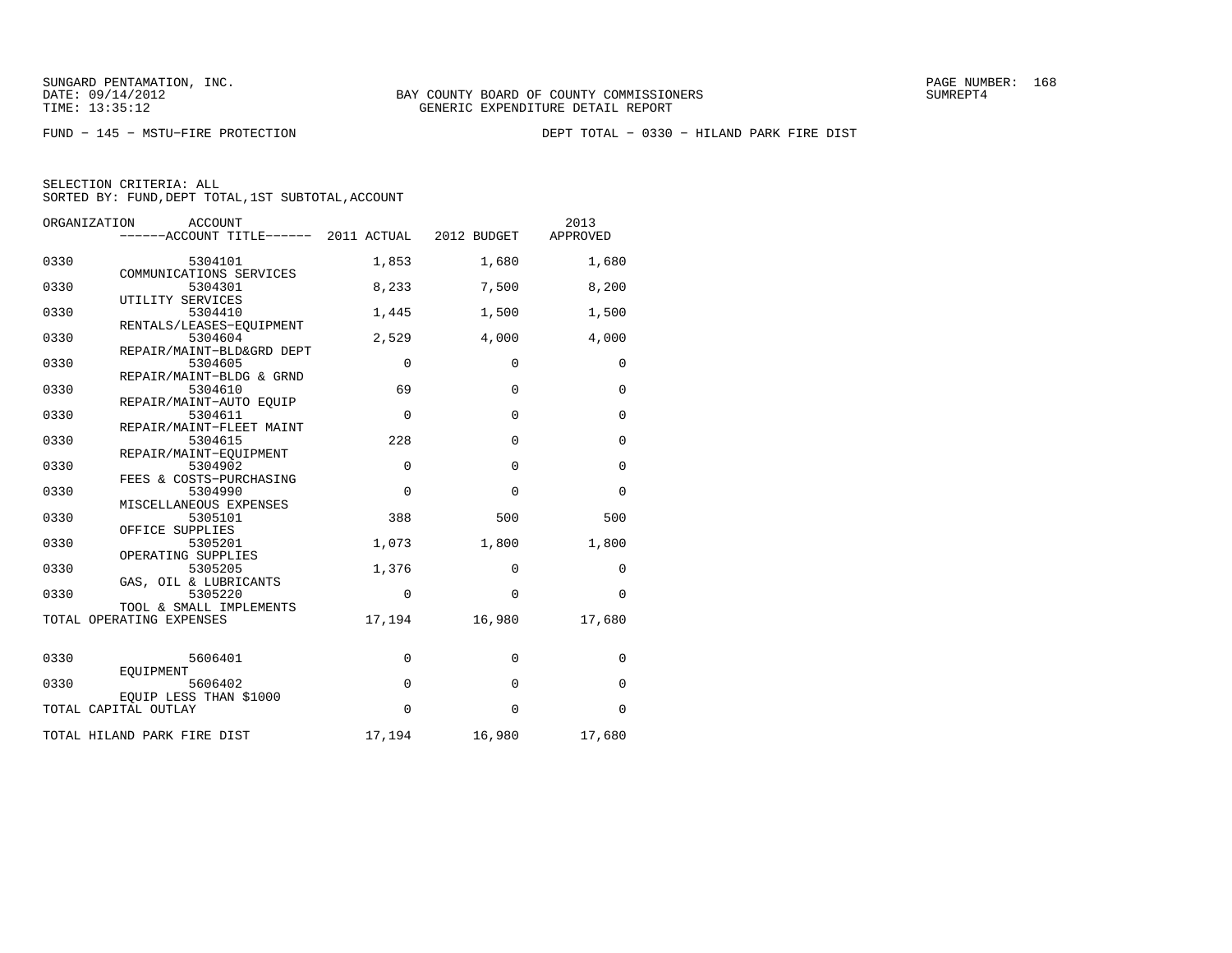| SELECTION CRITERIA: ALL |  |  |                                                    |  |
|-------------------------|--|--|----------------------------------------------------|--|
|                         |  |  | SORTED BY: FUND, DEPT TOTAL, 1ST SUBTOTAL, ACCOUNT |  |

|      | ORGANIZATION<br><b>ACCOUNT</b><br>------ACCOUNT TITLE------ 2011 ACTUAL 2012 BUDGET |             |             | 2013<br>APPROVED |
|------|-------------------------------------------------------------------------------------|-------------|-------------|------------------|
| 0335 | 5303104<br>PROF SRV-ENGINEERING                                                     | $\Omega$    | $\Omega$    | $\Omega$         |
| 0335 | 5303408<br>CONTR SRV-800 MHZ                                                        | 224,884     | 224,387     | 45,695           |
| 0335 | 5304902<br>FEES & COSTS-PURCHASING                                                  | $\Omega$    | $\mathbf 0$ | 0                |
|      | TOTAL OPERATING EXPENSES                                                            | 224,884     | 224,387     | 45,695           |
| 0335 | 5606101<br>LAND                                                                     | $\mathbf 0$ | $\mathbf 0$ | $\mathbf 0$      |
| 0335 | 5606201<br><b>BUILDINGS</b>                                                         | 2,428,370   | $\mathbf 0$ | $\mathbf 0$      |
| 0335 | 5606401<br>EOUIPMENT                                                                | 0           | $\Omega$    | $\mathbf 0$      |
| 0335 | 5606402<br>EOUIP LESS THAN \$1000                                                   | $\Omega$    | $\mathbf 0$ | $\mathbf 0$      |
|      | TOTAL CAPITAL OUTLAY                                                                | 2,428,370   | $\Omega$    | $\mathbf 0$      |
| 0335 | 5707105                                                                             | $\mathbf 0$ | $\mathbf 0$ | $\mathbf 0$      |
| 0335 | PRINCIPAL-LOANS<br>5707205                                                          | $\mathbf 0$ | $\mathbf 0$ | $\mathbf 0$      |
| 0335 | INTEREST-LOANS<br>5707303                                                           | 5,103       | $\mathbf 0$ | $\mathbf 0$      |
|      | <b>BOND ISSUE COSTS</b><br>TOTAL DEBT SERVICE                                       | 5,103       | $\Omega$    | $\Omega$         |
| 0335 | 5909920                                                                             | $\Omega$    | $\Omega$    | $\Omega$         |
|      | RESERVE-FUTURE CAP OUTLAY<br>TOTAL NON-OPERATING EXPENSES                           | $\Omega$    | $\Omega$    | $\Omega$         |
|      | TOTAL CAPITAL IMPROVEMENTS                                                          | 2,658,357   | 224,387     | 45,695           |
|      | TOTAL MSTU-FIRE PROTECTION                                                          | 8,684,296   | 6,272,884   | 6,075,502        |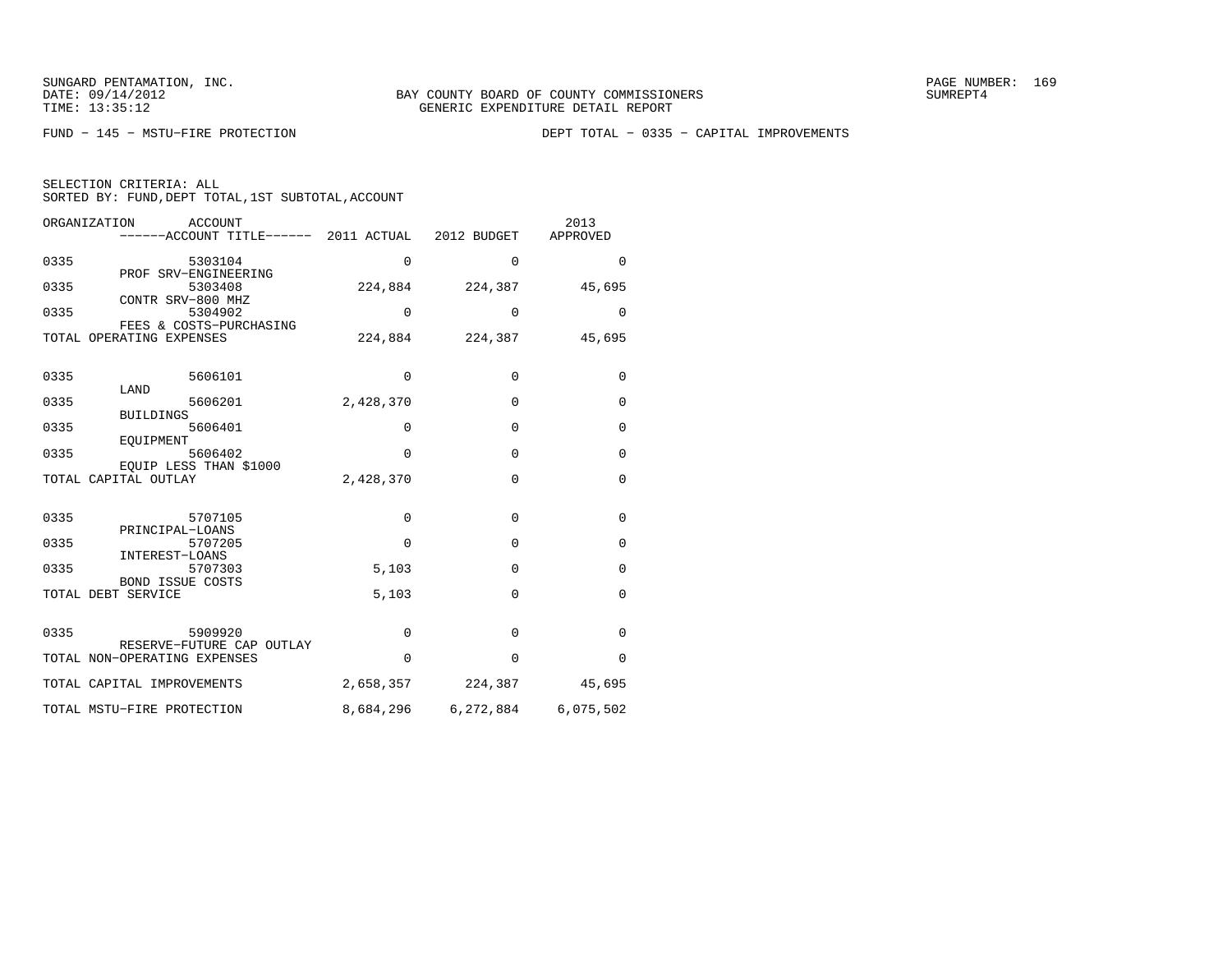FUND − 167 − MSBU FUND DEPT TOTAL − 0375 − MUNICP SRVC BENEFIT UNIT

| SELECTION CRITERIA: ALL |  |  |                                                    |  |
|-------------------------|--|--|----------------------------------------------------|--|
|                         |  |  | SORTED BY: FUND, DEPT TOTAL, 1ST SUBTOTAL, ACCOUNT |  |

|      | ORGANIZATION<br>ACCOUNT                                   |             |             | 2013     |
|------|-----------------------------------------------------------|-------------|-------------|----------|
|      | ------ACCOUNT TITLE------ 2011 ACTUAL 2012 BUDGET         |             |             | APPROVED |
| 0375 | 5303104<br>PROF SRV-ENGINEERING                           | $\mathbf 0$ | $\Omega$    | $\Omega$ |
| 0375 | 5304125                                                   | $\mathbf 0$ | $\Omega$    | $\Omega$ |
| 0375 | POSTAGE/TRANSP/FREIGHT<br>5304615                         | 1,200       | 1,236       | 1,236    |
| 0375 | REPAIR/MAINT-EOUIPMENT<br>5304905                         | 0           | $\mathbf 0$ | 0        |
| 0375 | FEES&COSTS-LGL ADV/ADVERT<br>5304909                      | $\Omega$    | $\Omega$    | $\Omega$ |
|      | FEES & COSTS-COURT FILING<br>TOTAL OPERATING EXPENSES     | 1,200       | 1,236       | 1,236    |
|      |                                                           |             |             |          |
| 0375 | 5606303<br>STREET LIGHTING                                | 1,410       | 1,500       | 1,500    |
| 0375 | 5606306<br>IMPRV-PEDESTRIAN ACCESS                        | $\mathbf 0$ | $\mathbf 0$ | $\Omega$ |
| 0375 | 5606574                                                   | $\Omega$    | $\Omega$    | $\Omega$ |
|      | CIP-BAYSIDE DREDGING<br>TOTAL CAPITAL OUTLAY              | 1,410       | 1,500       | 1,500    |
|      |                                                           |             |             |          |
| 0375 | 5819101<br>TRNFS-GENERAL FUND (001)                       | 685,000     | $\mathbf 0$ | $\Omega$ |
| 0375 | 5909920                                                   | $\Omega$    | 55,464      | 55,464   |
|      | RESERVE-FUTURE CAP OUTLAY<br>TOTAL NON-OPERATING EXPENSES | 685,000     | 55,464      | 55,464   |
|      | TOTAL MUNICP SRVC BENEFIT UNIT                            | 687,610     | 58,200      | 58,200   |
|      | TOTAL MSBU FUND                                           | 687,610     | 58,200      | 58,200   |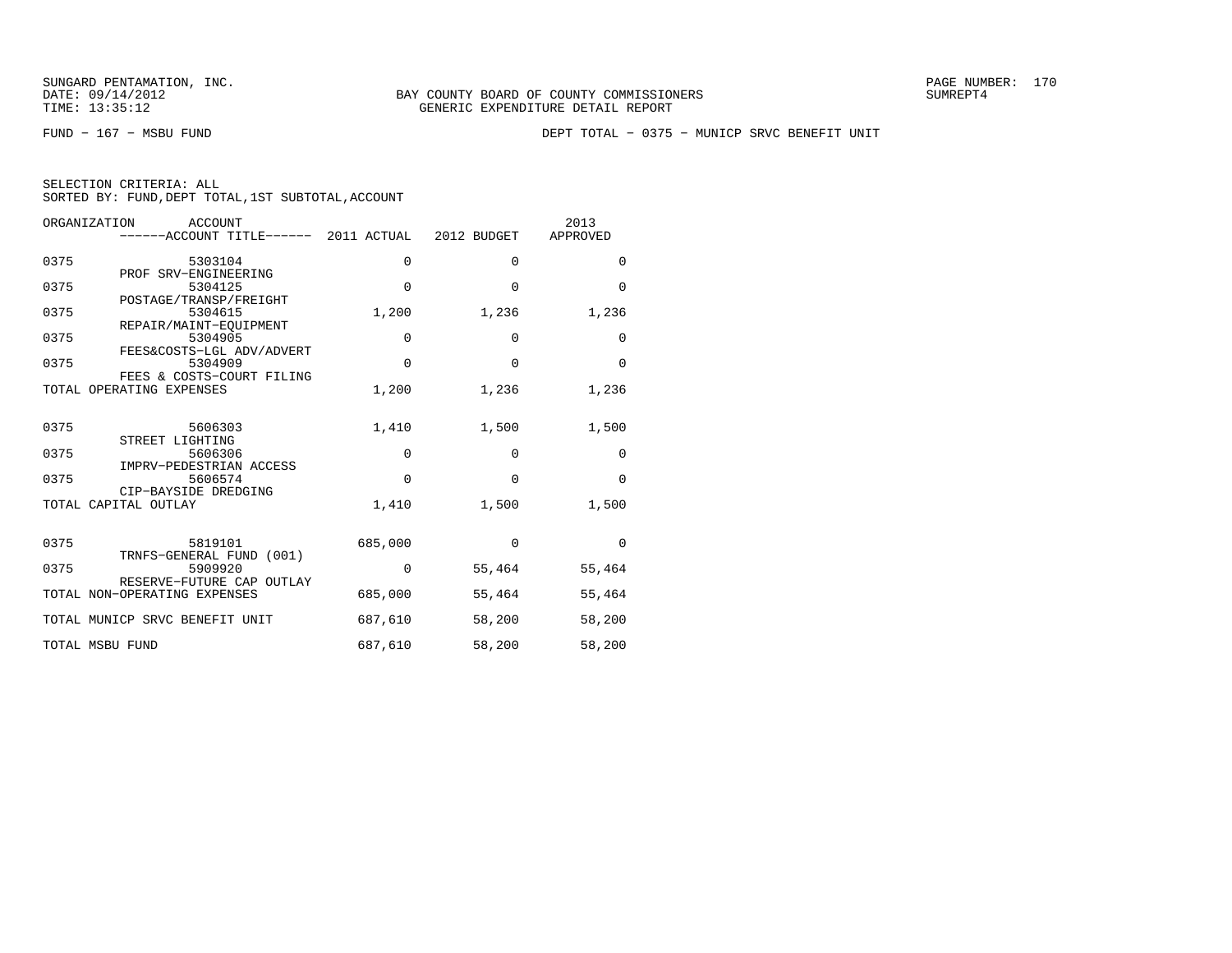FUND − 195 − UTILITY REG AUTHORITY DEPT TOTAL − 0350 − UTILITY REG AUTHORITY

|  | SELECTION CRITERIA: ALL                            |  |  |
|--|----------------------------------------------------|--|--|
|  | SORTED BY: FUND, DEPT TOTAL, 1ST SUBTOTAL, ACCOUNT |  |  |

|      | ORGANIZATION<br>ACCOUNT<br>------ACCOUNT TITLE------ 2011 ACTUAL 2012 BUDGET |             |             | 2013<br>APPROVED |
|------|------------------------------------------------------------------------------|-------------|-------------|------------------|
| 0350 | 5143101                                                                      | $\mathbf 0$ | $\mathbf 0$ | $\Omega$         |
| 0350 | PROF SRV-CO ATTORNEY<br>5143105                                              | 5,425       | 5,000       | 5,000            |
| 0350 | PROF SRV-OTHER ATTNY<br>5303401                                              | 0           | 15,000      | 15,000           |
| 0350 | CONTRACTED SERVICES<br>5304001                                               | $\mathbf 0$ | 0           | 0                |
| 0350 | TRAVEL/TRAINING NON-LOCAL<br>5304125                                         | $\Omega$    | $\Omega$    | $\mathbf 0$      |
| 0350 | POSTAGE/TRANSP/FREIGHT<br>5304905                                            | $\Omega$    | $\Omega$    | $\Omega$         |
|      | FEES&COSTS-LGL ADV/ADVERT<br>TOTAL OPERATING EXPENSES                        | 5,425       | 20,000      | 20,000           |
| 0350 | 5810010                                                                      | $\Omega$    | 0           | $\mathbf 0$      |
|      | CONTRIBUTION-OTHER GOVT<br>TOTAL GRANTS & AIDS                               | $\Omega$    | $\Omega$    | $\Omega$         |
|      |                                                                              |             |             |                  |
| 0350 | 5909999<br>RESERVE-CASH FORWARD                                              | 0           | $\Omega$    | $\Omega$         |
|      | TOTAL NON-OPERATING EXPENSES                                                 | 0           | 0           | $\mathbf 0$      |
|      | TOTAL UTILITY REG AUTHORITY                                                  | 5,425       | 20,000      | 20,000           |
|      | TOTAL UTILITY REG AUTHORITY                                                  | 5,425       | 20,000      | 20,000           |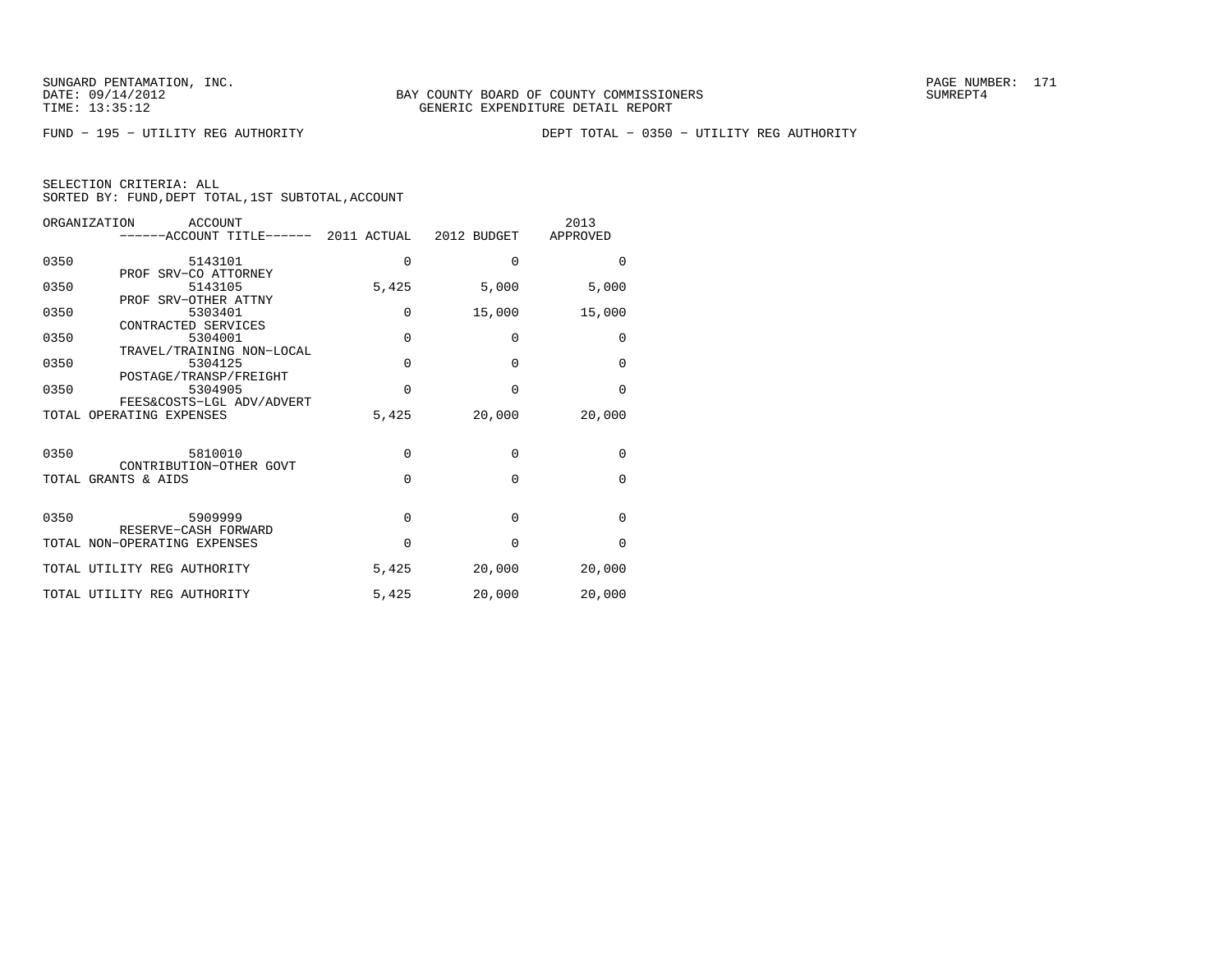FUND − 302 − WATER SYSTEM 2000 BND PRJ DEPT TOTAL − 0307 − WATER SYS PROJ 2000 BONDS

|      | ORGANIZATION<br>ACCOUNT<br>-----ACCOUNT TITLE------ 2011 ACTUAL 2012 BUDGET |   |   | 2013<br>APPROVED |
|------|-----------------------------------------------------------------------------|---|---|------------------|
| 0307 | 5606322<br>IMPRV-15MGD PLANT EXPANS.                                        | U | U | O                |
| 0307 | 5606543<br>CIP-SE TANK/BOOSTER PUMP                                         | U |   | U                |
| 0307 | 5606573<br>CIP-HATHAWAY BRDG WTRLN                                          | U | U | U                |
|      | TOTAL CAPITAL OUTLAY                                                        | U |   | U                |
| 0307 | 5909910                                                                     | U | U | U                |
| 0307 | RESERVE FOR CONTINGENCIES<br>5909999                                        | U |   | U                |
|      | RESERVE-CASH FORWARD<br>TOTAL NON-OPERATING EXPENSES                        | U | U | O                |
|      | TOTAL WATER SYS PROJ 2000 BONDS                                             | U |   | U                |
|      | TOTAL WATER SYSTEM 2000 BND PRJ                                             |   |   |                  |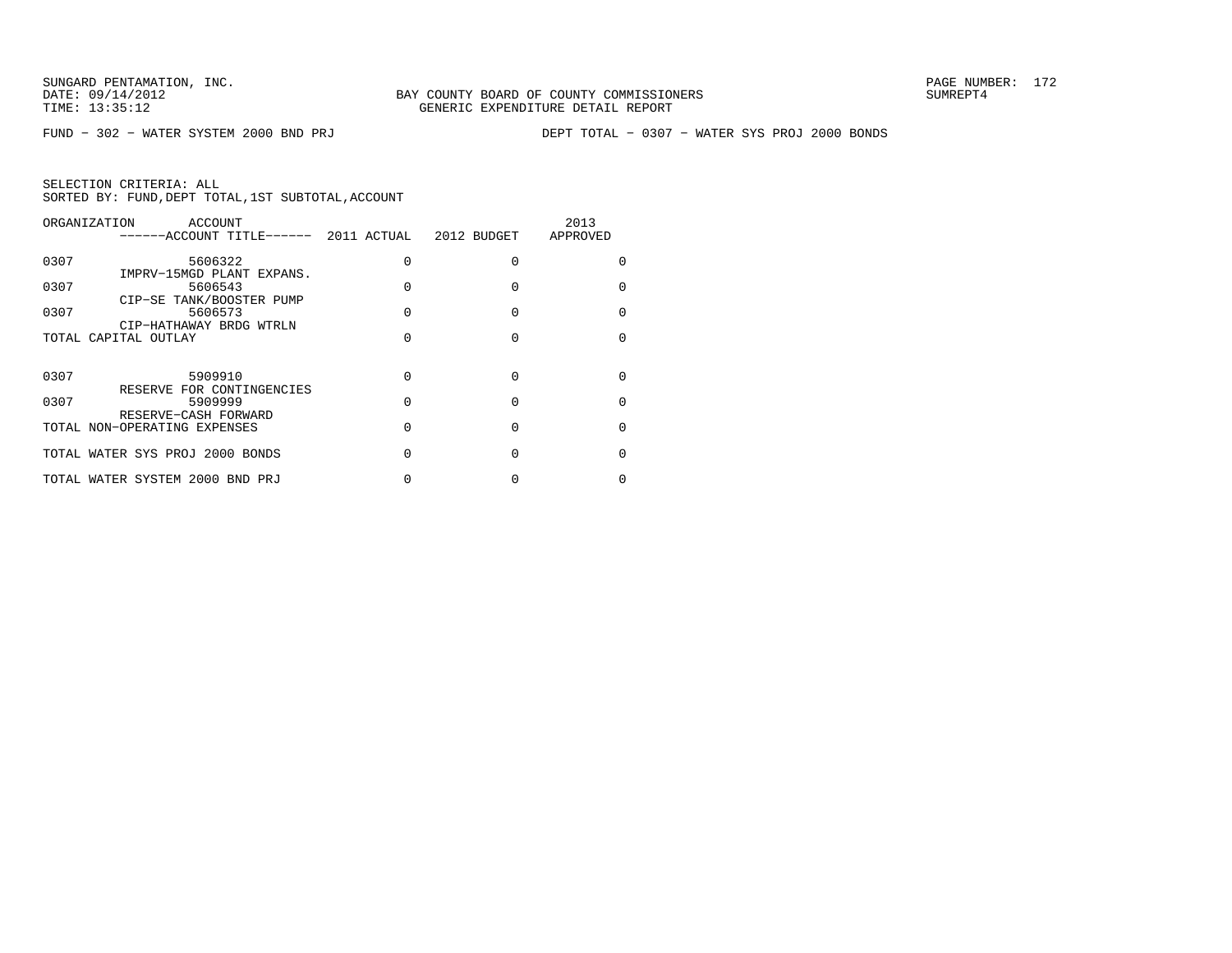FUND − 303 − SALES TX REV BONDS 2002 DEPT TOTAL − 0308 − 2002 SALES TX REV BND PRJ

| ORGANIZATION<br>ACCOUNT                      |   |          | 2013         |
|----------------------------------------------|---|----------|--------------|
| 0308<br>5606201<br><b>BUILDINGS</b>          | 0 | $\Omega$ | <sup>0</sup> |
| 0308<br>5606206<br>BLDG-ST ATTNY & PUB DEFND | O | U        | U            |
| 0308<br>5606519<br>CIP-JUDICIAL FACILITY     | 0 | $\Omega$ | $\Omega$     |
| TOTAL CAPITAL OUTLAY                         | U | $\Omega$ | <sup>n</sup> |
| 0308<br>5707370<br>ARBITRAGE REBATE EXPENSE  | O | U        | U            |
| TOTAL DEBT SERVICE                           | O | $\Omega$ | $\Omega$     |
| 0308<br>5819101<br>TRNFS-GENERAL FUND (001)  | O | $\Omega$ | U            |
| 0308<br>5819102<br>TRNFS-MSTU FIRE (145)     | O | $\Omega$ | <sup>0</sup> |
| TOTAL NON-OPERATING EXPENSES                 | O | $\Omega$ | <sup>0</sup> |
| TOTAL 2002 SALES TX REV BND PRJ              | O | U        | U            |
| TOTAL SALES TX REV BONDS 2002                |   | 0        | $\Omega$     |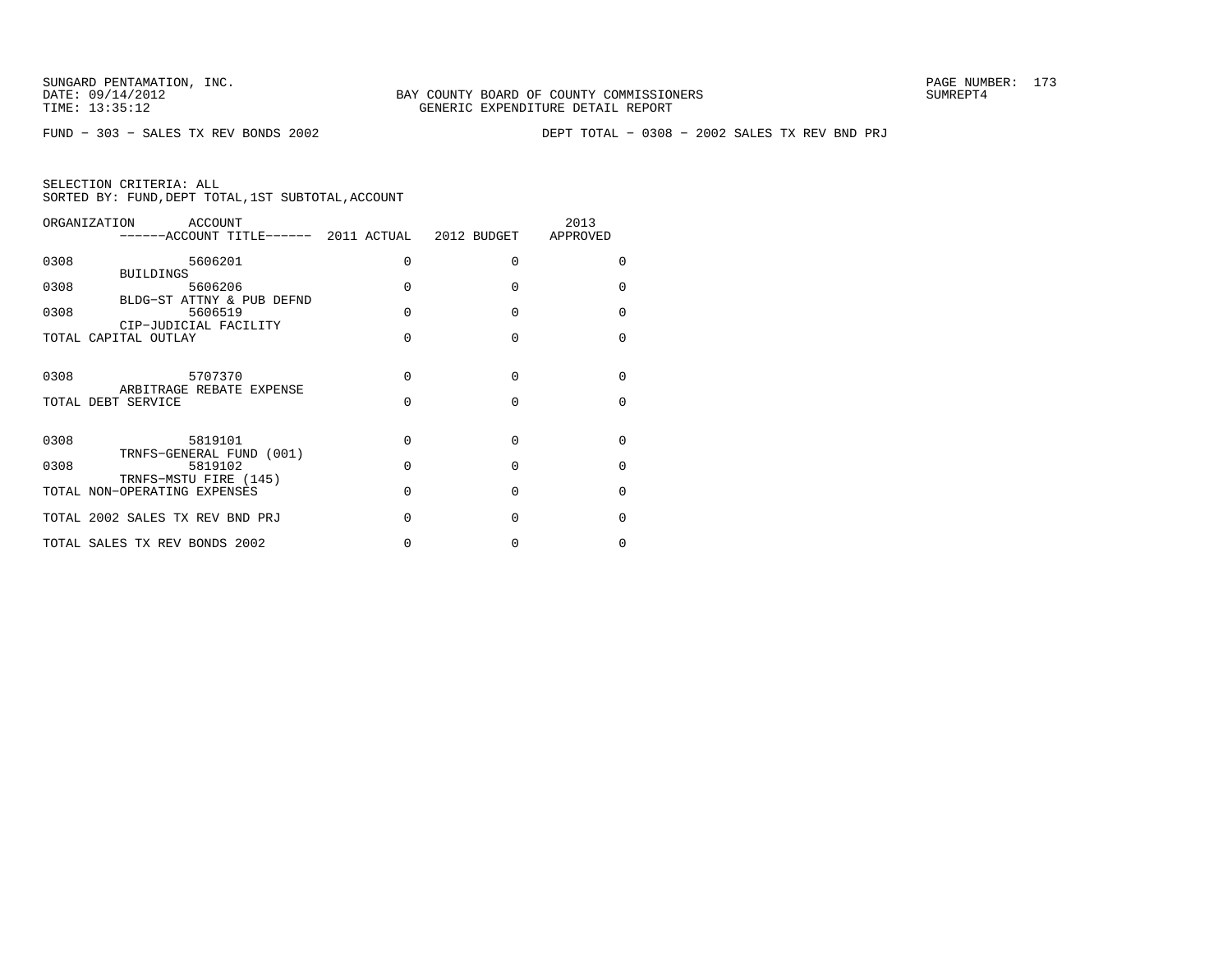FUND − 304 − JAIL 2006 BOND PROJ DEPT TOTAL − 0302 − JAIL CONSTRUCTION PRJ

| SELECTION CRITERIA: ALL |  |  |                                                    |  |
|-------------------------|--|--|----------------------------------------------------|--|
|                         |  |  | SORTED BY: FUND, DEPT TOTAL, 1ST SUBTOTAL, ACCOUNT |  |

| ORGANIZATION |                             | ACCOUNT<br>------ACCOUNT TITLE------ 2011 ACTUAL 2012 BUDGET APPROVED |          |          | 2013        |
|--------------|-----------------------------|-----------------------------------------------------------------------|----------|----------|-------------|
| 0302         |                             | 5304905<br>FEES&COSTS-LGL ADV/ADVERT                                  | $\Omega$ | $\Omega$ | $\Omega$    |
|              | TOTAL OPERATING EXPENSES    |                                                                       | $\Omega$ | $\Omega$ | $\Omega$    |
| 0302         | LAND                        | 5606100                                                               | $\Omega$ | $\Omega$ | $\mathbf 0$ |
| 0302         | LAND                        | 5606101                                                               | $\Omega$ | $\Omega$ | 0           |
| 0302         | 5606521<br>$CIP$ - JAIL     |                                                                       | $\Omega$ | $\Omega$ | $\Omega$    |
|              | TOTAL CAPITAL OUTLAY        |                                                                       | O        | O        | $\Omega$    |
| 0302         | BOND ISSUE COSTS            | 5707303                                                               | $\Omega$ | $\Omega$ | $\Omega$    |
| 0302         |                             | 5707370<br>ARBITRAGE REBATE EXPENSE                                   | $\Omega$ | $\Omega$ | $\mathbf 0$ |
|              | TOTAL DEBT SERVICE          |                                                                       | $\Omega$ | 0        | $\Omega$    |
| 0302         | 5909999                     | RESERVE-CASH FORWARD                                                  | $\Omega$ | $\Omega$ | $\mathbf 0$ |
|              |                             | TOTAL NON-OPERATING EXPENSES                                          | $\Omega$ | $\Omega$ | 0           |
|              | TOTAL JAIL CONSTRUCTION PRJ |                                                                       | $\Omega$ | O        | $\Omega$    |
|              | TOTAL JAIL 2006 BOND PROJ   |                                                                       | 0        | 0        | 0           |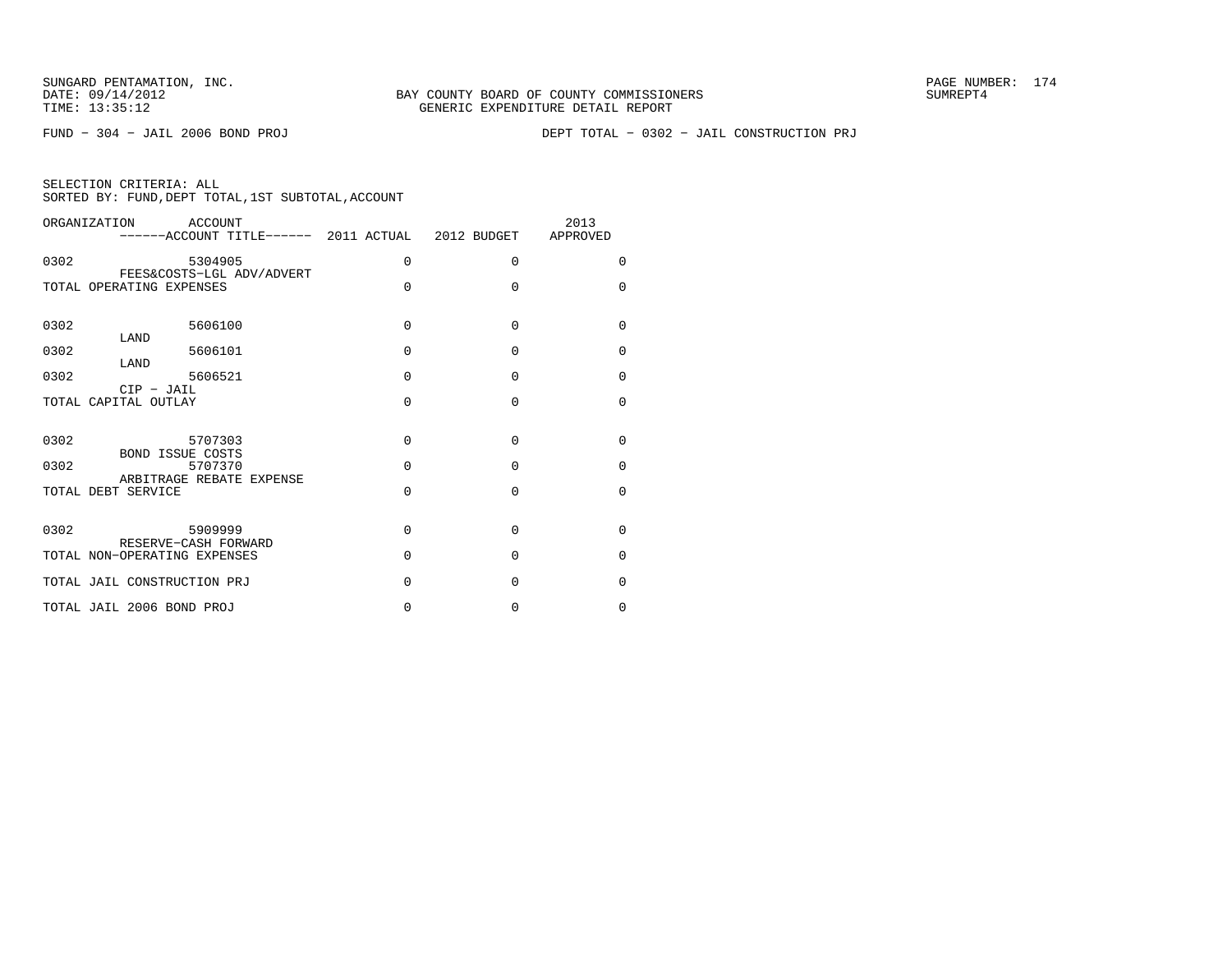FUND − 305 − CAPITAL IMPRV BONDS 2007 DEPT TOTAL − 0304 − CAPITAL IMPRV PROJECTS

| ORGANIZATION<br>ACCOUNT<br>------ACCOUNT TITLE------ 2011 ACTUAL 2012 BUDGET |          |          | 2013<br>APPROVED |
|------------------------------------------------------------------------------|----------|----------|------------------|
| 0304<br>5606318<br>IMPRV-COUNTY PIER                                         | 0        | $\Omega$ | $\Omega$         |
| 0304<br>5606516                                                              | $\Omega$ | $\Omega$ | $\Omega$         |
| CIP-BCC ADMIN BLDG<br>TOTAL CAPITAL OUTLAY                                   | $\Omega$ | $\Omega$ | $\Omega$         |
|                                                                              |          |          |                  |
| 0304<br>5707300<br>OTHER DEBT SERVICE COSTS                                  | $\Omega$ | $\Omega$ | $\Omega$         |
| 5707303<br>0304<br><b>BOND ISSUE COSTS</b>                                   | $\Omega$ | $\Omega$ | $\Omega$         |
| 0304<br>5707370                                                              | $\Omega$ | $\Omega$ | $\Omega$         |
| ARBITRAGE REBATE EXPENSE<br>TOTAL DEBT SERVICE                               | $\Omega$ | $\Omega$ | $\Omega$         |
|                                                                              |          |          |                  |
| 0304<br>5819101<br>TRNFS-GENERAL FUND (001)                                  | $\Omega$ | $\Omega$ | $\Omega$         |
| 5819103<br>0304                                                              | $\Omega$ | $\Omega$ | $\Omega$         |
| TRNSF-TRANSP. (101)<br>0304<br>5819105                                       | $\Omega$ | $\Omega$ | $\Omega$         |
| TRNSF-STORMWATER (115)<br>0304<br>5819110                                    | $\Omega$ | $\Omega$ | $\mathbf 0$      |
| TRNSF-INSURANCE (506)<br>0304<br>5909999                                     | $\Omega$ | $\Omega$ | $\Omega$         |
| RESERVE-CASH FORWARD<br>TOTAL NON-OPERATING EXPENSES                         | $\Omega$ | $\Omega$ | $\Omega$         |
|                                                                              |          |          |                  |
| TOTAL CAPITAL IMPRV PROJECTS                                                 | $\Omega$ | $\Omega$ | $\Omega$         |
| TOTAL CAPITAL IMPRV BONDS 2007                                               | $\Omega$ | $\Omega$ | $\Omega$         |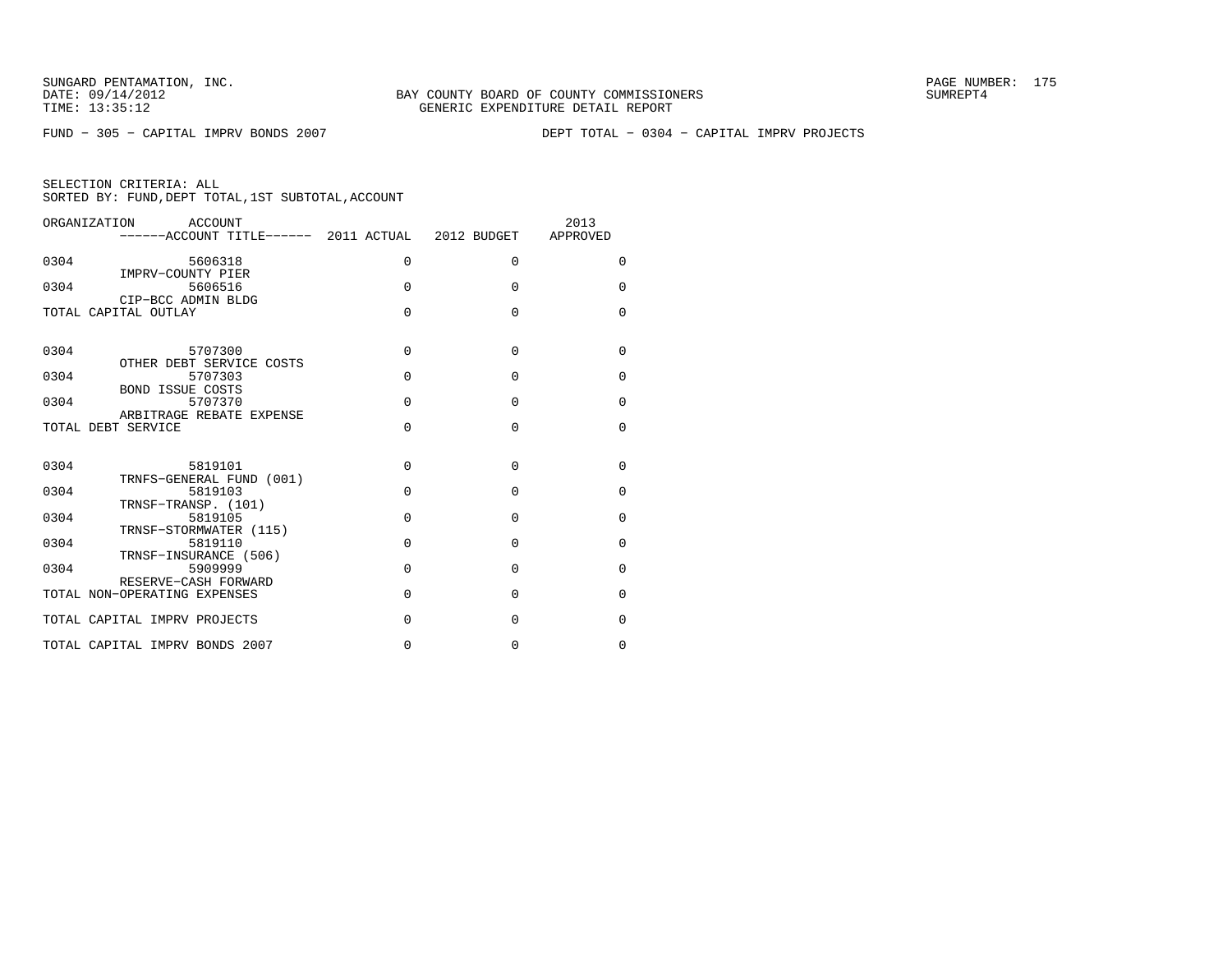FUND − 401 − WATER SYSTEM REVENUE FUND DEPT TOTAL − 0405 − WATER PLANT OPERATIONS

SELECTION CRITERIA: ALL

SORTED BY: FUND, DEPT TOTAL, 1ST SUBTOTAL, ACCOUNT

| ORGANIZATION | ACCOUNT<br>------ACCOUNT TITLE------                            | 2011 ACTUAL | 2012 BUDGET     | 2013<br>APPROVED |
|--------------|-----------------------------------------------------------------|-------------|-----------------|------------------|
| 0405         | 5101200                                                         | 918,886     | 841,370         | 745,412          |
| 0405         | SALARIES & WAGES-REGULAR<br>5101400                             | 65,851      | 60,000          | 60,000           |
| 0405         | SALARIES & WAGES-OVERTIME<br>5102100                            | 72,311      | 68,955          | 61,614           |
| 0405         | FICA TAXES-MATCHING<br>5102200                                  | 86,315      | 45,364          | 42,763           |
| 0405         | RETIREMENT CONTRIBUTIONS<br>5102300<br>LIFE & HEALTH INSURANCE  | 119,741     | 113,094         | 113,754          |
| 0405         | 5102400<br>WORKERS COMP. PREMIUMS                               | 109,824     | 110,656         | 91,935           |
| 0405         | 5102500<br>UNEMPLOYMENT COMPENSATION                            | $-54$       | $\Omega$        | $\Omega$         |
|              | TOTAL PERSONAL SERVICES                                         | 1,372,873   | 1,239,439       | 1,115,478        |
| 0405         | 5143101                                                         | 63,753      | 41,131          | 65,237           |
| 0405         | PROF SRV-CO ATTORNEY<br>5143105                                 | 250         | $\mathbf 0$     | $\Omega$         |
| 0405         | PROF SRV-OTHER ATTNY<br>5143110                                 | 255,608     | $\Omega$        | $\Omega$         |
| 0405         | PROF SRV-LITIGATION<br>5303104                                  | 30,469      | 200,000         | 200,000          |
| 0405         | PROF SRV-ENGINEERING<br>5303106                                 | 567         | 1,000           | 1,000            |
| 0405         | PROF SRV-PHYSICLS/MEDICAL<br>5303107<br>PROF SRV-SUBSTANCE TEST | 716         | 750             | 750              |
| 0405         | 5303108<br>PROF SRV-RATE STUDY                                  | 0           | $\Omega$        | 0                |
| 0405         | 5303110<br>PROF SRV-BACKGROUND CHECK                            | 300         | 500             | 750              |
| 0405         | 5303401<br>CONTRACTED SERVICES                                  | 206,517     | 1,157,300       | 1,157,300        |
| 0405         | 5303408<br>CONTR SRV-800 MHZ                                    | 3,460       | 3,423           | 3,422            |
| 0405         | 5303410<br>CONTR SRV-JANITORIAL                                 | $\Omega$    | $\mathbf 0$     | $\Omega$         |
| 0405         | 5303422<br>CONTR SRV-GIS                                        | 10,231      | 600             | 600              |
| 0405         | 5303425<br>CONTR SRV-ADMIN FEES                                 | 475,174     | 316,012         | 426,856          |
| 0405         | 5303426<br>CONTR SRV-UTIL ADMIN FEES                            | 170,888     | 153,207         | 152,359          |
| 0405<br>0405 | 5303446<br>CONTR SRV-FACILITIES<br>5303464                      | 35,804      | 4,037<br>61,194 | 3,852            |
|              | CONTR SRV-LAB                                                   | 55,318      |                 | 61,194           |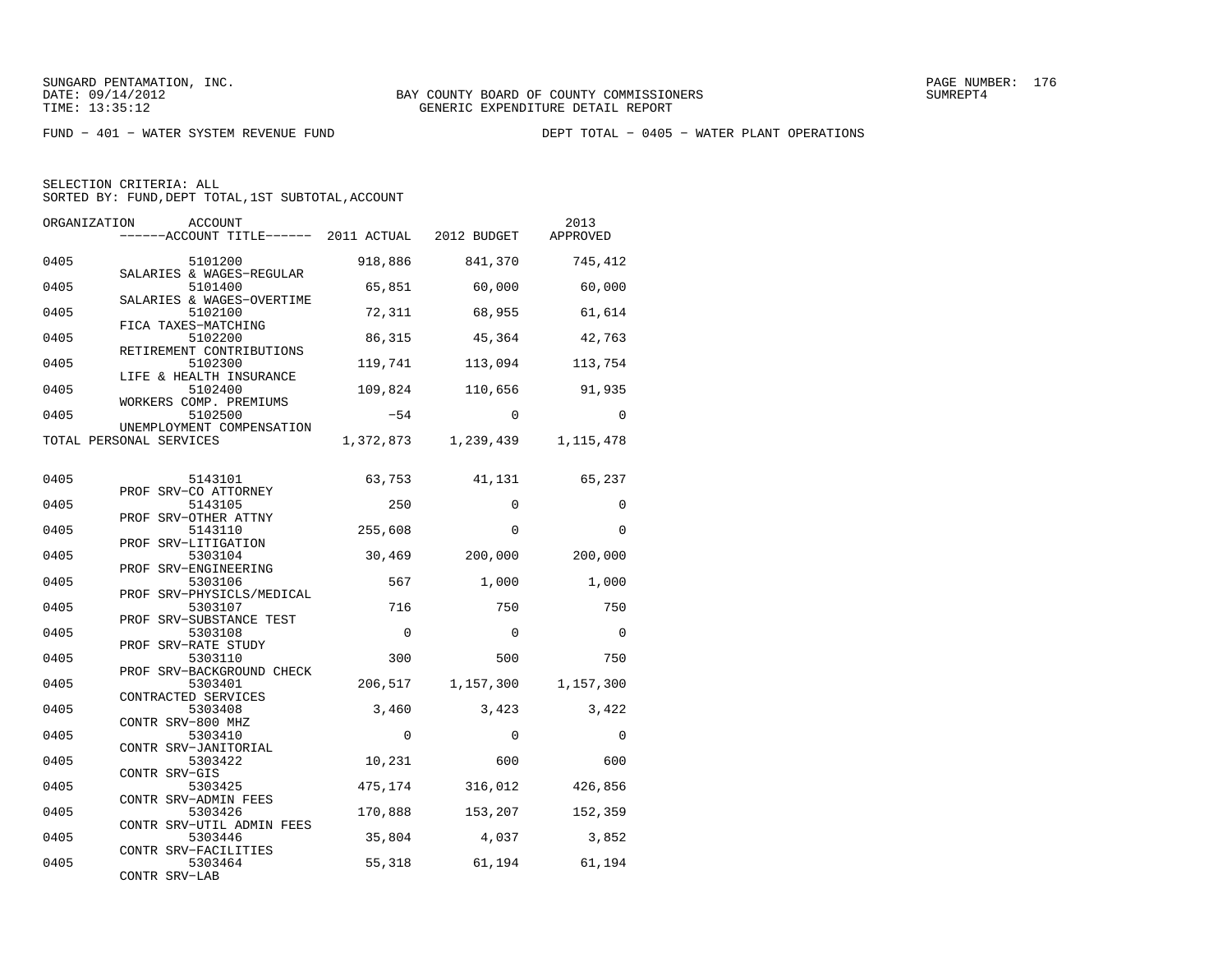FUND − 401 − WATER SYSTEM REVENUE FUND DEPT TOTAL − 0405 − WATER PLANT OPERATIONS

SELECTION CRITERIA: ALL

SORTED BY: FUND, DEPT TOTAL, 1ST SUBTOTAL, ACCOUNT

| ORGANIZATION | ACCOUNT                                              |             |             | 2013        |
|--------------|------------------------------------------------------|-------------|-------------|-------------|
|              | -----ACCOUNT TITLE------ 2011 ACTUAL                 |             | 2012 BUDGET | APPROVED    |
| 0405         | 5304001                                              | 5,094       | 8,150       | 7,700       |
| 0405         | TRAVEL/TRAINING NON-LOCAL<br>5304005<br>TRAVEL-LOCAL | 104         | $\Omega$    | $\Omega$    |
| 0405         | 5304101<br>COMMUNICATIONS SERVICES                   | 8,898       | 9,780       | 10,250      |
| 0405         | 5304125<br>POSTAGE/TRANSP/FREIGHT                    | 2,769       | 5,070       | 5,070       |
| 0405         | 5304301<br>UTILITY SERVICES                          | 1,740,560   | 2,021,116   | 2,142,382   |
| 0405         | 5304403<br>RENTALS/LEASES-LAND                       | 100         | 9,800       | 9,800       |
| 0405         | 5304405<br>RENTALS/LEASES-BUILDINGS                  | 1,359       | 1,548       | 1,548       |
| 0405         | 5304410<br>RENTALS/LEASES-EQUIPMENT                  | 6,086       | 2,256       | 12,250      |
| 0405         | 5304501<br>INSURANCE & BONDS                         | 274,130     | 294,445     | 294,445     |
| 0405         | 5304604<br>REPAIR/MAINT-BLD&GRD DEPT                 | 44,836      | 57,020      | 57,020      |
| 0405         | 5304605<br>REPAIR/MAINT-BLDG & GRND                  | 3,491       | $\Omega$    | $\mathbf 0$ |
| 0405         | 5304610<br>REPAIR/MAINT-AUTO EOUIP                   | 9,497       | 8,500       | 12,000      |
| 0405         | 5304611<br>REPAIR/MAINT-FLEET MAINT                  | $\mathbf 0$ | $\Omega$    | 0           |
| 0405         | 5304612<br>REPAIR/MAINT-AWT                          | $\Omega$    | $\Omega$    | $\Omega$    |
| 0405         | 5304615<br>REPAIR/MAINT-EOUIPMENT                    | 311,588     | 701,000     | 512,000     |
| 0405         | 5304701<br>PRINTING & BINDING                        | 162         | $\Omega$    | 500         |
| 0405         | 5304902<br>FEES & COSTS-PURCHASING                   | 4,614       | 6,331       | 9,811       |
| 0405         | 5304905<br>FEES&COSTS-LGL ADV/ADVERT                 | 525         | 7,500       | 7,500       |
| 0405         | 5304922<br>FEES & COSTS-PERMITS                      | 12,225      | 8,900       | 8,900       |
| 0405         | 5304990<br>MISCELLANEOUS EXPENSES                    | 49          | 100         | 100         |
| 0405         | 5305101<br>OFFICE SUPPLIES                           | 2,543       | 2,100       | 2,100       |
| 0405         | 5305201<br>OPERATING SUPPLIES                        | 7,046       | 21,000      | 21,000      |
| 0405         | 5305202<br>OPER SUPPLIES-JANITORIAL                  | 2,940       | 3,675       | 3,675       |
| 0405         | 5305204<br>OPER. SUPPLIES-CHEMICALS                  | 1,027,127   | 1,796,301   | 2,116,465   |
| 0405         | 5305205<br>GAS, OIL & LUBRICANTS                     | 93,992      | 144,000     | 144,000     |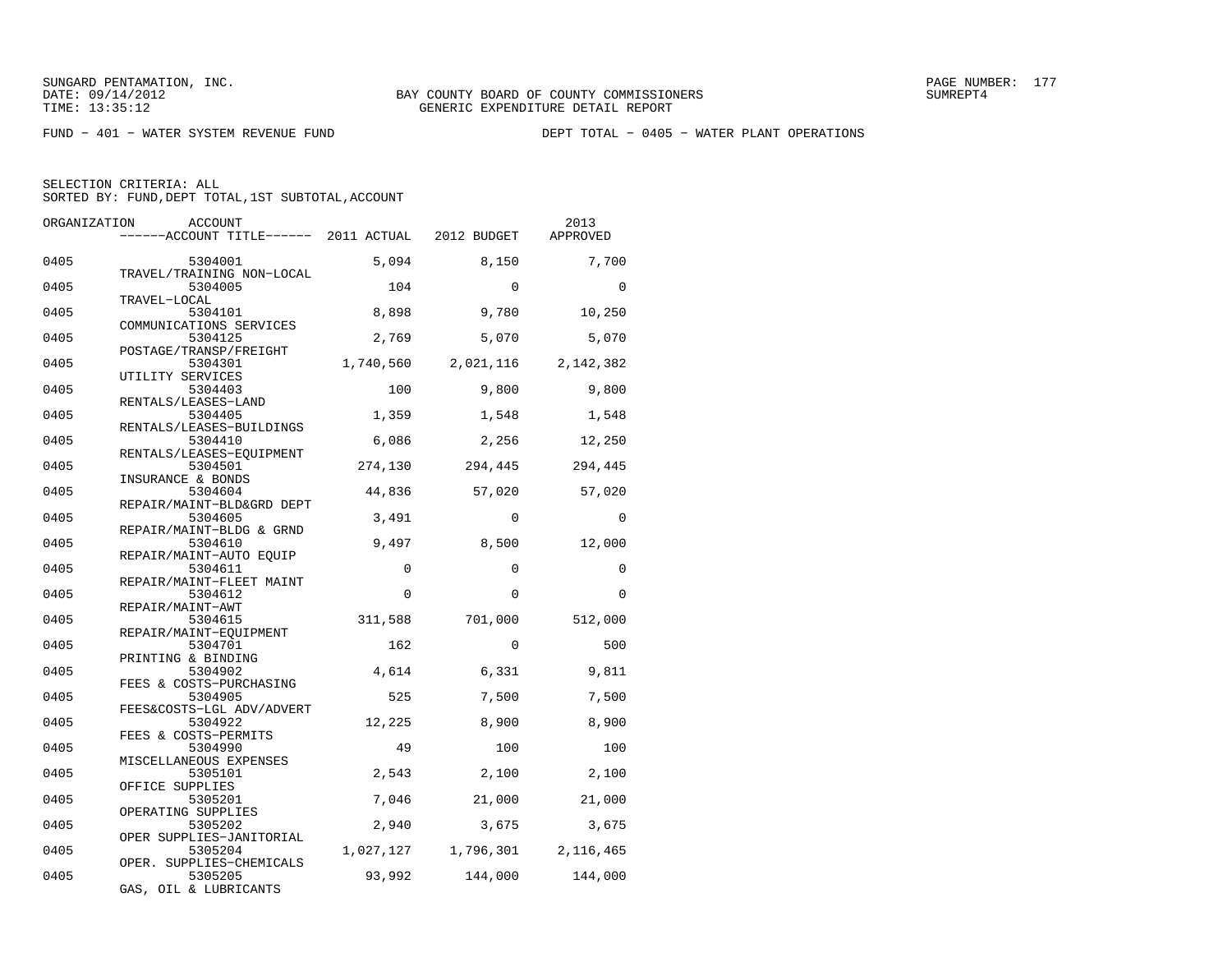FUND − 401 − WATER SYSTEM REVENUE FUND DEPT TOTAL − 0405 − WATER PLANT OPERATIONS

| ORGANIZATION<br>ACCOUNT<br>------ACCOUNT TITLE------ 2011 ACTUAL 2012 BUDGET |           |                     | 2013<br>APPROVED |
|------------------------------------------------------------------------------|-----------|---------------------|------------------|
| 0405<br>5305210                                                              | 4,311     | 11,300              | 11,300           |
| SAFETY GEAR & SUPPLIES<br>0405<br>5305215                                    | 6,777     | 8,473               | 8,973            |
| CLOTHING & WEARING APPRL<br>0405<br>5305220                                  | 4,290     | 4,750               | 5,310            |
| TOOL & SMALL IMPLEMENTS<br>0405<br>5305240                                   | 6,773     | 5,125               | 5,850            |
| OPER SUPPLIES-LAB<br>0405<br>5305401                                         | 214       | 950                 | 2,100            |
| BOOKS/RESOURCE MATR/SUBSC<br>0405<br>5305402                                 | 1,453     | 2,305               | 2,305            |
| DUES & MEMBERSHIPS<br>0405<br>5305406                                        | 4,533     | 1,550               | 5,000            |
| TRAINING & TUITION<br>TOTAL OPERATING EXPENSES                               | 4,897,140 | 7,082,199 7,492,674 |                  |
|                                                                              |           |                     |                  |
| 0405<br>5606101<br>LAND                                                      | 0         | $\mathbf 0$         | 0                |
| 0405<br>5606216<br>BLDG-IMPROVEMENTS                                         | $\Omega$  | 12,000              | $\Omega$         |
| 0405<br>5606401                                                              | 122,785   | 88,100              | 355,935          |
| EOUIPMENT<br>0405<br>5606402                                                 | 19,400    | 9,204               | 20,525           |
| EQUIP LESS THAN \$1000<br>0405<br>5606450                                    | 2,143     | 6,000               | 6,000            |
| COMPUTER SOFTWARE<br>0405<br>5606601                                         | $\Omega$  | $\Omega$            | 0                |
| IMPACT FEE PROJECTS<br>TOTAL CAPITAL OUTLAY                                  | 144,327   | 115,304             | 382,460          |
| 0405<br>5808104                                                              | $\Omega$  | 343,273             | 290,370          |
| AID-PANAMA CITY BEACH                                                        | 0         |                     |                  |
| TOTAL GRANTS & AIDS                                                          |           | 343,273             | 290,370          |
| 0405<br>5819112                                                              | $\Omega$  | $\Omega$            | $\Omega$         |
| TRNFS-RETAIL WATER (420)<br>0405<br>5819117                                  | 0         | $\Omega$            | $\Omega$         |
| TRNSF-WTR SYS 2000 BND PJ<br>0405<br>5819145                                 | $\Omega$  | $\Omega$            | $\Omega$         |
| TRNSF-WATER IMPACT FEES<br>0405<br>5905908                                   | $\Omega$  | $\Omega$            | $\Omega$         |
| LOSS ON DISPOSAL<br>0405<br>5905998                                          | 0         | $\Omega$            | $\Omega$         |
| DEPRECIATION EXPENSE<br>0405<br>5909910                                      | 0         | 708,220             | 708,220          |
| RESERVE FOR CONTINGENCIES                                                    |           |                     |                  |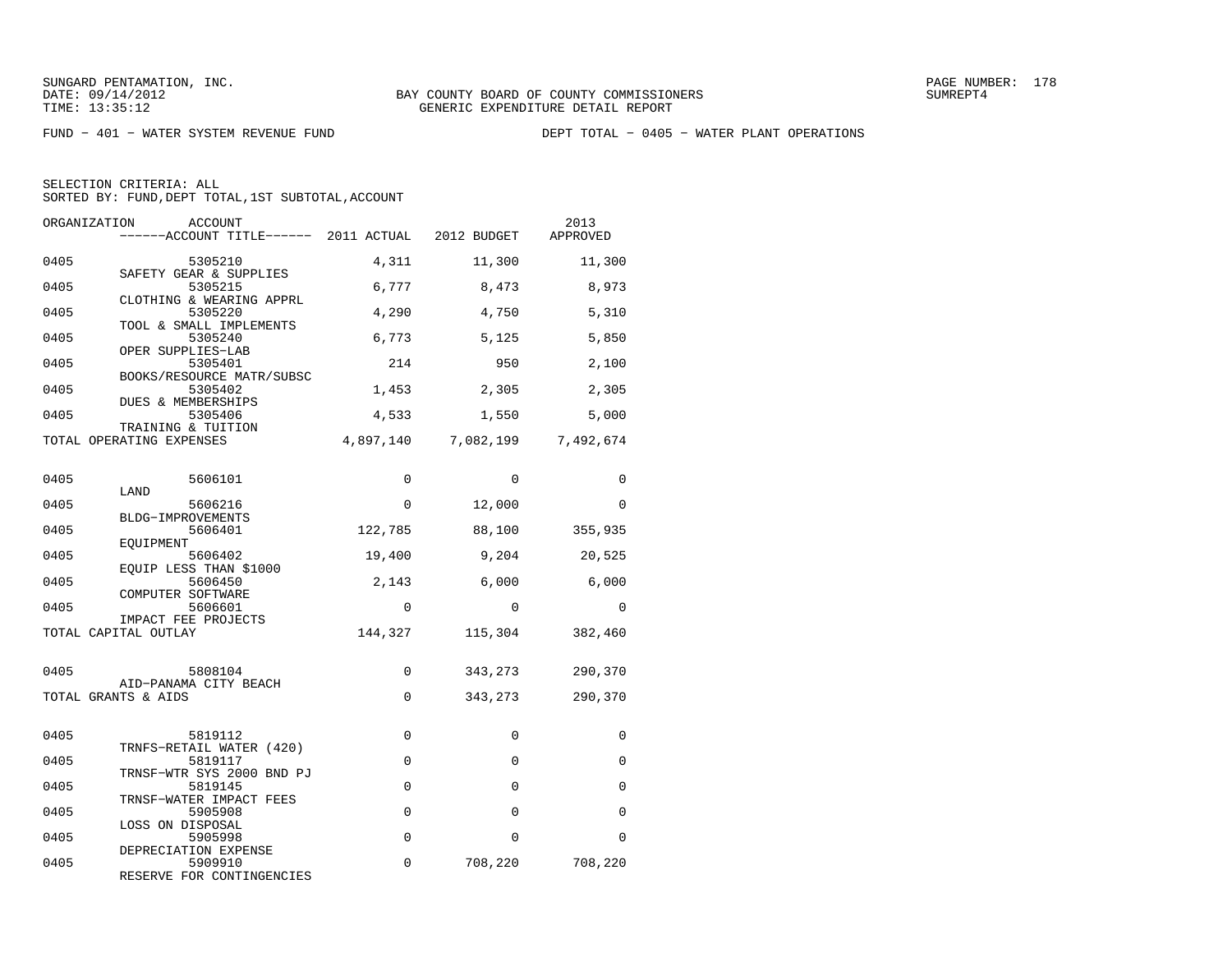FUND − 401 − WATER SYSTEM REVENUE FUND DEPT TOTAL − 0405 − WATER PLANT OPERATIONS

| ORGANIZATION | ACCOUNT<br>------ACCOUNT TITLE------                 | 2011 ACTUAL | 2012 BUDGET | 2013<br>APPROVED |
|--------------|------------------------------------------------------|-------------|-------------|------------------|
| 0405         | 5909913                                              | 0           | 0           |                  |
| 0405         | RESERVE-IMPACT FEES<br>5909915                       | 0           | $\Omega$    | <sup>0</sup>     |
| 0405         | RESERVE FOR PAY ADJUSTMNT<br>5909999                 | $\Omega$    | 18,612,477  | 4,368,192        |
|              | RESERVE-CASH FORWARD<br>TOTAL NON-OPERATING EXPENSES | 0           | 19,320,697  | 5,076,412        |
| TOTAL        | WATER PLANT OPERATIONS                               | 6,414,340   | 28,100,912  | 14,357,394       |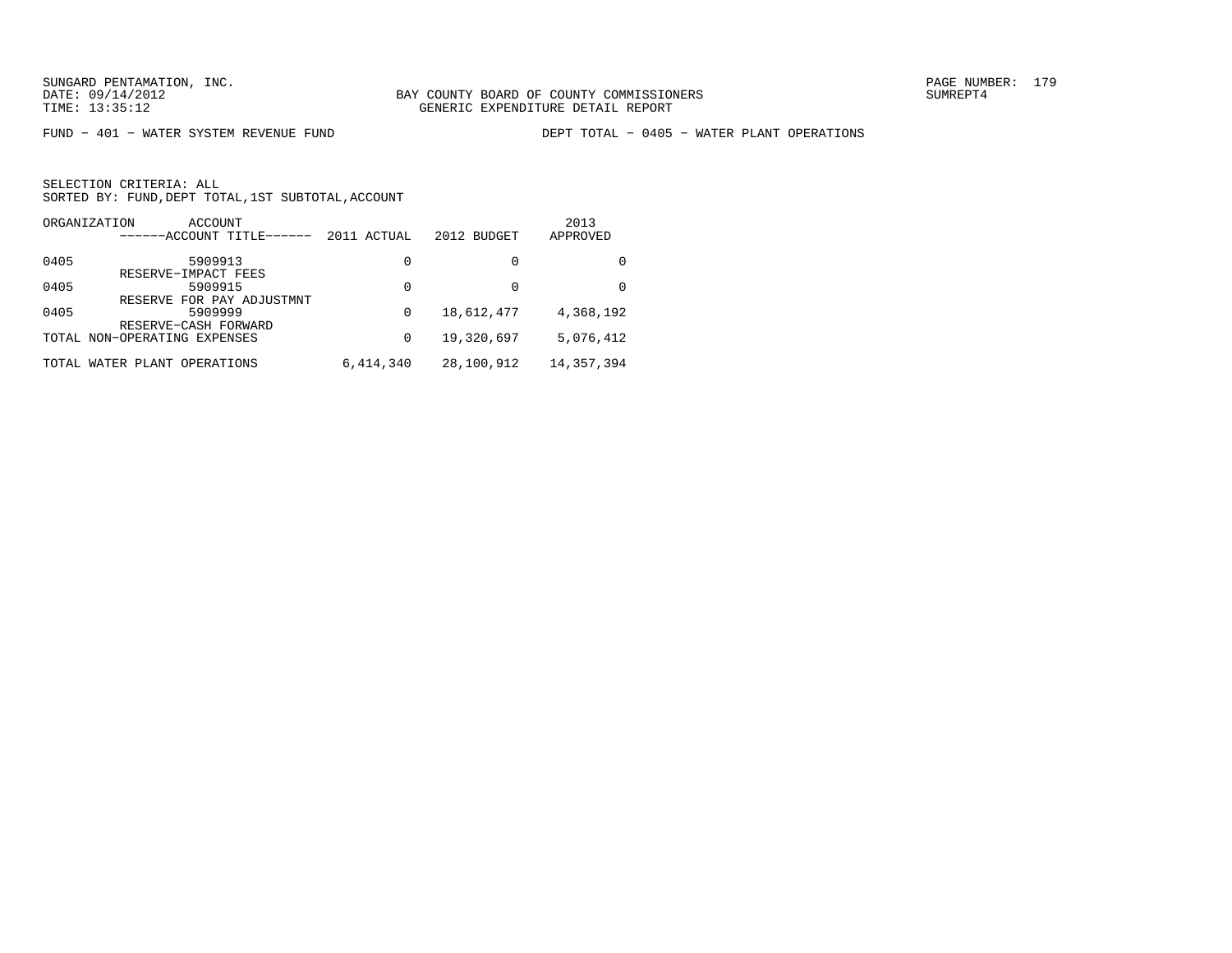FUND − 401 − WATER SYSTEM REVENUE FUND DEPT TOTAL − 0408 − WATER SYS RENEWAL & REPLC

| ORGANIZATION<br><b>ACCOUNT</b><br>------ACCOUNT TITLE------ 2011 ACTUAL |                     | 2012 BUDGET           | 2013<br>APPROVED      |
|-------------------------------------------------------------------------|---------------------|-----------------------|-----------------------|
| 0408<br>5304125                                                         | 0                   | 0                     | 0                     |
| POSTAGE/TRANSP/FREIGHT<br>0408<br>5304905                               | 0                   | 0                     | 0                     |
| FEES&COSTS-LGL ADV/ADVERT<br>0408<br>5305201<br>OPERATING SUPPLIES      | $\mathbf 0$         | $\mathbf 0$           | 0                     |
| 0408<br>5394930<br>COGS-POSTAGE                                         | $\Omega$            | $\Omega$              | 0                     |
| TOTAL OPERATING EXPENSES                                                | $\Omega$            | $\Omega$              | 0                     |
| 0408<br>5606215                                                         | $\Omega$            | $\Omega$              | $\Omega$              |
| BLDG-EOUIP BLDG IMPROVE.<br>5606301<br>0408                             | 100,008             | 3,675,750             | 3,675,750             |
| IMPRV OTHER THAN BLDGS<br>0408<br>5606325<br>IMPRV-FRANKFORD PUMP STN   | 0                   | 0                     | 0                     |
| 0408<br>5606369<br>IMPRV-ELEVATED TANK/231                              | $\mathbf 0$         | $\Omega$              | 0                     |
| 0408<br>5606382<br>IMPRV-WILLIAMS BAYOU PUMP                            | $\mathbf 0$         | $\Omega$              | $\Omega$              |
| 0408<br>5606383<br>IMP-STRG RSVR&HIGH SVSPMP                            | $\mathbf 0$         | 1,679,000             | 1,679,000             |
| 5606390<br>0408<br>IMPRV-WATER FACILITIES                               | $\mathbf 0$         | $\Omega$              | 0                     |
| 0408<br>5606393<br>IMPRV-FILTER TROUGHS                                 | $\Omega$            | $\Omega$              | $\Omega$              |
| 0408<br>5606401<br>EOUIPMENT                                            | $\mathbf 0$         | 0                     | 0                     |
| 0408<br>5606546<br>CIP-NW TRANSM MAIN PHS I                             | 0                   | $\Omega$              | 0                     |
| 5606549<br>0408<br>CIP-FILTER IMPRV                                     | $\mathbf 0$         | 0                     | 0                     |
| 0408<br>5606556<br>CIP-WTR TRTMT GENERATOR                              | $\Omega$            | $\Omega$              | $\Omega$              |
| 5606572<br>0408<br>CIP-WTRLINE EXT/CO RD 390<br>TOTAL CAPITAL OUTLAY    | $\Omega$<br>100,008 | $\Omega$<br>5,354,750 | $\Omega$<br>5,354,750 |
|                                                                         |                     |                       |                       |
| 5909910<br>0408<br>RESERVE FOR CONTINGENCIES                            | 0                   | 535,475               | 535,475               |
| TOTAL NON-OPERATING EXPENSES                                            | 0                   | 535,475               | 535,475               |
| TOTAL WATER SYS RENEWAL & REPLC                                         | 100,008             | 5,890,225             | 5,890,225             |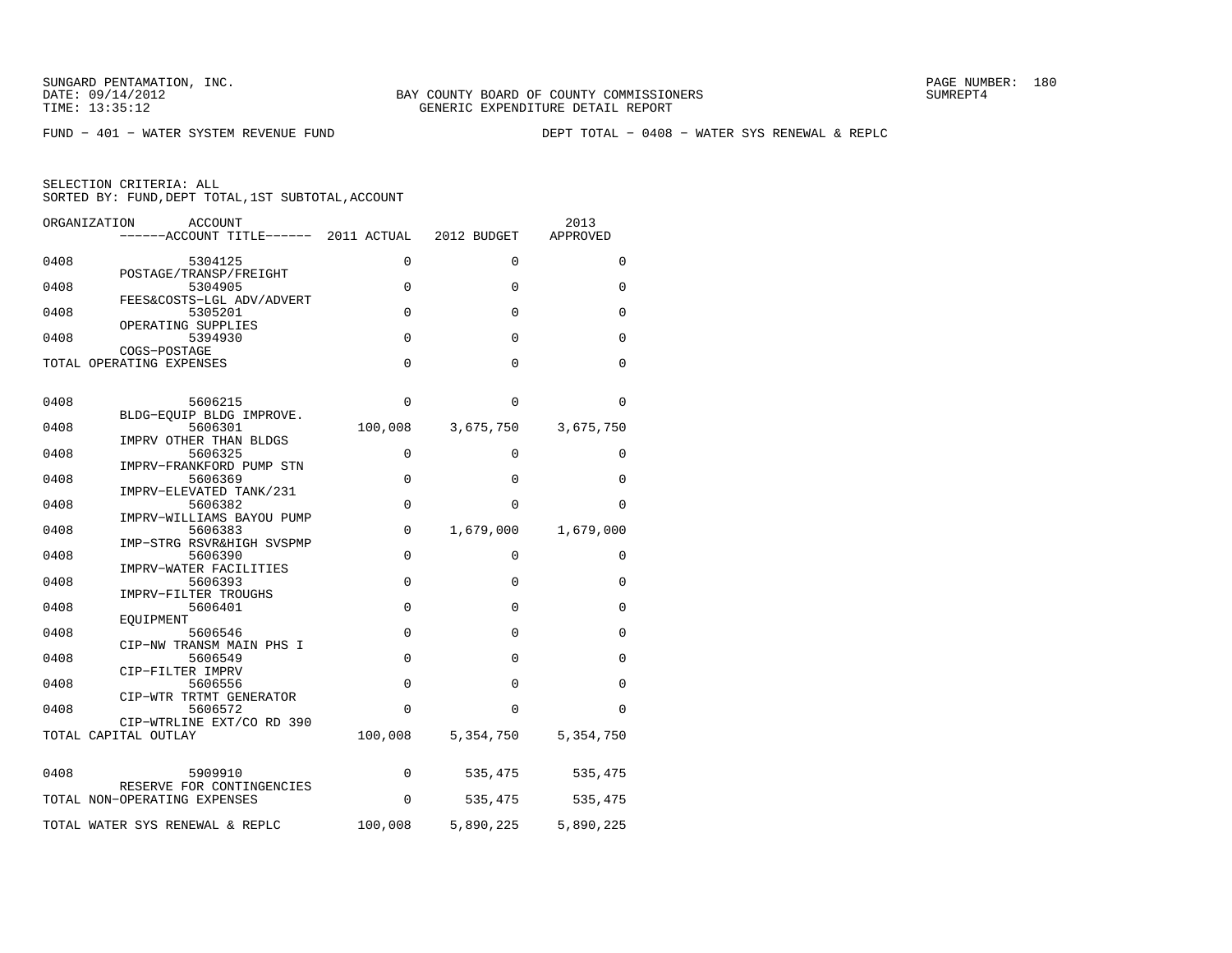FUND − 401 − WATER SYSTEM REVENUE FUND DEPT TOTAL − 0409 − WATER SYS INTEREST & SINK

| ORGANIZATION<br>ACCOUNT<br>-ACCOUNT TITLE-     | 2011 ACTUAL | 2012 BUDGET | 2013<br>APPROVED |
|------------------------------------------------|-------------|-------------|------------------|
| 0409<br>5707105                                | $\mathbf 0$ | 391,935     | 414,593          |
| PRINCIPAL-LOANS<br>0409<br>5707115             | 1,460,000   | 1,515,773   | 1,565,000        |
| PRINCIPAL-REV BONDS<br>0409<br>5707201         | 32,770      | 32,771      | 32,771           |
| INTEREST EXPENSE<br>0409<br>5707205            | 155,886     | 134,465     | 111,807          |
| INTEREST-LOANS<br>0409<br>5707215              | 2,781,371   | 2,555,302   | 2,110,326        |
| <b>INTEREST-REV BONDS</b><br>0409<br>5707303   | 0           | $\Omega$    | $\Omega$         |
| <b>BOND ISSUE COSTS</b><br>0409<br>5707316     | 3,325       | 3,400       | 3,400            |
| PAYING AGENT/TRUSTEE-FEES<br>0409<br>5707370   | 0           | 4,500       | 4,500            |
| ARBITRAGE REBATE EXPENSE<br>TOTAL DEBT SERVICE | 4,433,351   | 4,638,146   | 4,242,397        |
|                                                |             |             |                  |
| TOTAL WATER SYS INTEREST & SINK                | 4,433,351   | 4,638,146   | 4,242,397        |
| TOTAL WATER SYSTEM REVENUE FUND                | 10,947,699  | 38,629,283  | 24,490,016       |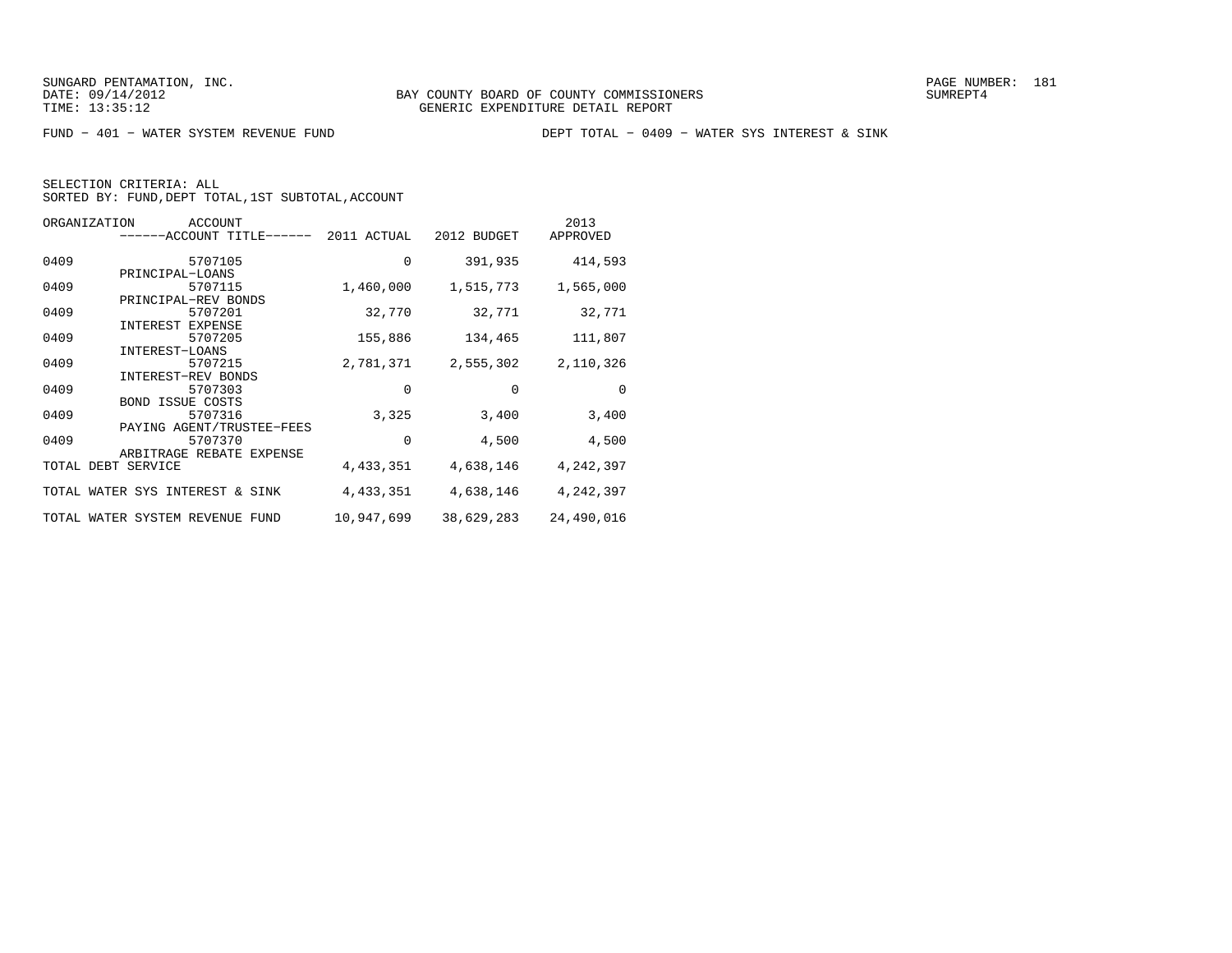$FUND - 420 - RETAIL WATER & WASTEWATER$ 

SELECTION CRITERIA: ALL

SORTED BY: FUND, DEPT TOTAL, 1ST SUBTOTAL, ACCOUNT

| ORGANIZATION | ACCOUNT<br>------ACCOUNT TITLE------ 2011 ACTUAL 2012 BUDGET    |           |             | 2013<br>APPROVED |
|--------------|-----------------------------------------------------------------|-----------|-------------|------------------|
| 0430         | 5101200                                                         | 836,315   | 1,055,094   | 1,074,961        |
| 0430         | SALARIES & WAGES-REGULAR<br>5101400                             | 108,539   | 66,000      | 86,924           |
| 0430         | SALARIES & WAGES-OVERTIME<br>5102100                            | 67,983    | 85,764      | 88,884           |
| 0430         | FICA TAXES-MATCHING<br>5102200<br>RETIREMENT CONTRIBUTIONS      | 81,200    | 56,204      | 61,806           |
| 0430         | 5102300<br>LIFE & HEALTH INSURANCE                              | 103,706   | 183,781     | 215,797          |
| 0430         | 5102400<br>WORKERS COMP. PREMIUMS                               | 41,205    | 60,084      | 63,301           |
| 0430         | 5102500<br>UNEMPLOYMENT COMPENSATION                            | 7,700     | $\Omega$    | $\Omega$         |
|              | TOTAL PERSONAL SERVICES                                         | 1,246,649 | 1,506,927   | 1,591,673        |
| 0430         | 5143101                                                         | 18,283    | 8,809       | 14,154           |
| 0430         | PROF SRV-CO ATTORNEY<br>5143105                                 | 1,000     | 20,000      | 0                |
| 0430         | PROF SRV-OTHER ATTNY<br>5143110                                 | 1,270     | $\Omega$    | $\Omega$         |
| 0430         | PROF SRV-LITIGATION<br>5303104                                  | 18,552    | 400,000     | 25,000           |
| 0430         | PROF SRV-ENGINEERING<br>5303106                                 | 1,706     | 704         | 1,500            |
| 0430         | PROF SRV-PHYSICLS/MEDICAL<br>5303107<br>PROF SRV-SUBSTANCE TEST | 682       | 407         | 400              |
| 0430         | 5303108<br>PROF SRV-RATE STUDY                                  | $\Omega$  | $\mathbf 0$ | 50,000           |
| 0430         | 5303110<br>PROF SRV-BACKGROUND CHECK                            | 303       | 99          | 300              |
| 0430         | 5303125<br>PROF SRV-ENG/PERMITTING                              | $\Omega$  | $\mathbf 0$ | $\Omega$         |
| 0430         | 5303401<br>CONTRACTED SERVICES                                  | 2,015     | 18,250      | 44,000           |
| 0430         | 5303403<br>CONTR SRV-BANK CHRG POOL                             | $\Omega$  | $\Omega$    | $\Omega$         |
| 0430         | 5303408<br>CONTR SRV-800 MHZ                                    | 1,220     | 1,408       | 1,409            |
| 0430         | 5303410<br>CONTR SRV-JANITORIAL                                 | $\Omega$  | $\Omega$    | $\Omega$         |
| 0430         | 5303422<br>CONTR SRV-GIS                                        | 6,620     | 600         | 600              |
| 0430         | 5303425<br>CONTR SRV-ADMIN FEES                                 | 138,709   | 70,135      | 94,260           |
| 0430         | 5303426<br>CONTR SRV-UTIL ADMIN FEES                            | 111,192   | 263,703     | 253,287          |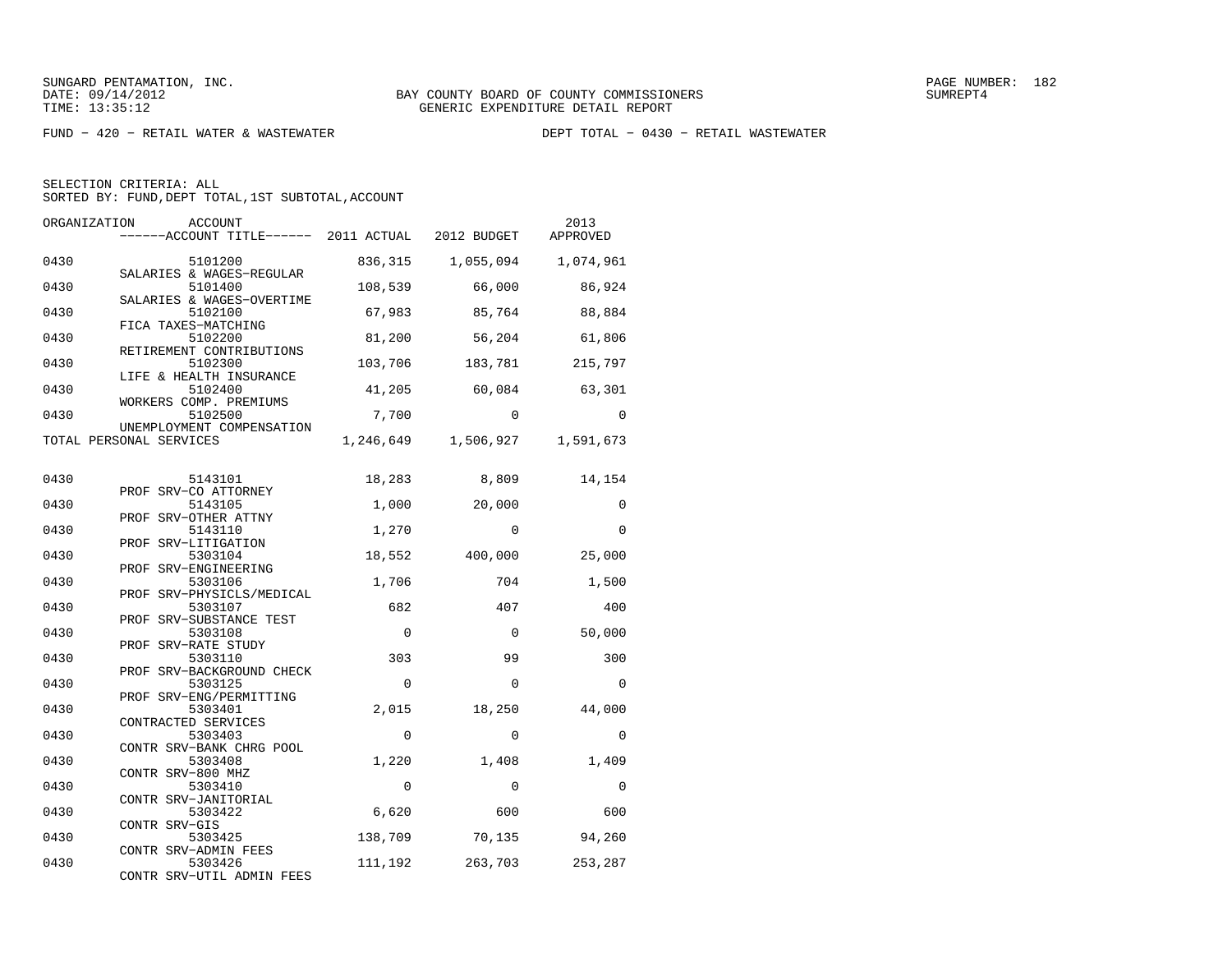$FUND - 420 - RETAIL WATER & WASTEWATER$ 

SELECTION CRITERIA: ALL

SORTED BY: FUND, DEPT TOTAL, 1ST SUBTOTAL, ACCOUNT

| ORGANIZATION | ACCOUNT                                                  |             |             | 2013     |
|--------------|----------------------------------------------------------|-------------|-------------|----------|
|              | -----ACCOUNT TITLE------ 2011 ACTUAL                     |             | 2012 BUDGET | APPROVED |
| 0430         | 5303464                                                  | 6,983       | 57,675      | 58,000   |
| 0430         | CONTR SRV-LAB<br>5304001                                 | 318         | 3,900       | 4,000    |
| 0430         | TRAVEL/TRAINING NON-LOCAL<br>5304101                     | 805         | 5,856       | 6,000    |
| 0430         | COMMUNICATIONS SERVICES<br>5304125                       | 4,079       | 6,640       | 6,000    |
| 0430         | POSTAGE/TRANSP/FREIGHT<br>5304301                        | 21,703      | 216,698     | 165,000  |
| 0430         | UTILITY SERVICES<br>5304403                              | $\mathbf 0$ | 54,595      | 55,000   |
| 0430         | RENTALS/LEASES-LAND<br>5304405                           | 99          | $\Omega$    | $\Omega$ |
| 0430         | RENTALS/LEASES-BUILDINGS<br>5304410                      | $\mathbf 0$ | 7,100       | 1,000    |
| 0430         | RENTALS/LEASES-EQUIPMENT<br>5304501                      | 11,862      | 52,236      | 53,000   |
| 0430         | INSURANCE & BONDS<br>5304604                             | 643         | 10,500      | 10,500   |
| 0430         | REPAIR/MAINT-BLD&GRD DEPT<br>5304605                     | 0           | $\mathbf 0$ | 5,000    |
| 0430         | REPAIR/MAINT-BLDG & GRND<br>5304610                      | 3,096       | 3,000       | 10,000   |
| 0430         | REPAIR/MAINT-AUTO EOUIP<br>5304611                       | $\mathbf 0$ | 0           | 0        |
| 0430         | REPAIR/MAINT-FLEET MAINT<br>5304615                      | 53,277      | 178,500     | 175,000  |
| 0430         | REPAIR/MAINT-EOUIPMENT<br>5304650                        | $\Omega$    | $\Omega$    | $\Omega$ |
| 0430         | RIVERCAMP - O & M<br>5304655                             | $\mathbf 0$ | $\mathbf 0$ | 0        |
| 0430         | LAKE MERIAL - O & M<br>5304701                           | $\Omega$    | $\Omega$    | $\Omega$ |
| 0430         | PRINTING & BINDING<br>5304902<br>FEES & COSTS-PURCHASING | 513         | 3,017       | 6,326    |
| 0430         | 5304905<br>FEES&COSTS-LGL ADV/ADVERT                     | 248         | 2,200       | 1,500    |
| 0430         | 5304909<br>FEES & COSTS-COURT FILING                     | $\Omega$    | $\Omega$    | $\Omega$ |
| 0430         | 5304922<br>FEES & COSTS-PERMITS                          | $\mathbf 0$ | 13,000      | 13,000   |
| 0430         | 5304984<br><b>BAD DEBT</b>                               | 40          | 3,000       | $\Omega$ |
| 0430         | 5304990<br>MISCELLANEOUS EXPENSES                        | $\mathbf 0$ | 1,500       | 100      |
| 0430         | 5305101<br>OFFICE SUPPLIES                               | 501         | 3,000       | 3,000    |
| 0430         | 5305201<br>OPERATING SUPPLIES                            | 2,555       | 9,000       | 10,000   |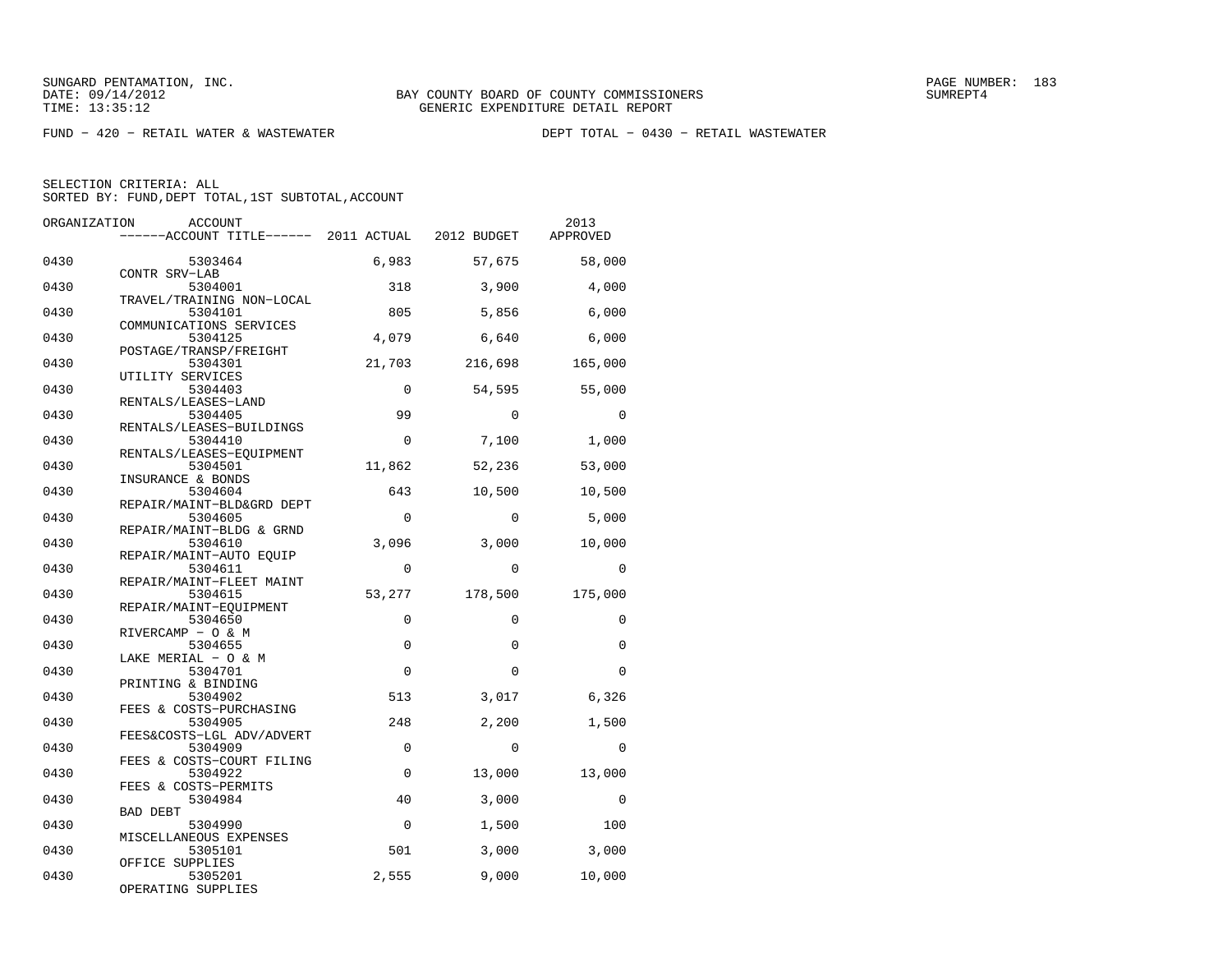FUND − 420 − RETAIL WATER & WASTEWATER DEPT TOTAL − 0430 − RETAIL WASTEWATER

| ORGANIZATION | <b>ACCOUNT</b>                        |          |             | 2013     |
|--------------|---------------------------------------|----------|-------------|----------|
|              | ------ACCOUNT TITLE------ 2011 ACTUAL |          | 2012 BUDGET | APPROVED |
| 0430         | 5305202                               | 24       | 2,000       | 2,000    |
| 0430         | OPER SUPPLIES-JANITORIAL<br>5305204   | 255      | 41,815      | 30,000   |
| 0430         | OPER. SUPPLIES-CHEMICALS<br>5305205   | 5,873    | 34,000      | 34,000   |
| 0430         | GAS, OIL & LUBRICANTS<br>5305210      | 690      | 3,000       | 1,000    |
| 0430         | SAFETY GEAR & SUPPLIES<br>5305215     | 2,744    | 4,700       | 5,000    |
| 0430         | CLOTHING & WEARING APPRL<br>5305220   | 783      | 11,250      | 10,000   |
| 0430         | TOOL & SMALL IMPLEMENTS<br>5305240    | $\Omega$ | 6,000       | 6,000    |
| 0430         | OPER SUPPLIES-LAB<br>5305401          | 235      | 1,700       | 2,000    |
| 0430         | BOOKS/RESOURCE MATR/SUBSC<br>5305402  | 300      | 1,625       | 2,000    |
| 0430         | DUES & MEMBERSHIPS<br>5305406         | 409      | 4,750       | 5,000    |
| 0430         | TRAINING & TUITION<br>5354905         | $\Omega$ | 165,556     | $\Omega$ |
| 0430         | COGS-SEWER<br>5354940                 | 314,687  | 413,838     | 513,986  |
| 0430         | COGS-O & M/RETAIL<br>5354941          | 636,544  | 578,957     | 552,650  |
| 0430         | COGS-O & M/TYNDALL<br>5354942         | 153,212  | 200,198     | 103,282  |
| 0430         | COGS-O & M/MEXICO BEACH<br>5354945    | 65,744   | 34,313      | 56,256   |
| 0430         | COGS-REUSE WATER<br>5354950           | 111,160  | 515,142     | 515,142  |
| 0430         | COGS-DEBT/RETAIL                      |          |             |          |
|              | 5354951<br>COGS-DEBT/TYNDALL          | 377,369  | 328,151     | 328,151  |
| 0430         | 5354952<br>COGS-DEBT/MEXICO BEACH     | 187,333  | 188,701     | 187,333  |
| 0430         | 5354960<br>COGS-R & R/RETAIL          | 30,488   | 62,883      | 62,884   |
| 0430         | 5354961<br>COGS-R & R/TYNDALL         | 61,457   | 61,457      | 61,457   |
| 0430         | 5354962<br>COGS-R & R/MEXICO BEACH    | 15,714   | 15,714      | 15,714   |
| 0430         | 5354970<br>COGS-RATE/RETAIL           | 16,674   | 77,271      | 73,408   |
| 0430         | 5354971<br>COGS-RATE/TYNDALL          | 56,605   | 49,222      | 46,762   |
| 0430         | 5354972<br>COGS-RATE/MEXICO BEACH     | 28,100   | 28,305      | 28,100   |
| 0430         | 5354980<br>COGS-BOND RSV/RETAIL       | $\Omega$ | $\Omega$    | 0        |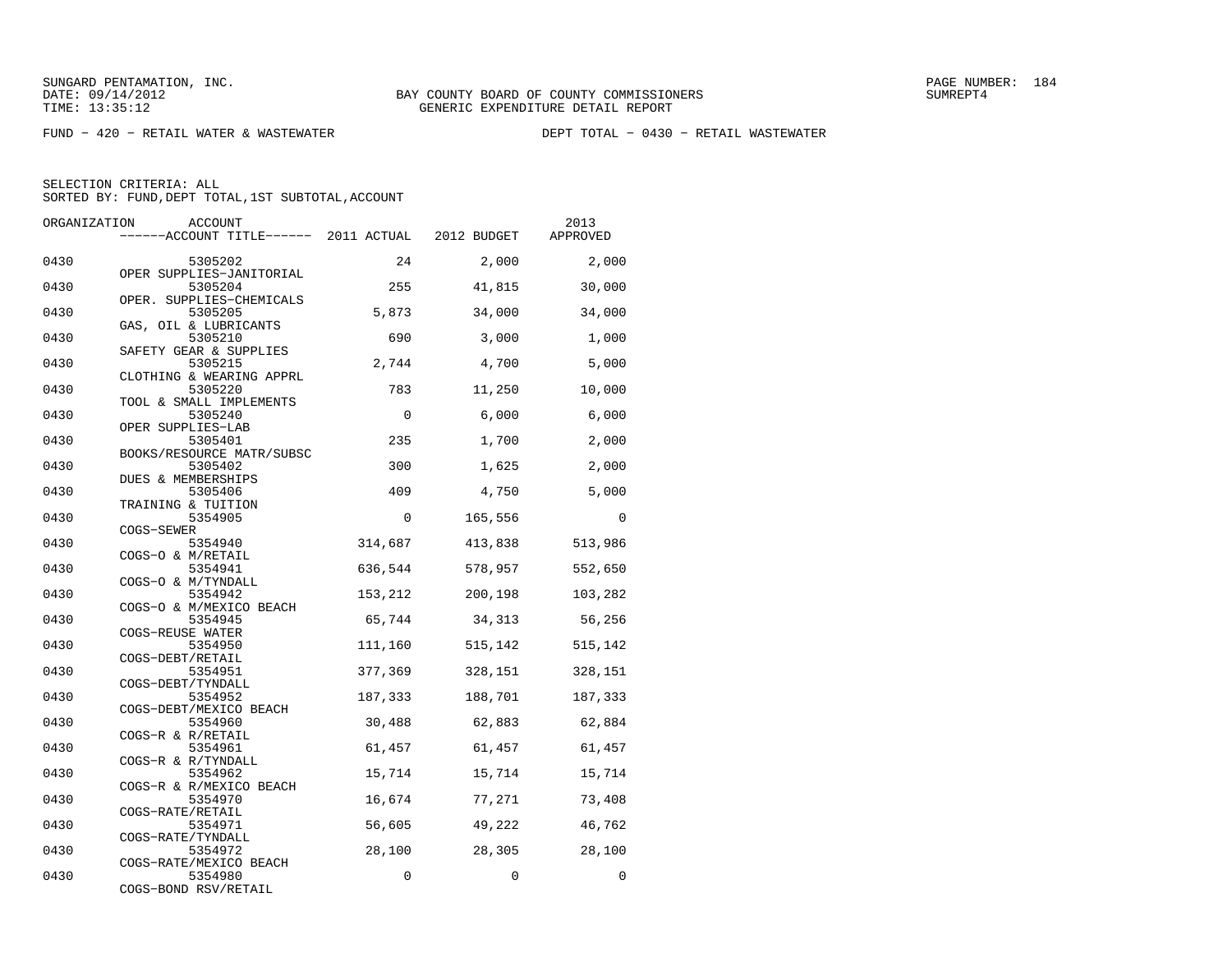$FUND - 420 - RETAIL WATER & WASTEWATER$ 

| ORGANIZATION<br><b>ACCOUNT</b><br>------ACCOUNT TITLE------ 2011 ACTUAL |             | 2012 BUDGET | 2013<br>APPROVED |
|-------------------------------------------------------------------------|-------------|-------------|------------------|
| 0430<br>5355001                                                         | $\Omega$    | $\Omega$    | $\Omega$         |
| GCEC WASTEWATER CAPACITY<br>TOTAL OPERATING EXPENSES                    | 2,474,676   | 4,246,080   | 3,709,461        |
| 0430<br>5606101<br>LAND                                                 | 2,700,000   | $\mathbf 0$ | 0                |
| 0430<br>5606301                                                         | $\Omega$    | $\Omega$    | $\Omega$         |
| IMPRV OTHER THAN BLDGS<br>0430<br>5606352                               | $\Omega$    | $\Omega$    | $\Omega$         |
| IMP-WASTEWATER VALVES<br>0430<br>5606401<br>EOUIPMENT                   | 125,812     | 288,974     | 321,550          |
| 0430<br>5606402<br>EOUIP LESS THAN \$1000                               | 21,688      | 12,000      | 2,100            |
| 0430<br>5606450                                                         | 7,890       | $\Omega$    | $\Omega$         |
| COMPUTER SOFTWARE<br>0430<br>5606540                                    | $\Omega$    | $\Omega$    | $\Omega$         |
| CIP-TAFB SILVER FLAG PROJ<br>0430<br>5606545                            | 77,614      | 285,000     | 0                |
| CIP-WASTEWTR LINE EXT<br>0430<br>5606551                                | $\mathbf 0$ | $\mathbf 0$ | $\Omega$         |
| CIP-LIFT STATION<br>0430<br>5606555                                     | $\mathbf 0$ | 0           | $\Omega$         |
| CIP-WATER LINE EXTENSION<br>0430<br>5606601                             | $\Omega$    | 250,000     | $\Omega$         |
| IMPACT FEE PROJECTS<br>TOTAL CAPITAL OUTLAY                             | 2,933,004   | 835,974     | 323,650          |
|                                                                         |             |             |                  |
| 0430<br>5707105<br>PRINCIPAL-LOANS                                      | $\Omega$    | $\mathbf 0$ | $\mathbf 0$      |
| 5707115<br>0430<br>PRINCIPAL-REV BONDS                                  | 44,000      | 43,000      | $\Omega$         |
| 0430<br>5707205<br>INTEREST-LOANS                                       | 234,262     | $\Omega$    | $\Omega$         |
| 0430<br>5707215                                                         | 2,448,921   | 38,155      | 503,591          |
| INTEREST-REV BONDS<br>0430<br>5707303                                   | 28,732      | 0           | 0                |
| <b>BOND ISSUE COSTS</b><br>0430<br>5707316                              | $\mathbf 0$ | $\mathbf 0$ | $\Omega$         |
| PAYING AGENT/TRUSTEE-FEES<br>TOTAL DEBT SERVICE                         | 2,755,915   | 81,155      | 503,591          |
| 0430<br>5819114                                                         | 0           | $\mathbf 0$ | 0                |
| TRNSF-JT VENT/AWT (412)<br>0430<br>5905998                              | 0           | 0           | $\Omega$         |
| DEPRECIATION EXPENSE                                                    |             |             |                  |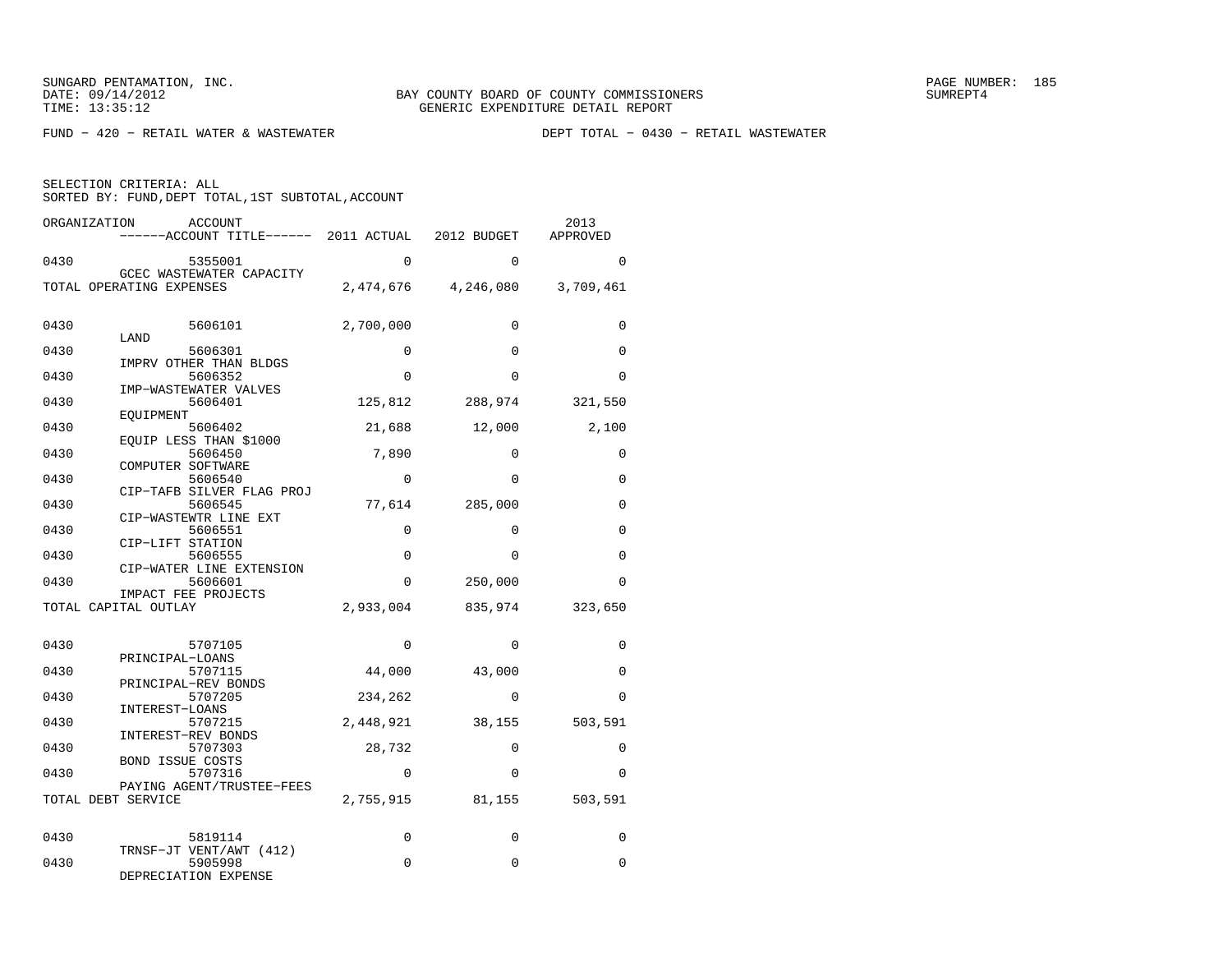FUND − 420 − RETAIL WATER & WASTEWATER DEPT TOTAL − 0430 − RETAIL WASTEWATER

|      | ORGANIZATION<br>ACCOUNT<br>------ACCOUNT TITLE------ | 2011 ACTUAL | 2012 BUDGET | 2013<br>APPROVED |
|------|------------------------------------------------------|-------------|-------------|------------------|
| 0430 | 5909903                                              | 6,996       | 14,250      | U                |
| 0430 | REFUNDS-SEWER IMPACT FEES<br>5909910                 | 0           | 317,880     | 100,000          |
| 0430 | FOR CONTINGENCIES<br>RESERVE<br>5909912              | $\Omega$    | 0           | 0                |
| 0430 | RESERVE-RENWL/REPLACEMENT<br>5909913                 | $\Omega$    | 0           | 0                |
| 0430 | RESERVE-IMPACT FEES<br>5909915                       | $\Omega$    | U           | U                |
| 0430 | RESERVE FOR PAY ADJUSTMNT<br>5909999                 | $\Omega$    | 144,737     | 228,043          |
|      | RESERVE-CASH FORWARD<br>TOTAL NON-OPERATING EXPENSES | 6,996       | 476,867     | 328,043          |
|      | TOTAL RETAIL WASTEWATER                              | 9,417,240   | 7,147,003   | 6,456,418        |
|      |                                                      |             |             |                  |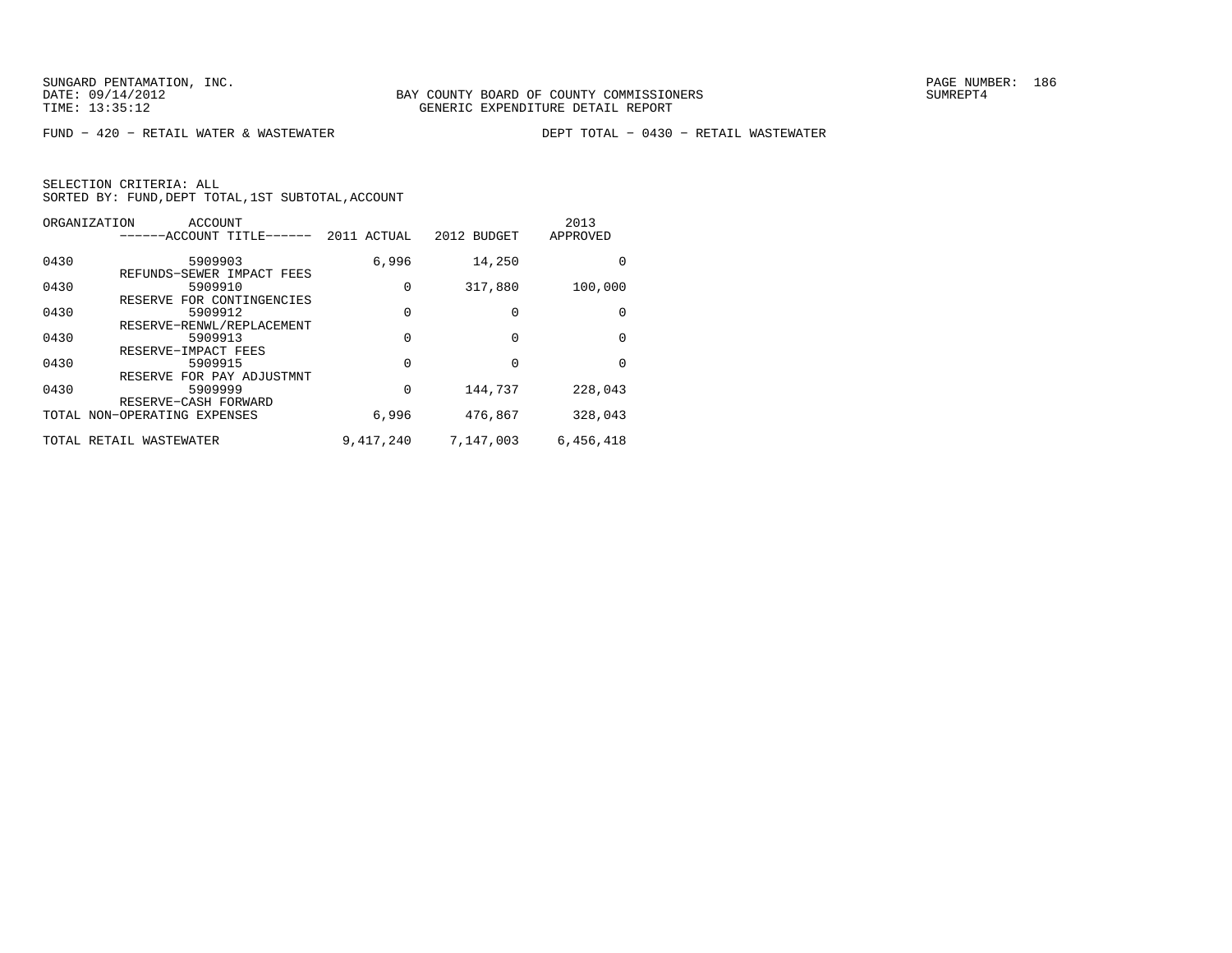FUND − 420 − RETAIL WATER & WASTEWATER DEPT TOTAL − 0445 − RETAIL WATER

| ORGANIZATION | <b>ACCOUNT</b><br>------ACCOUNT TITLE------ 2011 ACTUAL         |             | 2012 BUDGET | 2013<br>APPROVED |
|--------------|-----------------------------------------------------------------|-------------|-------------|------------------|
| 0445         | 5101200<br>SALARIES & WAGES-REGULAR                             | 72,074      | 372,773     | 424,920          |
| 0445         | 5101400                                                         | 2,863       | 37,175      | 37,175           |
| 0445         | SALARIES & WAGES-OVERTIME<br>5102100                            | 5,360       | 31,361      | 35,350           |
| 0445         | FICA TAXES-MATCHING<br>5102200                                  | 7,108       | 20,631      | 24,535           |
| 0445         | RETIREMENT CONTRIBUTIONS<br>5102300                             | 15,834      | 81,719      | 104,606          |
| 0445         | LIFE & HEALTH INSURANCE<br>5102400                              | 19,452      | 50,166      | 47,465           |
|              | WORKERS COMP. PREMIUMS<br>TOTAL PERSONAL SERVICES               | 122,691     | 593,825     | 674,051          |
| 0445         | 5143101                                                         | 4,324       | 6,765       | 8,170            |
| 0445         | PROF SRV-CO ATTORNEY<br>5143105                                 | $\mathbf 0$ | 5,000       | 5,000            |
| 0445         | PROF SRV-OTHER ATTNY<br>5303104                                 | 4,455       | 45,000      | 45,000           |
| 0445         | PROF SRV-ENGINEERING<br>5303106                                 | 237         | 200         | 200              |
| 0445         | PROF SRV-PHYSICLS/MEDICAL<br>5303107                            | 175         | 444         | 444              |
| 0445         | PROF SRV-SUBSTANCE TEST<br>5303110<br>PROF SRV-BACKGROUND CHECK | 32          | 300         | 300              |
| 0445         | 5303401<br>CONTRACTED SERVICES                                  | $\Omega$    | $\Omega$    | $\Omega$         |
| 0445         | 5303403<br>CONTR SRV-BANK CHRG POOL                             | $\Omega$    | $\Omega$    | $\Omega$         |
| 0445         | 5303408<br>CONTR SRV-800 MHZ                                    | 812         | 1,812       | 1,811            |
| 0445         | 5303410<br>CONTR SRV-JANITORIAL                                 | $\mathbf 0$ | $\mathbf 0$ | $\mathbf 0$      |
| 0445         | 5303422<br>CONTR SRV-GIS                                        | 3,310       | 600         | 600              |
| 0445         | 5303425<br>CONTR SRV-ADMIN FEES                                 | 39,987      | 55,195      | 57,965           |
| 0445         | 5303426<br>CONTR SRV-UTIL ADMIN FEES                            | 124,170     | 333,470     | 322,689          |
| 0445         | 5303464<br>CONTR SRV-LAB                                        | 3,564       | 12,577      | 12,577           |
| 0445         | 5304001<br>TRAVEL/TRAINING NON-LOCAL                            | 881         | 2,400       | 2,400            |
| 0445         | 5304101<br>COMMUNICATIONS SERVICES                              | 310         | 1,200       | 1,200            |
| 0445         | 5304125<br>POSTAGE/TRANSP/FREIGHT                               | 6,024       | 14,670      | 14,670           |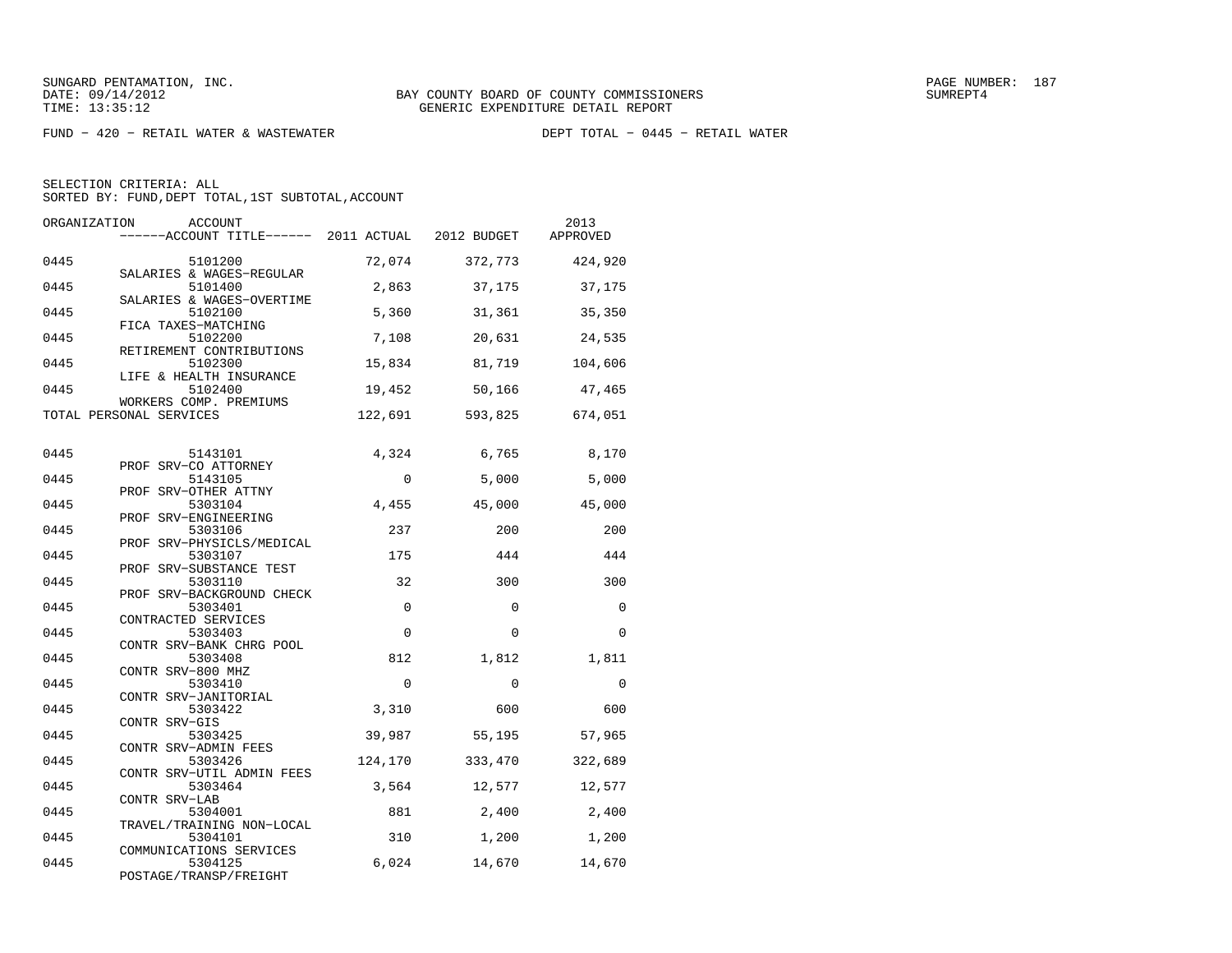FUND − 420 − RETAIL WATER & WASTEWATER DEPT TOTAL − 0445 − RETAIL WATER

| ORGANIZATION | ACCOUNT<br>------ACCOUNT TITLE------ 2011 ACTUAL               |             | 2012 BUDGET | 2013<br>APPROVED |
|--------------|----------------------------------------------------------------|-------------|-------------|------------------|
| 0445         | 5304301                                                        | $\Omega$    | 39,556      | 39,556           |
| 0445         | UTILITY SERVICES<br>5304410                                    | 552         | 3,000       | 3,000            |
| 0445         | RENTALS/LEASES-EQUIPMENT<br>5304501                            | 3,928       | 45,979      | 45,979           |
| 0445         | INSURANCE & BONDS<br>5304604                                   | 2,445       | 1,850       | 1,850            |
| 0445         | REPAIR/MAINT-BLD&GRD DEPT<br>5304605                           | 108         | $\Omega$    | $\Omega$         |
| 0445         | REPAIR/MAINT-BLDG & GRND<br>5304610                            | $-24$       | 5,800       | 5,800            |
| 0445         | REPAIR/MAINT-AUTO EQUIP<br>5304611<br>REPAIR/MAINT-FLEET MAINT | $\Omega$    | $\Omega$    | $\Omega$         |
| 0445         | 5304615<br>REPAIR/MAINT-EOUIPMENT                              | 15,669      | 26,050      | 26,050           |
| 0445         | 5304701<br>PRINTING & BINDING                                  | $\Omega$    | $\Omega$    | $\Omega$         |
| 0445         | 5304902<br>FEES & COSTS-PURCHASING                             | 806         | 940         | 2,956            |
| 0445         | 5304905<br>FEES&COSTS-LGL ADV/ADVERT                           | $\Omega$    | 1,000       | 1,000            |
| 0445         | 5304922<br>FEES & COSTS-PERMITS                                | $\Omega$    | 1,500       | 1,500            |
| 0445         | 5304984<br>BAD DEBT                                            | 5,623       | 1,500       | $\Omega$         |
| 0445         | 5304990<br>MISCELLANEOUS EXPENSES                              | 524         | 1,500       | 1,500            |
| 0445         | 5305101<br>OFFICE SUPPLIES                                     | 300         | 1,350       | 1,350            |
| 0445         | 5305201<br>OPERATING SUPPLIES                                  | 2,140       | 11,650      | 11,650           |
| 0445         | 5305202<br>OPER SUPPLIES-JANITORIAL                            | 98          | 600         | 600              |
| 0445         | 5305204<br>OPER. SUPPLIES-CHEMICALS                            | $\mathbf 0$ | 1,500       | 1,500            |
| 0445         | 5305205<br>GAS, OIL & LUBRICANTS                               | 13,078      | 13,500      | 13,500           |
| 0445         | 5305210<br>SAFETY GEAR & SUPPLIES                              | 552         | 3,800       | 3,800            |
| 0445         | 5305215<br>CLOTHING & WEARING APPRL                            | 1,096       | 2,790       | 2,790            |
| 0445         | 5305220<br>TOOL & SMALL IMPLEMENTS                             | 293         | 3,500       | 3,500            |
| 0445<br>0445 | 5305401<br>BOOKS/RESOURCE MATR/SUBSC                           | 216         | 750         | 750              |
|              | 5305402<br>DUES & MEMBERSHIPS                                  | 175         | 800         | 800              |
| 0445         | 5305406<br>TRAINING & TUITION                                  | 1,194       | 1,950       | 1,950            |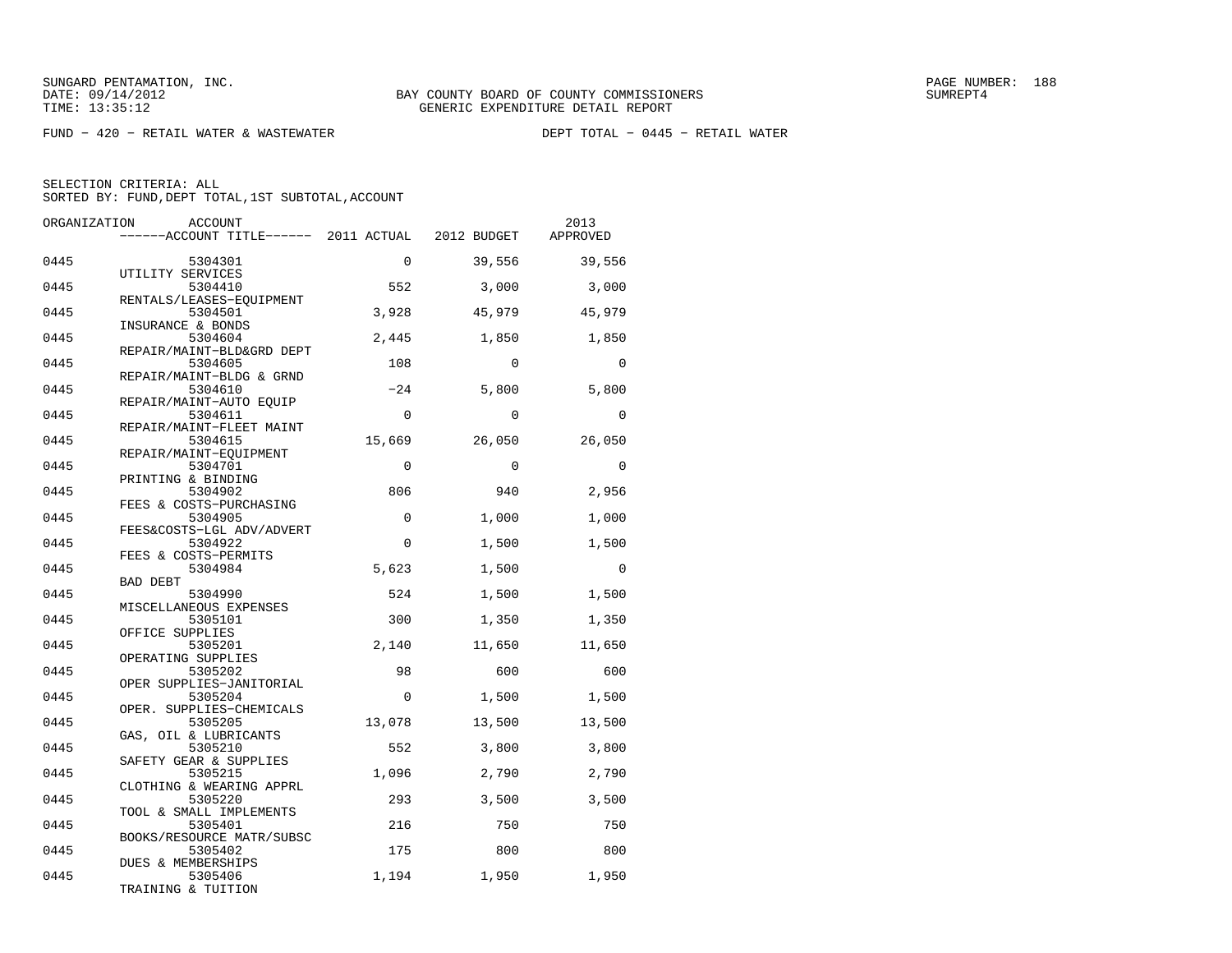$FUND - 420 - RETAIL WATER & WASTEWATER$ 

SELECTION CRITERIA: ALL

SORTED BY: FUND, DEPT TOTAL, 1ST SUBTOTAL, ACCOUNT

|      | ORGANIZATION<br><b>ACCOUNT</b><br>------ACCOUNT TITLE------ 2011 ACTUAL |           | 2012 BUDGET | 2013<br>APPROVED |
|------|-------------------------------------------------------------------------|-----------|-------------|------------------|
| 0445 | 5334910                                                                 | 372,160   | 990,012     | 990,012          |
|      | COGS-WATER<br>TOTAL OPERATING EXPENSES                                  | 609,213   | 1,640,510   | 1,634,419        |
| 0445 | 5606101                                                                 | $\Omega$  | $\Omega$    | $\Omega$         |
| 0445 | LAND<br>5606401                                                         | 50,999    | 60,000      | 96,200           |
| 0445 | EOUIPMENT<br>5606402<br>EOUIP LESS THAN \$1000                          | 36,103    | 54,813      | 56,300           |
| 0445 | 5606450                                                                 | 0         | 400         | 0                |
| 0445 | COMPUTER SOFTWARE<br>5606539                                            | 0         | $\Omega$    | $\Omega$         |
| 0445 | CIP-TAFB AFRL WATER PROJ<br>5606540                                     | 0         | $\Omega$    | $\Omega$         |
| 0445 | CIP-TAFB SILVER FLAG PROJ<br>5606555                                    | 19,130    | 40,000      | 25,000           |
| 0445 | CIP-WATER LINE EXTENSION<br>5606565                                     | 0         | $\Omega$    | $\Omega$         |
| 0445 | CIP-WTRLINE EXT/ST RD 77<br>5606601                                     | 0         | $\Omega$    | 0                |
| 0445 | IMPACT FEE PROJECTS<br>5616301                                          | $\Omega$  | $\Omega$    | $\Omega$         |
|      | IMPRV ROADS & BRIDGES<br>TOTAL CAPITAL OUTLAY                           | 106,232   | 155,213     | 177,500          |
| 0445 | 5707115                                                                 | 58,000    | 18,000      | $\Omega$         |
| 0445 | PRINCIPAL-REV BONDS<br>5707215                                          | 1,216,476 | 1,034,023   | 503,591          |
| 0445 | INTEREST-REV BONDS<br>5707303                                           | 18,741    | $\Omega$    | 0                |
| 0445 | <b>BOND ISSUE COSTS</b><br>5707370                                      | 3,750     | $\Omega$    | $\Omega$         |
|      | ARBITRAGE REBATE EXPENSE<br>TOTAL DEBT SERVICE                          | 1,296,967 | 1,052,023   | 503,591          |
| 0445 | 5819111                                                                 | 0         | $\Omega$    | 0                |
| 0445 | TRNFS-WATER SYS (401)<br>5905998                                        | $\Omega$  | $\Omega$    | $\Omega$         |
| 0445 | DEPRECIATION EXPENSE<br>5909902                                         | 0         | 1,085       | 1,085            |
| 0445 | REFUNDS-WATER IMPACT FEES<br>5909910                                    | $\Omega$  | 152,527     | 100,000          |
| 0445 | RESERVE FOR CONTINGENCIES<br>5909912                                    | 0         | 0           | 0                |
|      | RESERVE-RENWL/REPLACEMENT                                               |           |             |                  |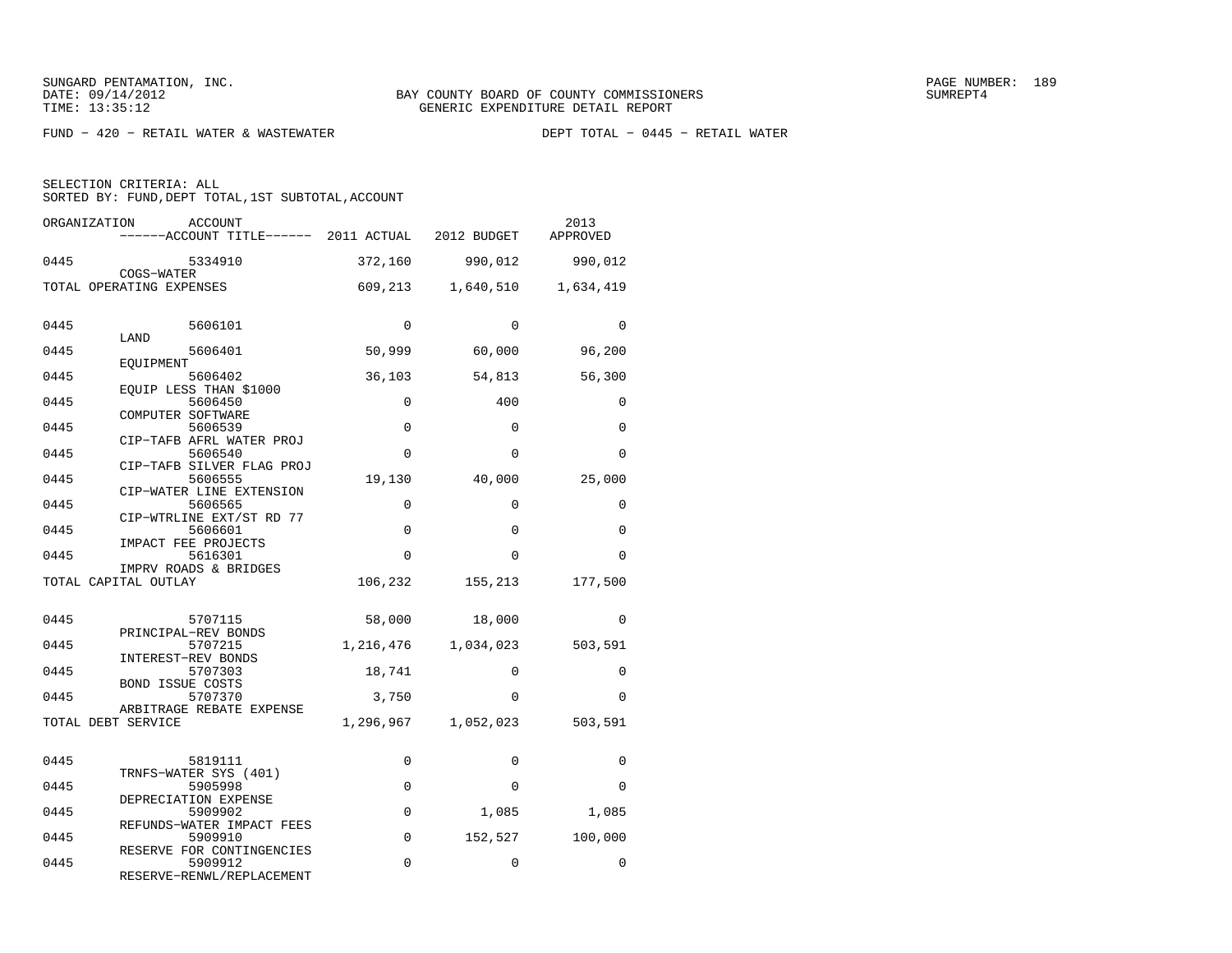$FUND - 420 - RETAIL WATER & WASTEWATER$ 

DEPT TOTAL - 0445 - RETAIL WATER

|      | ORGANIZATION<br>ACCOUNT<br>------ACCOUNT TITLE-      | 2011 ACTUAL | 2012 BUDGET | 2013<br>APPROVED |
|------|------------------------------------------------------|-------------|-------------|------------------|
| 0445 | 5909913<br>RESERVE-IMPACT FEES                       | 0           | 0           |                  |
| 0445 | 5909915                                              | 0           | 0           | <sup>0</sup>     |
| 0445 | RESERVE FOR PAY ADJUSTMNT<br>5909999                 | 0           | 293,859     | 462,997          |
|      | RESERVE-CASH FORWARD<br>TOTAL NON-OPERATING EXPENSES | 0           | 447,471     | 564,082          |
|      | TOTAL RETAIL<br>WATER                                | 2,135,104   | 3,889,042   | 3,553,643        |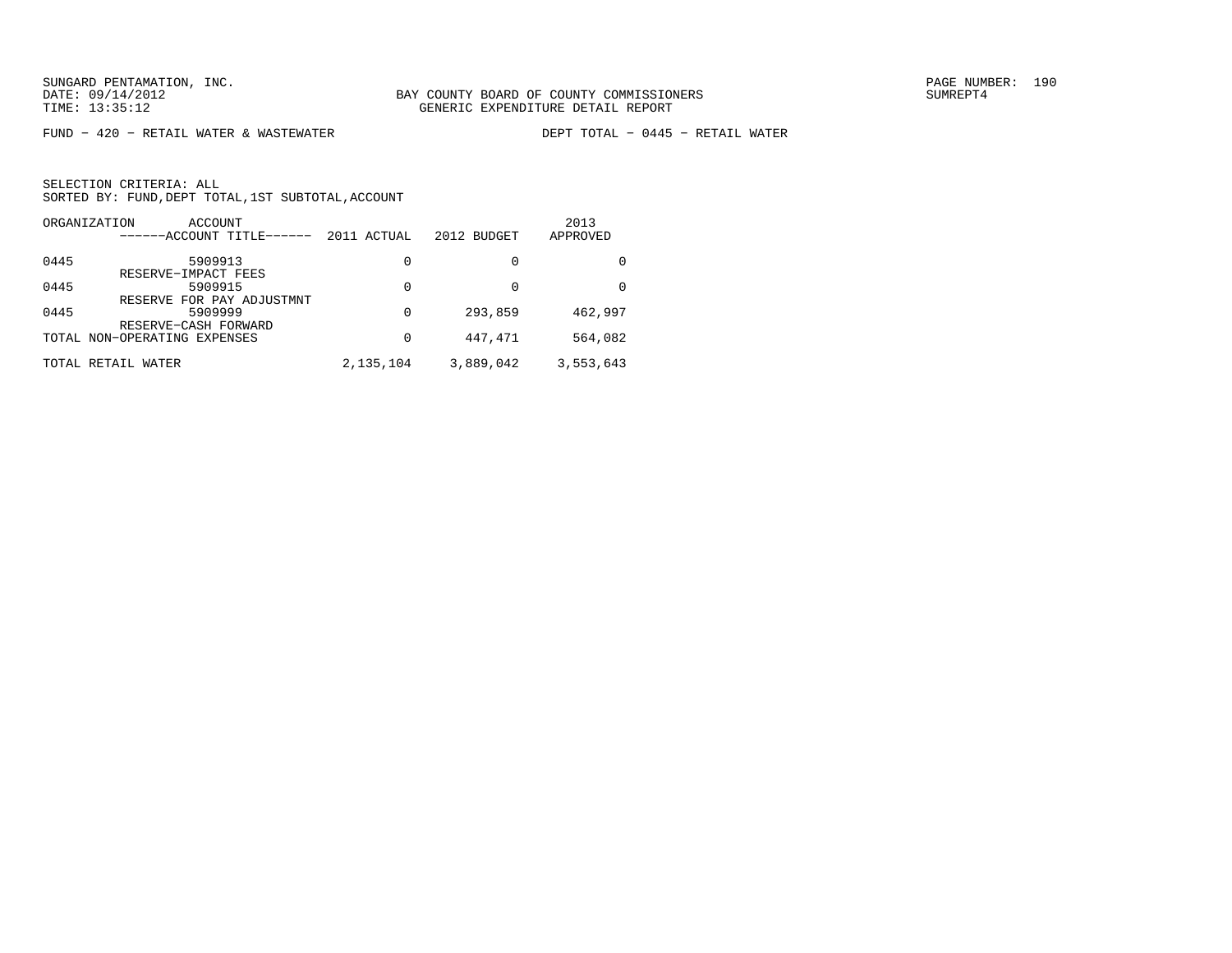$FUND - 420 - RETAIL WATER & WASTEWATER$ 

| ORGANIZATION | ACCOUNT                                           |             |          | 2013     |
|--------------|---------------------------------------------------|-------------|----------|----------|
|              | ------ACCOUNT TITLE------ 2011 ACTUAL 2012 BUDGET |             |          | APPROVED |
| 0447         | 5143101                                           | 303         | 675      | 966      |
| 0447         | PROF SRV-CO ATTORNEY<br>5303125                   | $\Omega$    | $\Omega$ | 5,000    |
| 0447         | PROF SRV-ENG/PERMITTING<br>5303401                | $\Omega$    | 79,700   | 80,000   |
| 0447         | CONTRACTED SERVICES<br>5303425                    | 2,141       | 4,683    | 5,879    |
| 0447         | CONTR SRV-ADMIN FEES<br>5303464                   | 13,282      | 13,812   | 10,000   |
| 0447         | CONTR SRV-LAB<br>5304101                          | 110         | 300      | 100      |
|              | COMMUNICATIONS SERVICES                           |             |          |          |
| 0447         | 5304125<br>POSTAGE/TRANSP/FREIGHT                 | 29          | 1,000    | 1,000    |
| 0447         | 5304301<br>UTILITY SERVICES                       | 14,496      | 50,000   | 60,000   |
| 0447         | 5304501<br>INSURANCE & BONDS                      | 10,710      | 11,652   | 12,000   |
| 0447         | 5304604<br>REPAIR/MAINT-BLD&GRD DEPT              | 4,878       | 4,000    | 5,000    |
| 0447         | 5304610<br>REPAIR/MAINT-AUTO EQUIP                | 166         | $\Omega$ | 500      |
| 0447         | 5304615                                           | 30,672      | 18,000   | 20,000   |
| 0447         | REPAIR/MAINT-EQUIPMENT<br>5304902                 | $\mathbf 0$ | 49       | 844      |
| 0447         | FEES & COSTS-PURCHASING<br>5304909                | $\Omega$    | $\Omega$ | $\Omega$ |
| 0447         | FEES & COSTS-COURT FILING<br>5304990              | 106         | 500      | 100      |
| 0447         | MISCELLANEOUS EXPENSES<br>5305201                 | 8,286       | 6,000    | 1,500    |
| 0447         | OPERATING SUPPLIES<br>5305202                     | 700         | 500      | 500      |
| 0447         | OPER SUPPLIES-JANITORIAL<br>5305204               | 5,666       | 8,000    | 8,000    |
| 0447         | OPER. SUPPLIES-CHEMICALS<br>5305205               | 228         | 4,000    | 4,000    |
|              | GAS, OIL & LUBRICANTS                             | 272         |          |          |
| 0447         | 5305210<br>SAFETY GEAR & SUPPLIES                 |             | 500      | 500      |
| 0447         | 5305220<br>TOOL & SMALL IMPLEMENTS                | 2,907       | 2,000    | 2,000    |
| 0447         | 5305240<br>OPER SUPPLIES-LAB                      | 1,169       | 3,000    | 2,000    |
|              | TOTAL OPERATING EXPENSES                          | 96,123      | 208,371  | 219,889  |
| 0447         | 5606401<br>EQUIPMENT                              | 0           | 72,589   | 101,700  |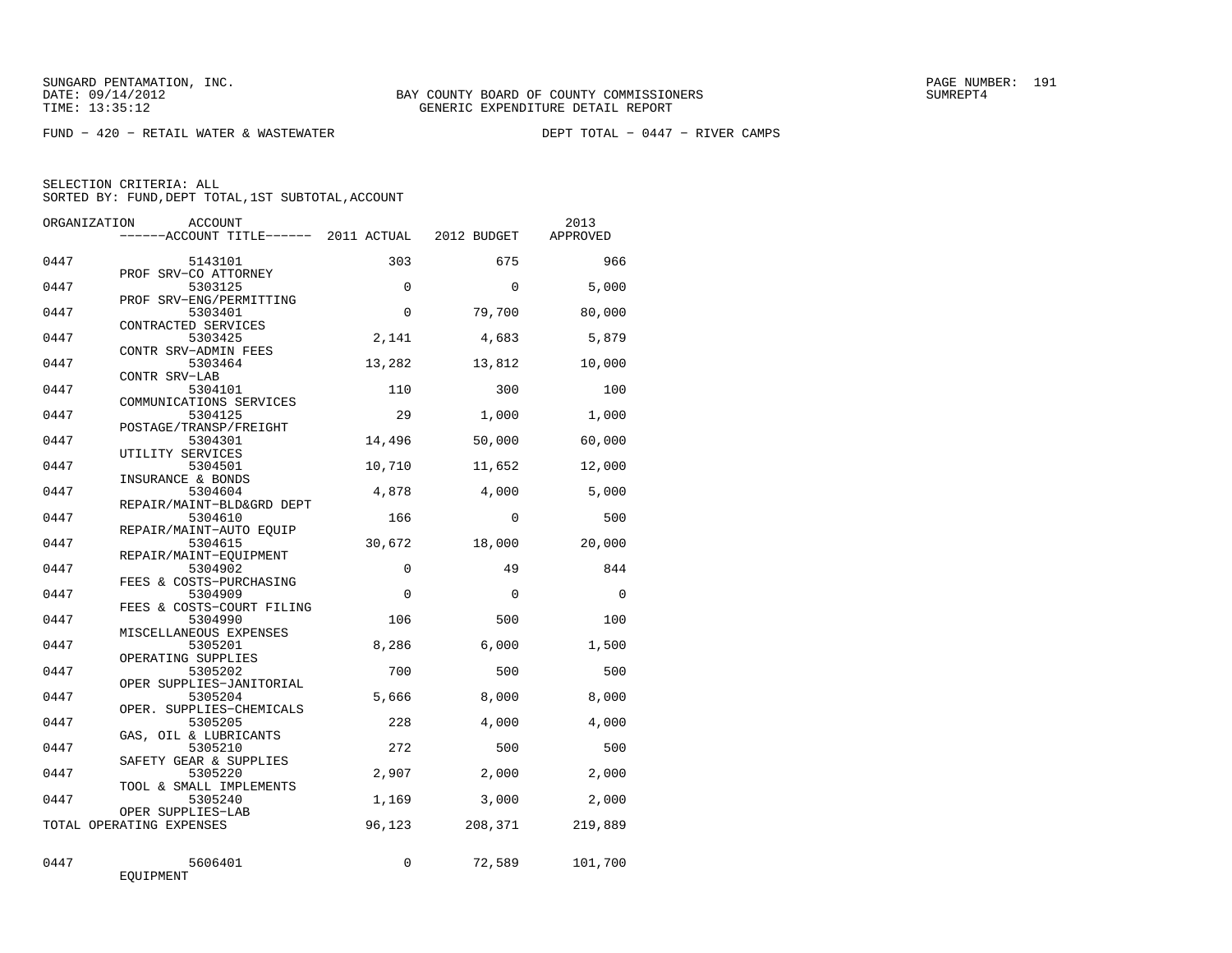FUND − 420 − RETAIL WATER & WASTEWATER DEPT TOTAL − 0447 − RIVER CAMPS

| ORGANIZATION<br>ACCOUNT<br>------ACCOUNT TITLE------                      | 2011 ACTUAL | 2012 BUDGET | 2013<br>APPROVED |
|---------------------------------------------------------------------------|-------------|-------------|------------------|
| 0447<br>5606402<br>EOUIP LESS THAN \$1000                                 | 1,580       | 2,300       | 15,921           |
| TOTAL CAPITAL OUTLAY                                                      | 1,580       | 74,889      | 117,621          |
| 0447<br>5909902                                                           | 1,103       | 1,572       | 0                |
| REFUNDS-WATER IMPACT FEES<br>0447<br>5909903<br>REFUNDS-SEWER IMPACT FEES | 2,332       | 80,862      | 0                |
| 0447<br>5909910<br>RESERVE FOR CONTINGENCIES                              | 0           | 10,418      | 0                |
| TOTAL NON-OPERATING EXPENSES                                              | 3,435       | 92,852      | 0                |
| TOTAL RIVER CAMPS                                                         | 101,138     | 376,112     | 337,510          |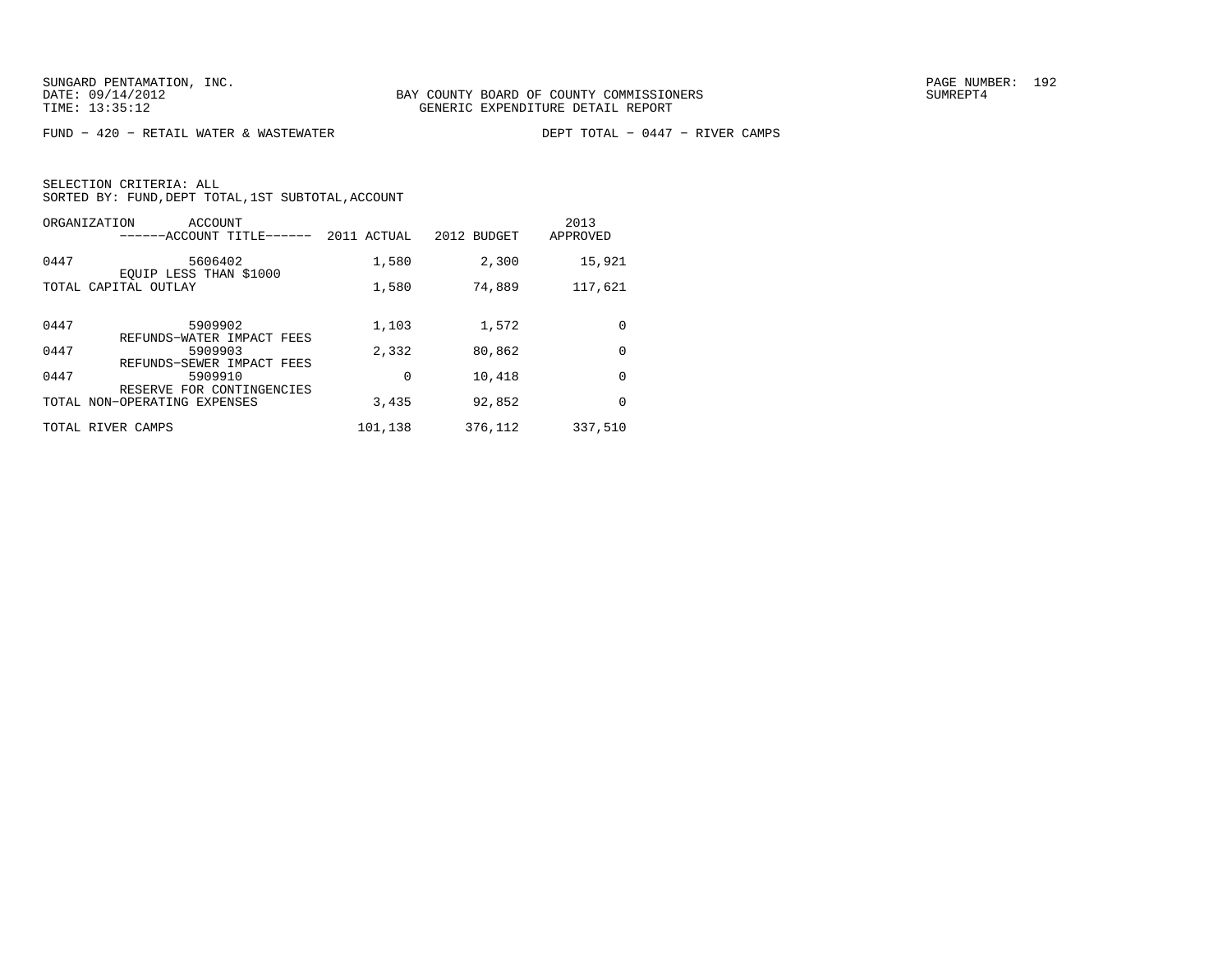$FUND - 420 - RETAIL WATER & WASTEWATER$ 

DEPT TOTAL - 0448 - LAKE MERIAL

| ORGANIZATION      | ACCOUNT<br>------ACCOUNT TITLE------ 2011 ACTUAL 2012 BUDGET |            |            | 2013<br>APPROVED |
|-------------------|--------------------------------------------------------------|------------|------------|------------------|
| 0448              | 5303401                                                      | $\Omega$   | 0          | 0                |
| 0448              | CONTRACTED SERVICES<br>5303464                               | $\Omega$   | $\Omega$   | $\Omega$         |
| 0448              | CONTR SRV-LAB<br>5304301                                     | $\Omega$   | $\Omega$   | $\mathbf 0$      |
| 0448              | UTILITY SERVICES<br>5304615<br>REPAIR/MAINT-EOUIPMENT        | $\Omega$   | $\Omega$   | $\Omega$         |
| 0448              | 5304990<br>MISCELLANEOUS EXPENSES                            | $\Omega$   | $\Omega$   | $\Omega$         |
| 0448              | 5305201<br>OPERATING SUPPLIES                                | $\Omega$   | $\Omega$   | 0                |
| 0448              | 5305204<br>OPER. SUPPLIES-CHEMICALS                          | $\Omega$   | $\Omega$   | $\Omega$         |
|                   | TOTAL OPERATING EXPENSES                                     | $\Omega$   | $\Omega$   | $\Omega$         |
| 0448              | 5909902                                                      | $\Omega$   | $\Omega$   | $\mathbf 0$      |
| 0448              | REFUNDS-WATER IMPACT FEES<br>5909903                         | $\Omega$   | $\Omega$   | $\Omega$         |
| 0448              | REFUNDS-SEWER IMPACT FEES<br>5909910                         | $\Omega$   | $\Omega$   | $\Omega$         |
|                   | RESERVE FOR CONTINGENCIES<br>TOTAL NON-OPERATING EXPENSES    | $\Omega$   | $\Omega$   | $\Omega$         |
| TOTAL LAKE MERIAL |                                                              | $\Omega$   | $\Omega$   | $\Omega$         |
|                   | TOTAL RETAIL WATER & WASTEWATER                              | 11,653,482 | 11,412,157 | 10,347,571       |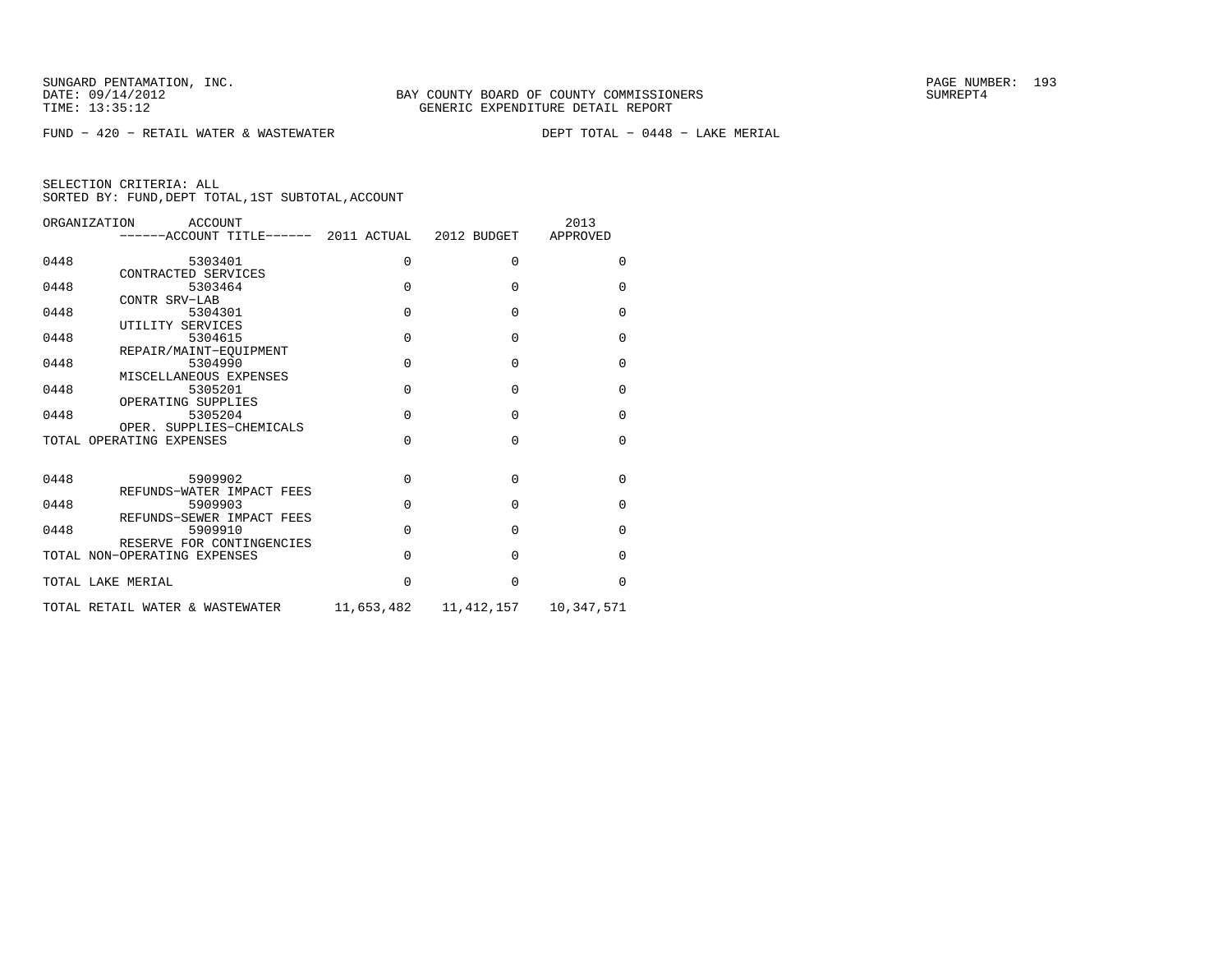FUND − 425 − INDUSTRIAL WASTEWATER DEPT TOTAL − 0480 − INDUSTRIAL WSTWTR OPERATN

| ORGANIZATION | <b>ACCOUNT</b><br>------ACCOUNT TITLE------ 2011 ACTUAL      |             | 2012 BUDGET | 2013<br>APPROVED |
|--------------|--------------------------------------------------------------|-------------|-------------|------------------|
| 0480         | 5101200<br>SALARIES & WAGES-REGULAR                          | 149,977     | 148,764     | 210,248          |
| 0480         | 5101400                                                      | 38,334      | 30,000      | 30,010           |
| 0480         | SALARIES & WAGES-OVERTIME<br>5102100                         | 14,179      | 13,675      | 18,380           |
| 0480         | FICA TAXES-MATCHING<br>5102200                               | 17,039      | 8,997       | 12,757           |
| 0480         | RETIREMENT CONTRIBUTIONS<br>5102300                          | 5,283       | 5,617       | 27,236           |
| 0480         | LIFE & HEALTH INSURANCE<br>5102400<br>WORKERS COMP. PREMIUMS | 9,931       | 12,503      | 14,791           |
|              | TOTAL PERSONAL SERVICES                                      | 234,743     | 219,556     | 313,422          |
| 0480         | 5143101                                                      | 22,254      | 22,397      | 17,284           |
| 0480         | PROF SRV-CO ATTORNEY<br>5143105                              | $\Omega$    | 25,000      | 25,000           |
| 0480         | PROF SRV-OTHER ATTNY<br>5303104                              | 86,362      | 250,000     | 200,000          |
| 0480         | PROF SRV-ENGINEERING<br>5303106                              | $\mathbf 0$ | 280         | 200              |
| 0480         | PROF SRV-PHYSICLS/MEDICAL<br>5303107                         | $\Omega$    | 37          | 50               |
| 0480         | PROF SRV-SUBSTANCE TEST<br>5303110                           | $\Omega$    | 23          | 50               |
| 0480         | PROF SRV-BACKGROUND CHECK<br>5303401                         | 124,934     | 151,539     | 150,000          |
| 0480         | CONTRACTED SERVICES<br>5303408                               | $\mathbf 0$ | 201         | 201              |
| 0480         | CONTR SRV-800 MHZ<br>5303410                                 | $\Omega$    | $\Omega$    | $\Omega$         |
| 0480         | CONTR SRV-JANITORIAL<br>5303416                              | 1,322,751   | 2,000,000   | 1,000,000        |
| 0480         | CONTR SRV-LAGOON DREDGING<br>5303422                         | $\Omega$    | $\Omega$    | $\Omega$         |
| 0480         | CONTR SRV-GIS<br>5303425                                     | 158,130     | 156,087     | 105,731          |
| 0480         | CONTR SRV-ADMIN FEES<br>5303426                              | 82,348      | 76,565      | 68,856           |
| 0480         | CONTR SRV-UTIL ADMIN FEES<br>5303446                         | 2,016       | 1,468       | 1,539            |
| 0480         | CONTR SRV-FACILITIES<br>5303448                              | 0           | 30,000      | $\Omega$         |
| 0480         | CONTR SRV-RETAIL STAFF<br>5303464<br>CONTR SRV-LAB           | 162,776     | 176,146     | 180,000          |
| 0480         | 5304001<br>TRAVEL/TRAINING NON-LOCAL                         | $\mathbf 0$ | 1,000       | 1,000            |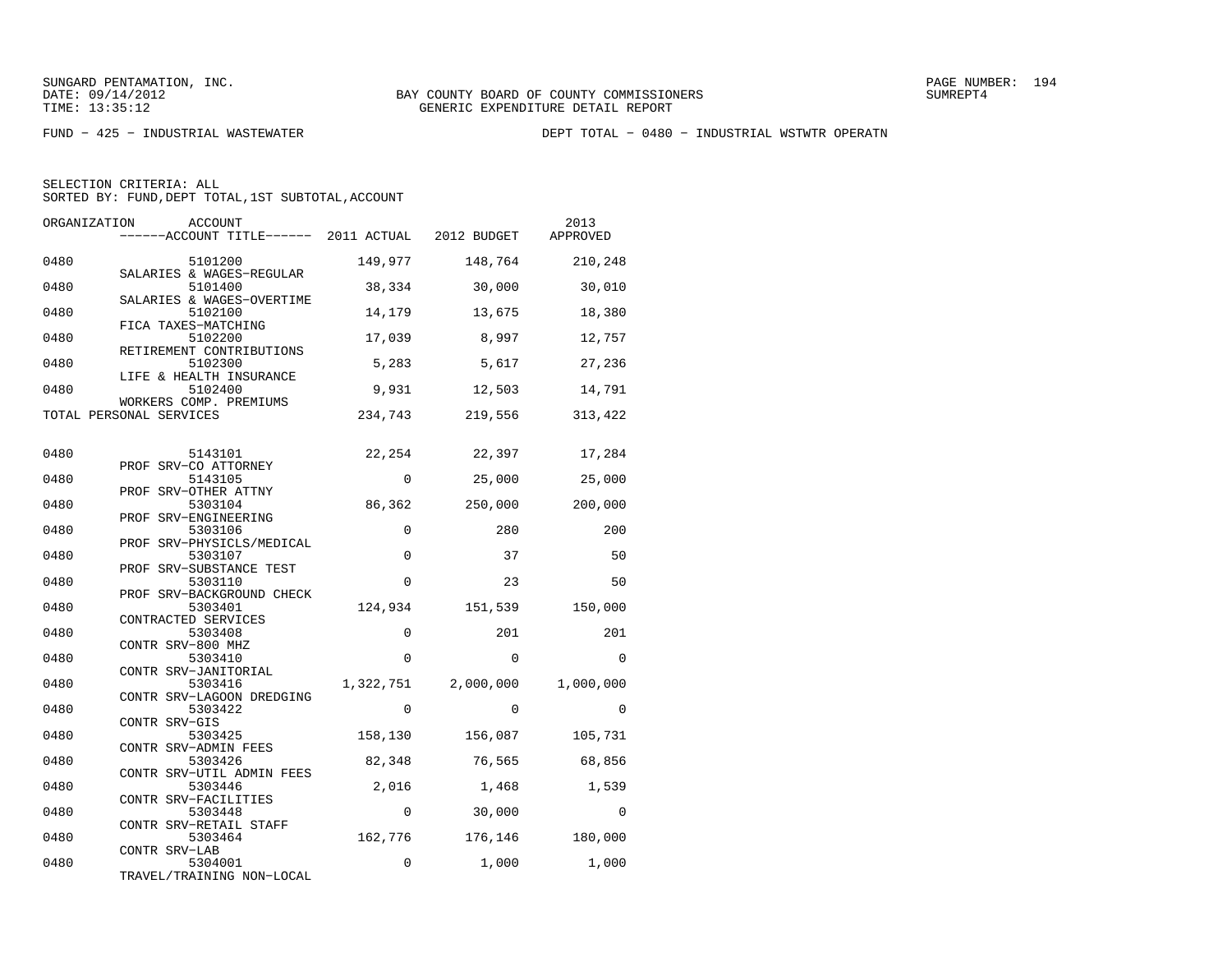FUND − 425 − INDUSTRIAL WASTEWATER DEPT TOTAL − 0480 − INDUSTRIAL WSTWTR OPERATN

| ORGANIZATION | ACCOUNT                               |             |             | 2013      |
|--------------|---------------------------------------|-------------|-------------|-----------|
|              | ------ACCOUNT TITLE------ 2011 ACTUAL |             | 2012 BUDGET | APPROVED  |
| 0480         | 5304005                               | $\Omega$    | $\Omega$    | $\Omega$  |
| 0480         | TRAVEL-LOCAL<br>5304101               | 68          | 84          | 100       |
| 0480         | COMMUNICATIONS SERVICES<br>5304125    | 679         | 990         | 1,000     |
| 0480         | POSTAGE/TRANSP/FREIGHT<br>5304301     | 1,472,875   | 1,378,776   | 2,600,000 |
| 0480         | UTILITY SERVICES<br>5304410           | 6,090       | 860         | 1,000     |
| 0480         | RENTALS/LEASES-EQUIPMENT<br>5304420   | 28,192      | 28,192      | 30,000    |
|              | RENTALS/LEASES-LAGOON                 |             |             |           |
| 0480         | 5304501<br>INSURANCE & BONDS          | 76,427      | 81,988      | 82,000    |
| 0480         | 5304604<br>REPAIR/MAINT-BLD&GRD DEPT  | $\mathbf 0$ | 1,000       | 1,000     |
| 0480         | 5304605<br>REPAIR/MAINT-BLDG & GRND   | 6,685       | 3,300       | 3,300     |
| 0480         | 5304610<br>REPAIR/MAINT-AUTO EOUIP    | 1,022       | 4,000       | 4,000     |
| 0480         | 5304611<br>REPAIR/MAINT-FLEET MAINT   | $\Omega$    | $\Omega$    | $\Omega$  |
| 0480         | 5304615                               | 19,109      | 26,000      | 25,000    |
| 0480         | REPAIR/MAINT-EQUIPMENT<br>5304625     | 31,429      | 75,800      | $\Omega$  |
| 0480         | REPAIR/MAINT-LAGOON<br>5304626        | 23,364      | 50,000      | 50,000    |
| 0480         | REPAIR/MAINT-MILL PMP STA<br>5304701  | 104         | $\Omega$    | 600       |
| 0480         | PRINTING & BINDING<br>5304902         | 476         | 1,534       | 3,902     |
| 0480         | FEES & COSTS-PURCHASING<br>5304905    | 1,151       | $\Omega$    | $\Omega$  |
| 0480         | FEES&COSTS-LGL ADV/ADVERT<br>5304911  | $\mathbf 0$ | 10,000      | 10,000    |
| 0480         | FEES & COSTS-FINES<br>5304922         | 11,500      | 11,750      | 12,000    |
| 0480         | FEES & COSTS-PERMITS<br>5304990       | $\mathbf 0$ | 500         | 100       |
| 0480         | MISCELLANEOUS EXPENSES<br>5305101     | 110         | 500         | 500       |
| 0480         | OFFICE SUPPLIES<br>5305201            | 192         | 1,000       | 800       |
|              | OPERATING SUPPLIES                    |             |             |           |
| 0480         | 5305202<br>OPER SUPPLIES-JANITORIAL   | 187         | 500         | 500       |
| 0480         | 5305204<br>OPER. SUPPLIES-CHEMICALS   | $\Omega$    | 500         | 2,000     |
| 0480         | 5305205<br>GAS, OIL & LUBRICANTS      | 4,233       | 3,840       | 2,000     |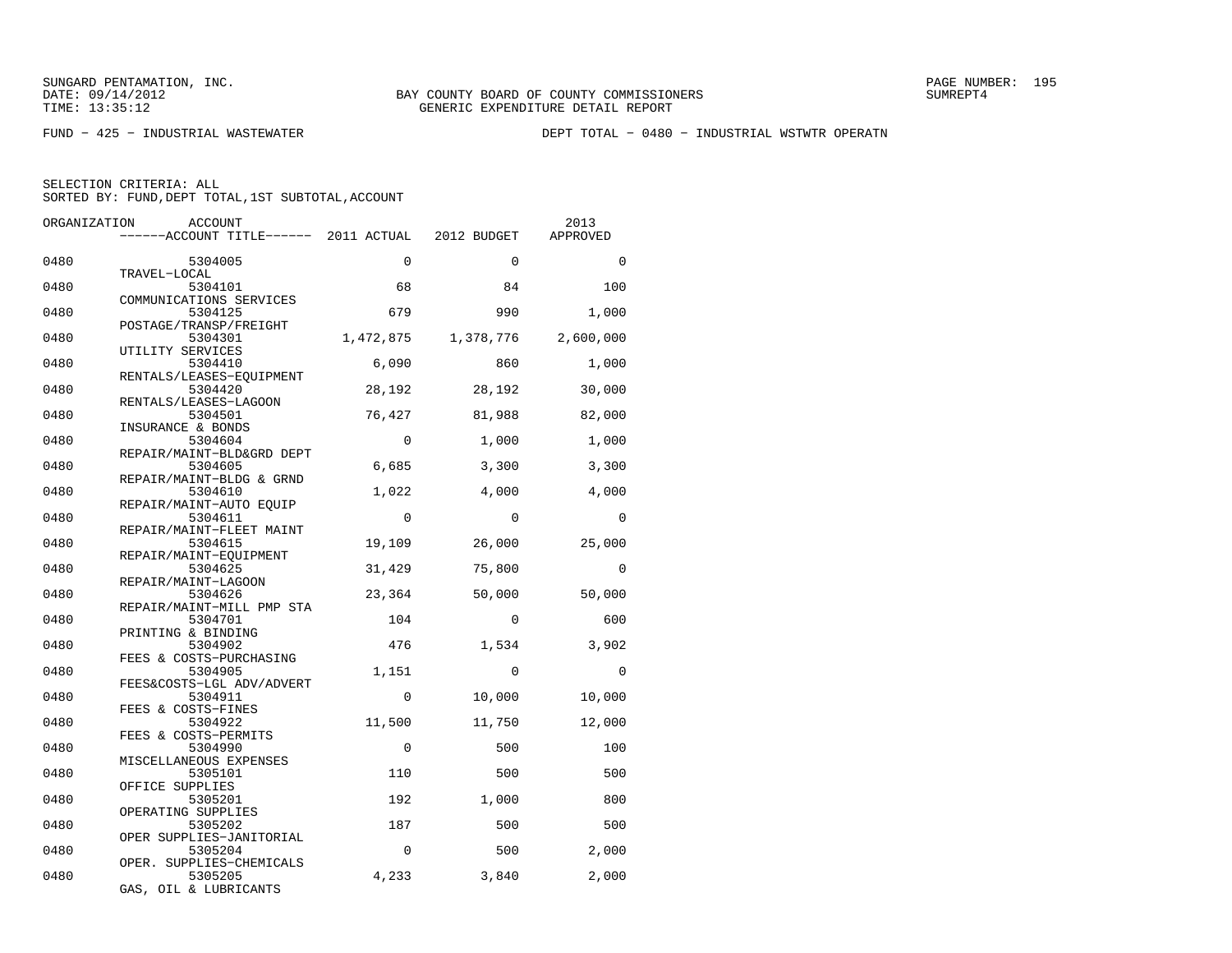FUND − 425 − INDUSTRIAL WASTEWATER DEPT TOTAL − 0480 − INDUSTRIAL WSTWTR OPERATN

| ORGANIZATION<br><b>ACCOUNT</b><br>------ACCOUNT TITLE------ 2011 ACTUAL |             | 2012 BUDGET | 2013<br>APPROVED |
|-------------------------------------------------------------------------|-------------|-------------|------------------|
| 0480<br>5305210                                                         | $\Omega$    | 500         | 500              |
| SAFETY GEAR & SUPPLIES<br>0480<br>5305215<br>CLOTHING & WEARING APPRL   | 765         | 1,280       | 800              |
| 0480<br>5305220                                                         | $\Omega$    | 1,000       | 500              |
| TOOL & SMALL IMPLEMENTS<br>0480<br>5305240<br>OPER SUPPLIES-LAB         | 93          | 0           | 0                |
| 0480<br>5305401<br>BOOKS/RESOURCE MATR/SUBSC                            | $\Omega$    | 500         | $\mathbf 0$      |
| 0480<br>5305402<br><b>DUES &amp; MEMBERSHIPS</b>                        | 100         | 500         | 500              |
| 0480<br>5305406<br>TRAINING & TUITION                                   | 200         | 500         | 500              |
| TOTAL OPERATING EXPENSES                                                | 3,646,623   | 4,576,137   | 4,582,513        |
| 0480<br>5606401                                                         | 18,456      | 95,000      | 95,000           |
| EOUIPMENT<br>0480<br>5606402                                            | 0           | 5,800       | 0                |
| EOUIP LESS THAN \$1000<br>TOTAL CAPITAL OUTLAY                          | 18,456      | 100,800     | 95,000           |
| 0480<br>5905998                                                         | 0           | $\Omega$    | $\Omega$         |
| DEPRECIATION EXPENSE<br>0480<br>5909910                                 | $\mathbf 0$ | 457,614     | $\mathbf 0$      |
| RESERVE FOR CONTINGENCIES<br>0480<br>5909915                            | $\mathbf 0$ | $\Omega$    | $\Omega$         |
| RESERVE FOR PAY ADJUSTMNT<br>0480<br>5909999                            | $\mathbf 0$ | 6,878,101   | 2,646,037        |
| RESERVE-CASH FORWARD<br>TOTAL NON-OPERATING EXPENSES                    | $\mathbf 0$ | 7,335,715   | 2,646,037        |
| TOTAL INDUSTRIAL WSTWTR OPERATN                                         | 3,899,823   | 12,232,208  | 7,636,972        |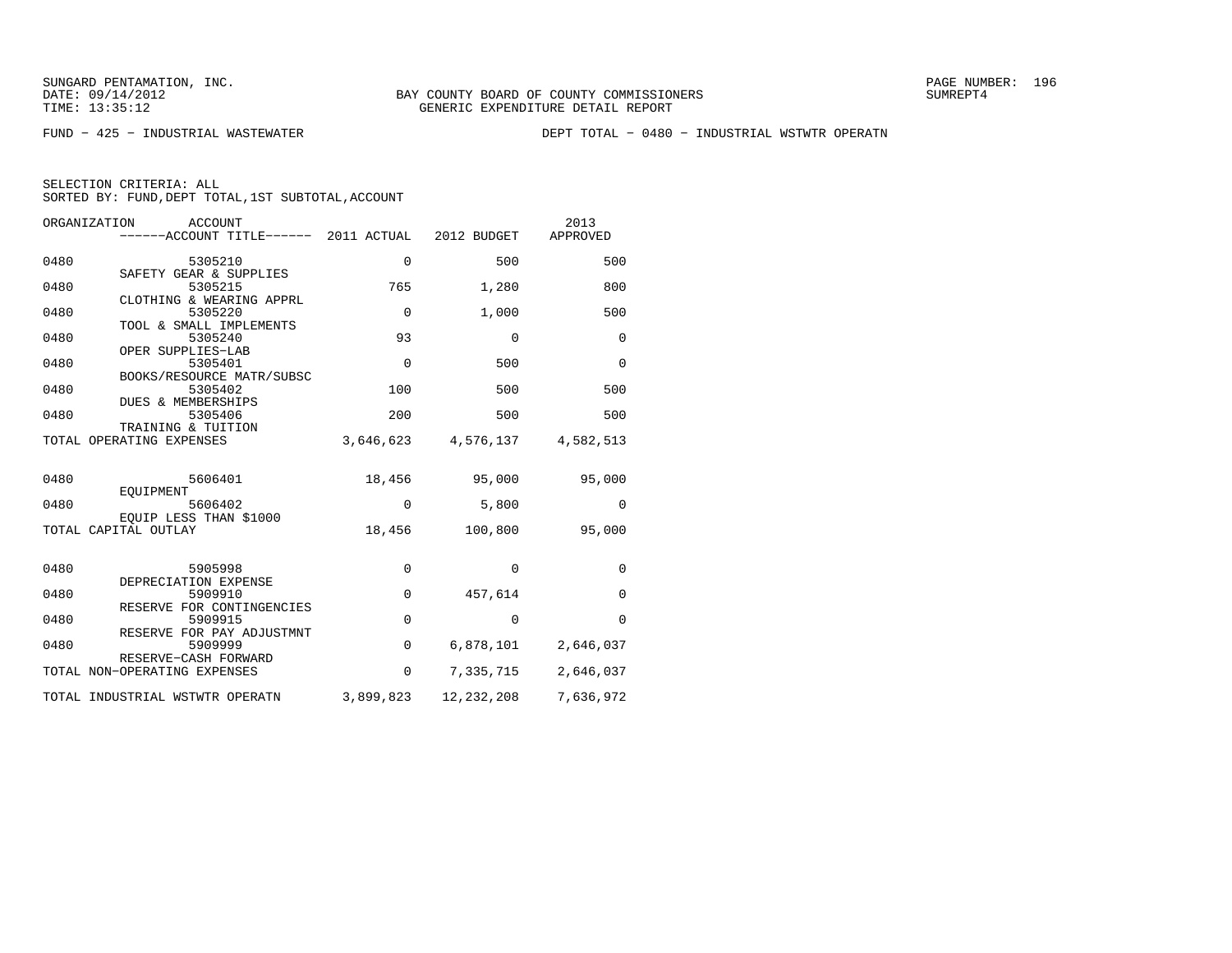| ORGANIZATION<br>ACCOUNT<br>-----ACCOUNT TITLE------   | 2011 ACTUAL | 2012 BUDGET | 2013<br>APPROVED |
|-------------------------------------------------------|-------------|-------------|------------------|
| 0490<br>5304605                                       | 6,500       | $\Omega$    | 20,000           |
| REPAIR/MAINT-BLDG & GRND<br>0490<br>5304615           | 8,852       | $\Omega$    | 118,000          |
| REPAIR/MAINT-EOUIPMENT<br>OPERATING EXPENSES<br>TOTAL | 15,352      | $\Omega$    | 138,000          |
|                                                       |             |             |                  |
| 0490<br>5606307<br>IMPRV-LAGOON CELL #1               | $\Omega$    | $\Omega$    | $\Omega$         |
| 0490<br>5606323                                       | $\Omega$    | $\Omega$    | $\Omega$         |
| IMPRV-MPS WWTR PUMP INTAK<br>0490<br>5606341          | $\Omega$    | 5,000       | 10,000           |
| IMPRV-BERM EROSION PREV<br>0490<br>5606401            | 35,536      | 151,746     | $\Omega$         |
| EOUIPMENT<br>TOTAL CAPITAL OUTLAY                     | 35,536      | 156,746     | 10,000           |
| TOTAL MILITARY POINT                                  | 50,888      | 156,746     | 148,000          |
| INDUSTRIAL WASTEWATER<br>TOTAL                        | 3,950,711   | 12,388,954  | 7,784,972        |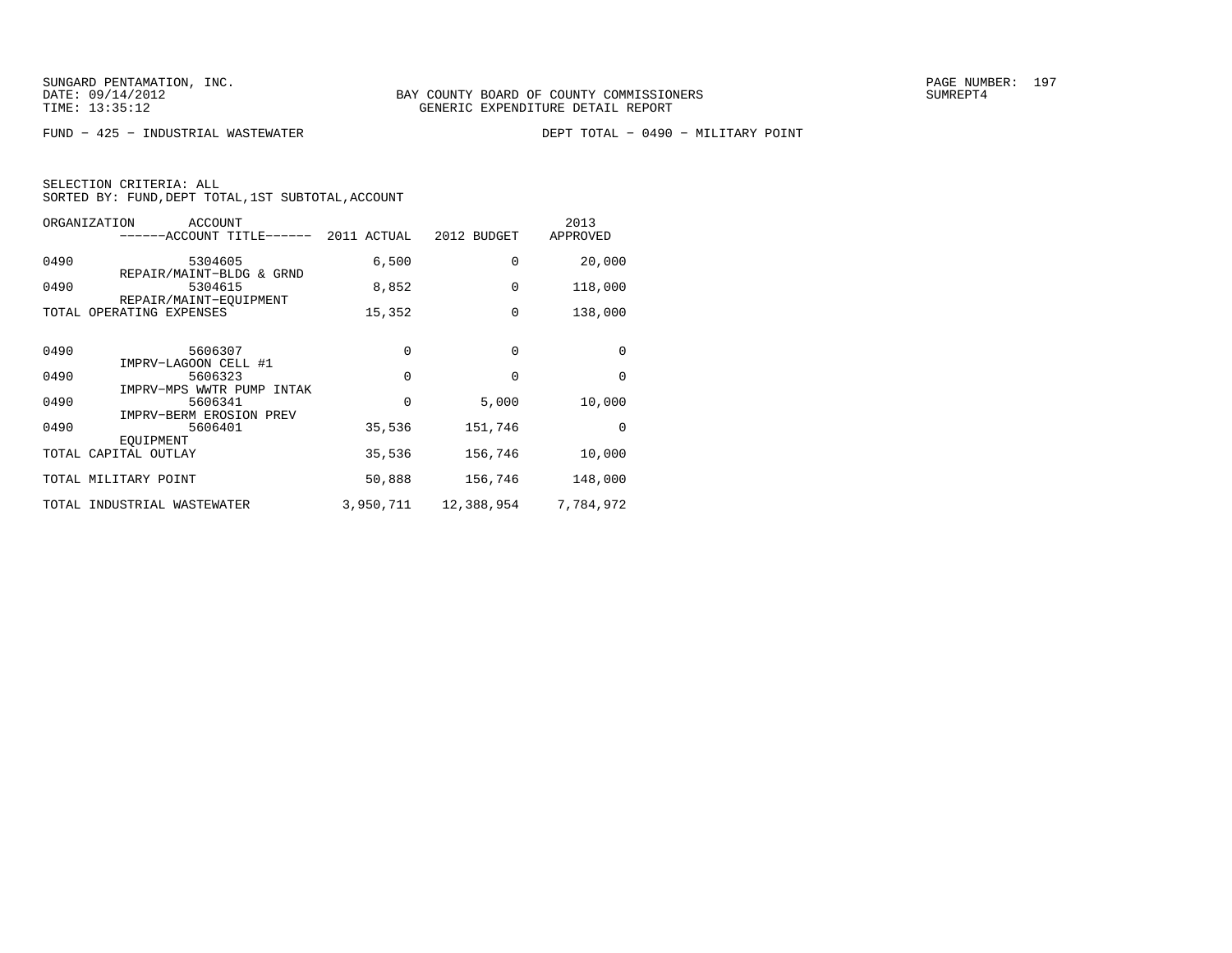FUND − 430 − SOLID WASTE FUND DEPT TOTAL − 0501 − LANDFILL

| ORGANIZATION | <b>ACCOUNT</b><br>------ACCOUNT TITLE------ 2011 ACTUAL 2012 BUDGET |             |             | 2013<br>APPROVED |
|--------------|---------------------------------------------------------------------|-------------|-------------|------------------|
| 0501         | 5101200<br>SALARIES & WAGES-REGULAR                                 | 418,110     | 420,103     | 424,917          |
| 0501         | 5101400                                                             | 31,816      | 24,680      | 40,000           |
| 0501         | SALARIES & WAGES-OVERTIME<br>5102100                                | 32,460      | 34,026      | 35,566           |
| 0501         | FICA TAXES-MATCHING<br>5102200<br>RETIREMENT CONTRIBUTIONS          | 39,882      | 22,208      | 24,778           |
| 0501         | 5102300<br>LIFE & HEALTH INSURANCE                                  | 74,560      | 100,006     | 81,946           |
| 0501         | 5102400<br>WORKERS COMP. PREMIUMS                                   | 47,793      | 51,577      | 48,208           |
|              | TOTAL PERSONAL SERVICES                                             | 644,622     | 652,600     | 655,415          |
| 0501         | 5143101                                                             | 4,996       | 5,266       | 5,580            |
| 0501         | PROF SRV-CO ATTORNEY<br>5143105                                     | $\mathbf 0$ | $\Omega$    | $\Omega$         |
| 0501         | PROF SRV-OTHER ATTNY<br>5303104                                     | $\Omega$    | 30,000      | 30,000           |
| 0501         | PROF SRV-ENGINEERING<br>5303106                                     | 325         | 250         | 250              |
| 0501         | PROF SRV-PHYSICLS/MEDICAL<br>5303107                                | 398         | 520         | 520              |
| 0501         | PROF SRV-SUBSTANCE TEST<br>5303110                                  | 115         | 30          | 30               |
| 0501         | PROF SRV-BACKGROUND CHECK<br>5303401                                | 129,417     | 243,625     | 243,624          |
| 0501         | CONTRACTED SERVICES<br>5303403                                      | 3,083       | 7,000       | 7,000            |
| 0501         | CONTR SRV-BANK CHRG POOL<br>5303408                                 | 4,680       | 4,632       | 4,630            |
| 0501         | CONTR SRV-800 MHZ<br>5303410                                        | $\Omega$    | $\Omega$    | $\Omega$         |
| 0501         | CONTR SRV-JANITORIAL<br>5303425                                     | 35,334      | 36,515      | 33,863           |
| 0501         | CONTR SRV-ADMIN FEES<br>5303446                                     | 10,348      | 2,294       | 1,438            |
| 0501         | CONTR SRV-FACILITIES<br>5303464<br>CONTR SRV-LAB                    | 78,176      | 86,441      | 86,441           |
| 0501         | 5304001<br>TRAVEL/TRAINING NON-LOCAL                                | 2,512       | 4,000       | 4,000            |
| 0501         | 5304101<br>COMMUNICATIONS SERVICES                                  | 3,130       | 6,692       | 6,692            |
| 0501         | 5304122<br>COMM SRV-LEASED LINES                                    | 1,031       | 0           | $\Omega$         |
| 0501         | 5304125<br>POSTAGE/TRANSP/FREIGHT                                   | 155         | $\mathbf 0$ | $\Omega$         |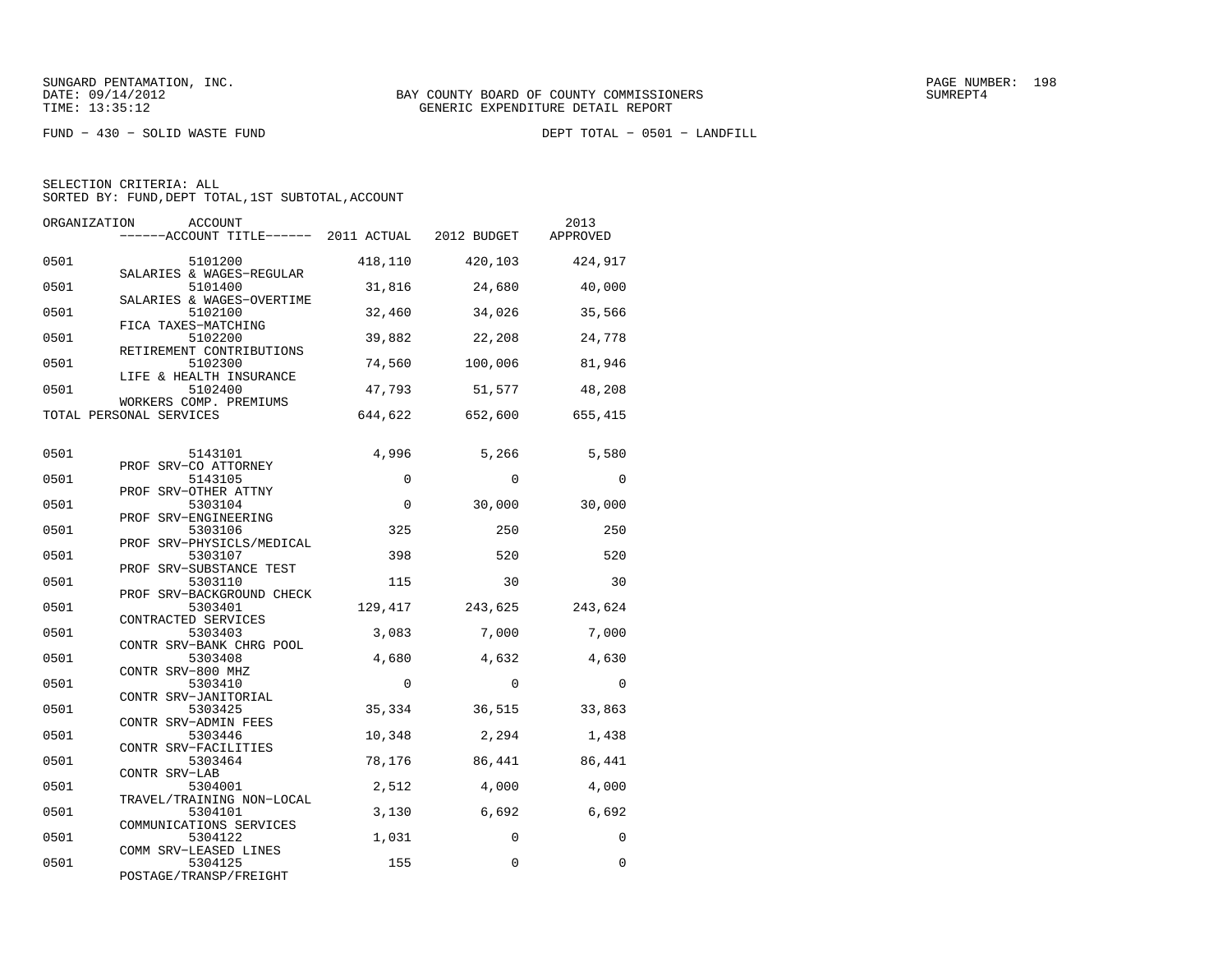FUND − 430 − SOLID WASTE FUND DEPT TOTAL − 0501 − LANDFILL

| ORGANIZATION | ACCOUNT<br>------ACCOUNT TITLE------ 2011 ACTUAL 2012 BUDGET |           |            | 2013<br>APPROVED |
|--------------|--------------------------------------------------------------|-----------|------------|------------------|
| 0501         | 5304301<br>UTILITY SERVICES                                  | 17,656    | 25,000     | 25,000           |
| 0501         | 5304410<br>RENTALS/LEASES-EOUIPMENT                          | 6,081     | 26,140     | 16,140           |
| 0501         | 5304501<br>INSURANCE & BONDS                                 | 53,551    | 58,258     | 58,258           |
| 0501         | 5304604<br>REPAIR/MAINT-BLD&GRD DEPT                         | 37,994    | 50,000     | 50,000           |
| 0501         | 5304605<br>REPAIR/MAINT-BLDG & GRND                          | 1,620     | 1,950      | 1,950            |
| 0501         | 5304610<br>REPAIR/MAINT-AUTO EOUIP                           | 11,893    | 25,000     | 25,000           |
| 0501         | 5304611<br>REPAIR/MAINT-FLEET MAINT                          | $\Omega$  | $\Omega$   | $\Omega$         |
| 0501         | 5304615<br>REPAIR/MAINT-EOUIPMENT                            | 103,995   | 100,000    | 100,000          |
| 0501         | 5304701<br>PRINTING & BINDING                                | 304       | 750        | 750              |
| 0501         | 5304902<br>FEES & COSTS-PURCHASING                           | 1,941     | 1,336      | 4,220            |
| 0501         | 5304905<br>FEES&COSTS-LGL ADV/ADVERT                         | $\Omega$  | $\Omega$   | $\Omega$         |
| 0501         | 5304922<br>FEES & COSTS-PERMITS                              | 910       | 10,570     | 10,570           |
| 0501<br>0501 | 5304990<br>MISCELLANEOUS EXPENSES<br>5305101                 | 82<br>469 | 750<br>300 | 750<br>300       |
| 0501         | OFFICE SUPPLIES<br>5305201                                   | 3,235     | 6,500      | 6,500            |
| 0501         | OPERATING SUPPLIES<br>5305202                                | 1,139     | 1,500      | 1,500            |
| 0501         | OPER SUPPLIES-JANITORIAL<br>5305205                          | 217,149   | 220,301    | 220,301          |
| 0501         | GAS, OIL & LUBRICANTS<br>5305210                             | 1,056     | 1,500      | 1,500            |
| 0501         | SAFETY GEAR & SUPPLIES<br>5305215                            | 6,087     | 5,700      | 5,700            |
| 0501         | CLOTHING & WEARING APPRL<br>5305220                          | 2,696     | 2,500      | 2,500            |
| 0501         | TOOL & SMALL IMPLEMENTS<br>5305401                           | $\Omega$  | $\Omega$   | $\Omega$         |
| 0501         | BOOKS/RESOURCE MATR/SUBSC<br>5305406                         | 1,048     | 3,500      | 3,500            |
|              | TRAINING & TUITION<br>TOTAL OPERATING EXPENSES               | 742,605   | 968,820    | 958,507          |
| 0501         | 5606401<br>EQUIPMENT                                         | 57,504    | 6,750      | 0                |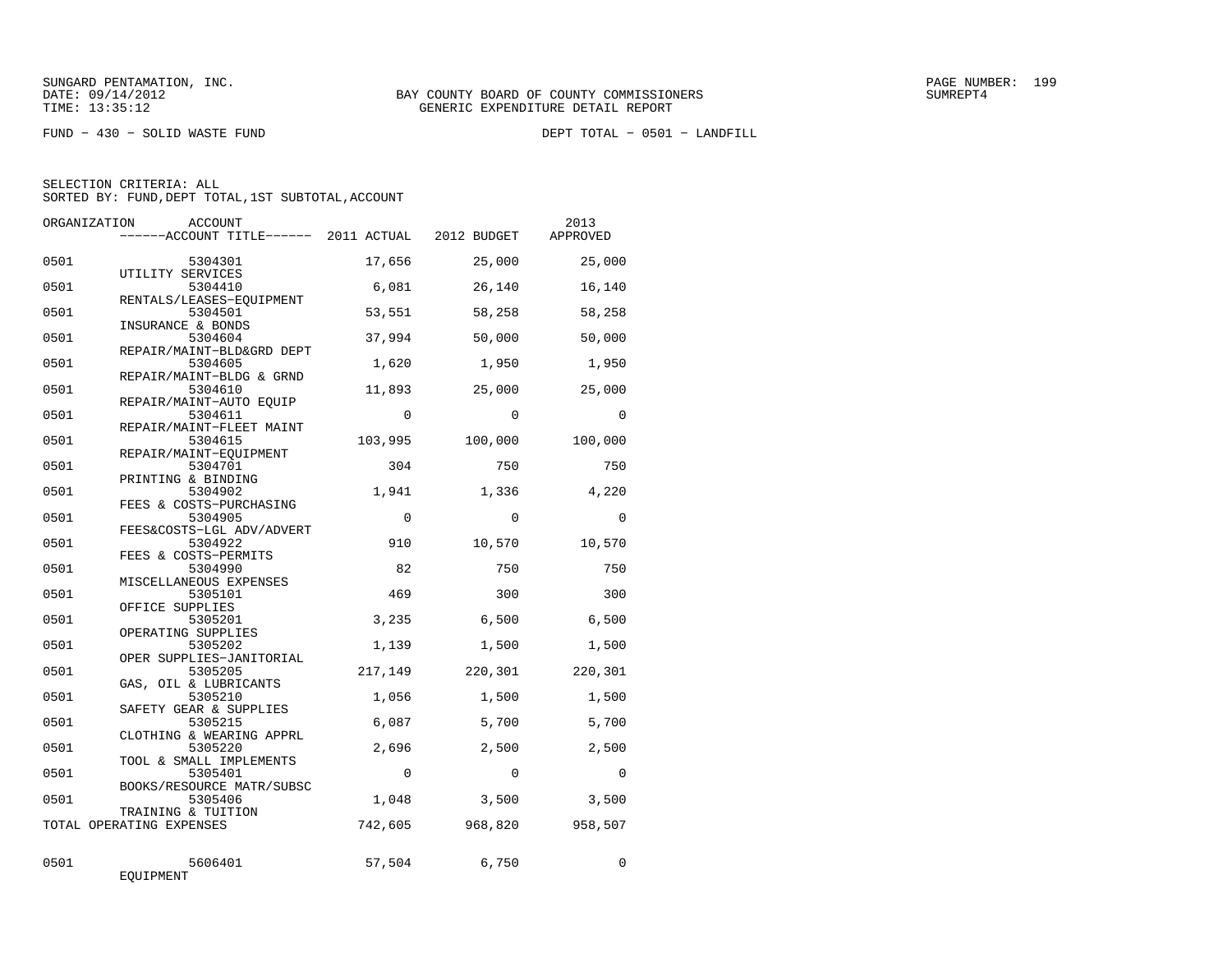FUND − 430 − SOLID WASTE FUND DEPT TOTAL − 0501 − LANDFILL

|      | ORGANIZATION<br>ACCOUNT<br>------ACCOUNT TITLE-                         | 2011 ACTUAL | 2012 BUDGET | 2013<br>APPROVED |
|------|-------------------------------------------------------------------------|-------------|-------------|------------------|
| 0501 | 5606402<br>EOUIP LESS THAN \$1000                                       | 1,448       | 2,600       | 2,600            |
|      | TOTAL CAPITAL OUTLAY                                                    | 58,952      | 9,350       | 2,600            |
| 0501 | 5905998<br>DEPRECIATION EXPENSE                                         | $\Omega$    | $\Omega$    | <sup>0</sup>     |
| 0501 | 5909910                                                                 | 0           | 75,000      | 75,000           |
| 0501 | FOR CONTINGENCIES<br>RESERVE<br>5909915<br>FOR PAY ADJUSTMNT<br>RESERVE | 0           | $\Omega$    | $\Omega$         |
|      | TOTAL NON-OPERATING EXPENSES                                            | 0           | 75,000      | 75,000           |
|      | TOTAL LANDFILL                                                          | 1,446,178   | 1,705,770   | 1,691,522        |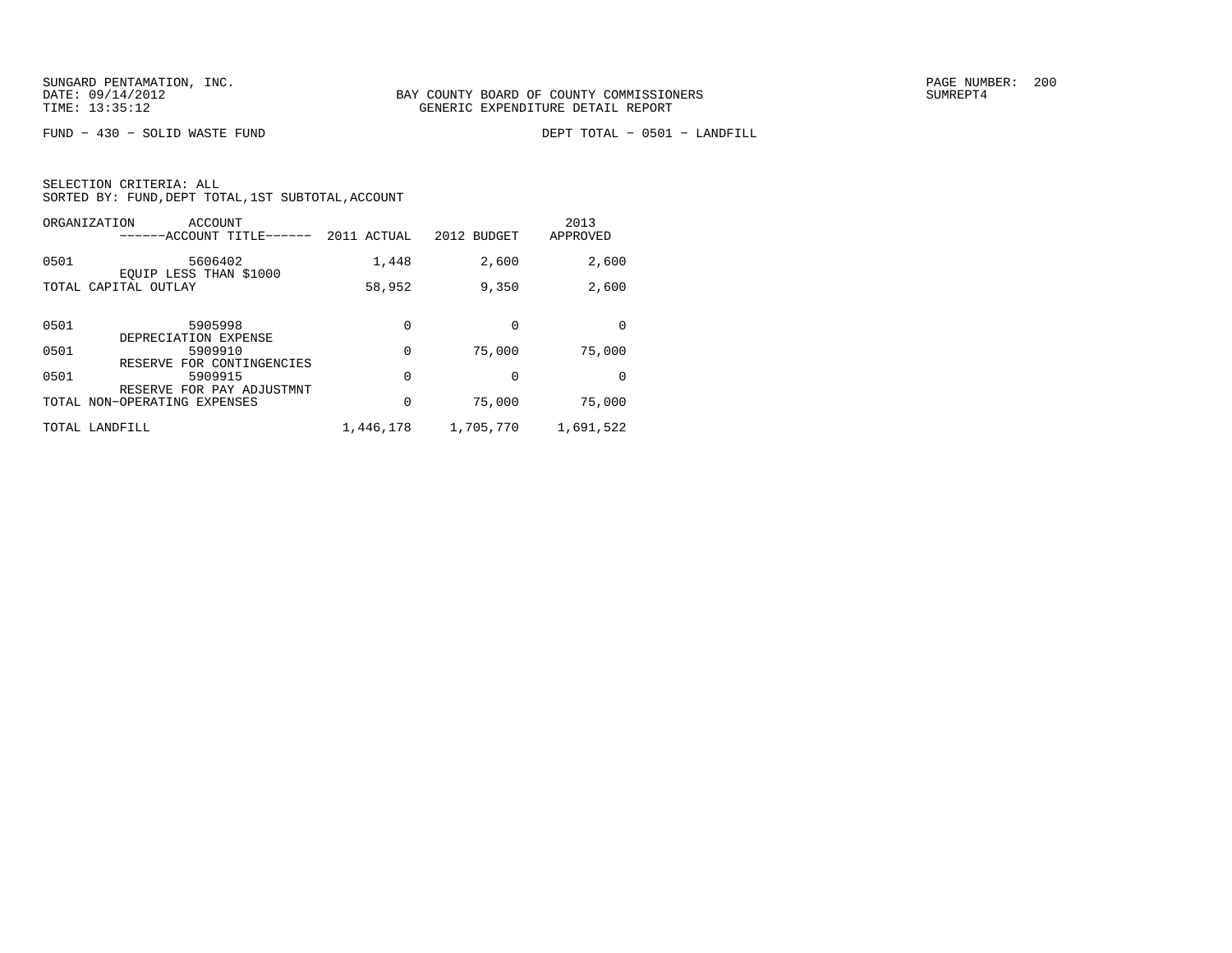FUND − 430 − SOLID WASTE FUND DEPT TOTAL − 0502 − LANDFILL/CARE COST ESCROW

|      | ORGANIZATION<br>ACCOUNT<br>------ACCOUNT TITLE------ | 2011 ACTUAL    | 2012 BUDGET | 2013<br>APPROVED |
|------|------------------------------------------------------|----------------|-------------|------------------|
| 0502 | 5606310                                              | $-874, 213$    |             |                  |
| 0502 | LT CARE-MAJETTE<br>5606311                           | $-361, 316$    |             |                  |
|      | POSTCLOSURE-STEELFIELD<br>TOTAL CAPITAL OUTLAY       | $-1, 235, 529$ |             |                  |
|      | TOTAL LANDFILL/CARE COST ESCROW                      | $-1, 235, 529$ |             |                  |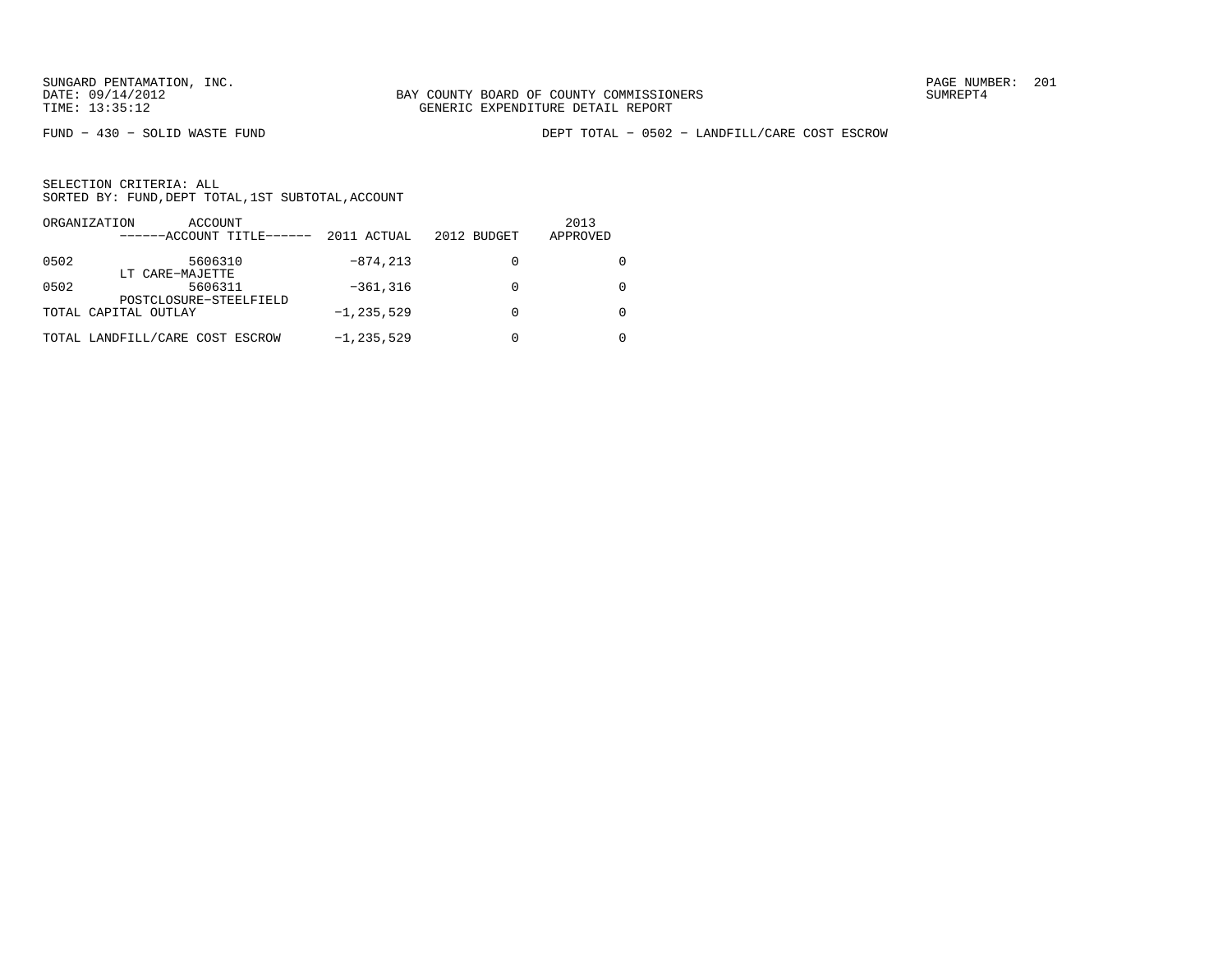FUND − 430 − SOLID WASTE FUND DEPT TOTAL − 0503 − LONGTERM CARE/MAJETTE

| SELECTION CRITERIA: ALL |  |                                                    |
|-------------------------|--|----------------------------------------------------|
|                         |  | SORTED BY: FUND, DEPT TOTAL, 1ST SUBTOTAL, ACCOUNT |

|      | ORGANIZATION<br><b>ACCOUNT</b>                    |             |             | 2013        |
|------|---------------------------------------------------|-------------|-------------|-------------|
|      | -----ACCOUNT TITLE------ 2011 ACTUAL 2012 BUDGET  |             |             | APPROVED    |
| 0503 | 5143101<br>PROF SRV-CO ATTORNEY                   | 1,039       | 232         | 469         |
| 0503 | 5303104<br>PROF SRV-ENGINEERING                   | 0           | 0           | $\mathbf 0$ |
| 0503 | 5303110                                           | $\Omega$    | $\Omega$    | $\Omega$    |
| 0503 | PROF SRV-BACKGROUND CHECK<br>5303425              | 7,350       | 1,611       | 2,849       |
| 0503 | CONTR SRV-ADMIN FEES<br>5303464<br>CONTR SRV-LAB  | 29,913      | 50,351      | 50,351      |
| 0503 | 5304604<br>REPAIR/MAINT-BLD&GRD DEPT              | 57,728      | 35,000      | 35,000      |
| 0503 | 5304605<br>REPAIR/MAINT-BLDG & GRND               | $\mathbf 0$ | 0           | $\mathbf 0$ |
| 0503 | 5304630<br>REPAIR/MAINT-MAJ S CAP                 | $\mathbf 0$ | $\mathbf 0$ | $\mathbf 0$ |
| 0503 | 5304902<br>FEES & COSTS-PURCHASING                | $\Omega$    | $\Omega$    | $\Omega$    |
|      | TOTAL OPERATING EXPENSES                          | 96,030      | 87,194      | 88,669      |
| 0503 | 5606514                                           | 0           | 0           | $\Omega$    |
| 0503 | CIP-MAT RCVY & BAIL WRAP<br>5606576               | $\mathbf 0$ | 50,000      | 40,000      |
|      | CIP-MAJETTE IRON/BEN REMD<br>TOTAL CAPITAL OUTLAY | 0           | 50,000      | 40,000      |
| 0503 | 5909910<br>RESERVE FOR CONTINGENCIES              | $\mathbf 0$ | 20,000      | 20,000      |
|      | TOTAL NON-OPERATING EXPENSES                      | $\Omega$    | 20,000      | 20,000      |
|      | TOTAL LONGTERM CARE/MAJETTE                       | 96,030      | 157,194     | 148,669     |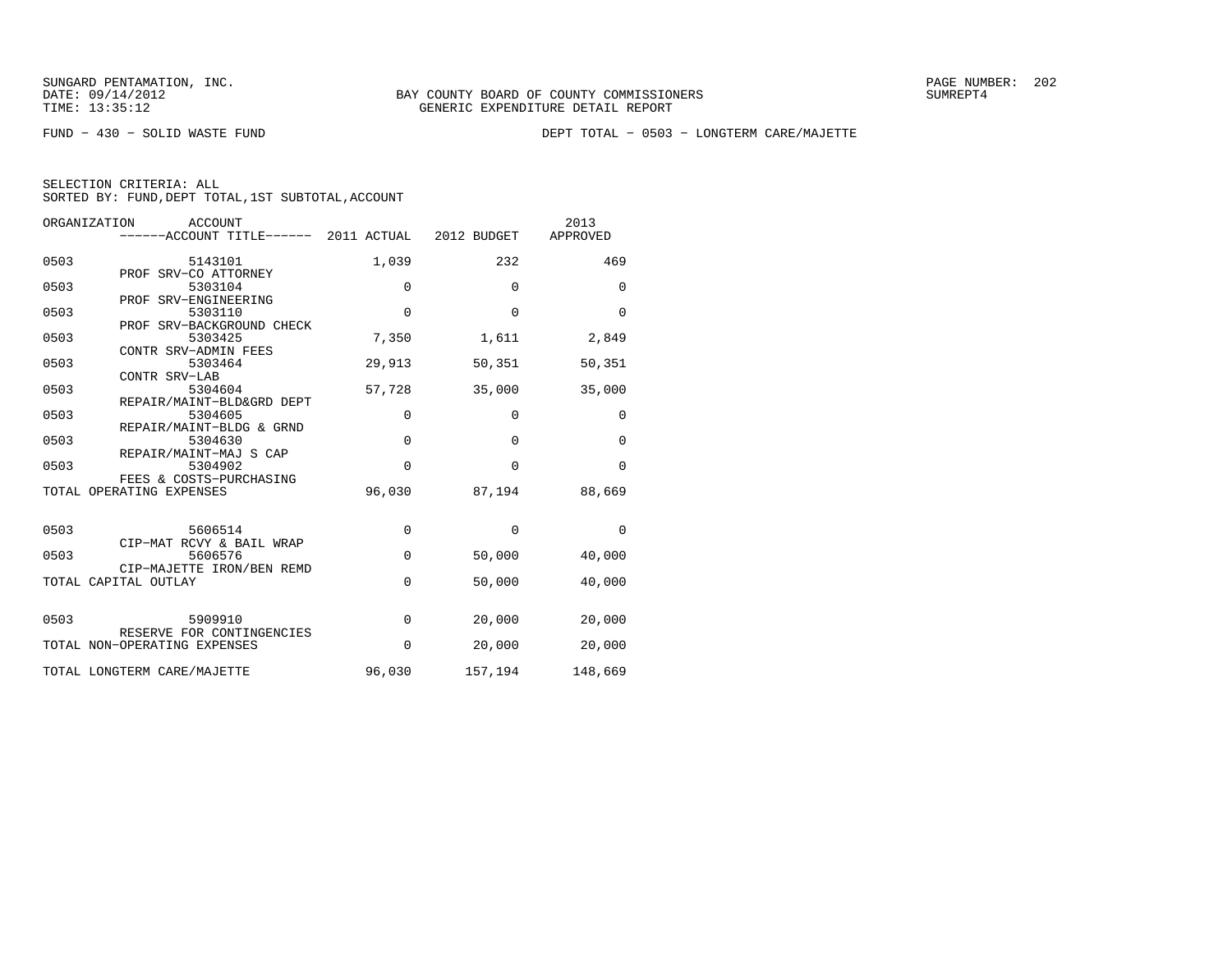FUND − 430 − SOLID WASTE FUND DEPT TOTAL − 0505 − WASTE TO ENERGY OPERATION

| ORGANIZATION            | ACCOUNT<br>------ACCOUNT TITLE------ 2011 ACTUAL 2012 BUDGET |             |             | 2013<br>APPROVED    |
|-------------------------|--------------------------------------------------------------|-------------|-------------|---------------------|
| 0505                    | 5101200                                                      | 59,610      | 57,809      | 57,809              |
| 0505                    | SALARIES & WAGES-REGULAR<br>5101400                          | 5,590       | 3,000       | 3,000               |
| 0505                    | SALARIES & WAGES-OVERTIME<br>5102100                         | 4,741       | 4,652       | 4,652               |
| 0505                    | FICA TAXES-MATCHING<br>5102200                               | 5,810       | 3,060       | 3,229               |
| 0505                    | RETIREMENT CONTRIBUTIONS<br>5102300                          | 8,510       | 9,174       | 10,139              |
| 0505                    | LIFE & HEALTH INSURANCE<br>5102400<br>WORKERS COMP. PREMIUMS | 6,374       | 7,155       | 6,469               |
| TOTAL PERSONAL SERVICES |                                                              | 90,635      | 84,850      | 85,298              |
| 0505                    | 5143101                                                      | 31,227      | 34,832      | 33,504              |
| 0505                    | PROF SRV-CO ATTORNEY<br>5143105                              | $\Omega$    | $\Omega$    | $\Omega$            |
| 0505                    | PROF SRV-OTHER ATTNY<br>5303104                              | 9,299       | 50,000      | 50,000              |
| 0505                    | PROF SRV-ENGINEERING<br>5303106                              | $\Omega$    | $\Omega$    | $\Omega$            |
| 0505                    | PROF SRV-PHYSICLS/MEDICAL<br>5303107                         | $\Omega$    | $\Omega$    | $\Omega$            |
| 0505                    | PROF SRV-SUBSTANCE TEST<br>5303401                           | 213,385     | 245,000     | 275,000             |
| 0505                    | CONTRACTED SERVICES<br>5303403                               | 726         | 500         | 500                 |
| 0505                    | CONTR SRV-BANK CHRG POOL<br>5303408                          | 204         | 201         | 201                 |
| 0505                    | CONTR SRV-800 MHZ<br>5303410                                 | $\Omega$    | $\Omega$    | $\Omega$            |
| 0505                    | CONTR SRV-JANITORIAL<br>5303425<br>CONTR SRV-ADMIN FEES      | 220,852     | 241,541     | 241,541             |
| 0505                    | 5303426<br>CONTR SRV-UTIL ADMIN FEES                         | 47,466      | $\Omega$    | $\Omega$            |
| 0505                    | 5303446<br>CONTR SRV-FACILITIES                              | 1,464       | 734         | 231                 |
| 0505                    | 5303464<br>CONTR SRV-LAB                                     | 2,314       | 1,457       | 1,457               |
| 0505                    | 5303470<br>CONTR SRV-EN GEN                                  | 4,961,184   |             | 4,480,500 4,614,915 |
| 0505                    | 5303471<br>CONTR SRV-MONTENAY REIMB                          | 0           | $\mathbf 0$ | 0                   |
| 0505                    | 5303472<br>CONTR SRV-MONTENAY MGT                            | $\Omega$    | 0           | $\Omega$            |
| 0505                    | 5303473<br>CONTR SRV-GULF POWER TRNS                         | $\mathbf 0$ | 0           | $\mathbf 0$         |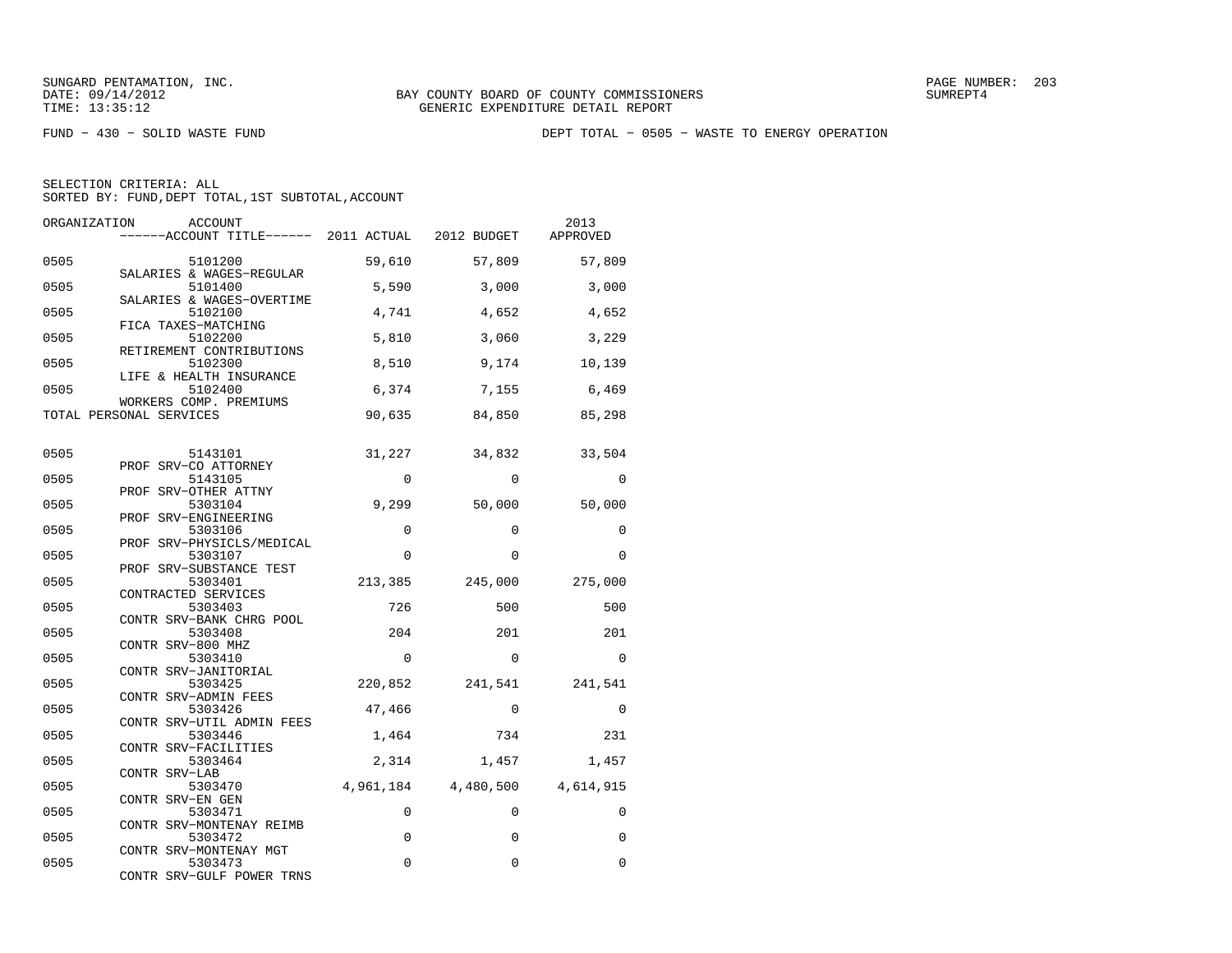FUND − 430 − SOLID WASTE FUND DEPT TOTAL − 0505 − WASTE TO ENERGY OPERATION

| ORGANIZATION | ACCOUNT<br>------ACCOUNT TITLE------ 2011 ACTUAL             |             | 2012 BUDGET | 2013<br>APPROVED |
|--------------|--------------------------------------------------------------|-------------|-------------|------------------|
| 0505         | 5303474                                                      | $\Omega$    | $\Omega$    | $\Omega$         |
| 0505         | CONTR SRV-MONTENAY SCH MN<br>5303475                         | $\mathbf 0$ | $\Omega$    | $\Omega$         |
| 0505         | CONTR SRV-MONTENAY BONUS<br>5304001                          | $\mathbf 0$ | 17,725      | 17,000           |
| 0505         | TRAVEL/TRAINING NON-LOCAL<br>5304101                         | 6,041       | 9,180       | 9,180            |
| 0505         | COMMUNICATIONS SERVICES<br>5304125                           | 2,137       | 3,900       | 3,900            |
| 0505         | POSTAGE/TRANSP/FREIGHT<br>5304301                            | 378,428     | 745,000     | 745,000          |
| 0505         | UTILITY SERVICES<br>5304405                                  | $\Omega$    | $\Omega$    | $\Omega$         |
| 0505         | RENTALS/LEASES-BUILDINGS<br>5304410                          | 151,310     | 25,000      | 35,000           |
| 0505         | RENTALS/LEASES-EQUIPMENT<br>5304501                          | 253,109     | 305,760     | 305,760          |
| 0505         | INSURANCE & BONDS<br>5304602                                 | $\Omega$    | $\Omega$    | $\Omega$         |
| 0505         | REPAIR/MAINT-FIRE DAMAGE<br>5304604                          | 4,514       | 20,000      | 20,000           |
| 0505         | REPAIR/MAINT-BLD&GRD DEPT<br>5304605                         | 7,902       | 7,650       | 8,500            |
| 0505         | REPAIR/MAINT-BLDG & GRND<br>5304610                          | 0           | 850         | 850              |
| 0505         | REPAIR/MAINT-AUTO EQUIP<br>5304611                           | $\Omega$    | $\Omega$    | $\Omega$         |
| 0505         | REPAIR/MAINT-FLEET MAINT<br>5304615                          | 2,466,926   | 2,610,000   | 1,330,000        |
| 0505         | REPAIR/MAINT-EQUIPMENT<br>5304701                            | $\Omega$    | $\Omega$    | $\Omega$         |
| 0505         | PRINTING & BINDING<br>5304902                                | 37,461      | 38,084      | 41,036           |
| 0505         | FEES & COSTS-PURCHASING<br>5304905                           | 130         | 2,200       | 2,200            |
| 0505         | FEES&COSTS-LGL ADV/ADVERT<br>5304922<br>FEES & COSTS-PERMITS | 14,893      | 22,500      | 22,500           |
| 0505         | 5304984<br><b>BAD DEBT</b>                                   | $\mathbf 0$ | $\mathbf 0$ | $\Omega$         |
| 0505         | 5304990<br>MISCELLANEOUS EXPENSES                            | 0           | 100         | 100              |
| 0505         | 5305101<br>OFFICE SUPPLIES                                   | 8,270       | 9,000       | 9,000            |
| 0505         | 5305201<br>OPERATING SUPPLIES                                | 261,207     | 175,000     | 189,000          |
| 0505         | 5305202<br>OPER SUPPLIES-JANITORIAL                          | 4,292       | 4,000       | 4,000            |
| 0505         | 5305204<br>OPER. SUPPLIES-CHEMICALS                          | 298,082     | 317,218     | 333,078          |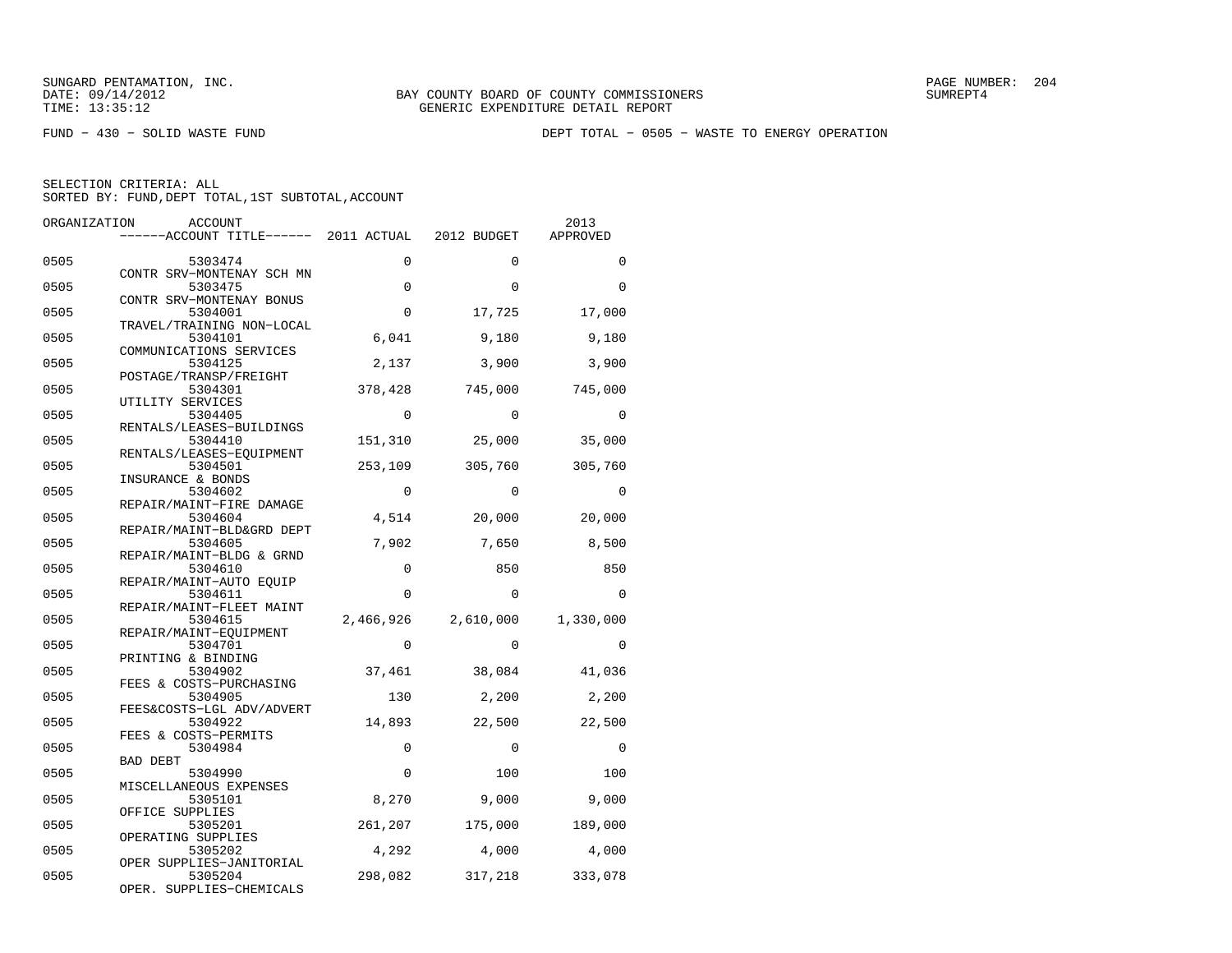FUND − 430 − SOLID WASTE FUND DEPT TOTAL − 0505 − WASTE TO ENERGY OPERATION

| SELECTION CRITERIA: ALL |  |  |                                                    |  |
|-------------------------|--|--|----------------------------------------------------|--|
|                         |  |  | SORTED BY: FUND, DEPT TOTAL, 1ST SUBTOTAL, ACCOUNT |  |

| ORGANIZATION | ACCOUNT                                                   |             |                               | 2013<br>APPROVED |
|--------------|-----------------------------------------------------------|-------------|-------------------------------|------------------|
| 0505         | 5305205                                                   | 159,333     | 167,700                       | 176,085          |
| 0505         | GAS, OIL & LUBRICANTS<br>5305210                          | 52,647      | 25,000                        | 25,000           |
| 0505         | SAFETY GEAR & SUPPLIES<br>5305215                         | 25,863      | 23,484                        | 30,001           |
| 0505         | CLOTHING & WEARING APPRL<br>5305220                       | 3,837       | 11,500                        | 11,500           |
| 0505         | TOOL & SMALL IMPLEMENTS<br>5305401                        | $\mathbf 0$ | 500                           | 500              |
| 0505         | BOOKS/RESOURCE MATR/SUBSC<br>5305402                      | 125         | 2,000                         | 2,000            |
| 0505         | DUES & MEMBERSHIPS<br>5305406                             | 4,905       | 12,000                        | 12,000           |
|              | TRAINING & TUITION<br>TOTAL OPERATING EXPENSES            |             | 9,629,531 9,610,116 8,550,539 |                  |
|              |                                                           |             |                               |                  |
| 0505         | 5606401<br>EOUIPMENT                                      | 239,747     | 95,000                        | 0                |
| 0505         | 5606402<br>EQUIP LESS THAN \$1000                         |             | 5,000                         | $\Omega$         |
|              | TOTAL CAPITAL OUTLAY                                      | 248,368     | 100,000                       | $\Omega$         |
| 0505         | 5707115                                                   |             | 1,830,000 1,885,000           | 1,940,000        |
| 0505         | PRINCIPAL-REV BONDS<br>5707215                            | 798,623     | 747,018                       | 693,862          |
| 0505         | INTEREST-REV BONDS<br>5707303                             | $\mathbf 0$ | $\Omega$                      | $\Omega$         |
| 0505         | <b>BOND ISSUE COSTS</b><br>5707316                        | 0           |                               | 1,700 1,700      |
| 0505         | PAYING AGENT/TRUSTEE-FEES<br>5707370                      | 750         | $\Omega$                      | $\Omega$         |
|              | ARBITRAGE REBATE EXPENSE<br>TOTAL DEBT SERVICE            |             | 2,629,373 2,633,718 2,635,562 |                  |
|              |                                                           |             |                               |                  |
| 0505         | 5819112<br>TRNFS-RETAIL WATER (420)                       | 0           | $\mathbf{0}$                  | 0                |
| 0505         | 5905908<br>LOSS ON DISPOSAL                               | 0           | $\mathbf{0}$                  | 0                |
| 0505         | 5905998                                                   | 0           | $\Omega$                      | $\Omega$         |
| 0505         | DEPRECIATION EXPENSE<br>5909910                           | 0           | 100,000                       | 100,000          |
| 0505         | RESERVE FOR CONTINGENCIES<br>5909915                      | $\mathbf 0$ | $\Omega$                      | $\Omega$         |
|              | RESERVE FOR PAY ADJUSTMNT<br>TOTAL NON-OPERATING EXPENSES | 0           | 100,000                       | 100,000          |
|              | TOTAL WASTE TO ENERGY OPERATION                           | 12,597,907  | 12,528,684                    | 11,371,399       |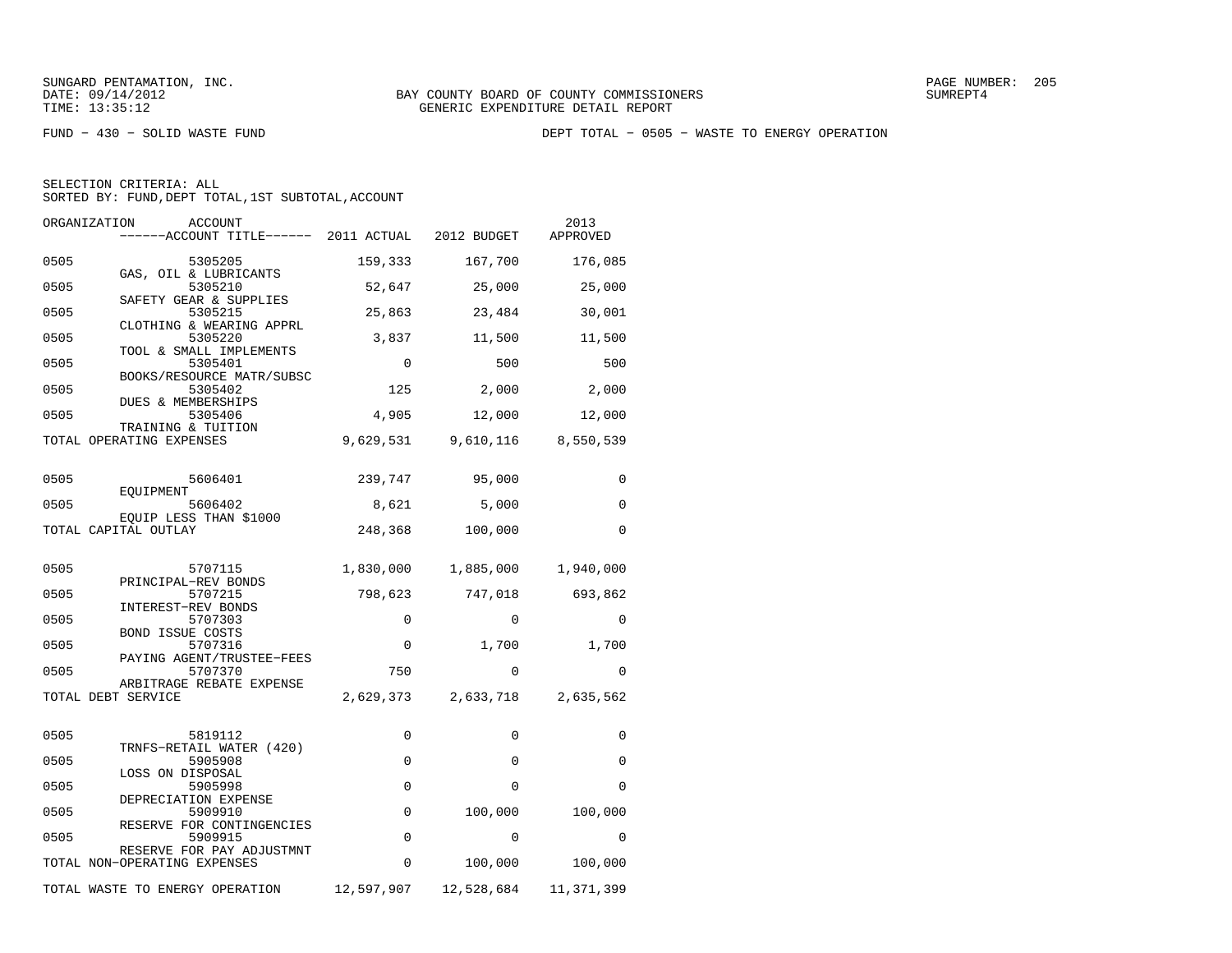BAY COUNTY BOARD OF COUNTY COMMISSIONERS TIME: 13:35:12 GENERIC EXPENDITURE DETAIL REPORT

FUND − 430 − SOLID WASTE FUND DEPT TOTAL − 0505 − WASTE TO ENERGY OPERATION

SELECTION CRITERIA: ALLSORTED BY: FUND, DEPT TOTAL, 1ST SUBTOTAL, ACCOUNT

ORGANIZATION ACCOUNT 2013−−−−−−ACCOUNT TITLE−−−−−− 2011 ACTUAL 2012 BUDGET APPROVED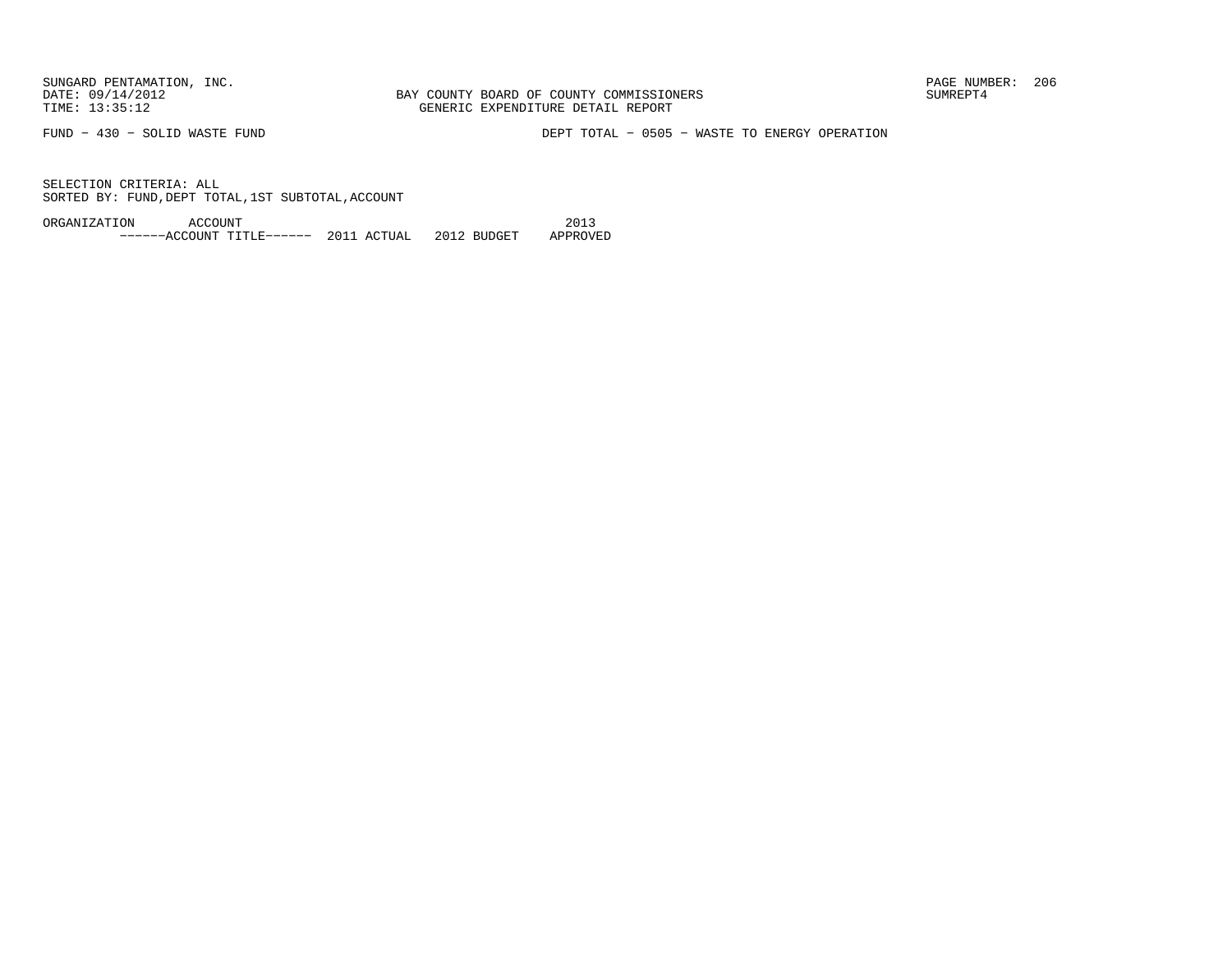FUND − 430 − SOLID WASTE FUND DEPT TOTAL − 0506 − SOLID WASTE ADMINISTRATIN

| ORGANIZATION | <b>ACCOUNT</b><br>------ACCOUNT TITLE------ 2011 ACTUAL |             | 2012 BUDGET | 2013<br>APPROVED |
|--------------|---------------------------------------------------------|-------------|-------------|------------------|
| 0506         | 5101200<br>SALARIES & WAGES-REGULAR                     | 172,926     | 323,969     | 348,356          |
| 0506         | 5101400                                                 | 1,366       | 1,350       | 1,350            |
| 0506         | SALARIES & WAGES-OVERTIME<br>5102100                    | 13,002      | 24,887      | 26,752           |
| 0506         | FICA TAXES-MATCHING<br>5102200                          | 13,680      | 16,373      | 18,568           |
| 0506         | RETIREMENT CONTRIBUTIONS<br>5102300                     | 13,589      | 44,637      | 46,673           |
| 0506         | LIFE & HEALTH INSURANCE<br>5102400                      | 6,928       | 10,203      | 10,299           |
| 0506         | WORKERS COMP. PREMIUMS<br>5102500                       | 0           | $\Omega$    | $\Omega$         |
|              | UNEMPLOYMENT COMPENSATION<br>TOTAL PERSONAL SERVICES    | 221,490     | 421,419     | 451,998          |
| 0506         | 5143101                                                 | 3,580       | 15,819      | 2,264            |
| 0506         | PROF SRV-CO ATTORNEY<br>5143105                         | 0           | 25,000      | 25,000           |
| 0506         | PROF SRV-OTHER ATTNY<br>5303104                         | $\Omega$    | $\Omega$    | $\Omega$         |
| 0506         | PROF SRV-ENGINEERING<br>5303106                         | $\mathbf 0$ | $\Omega$    | 0                |
| 0506         | PROF SRV-PHYSICLS/MEDICAL<br>5303107                    | $\mathbf 0$ | 111         | 111              |
| 0506         | PROF SRV-SUBSTANCE TEST<br>5303110                      | $\mathbf 0$ | $\Omega$    | $\mathbf 0$      |
| 0506         | PROF SRV-BACKGROUND CHECK<br>5303401                    | $\Omega$    | 1,600       | 1,600            |
| 0506         | CONTRACTED SERVICES<br>5303408                          | 408         | 403         | 403              |
| 0506         | CONTR SRV-800 MHZ<br>5303410                            | 0           | $\Omega$    | $\Omega$         |
| 0506         | CONTR SRV-JANITORIAL<br>5303422                         | 6,620       | 600         | 600              |
| 0506         | CONTR SRV-GIS<br>5303425                                | 59,982      | 139,712     | 43,852           |
| 0506         | CONTR SRV-ADMIN FEES<br>5303426                         | 47,740      | 0           | 0                |
| 0506         | CONTR SRV-UTIL ADMIN FEES<br>5303446                    | 1,556       | 1,009       | 855              |
| 0506         | CONTR SRV-FACILITIES<br>5304001                         | 1,873       | 5,500       | 5,500            |
| 0506         | TRAVEL/TRAINING NON-LOCAL<br>5304101                    | 1,363       | 3,496       | 3,496            |
| 0506         | COMMUNICATIONS SERVICES<br>5304125                      | 1,392       | 1,500       | 1,500            |
|              | POSTAGE/TRANSP/FREIGHT                                  |             |             |                  |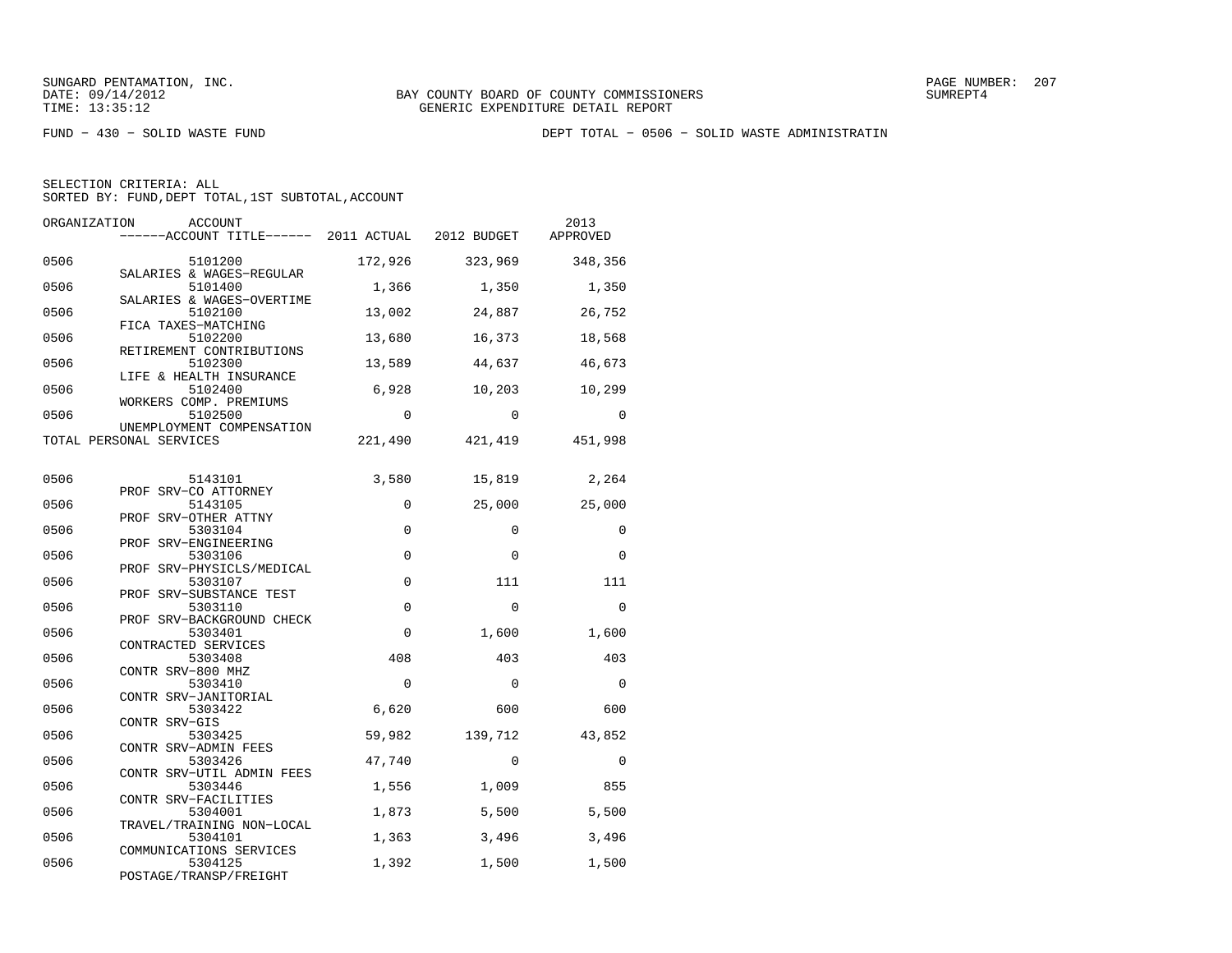FUND − 430 − SOLID WASTE FUND DEPT TOTAL − 0506 − SOLID WASTE ADMINISTRATIN

| ORGANIZATION | ACCOUNT<br>------ACCOUNT TITLE------ 2011 ACTUAL          |             | 2012 BUDGET  | 2013<br>APPROVED |
|--------------|-----------------------------------------------------------|-------------|--------------|------------------|
| 0506         | 5304301                                                   | 6,003       | 6,164        | 6,164            |
| 0506         | UTILITY SERVICES<br>5304405                               | $\Omega$    | $\Omega$     | $\Omega$         |
| 0506         | RENTALS/LEASES-BUILDINGS<br>5304410                       | 1,741       | 1,885        | 1,885            |
| 0506         | RENTALS/LEASES-EOUIPMENT<br>5304501                       | 14,819      | 14,924       | 14,924           |
| 0506         | INSURANCE & BONDS<br>5304604<br>REPAIR/MAINT-BLD&GRD DEPT | 1,790       | 3,500        | 3,500            |
| 0506         | 5304605<br>REPAIR/MAINT-BLDG & GRND                       | $\mathbf 0$ | 1,950        | 1,950            |
| 0506         | 5304610<br>REPAIR/MAINT-AUTO EOUIP                        | 44          | 1,200        | 1,200            |
| 0506         | 5304611<br>REPAIR/MAINT-FLEET MAINT                       | $\Omega$    | $\Omega$     | $\Omega$         |
| 0506         | 5304615<br>REPAIR/MAINT-EOUIPMENT                         | 1,400       | 1,650        | 1,650            |
| 0506         | 5304701<br>PRINTING & BINDING                             | 35          | $\Omega$     | $\Omega$         |
| 0506         | 5304902<br>FEES & COSTS-PURCHASING                        | 146         | 99           | 2,847            |
| 0506         | 5304905<br>FEES&COSTS-LGL ADV/ADVERT                      | 594         | 700          | 700              |
| 0506         | 5304909<br>FEES & COSTS-COURT FILING                      | $\mathbf 0$ | $\mathbf 0$  | $\mathbf 0$      |
| 0506         | 5304990<br>MISCELLANEOUS EXPENSES                         | $\Omega$    | 200          | 200              |
| 0506         | 5305101<br>OFFICE SUPPLIES                                | 2,920       | 3,075        | 3,075            |
| 0506<br>0506 | 5305201<br>OPERATING SUPPLIES                             | 561<br>21   | 500          | 500              |
| 0506         | 5305202<br>OPER SUPPLIES-JANITORIAL<br>5305205            | 68          | 250<br>2,500 | 250<br>2,500     |
| 0506         | GAS, OIL & LUBRICANTS<br>5305210                          | $\Omega$    | 500          | 500              |
| 0506         | SAFETY GEAR & SUPPLIES<br>5305215                         | 194         | $\Omega$     | $\Omega$         |
| 0506         | CLOTHING & WEARING APPRL<br>5305401                       | $\Omega$    | 70           | 70               |
| 0506         | BOOKS/RESOURCE MATR/SUBSC<br>5305402                      | 183         | 214          | 214              |
| 0506         | DUES & MEMBERSHIPS<br>5305406                             | 1,810       | 1,750        | 1,750            |
|              | TRAINING & TUITION<br>TOTAL OPERATING EXPENSES            | 156,841     | 235,881      | 129,060          |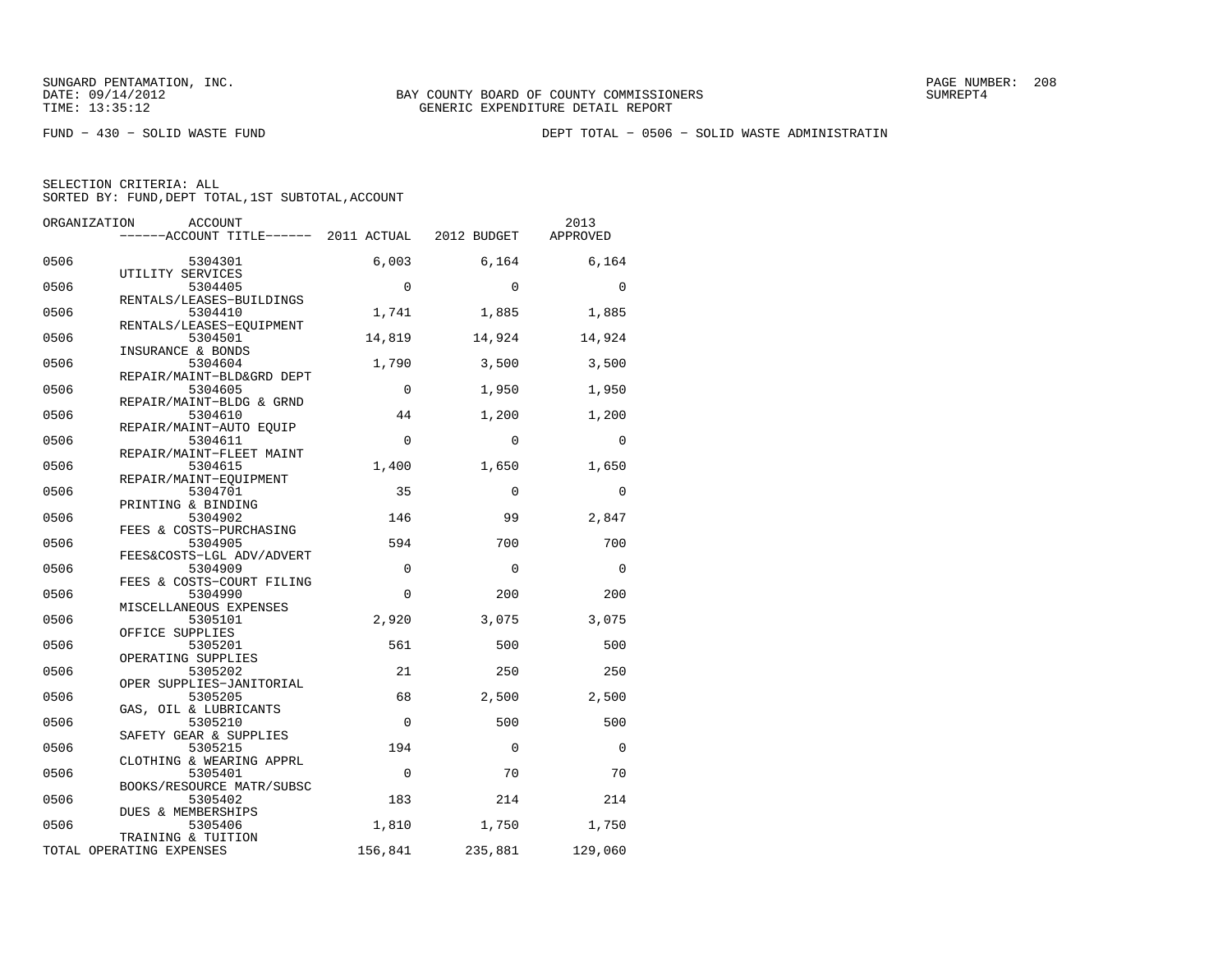FUND − 430 − SOLID WASTE FUND DEPT TOTAL − 0506 − SOLID WASTE ADMINISTRATIN

| SELECTION CRITERIA: ALL |  |  |                                                    |  |
|-------------------------|--|--|----------------------------------------------------|--|
|                         |  |  | SORTED BY: FUND, DEPT TOTAL, 1ST SUBTOTAL, ACCOUNT |  |

| ORGANIZATION | <b>ACCOUNT</b><br>---ACCOUNT TITLE------                            | 2011 ACTUAL | 2012 BUDGET | 2013<br>APPROVED |
|--------------|---------------------------------------------------------------------|-------------|-------------|------------------|
| 0506         | 5606401                                                             | 19,941      | 5,000       | 10,000           |
| 0506         | EOUIPMENT<br>5606402<br>EOUIP LESS THAN \$1000                      | 750         | 0           | 0                |
| 0506         | 5606450<br>COMPUTER SOFTWARE                                        | 2,510       | $\Omega$    | 0                |
|              | TOTAL CAPITAL OUTLAY                                                | 23,201      | 5,000       | 10,000           |
| 0506         | 5905998<br>DEPRECIATION EXPENSE                                     | 0           | $\Omega$    | 0                |
| 0506         | 5909901                                                             | 0           | 0           | 0                |
| 0506         | OTHER NON-OPERATING EXPS<br>5909910<br>FOR CONTINGENCIES<br>RESERVE | 0           | 4,000       | 4,000            |
| 0506         | 5909915<br>RESERVE FOR PAY ADJUSTMNT                                | 0           | $\Omega$    | $\Omega$         |
|              | TOTAL NON-OPERATING EXPENSES                                        | 0           | 4,000       | 4,000            |
|              | TOTAL SOLID WASTE ADMINISTRATIN                                     | 401,532     | 666,300     | 595,058          |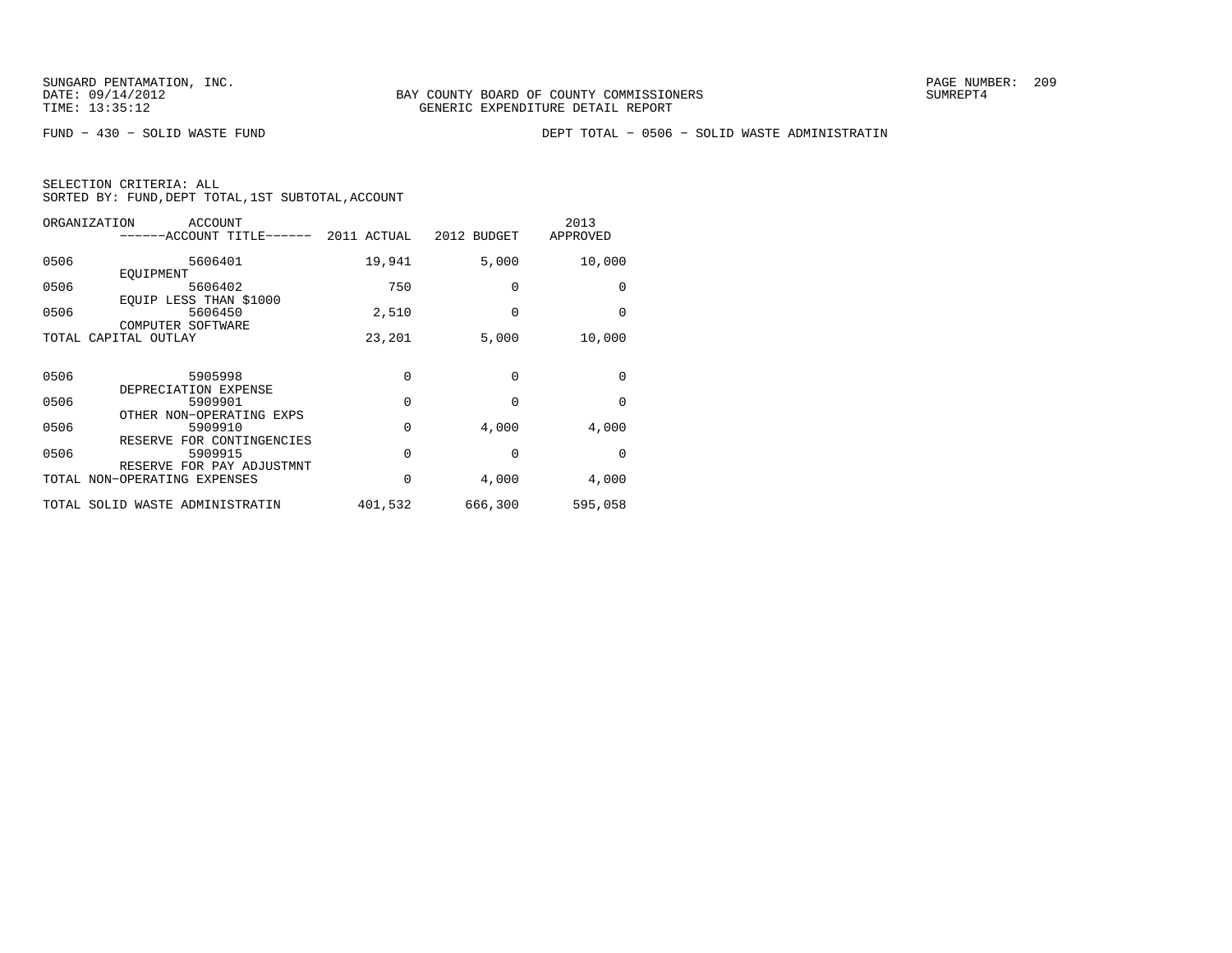FUND − 430 − SOLID WASTE FUND DEPT TOTAL − 0507 − L/T CARE/STEELFLD CLOSURE

| SELECTION CRITERIA: ALL |  |  |                                                    |  |
|-------------------------|--|--|----------------------------------------------------|--|
|                         |  |  | SORTED BY: FUND, DEPT TOTAL, 1ST SUBTOTAL, ACCOUNT |  |

| ORGANIZATION | ACCOUNT                                           |             |             | 2013     |
|--------------|---------------------------------------------------|-------------|-------------|----------|
|              | ------ACCOUNT TITLE------ 2011 ACTUAL 2012 BUDGET |             |             | APPROVED |
| 0507         | 5143101                                           | 196         | 37          | 88       |
|              | PROF SRV-CO ATTORNEY                              |             |             |          |
| 0507         | 5303104                                           | 16,834      | $\Omega$    | 40,000   |
| 0507         | PROF SRV-ENGINEERING<br>5303425                   | 1,385       | 257         | 529      |
|              | CONTR SRV-ADMIN FEES                              |             |             |          |
| 0507         | 5304604                                           | 11,885      | 25,000      | 35,000   |
|              | REPAIR/MAINT-BLD&GRD DEPT                         |             |             |          |
| 0507         | 5304605                                           | $\mathbf 0$ | $\mathbf 0$ | 0        |
| 0507         | REPAIR/MAINT-BLDG & GRND<br>5304615               | $\mathbf 0$ | $\Omega$    | $\Omega$ |
|              | REPAIR/MAINT-EOUIPMENT                            |             |             |          |
| 0507         | 5304902                                           | 37          | 148         | 104      |
|              | FEES & COSTS-PURCHASING                           |             |             |          |
|              | TOTAL OPERATING EXPENSES                          | 30,337      | 25,442      | 75,721   |
|              |                                                   |             |             |          |
| 0507         | 5606575                                           | $\Omega$    | $\Omega$    | $\Omega$ |
|              | CIP-STEELFLD IRON REMED                           |             |             |          |
|              | TOTAL CAPITAL OUTLAY                              | $\Omega$    | $\Omega$    | $\Omega$ |
|              |                                                   |             |             |          |
| 0507         | 5909910                                           | $\mathbf 0$ | 30,000      | 30,000   |
|              | RESERVE FOR CONTINGENCIES                         |             |             |          |
|              | TOTAL NON-OPERATING EXPENSES                      | $\Omega$    | 30,000      | 30,000   |
|              |                                                   |             |             |          |
|              | TOTAL L/T CARE/STEELFLD CLOSURE                   | 30,337      | 55,442      | 105,721  |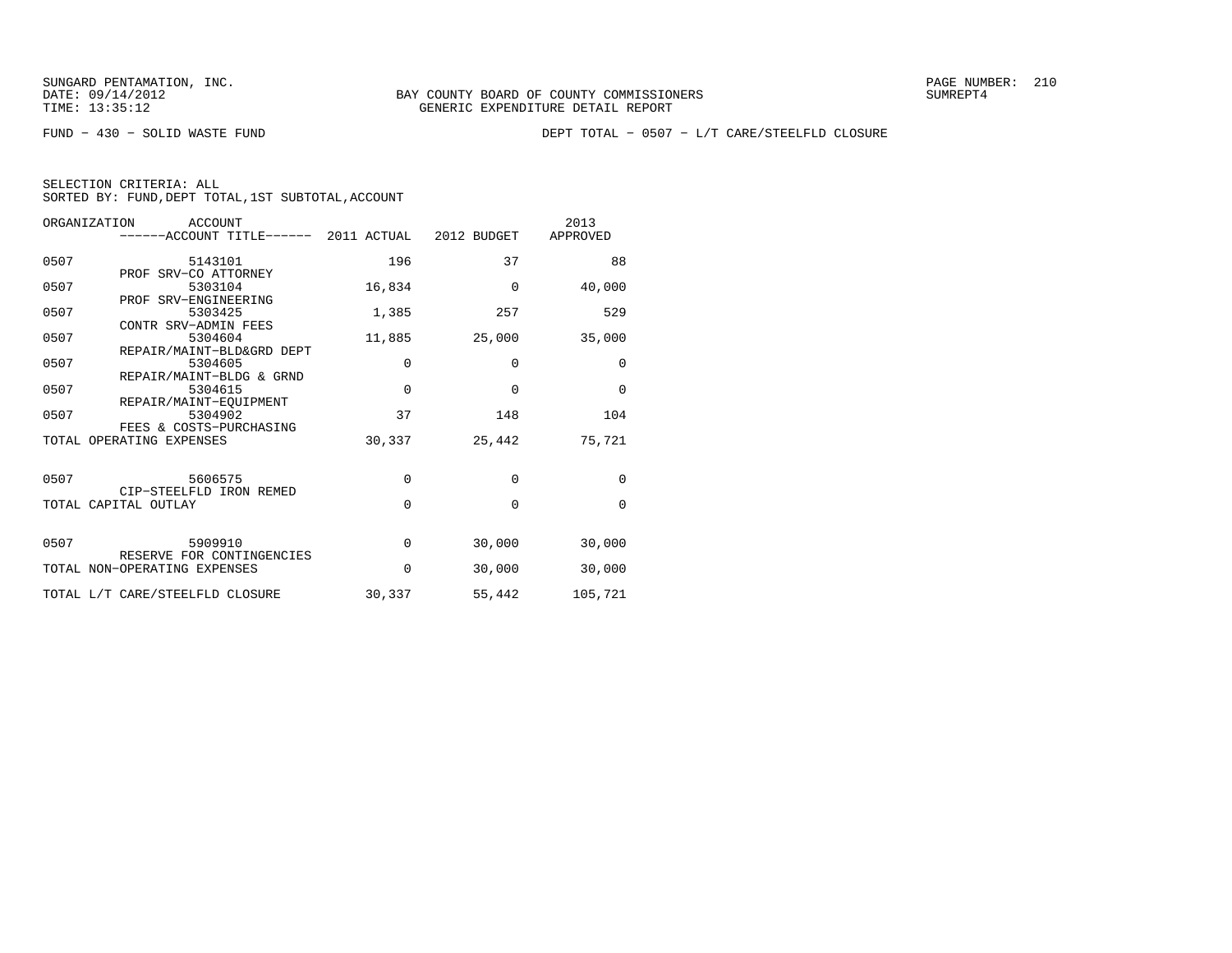FUND − 430 − SOLID WASTE FUND DEPT TOTAL − 0508 − HAZARDOUS WST ENVIRN COMP

| ORGANIZATION | ACCOUNT<br>------ACCOUNT TITLE------ 2011 ACTUAL 2012 BUDGET    |             |              | 2013<br>APPROVED |
|--------------|-----------------------------------------------------------------|-------------|--------------|------------------|
| 0508         | 5101200<br>SALARIES & WAGES-REGULAR                             | 35,327      | 35,118       | 35,118           |
| 0508         | 5101400                                                         | 1,545       | 500          | 2,000            |
| 0508         | SALARIES & WAGES-OVERTIME<br>5102100                            | 2,536       | 2,725        | 2,839            |
| 0508         | FICA TAXES-MATCHING<br>5102200<br>RETIREMENT CONTRIBUTIONS      | 3,309       | 1,793        | 1,971            |
| 0508         | 5102300<br>LIFE & HEALTH INSURANCE                              | 7,900       | 8,356        | 12,214           |
| 0508         | 5102400<br>WORKERS COMP. PREMIUMS                               | 487         | 1,308        | 990              |
| 0508         | 5102500<br>UNEMPLOYMENT COMPENSATION                            | $\Omega$    | $\Omega$     | $\Omega$         |
|              | TOTAL PERSONAL SERVICES                                         | 51,105      | 49,800       | 55,132           |
| 0508         | 5143101                                                         | 271         | 252          | 352              |
| 0508         | PROF SRV-CO ATTORNEY<br>5303106                                 | $\mathbf 0$ | $\mathbf{0}$ | $\Omega$         |
| 0508         | PROF SRV-PHYSICLS/MEDICAL<br>5303107                            | 37          | 37           | 37               |
| 0508         | PROF SRV-SUBSTANCE TEST<br>5303110<br>PROF SRV-BACKGROUND CHECK | $\Omega$    | 33           | 33               |
| 0508         | 5303401<br>CONTRACTED SERVICES                                  | 21,769      | 30,000       | 30,000           |
| 0508         | 5303408<br>CONTR SRV-800 MHZ                                    | 204         | 203          | 201              |
| 0508         | 5303425<br>CONTR SRV-ADMIN FEES                                 | 1,915       | 1,746        | 2,150            |
| 0508         | 5303430<br>CONTR SRV-ADVERTISING                                | $\Omega$    | 500          | 500              |
| 0508         | 5303446<br>CONTR SRV-FACILITIES                                 | 916         | 184          | 70               |
| 0508         | 5304001<br>TRAVEL/TRAINING NON-LOCAL                            | 628         | 3,000        | 3,000            |
| 0508         | 5304101<br>COMMUNICATIONS SERVICES                              | 517         | 720          | 720              |
| 0508         | 5304410<br>RENTALS/LEASES-EOUIPMENT                             | $\mathbf 0$ | $\Omega$     | $\Omega$         |
| 0508         | 5304501<br>INSURANCE & BONDS                                    | 3,135       | 3,344        | 3,344            |
| 0508         | 5304604<br>REPAIR/MAINT-BLD&GRD DEPT                            | 90          | 5,000        | 5,000            |
| 0508         | 5304605<br>REPAIR/MAINT-BLDG & GRND                             | $\Omega$    | $\Omega$     | $\Omega$         |
| 0508         | 5304610<br>REPAIR/MAINT-AUTO EQUIP                              | 110         | 800          | 800              |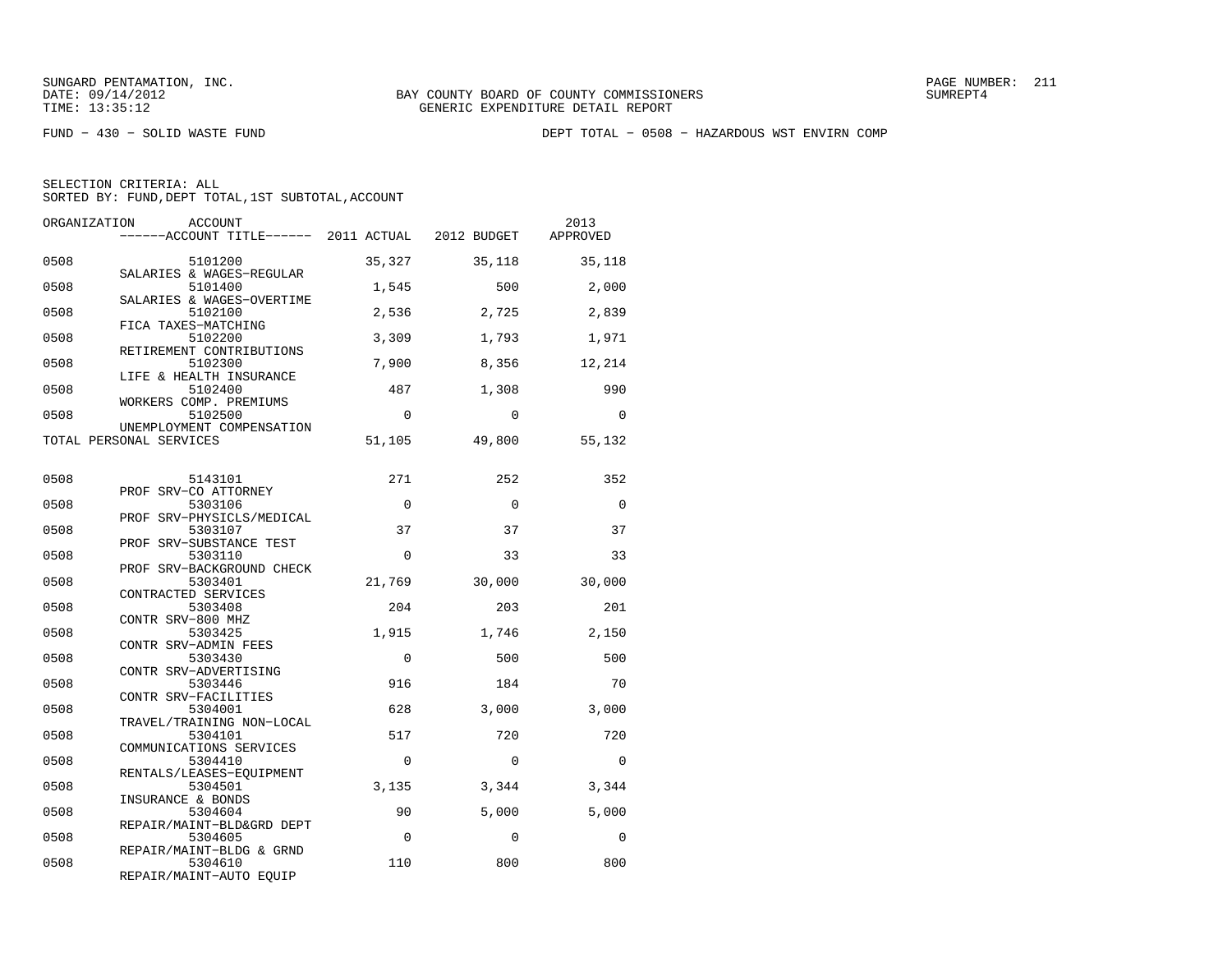FUND − 430 − SOLID WASTE FUND DEPT TOTAL − 0508 − HAZARDOUS WST ENVIRN COMP

| ORGANIZATION | <b>ACCOUNT</b><br>------ACCOUNT TITLE------ 2011 ACTUAL   |             | 2012 BUDGET | 2013<br>APPROVED |
|--------------|-----------------------------------------------------------|-------------|-------------|------------------|
| 0508         | 5304611                                                   | 0           | $\Omega$    | $\Omega$         |
| 0508         | REPAIR/MAINT-FLEET MAINT<br>5304615                       | 1,032       | 1,000       | 1,000            |
| 0508         | REPAIR/MAINT-EOUIPMENT<br>5304701                         | 42          | 200         | 200              |
| 0508         | PRINTING & BINDING<br>5304902                             | $\mathbf 0$ | $\Omega$    | 104              |
| 0508         | FEES & COSTS-PURCHASING<br>5304905                        | $\mathbf 0$ | $\Omega$    | 0                |
| 0508         | FEES&COSTS-LGL ADV/ADVERT<br>5304990                      | $\mathbf 0$ | 200         | 200              |
| 0508         | MISCELLANEOUS EXPENSES<br>5305101                         | 79          | 150         | 150              |
| 0508         | OFFICE SUPPLIES<br>5305201                                | 344         | 150         | 150              |
| 0508         | OPERATING SUPPLIES<br>5305205                             | 1,132       | 1,250       | 1,250            |
| 0508         | GAS, OIL & LUBRICANTS<br>5305210                          | 9           | 1,000       | 1,000            |
| 0508         | SAFETY GEAR & SUPPLIES<br>5305215                         | 301         | 300         | 300              |
| 0508         | CLOTHING & WEARING APPRL<br>5305220                       | $\mathbf 0$ | 300         | 300              |
| 0508         | TOOL & SMALL IMPLEMENTS<br>5305401                        | 15          | 172         | 172              |
| 0508         | BOOKS/RESOURCE MATR/SUBSC<br>5305402                      | 195         | $\Omega$    | $\Omega$         |
| 0508         | DUES & MEMBERSHIPS<br>5305406                             | $\Omega$    |             |                  |
|              | TRAINING & TUITION                                        |             | 1,000       | 1,000            |
|              | TOTAL OPERATING EXPENSES                                  | 32,741      | 51,541      | 52,033           |
| 0508         | 5606401                                                   | 0           | 1,250       | 0                |
| 0508         | EOUIPMENT<br>5606402                                      | 827         | 1,000       | 0                |
|              | EQUIP LESS THAN \$1000<br>TOTAL CAPITAL OUTLAY            | 827         | 2,250       | $\Omega$         |
| 0508         | 5909915                                                   | $\mathbf 0$ | 0           | $\mathbf 0$      |
|              | RESERVE FOR PAY ADJUSTMNT<br>TOTAL NON-OPERATING EXPENSES | $\Omega$    | $\Omega$    | $\Omega$         |
|              | TOTAL HAZARDOUS WST ENVIRN COMP                           | 84,673      | 103,591     | 107,165          |
|              |                                                           |             |             |                  |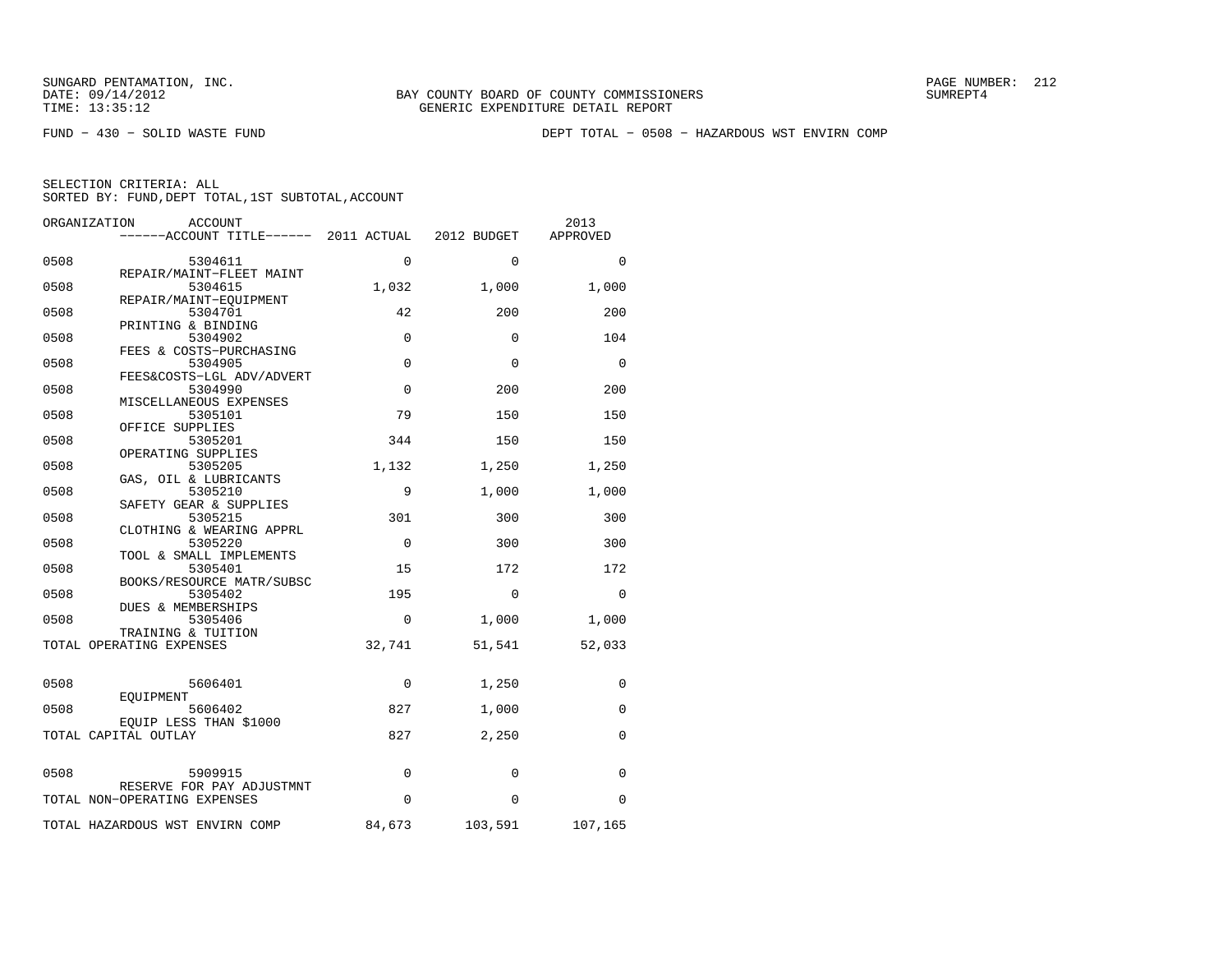FUND − 430 − SOLID WASTE FUND DEPT TOTAL − 0510 − WASTE RECYCLING PROGRAM

| ORGANIZATION | <b>ACCOUNT</b><br>------ACCOUNT TITLE------ 2011 ACTUAL 2012 BUDGET |          |             | 2013<br>APPROVED |
|--------------|---------------------------------------------------------------------|----------|-------------|------------------|
| 0510         | 5101200                                                             | 36,290   | 35,118      | 35,118           |
| 0510         | SALARIES & WAGES-REGULAR<br>5101400                                 | 1,545    | 500         | 3,500            |
| 0510         | SALARIES & WAGES-OVERTIME<br>5102100                                | 2,625    | 2,725       | 2,954            |
| 0510         | FICA TAXES-MATCHING<br>5102200                                      | 3,409    | 1,793       | 2,050            |
| 0510         | RETIREMENT CONTRIBUTIONS<br>5102300                                 | 7,900    | 8,356       | 12,214           |
| 0510         | LIFE & HEALTH INSURANCE<br>5102400<br>WORKERS COMP. PREMIUMS        | 487      | 1,308       | 1,015            |
|              | TOTAL PERSONAL SERVICES                                             | 52,256   | 49,800      | 56,851           |
| 0510         | 5143101                                                             | 264      | 265         | 336              |
| 0510         | PROF SRV-CO ATTORNEY<br>5303106                                     | $\Omega$ | 38          | 38               |
| 0510         | PROF SRV-PHYSICLS/MEDICAL<br>5303107                                | 0        | 37          | 37               |
| 0510         | PROF SRV-SUBSTANCE TEST<br>5303110                                  | $\Omega$ | 17          | 17               |
| 0510         | PROF SRV-BACKGROUND CHECK<br>5303401                                | 2,400    | 500         | 500              |
| 0510         | CONTRACTED SERVICES<br>5303408<br>CONTR SRV-800 MHZ                 | 204      | 203         | 201              |
| 0510         | 5303425<br>CONTR SRV-ADMIN FEES                                     | 1,868    | 1,835       | 2,035            |
| 0510         | 5303430<br>CONTR SRV-ADVERTISING                                    | 0        | 500         | 500              |
| 0510         | 5303476<br>CONTR SRV-WASTE TIRE RMVL                                | $\Omega$ | $\Omega$    | $\Omega$         |
| 0510         | 5304001<br>TRAVEL/TRAINING NON-LOCAL                                | 570      | 1,500       | 1,500            |
| 0510         | 5304101<br>COMMUNICATIONS SERVICES                                  | 412      | 540         | 540              |
| 0510         | 5304125<br>POSTAGE/TRANSP/FREIGHT                                   | $\Omega$ | $\Omega$    | $\Omega$         |
| 0510         | 5304501<br>INSURANCE & BONDS                                        | 595      | 647         | 647              |
| 0510         | 5304604<br>REPAIR/MAINT-BLD&GRD DEPT                                | 0        | $\mathbf 0$ | $\Omega$         |
| 0510         | 5304605<br>REPAIR/MAINT-BLDG & GRND                                 | $\Omega$ | $\Omega$    | $\Omega$         |
| 0510         | 5304610<br>REPAIR/MAINT-AUTO EQUIP                                  | 4,734    | 2,000       | 2,000            |
| 0510         | 5304611<br>REPAIR/MAINT-FLEET MAINT                                 | 0        | $\mathbf 0$ | 0                |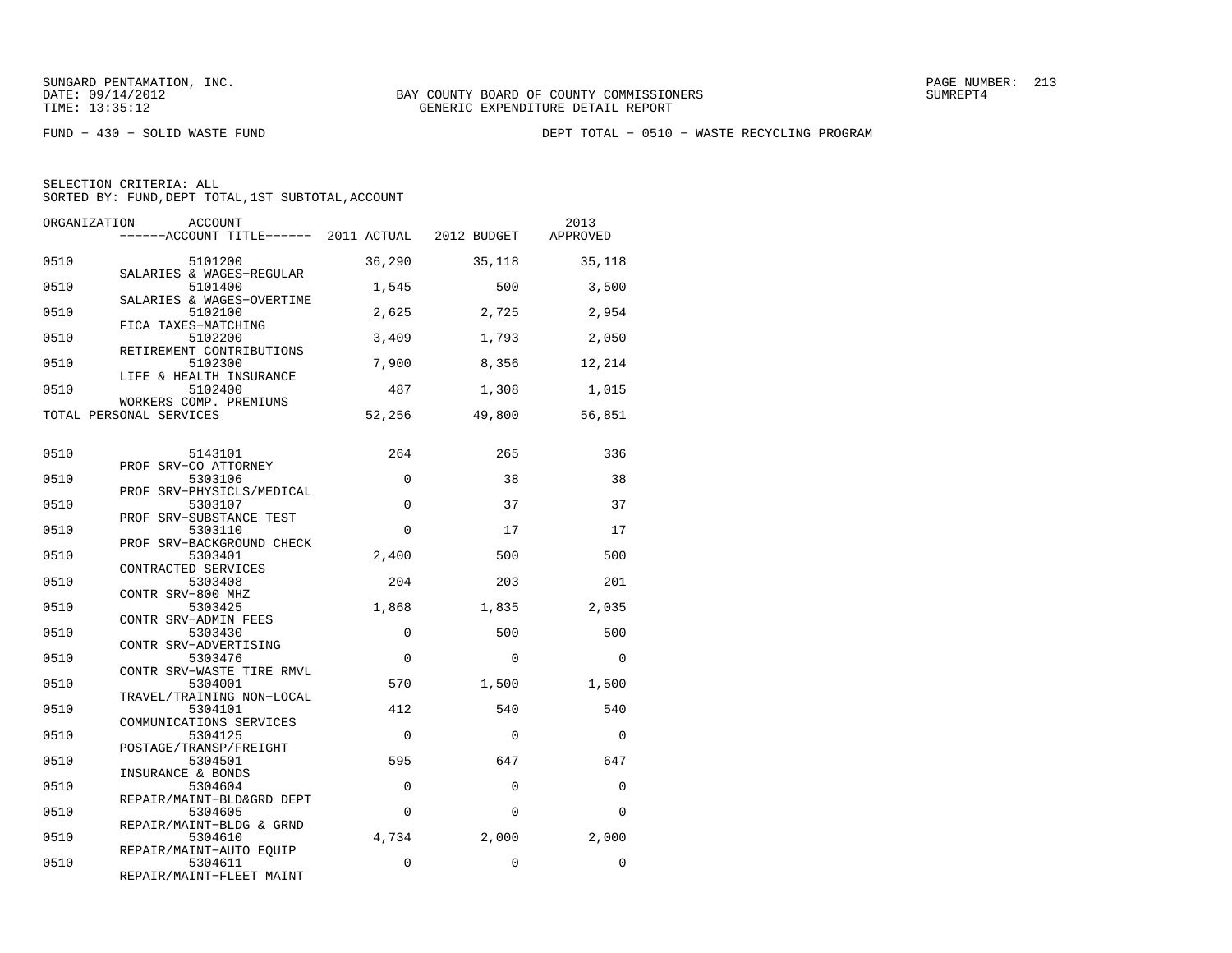FUND − 430 − SOLID WASTE FUND DEPT TOTAL − 0510 − WASTE RECYCLING PROGRAM

| ORGANIZATION<br>ACCOUNT                                   |             |              | 2013<br>APPROVED |
|-----------------------------------------------------------|-------------|--------------|------------------|
| 0510<br>5304615                                           | 716         | 1,000        | 1,000            |
| REPAIR/MAINT-EQUIPMENT<br>0510<br>5304701                 | 770         | 600          | 600              |
| PRINTING & BINDING<br>0510<br>5304902                     | $\Omega$    | 99           | 423              |
| FEES & COSTS-PURCHASING                                   |             |              |                  |
| 0510<br>5304905<br>FEES&COSTS-LGL ADV/ADVERT              | $\Omega$    | $\Omega$     | $\Omega$         |
| 0510<br>5304990<br>MISCELLANEOUS EXPENSES                 | 21          | 200          | 200              |
| 0510<br>5305101<br>OFFICE SUPPLIES                        | $\Omega$    | 150          | 150              |
| 0510<br>5305201                                           | 233         | 1,500        | 1,500            |
| OPERATING SUPPLIES<br>0510<br>5305205                     | 12,417      | 9,373        | 9,373            |
| GAS, OIL & LUBRICANTS<br>0510<br>5305210                  | 138         | 1,500        | 1,500            |
| SAFETY GEAR & SUPPLIES<br>0510<br>5305215                 | 219         | 300          | 300              |
| CLOTHING & WEARING APPRL<br>0510<br>5305401               | $\mathbf 0$ | 360          | 360              |
| BOOKS/RESOURCE MATR/SUBSC                                 |             |              |                  |
| 0510<br>5305406<br>TRAINING & TUITION                     | 0           | $\Omega$     | 0                |
| TOTAL OPERATING EXPENSES                                  | 25,562      | 23,164       | 23,757           |
| 0510<br>5606401                                           | 19,659      | 25,000       | $\Omega$         |
| EOUIPMENT<br>0510<br>5606402                              | $\Omega$    | $\Omega$     | $\Omega$         |
| EOUIP LESS THAN \$1000                                    |             |              |                  |
| TOTAL CAPITAL OUTLAY                                      | 19,659      | 25,000       | 0                |
| 0510<br>5808114                                           | 0           | $\mathbf 0$  | 0                |
| GRANT-RECYCLE/SM OTY GENR<br>TOTAL GRANTS & AIDS          | $\mathbf 0$ | $\Omega$     | 0                |
|                                                           |             |              |                  |
| 0510<br>5905908                                           | $\mathbf 0$ | $\Omega$     | 0                |
| LOSS ON DISPOSAL<br>0510<br>5905998                       | $\mathbf 0$ | $\mathbf{0}$ | 0                |
| DEPRECIATION EXPENSE<br>0510<br>5909910                   | $\Omega$    | 500          | 500              |
| RESERVE FOR CONTINGENCIES<br>0510<br>5909915              | $\Omega$    | $\Omega$     | $\Omega$         |
| RESERVE FOR PAY ADJUSTMNT<br>TOTAL NON-OPERATING EXPENSES | 0           | 500          | 500              |
|                                                           |             |              |                  |
| TOTAL WASTE RECYCLING PROGRAM                             | 97,477      | 98,464       | 81,108           |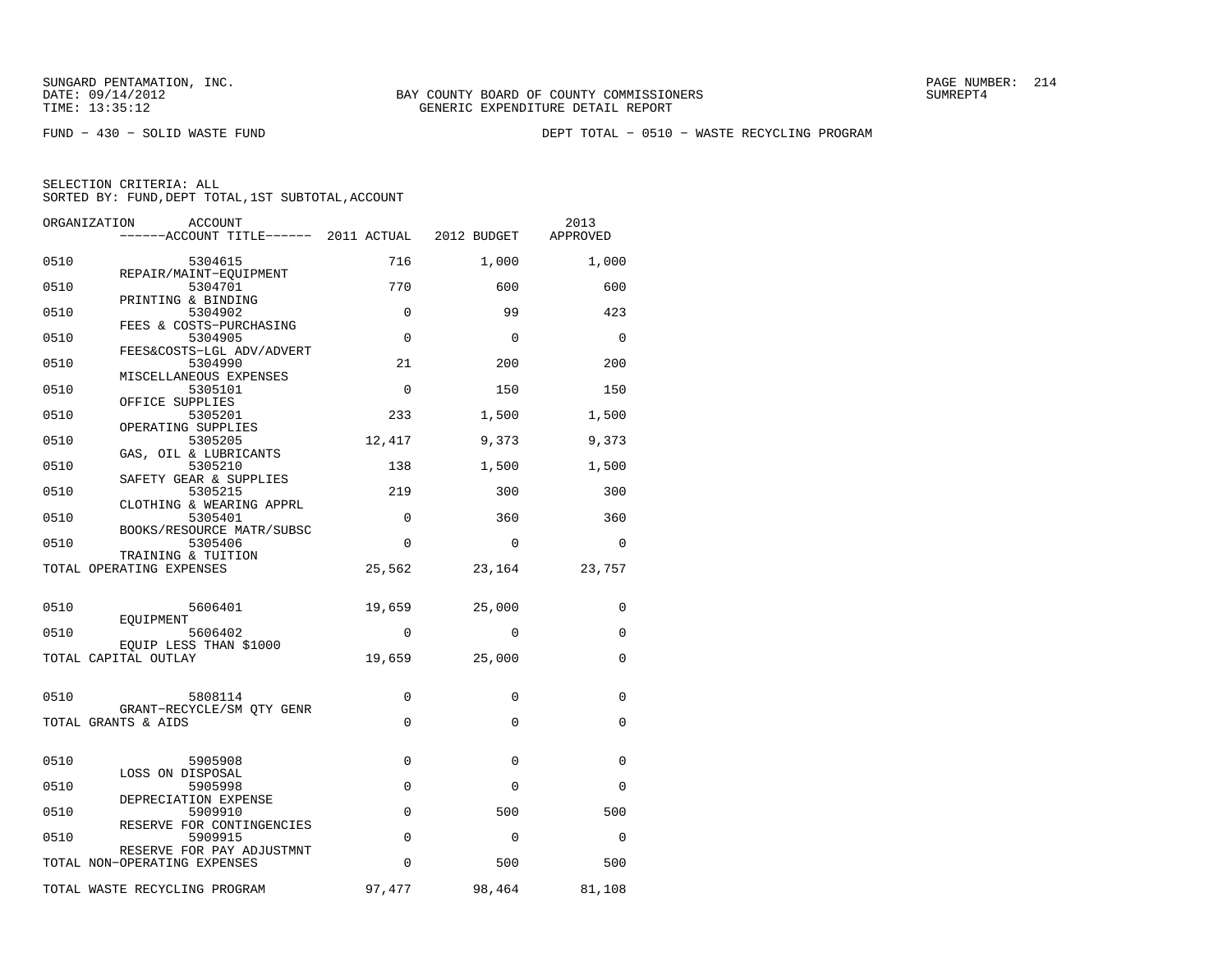BAY COUNTY BOARD OF COUNTY COMMISSIONERS TIME: 13:35:12 GENERIC EXPENDITURE DETAIL REPORT

FUND − 430 − SOLID WASTE FUND DEPT TOTAL − 0510 − WASTE RECYCLING PROGRAM

SELECTION CRITERIA: ALLSORTED BY: FUND, DEPT TOTAL, 1ST SUBTOTAL, ACCOUNT

ORGANIZATION ACCOUNT 2013−−−−−−ACCOUNT TITLE−−−−−− 2011 ACTUAL 2012 BUDGET APPROVED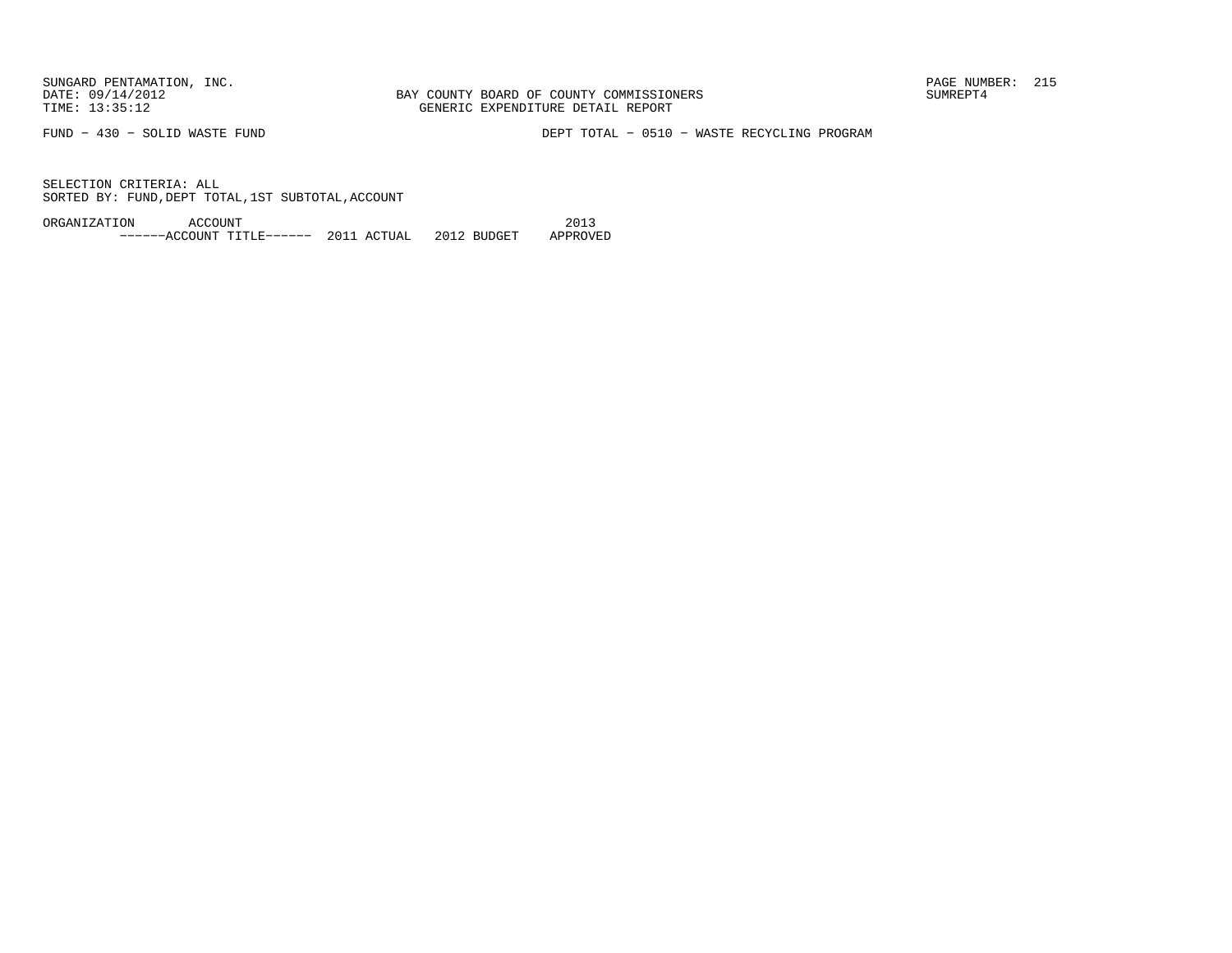FUND − 430 − SOLID WASTE FUND DEPT TOTAL − 0515 − CAPITAL IMPROVEMENTS PROJ

| ORGANIZATION         | ACCOUNT<br>------ACCOUNT TITLE------ 2011 ACTUAL 2012 BUDGET |             |              | 2013<br>APPROVED |
|----------------------|--------------------------------------------------------------|-------------|--------------|------------------|
| 0515                 | 5304125                                                      | 3           | $\Omega$     | $\Omega$         |
| 0515                 | POSTAGE/TRANSP/FREIGHT<br>5304605                            | 97,665      | $\Omega$     | $\Omega$         |
|                      | REPAIR/MAINT-BLDG & GRND<br>TOTAL OPERATING EXPENSES         | 97,669      | $\Omega$     | $\Omega$         |
| 0515                 | 5606101                                                      | 0           | $\mathbf{0}$ | $\mathbf 0$      |
| 0515                 | LAND<br>5606201                                              | $\Omega$    | $\Omega$     | $\Omega$         |
|                      | <b>BUILDINGS</b>                                             |             |              |                  |
| 0515                 | 5606215                                                      | 0           | $\Omega$     | $\Omega$         |
|                      | BLDG-EQUIP BLDG IMPROVE.                                     |             |              |                  |
| 0515                 | 5606332<br>IMPRV-LANDFILL                                    | 24,615      | 110,000      | 60,000           |
| 0515                 | 5606339                                                      | 33,436      | 0            | $\Omega$         |
| 0515                 | IMP-STEELFLD EXPNSN CLS 5<br>5606365                         | 0           | $\Omega$     | $\Omega$         |
|                      | IMPRV-TRASH OFFLOAD RAMP                                     |             |              |                  |
| 0515                 | 5606366                                                      | 0           | 0            | $\Omega$         |
| 0515                 | IMPRV-TRNSFR STATION MODI                                    | $\Omega$    | $\Omega$     | $\Omega$         |
|                      | 5606380<br>IMP-DSGN STEELFLD EXPANSN                         |             |              |                  |
| 0515                 | 5606401                                                      | 1,516,950   | 550,000      | 1,035,000        |
|                      | EOUIPMENT                                                    |             |              |                  |
| 0515                 | 5606402<br>EQUIP LESS THAN \$1000                            | 0           | 0            | 0                |
| 0515                 | 5606504                                                      | 350,475     | $\Omega$     | $\mathbf 0$      |
|                      | CIP-ASH MGT BUILDING                                         |             |              |                  |
| 0515                 | 5606505<br>CIP-SCRUBBER DSGN/CONSTRC                         | 0           | $\mathbf{0}$ | 0                |
| 0515                 | 5606506                                                      | $\Omega$    | $\Omega$     | $\Omega$         |
|                      | CIP-CONSTRUCTION MGT SVCS                                    |             |              |                  |
| 0515                 | 5606507<br>CIP-CLS CELL A.A/3C RNCAP                         | $\Omega$    | $\Omega$     | $\Omega$         |
| 0515                 | 5606510                                                      | 32,893      | $\Omega$     | $\Omega$         |
| 0515                 | CIP-TRASH CELL<br>5606511                                    | 225         | $\Omega$     | $\Omega$         |
|                      | CIP-CLS CELL AA & B                                          |             |              |                  |
| 0515                 | 5606514                                                      | $\mathbf 0$ | $\Omega$     | $\Omega$         |
| TOTAL CAPITAL OUTLAY | CIP-MAT RCVY & BAIL WRAP                                     | 1,958,594   | 660,000      | 1,095,000        |
| 0515                 | 5909910                                                      | 0           | 0            | $\Omega$         |
| 0515                 | RESERVE FOR CONTINGENCIES<br>5909999                         | 0           | 486          | 1,122,790        |
|                      | RESERVE-CASH FORWARD                                         |             |              |                  |
|                      | TOTAL NON-OPERATING EXPENSES                                 | $\Omega$    | 486          | 1,122,790        |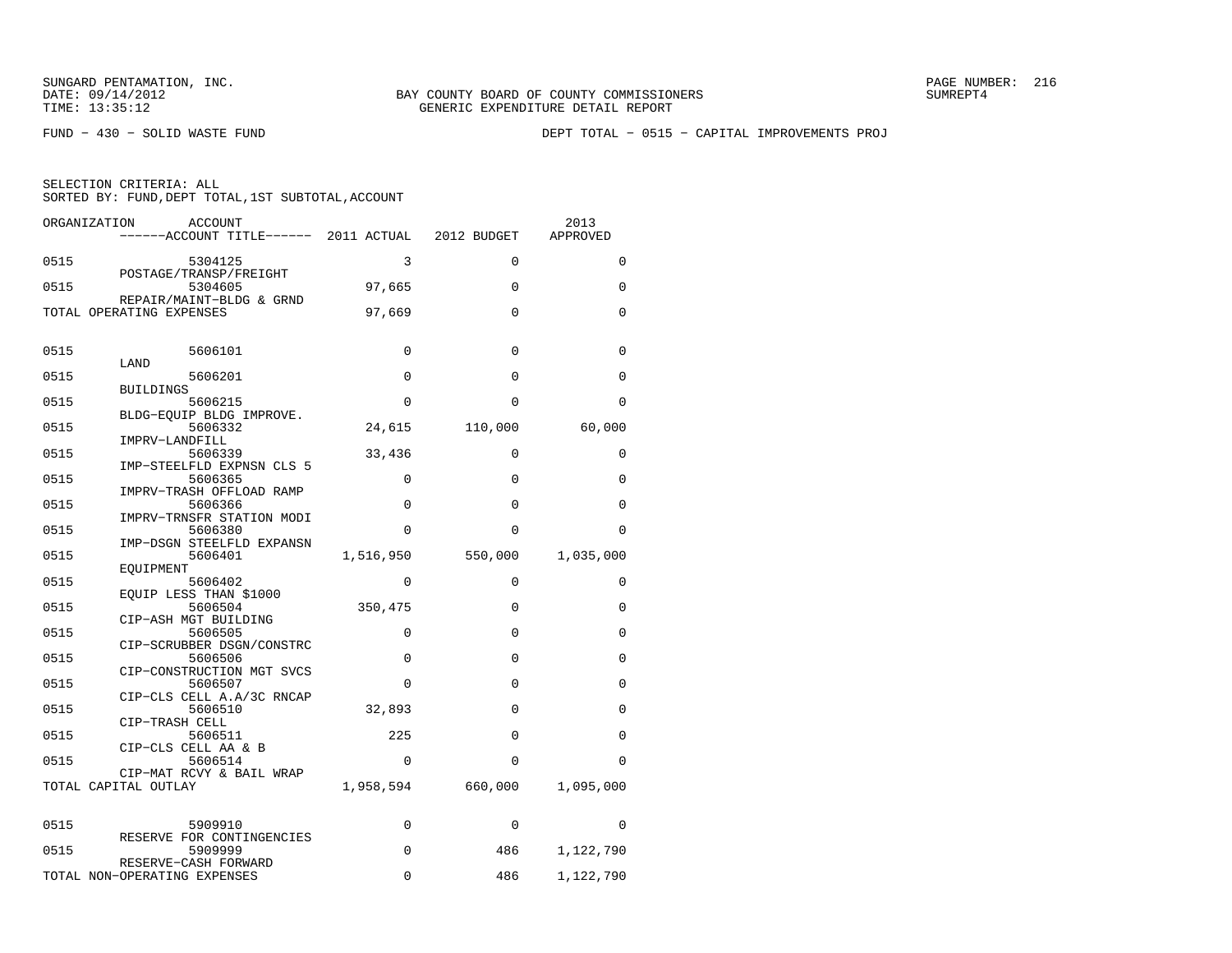FUND − 430 − SOLID WASTE FUND DEPT TOTAL − 0515 − CAPITAL IMPROVEMENTS PROJ

| ORGANIZATION<br>ACCOUNT<br>------ACCOUNT TITLE------ 2011 ACTUAL |            | 2012 BUDGET | 2013<br>APPROVED |
|------------------------------------------------------------------|------------|-------------|------------------|
| TOTAL CAPITAL IMPROVEMENTS PROJ                                  | 2,056,262  | 660,486     | 2,217,790        |
| TOTAL SOLID WASTE FUND                                           | 15,574,866 | 15,975,931  | 16,318,432       |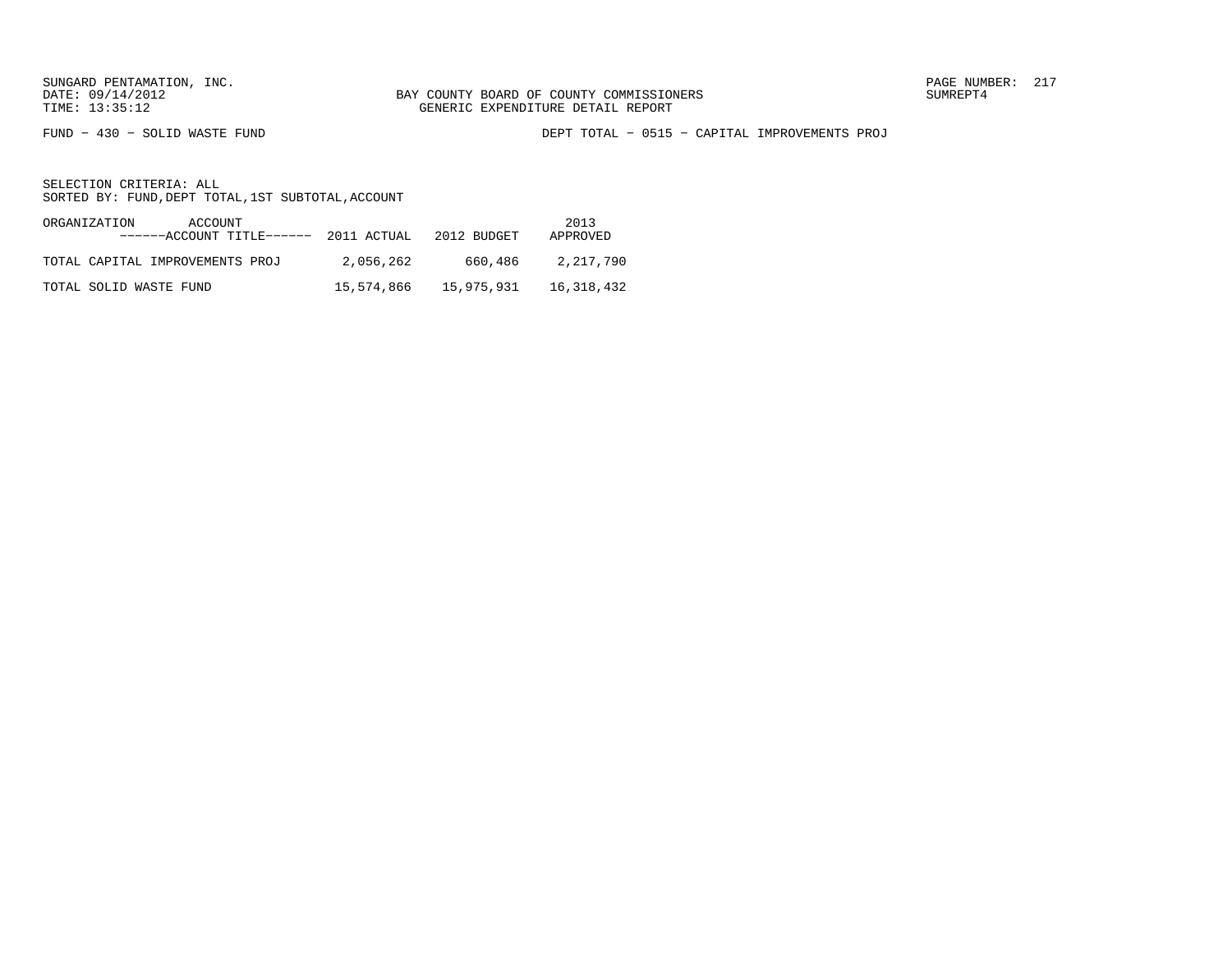| ORGANIZATION | <b>ACCOUNT</b><br>------ACCOUNT TITLE------ 2011 ACTUAL        |             | 2012 BUDGET | 2013<br>APPROVED |
|--------------|----------------------------------------------------------------|-------------|-------------|------------------|
| 0470         | 5101200<br>SALARIES & WAGES-REGULAR                            | 919,709     | 821,824     | 625,325          |
| 0470         | 5101400                                                        | 2,423       | 2,060       | 2,060            |
| 0470         | SALARIES & WAGES-OVERTIME<br>5102100                           | 66,902      | 63,027      | 47,995           |
| 0470         | FICA TAXES-MATCHING<br>5102200                                 | 82,597      | 41,189      | 33,311           |
| 0470         | RETIREMENT CONTRIBUTIONS<br>5102300<br>LIFE & HEALTH INSURANCE | 137,473     | 123,746     | 106,375          |
| 0470         | 5102400<br>WORKERS COMP. PREMIUMS                              | 30,029      | 28,351      | 17,962           |
| 0470         | 5102500<br>UNEMPLOYMENT COMPENSATION                           | 18,425      | 33,550      | 33,550           |
|              | TOTAL PERSONAL SERVICES                                        | 1,257,558   | 1,113,747   | 866,578          |
| 0470         | 5143101<br>PROF SRV-CO ATTORNEY                                | 5,046       | 4,827       | 4,828            |
| 0470         | 5303106<br>PROF SRV-PHYSICLS/MEDICAL                           | $\Omega$    | $\Omega$    | $\Omega$         |
| 0470         | 5303107                                                        | 274         | 100         | 100              |
| 0470         | PROF SRV-SUBSTANCE TEST<br>5303110                             | 46          | 100         | 100              |
| 0470         | PROF SRV-BACKGROUND CHECK<br>5303401                           | 8,775       | 6,000       | 6,000            |
| 0470         | CONTRACTED SERVICES<br>5303403                                 | 4,599       | 8,921       | 8,921            |
| 0470         | CONTR SRV-BANK CHRG POOL<br>5303408                            | 1,220       | 1,208       | 1,208            |
| 0470         | CONTR SRV-800 MHZ<br>5303410                                   | $\Omega$    | $\Omega$    | $\Omega$         |
| 0470         | CONTR SRV-JANITORIAL<br>5303425                                | 72,721      | 65,958      | 62,010           |
| 0470         | CONTR SRV-ADMIN FEES<br>5303446                                | 3,204       | 2,569       | 4,697            |
| 0470         | CONTR SRV-FACILITIES<br>5303487                                | 43,981      | 50,000      | 50,000           |
| 0470         | CONTR SRV-RAZING BLDGS<br>5304001                              | 5,812       | 6,288       | 6,288            |
| 0470         | TRAVEL/TRAINING NON-LOCAL<br>5304005                           | $\mathbf 0$ | $\Omega$    | $\Omega$         |
| 0470         | TRAVEL-LOCAL<br>5304101                                        | 13,635      | 11,154      | 11,154           |
| 0470         | COMMUNICATIONS SERVICES<br>5304122                             | $\mathbf 0$ | $\Omega$    | 0                |
| 0470         | COMM SRV-LEASED LINES<br>5304125<br>POSTAGE/TRANSP/FREIGHT     | 178         | 373         | 373              |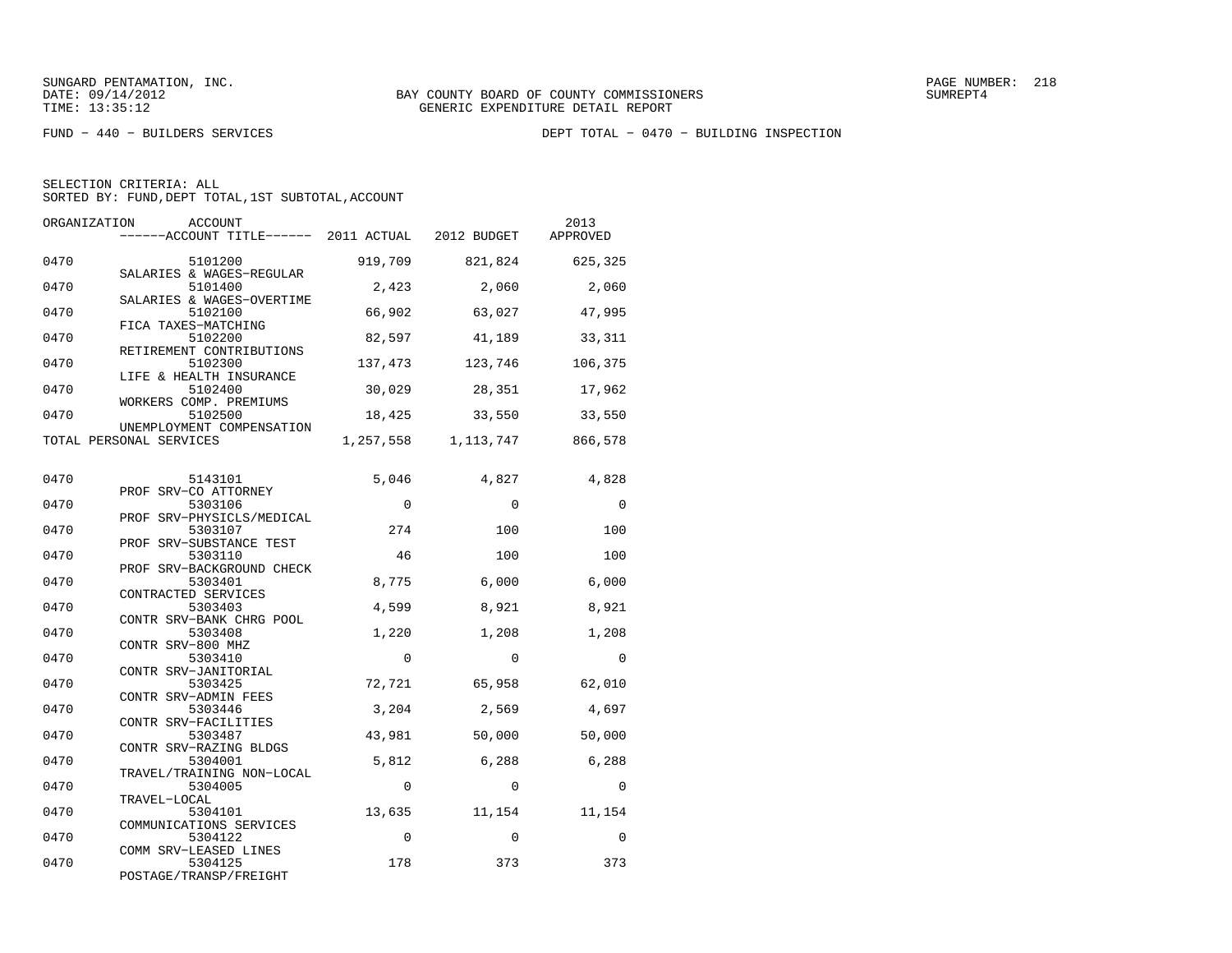| ORGANIZATION | ACCOUNT<br>------ACCOUNT TITLE------ 2011 ACTUAL 2012 BUDGET |              |             | 2013<br>APPROVED |
|--------------|--------------------------------------------------------------|--------------|-------------|------------------|
| 0470         | 5304301<br>UTILITY SERVICES                                  | 32,476       | 27,838      | 31,260           |
| 0470         | 5304410                                                      | 950          | 2,500       | 2,500            |
| 0470         | RENTALS/LEASES-EQUIPMENT<br>5304501                          | 23,167       | 25,137      | 25,137           |
| 0470         | INSURANCE & BONDS<br>5304604                                 | $\mathbf 0$  | $\mathbf 0$ | $\mathbf 0$      |
| 0470         | REPAIR/MAINT-BLD&GRD DEPT<br>5304605                         | 16,617       | 14,887      | 12,164           |
| 0470         | REPAIR/MAINT-BLDG & GRND<br>5304610                          | 8,792        | 10,956      | 10,956           |
| 0470         | REPAIR/MAINT-AUTO EQUIP<br>5304611                           | $\mathbf 0$  | $\Omega$    | 0                |
| 0470         | REPAIR/MAINT-FLEET MAINT<br>5304615                          | 12,692       | 8,000       | 1,200            |
| 0470         | REPAIR/MAINT-EOUIPMENT<br>5304701                            | 829          | 779         | 800              |
| 0470         | PRINTING & BINDING<br>5304902<br>FEES & COSTS-PURCHASING     | 110          | 791         | 1,267            |
| 0470         | 5304905<br>FEES&COSTS-LGL ADV/ADVERT                         | 512          | 596         | 596              |
| 0470         | 5304909<br>FEES & COSTS-COURT FILING                         | $\mathbf 0$  | 84          | 84               |
| 0470         | 5304919                                                      | $\Omega$     | $\Omega$    | $\Omega$         |
| 0470         | FEES & COSTS-BLDG TESTS<br>5304990<br>MISCELLANEOUS EXPENSES | 324          | 108         | 108              |
| 0470         | 5305101<br>OFFICE SUPPLIES                                   | 7,997        | 6,308       | 6,308            |
| 0470         | 5305201<br>OPERATING SUPPLIES                                | 1,100        | 1,146       | 1,145            |
| 0470         | 5305202<br>OPER SUPPLIES-JANITORIAL                          | 26           | $\Omega$    | $\overline{0}$   |
| 0470         | 5305205<br>GAS, OIL & LUBRICANTS                             | 28,904       | 30,203      | 30,203           |
| 0470         | 5305210<br>SAFETY GEAR & SUPPLIES                            | 12           | 236         | 236              |
| 0470         | 5305215<br>CLOTHING & WEARING APPRL                          | 1,447        | 2,601       | 2,601            |
| 0470         | 5305220<br>TOOL & SMALL IMPLEMENTS                           | $\mathbf{0}$ | $\mathbf 0$ | $\mathbf 0$      |
| 0470         | 5305401<br>BOOKS/RESOURCE MATR/SUBSC                         | 2,133        | 946         | 2,200            |
| 0470         | 5305402<br>DUES & MEMBERSHIPS                                | 1,577        | 1,653       | 1,653            |
| 0470         | 5305406<br>TRAINING & TUITION                                | 2,140        | 1,775       | 1,775            |
|              | TOTAL OPERATING EXPENSES                                     | 301,296      | 294,042     | 287,872          |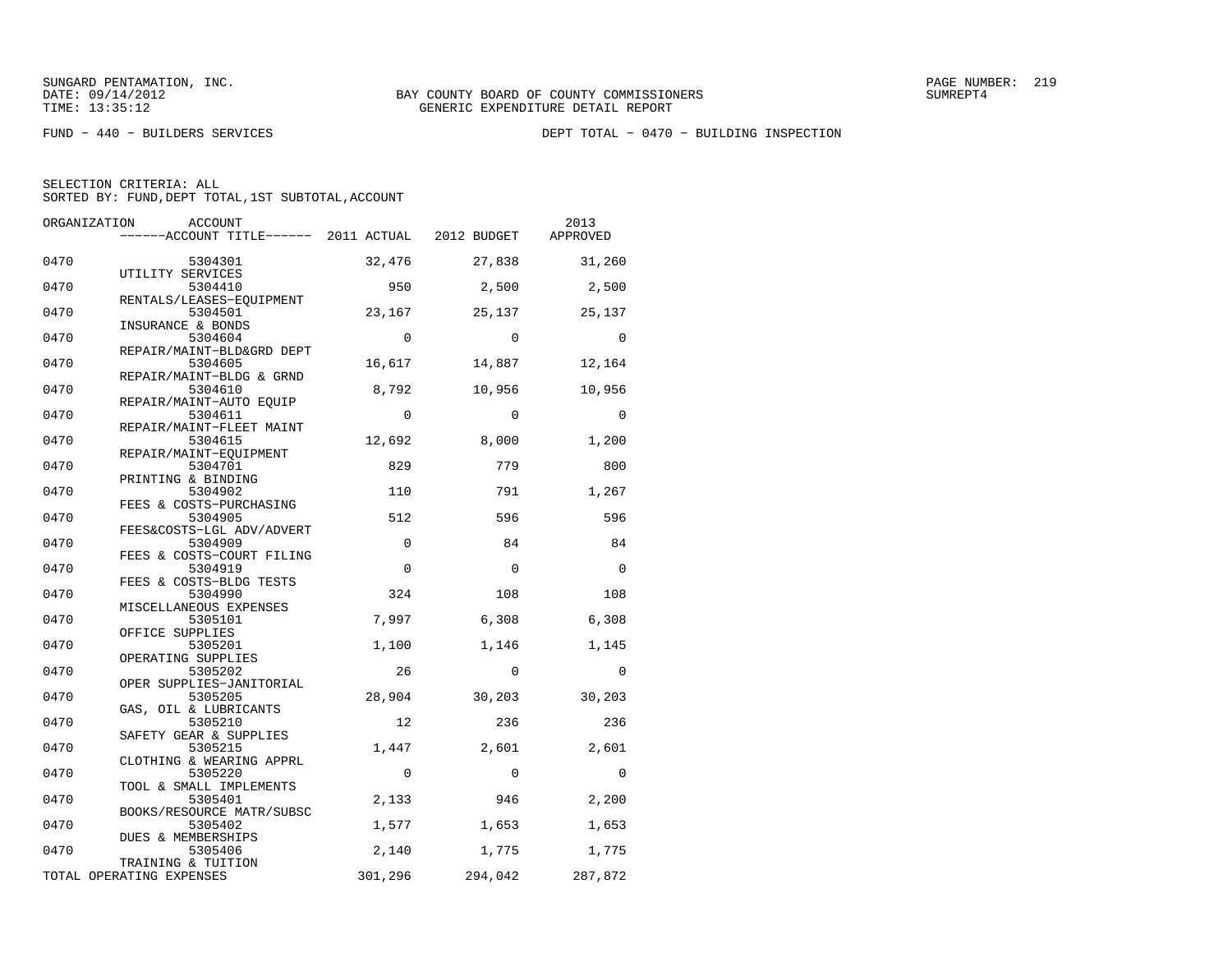| SELECTION CRITERIA: ALL |  |  |                                                 |  |
|-------------------------|--|--|-------------------------------------------------|--|
|                         |  |  | SORTED BY: FUND,DEPT TOTAL,1ST SUBTOTAL,ACCOUNT |  |

| ORGANIZATION | ACCOUNT<br>------ACCOUNT TITLE------ 2011 ACTUAL 2012 BUDGET      |             |             | 2013<br>APPROVED |
|--------------|-------------------------------------------------------------------|-------------|-------------|------------------|
| 0470         | 5606401<br>EQUIPMENT                                              | $\Omega$    | $\Omega$    | $\Omega$         |
| 0470         | 5606402<br>EQUIP LESS THAN \$1000                                 | 3,090       | 4,000       | 4,000            |
| 0470         | 5606450<br>COMPUTER SOFTWARE                                      | 22,500      | $\mathbf 0$ | $\mathbf 0$      |
|              | TOTAL CAPITAL OUTLAY                                              | 25,590      | 4,000       | 4,000            |
| 0470         | 5819101<br>TRNFS-GENERAL FUND (001)                               | 2,826,164   | $\Omega$    | 0                |
| 0470         | 5819102                                                           | $\Omega$    | 300,000     | 0                |
| 0470         | TRNFS-MSTU FIRE (145)<br>5905998                                  | $\mathbf 0$ | 0           | 0                |
| 0470         | DEPRECIATION EXPENSE<br>5909907                                   | $\mathbf 0$ | $\Omega$    | $\mathbf 0$      |
| 0470         | REFUNDS-BUILDING PERMITS<br>5909910                               | $\Omega$    | 100,000     | $\Omega$         |
| 0470         | RESERVE FOR CONTINGENCIES<br>5909915<br>RESERVE FOR PAY ADJUSTMNT | $\mathbf 0$ | $\mathbf 0$ | $\Omega$         |
| 0470         | 5909999<br>RESERVE-CASH FORWARD                                   | 0           | 2,556,433   | 2,843,366        |
|              | TOTAL NON-OPERATING EXPENSES                                      | 2,826,164   | 2,956,433   | 2,843,366        |
|              | TOTAL BUILDING INSPECTION                                         | 4,410,608   | 4,368,222   | 4,001,816        |
|              | TOTAL BUILDERS SERVICES                                           | 4,410,608   | 4,368,222   | 4,001,816        |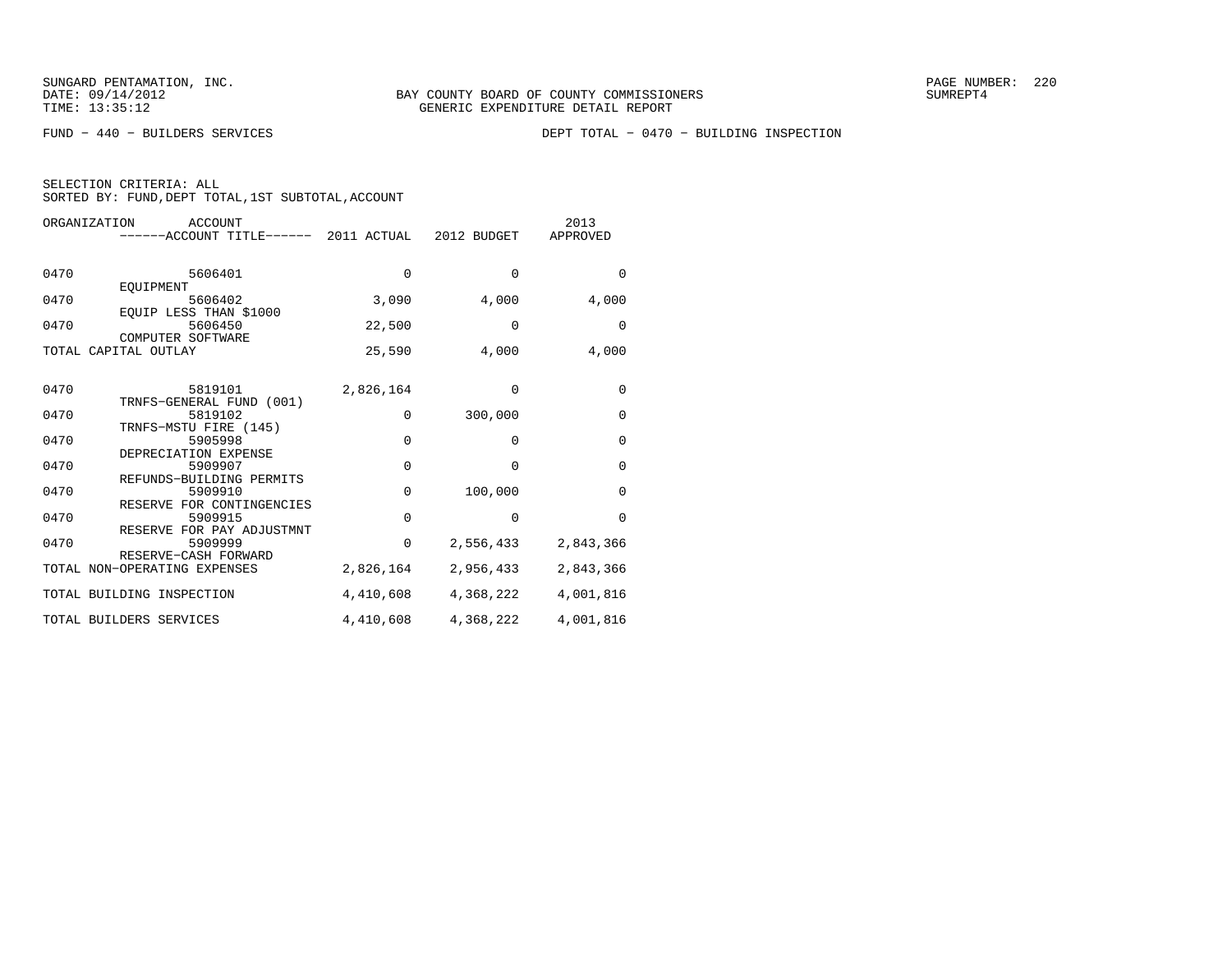FUND − 501 − INTERNAL SERVICE FUND DEPT TOTAL − 0520 − FLEET MAINTENANCE

| ORGANIZATION | ACCOUNT                                                  |             |             | 2013        |
|--------------|----------------------------------------------------------|-------------|-------------|-------------|
|              | ------ACCOUNT TITLE------ 2011 ACTUAL 2012 BUDGET        |             |             | APPROVED    |
| 0520         | 5101200<br>SALARIES & WAGES-REGULAR                      | $-9,718$    | $\Omega$    | $\Omega$    |
| 0520         | 5101205                                                  | $\Omega$    | $\Omega$    | $\Omega$    |
| 0520         | SALARIES & WAGES-DISASTER<br>5101400                     | $\Omega$    | $\mathbf 0$ | $\Omega$    |
| 0520         | SALARIES & WAGES-OVERTIME<br>5101405                     | $\Omega$    | $\Omega$    | $\mathbf 0$ |
| 0520         | SALARIES-DISASTER O/T<br>5102100                         | 116         | $\Omega$    | $\Omega$    |
| 0520         | FICA TAXES-MATCHING<br>5102200                           | 169         | $\Omega$    | $\Omega$    |
| 0520         | RETIREMENT CONTRIBUTIONS<br>5102300                      | 598         | $\Omega$    | $\Omega$    |
| 0520         | LIFE & HEALTH INSURANCE<br>5102400                       | $\Omega$    | $\Omega$    | $\Omega$    |
|              | WORKERS COMP. PREMIUMS<br>TOTAL PERSONAL SERVICES        | $-8,836$    | $\Omega$    | $\Omega$    |
|              |                                                          |             |             |             |
| 0520         | 5303106<br>PROF SRV-PHYSICLS/MEDICAL                     | $\Omega$    | $\Omega$    | $\Omega$    |
| 0520         | 5303107<br>PROF SRV-SUBSTANCE TEST                       | $\Omega$    | $\Omega$    | $\Omega$    |
| 0520         | 5303110<br>PROF SRV-BACKGROUND CHECK                     | $\Omega$    | $\Omega$    | $\Omega$    |
| 0520         | 5303401<br>CONTRACTED SERVICES                           | 0           | $\Omega$    | $\Omega$    |
| 0520         | 5303408<br>CONTR SRV-800 MHZ                             | $\Omega$    | $\Omega$    | $\Omega$    |
| 0520         | 5303425<br>CONTR SRV-ADMIN FEES                          | $\Omega$    | $\Omega$    | $\Omega$    |
| 0520         | 5303446<br>CONTR SRV-FACILITIES                          | $\mathbf 0$ | $\mathbf 0$ | 0           |
| 0520         | 5304001<br>TRAVEL/TRAINING NON-LOCAL                     | $\Omega$    | $\Omega$    | $\Omega$    |
| 0520         | 5304005<br>TRAVEL-LOCAL                                  | $\Omega$    | $\Omega$    | $\Omega$    |
| 0520         | 5304101                                                  | $\Omega$    | $\Omega$    | $\Omega$    |
| 0520         | COMMUNICATIONS SERVICES<br>5304125                       | 0           | $\Omega$    | 0           |
| 0520         | POSTAGE/TRANSP/FREIGHT<br>5304301                        | $\Omega$    | $\Omega$    | $\Omega$    |
| 0520         | UTILITY SERVICES<br>5304410                              | $\Omega$    | $\Omega$    | $\Omega$    |
| 0520         | RENTALS/LEASES-EOUIPMENT<br>5304501                      | $\Omega$    | $\Omega$    | $\Omega$    |
| 0520         | INSURANCE & BONDS<br>5304605<br>REPAIR/MAINT-BLDG & GRND | $\Omega$    | 0           | $\Omega$    |
|              |                                                          |             |             |             |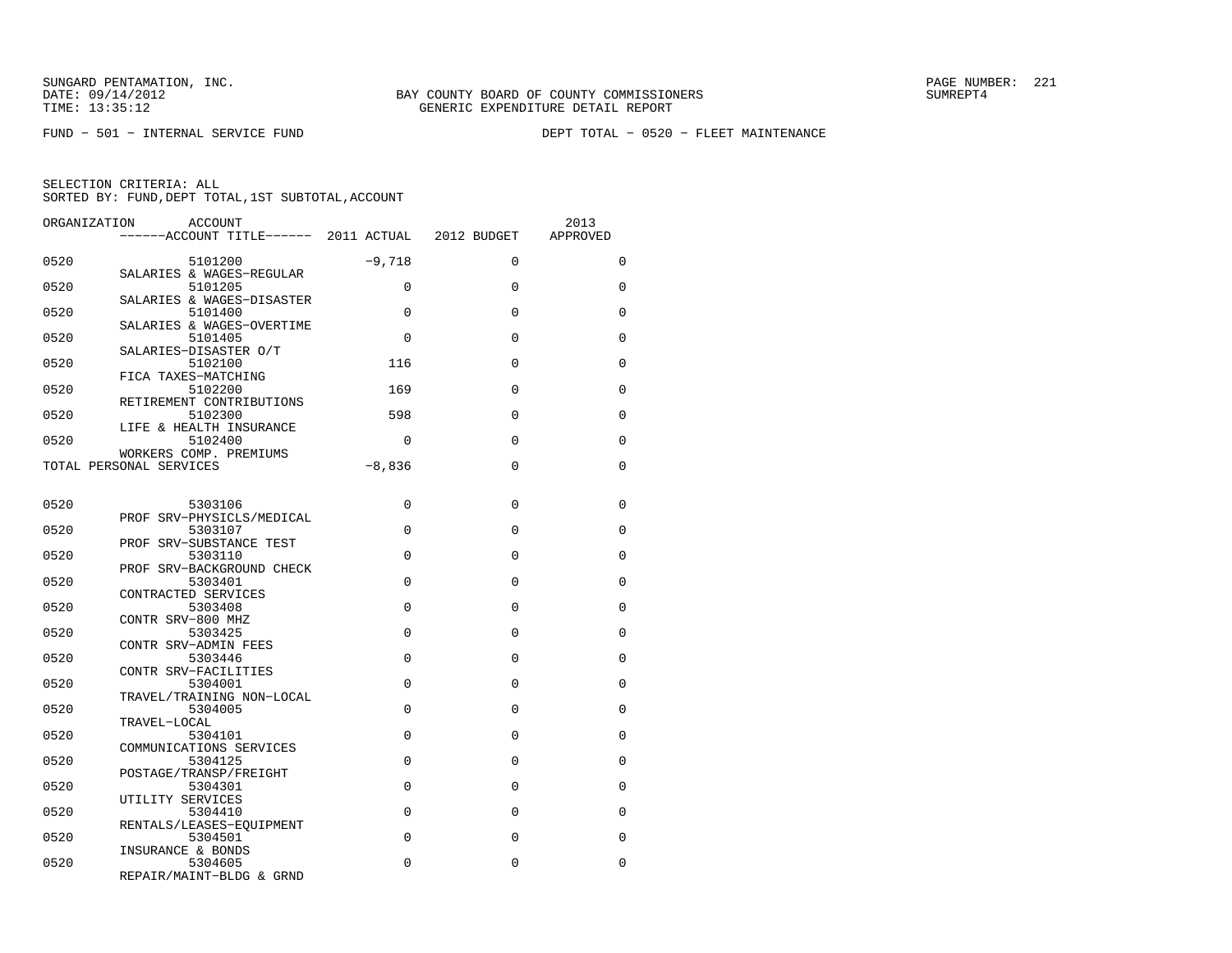FUND − 501 − INTERNAL SERVICE FUND DEPT TOTAL − 0520 − FLEET MAINTENANCE

| ORGANIZATION | <b>ACCOUNT</b>                                       |             |          | 2013        |
|--------------|------------------------------------------------------|-------------|----------|-------------|
|              | ------ACCOUNT TITLE------ 2011 ACTUAL 2012 BUDGET    |             |          | APPROVED    |
| 0520         | 5304610                                              | $\Omega$    | $\Omega$ | $\Omega$    |
| 0520         | REPAIR/MAINT-AUTO EQUIP<br>5304611                   | $\Omega$    | $\Omega$ | $\mathbf 0$ |
| 0520         | REPAIR/MAINT-FLEET MAINT<br>5304612                  | $\Omega$    | $\Omega$ | $\Omega$    |
| 0520         | REPAIR/MAINT-AWT<br>5304615                          | $\mathbf 0$ | $\Omega$ | $\Omega$    |
| 0520         | REPAIR/MAINT-EQUIPMENT<br>5304902                    | $\Omega$    | $\Omega$ | $\Omega$    |
| 0520         | FEES & COSTS-PURCHASING<br>5304905                   | $\Omega$    | $\Omega$ | $\Omega$    |
| 0520         | FEES&COSTS-LGL ADV/ADVERT<br>5304990                 | $\Omega$    | $\Omega$ | $\Omega$    |
| 0520         | MISCELLANEOUS EXPENSES<br>5305101<br>OFFICE SUPPLIES | $\Omega$    | $\Omega$ | $\Omega$    |
| 0520         | 5305201<br>OPERATING SUPPLIES                        | $\Omega$    | $\Omega$ | $\Omega$    |
| 0520         | 5305202<br>OPER SUPPLIES-JANITORIAL                  | $\Omega$    | $\Omega$ | $\Omega$    |
| 0520         | 5305205<br>GAS, OIL & LUBRICANTS                     | $\Omega$    | $\Omega$ | $\Omega$    |
| 0520         | 5305210<br>SAFETY GEAR & SUPPLIES                    | $\Omega$    | $\Omega$ | 0           |
| 0520         | 5305215<br>CLOTHING & WEARING APPRL                  | $\Omega$    | $\Omega$ | $\Omega$    |
| 0520         | 5305220<br>TOOL & SMALL IMPLEMENTS                   | $\Omega$    | $\Omega$ | $\Omega$    |
| 0520         | 5305401<br>BOOKS/RESOURCE MATR/SUBSC                 | $\Omega$    | 0        | 0           |
| 0520         | 5305402<br><b>DUES &amp; MEMBERSHIPS</b>             | $\Omega$    | $\Omega$ | $\Omega$    |
| 0520         | 5305406<br>TRAINING & TUITION                        | $\Omega$    | $\Omega$ | $\Omega$    |
|              | TOTAL OPERATING EXPENSES                             | $\Omega$    | $\Omega$ | 0           |
| 0520         | 5606401                                              | $\Omega$    | $\Omega$ | $\Omega$    |
| 0520         | EOUIPMENT<br>5606402                                 | $\Omega$    | $\Omega$ | $\Omega$    |
| 0520         | EQUIP LESS THAN \$1000<br>5606450                    | $\Omega$    | $\Omega$ | 0           |
|              | COMPUTER SOFTWARE<br>TOTAL CAPITAL OUTLAY            | $\Omega$    | $\Omega$ | $\Omega$    |
|              |                                                      |             |          |             |
| 0520         | 5909910<br>RESERVE FOR CONTINGENCIES                 | $\Omega$    | $\Omega$ | $\Omega$    |
| 0520         | 5909915<br>RESERVE FOR PAY ADJUSTMNT                 | $\Omega$    | $\Omega$ | 0           |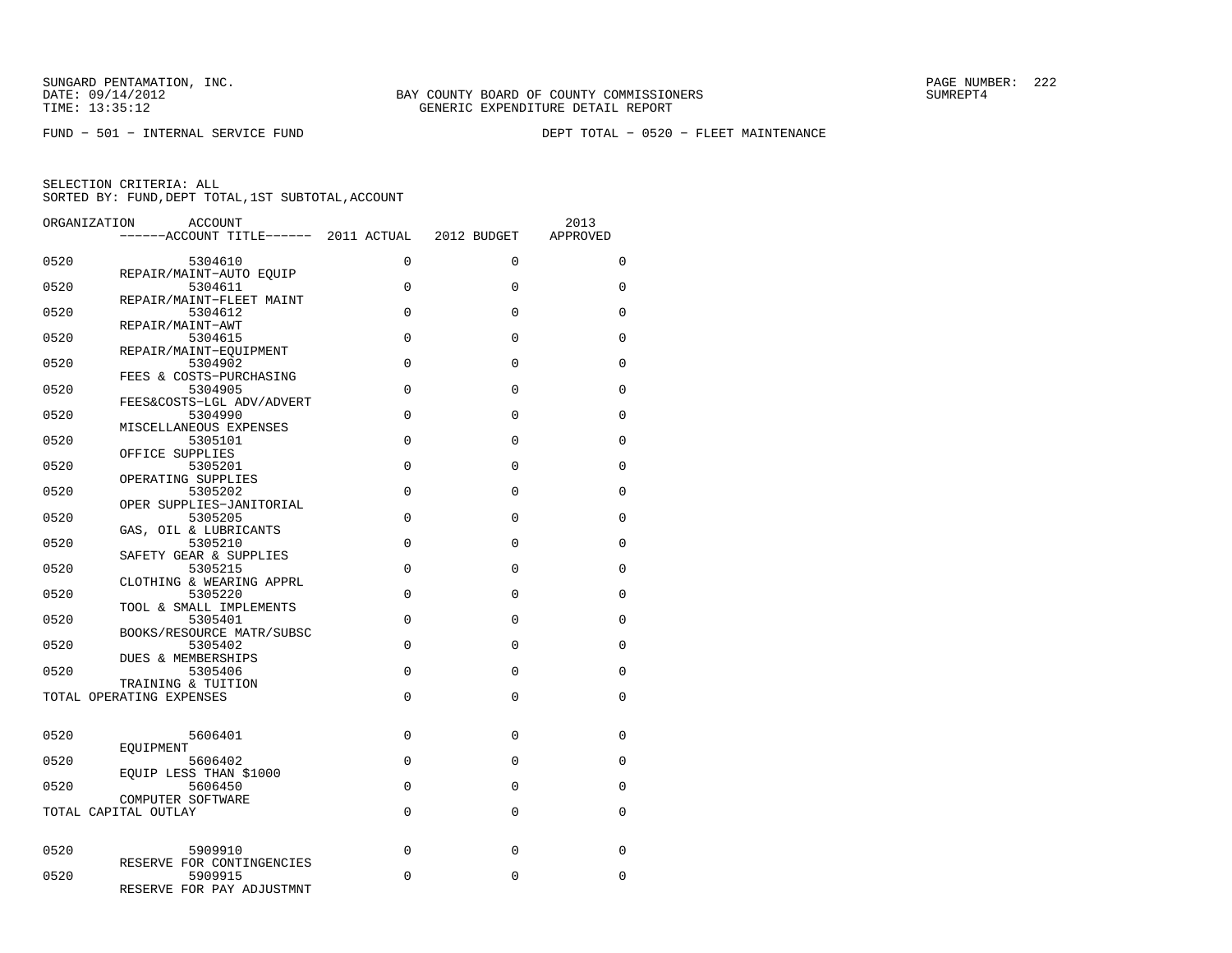FUND − 501 − INTERNAL SERVICE FUND DEPT TOTAL − 0520 − FLEET MAINTENANCE

| ORGANIZATION<br>ACCOUNT<br>$---ACCOUNT$ TITLE $---2011$ ACTUAL 2012 BUDGET |        | 2013<br>APPROVED |
|----------------------------------------------------------------------------|--------|------------------|
| TOTAL NON-OPERATING EXPENSES                                               |        |                  |
| TOTAL FLEET MAINTENANCE                                                    | -8,836 |                  |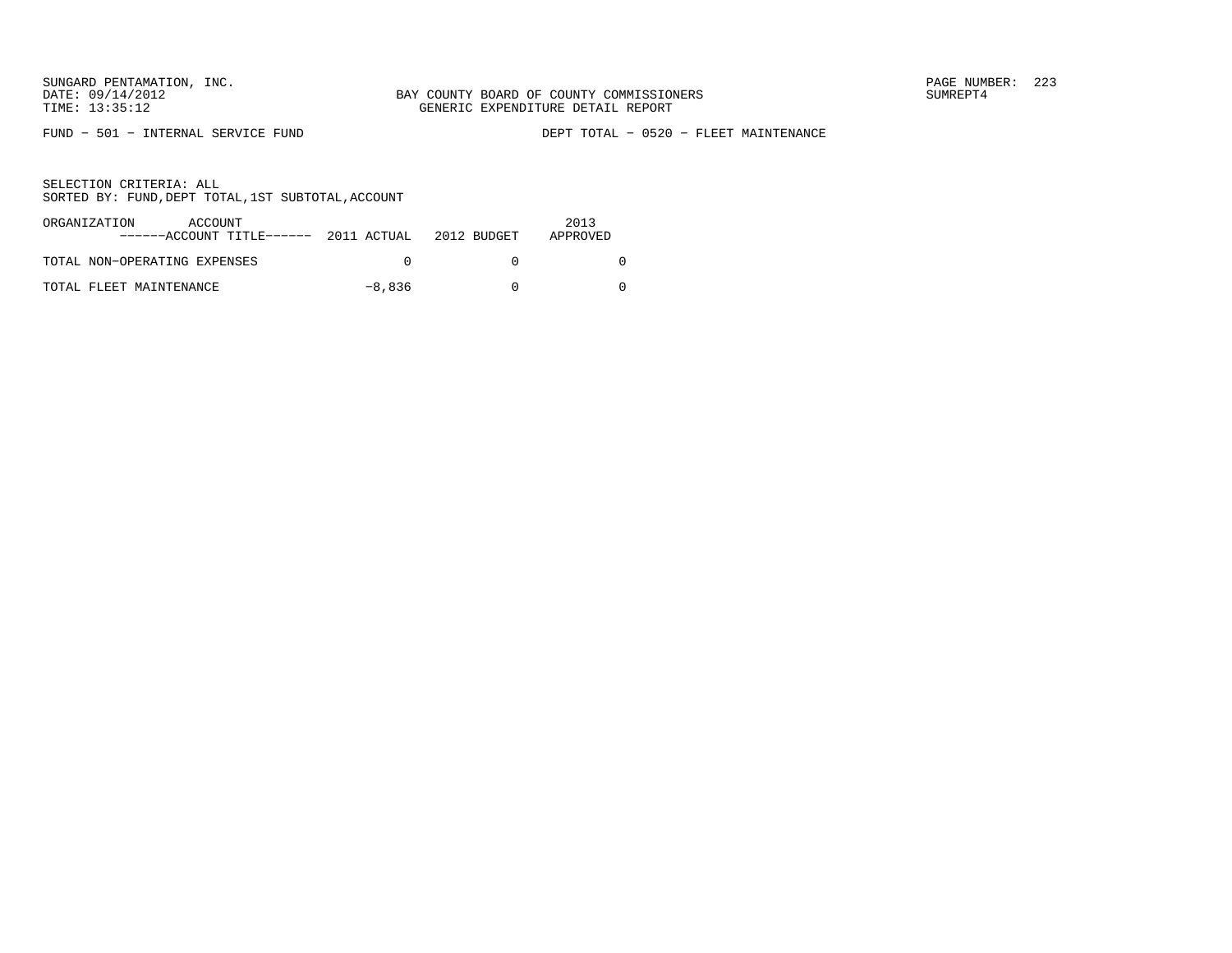FUND − 501 − INTERNAL SERVICE FUND DEPT TOTAL − 0522 − FACILITIES MAINTENANCE

| ORGANIZATION | <b>ACCOUNT</b><br>------ACCOUNT TITLE------ 2011 ACTUAL 2012 BUDGET |          |          | 2013<br>APPROVED |
|--------------|---------------------------------------------------------------------|----------|----------|------------------|
| 0522         | 5101200                                                             | 566,983  | 562,122  | 484,288          |
| 0522         | SALARIES & WAGES-REGULAR<br>5101205                                 | $\Omega$ | $\Omega$ | $\Omega$         |
| 0522         | SALARIES & WAGES-DISASTER<br>5101400                                | 5,330    | 4,000    | 4,000            |
| 0522         | SALARIES & WAGES-OVERTIME<br>5102100<br>FICA TAXES-MATCHING         | 40,185   | 43,308   | 37,354           |
| 0522         | 5102200<br>RETIREMENT CONTRIBUTIONS                                 | 50,549   | 28,335   | 26,009           |
| 0522         | 5102300<br>LIFE & HEALTH INSURANCE                                  | 87,285   | 92,784   | 116,807          |
| 0522         | 5102400<br>WORKERS COMP. PREMIUMS                                   | 25,911   | 31,058   | 25,322           |
| 0522         | 5102500<br>UNEMPLOYMENT COMPENSATION                                | $\Omega$ | $\Omega$ | $\Omega$         |
|              | TOTAL PERSONAL SERVICES                                             | 776,243  | 761,607  | 693,780          |
| 0522         | 5303106                                                             | $\Omega$ | $\Omega$ | $\Omega$         |
| 0522         | PROF SRV-PHYSICLS/MEDICAL<br>5303107                                | 209      | 200      | 200              |
| 0522         | PROF SRV-SUBSTANCE TEST<br>5303110                                  | $\Omega$ | $\Omega$ | $\Omega$         |
| 0522         | PROF SRV-BACKGROUND CHECK<br>5303401                                | 34,630   | 35,622   | 35,622           |
| 0522         | CONTRACTED SERVICES<br>5303408                                      | 3,908    | 3,877    | 2,818            |
| 0522         | CONTR SRV-800 MHZ<br>5303425                                        | $\Omega$ | 1,544    | 1,612            |
| 0522         | CONTR SRV-ADMIN FEES<br>5303446                                     | $\Omega$ | $\Omega$ | $\Omega$         |
| 0522         | CONTR SRV-FACILITIES<br>5304001                                     | $\Omega$ | 2,500    | 2,500            |
| 0522         | TRAVEL/TRAINING NON-LOCAL<br>5304005<br>TRAVEL-LOCAL                | 500      | $\Omega$ | $\Omega$         |
| 0522         | 5304101<br>COMMUNICATIONS SERVICES                                  | 3,410    | 3,353    | 3,353            |
| 0522         | 5304125<br>POSTAGE/TRANSP/FREIGHT                                   | 6,030    | 8,500    | 8,500            |
| 0522         | 5304301<br>UTILITY SERVICES                                         | 100,521  | 96,000   | 105,000          |
| 0522         | 5304410<br>RENTALS/LEASES-EOUIPMENT                                 | 4,189    | 4,300    | 4,300            |
| 0522         | 5304501<br>INSURANCE & BONDS                                        | 7,537    | 8,199    | 8,199            |
| 0522         | 5304604<br>REPAIR/MAINT-BLD&GRD DEPT                                | 0        | 0        | $\mathbf 0$      |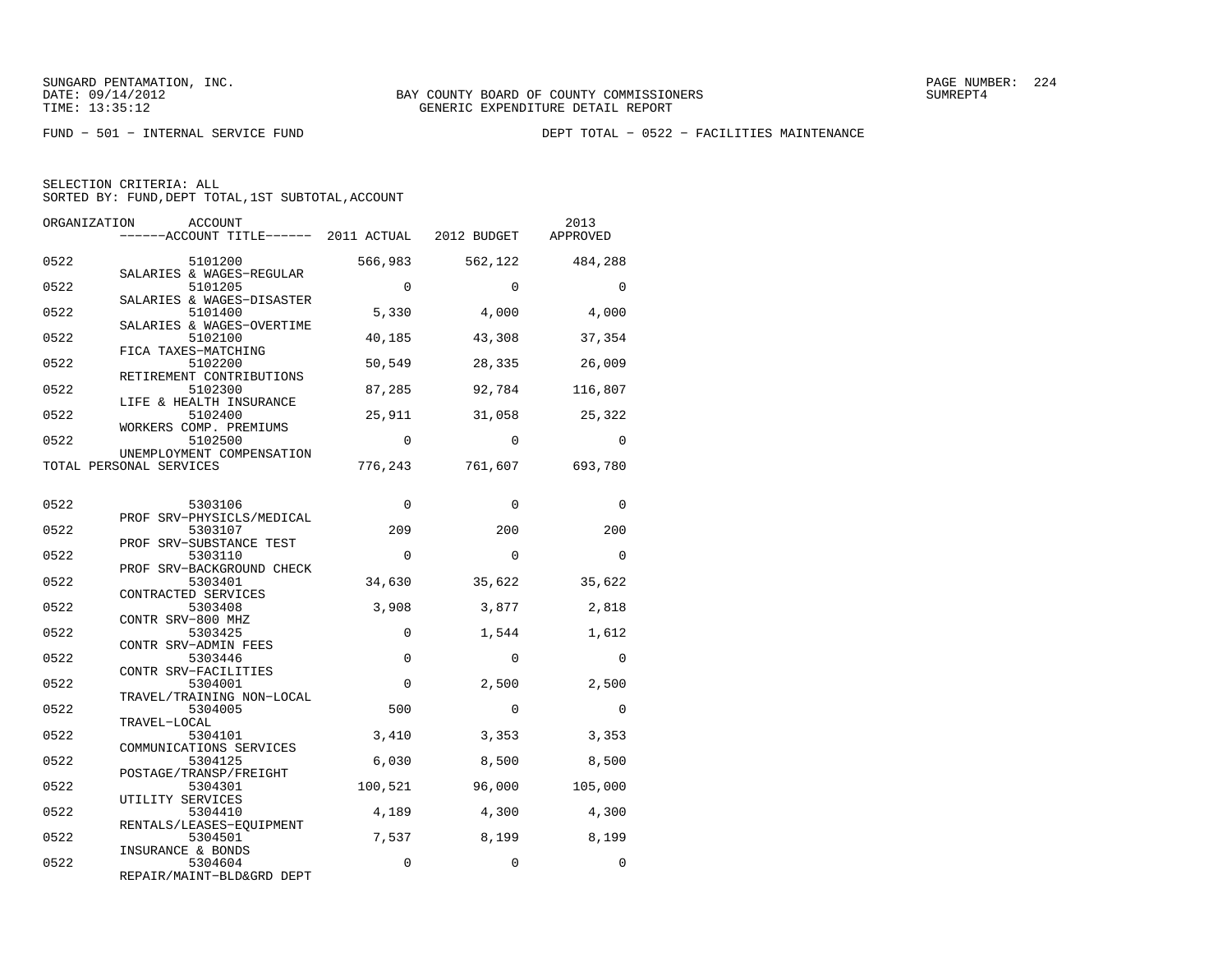FUND − 501 − INTERNAL SERVICE FUND DEPT TOTAL − 0522 − FACILITIES MAINTENANCE

| ORGANIZATION<br><b>ACCOUNT</b><br>------ACCOUNT TITLE------ | 2011 ACTUAL | 2012 BUDGET | 2013<br>APPROVED |
|-------------------------------------------------------------|-------------|-------------|------------------|
| 0522<br>5304605                                             | 10,401      | 23,852      | 61,153           |
| REPAIR/MAINT-BLDG & GRND<br>0522<br>5304606                 | 124,127     | 85,000      | 95,000           |
| REPAIR/MAINT-OTHER BLDGS<br>0522<br>5304610                 | 7,445       | 6,500       | 6,500            |
| REPAIR/MAINT-AUTO EOUIP<br>0522<br>5304611                  | $\mathbf 0$ | $\Omega$    | $\Omega$         |
| REPAIR/MAINT-FLEET MAINT<br>0522<br>5304612                 | $-838$      | 500         | 500              |
| REPAIR/MAINT-AWT<br>0522<br>5304615                         | 6, 205      | 7,000       | 7,000            |
| REPAIR/MAINT-EQUIPMENT<br>0522<br>5304902                   | 293         | 2,028       | 5,380            |
| FEES & COSTS-PURCHASING<br>0522<br>5304905                  | 156         | 75          | 75               |
| FEES&COSTS-LGL ADV/ADVERT<br>0522<br>5304990                | 47          | 50          | 50               |
| MISCELLANEOUS EXPENSES<br>0522<br>5305101                   | 875         | 1,200       | 1,200            |
| OFFICE SUPPLIES<br>0522<br>5305201<br>OPERATING SUPPLIES    | 5,689       | 8,500       | 8,500            |
| 0522<br>5305202<br>OPER SUPPLIES-JANITORIAL                 | 14,808      | 20,620      | 20,620           |
| 0522<br>5305205<br>GAS, OIL & LUBRICANTS                    | 16,158      | 10,000      | 17,000           |
| 0522<br>5305210<br>SAFETY GEAR & SUPPLIES                   | 634         | 1,000       | 1,000            |
| 0522<br>5305215<br>CLOTHING & WEARING APPRL                 | 4,818       | 5,000       | 5,000            |
| 0522<br>5305220<br>TOOL & SMALL IMPLEMENTS                  | 4,010       | 6,500       | 6,500            |
| 0522<br>5305401<br>BOOKS/RESOURCE MATR/SUBSC                | 320         | 400         | 400              |
| 0522<br>5305402<br><b>DUES &amp; MEMBERSHIPS</b>            | 65          | 120         | 120              |
| 0522<br>5305406<br>TRAINING & TUITION                       | 150         | 100         | 2,500            |
| TOTAL OPERATING EXPENSES                                    | 356,297     | 342,540     | 410,602          |
| 0522<br>5606401                                             | 0           | 0           | 42,000           |
| EOUIPMENT<br>0522<br>5606402                                | 873         | 2,000       | 2,000            |
| EQUIP LESS THAN \$1000<br>0522<br>5606450                   | 2,294       | $\Omega$    | 0                |
| COMPUTER SOFTWARE<br>TOTAL CAPITAL OUTLAY                   | 3,167       | 2,000       | 44,000           |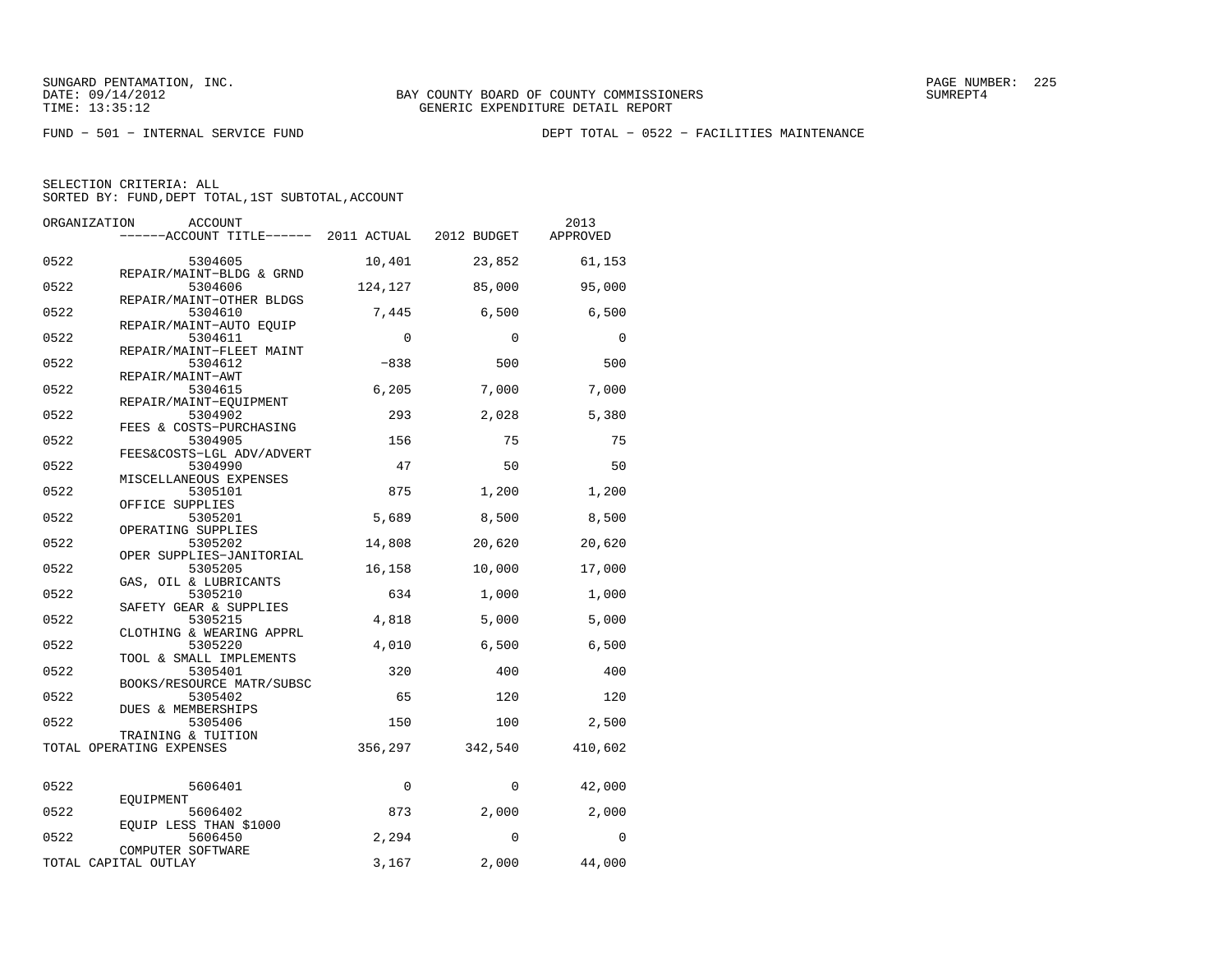FUND − 501 − INTERNAL SERVICE FUND DEPT TOTAL − 0522 − FACILITIES MAINTENANCE

| ORGANIZATION | ACCOUNT<br>------ACCOUNT TITLE------ | 2011 ACTUAL | 2012 BUDGET | 2013<br>APPROVED |
|--------------|--------------------------------------|-------------|-------------|------------------|
| 0522         | 5819120<br>TRNSF-BUILDERS SVC (440)  | 3,170       | 0           |                  |
| 0522         | 5905998<br>DEPRECIATION EXPENSE      | 0           | 0           | <sup>0</sup>     |
| 0522         | 5909910<br>RESERVE FOR CONTINGENCIES | 0           | 10,000      | 98,446           |
| 0522         | 5909915<br>RESERVE FOR PAY ADJUSTMNT | 0           | 0           | <sup>0</sup>     |
|              | TOTAL NON-OPERATING EXPENSES         | 3,170       | 10,000      | 98,446           |
|              | TOTAL FACILITIES MAINTENANCE         | 1,138,878   | 1,116,147   | 1,246,828        |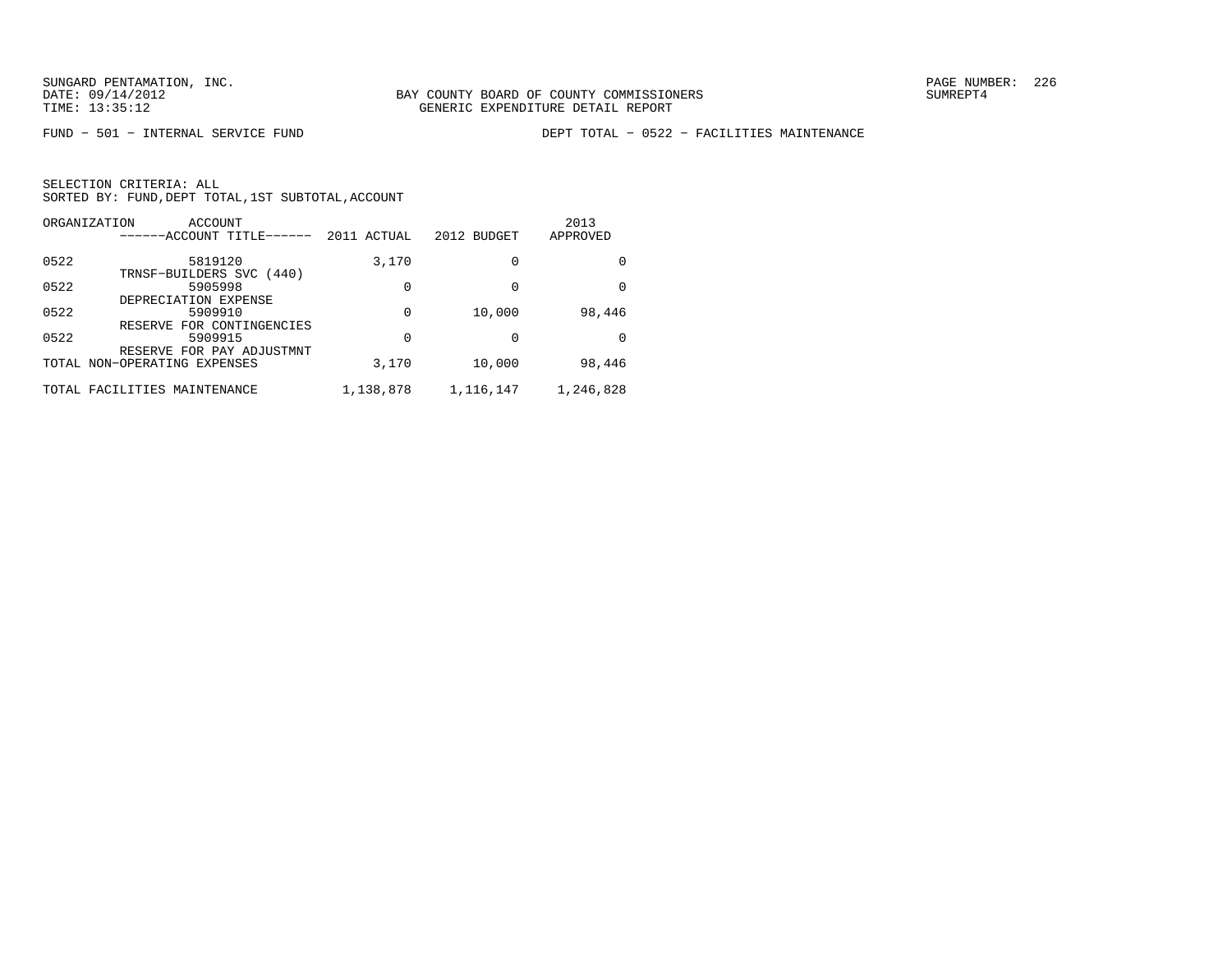FUND − 501 − INTERNAL SERVICE FUND DEPT TOTAL − 0525 − CENTRAL PURCHASING

| SELECTION CRITERIA: ALL |  |                                                    |  |
|-------------------------|--|----------------------------------------------------|--|
|                         |  | SORTED BY: FUND. DEPT TOTAL. 1ST SUBTOTAL. ACCOUNT |  |

| ORGANIZATION | <b>ACCOUNT</b><br>------ACCOUNT TITLE------ 2011 ACTUAL 2012 BUDGET |             |          | 2013<br>APPROVED |
|--------------|---------------------------------------------------------------------|-------------|----------|------------------|
| 0525         | 5101200<br>SALARIES & WAGES-REGULAR                                 | 226,026     | 248,943  | 265,578          |
| 0525         | 5101400                                                             | $\Omega$    | 500      | 500              |
| 0525         | SALARIES & WAGES-OVERTIME<br>5102100                                | 16,557      | 19,082   | 20,355           |
| 0525         | FICA TAXES-MATCHING<br>5102200                                      | 19,604      | 12,554   | 14,127           |
| 0525         | RETIREMENT CONTRIBUTIONS<br>5102300                                 | 17,076      | 27,899   | 22,650           |
| 0525         | LIFE & HEALTH INSURANCE<br>5102400                                  | 730         | 3,130    | 1,143            |
| 0525         | WORKERS COMP. PREMIUMS<br>5102500<br>UNEMPLOYMENT COMPENSATION      | 2,475       | $\Omega$ | $\Omega$         |
|              | TOTAL PERSONAL SERVICES                                             | 282,468     | 312,108  | 324,353          |
| 0525         | 5303107                                                             | $\mathbf 0$ | $\Omega$ | 74               |
| 0525         | PROF SRV-SUBSTANCE TEST<br>5303110                                  | $\Omega$    | $\Omega$ | 200              |
| 0525         | PROF SRV-BACKGROUND CHECK<br>5303401                                | 3,224       | 38,922   | 3,000            |
| 0525         | CONTRACTED SERVICES<br>5303425                                      | 1,482       | 1,544    | 1,612            |
| 0525         | CONTR SRV-ADMIN FEES<br>5303446                                     | 10,164      | 5,321    | 8,478            |
| 0525         | CONTR SRV-FACILITIES<br>5304001<br>TRAVEL/TRAINING NON-LOCAL        | 100         | $\Omega$ | 500              |
| 0525         | 5304101<br>COMMUNICATIONS SERVICES                                  | 921         | 1,029    | 1,029            |
| 0525         | 5304125<br>POSTAGE/TRANSP/FREIGHT                                   | 345         | 250      | 250              |
| 0525         | 5304301<br>UTILITY SERVICES                                         | 8,811       | 10,868   | 12,204           |
| 0525         | 5304410<br>RENTALS/LEASES-EQUIPMENT                                 | 2,512       | 2,508    | 3,200            |
| 0525         | 5304501<br>INSURANCE & BONDS                                        | 7,729       | 8,172    | 8,172            |
| 0525         | 5304605<br>REPAIR/MAINT-BLDG & GRND                                 | 14,501      | 6,001    | 4,748            |
| 0525         | 5304610<br>REPAIR/MAINT-AUTO EOUIP                                  | $\mathbf 0$ | 500      | 500              |
| 0525         | 5304611<br>REPAIR/MAINT-FLEET MAINT                                 | $\mathbf 0$ | $\Omega$ | 0                |
| 0525         | 5304612<br>REPAIR/MAINT-AWT                                         | $\mathbf 0$ | $\Omega$ | 0                |
| 0525         | 5304615<br>REPAIR/MAINT-EQUIPMENT                                   | 758         | 1,500    | 0                |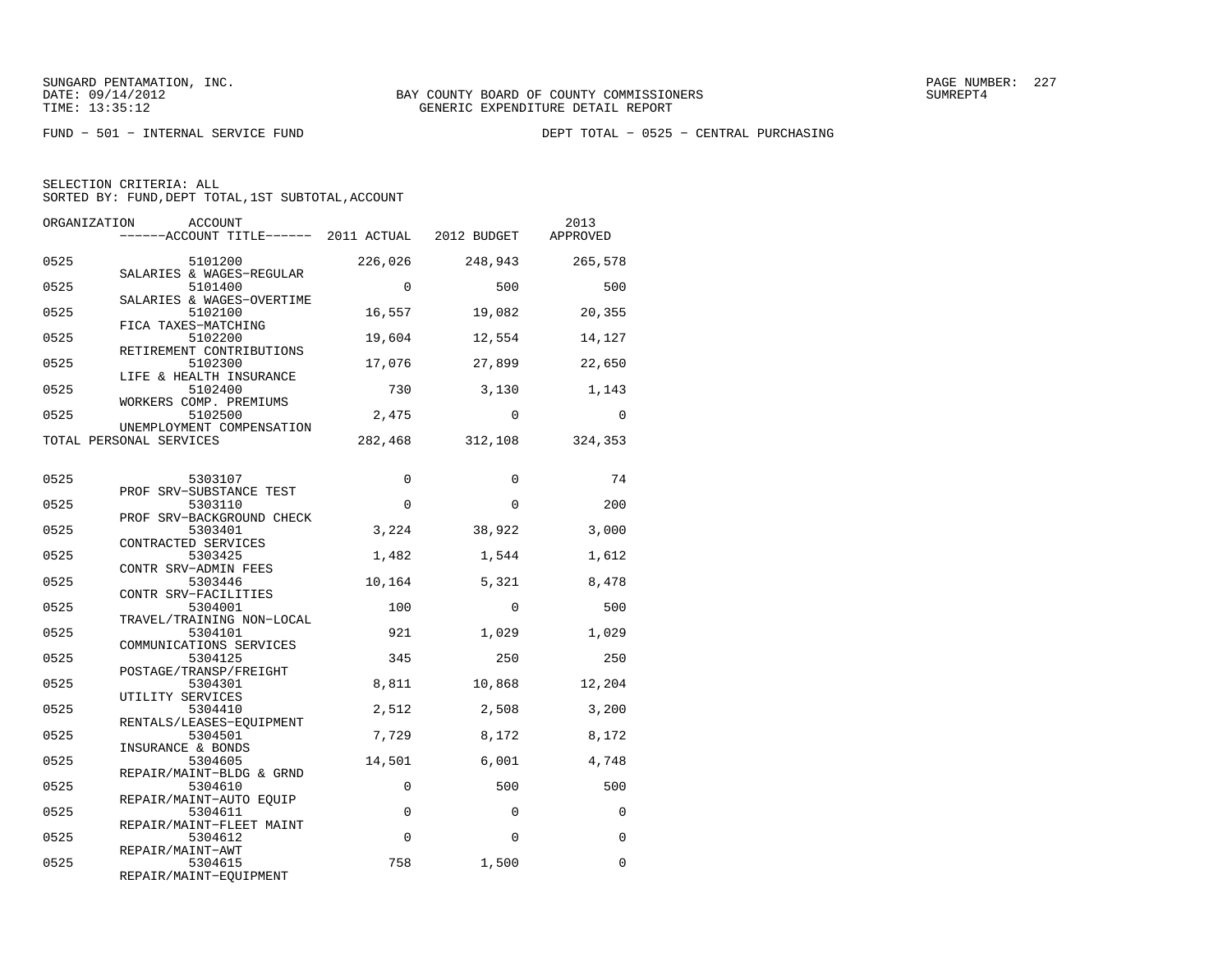FUND − 501 − INTERNAL SERVICE FUND DEPT TOTAL − 0525 − CENTRAL PURCHASING

| ORGANIZATION | ACCOUNT                                   |             |                                     | 2013        |
|--------------|-------------------------------------------|-------------|-------------------------------------|-------------|
|              |                                           |             |                                     | APPROVED    |
| 0525         | 5304701                                   |             | 0<br>$\Omega$                       | $\Omega$    |
| 0525         | PRINTING & BINDING<br>5304905             | $-13$       | 500                                 | 500         |
| 0525         | FEES&COSTS-LGL ADV/ADVERT<br>5304922      | 100         | $\Omega$                            | 100         |
| 0525         | FEES & COSTS-PERMITS<br>5304990           | 219         | 200                                 | 200         |
|              | MISCELLANEOUS EXPENSES                    |             |                                     |             |
| 0525         | 5305101<br>OFFICE SUPPLIES                | 3,302       | 3,000                               | 1,000       |
| 0525         | 5305201<br>OPERATING SUPPLIES             | 1,031       | 100                                 | 1,000       |
| 0525         | 5305202<br>OPER SUPPLIES-JANITORIAL       | 28          | $\Omega$                            | $\mathbf 0$ |
| 0525         | 5305205                                   | 400         | 400                                 | 400         |
| 0525         | GAS, OIL & LUBRICANTS<br>5305210          |             | 4<br>25                             | $\mathbf 0$ |
| 0525         | SAFETY GEAR & SUPPLIES<br>5305215         | $\Omega$    | $\Omega$                            | $\Omega$    |
| 0525         | CLOTHING & WEARING APPRL<br>5305401       |             | $\Omega$<br>200                     | 200         |
| 0525         | BOOKS/RESOURCE MATR/SUBSC                 | 605         |                                     | 605         |
|              | 5305402<br>DUES & MEMBERSHIPS             |             | 400                                 |             |
| 0525         | 5305406<br>TRAINING & TUITION             | 279         | 828                                 | 828         |
| 0525         | 5394915<br>COGS-PARTS                     |             | $\Omega$<br>$\Omega$                | $\Omega$    |
| 0525         | 5394920<br>COGS-GAS                       |             | 3,240,509 3,500,000 3,500,000       |             |
| 0525         | 5394925                                   |             | $\Omega$<br>3,500                   | $\Omega$    |
| 0525         | COGS-OFFICE<br>5394930                    |             | $\Omega$<br>$\Omega$                | $\Omega$    |
|              | COGS-POSTAGE<br>TOTAL OPERATING EXPENSES  |             | 3, 297, 013 3, 585, 768 3, 548, 800 |             |
|              |                                           |             |                                     |             |
| 0525         | 5606401<br>EOUIPMENT                      | $\mathbf 0$ | $\mathbf 0$                         | 0           |
| 0525         | 5606402                                   | 1,541       | $\Omega$                            | $\Omega$    |
| 0525         | EOUIP LESS THAN \$1000<br>5606450         | $\mathbf 0$ | 573                                 | $\mathbf 0$ |
|              | COMPUTER SOFTWARE<br>TOTAL CAPITAL OUTLAY | 1,541       | 573                                 | $\Omega$    |
|              |                                           |             |                                     |             |
| 0525         | 5819101                                   | 935,000     | $\mathbf 0$                         | $\mathbf 0$ |
| 0525         | TRNFS-GENERAL FUND (001)<br>5819127       |             | $\Omega$<br>$\Omega$                | $\Omega$    |
|              | TRNSF-UTIL ADMIN (510)                    |             |                                     |             |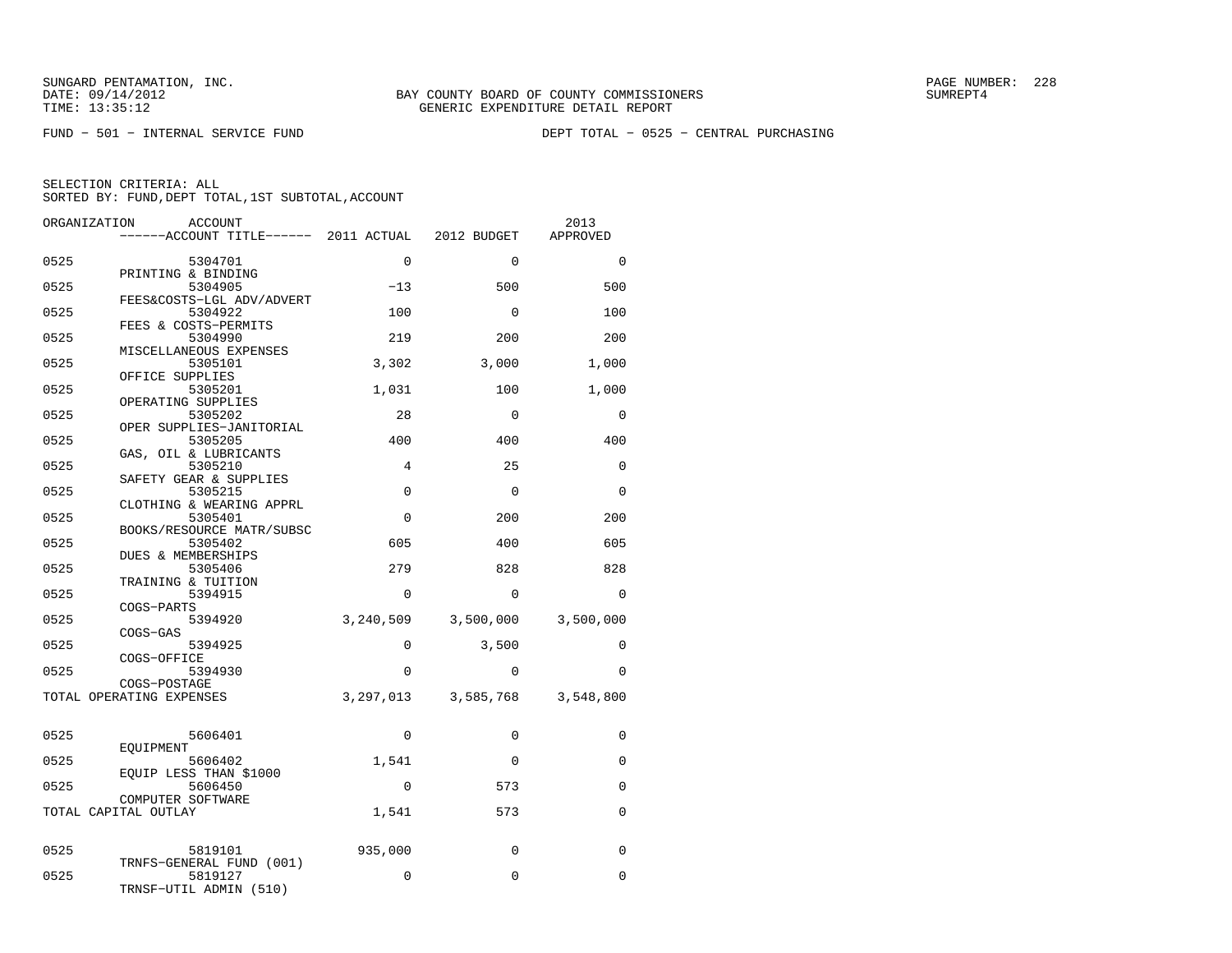FUND − 501 − INTERNAL SERVICE FUND DEPT TOTAL − 0525 − CENTRAL PURCHASING

| ORGANIZATION | ACCOUNT                                 |             |             | 2013      |
|--------------|-----------------------------------------|-------------|-------------|-----------|
|              | ------ACCOUNT TITLE------               | 2011 ACTUAL | 2012 BUDGET | APPROVED  |
| 0525         | 5905908                                 | 0           | 0           | U         |
|              | LOSS ON DISPOSAL                        |             |             |           |
| 0525         | 5909910                                 | 0           | 0           | 12,367    |
| 0525         | FOR CONTINGENCIES<br>RESERVE<br>5909915 | 0           |             | 0         |
|              | RESERVE FOR PAY ADJUSTMNT               |             |             |           |
| 0525         | 5909999                                 | 0           | 704         | O         |
|              | RESERVE-CASH FORWARD                    |             |             |           |
|              | TOTAL NON-OPERATING EXPENSES            | 935,000     | 704         | 12,367    |
| TOTAL        | CENTRAL PURCHASING                      | 4,516,022   | 3,899,153   | 3,885,520 |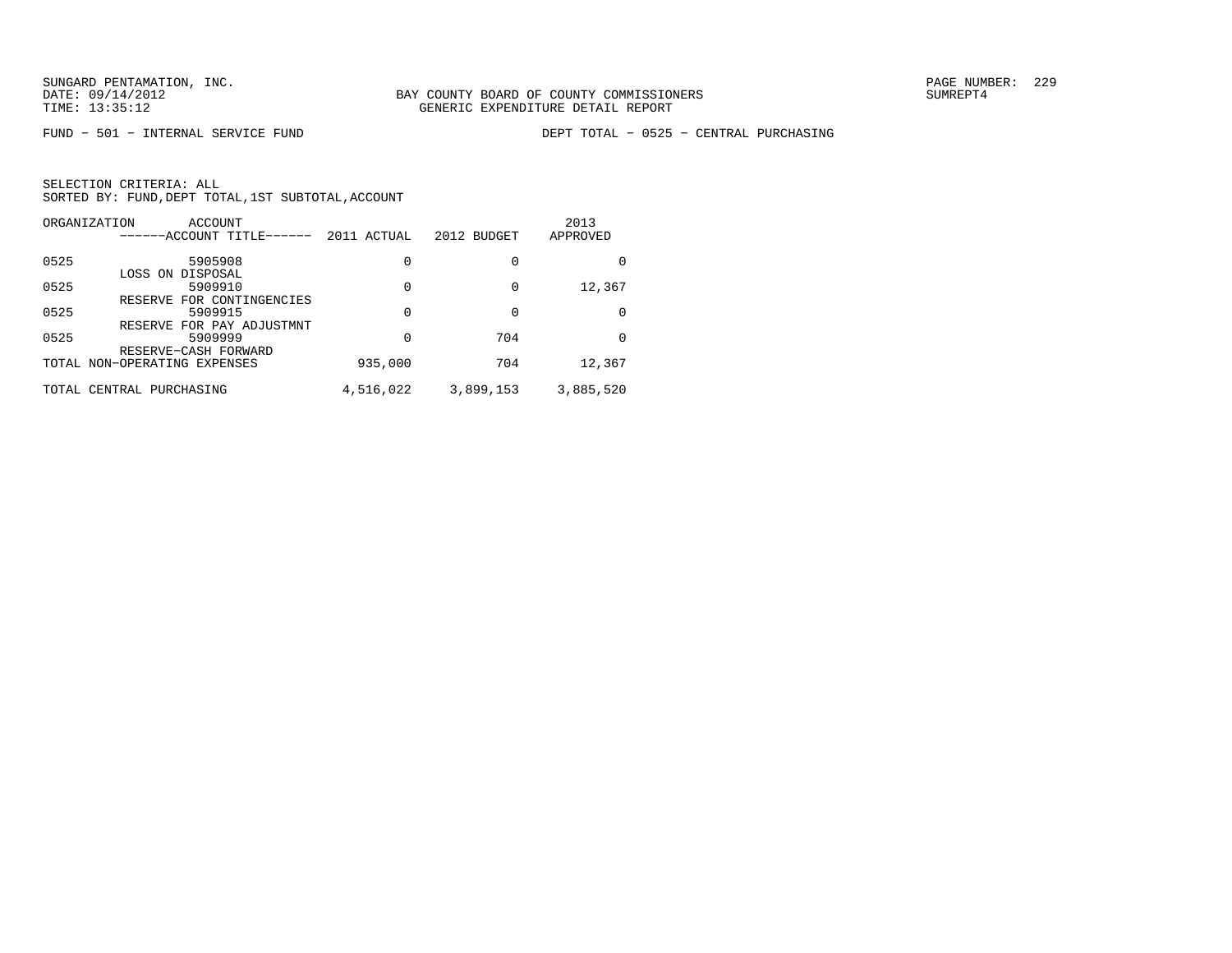FUND − 501 − INTERNAL SERVICE FUND DEPT TOTAL − 0526 − LABORATORY SERVICES

| ORGANIZATION | <b>ACCOUNT</b><br>------ACCOUNT TITLE------ 2011 ACTUAL 2012 BUDGET |              |             | 2013<br>APPROVED |
|--------------|---------------------------------------------------------------------|--------------|-------------|------------------|
| 0526         | 5101200                                                             | $\Omega$     | $\Omega$    | 0                |
| 0526         | SALARIES & WAGES-REGULAR<br>5101400                                 | $\Omega$     | $\Omega$    | $\Omega$         |
| 0526         | SALARIES & WAGES-OVERTIME<br>5102100                                | $\Omega$     | 0           | 0                |
| 0526         | FICA TAXES-MATCHING<br>5102200                                      | $\Omega$     | $\Omega$    | $\Omega$         |
| 0526         | RETIREMENT CONTRIBUTIONS<br>5102300                                 | $\Omega$     | $\Omega$    | $\Omega$         |
| 0526         | LIFE & HEALTH INSURANCE<br>5102400                                  | $\Omega$     | $\Omega$    | $\Omega$         |
|              | WORKERS COMP. PREMIUMS                                              |              |             |                  |
|              | TOTAL PERSONAL SERVICES                                             | $\Omega$     | $\Omega$    | 0                |
| 0526         | 5303106                                                             | $\Omega$     | 0           | 0                |
| 0526         | PROF SRV-PHYSICLS/MEDICAL<br>5303107                                | $\Omega$     | $\mathbf 0$ | 0                |
| 0526         | PROF SRV-SUBSTANCE TEST<br>5303110                                  | $\Omega$     | $\Omega$    | $\Omega$         |
| 0526         | PROF SRV-BACKGROUND CHECK<br>5303401                                | $\Omega$     | 0           | 0                |
| 0526         | CONTRACTED SERVICES<br>5303410                                      | $\Omega$     | $\Omega$    | $\Omega$         |
| 0526         | CONTR SRV-JANITORIAL<br>5303425                                     | $\Omega$     | $\Omega$    | $\Omega$         |
| 0526         | CONTR SRV-ADMIN FEES<br>5303464                                     | $\Omega$     | $\Omega$    | $\Omega$         |
| 0526         | CONTR SRV-LAB<br>5304001                                            | $\Omega$     | $\Omega$    | $\Omega$         |
|              | TRAVEL/TRAINING NON-LOCAL                                           | $\Omega$     | $\Omega$    |                  |
| 0526         | 5304005<br>TRAVEL-LOCAL                                             |              |             | 0                |
| 0526         | 5304101<br>COMMUNICATIONS SERVICES                                  | $\mathbf{1}$ | $\Omega$    | $\Omega$         |
| 0526         | 5304125<br>POSTAGE/TRANSP/FREIGHT                                   | $\Omega$     | $\Omega$    | 0                |
| 0526         | 5304130<br>POSTAGE-LAB SAMPLES                                      | $\Omega$     | $\Omega$    | $\Omega$         |
| 0526         | 5304301<br>UTILITY SERVICES                                         | $\Omega$     | 0           | 0                |
| 0526         | 5304501<br>INSURANCE & BONDS                                        | $\Omega$     | $\Omega$    | $\Omega$         |
| 0526         | 5304605<br>REPAIR/MAINT-BLDG & GRND                                 | $\Omega$     | $\Omega$    | $\Omega$         |
| 0526         | 5304610<br>REPAIR/MAINT-AUTO EOUIP                                  | $\Omega$     | $\Omega$    | $\Omega$         |
| 0526         | 5304611<br>REPAIR/MAINT-FLEET MAINT                                 | $\Omega$     | 0           | 0                |
|              |                                                                     |              |             |                  |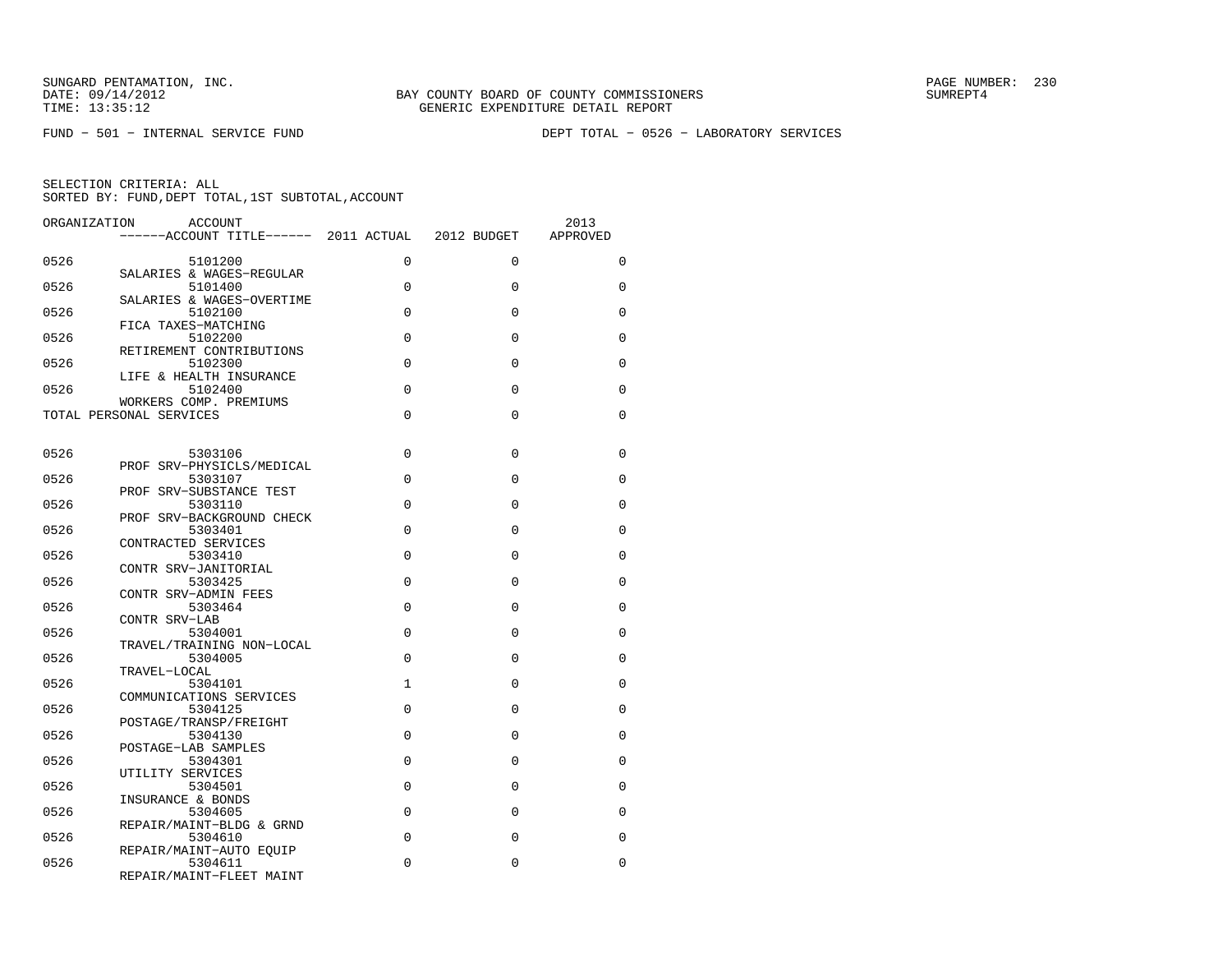FUND − 501 − INTERNAL SERVICE FUND DEPT TOTAL − 0526 − LABORATORY SERVICES

| ORGANIZATION | <b>ACCOUNT</b>                                            |              |             | 2013        |
|--------------|-----------------------------------------------------------|--------------|-------------|-------------|
|              | ------ACCOUNT TITLE------ 2011 ACTUAL                     |              | 2012 BUDGET | APPROVED    |
| 0526         | 5304615                                                   | $\Omega$     | $\Omega$    | $\Omega$    |
| 0526         | REPAIR/MAINT-EOUIPMENT<br>5304902                         | $\Omega$     | $\Omega$    | 0           |
| 0526         | FEES & COSTS-PURCHASING<br>5304905                        | $\mathbf 0$  | $\Omega$    | 0           |
| 0526         | FEES&COSTS-LGL ADV/ADVERT<br>5304990                      | $\Omega$     | 0           | $\mathbf 0$ |
| 0526         | MISCELLANEOUS EXPENSES<br>5305101                         | $\Omega$     | $\Omega$    | 0           |
| 0526         | OFFICE SUPPLIES<br>5305201                                | $\Omega$     | $\Omega$    | 0           |
| 0526         | OPERATING SUPPLIES<br>5305202                             | $\mathbf 0$  | $\Omega$    | $\mathbf 0$ |
| 0526         | OPER SUPPLIES-JANITORIAL<br>5305205                       | $\Omega$     | $\Omega$    | $\Omega$    |
| 0526         | GAS, OIL & LUBRICANTS<br>5305210                          | $\Omega$     | $\Omega$    | $\mathbf 0$ |
| 0526         | SAFETY GEAR & SUPPLIES<br>5305215                         | $\Omega$     | $\Omega$    | 0           |
| 0526         | CLOTHING & WEARING APPRL<br>5305220                       | $\Omega$     | $\mathbf 0$ | $\mathbf 0$ |
| 0526         | TOOL & SMALL IMPLEMENTS<br>5305240                        | $\Omega$     | $\Omega$    | 0           |
| 0526         | OPER SUPPLIES-LAB<br>5305401                              | $\Omega$     | $\Omega$    | 0           |
| 0526         | BOOKS/RESOURCE MATR/SUBSC<br>5305402                      | $\Omega$     | $\Omega$    | 0           |
| 0526         | DUES & MEMBERSHIPS<br>5305406                             | $\Omega$     | $\Omega$    | $\mathbf 0$ |
|              | TRAINING & TUITION<br>TOTAL OPERATING EXPENSES            | $\mathbf{1}$ | $\Omega$    | $\mathbf 0$ |
| 0526         | 5606401                                                   | $\Omega$     | $\Omega$    | 0           |
|              | EOUIPMENT                                                 |              |             |             |
| 0526         | 5606402<br>EOUIP LESS THAN \$1000                         | $\mathbf 0$  | $\Omega$    | 0           |
|              | TOTAL CAPITAL OUTLAY                                      | $\Omega$     | $\Omega$    | $\Omega$    |
| 0526         | 5909910                                                   | $\Omega$     | $\Omega$    | 0           |
| 0526         | RESERVE FOR CONTINGENCIES<br>5909915                      | $\Omega$     | $\Omega$    | 0           |
|              | RESERVE FOR PAY ADJUSTMNT<br>TOTAL NON-OPERATING EXPENSES | $\Omega$     | $\Omega$    | 0           |
|              | TOTAL LABORATORY SERVICES                                 | $\mathbf{1}$ | $\Omega$    | $\Omega$    |
|              | TOTAL INTERNAL SERVICE FUND                               | 5,646,064    | 5,015,300   | 5,132,348   |
|              |                                                           |              |             |             |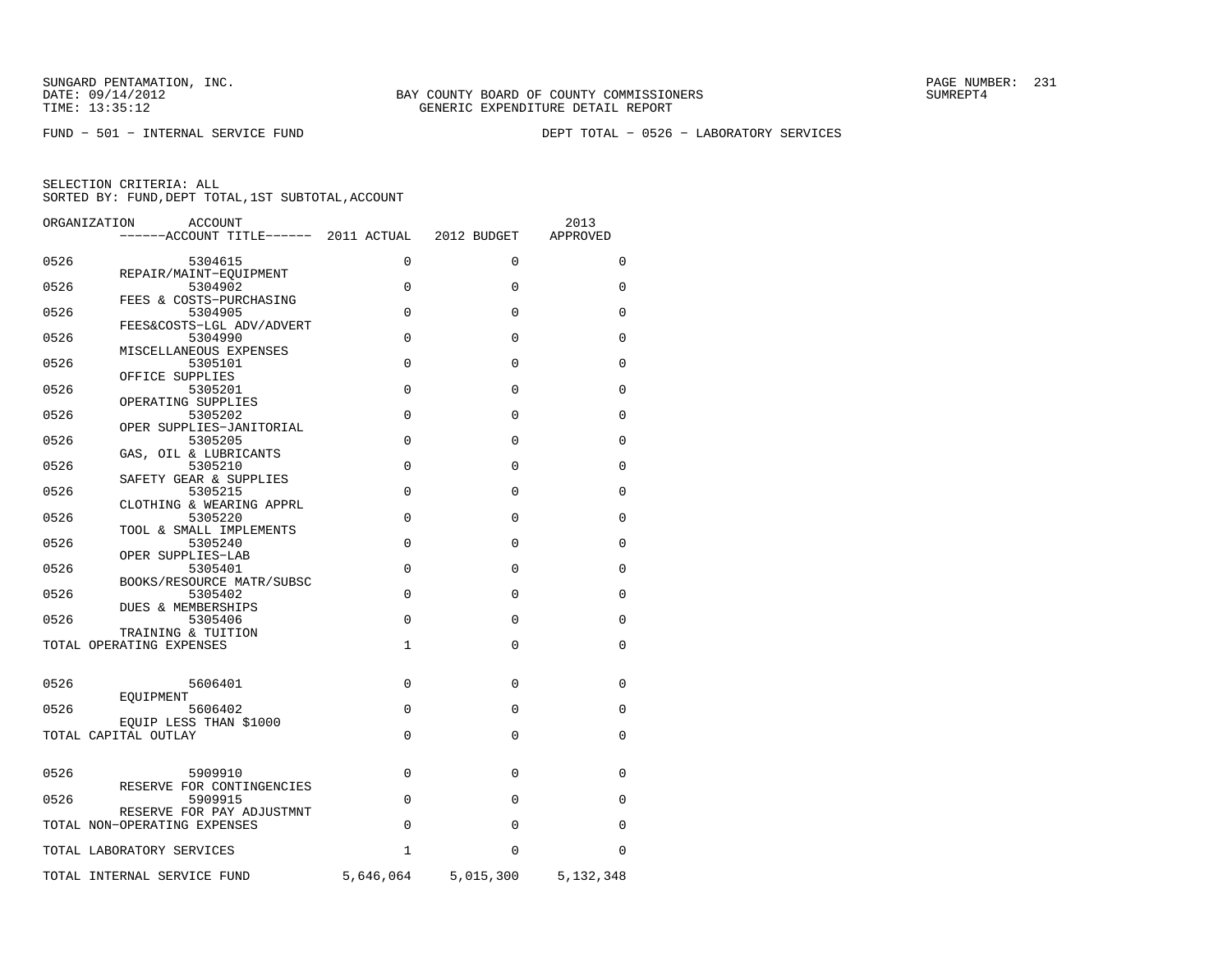FUND - 505 - WORKERS COMPENSATION

| ORGANIZATION | ACCOUNT                                          |  | 2013     |
|--------------|--------------------------------------------------|--|----------|
|              | $----ACCOUNT$ TITLE $---2011$ ACTUAL 2012 BUDGET |  | APPROVED |
|              |                                                  |  |          |
| 505          | 5819107                                          |  |          |
|              | TRNSF-WORKERS COMP (505)                         |  |          |
|              | TOTAL NON-OPERATING EXPENSES                     |  |          |
|              |                                                  |  |          |
|              | TOTAL TITLE NOT FOUND                            |  |          |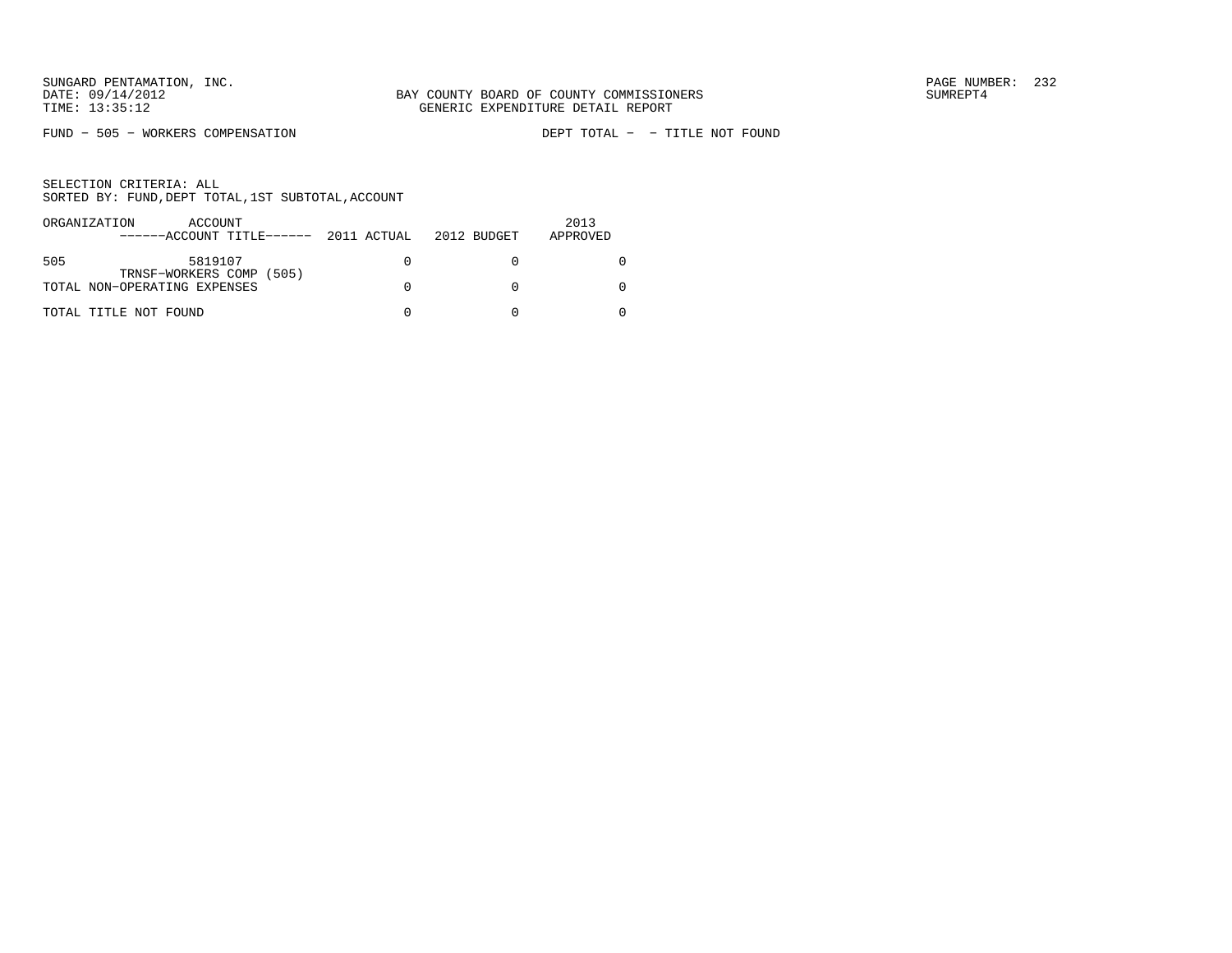FUND − 505 − WORKERS COMPENSATION DEPT TOTAL − 0530 − WORKERS COMPENSATION

| ORGANIZATION | <b>ACCOUNT</b><br>------ACCOUNT TITLE------ 2011 ACTUAL        |             | 2012 BUDGET | 2013<br>APPROVED |
|--------------|----------------------------------------------------------------|-------------|-------------|------------------|
| 0530         | 5101200<br>SALARIES & WAGES-REGULAR                            | 78,787      | 80,200      | 94,240           |
| 0530         | 5101400                                                        | $\Omega$    | 1,000       | 1,000            |
| 0530         | SALARIES & WAGES-OVERTIME<br>5102100                           | 5,894       | 6,212       | 7,286            |
| 0530         | FICA TAXES-MATCHING<br>5102200                                 | 7,070       | 4,087       | 5,057            |
| 0530         | RETIREMENT CONTRIBUTIONS<br>5102300<br>LIFE & HEALTH INSURANCE | 2,691       | 12,930      | 18,383           |
| 0530         | 5102400<br>WORKERS COMP. PREMIUMS                              | 313         | 860         | 407              |
| 0530         | 5102500<br>UNEMPLOYMENT COMPENSATION                           | 3,575       | $\mathbf 0$ | $\mathbf 0$      |
|              | TOTAL PERSONAL SERVICES                                        | 98,331      | 105,289     | 126,373          |
| 0530         | 5303106                                                        | $\mathbf 0$ | $\Omega$    | 0                |
| 0530         | PROF SRV-PHYSICLS/MEDICAL<br>5303107                           | 37          | $\Omega$    | $\Omega$         |
| 0530         | PROF SRV-SUBSTANCE TEST<br>5303110                             | 32          | $\Omega$    | $\Omega$         |
| 0530         | PROF SRV-BACKGROUND CHECK<br>5303401                           | 95,860      | 94,100      | 94,100           |
| 0530         | CONTRACTED SERVICES<br>5303410                                 | $\Omega$    | $\Omega$    | 0                |
| 0530         | CONTR SRV-JANITORIAL<br>5303425                                | 1,482       | 1,544       | 832              |
| 0530         | CONTR SRV-ADMIN FEES<br>5303446<br>CONTR SRV-FACILITIES        | 3,756       | 4,312       | 1,639            |
| 0530         | 5304001<br>TRAVEL/TRAINING NON-LOCAL                           | $\mathbf 0$ | 4,250       | 4,250            |
| 0530         | 5304101<br>COMMUNICATIONS SERVICES                             | 1,159       | 1,294       | 1,294            |
| 0530         | 5304125<br>POSTAGE/TRANSP/FREIGHT                              | 72          | 100         | 100              |
| 0530         | 5304301<br>UTILITY SERVICES                                    | 4,557       | 4,647       | 5,219            |
| 0530         | 5304405<br>RENTALS/LEASES-BUILDINGS                            | $\Omega$    | $\Omega$    | $\Omega$         |
| 0530         | 5304410<br>RENTALS/LEASES-EQUIPMENT                            | 1,952       | 2,225       | 2,225            |
| 0530         | 5304501<br>INSURANCE & BONDS                                   | $\mathbf 0$ | $\Omega$    | $\Omega$         |
| 0530         | 5304503<br>STATE SELF INS ASSESSMENT                           | 11,815      | 32,000      | 32,000           |
| 0530         | 5304504<br>WORKERS COMP CLAIMS                                 | 566,374     | 550,000     | 550,000          |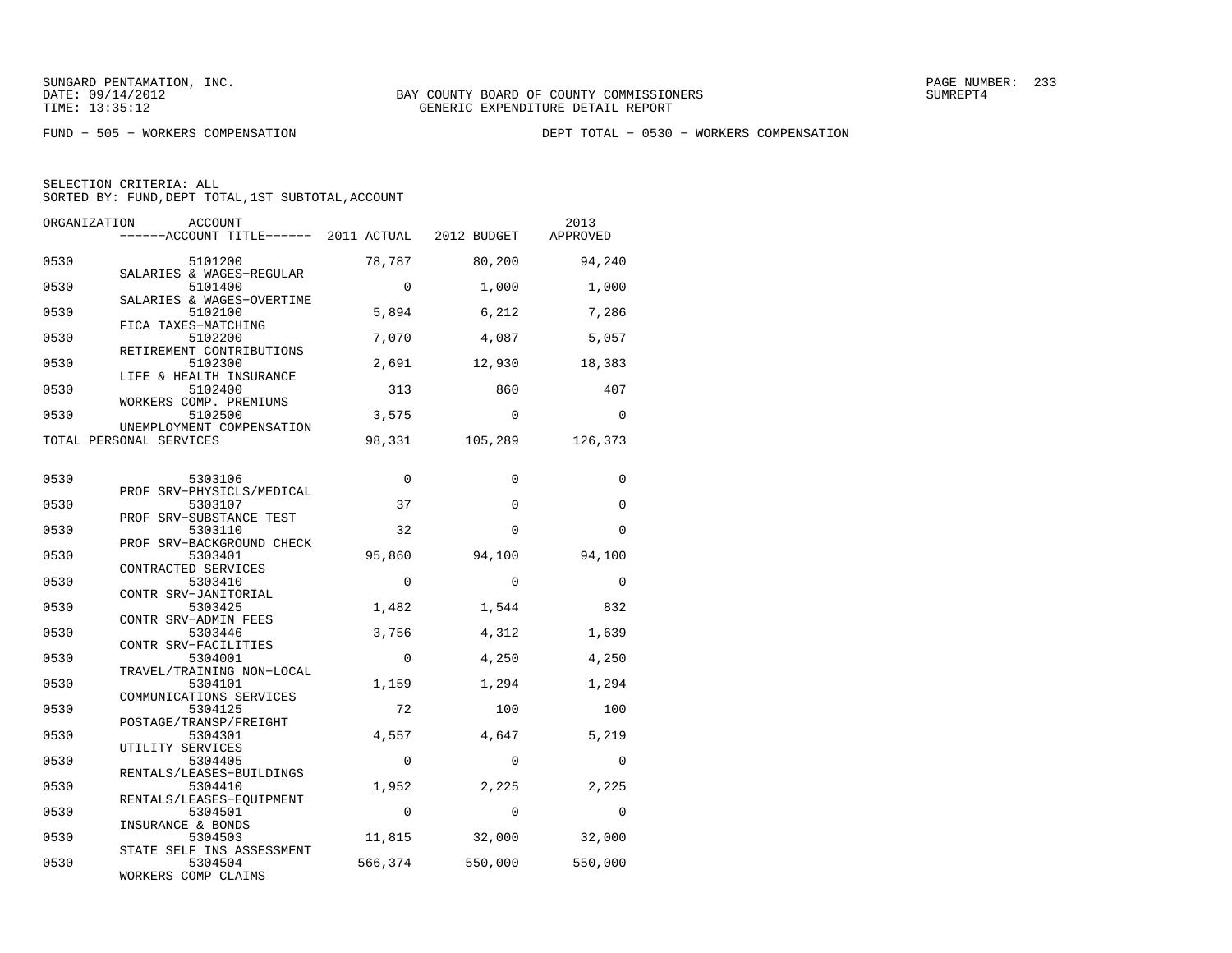FUND − 505 − WORKERS COMPENSATION DEPT TOTAL − 0530 − WORKERS COMPENSATION

| ORGANIZATION | <b>ACCOUNT</b><br>------ACCOUNT TITLE------ 2011 ACTUAL 2012 BUDGET |             |             | 2013<br>APPROVED |
|--------------|---------------------------------------------------------------------|-------------|-------------|------------------|
| 0530         | 5304512<br>INSURANCE-PREM-W/C EXCESS                                | $-19,155$   | 115,000     | 115,000          |
| 0530         | 5304605                                                             | 1,941       | 2,312       | 2,032            |
| 0530         | REPAIR/MAINT-BLDG & GRND<br>5304615                                 | 0           | $\mathbf 0$ | $\Omega$         |
| 0530         | REPAIR/MAINT-EOUIPMENT<br>5304701                                   | $\Omega$    | $\Omega$    | $\Omega$         |
| 0530         | PRINTING & BINDING<br>5304902                                       | 439         | 148         | 1,372            |
| 0530         | FEES & COSTS-PURCHASING<br>5304905                                  | $\Omega$    | $\Omega$    | $\Omega$         |
| 0530         | FEES&COSTS-LGL ADV/ADVERT<br>5304990                                | 11          | 100         | 100              |
| 0530         | MISCELLANEOUS EXPENSES<br>5305101<br>OFFICE SUPPLIES                | 1,022       | 1,200       | 1,200            |
| 0530         | 5305201<br>OPERATING SUPPLIES                                       | 5,526       | 15,000      | 15,000           |
| 0530         | 5305202<br>OPER SUPPLIES-JANITORIAL                                 | $\Omega$    | $\Omega$    | $\Omega$         |
| 0530         | 5305210<br>SAFETY GEAR & SUPPLIES                                   | $-178$      | 1,500       | 1,500            |
| 0530         | 5305215<br>CLOTHING & WEARING APPRL                                 | 100         | 100         | 100              |
| 0530         | 5305226<br>EMPLOYEE INCENTIVE                                       | 2,748       | 30,000      | 30,000           |
| 0530         | 5305401<br>BOOKS/RESOURCE MATR/SUBSC                                | $\mathbf 0$ | 1,500       | 1,500            |
| 0530         | 5305402<br>DUES & MEMBERSHIPS                                       | 410         | 750         | 750              |
| 0530         | 5305406<br>TRAINING & TUITION                                       | 2,385       | 3,000       | 3,000            |
|              | TOTAL OPERATING EXPENSES                                            | 682,344     | 865,082     | 863,213          |
| 0530         | 5606401                                                             | $\Omega$    | 1,200       | 1,200            |
| 0530         | EOUIPMENT<br>5606402                                                | 215         | $\Omega$    | $\Omega$         |
| 0530         | EOUIP LESS THAN \$1000<br>5606450                                   | $\Omega$    | $\Omega$    | $\Omega$         |
|              | COMPUTER SOFTWARE<br>TOTAL CAPITAL OUTLAY                           | 215         | 1,200       | 1,200            |
|              |                                                                     |             |             |                  |
| 0530         | 5819101<br>TRNFS-GENERAL FUND (001)                                 | 0           | $\mathbf 0$ | $\Omega$         |
| 0530         | 5909910<br>RESERVE FOR CONTINGENCIES                                | $\mathbf 0$ | 75,000      | 75,000           |
| 0530         | 5909915<br>RESERVE FOR PAY ADJUSTMNT                                | $\Omega$    | $\Omega$    | $\Omega$         |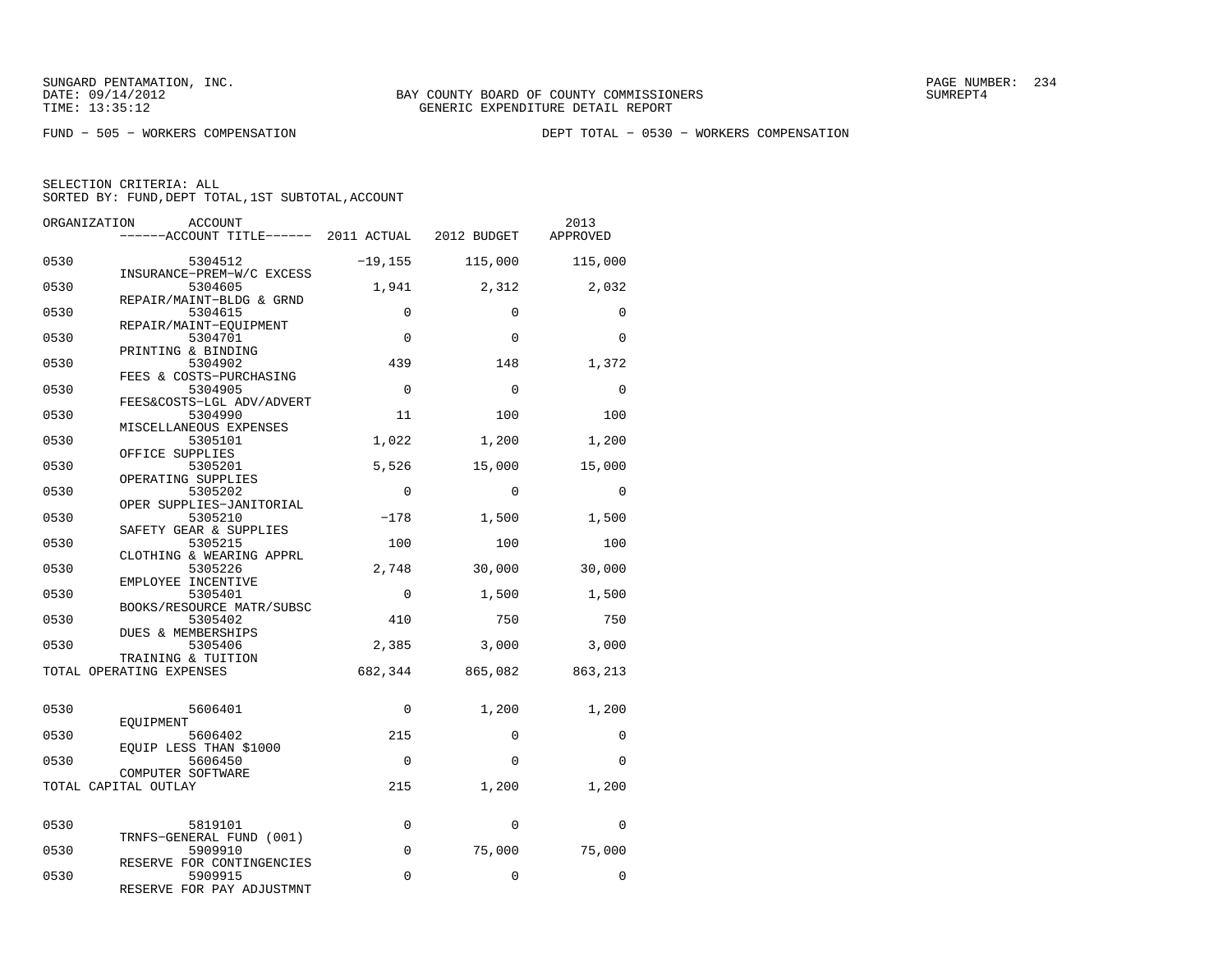FUND − 505 − WORKERS COMPENSATION DEPT TOTAL − 0530 − WORKERS COMPENSATION

| ORGANIZATION<br>ACCOUNT<br>------ACCOUNT TITLE------ | 2011 ACTUAL | 2012 BUDGET | 2013<br>APPROVED |
|------------------------------------------------------|-------------|-------------|------------------|
| 5909999<br>0530<br>RESERVE-CASH FORWARD              | 0           | 1,041,727   | 52,512           |
| TOTAL NON-OPERATING EXPENSES                         | $\Omega$    | 1,116,727   | 127,512          |
| TOTAL WORKERS COMPENSATION                           | 780,890     | 2,088,298   | 1,118,298        |
| TOTAL WORKERS COMPENSATION                           | 780,890     | 2,088,298   | 1,118,298        |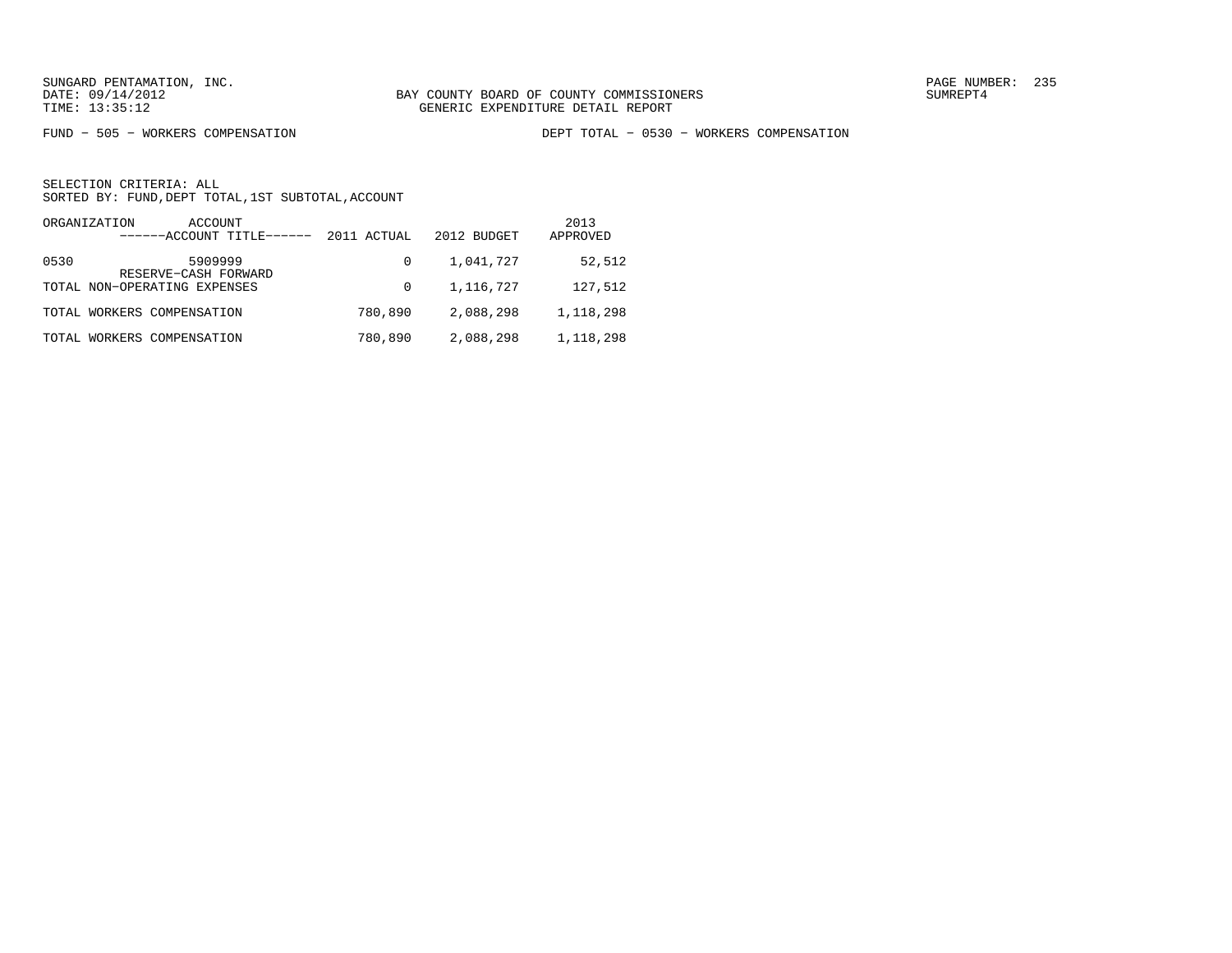FUND − 506 − INSURANCE FUND DEPT TOTAL − − TITLE NOT FOUND

| ORGANIZATION | ACCOUNT                                               |  | 2013     |
|--------------|-------------------------------------------------------|--|----------|
|              | $----ACCOUNT$ TITLE $---2011$ ACTUAL 2012 BUDGET      |  | APPROVED |
| 506          | 5819110                                               |  |          |
|              | TRNSF-INSURANCE (506)<br>TOTAL NON-OPERATING EXPENSES |  |          |
|              | TOTAL TITLE NOT FOUND                                 |  |          |
|              |                                                       |  |          |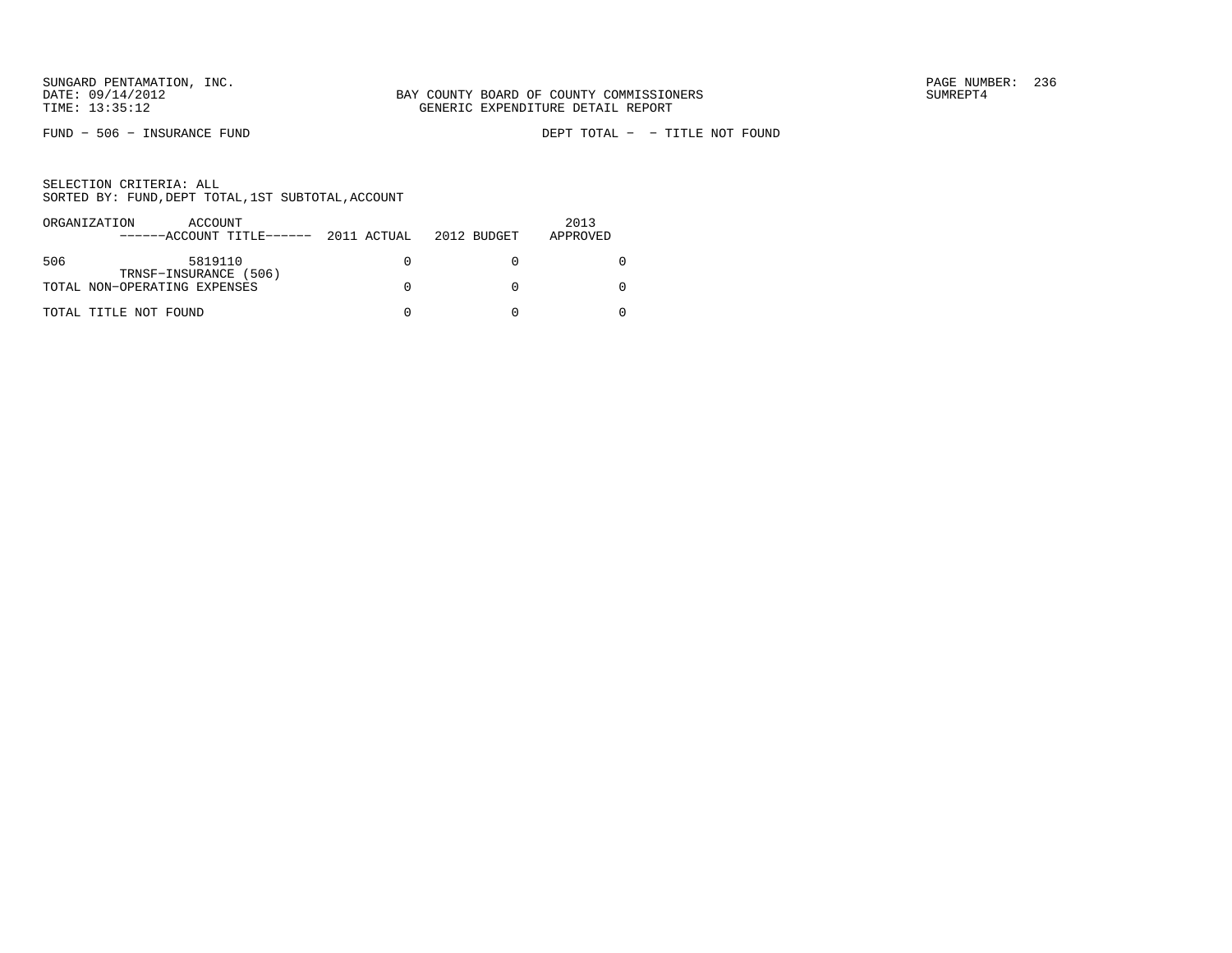FUND − 506 − INSURANCE FUND DEPT TOTAL − 0536 − INSURANCE

| ORGANIZATION | ACCOUNT<br>------ACCOUNT TITLE------ 2011 ACTUAL 2012 BUDGET |             |             | 2013<br>APPROVED |
|--------------|--------------------------------------------------------------|-------------|-------------|------------------|
| 0536         | 5101200<br>SALARIES & WAGES-REGULAR                          | 81,989      | 81,848      | 95,888           |
| 0536         | 5101400<br>SALARIES & WAGES-OVERTIME                         | $\mathbf 0$ | 1,000       | 1,000            |
| 0536         | 5102100<br>FICA TAXES-MATCHING                               | 6,253       | 6,338       | 7,412            |
| 0536         | 5102200<br>RETIREMENT CONTRIBUTIONS                          | 7,473       | 4,170       | 5,144            |
| 0536         | 5102300<br>LIFE & HEALTH INSURANCE                           | $\mathbf 0$ | 0           | 4,092            |
| 0536         | 5102400<br>WORKERS COMP. PREMIUMS                            | 272         | 868         | 414              |
| 0536         | 5102500<br>UNEMPLOYMENT COMPENSATION                         | $\Omega$    | $\Omega$    | $\Omega$         |
|              | TOTAL PERSONAL SERVICES                                      | 95,987      | 94,224      | 113,950          |
| 0536         | 5143105                                                      | 583         | $\Omega$    | $\Omega$         |
| 0536         | PROF SRV-OTHER ATTNY<br>5303106                              | $\mathbf 0$ | $\mathbf 0$ | $\Omega$         |
| 0536         | PROF SRV-PHYSICLS/MEDICAL<br>5303107                         | 62          | $\Omega$    | $\Omega$         |
| 0536         | PROF SRV-SUBSTANCE TEST<br>5303401                           | 2,988       | 20,000      | 20,000           |
| 0536         | CONTRACTED SERVICES<br>5303410                               | $\mathbf 0$ | $\Omega$    | $\mathbf 0$      |
| 0536         | CONTR SRV-JANITORIAL<br>5303425                              | 1,482       | 1,544       | 1,612            |
| 0536         | CONTR SRV-ADMIN FEES<br>5303446<br>CONTR SRV-FACILITIES      | 3,756       | 4,312       | 1,639            |
| 0536         | 5304001<br>TRAVEL/TRAINING NON-LOCAL                         | 341         | $\mathbf 0$ | $\mathbf 0$      |
| 0536         | 5304101<br>COMMUNICATIONS SERVICES                           | 3           | 58          | 58               |
| 0536         | 5304125<br>POSTAGE/TRANSP/FREIGHT                            | $\Omega$    | $\Omega$    | $\Omega$         |
| 0536         | 5304301<br>UTILITY SERVICES                                  | 4,557       | 4,647       | 5,219            |
| 0536         | 5304410<br>RENTALS/LEASES-EOUIPMENT                          | 1,830       | 1,963       | 1,963            |
| 0536         | 5304501<br>INSURANCE & BONDS                                 | 36,722      | 40,739      | 40,739           |
| 0536         | 5304504<br>WORKERS COMP CLAIMS                               | $\mathbf 0$ | $\mathbf 0$ | 0                |
| 0536         | 5304510<br>INSURANCE-PREMIUMS MSTU                           | 155,154     | 167,732     | 167,732          |
| 0536         | 5304515<br>INSURANCE-COMMRCL FLEET                           | 1,884       | 70,000      | 70,000           |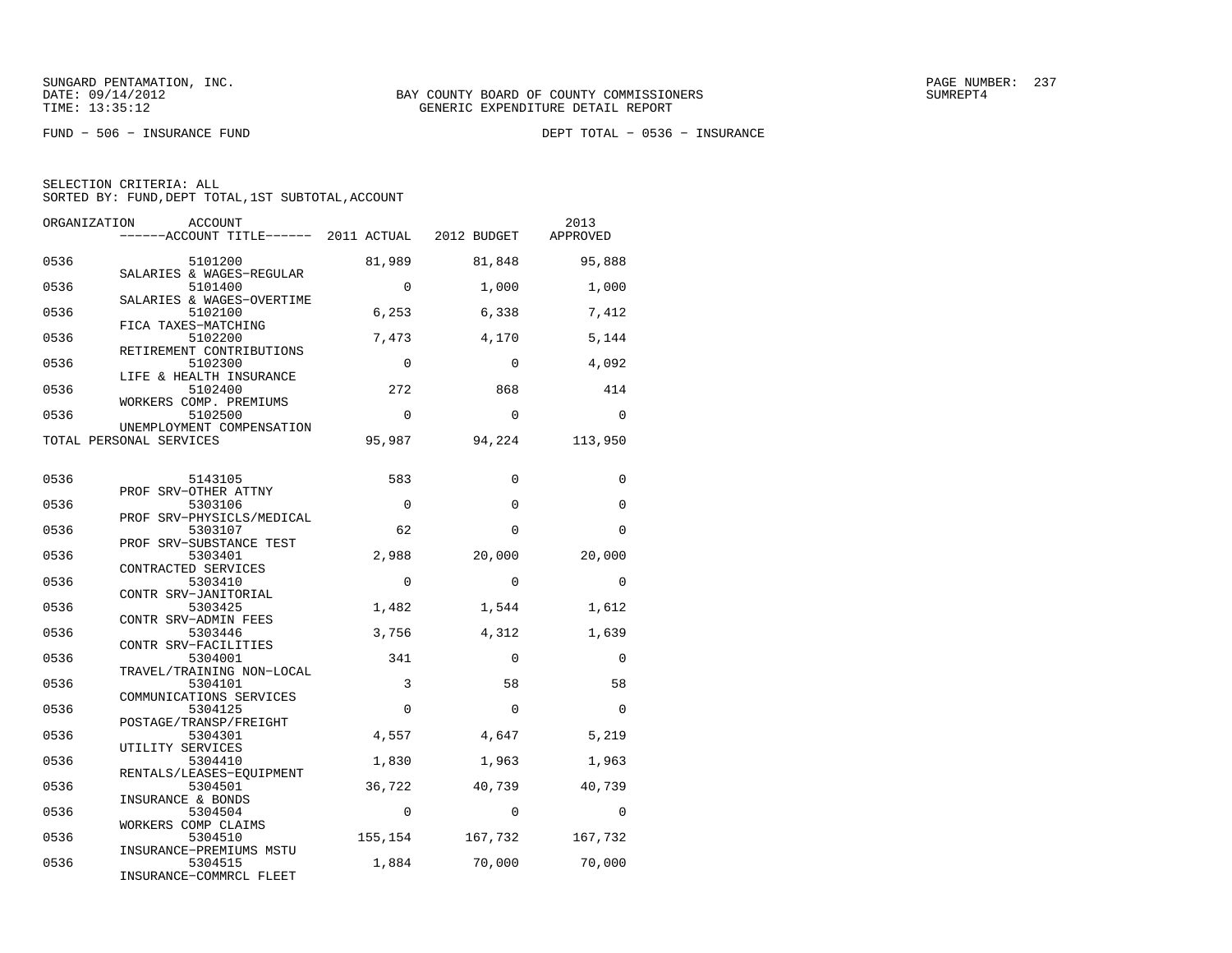FUND − 506 − INSURANCE FUND DEPT TOTAL − 0536 − INSURANCE

| ORGANIZATION | <b>ACCOUNT</b><br>------ACCOUNT TITLE------ | 2011 ACTUAL | 2012 BUDGET | 2013<br>APPROVED |
|--------------|---------------------------------------------|-------------|-------------|------------------|
| 0536         | 5304520<br>INSURANCE-COM FIRE&PERILS        | 1,109,284   | 1,212,994   | 1,212,994        |
| 0536         | 5304525<br>INSURANCE-BOILER & MACH          | $\Omega$    | $\Omega$    | $\Omega$         |
| 0536         | 5304530                                     | 90,024      | 90,023      | 90,023           |
| 0536         | INSURANCE-ENVIR/POLLUTION<br>5304535        | 359,196     | 270,000     | 270,000          |
| 0536         | INSURANCE-FACT<br>5304536                   | 17,032      | 18,029      | 18,029           |
| 0536         | INSURANCE-GEN LIAB DOM WS<br>5304540        | 73,557      | 100,000     | 100,000          |
| 0536         | INSURANCE-UNINSURED LOSS<br>5304605         | 1,941       | 2,313       | 2,032            |
| 0536         | REPAIR/MAINT-BLDG & GRND<br>5304610         | 639         | $\mathbf 0$ | $\Omega$         |
| 0536         | REPAIR/MAINT-AUTO EOUIP<br>5304611          | $\mathbf 0$ | $\Omega$    | $\Omega$         |
| 0536         | REPAIR/MAINT-FLEET MAINT<br>5304615         | $\Omega$    | $\Omega$    | $\Omega$         |
| 0536         | REPAIR/MAINT-EOUIPMENT<br>5304902           | 183         | 99          | 1,371            |
| 0536         | FEES & COSTS-PURCHASING<br>5304905          | 139         | $\Omega$    | $\Omega$         |
| 0536         | FEES&COSTS-LGL ADV/ADVERT<br>5304990        | 3           | $\Omega$    | $\Omega$         |
| 0536         | MISCELLANEOUS EXPENSES<br>5305101           | 946         | 1,200       | 1,200            |
| 0536         | OFFICE SUPPLIES<br>5305201                  | 376         | 150         | 150              |
| 0536         | OPERATING SUPPLIES<br>5305202               | $\mathbf 0$ | $\mathbf 0$ | 0                |
| 0536         | OPER SUPPLIES-JANITORIAL<br>5305205         | 136         | 500         | 500              |
| 0536         | GAS, OIL & LUBRICANTS<br>5305210            | $\mathbf 0$ | $\mathbf 0$ | $\Omega$         |
| 0536         | SAFETY GEAR & SUPPLIES<br>5305215           | $\mathbf 0$ | $\mathbf 0$ | 0                |
| 0536         | CLOTHING & WEARING APPRL<br>5305226         | $\mathbf 0$ | $\Omega$    | $\Omega$         |
| 0536         | EMPLOYEE INCENTIVE<br>5305401               | $\Omega$    | $\mathbf 0$ | $\Omega$         |
| 0536         | BOOKS/RESOURCE MATR/SUBSC<br>5305402        | 125         | $\Omega$    | $\Omega$         |
|              | DUES & MEMBERSHIPS                          |             |             |                  |
| 0536         | 5305406<br>TRAINING & TUITION               | 229         | 166         | 166              |
|              | TOTAL OPERATING EXPENSES                    | 1,863,170   | 2,006,469   | 2,005,427        |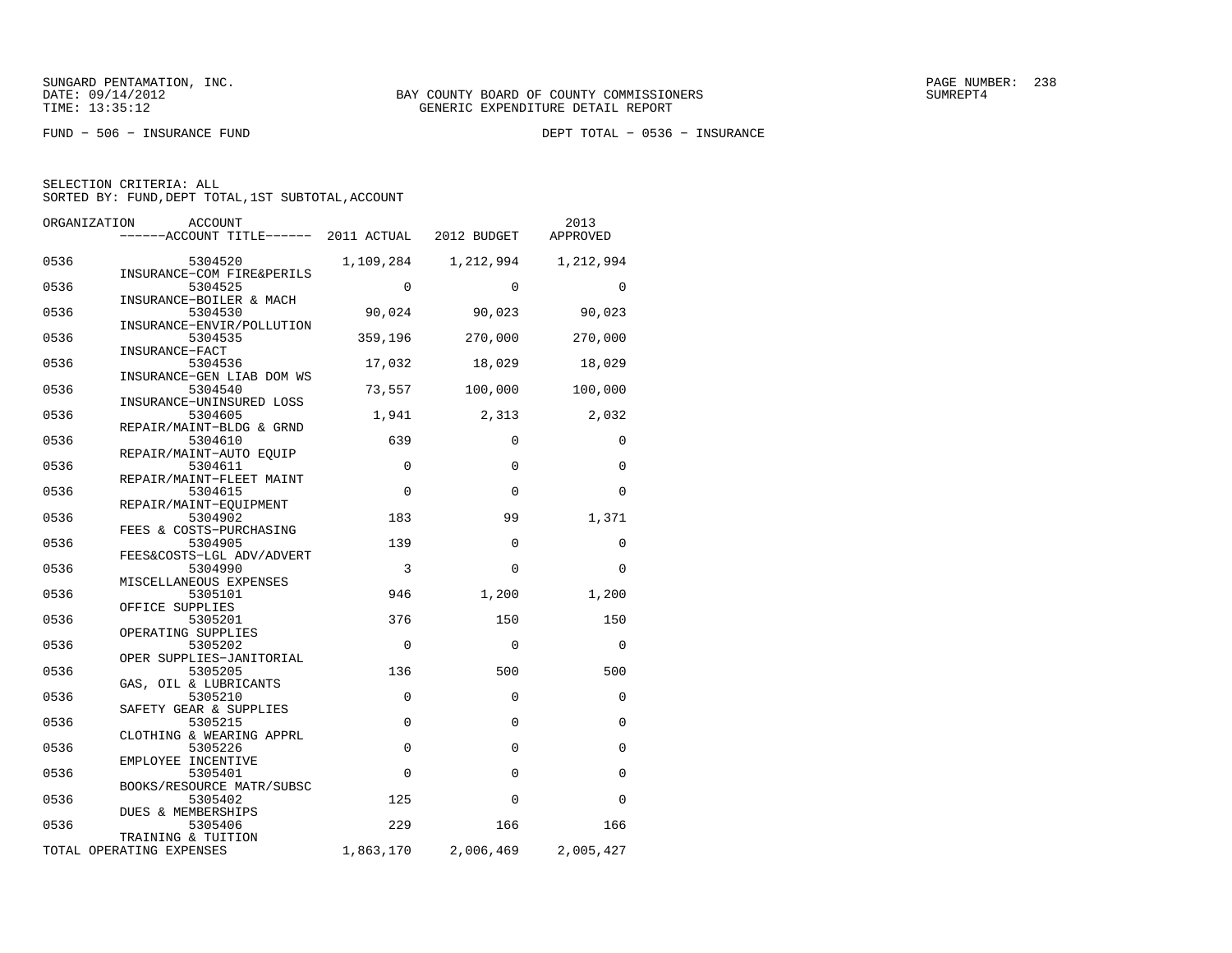FUND − 506 − INSURANCE FUND DEPT TOTAL − 0536 − INSURANCE

| SELECTION CRITERIA: ALL |  |  |                                                    |  |
|-------------------------|--|--|----------------------------------------------------|--|
|                         |  |  | SORTED BY: FUND, DEPT TOTAL, 1ST SUBTOTAL, ACCOUNT |  |

|      | ORGANIZATION<br>ACCOUNT<br>-----ACCOUNT TITLE------       | 2011 ACTUAL | 2012 BUDGET | 2013<br>APPROVED |
|------|-----------------------------------------------------------|-------------|-------------|------------------|
| 0536 | 5606401                                                   | 0           | 0           | <sup>0</sup>     |
| 0536 | EOUIPMENT<br>5606402                                      | 750         | 0           | $\Omega$         |
| 0536 | EOUIP LESS THAN \$1000<br>5606450                         | 14,995      | $\Omega$    | $\Omega$         |
|      | COMPUTER SOFTWARE<br>TOTAL CAPITAL OUTLAY                 | 15,745      | 0           | $\Omega$         |
|      |                                                           |             |             |                  |
| 0536 | 5905998<br>DEPRECIATION EXPENSE                           | O.          | O           | <sup>0</sup>     |
| 0536 | 5909910                                                   | $\Omega$    | 147,020     | 128,336          |
| 0536 | RESERVE FOR CONTINGENCIES<br>5909915                      | $\Omega$    | 0           | <sup>n</sup>     |
|      | RESERVE FOR PAY ADJUSTMNT<br>TOTAL NON-OPERATING EXPENSES | 0           | 147,020     | 128,336          |
|      | TOTAL INSURANCE                                           | 1,974,902   | 2, 247, 713 | 2, 247, 713      |
|      | TOTAL INSURANCE FUND                                      | 1,974,902   | 2, 247, 713 | 2, 247, 713      |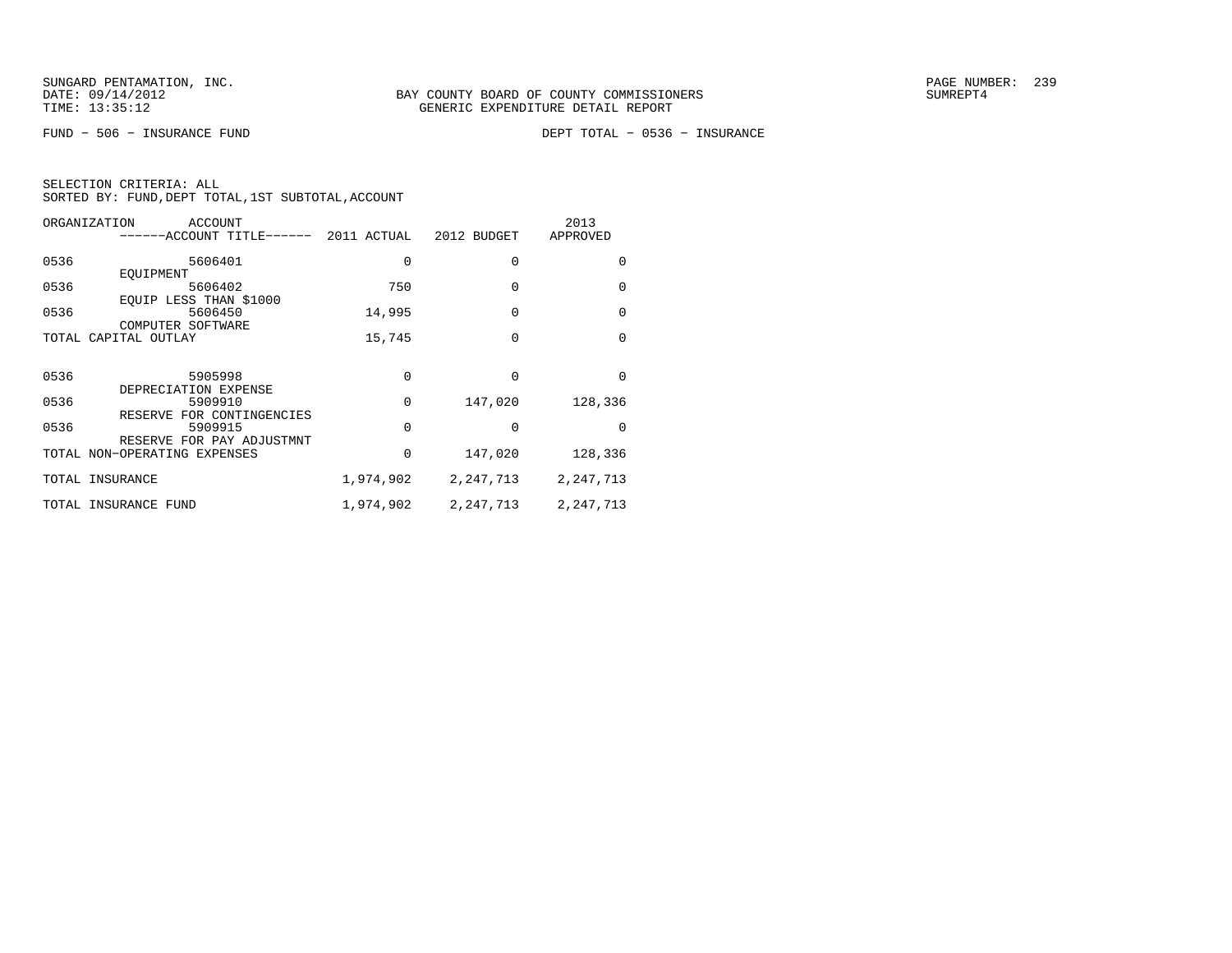FUND − 510 − UTILITIES DEPT TOTAL − 0524 − UTILITY ADMIN

|  | SELECTION CRITERIA: ALL |                                                    |  |
|--|-------------------------|----------------------------------------------------|--|
|  |                         | SORTED BY: FUND, DEPT TOTAL, 1ST SUBTOTAL, ACCOUNT |  |

| ORGANIZATION | <b>ACCOUNT</b><br>------ACCOUNT TITLE------ 2011 ACTUAL 2012 BUDGET |             |          | 2013<br>APPROVED |
|--------------|---------------------------------------------------------------------|-------------|----------|------------------|
| 0524         | 5101200                                                             | 719,759     | 600,458  | 570,638          |
| 0524         | SALARIES & WAGES-REGULAR<br>5101400<br>SALARIES & WAGES-OVERTIME    | 8,414       | 3,000    | 3,000            |
| 0524         | 5102100<br>FICA TAXES-MATCHING                                      | 52,194      | 46,165   | 43,883           |
| 0524         | 5102200<br>RETIREMENT CONTRIBUTIONS                                 | 67,477      | 30,371   | 30,457           |
| 0524         | 5102300<br>LIFE & HEALTH INSURANCE                                  | 87,223      | 91,016   | 100,996          |
| 0524         | 5102400<br>WORKERS COMP. PREMIUMS                                   | 18,379      | 22,797   | 15,967           |
| 0524         | 5102500<br>UNEMPLOYMENT COMPENSATION                                | 1,650       | 6,600    | 6,600            |
|              | TOTAL PERSONAL SERVICES                                             | 955,097     | 800,407  | 771,541          |
| 0524         | 5143101                                                             | $\mathbf 0$ | 0        | 0                |
| 0524         | PROF SRV-CO ATTORNEY<br>5303107                                     | 200         | 160      | 160              |
| 0524         | PROF SRV-SUBSTANCE TEST<br>5303110                                  | 77          | 100      | 100              |
| 0524         | PROF SRV-BACKGROUND CHECK<br>5303401<br>CONTRACTED SERVICES         | 6,150       | 6,000    | 6,500            |
| 0524         | 5303403<br>CONTR SRV-BANK CHRG POOL                                 | 22,586      | 18,840   | 18,840           |
| 0524         | 5303408<br>CONTR SRV-800 MHZ                                        | 612         | 604      | 604              |
| 0524         | 5303410<br>CONTR SRV-JANITORIAL                                     | 0           | 0        | $\mathbf 0$      |
| 0524         | 5303425<br>CONTR SRV-ADMIN FEES                                     | $\Omega$    | $\Omega$ | $\Omega$         |
| 0524         | 5303446<br>CONTR SRV-FACILITIES                                     | 3,204       | 3,027    | 4,304            |
| 0524         | 5304001<br>TRAVEL/TRAINING NON-LOCAL                                | 2,934       | 0        | 0                |
| 0524         | 5304101<br>COMMUNICATIONS SERVICES                                  | 7,080       | 7,968    | 7,968            |
| 0524         | 5304125<br>POSTAGE/TRANSP/FREIGHT                                   | 5,487       | 31,000   | 31,476           |
| 0524         | 5304301<br>UTILITY SERVICES                                         | 8,776       | 8,400    | 8,400            |
| 0524         | 5304405<br>RENTALS/LEASES-BUILDINGS                                 | 801         | 1,067    | $\mathbf 0$      |
| 0524         | 5304410<br>RENTALS/LEASES-EQUIPMENT                                 | 7,604       | 6,756    | 7,668            |
| 0524         | 5304501<br>INSURANCE & BONDS                                        | 6,148       | 6,689    | 6,689            |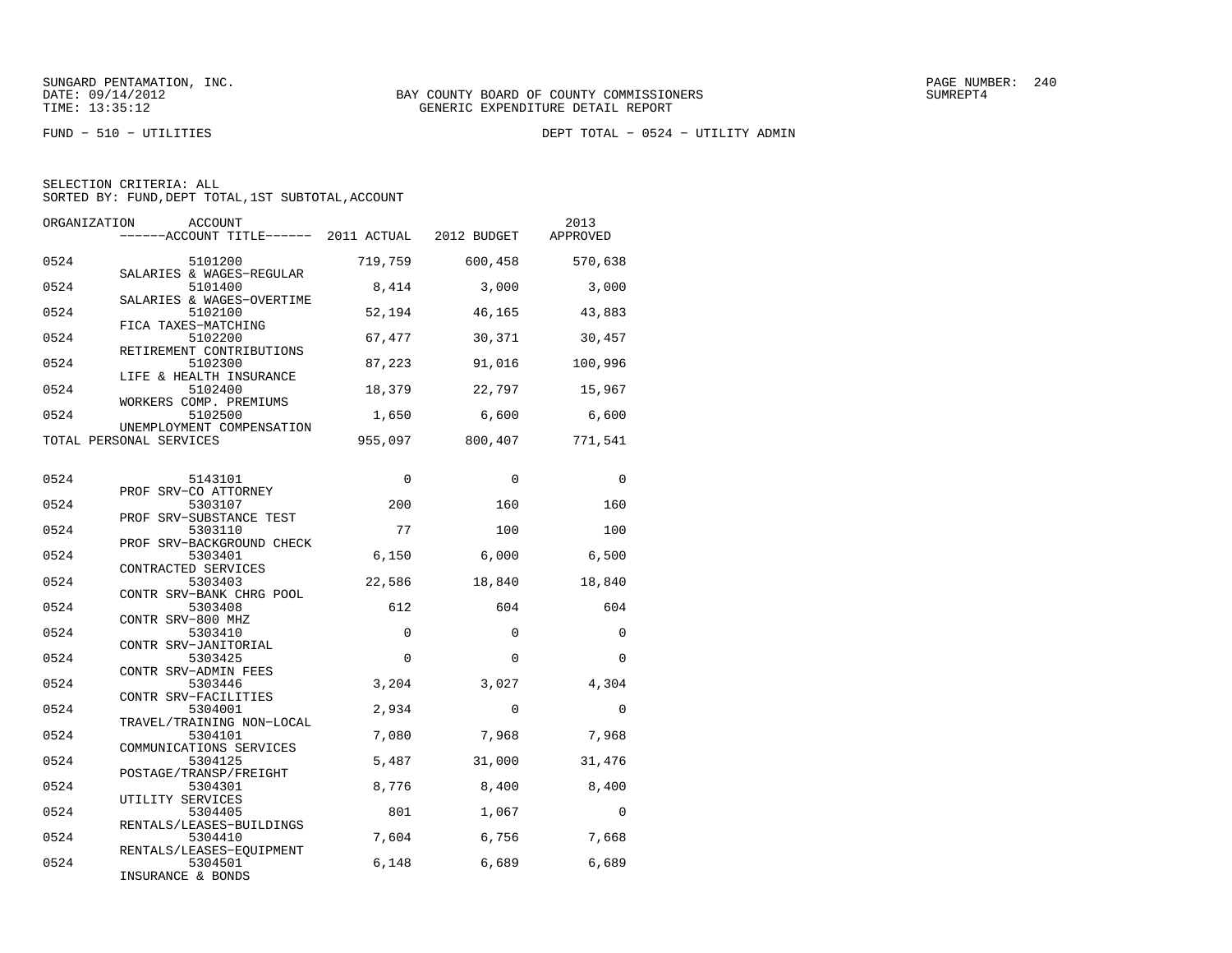FUND − 510 − UTILITIES DEPT TOTAL − 0524 − UTILITY ADMIN

| ORGANIZATION<br><b>ACCOUNT</b><br>------ACCOUNT TITLE------ 2011 ACTUAL |             | 2012 BUDGET | 2013<br>APPROVED |
|-------------------------------------------------------------------------|-------------|-------------|------------------|
| 0524<br>5304604                                                         | 100         | 2,700       | 2,700            |
| REPAIR/MAINT-BLD&GRD DEPT<br>0524<br>5304605                            | 3,223       | 3,720       | 1,650            |
| REPAIR/MAINT-BLDG & GRND<br>0524<br>5304610                             | 569         | 2,500       | 2,500            |
| REPAIR/MAINT-AUTO EOUIP<br>0524<br>5304611                              | $\mathbf 0$ | $\Omega$    | $\Omega$         |
| REPAIR/MAINT-FLEET MAINT<br>0524<br>5304615                             | 8,804       | 8,195       | 8,195            |
| REPAIR/MAINT-EQUIPMENT<br>0524<br>5304701                               | 5,433       | 12,000      | 12,000           |
| PRINTING & BINDING<br>0524<br>5304902                                   | 110         | 396         | 316              |
| FEES & COSTS-PURCHASING<br>0524<br>5304905                              | 141         | 300         | 300              |
| FEES&COSTS-LGL ADV/ADVERT<br>0524<br>5304990                            | 155         | 100         | 100              |
| MISCELLANEOUS EXPENSES<br>0524<br>5305101                               | 12,936      | 12,000      | 12,000           |
| OFFICE SUPPLIES<br>0524<br>5305201                                      | 316         | 100         | 100              |
| OPERATING SUPPLIES<br>0524<br>5305202                                   | 435         | 300         | 300              |
| OPER SUPPLIES-JANITORIAL<br>0524<br>5305205                             | 11,089      | 5,820       | 8,000            |
| GAS, OIL & LUBRICANTS<br>0524<br>5305210                                | $\Omega$    | 100         | 100              |
| SAFETY GEAR & SUPPLIES<br>0524<br>5305215                               | 590         | 2,200       | 2,200            |
| CLOTHING & WEARING APPRL<br>0524<br>5305220                             | $\mathbf 0$ | $\Omega$    | 0                |
| TOOL & SMALL IMPLEMENTS<br>0524<br>5305401                              | 1,523       | 600         | 600              |
| BOOKS/RESOURCE MATR/SUBSC<br>0524<br>5305402                            | 4,687       | 1,990       | 1,990            |
| DUES & MEMBERSHIPS<br>0524<br>5305406<br>TRAINING & TUITION             | 1,027       | 5,000       | 5,000            |
| TOTAL OPERATING EXPENSES                                                | 122,797     | 148,632     | 150,760          |
| 0524<br>5606401                                                         | 7,936       | 0           | 0                |
| EOUIPMENT<br>0524<br>5606402                                            | $\mathbf 0$ | $\mathbf 0$ | 0                |
| EQUIP LESS THAN \$1000<br>0524<br>5606450                               | $\mathbf 0$ | $\Omega$    | 0                |
| COMPUTER SOFTWARE<br>TOTAL CAPITAL OUTLAY                               | 7,936       | 0           | 0                |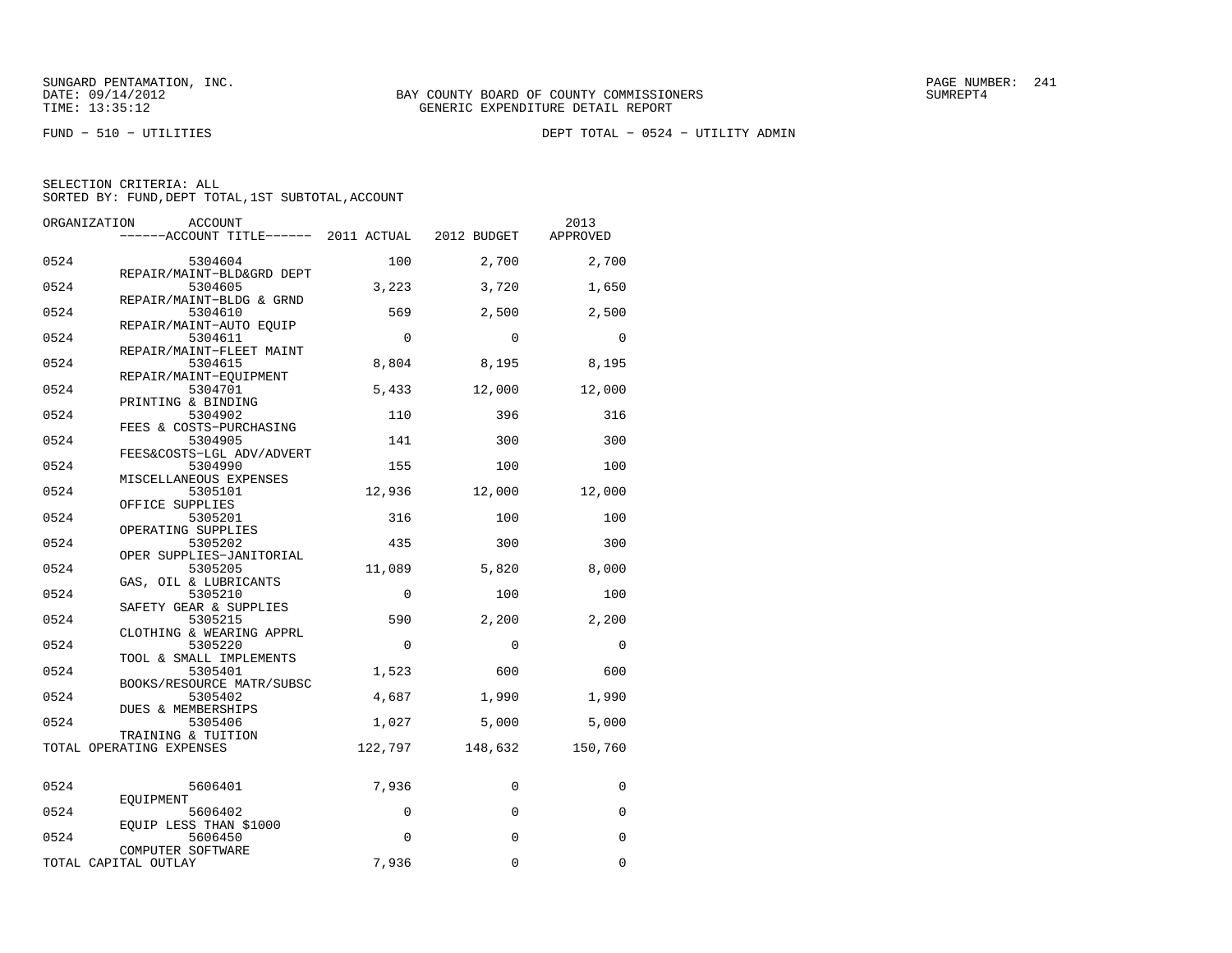FUND − 510 − UTILITIES DEPT TOTAL − 0524 − UTILITY ADMIN

| ORGANIZATION | ACCOUNT<br>------ACCOUNT TITLE------                 | 2011 ACTUAL | 2012 BUDGET | 2013<br>APPROVED |
|--------------|------------------------------------------------------|-------------|-------------|------------------|
| 0524         | 5905998                                              | 0           | 0           |                  |
| 0524         | DEPRECIATION EXPENSE<br>5909910                      | 0           | 15,000      | 15,000           |
| 0524         | RESERVE FOR CONTINGENCIES<br>5909915                 | 0           | 0           |                  |
| 0524         | RESERVE FOR PAY ADJUSTMNT<br>5909999                 | $\Omega$    | 10,200      |                  |
|              | RESERVE-CASH FORWARD<br>TOTAL NON-OPERATING EXPENSES | 0           | 25,200      | 15,000           |
| TOTAL        | UTILITY<br>ADMIN                                     | 1,085,830   | 974,239     | 937,301          |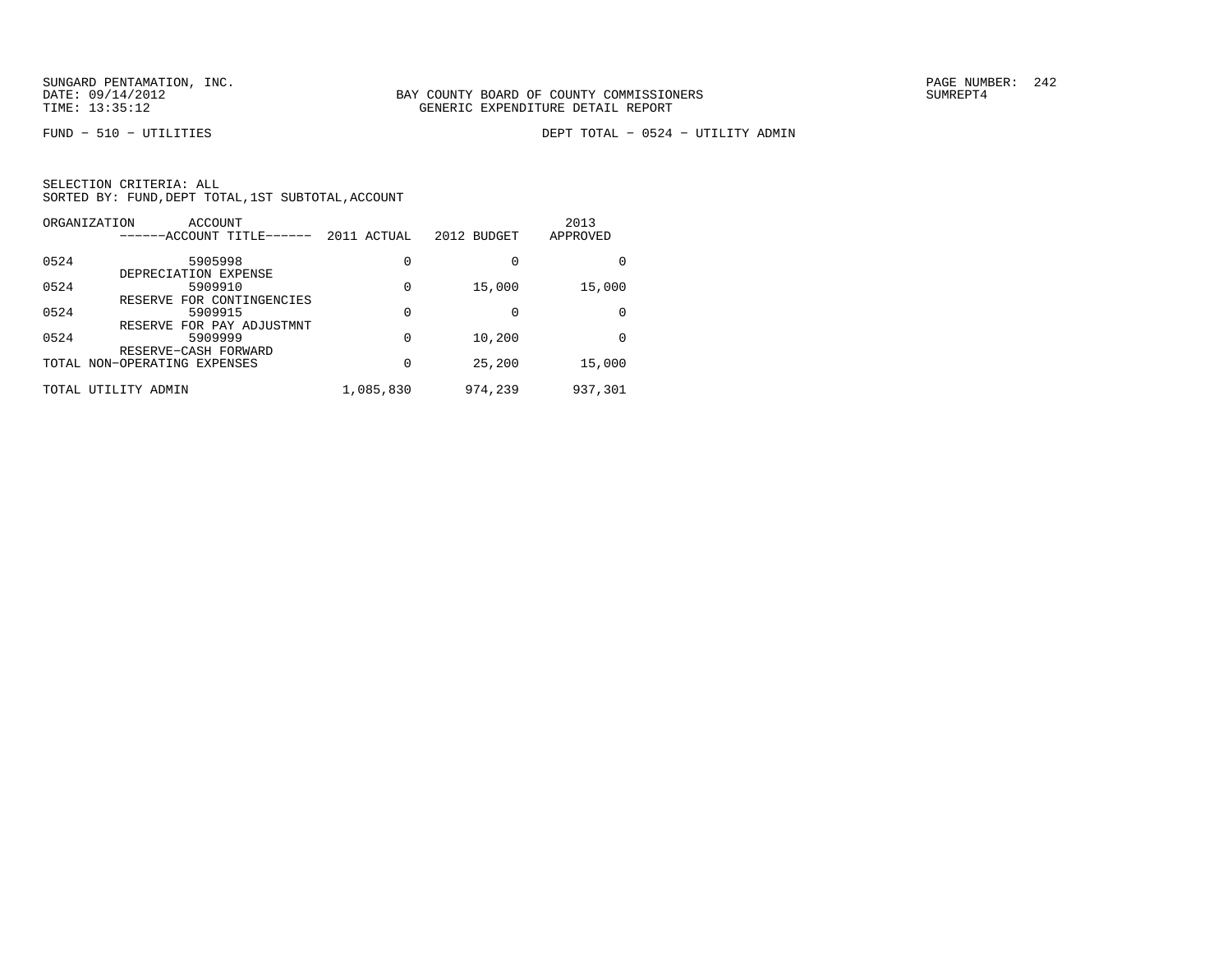FUND − 510 − UTILITIES DEPT TOTAL − 0528 − LABORATORY SERVICES

|  | SELECTION CRITERIA: ALL                            |  |  |
|--|----------------------------------------------------|--|--|
|  | SORTED BY: FUND, DEPT TOTAL, 1ST SUBTOTAL, ACCOUNT |  |  |

| ORGANIZATION | ACCOUNT<br>------ACCOUNT TITLE------ 2011 ACTUAL 2012 BUDGET |          |          | 2013<br>APPROVED |
|--------------|--------------------------------------------------------------|----------|----------|------------------|
| 0528         | 5101200<br>SALARIES & WAGES-REGULAR                          | 247,926  | 242,913  | 177,763          |
| 0528         | 5101400<br>SALARIES & WAGES-OVERTIME                         | 4,611    | 7,469    | 7,469            |
| 0528         | 5102100<br>FICA TAXES-MATCHING                               | 19,086   | 19,154   | 14,170           |
| 0528         | 5102200<br>RETIREMENT CONTRIBUTIONS                          | 22,391   | 12,601   | 9,835            |
| 0528         | 5102300<br>LIFE & HEALTH INSURANCE                           | 10,765   | 11,345   | 22,650           |
| 0528         | 5102400<br>WORKERS COMP. PREMIUMS                            | 11,112   | 13,348   | 8,292            |
|              | TOTAL PERSONAL SERVICES                                      | 315,891  | 306,830  | 240,179          |
| 0528         | 5303106                                                      | 0        | 130      | 130              |
| 0528         | PROF SRV-PHYSICLS/MEDICAL<br>5303107                         | $\Omega$ | 80       | 80               |
| 0528         | PROF SRV-SUBSTANCE TEST<br>5303110                           | $\Omega$ | 63       | 63               |
| 0528         | PROF SRV-BACKGROUND CHECK<br>5303401<br>CONTRACTED SERVICES  | $\Omega$ | $\Omega$ | $\Omega$         |
| 0528         | 5303410<br>CONTR SRV-JANITORIAL                              | $\Omega$ | $\Omega$ | $\Omega$         |
| 0528         | 5303425<br>CONTR SRV-ADMIN FEES                              | 741      | 772      | 1,612            |
| 0528         | 5303446<br>CONTR SRV-FACILITIES                              | 1,740    | 1,376    | 2,615            |
| 0528         | 5303464<br>CONTR SRV-LAB                                     | 109,034  | 124,077  | 125,000          |
| 0528         | 5304001<br>TRAVEL/TRAINING NON-LOCAL                         | $\Omega$ | 1,500    | 1,500            |
| 0528         | 5304101<br>COMMUNICATIONS SERVICES                           | 599      | 912      | 912              |
| 0528         | 5304125<br>POSTAGE/TRANSP/FREIGHT                            | 334      | 200      | 200              |
| 0528         | 5304130<br>POSTAGE-LAB SAMPLES                               | 7,451    | 7,000    | 10,000           |
| 0528         | 5304301<br>UTILITY SERVICES                                  | 11,320   | 12,852   | 15,000           |
| 0528         | 5304410<br>RENTALS/LEASES-EQUIPMENT                          | 566      | 660      | 660              |
| 0528         | 5304501<br>INSURANCE & BONDS                                 | 6,705    | 7,228    | 8,500            |
| 0528         | 5304604<br>REPAIR/MAINT-BLD&GRD DEPT                         | 909      | $\Omega$ | 1,500            |
| 0528         | 5304605<br>REPAIR/MAINT-BLDG & GRND                          | 4,184    | 1,150    | 1,150            |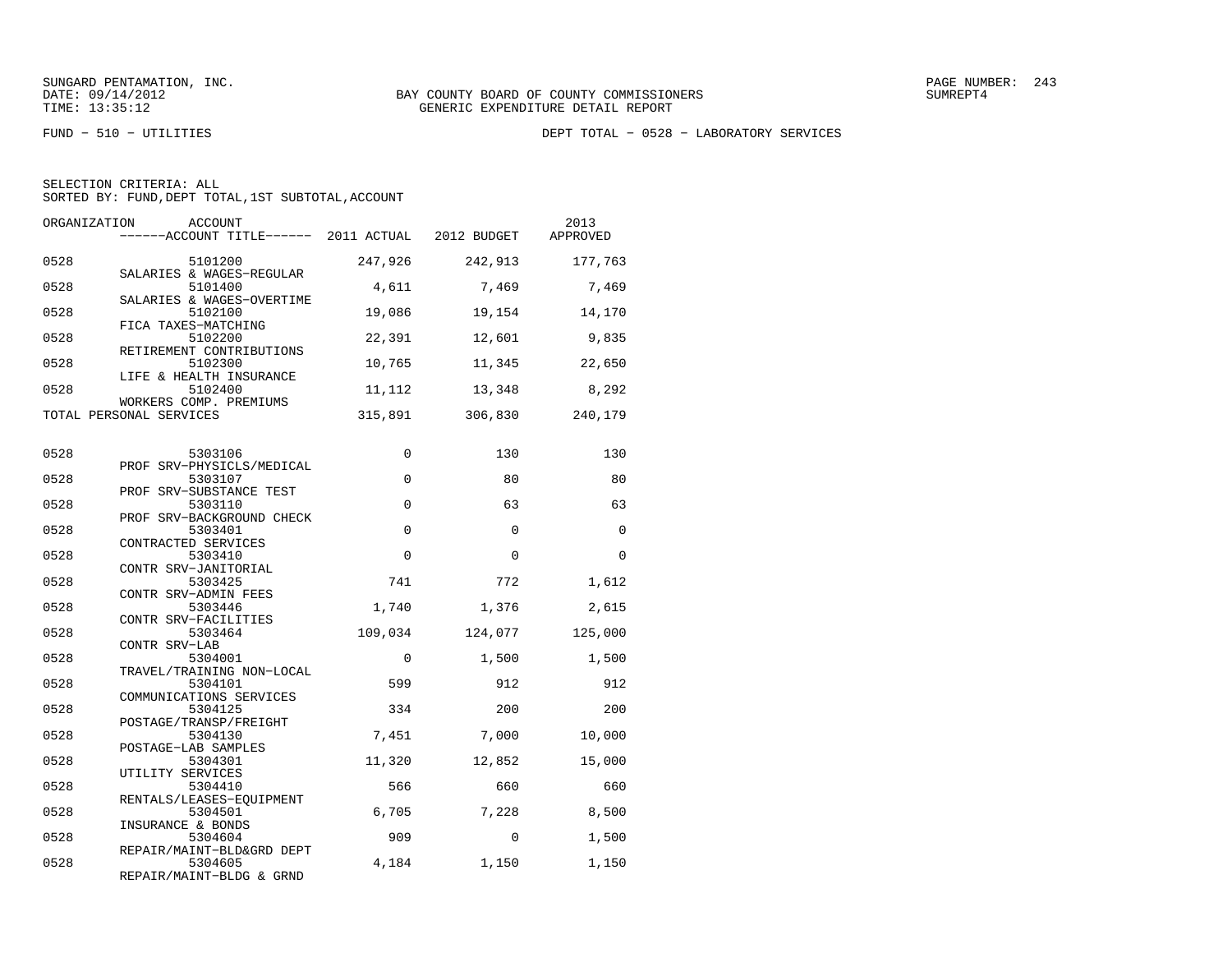FUND − 510 − UTILITIES DEPT TOTAL − 0528 − LABORATORY SERVICES

|  | SELECTION CRITERIA: ALL |                                                    |  |
|--|-------------------------|----------------------------------------------------|--|
|  |                         | SORTED BY: FUND, DEPT TOTAL, 1ST SUBTOTAL, ACCOUNT |  |

|              | ORGANIZATION<br>ACCOUNT                                       |               |               | 2013          |
|--------------|---------------------------------------------------------------|---------------|---------------|---------------|
|              | -----ACCOUNT TITLE------ 2011 ACTUAL 2012 BUDGET              |               |               | APPROVED      |
| 0528         | 5304610                                                       | 871           | 2,000         | 2,000         |
| 0528         | REPAIR/MAINT-AUTO EQUIP<br>5304611                            | $\Omega$      | $\Omega$      | $\Omega$      |
| 0528         | REPAIR/MAINT-FLEET MAINT<br>5304615<br>REPAIR/MAINT-EOUIPMENT | 11,916        | 8,800         | 15,000        |
| 0528         | 5304902<br>FEES & COSTS-PURCHASING                            | 1,684         | 643           | 2,003         |
| 0528         | 5304905<br>FEES&COSTS-LGL ADV/ADVERT                          | $\Omega$      | 300           | 300           |
| 0528         | 5304922<br>FEES & COSTS-PERMITS                               | 4,875         | 4,950         | 5,500         |
| 0528         | 5304990<br>MISCELLANEOUS EXPENSES                             | $\Omega$      | 25            | 25            |
| 0528         | 5305101<br>OFFICE SUPPLIES                                    | 1,345         | 1,500         | 1,500         |
| 0528         | 5305201<br>OPERATING SUPPLIES                                 | 2,785         | 4,500         | 5,000         |
| 0528         | 5305202<br>OPER SUPPLIES-JANITORIAL                           | 506           | 500           | 500           |
| 0528         | 5305205<br>GAS, OIL & LUBRICANTS                              | 4,935         | 5,117         | 6,500         |
| 0528         | 5305210<br>SAFETY GEAR & SUPPLIES                             | $\Omega$      | 75            | 75            |
| 0528         | 5305215<br>CLOTHING & WEARING APPRL                           | 953           | 900           | 900           |
| 0528         | 5305220<br>TOOL & SMALL IMPLEMENTS                            | 25            | 50            | 50            |
| 0528<br>0528 | 5305240<br>OPER SUPPLIES-LAB<br>5305401                       | 29,188<br>100 | 33,839<br>200 | 35,000<br>200 |
| 0528         | BOOKS/RESOURCE MATR/SUBSC<br>5305402                          | 75            | 45            | 44            |
| 0528         | DUES & MEMBERSHIPS<br>5305406                                 | 0             | 150           | 150           |
|              | TRAINING & TUITION<br>TOTAL OPERATING EXPENSES                | 202,841       | 221,594       | 243,669       |
| 0528         | 5606401                                                       | 10,326        | 87,000        | 8,500         |
| 0528         | EOUIPMENT<br>5606402                                          | 3,391         | 1,600         | 1,600         |
| 0528         | EQUIP LESS THAN \$1000<br>5606450                             | $\Omega$      | $\Omega$      | $\Omega$      |
|              | COMPUTER SOFTWARE<br>TOTAL CAPITAL OUTLAY                     | 13,717        | 88,600        | 10,100        |
| 0528         | 5819106<br>TRNSF-INTERNAL SERV (501)                          | $\Omega$      | 0             | 0             |